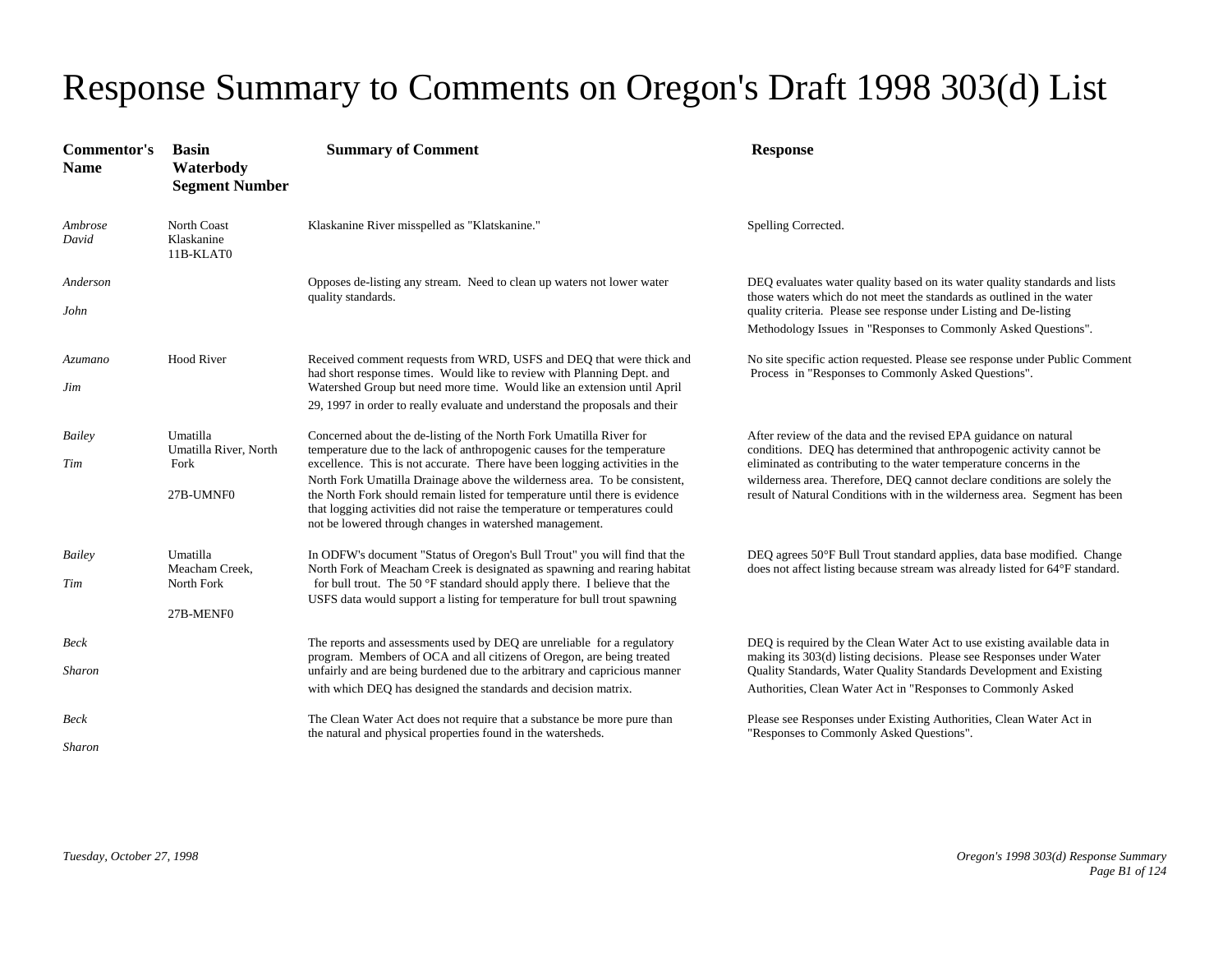| Commentor's<br><b>Name</b>   | <b>Basin</b><br>Waterbody<br><b>Segment Number</b> | <b>Summary of Comment</b>                                                                                                                                                                                                                                                                                                                                                                                                                                                                                                                                                                                                                                                                                                                                                                                                                                                                                        | <b>Response</b>                                                                                                                                                                                                                                                                                                                                                                                                                                                                                                                                                                                                                                                                                                                              |
|------------------------------|----------------------------------------------------|------------------------------------------------------------------------------------------------------------------------------------------------------------------------------------------------------------------------------------------------------------------------------------------------------------------------------------------------------------------------------------------------------------------------------------------------------------------------------------------------------------------------------------------------------------------------------------------------------------------------------------------------------------------------------------------------------------------------------------------------------------------------------------------------------------------------------------------------------------------------------------------------------------------|----------------------------------------------------------------------------------------------------------------------------------------------------------------------------------------------------------------------------------------------------------------------------------------------------------------------------------------------------------------------------------------------------------------------------------------------------------------------------------------------------------------------------------------------------------------------------------------------------------------------------------------------------------------------------------------------------------------------------------------------|
| <b>Beck</b><br><b>Sharon</b> | Grande Ronde<br><b>Indian Creek</b><br>31D-INDI0   | Mrs. Beck contends that the data DEQ used this time to list Indian Creek is<br>equally devoid of substantive evidence to support a listing. Eight miles of<br>stream should not be listed based on measurements at the mouth.<br>Additionally, the mean average air and soil temperature ranges between 64<br>and 67°F during July and August. The mean water temperature at the mouth<br>will lie between those values. She contents that the entire thermal<br>environment has a temperature greater than the standard and it is obvious<br>that the standard is inaccurate and unachievable. She requests that Indian<br>Creek not be listed until a new, more appropriate standard has been<br>determined and even then not for the full 8 miles. Also attached was a<br>paper developed by Dr. and Mrs. Larson which reflects the view that stream<br>temperature is natural and not due to human activity. | Data that DEQ has shows that the 7 day average maximum water<br>temperature at the mouth of Indian Creek exceeds the 64°F criteria, above<br>the confluence with Little Indian Creek the Forest Service has data that<br>shows the creek meeting the temperature criteria. Also please see response<br>under Data Use and Water Quality Standards, Temperature in "Responses to                                                                                                                                                                                                                                                                                                                                                              |
| <b>Beck</b><br>Sharon        | <b>Grande Ronde</b><br>Grande Ronde Basin          | Requests to have the Grande Ronde Basin and its tributaries de-listed based<br>on DEQ's failure to use proper scientific methodology, use of inaccurate<br>data and no acknowledgment of natural conditions in their assessment of<br>water quality limited streams in Oregon. Attached Larson's justification.                                                                                                                                                                                                                                                                                                                                                                                                                                                                                                                                                                                                  | A TMDL is being developed at this time on the Grande Ronde River and<br>several studies have been completed. Please see "Grande Ronde River Water<br>Quality Technical Assessment (Temperature) by DEQ, "Integrating Water<br>Quality Modeling with Ecological Risk Assessment for Nonpoint Source<br>Pollution Control: A Conceptual Framework" by Chen, David Y.;<br>McCutcheon, Steve C.; Rasmussen, Todd C.; Nutter, Wade L.; and Carsel,<br>Robert F. and "Stream Temperature Simulation of Forested Riparian Areas:<br>I. Watershed-Scale Model Development" by Chen, David Y.; Carsel, Robert<br>F.; McCutcheon, Steve C.; Nutter, Wade L. Also please see Responses<br>under Water Quality Standards in "Responses to Commonly Asked |
| Bell<br>Nina                 |                                                    | The removal of a Water body previously found to be in violation of<br>standards because standards have been modified should only take place when<br>new data show that the new standard has been met.                                                                                                                                                                                                                                                                                                                                                                                                                                                                                                                                                                                                                                                                                                            | DEQ reviews past data when a standard is modified and bases the listing of a<br>water body on the current standard, the only exception is when sufficient<br>data is not available to apply the current standard then those water bodies<br>already listed under the older standard will remain on the list until sufficient<br>data to apply the new standard has been collected. Also please see responses<br>under Existing Authorities in "Responses to Commonly Asked Questions".                                                                                                                                                                                                                                                       |
| Bell<br>Nina                 |                                                    | The definition for assessing violations of the biological criteria defines<br>aquatic species as "any plant or animals which live at least part of their life<br>cycle in waters of the State" which excludes birds, mammals and amphibians<br>that do not live or reproduce in water but depend on the aquatic<br>environment (e.g. for feeding). DEQ also excludes wildlife by its method of<br>applying the narrative toxics criteria and does not include examples of<br>types of use impairment such as population studies, reproductive failure,                                                                                                                                                                                                                                                                                                                                                           | This is the definition that has been adopted by the Environmental Quality<br>Commission and is part of the standard. Also please see responses under<br>Water Quality Standards, Toxics in "Responses to Commonly Asked<br>Ouestions".                                                                                                                                                                                                                                                                                                                                                                                                                                                                                                       |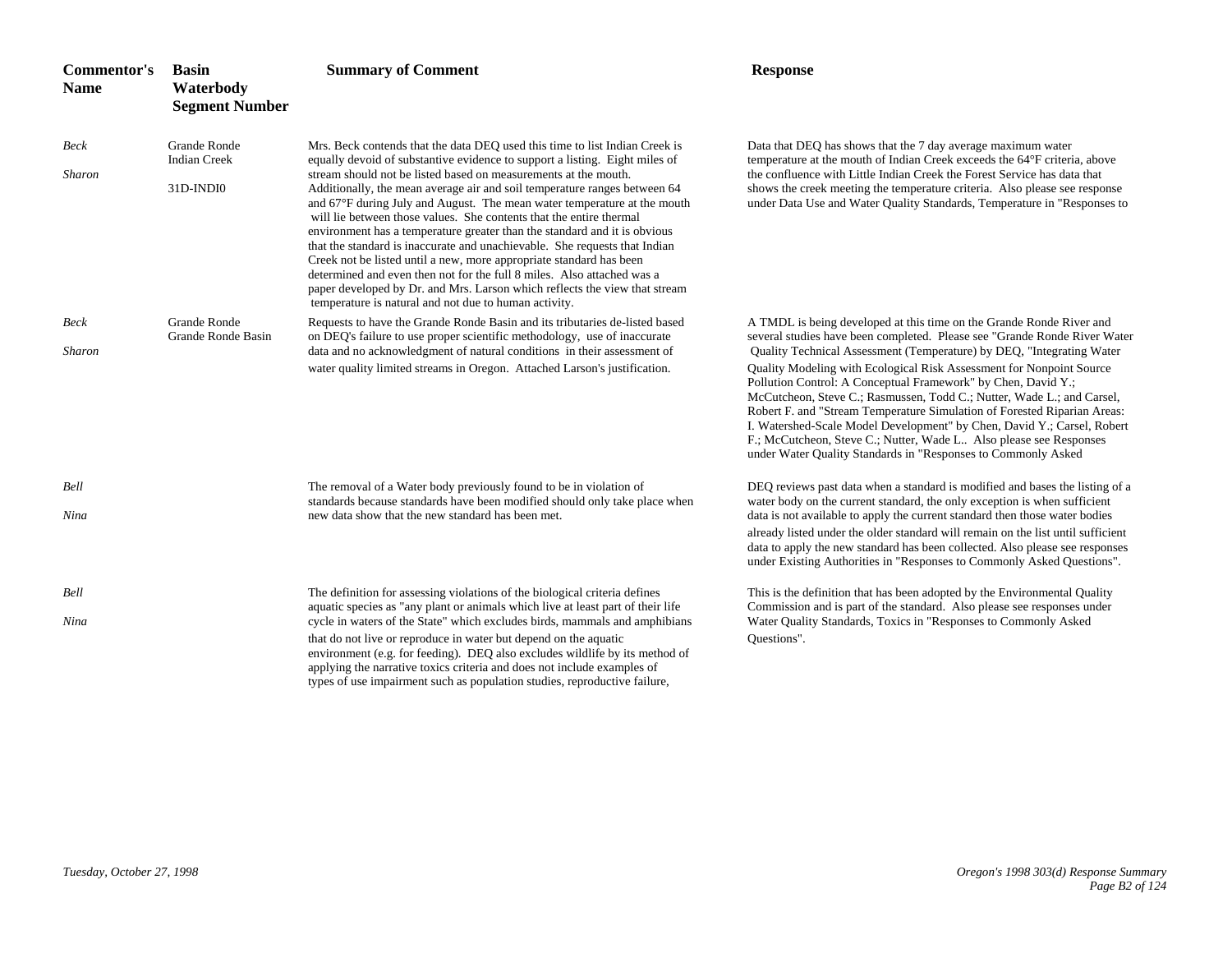| Commentor's<br><b>Name</b> | <b>Basin</b><br>Waterbody<br><b>Segment Number</b> | <b>Summary of Comment</b>                                                                                                                                                                                                                                                                                                                                                                                                                                                                                                                                                                                                                                                                                                                                                                                                                                                                                                                                                                                                                                                                                     | <b>Response</b>                                                                                                                                                                                                                                                                                                                                                                                                                                                                                                            |
|----------------------------|----------------------------------------------------|---------------------------------------------------------------------------------------------------------------------------------------------------------------------------------------------------------------------------------------------------------------------------------------------------------------------------------------------------------------------------------------------------------------------------------------------------------------------------------------------------------------------------------------------------------------------------------------------------------------------------------------------------------------------------------------------------------------------------------------------------------------------------------------------------------------------------------------------------------------------------------------------------------------------------------------------------------------------------------------------------------------------------------------------------------------------------------------------------------------|----------------------------------------------------------------------------------------------------------------------------------------------------------------------------------------------------------------------------------------------------------------------------------------------------------------------------------------------------------------------------------------------------------------------------------------------------------------------------------------------------------------------------|
| Bell<br>Nina               |                                                    | The listing criteria allow exclusion of a Water body from the list when "data"<br>is available showing water quality standards are being met or activities are<br>being implemented that will lead to attainment." Clean Water Act section<br>303(d) requires listing of all waters on which controls under section 301(b)<br>"are not stringent enough" to implement water quality standards. The<br>reference to activities suggests an impermissibly overly broad range of<br>activities for de-listing rather than allowing only where an enforceable plan<br>or program is currently underway which is expected to achieve water<br>quality standards within a specific period of time. The 1994/96 list<br>removed water-bodies that are ostensibly regulated by completed TMDLs.<br>While there is a TMDL for dioxin in the Columbia River Basin, this TMDL<br>has not been applied to any source of dioxin in the Columbia Slough. The<br>fact that the basin TMDL is controlling pulp mills within the basin is not a<br>sufficient basis upon which to exclude water-bodies with excessive loads of | DEQ does not believe the reference to activities is overly broad and<br>complies with EPA's policy for de-listing. Please see responses under Listing<br>and De-listing Methodology Issues in "Responses to Commonly Asked"<br>Questions". A separate TMDL is being develop for the Columbia Slough,<br>one of the parameters addressed in the TMDL is Dioxin. Once a TMDL is<br>developed for a water body DEQ removes the water body for the parameters<br>covered by the TMDL from the list and tracks them separately. |
| Bell<br>Nina               |                                                    | Waters placed on the 303(d) list must be listed for all aspects of water<br>quality standards including criteria that are violated, antidegradation and<br>beneficial use impairment.                                                                                                                                                                                                                                                                                                                                                                                                                                                                                                                                                                                                                                                                                                                                                                                                                                                                                                                         | If water bodies meet the minimum data requirements and fall within the<br>criteria for the water quality standard then the water body is listed as a<br>303(d) water body for those parameters.                                                                                                                                                                                                                                                                                                                            |
| Bell<br>Nina               |                                                    | There are no wetlands in Oregon listed despite clear evidence that water<br>quality criteria are violated and uses impaired at numerous Oregon wetlands.<br>Data on wetlands is obtainable through 401 certifications and from other<br>state and federal agencies.                                                                                                                                                                                                                                                                                                                                                                                                                                                                                                                                                                                                                                                                                                                                                                                                                                           | Wetlands were not excluded from the list (waterbodies, such as Smith and<br>Bybee Lakes, are arguably wetlands) but are likely under-listed due to the<br>lack of data that was available for review. Please also see Waters of the<br>State/Nation in "Responses to Commonly Asked Questions".                                                                                                                                                                                                                            |
| Bell<br>Nina               |                                                    | DEQ failed to establish a priority ranking for waters on the list taking into<br>account severity of the pollution and uses to be made of such waters. While<br>DEQ did apply the "Oregon Clean Water Strategy" and is planning to<br>reevaluate prioritization, the list should have been disapproved.                                                                                                                                                                                                                                                                                                                                                                                                                                                                                                                                                                                                                                                                                                                                                                                                       | DEQ modified its Priorities and Targets document in 1997 and has used it<br>for the 1998 303(d) submission. Sub-basins are ranked using a two tier<br>system. Tier one priorities are set based on a beneficial use impairment<br>concerns. The second tier priorities are used within a sub-basin to further<br>define rank, refine priorities or target resources within a sub-basin. Also<br>please see responses under Prioritization Process in "Responses to                                                         |
| Bell<br>Nina               |                                                    | There are a number of arbitrary cut-offs for the use of data for which there<br>is no rationale presented. Due to the widespread lack of data, the<br>Department should not eliminate any data from consideration and<br>conditions in prior years should be presumed to continue until new data                                                                                                                                                                                                                                                                                                                                                                                                                                                                                                                                                                                                                                                                                                                                                                                                              | DEQ needs some criteria for determining whether data is representative of<br>the conditions in a water body, the "Minimum Data Requirements" serve<br>this function. Percentages are based on those requirements outlined by EPA<br>for compiling the CWA 305 (b) report. Condition in a water body are<br>assumed to continue to exist unless new data demonstrates that conditions<br>have changed. Also please see responses under Data Use in "Responses to                                                            |
| Bell<br>Nina               |                                                    | Responsiveness Summary stated that "economic are considered in the listing<br>process." This is an improper factor.                                                                                                                                                                                                                                                                                                                                                                                                                                                                                                                                                                                                                                                                                                                                                                                                                                                                                                                                                                                           | Economic considerations are not considered as part of the listing process,<br>however, economic considerations are considered when determining what<br>activities will be pursued under a Water Quality Management Plan and when<br>determining that all feasible activities have been taken and no further                                                                                                                                                                                                                |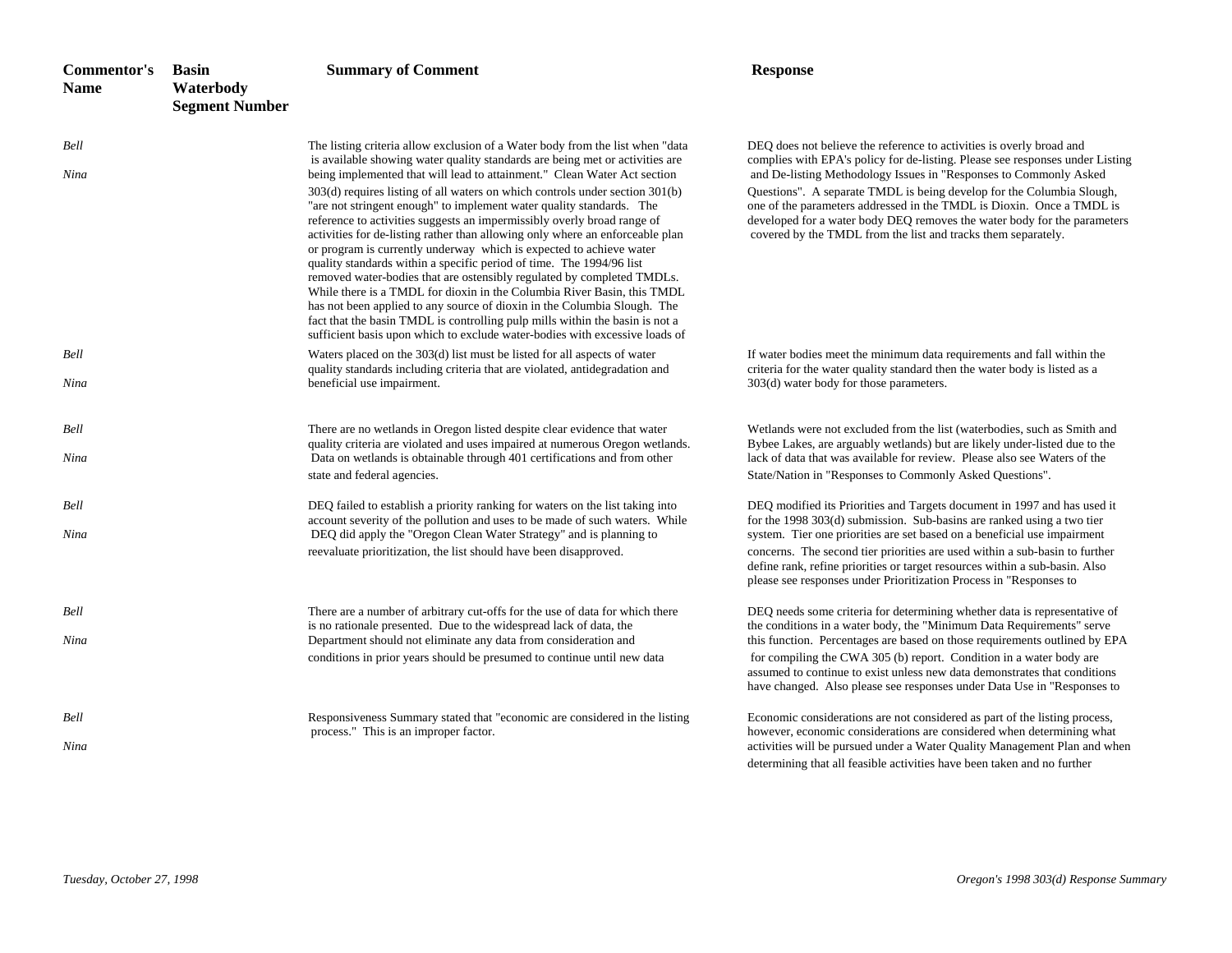*Page B3 of 124*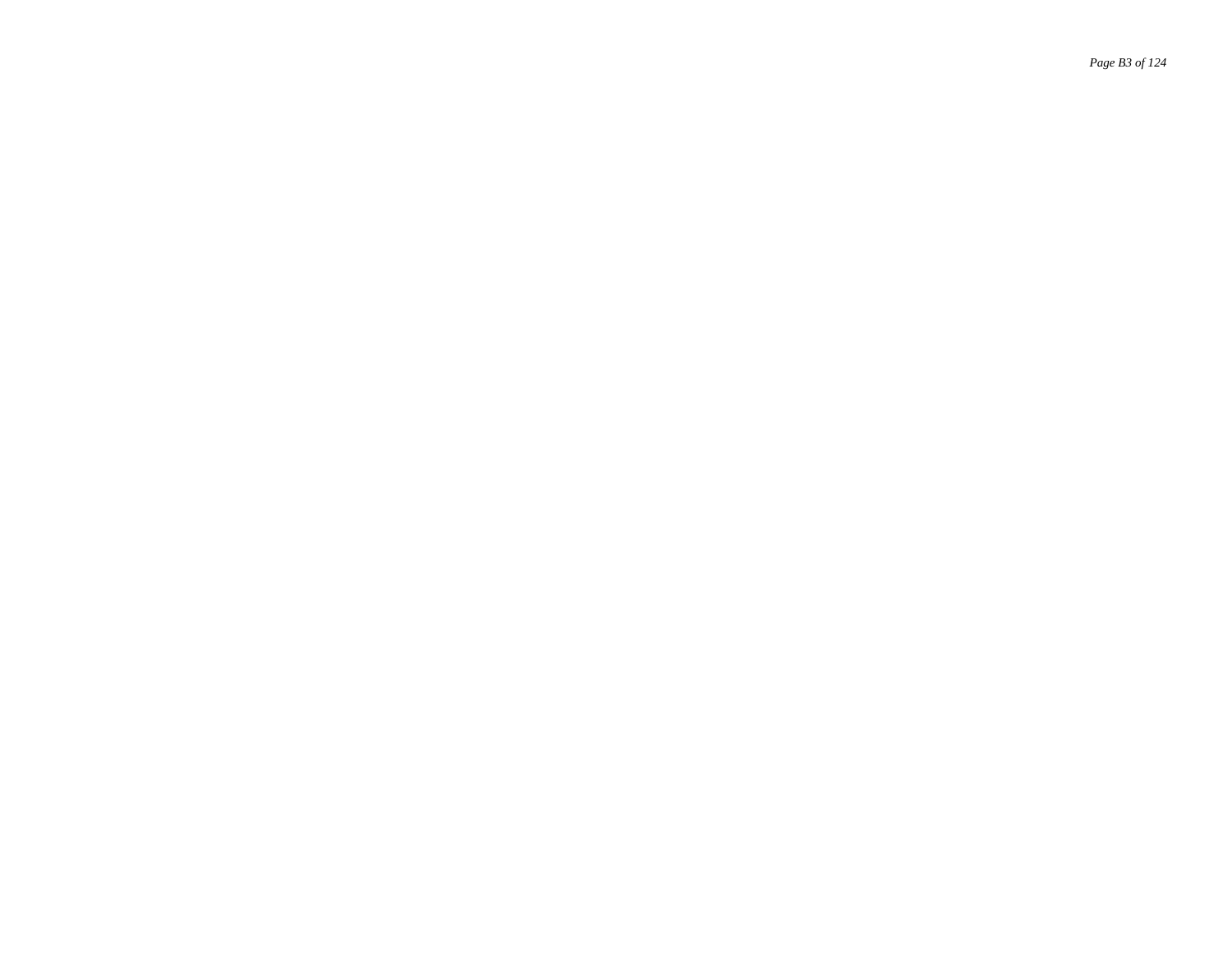| <b>Commentor's</b><br>Name | <b>Basin</b><br>Waterbody<br><b>Segment Number</b> | <b>Summary of Comment</b>                                                                                                                                                                                                                                                                                                                                                                                                                                                                                                                                                                                                                                                                                                                                                                                                                                                                                                                                                                                                                                                                                                                                                                                                           | <b>Response</b>                                                                                                                                                                                                                                                                                                                                                                                                                                                                                                                                                                                                                                                                                                                                                                                                                                                                                                                                                                                                   |
|----------------------------|----------------------------------------------------|-------------------------------------------------------------------------------------------------------------------------------------------------------------------------------------------------------------------------------------------------------------------------------------------------------------------------------------------------------------------------------------------------------------------------------------------------------------------------------------------------------------------------------------------------------------------------------------------------------------------------------------------------------------------------------------------------------------------------------------------------------------------------------------------------------------------------------------------------------------------------------------------------------------------------------------------------------------------------------------------------------------------------------------------------------------------------------------------------------------------------------------------------------------------------------------------------------------------------------------|-------------------------------------------------------------------------------------------------------------------------------------------------------------------------------------------------------------------------------------------------------------------------------------------------------------------------------------------------------------------------------------------------------------------------------------------------------------------------------------------------------------------------------------------------------------------------------------------------------------------------------------------------------------------------------------------------------------------------------------------------------------------------------------------------------------------------------------------------------------------------------------------------------------------------------------------------------------------------------------------------------------------|
| Bell<br>Nina               |                                                    | There is no indication that DEQ evaluated waters for listing on the basis of<br>antidegradation. One example where this could have been done is where<br>there are violations of the water quality objectives or standards of the USFS                                                                                                                                                                                                                                                                                                                                                                                                                                                                                                                                                                                                                                                                                                                                                                                                                                                                                                                                                                                              | There is little trending data available which can be used to determine<br>whether degradation of a water body is occurring. As more long term data is<br>collected this may be a viable evaluation in future 303(d) cycles.                                                                                                                                                                                                                                                                                                                                                                                                                                                                                                                                                                                                                                                                                                                                                                                       |
|                            |                                                    | Land Resource Management Plans or where there are negative trends in use<br>impairment of commercial shellfish harvesting (1992 305(b) Report).                                                                                                                                                                                                                                                                                                                                                                                                                                                                                                                                                                                                                                                                                                                                                                                                                                                                                                                                                                                                                                                                                     | Please see the Anti-degradation discussion under Water Quality Standards in<br>"Responses to Commonly Asked Questions".                                                                                                                                                                                                                                                                                                                                                                                                                                                                                                                                                                                                                                                                                                                                                                                                                                                                                           |
|                            |                                                    |                                                                                                                                                                                                                                                                                                                                                                                                                                                                                                                                                                                                                                                                                                                                                                                                                                                                                                                                                                                                                                                                                                                                                                                                                                     | DEQ has already listed the shell fish water based on non-compliance with                                                                                                                                                                                                                                                                                                                                                                                                                                                                                                                                                                                                                                                                                                                                                                                                                                                                                                                                          |
| Bell<br>Nina               |                                                    | Oregon's statement that it is currently planning on two TMDLs per year is,<br>in effect, a "constructive submission" of its intent to submit only two<br>TMDLs per year. EPA should disapprove that submission and perform                                                                                                                                                                                                                                                                                                                                                                                                                                                                                                                                                                                                                                                                                                                                                                                                                                                                                                                                                                                                          | DEQ's Priorities and Targets document submitted with the 1998 303(d) list<br>outlines priorities which target the development of TMDL's with in the<br>state by 2008.                                                                                                                                                                                                                                                                                                                                                                                                                                                                                                                                                                                                                                                                                                                                                                                                                                             |
|                            |                                                    | enough TMDLs to bring the Oregon program within a reasonable schedule.                                                                                                                                                                                                                                                                                                                                                                                                                                                                                                                                                                                                                                                                                                                                                                                                                                                                                                                                                                                                                                                                                                                                                              |                                                                                                                                                                                                                                                                                                                                                                                                                                                                                                                                                                                                                                                                                                                                                                                                                                                                                                                                                                                                                   |
| Bell<br>Nina               |                                                    | DEQ designed its listing criteria to be overly restrictive to avoid the use of<br>professional judgment, dismissing the NPS Assessment and resisting<br>application of its narrative criteria particularly with regard to toxic                                                                                                                                                                                                                                                                                                                                                                                                                                                                                                                                                                                                                                                                                                                                                                                                                                                                                                                                                                                                     | Please see responses under Data Use for Listing, Data in "Responses to<br>Commonly Asked Questions".                                                                                                                                                                                                                                                                                                                                                                                                                                                                                                                                                                                                                                                                                                                                                                                                                                                                                                              |
|                            |                                                    | contamination of sediments and tissue. Oregon's failure to make listings<br>based on narrative criteria, beneficial use support and antidegradation results<br>in a failure to list waters that are suffering from toxins, turbidity,<br>temperature and habitat impairment, to name a few, that are directly<br>responsible for impairment of the state's most sensitive beneficial uses. For                                                                                                                                                                                                                                                                                                                                                                                                                                                                                                                                                                                                                                                                                                                                                                                                                                      |                                                                                                                                                                                                                                                                                                                                                                                                                                                                                                                                                                                                                                                                                                                                                                                                                                                                                                                                                                                                                   |
| Bell<br>Nina               |                                                    | There must be a finding that Forest Practices necessary to meet water<br>quality standards are actually currently in force on the affected waterway to<br>remove a Water body from the list. It is not enough to presume that<br>statutes and rules will be followed.                                                                                                                                                                                                                                                                                                                                                                                                                                                                                                                                                                                                                                                                                                                                                                                                                                                                                                                                                               | No waters were de-listed unless a TMDL has been established or it meets<br>water quality standards. Please see responses under Existing Authorities in<br>"Responses to Commonly Asked Questions".                                                                                                                                                                                                                                                                                                                                                                                                                                                                                                                                                                                                                                                                                                                                                                                                                |
| Bell<br>Nina               |                                                    | While an improvement, the list failed to use "all available data and<br>information." A striking omission is sources such as U.S. Army Corp of<br>Engineers and electric utilities (which submit data for relicensing through                                                                                                                                                                                                                                                                                                                                                                                                                                                                                                                                                                                                                                                                                                                                                                                                                                                                                                                                                                                                       | During the development of the 1998 list DEQ actively sought out data on<br>water bodies from the electric utilities and the 401 certification process.<br>(Many of these reports were not available for earlier listings). These include                                                                                                                                                                                                                                                                                                                                                                                                                                                                                                                                                                                                                                                                                                                                                                          |
|                            |                                                    | FERC) data. Examples include work being done by PGE on Lake Billy<br>Chinook and by EWEB on the McKenzie River. There is evidence that the<br>McKenzie is being impacted by cold water releases and should be listed.<br>There is no evidence of data or information from the National Marine<br>Fisheries Service (NMFS) which would include primarily data and<br>information regarding the threatened or endangered status of anadromous<br>fisheries under the ESA. Similarly, the list almost entirely ignores data from<br>USF&WS on toxics in sediments and tissue of invertebrates, fish and<br>wildlife and data and information on threatened or endangered status of<br>resident aquatic species and wildlife under the ESA. ODFW maintains<br>information in its Basin Management Plans that evaluates the causes of fish<br>population declines and evaluate habitat conditions - particularly in newer<br>plans such as those for the Upper and Lower Deschutes. Listings should be<br>based on data and information from these sources. DEQ concedes that it<br>has not obtained all readily available data in response to comment that it<br>should use data form inspections by the ODA of confined animal feeding | North Umpqua, McKenzie, Hood and the Deschutes River. DEQ also<br>reviewed and where appropriate applied ODFW's basin management plans as<br>a source for beneficial use data. USFW was contacted for its studies and<br>used where appropriate. NMFS was contacted, however, they indicated that<br>they did not have any of their own data and referred DEQ back to other<br>agencies such as ODFW, USGS, DEQ and others. DEQ also requested,<br>received and reviewed numerous watershed analysis and other reports from<br>the USFS and BLM. Also please see responses under Data Use for Listing,<br>Data in "Responses to Commonly Asked Questions".<br>Data from inspections of confined animal feeding operations is limited.<br>Water Quality samples are not always taken during an inspection and when<br>they are they are grab samples above and below an operation and do not<br>meet the minimum data requirements. DEQ will review this information<br>closer in the next list development cycle. |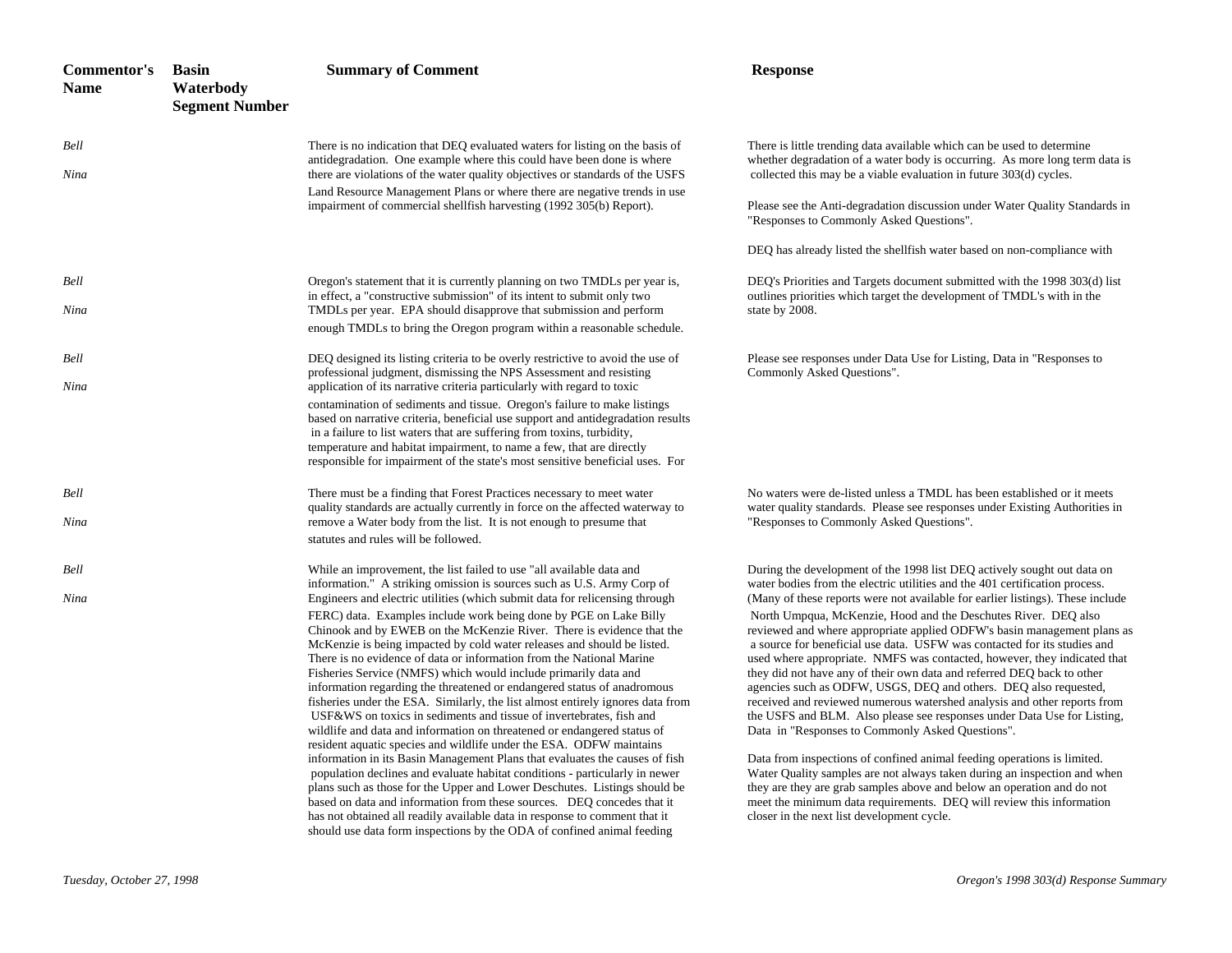*Page B4 of 124*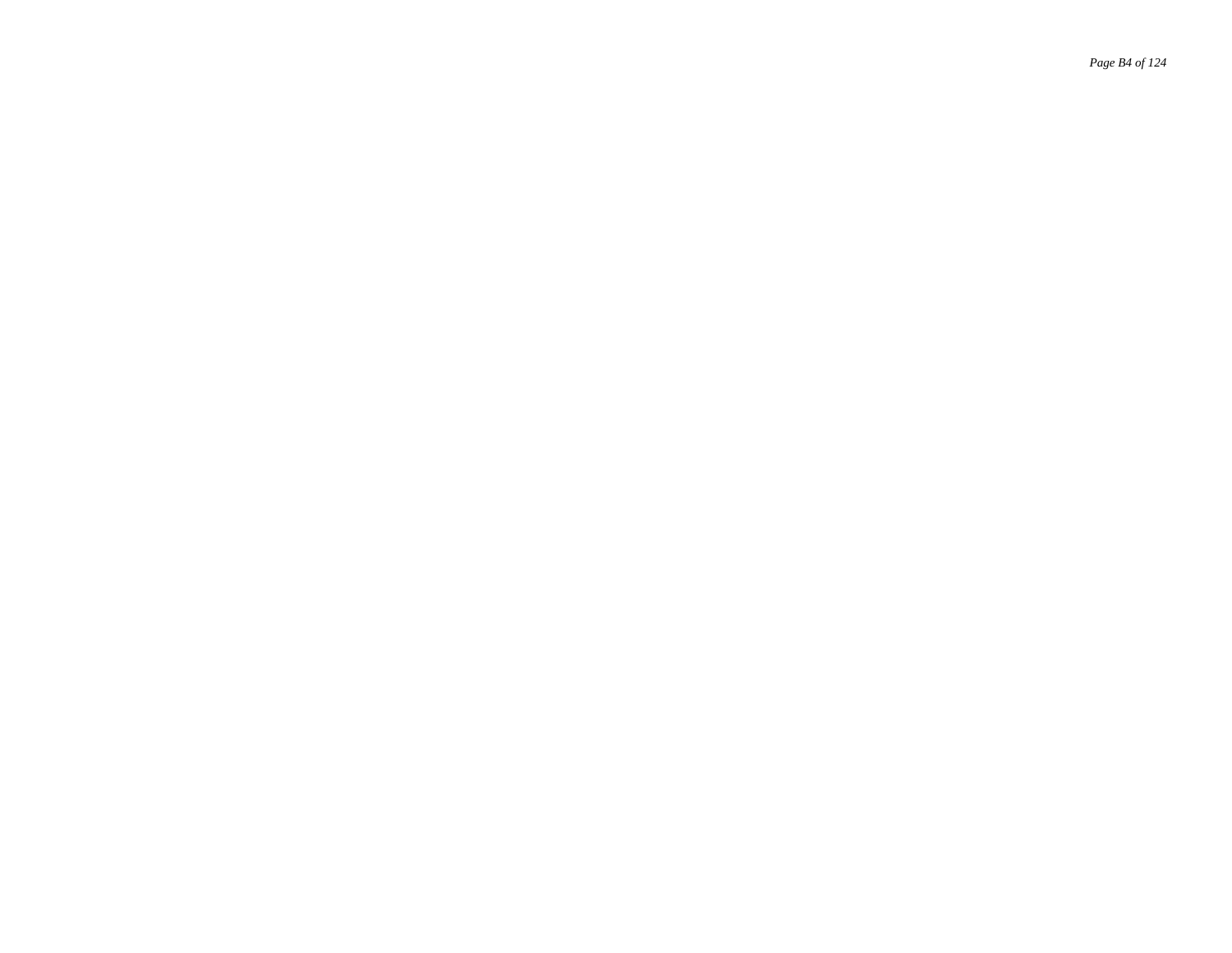| Commentor's<br><b>Name</b> | <b>Basin</b><br>Waterbody<br><b>Segment Number</b> | <b>Summary of Comment</b>                                                                                                                                                                                                                                                                                                                                                                                                                                                                                                                                                                                                                                                                                                                                                                                                                                                                                                           | <b>Response</b>                                                                                                                                                                                                                                                                                                                                      |
|----------------------------|----------------------------------------------------|-------------------------------------------------------------------------------------------------------------------------------------------------------------------------------------------------------------------------------------------------------------------------------------------------------------------------------------------------------------------------------------------------------------------------------------------------------------------------------------------------------------------------------------------------------------------------------------------------------------------------------------------------------------------------------------------------------------------------------------------------------------------------------------------------------------------------------------------------------------------------------------------------------------------------------------|------------------------------------------------------------------------------------------------------------------------------------------------------------------------------------------------------------------------------------------------------------------------------------------------------------------------------------------------------|
| Bell                       |                                                    | The Policy Advisory Committee of the Triennial Review that developed<br>the Bull Trout criterion wanted the criterion to apply to more than existing                                                                                                                                                                                                                                                                                                                                                                                                                                                                                                                                                                                                                                                                                                                                                                                | For the 1998 list, DEQ used Oregon Department of Fish and Wildlife<br>publication "Status of Oregon's Bull Trout" Spawning, Rearing or Resident                                                                                                                                                                                                      |
| Nina                       |                                                    | bull trout habitat (but less than the historical range). Was this done?                                                                                                                                                                                                                                                                                                                                                                                                                                                                                                                                                                                                                                                                                                                                                                                                                                                             | Adult Bull Trout designations for applying the Bull Trout criteria. At this                                                                                                                                                                                                                                                                          |
|                            |                                                    |                                                                                                                                                                                                                                                                                                                                                                                                                                                                                                                                                                                                                                                                                                                                                                                                                                                                                                                                     | time no procedure or analysis has been developed to determine what<br>additional area beyond that specified by ODFW may be needed for bull<br>trout. It is anticipated that any additional area will be determined on an<br>individual watershed or basin basis most likely during the development of                                                |
| Bell                       |                                                    | The four requirements to list for flow is overly restrictive. Requiring a<br>concurrent showing of beneficial use impairment, DEQ merges two                                                                                                                                                                                                                                                                                                                                                                                                                                                                                                                                                                                                                                                                                                                                                                                        | Please see responses under Water Quality Standards, Flow Modification in<br>"Responses to Commonly Asked Questions".                                                                                                                                                                                                                                 |
| Nina                       |                                                    | stand-alone components of the standard: the use and the criteria. A<br>demonstration that only an established or applied for In-stream Water<br>Right (IWR) and documentation of flows not being attained should be<br>sufficient to list a stream in the absence of information on beneficial use<br>impairment. The absence of an established or applied for IWR precludes<br>the use of professional judgment that there is insufficient flow. Given the<br>widespread lack of flow data, the requirement of statistical summaries of<br>stream flow based on actual flow measurements precludes the use of<br>information and the application of professional judgment. The requirement<br>of an identification of human contribution to the reduction of stream flow<br>is inconsistent with burden of proof adopted for other parameters. As with<br>others, the burden should be to show that lack of flow is a natural, not |                                                                                                                                                                                                                                                                                                                                                      |
| Bell<br>Nina               |                                                    | The list should have been disapproved because of inadequacy of monitoring<br>- a monitoring assessment and plan similar to that ordered by the court in<br>Alaska TMDL case is needed.                                                                                                                                                                                                                                                                                                                                                                                                                                                                                                                                                                                                                                                                                                                                              | DEQ has an ambient monitoring network of 168 stations on 104 water<br>bodies within Oregon. Additionally, DEQ seeks out data collected by federal<br>agencies, other state agencies, watershed councils, other organizations and<br>individuals. Also please see responses under Data Use for Listing in<br>"Responses to Commonly Asked Questions". |
| Bell                       |                                                    | Format in Decision Matrix is, at times, inconsistent and sometimes<br>information is missing in "Basis for Listing" (such as CSO discharges for                                                                                                                                                                                                                                                                                                                                                                                                                                                                                                                                                                                                                                                                                                                                                                                     | DEQ attempted to improve format of both the Decision Matrix and the<br>$303(d)$ list for the 1998 list. As the $303(d)$ process is an iterative process                                                                                                                                                                                              |
| Nina                       |                                                    | Columbia Slough). In some cases specific levels and percentage information                                                                                                                                                                                                                                                                                                                                                                                                                                                                                                                                                                                                                                                                                                                                                                                                                                                          | DEQ will continually attempt to improve the matrix and list with each                                                                                                                                                                                                                                                                                |
|                            |                                                    | is missing in "Supporting Data or Information" (such as for the Columbia<br>Slough - only citations are given to reports). Application for In-stream                                                                                                                                                                                                                                                                                                                                                                                                                                                                                                                                                                                                                                                                                                                                                                                | subsequent update.                                                                                                                                                                                                                                                                                                                                   |
|                            |                                                    | flows should be treated as a starting point for entry into the matrix as was<br>the 1988 NPS Assessment. DEQ should note which criteria are satisfied for<br>listings that depend upon more than one criteria. The matrix should be<br>amended to provide information on the level of the exceedence and/or use                                                                                                                                                                                                                                                                                                                                                                                                                                                                                                                                                                                                                     | In most cases a summary of the data is included in the Supporting Data or<br>Information column, studies and reports are cited when the data is extensive<br>and would be difficult to summarize in a few sentences.                                                                                                                                 |
|                            |                                                    | impairment to more effectively establish priorities. Segments should be                                                                                                                                                                                                                                                                                                                                                                                                                                                                                                                                                                                                                                                                                                                                                                                                                                                             | For Flow Modification please see responses under Water Quality Standards<br>in "Responses to Commonly Asked Questions".                                                                                                                                                                                                                              |
|                            |                                                    |                                                                                                                                                                                                                                                                                                                                                                                                                                                                                                                                                                                                                                                                                                                                                                                                                                                                                                                                     | DEQ will redesign the location information with the year 2000 list.                                                                                                                                                                                                                                                                                  |
|                            |                                                    |                                                                                                                                                                                                                                                                                                                                                                                                                                                                                                                                                                                                                                                                                                                                                                                                                                                                                                                                     | Please see responses under Data Use in "Responses to Commonly Asked"                                                                                                                                                                                                                                                                                 |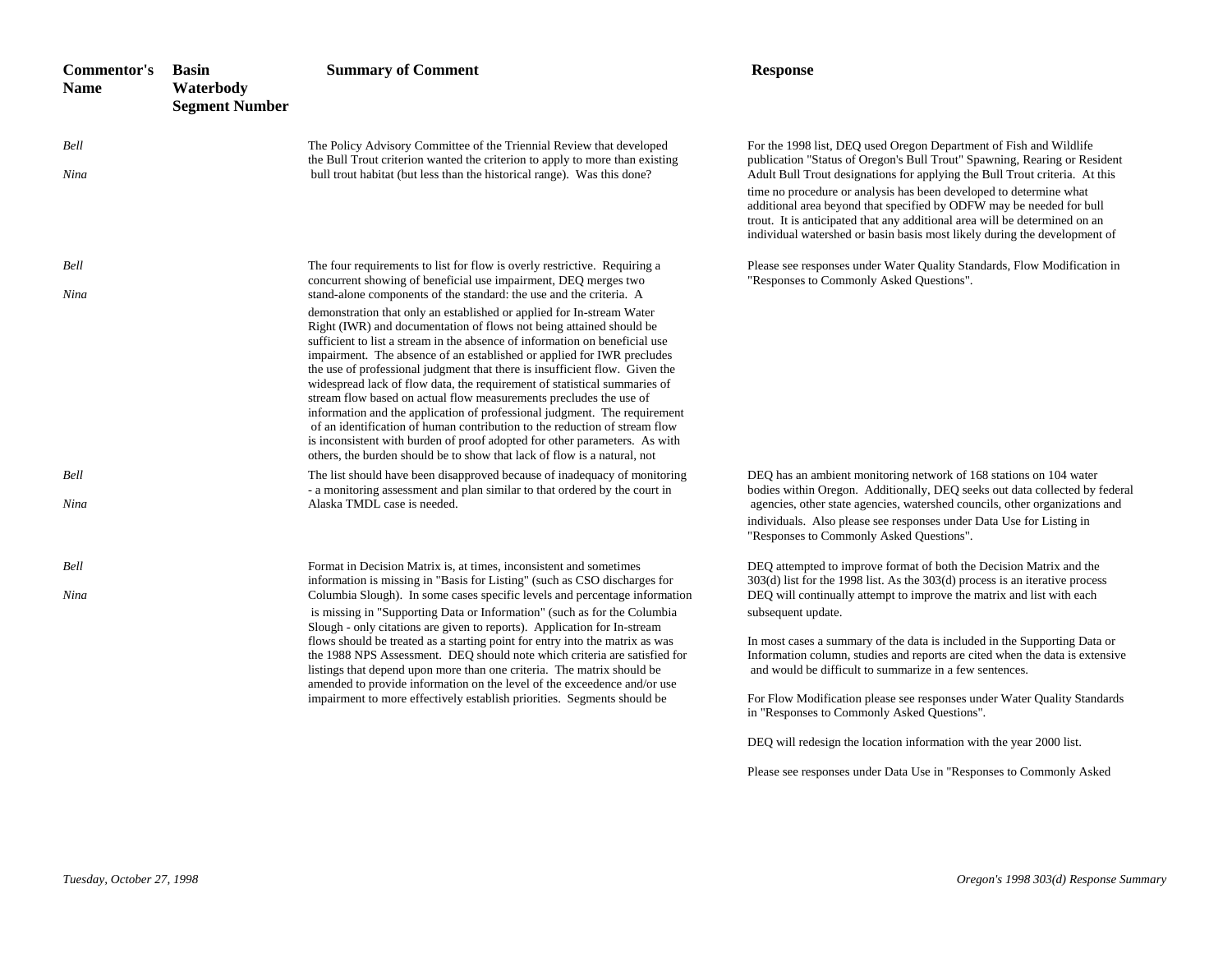*Page B5 of 124*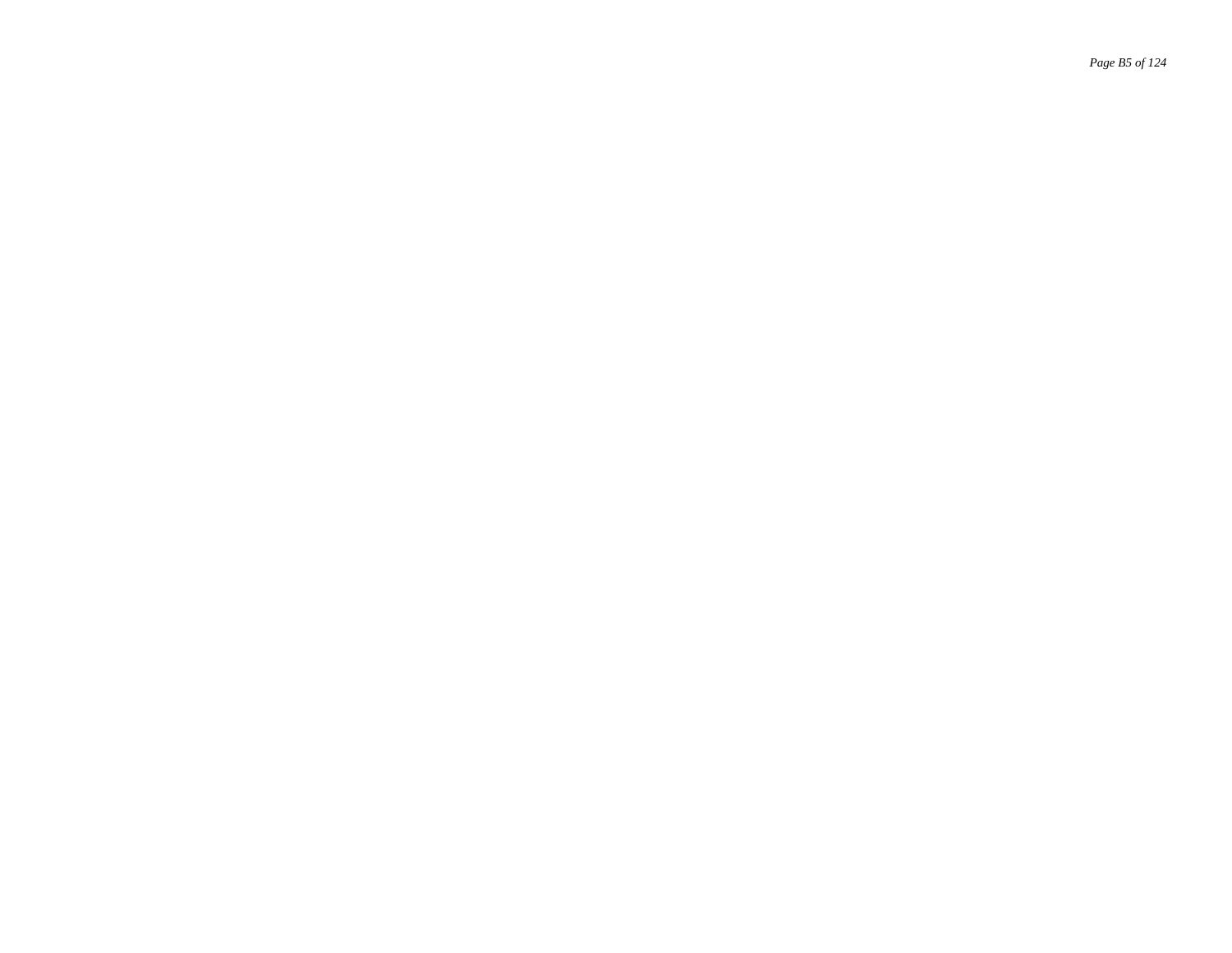| Commentor's<br><b>Name</b> | <b>Basin</b><br>Waterbody<br><b>Segment Number</b> | <b>Summary of Comment</b>                                                                                                                                                                                                                                                                                                                                                                                                                                                                                                                                                                                                                                                                                                                                                                                                                                                                                                                                                                                                                                                                                                                                                          | <b>Response</b>                                                                                                                                                                                                                                                                                                                                                                                                                                                                                                                                                                                                                                                                                                                                                                                                                                                                                                                                                                                                                                                                                                                                                                                |
|----------------------------|----------------------------------------------------|------------------------------------------------------------------------------------------------------------------------------------------------------------------------------------------------------------------------------------------------------------------------------------------------------------------------------------------------------------------------------------------------------------------------------------------------------------------------------------------------------------------------------------------------------------------------------------------------------------------------------------------------------------------------------------------------------------------------------------------------------------------------------------------------------------------------------------------------------------------------------------------------------------------------------------------------------------------------------------------------------------------------------------------------------------------------------------------------------------------------------------------------------------------------------------|------------------------------------------------------------------------------------------------------------------------------------------------------------------------------------------------------------------------------------------------------------------------------------------------------------------------------------------------------------------------------------------------------------------------------------------------------------------------------------------------------------------------------------------------------------------------------------------------------------------------------------------------------------------------------------------------------------------------------------------------------------------------------------------------------------------------------------------------------------------------------------------------------------------------------------------------------------------------------------------------------------------------------------------------------------------------------------------------------------------------------------------------------------------------------------------------|
| Bell<br>Nina               |                                                    | DEQ failed to use information in the absence of data. Particularly, it did<br>not base listings solely on the NPS Assessment. The A1, A2 and B<br>categories could be used in the absence of data. The NPS Assessment could<br>have helped provide the basis for addressing spawning - a critical life stage<br>for anadromous fish. The NPS Assessment is referenced as a basis for<br>consideration of listing but is not used even when it indicates severe<br>impairment based on data. This leaves holes in the 303d list.<br>Other sources of information such as closures of commercial shellfish<br>harvesting areas are not used. Conditionally approved areas for which<br>closure days are reported are not used in Nehalem, Tillamook, Netarts,<br>Yaquina, Umpqua, and Coos Bays.                                                                                                                                                                                                                                                                                                                                                                                     | The NPS Assessment was based on questionnaires in which respondents<br>indicated if they based their judgment on data or observations. DEQ did not<br>request supporting data be submitted as part of the assessment. EPA,<br>Region 10, 303(d) listing guidance from November 1995, provides that<br>anecdotal information without supporting data does not necessitate waters<br>to be listed. The guidance states "Anecdotal information has no supporting<br>information or data. As a result, anecdotal information, by itself, may not<br>be sufficient to justify including the water body on a state's 303(d) list. DEQ<br>has sought out data that would either support or refute the NPS Assessment<br>observations and will continue to do so in future listing cycles.<br>Data connected within shellfish areas, as well as, shellfish closures were<br>evaluated for potential listing purposes, All or portions of these bays are on<br>the 303(d) list: Winchester, Yaquina, Nehalem, Tillamook, Nestucca,<br>Nehalem, Coos, Coquille and Columbia; Netarts was determined to be OK.<br>Also please see responses under Data Use in "Responses to Commonly<br>Asked Questions". |
| Bell<br>Nina               |                                                    | There are no listings based on beneficial use impairment and no mention of<br>evaluating use impairment. The failure to give independent meaning to the<br>beneficial use component restricts the list for flow modification. DEQ<br>confuses the application of its narrative criteria with listings based on<br>beneficial use impairment. There is not a need to demonstrate that a<br>beneficial use is impaired to list under a narrative standard. An example is<br>the limited listings of waters for toxics due to the excessive restrictions<br>caused by the melding of beneficial uses and narrative criteria (e.g. Coast<br>Fork Willamette is not listed for mercury due lack of supporting<br>information of beneficial use impact, Dorena Reservoir is not listed for<br>mercury due to lack of a consumption advisory). DEQ should list on the<br>basis of the information it has regardless of what other agencies do with it.<br>Similar confusion is with sedimentation where listing criteria requires a<br>finding that uses are impaired. Requiring use impairment information to<br>apply narrative criteria improperly shifts the burden of proof from the | Beneficial use impairment information was used as an integral part of the<br>evaluation of whether a water body met narrative standards. The Coast<br>Fork of the Willamette River and Dorena Reservoir have both been listed<br>for Toxics (Mercury) as a Fish Consumption Health Advisory has been<br>issued.<br>DEQ's narrative standards require that a beneficial use impairment be<br>demonstrated to be considered violating the standard. Also, please see                                                                                                                                                                                                                                                                                                                                                                                                                                                                                                                                                                                                                                                                                                                             |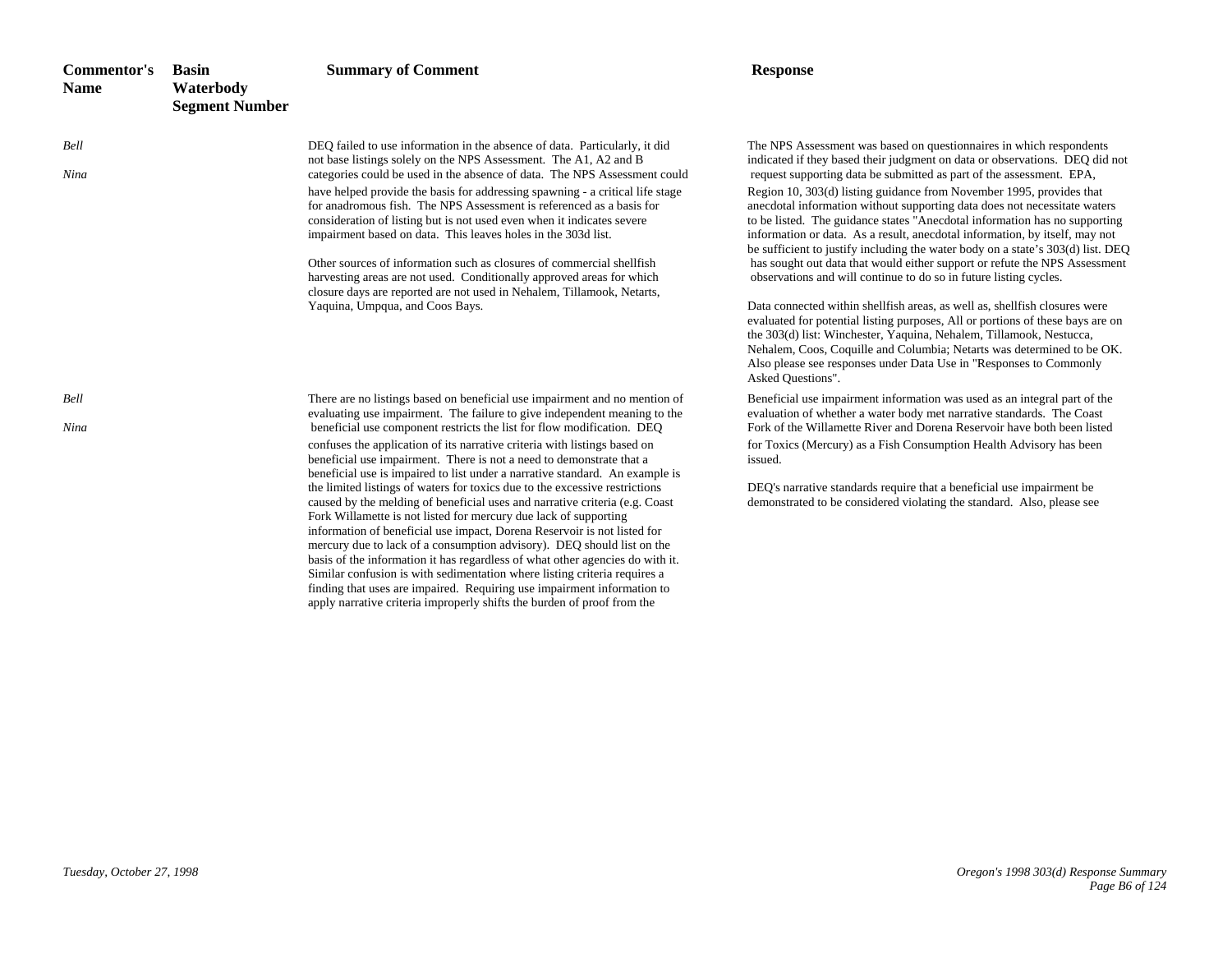| Commentor's<br><b>Name</b> | <b>Basin</b><br>Waterbody<br><b>Segment Number</b> | <b>Summary of Comment</b>                                                                                                                                                                                                                                                                                                                                                                                                                                                                                                                                                                                                              | <b>Response</b>                                                                                                                                                                                                                                                                                                                                                                                                                                                                                                                                                                                                                                                    |
|----------------------------|----------------------------------------------------|----------------------------------------------------------------------------------------------------------------------------------------------------------------------------------------------------------------------------------------------------------------------------------------------------------------------------------------------------------------------------------------------------------------------------------------------------------------------------------------------------------------------------------------------------------------------------------------------------------------------------------------|--------------------------------------------------------------------------------------------------------------------------------------------------------------------------------------------------------------------------------------------------------------------------------------------------------------------------------------------------------------------------------------------------------------------------------------------------------------------------------------------------------------------------------------------------------------------------------------------------------------------------------------------------------------------|
| Bell                       |                                                    | Oregon ignores the majority of available information on toxic materials by                                                                                                                                                                                                                                                                                                                                                                                                                                                                                                                                                             | DEQ believes it is applying its narrative criteria for toxics correctly. Please                                                                                                                                                                                                                                                                                                                                                                                                                                                                                                                                                                                    |
| Nina                       |                                                    | failing to properly apply its narrative criteria to data on fish tissue and<br>sediment. DEQ required evidence of use impairment in order to apply the<br>narrative standard thereby restricting itself to using only ambient water                                                                                                                                                                                                                                                                                                                                                                                                    | see responses under Water Quality Standards, Toxics in "Responses to<br>Commonly Asked Questions".                                                                                                                                                                                                                                                                                                                                                                                                                                                                                                                                                                 |
|                            |                                                    | data.                                                                                                                                                                                                                                                                                                                                                                                                                                                                                                                                                                                                                                  | The River Otter Study was reviewed, however, it was a preliminary study<br>and was not conclusive about what effects were occurring. DEQ did use the                                                                                                                                                                                                                                                                                                                                                                                                                                                                                                               |
|                            |                                                    | Oregon failed to evaluate data on use impairment to piscivourous wildlife<br>such as eagles, mink and otters. DEQ did not include data from the                                                                                                                                                                                                                                                                                                                                                                                                                                                                                        | Eagle Egg study and numerous fish studies for listing some toxics.                                                                                                                                                                                                                                                                                                                                                                                                                                                                                                                                                                                                 |
|                            |                                                    | Columbia River - River Otter Study (as summarized in Tetra Tech, May<br>1996) in the decision matrix.                                                                                                                                                                                                                                                                                                                                                                                                                                                                                                                                  | DEQ does not have standards for evaluating additive and/or synergistic risks<br>of combinations of toxic materials, but uses evidence of toxicity such as<br>demonstrated through bioassays.                                                                                                                                                                                                                                                                                                                                                                                                                                                                       |
|                            |                                                    | DEQ does not pretend to assess that additive and/or synergistic risks of<br>combination of toxic materials.                                                                                                                                                                                                                                                                                                                                                                                                                                                                                                                            | DEQ reviewed the Bi-state information and data and Washington's listings.<br>PCBs are listed on Oregon's 303(d) list, as are DDE and DDT, after review                                                                                                                                                                                                                                                                                                                                                                                                                                                                                                             |
|                            |                                                    | No reference exists in the listing criteria to data on higher life forms such as<br>piscivorous birds and mammals and no reference is made to sublethal<br>effects.                                                                                                                                                                                                                                                                                                                                                                                                                                                                    | of the data DEQ determined that Arsenic should be listed in the Lower<br>Columbia River. Dieldrin will not be added to the list because of the lack<br>of evidence for a documented beneficial use impairment additionally,                                                                                                                                                                                                                                                                                                                                                                                                                                        |
|                            |                                                    | No data on sediment contamination is used for listing purposes unless there<br>is a corresponding proof of beneficial use impairment. For example, the<br>Bi-State study found numerous locations where sediment contamination<br>exceeds values believed to be protective of benthic organisms and wildlife<br>(Tetra Tech, May 1996).                                                                                                                                                                                                                                                                                                | Bis-s-(ethylhexyl) phthalate is not listed on Washington's 303(d) list nor is<br>there an indication of a beneficial use impairment. Additionally, DEQ<br>reviewed studies completed on the Willamette River basin (including the<br>USGS reports) and found several streams that should be listed. The listing<br>status of most toxics associated with sediment are a potential concern<br>because there has been not demonstrated beneficial use impairment.                                                                                                                                                                                                    |
|                            |                                                    | The Decision Matrix does include entries for tissue residues of PCB,<br>DDE/DDT and dioxin in the Lower Columbia River based on Health<br>Division Advisories and reduced bald eagle reproduction. Other                                                                                                                                                                                                                                                                                                                                                                                                                               | Several toxics are of potential concern in the Columbia Slough and are<br>included in the Decision Matrix.                                                                                                                                                                                                                                                                                                                                                                                                                                                                                                                                                         |
|                            |                                                    | contaminants found in tissue were not entered into the matrix or listed.                                                                                                                                                                                                                                                                                                                                                                                                                                                                                                                                                               | Mercury for the Willamette was listed because of a fish consumption                                                                                                                                                                                                                                                                                                                                                                                                                                                                                                                                                                                                |
| Bell<br>Nina               | Columbia River<br>Columbia River                   | Bi-State study data was ignored in the Decision Matrix. Reference levels<br>were exceeded for aluminum, iron, cadmium, copper, lead, selenium, zinc<br>and silver. Cooper and lead exceeded reference levels frequently and deserve<br>further evaluation. Additional testing is recommended for silver and<br>mercury. Dissolved arsenic concentrations exceeded water quality criteria<br>for protection of human health in 15 of 16 samples collected from four sites<br>and was not entered into the matrix. DEQ did not use data and information<br>on other aquatic species such as mink, otter, seals, gulls, etc. or apply its | The Bi-state study was not ignored in the Decision Matrix. Radionucides,<br>Pesticides, Semi-volatiles, and Trace Metals were all placed in the Decision<br>Matrix as a Potential Concern if they appeared to be elevated as compared<br>to certain guidance values used in the Bi-state report. More definition of the<br>parameters and why there are a potential concern have been included in the<br>Decision Matrix. After review of the data (based on USGS data) DEQ<br>determined that Arsenic should be listed in the Lower Columbia River.<br>Please see responses under Water Quality Standards, Toxics in "Responses"<br>to Commonly Asked Questions". |
| Bell<br>Nina               | Deschutes<br>Squaw Creek<br>25B-SQUA0              | Two different segments of Squaw Creek had precisely the same supporting<br>data or information. The creek was listed from Alder Springs to Maxwell<br>Ditch but not from its mouth to Alder Springs. With a seven day average of<br>daily maximums at 70.6 and 45 days exceeding the standard, the entire                                                                                                                                                                                                                                                                                                                              | The same citation that summarized data from two USFS sites (one site<br>above and one site below Alder Springs) was listed for both sites and may<br>have caused confusion. The site above Alder Springs was above standard<br>(seven day max of 70.6 and 45 days above standard in 1995), so the<br>segment from the Alder Springs to Maxwell Ditch was listed. The site below<br>Alder Springs met the temperature standard (seven day max of 63.6 and 0)                                                                                                                                                                                                        |

days above standard in 1995) probably due to cold water from the springs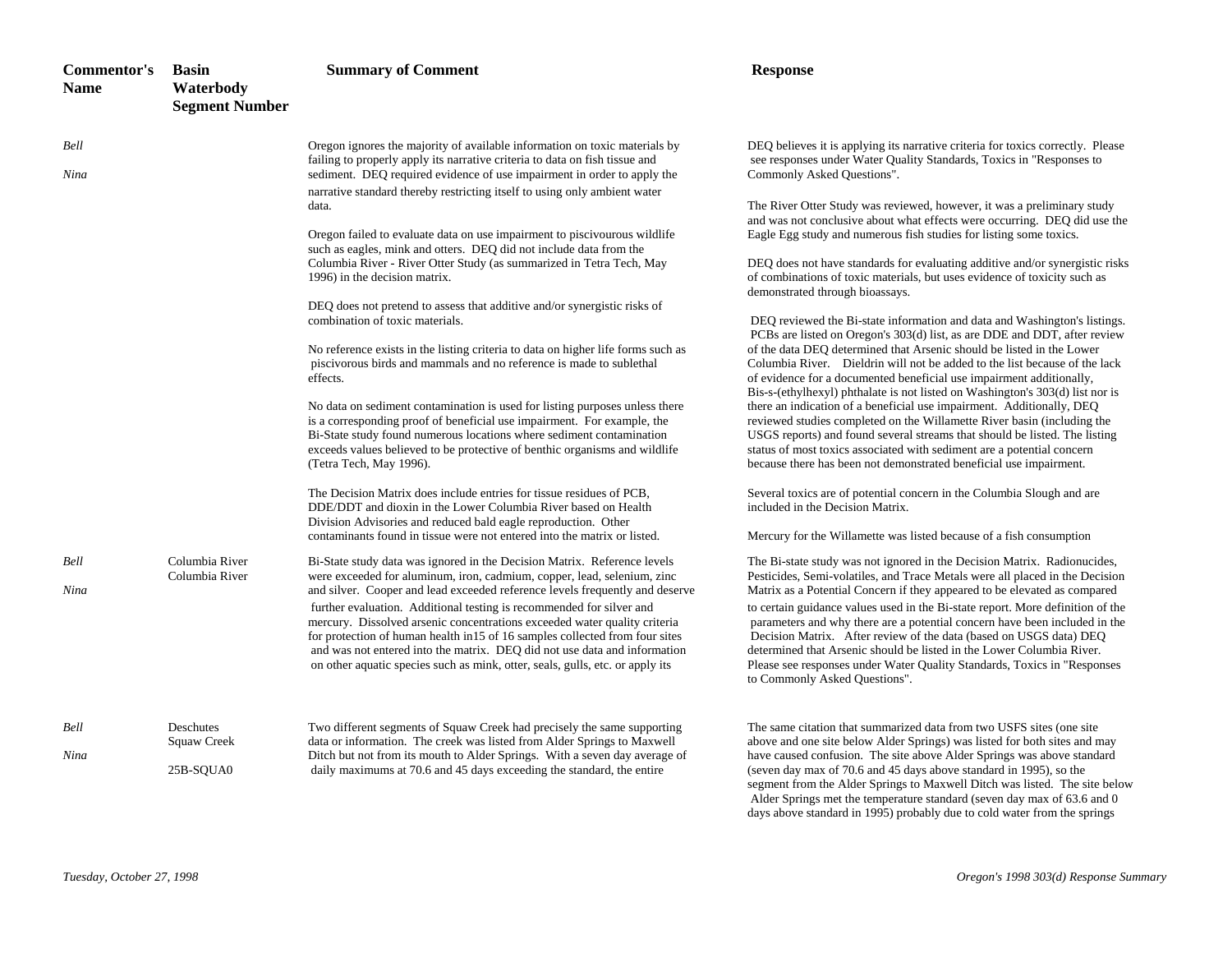*Page B7 of 124*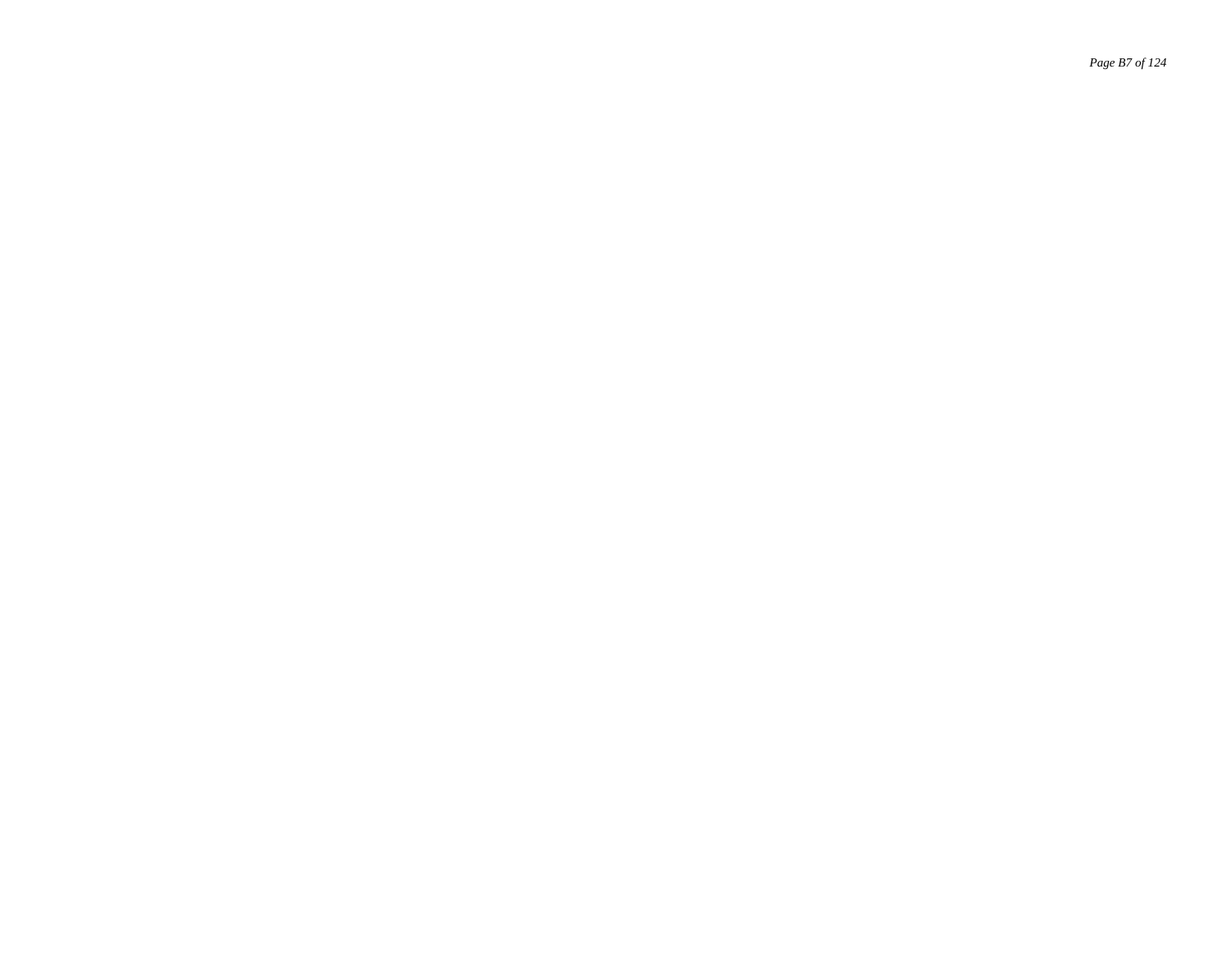| Commentor's<br><b>Name</b> | <b>Basin</b><br>Waterbody<br><b>Segment Number</b>     | <b>Summary of Comment</b>                                                                                                                                                                       | <b>Response</b>                                                                                                                                                                                                                                                                                                                                                                                                                                                                                                                                                                                                                                                                                                                                                                                        |
|----------------------------|--------------------------------------------------------|-------------------------------------------------------------------------------------------------------------------------------------------------------------------------------------------------|--------------------------------------------------------------------------------------------------------------------------------------------------------------------------------------------------------------------------------------------------------------------------------------------------------------------------------------------------------------------------------------------------------------------------------------------------------------------------------------------------------------------------------------------------------------------------------------------------------------------------------------------------------------------------------------------------------------------------------------------------------------------------------------------------------|
| Bell<br>Nina               | <b>Deschutes</b><br><b>Harvey Creek</b><br>25G-HARV0   | Harvey Creek should have been listed as USFS data showed it exceeded the<br>temperature standard.                                                                                               | Harvey Creek is listed on the 303(d) list. Respondent referenced<br>information from a draft matrix, not the final matrix.                                                                                                                                                                                                                                                                                                                                                                                                                                                                                                                                                                                                                                                                             |
| Bell<br>Nina               | Deschutes<br><b>Fintcher Creek</b><br>25G-FINT0        | Fintcher Creek should be listed as it exceeded the previous standard (58)<br>degrees) and had a maximum temperature of 67.                                                                      | The stream did exceeded the 64°F criteria in 1992, however, 1992 was a<br>drought year and in 1991 it did not exceed the criteria.                                                                                                                                                                                                                                                                                                                                                                                                                                                                                                                                                                                                                                                                     |
| Bell<br>Nina               | Deschutes<br><b>Deschutes River</b><br>$25 =$ -DESC171 | USFS and DEQ showed 11% of values exceeding 64 between 1986 - 1995<br>and segment should have been listed.                                                                                      | There are both grab sample and continuous monitoring data available for<br>this site. Generally continuous monitoring data (which met the criteria) is<br>more accurate and reliable than grab sample data which the data from 1986<br>to 1995 was. DEQ use professional judgment in determining that the<br>continuous monitoring data was more representative of the stream than the                                                                                                                                                                                                                                                                                                                                                                                                                 |
| Bell<br>Nina               | Deschutes<br>Lake Billy Chinook<br>25B.CHIN            | 100% (3 of 3) values exceeded pH standard in 1982 and should have been<br>listed.                                                                                                               | The 3 values did not meet the minimum data requirements specified in the<br>listing criteria. For the 1998 list DEO reviewed a just completed study on<br>the lake which was submitted to DEQ by PGE. Based on that study, Lake<br>Billy Chinook is listed for pH.                                                                                                                                                                                                                                                                                                                                                                                                                                                                                                                                     |
| Bell<br>Nina               | Goose & Summer<br>Swamp Creek<br>42B-SWAM0             | BCI showed extreme stress conditions in 1994 but this waterway was not<br>listed because of better BCI values in 1990. The segment should have been<br>listed until newer data show compliance. | In the Listing Criteria under Rationale for Not Listing DEQ indicated how it<br>would handle data which indicated that it met the standard one year but not<br>another. As stated, "if the Department was able to determine that there<br>was a probable explanation as to why data form one year was more<br>representative of stream conditions, the Department would use that data as<br>a basis for listing." It further states that "where multiple years of data were<br>available, if the only data showing an exceedence of the standard was data<br>collected during a drought year, the waterbody was not put on the 303(d) list<br>but the status would be Potential Concern. The Department will encourage<br>that additional data be collected to confirm that these waters are typically |

meeting standards." This was the case as 1990 showed a good BCI value and 1994, a drought year, showed stress conditions. The report noted that the change may be due to low water and a different sampling technique in 1994. The need for additional sampling has been generally discussed with the

Fremont NF.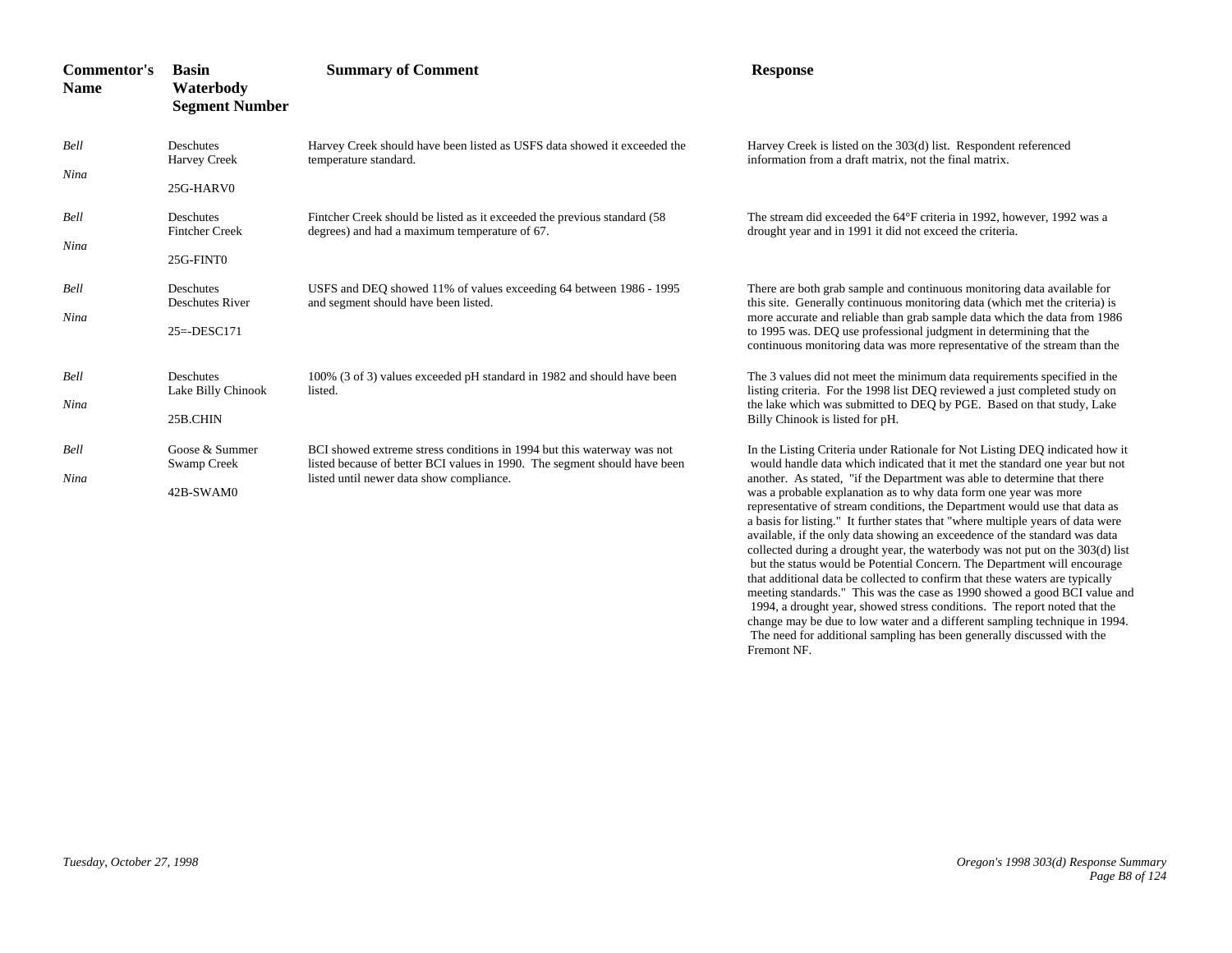| Commentor's<br><b>Name</b> | <b>Basin</b><br>Waterbody<br><b>Segment Number</b>          | <b>Summary of Comment</b>                                                                                                                                                                                                               | <b>Response</b>                                                                                                                                                                                                                                                                                                                                                                                                                                                                                                                                                                                                                                                                                                                                                                                                                                                                                                                                                                                                                                                                                                                                                                                       |
|----------------------------|-------------------------------------------------------------|-----------------------------------------------------------------------------------------------------------------------------------------------------------------------------------------------------------------------------------------|-------------------------------------------------------------------------------------------------------------------------------------------------------------------------------------------------------------------------------------------------------------------------------------------------------------------------------------------------------------------------------------------------------------------------------------------------------------------------------------------------------------------------------------------------------------------------------------------------------------------------------------------------------------------------------------------------------------------------------------------------------------------------------------------------------------------------------------------------------------------------------------------------------------------------------------------------------------------------------------------------------------------------------------------------------------------------------------------------------------------------------------------------------------------------------------------------------|
| Bell<br>Nina               | Goose & Summer<br>West Fork Silver<br>42A-SIWF0             | BCI showed extreme stress conditions in 1994 but this waterway was not<br>listed because of better BCI values in 1990. The segment should have been<br>listed until newer data show compliance.                                         | In the Listing Criteria under Rationale for Not Listing DEQ indicated how it<br>would handle data which indicated that it met the standard one year but not<br>another. As stated, "if the Department was able to determine that there<br>was a probable explanation as to why data form one year was more<br>representative of stream conditions, the Department would use that data as<br>a basis for listing." It further states that "where multiple years of data were<br>available, if the only data showing an exceedence of the standard was data<br>collected during a drought year, the waterbody was not put on the 303(d) list<br>but the status would be Potential Concern. The Department will encourage<br>that additional data be collected to confirm that these waters are typically<br>meeting standards." This was the case as 1989 showed an excellent BCI and<br>1990 showed a fair BCI value and 1994, a drought year, showed poor<br>conditions. The report noted that the change may be due to low water and<br>a different sampling technique in 1994. The need for additional sampling<br>has been generally discussed with the Fremont NF.                                |
| Bell<br>Nina               | Goose & Summer<br><b>Buck Creek</b><br>42A-BUCK0            | USFS data showed that, at one of the two sites, the seven day average<br>maximum temperature exceeded the standard (64) for 13 days in 92 and 22<br>days in 94 and should have been listed rather than shown as "potential<br>concern." | In the Listing Criteria under Rationale for Not Listing DEQ indicated how it<br>would handle data which indicated that it met the standard one year but not<br>another. As stated, "if the Department was able to determine that there<br>was a probable explanation as to why data form one year was more<br>representative of stream conditions, the Department would use that data as<br>a basis for listing." It further states that "where multiple years of data were<br>available, if the only data showing an exceedence of the standard was data<br>collected during a drought year, the waterbody was not put on the 303(d) list<br>but the status would be Potential Concern. The Department will encourage<br>that additional data be collected to confirm that these waters are typically<br>meeting standards." This was the case as 1992 and 1994 were drought years<br>and 1993, when the lower site did not exceed the standard, was not. Based<br>on this, the stream was identified as "potential concern" and the need for<br>additional sampling has been generally discussed with the Fremont NF.<br>Also, the BCI at this site was shown as excellent in 1989 and 1990 and was |
| Bell<br>Nina               | <b>Grande Ronde</b><br>Grande Ronde River<br>$31 = GRAN194$ | USFS data at two sites showed seven day moving averages of daily<br>maximums from 54.8 to 66 in 1992-93. This segments should have been at<br>the very least "potential concern" but was designated "OK."                               | The respondent reviewed the draft matrix, the final matrix indicated that<br>the segment was OK based on USFS data collected above Blowout Creek<br>which indicated 7 day ave of daily max of 59.3 and 60.1 in 1992 and 1993.<br>The site that showed a 7 day average of the daily maximum of 66.8 was<br>located above Clear Creek, which is below this segment, and is listed on the                                                                                                                                                                                                                                                                                                                                                                                                                                                                                                                                                                                                                                                                                                                                                                                                                |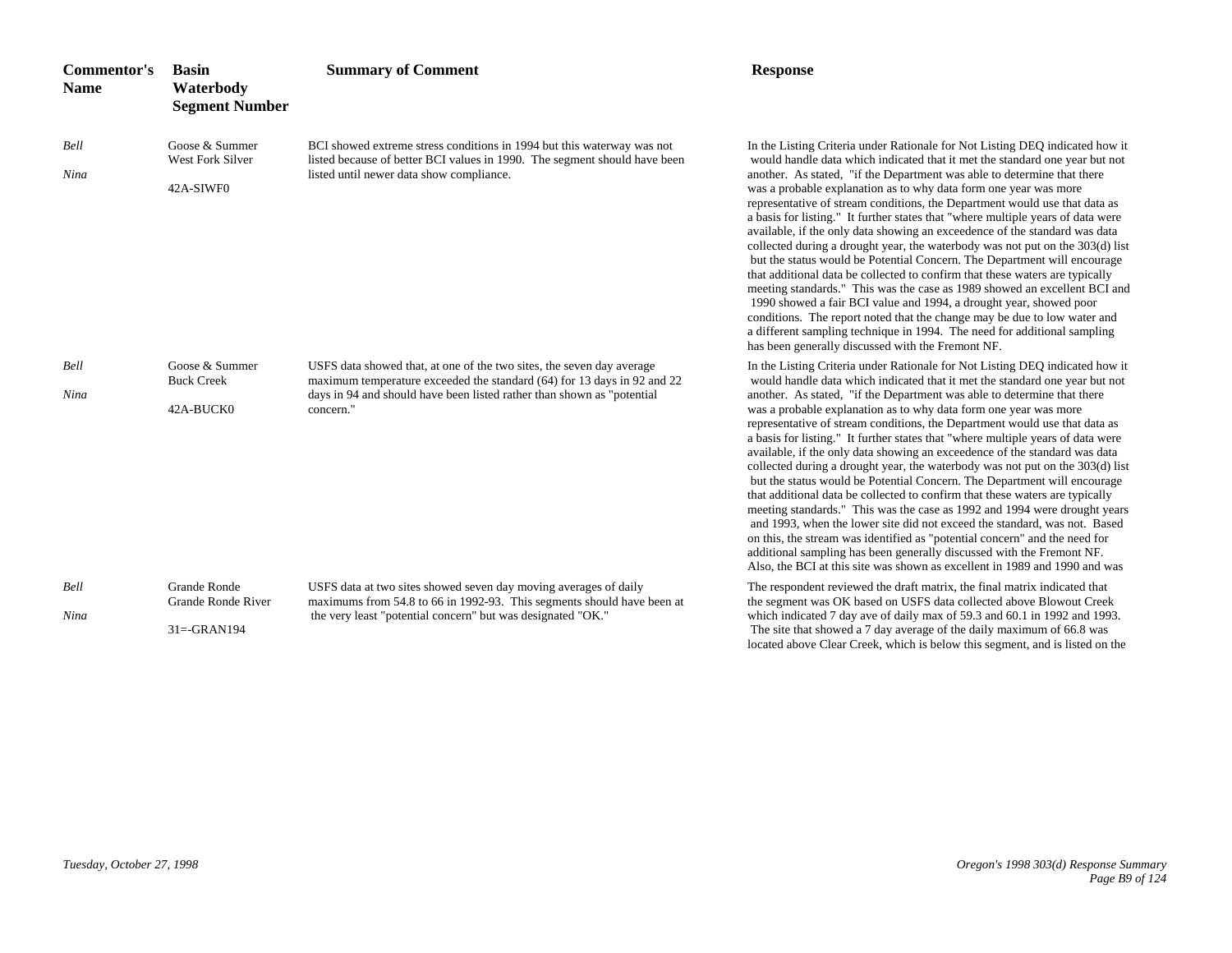| Commentor's<br><b>Name</b> | <b>Basin</b><br>Waterbody<br><b>Segment Number</b> | <b>Summary of Comment</b>                                                                                                                              | <b>Response</b>                                                                                                                                                                                                                                                                                                                                                                                                                                                                                                                                                                                                                                                                                                                                                                                                                                                                                                                                                                                                                                                                                                                                                                 |
|----------------------------|----------------------------------------------------|--------------------------------------------------------------------------------------------------------------------------------------------------------|---------------------------------------------------------------------------------------------------------------------------------------------------------------------------------------------------------------------------------------------------------------------------------------------------------------------------------------------------------------------------------------------------------------------------------------------------------------------------------------------------------------------------------------------------------------------------------------------------------------------------------------------------------------------------------------------------------------------------------------------------------------------------------------------------------------------------------------------------------------------------------------------------------------------------------------------------------------------------------------------------------------------------------------------------------------------------------------------------------------------------------------------------------------------------------|
| Bell<br>Nina               | Grande Ronde<br><b>Motett Creek</b><br>31D-MOTE0   | USFS data showed a seven day moving average of daily maximums at 72 in<br>1994, yet this waterway was designated "OK," it should have been listed.     | In the Listing Criteria under Rationale for Not Listing, DEQ indicated how<br>it would handle data which indicated that it met the standard one year but<br>not another. As stated, "if the Department was able to determine that<br>there was a probable explanation as to why data form one year was more<br>representative of stream conditions, the Department would use that data as<br>a basis for listing." It further states that "where multiple years of data were<br>available, if the only data showing an exceedence of the standard was data<br>collected during a drought year, the waterbody was not put on the 303(d) list<br>but the status would be Potential Concern. The Department will encourage<br>that additional data be collected to confirm that these waters are typically<br>meeting standards." This was the case as 1993 data showed a 7 day moving<br>average of daily maximums of 60.3 and 1994 data, a drought year, a 7 day<br>moving average of daily maximums of 72. The stream was designated as<br>"potential concern" on the final list, not "OK." This range in values is<br>unusual and the Department will follow up with the USFS. |
| Bell<br>Nina               | Hood<br><b>Fifteenmile Creek</b><br>24A-FIFT43.6   | Seven day average of daily maximums exceeded the standard (64) in 1990<br>and 1992. This water should have been listed but was designated as "OK."     | Seven day average of daily maximums were 64.2, 59, 65.5 and 60.6 in 1990<br>- 1993 respectively. 1991, 1992 and 1994 were drought years. It appears<br>that the segment generally meets the standard with exception of 1992 (a<br>drought year). The lower reach of Fifteenmile creek (RM 0-43.6) is listed.<br>The upper portion generally meets the criteria with 1990 only being<br>slightly over by .2°F. The stream's status will be potential concern and                                                                                                                                                                                                                                                                                                                                                                                                                                                                                                                                                                                                                                                                                                                 |
| Bell<br>Nina               | John Day<br>Alder Creek<br>26C-ALDE0               | USFS data showed a seven day average of the daily maximum of 66.5<br>exceeding the temperature standard (64) in 1991. This should have been<br>listed. | In the Listing Criteria under Rationale for Not Listing DEQ indicated how it<br>would handle data which indicated that it met the standard one year but not<br>another. As stated, "if the Department was able to determine that there<br>was a probable explanation as to why data form one year was more<br>representative of stream conditions, the Department would use that data as<br>a basis for listing." It further states that "where multiple years of data were<br>available, if the only data showing an exceedence of the standard was data<br>collected during a drought year, the waterbody was not put on the 303(d) list<br>but the status would be Potential Concern. The Department will encourage<br>that additional data be collected to confirm that these waters are typically<br>meeting standards." This was the case as the 7 day average of daily<br>maximum of 61 in 1993 and 66.5 in 1994 exceeded temperature standard<br>(64) in 1994, but not in 1993. 1994 data was not used because it was a                                                                                                                                                 |

drought year and a second year's data was available which was below the

temperature criteria.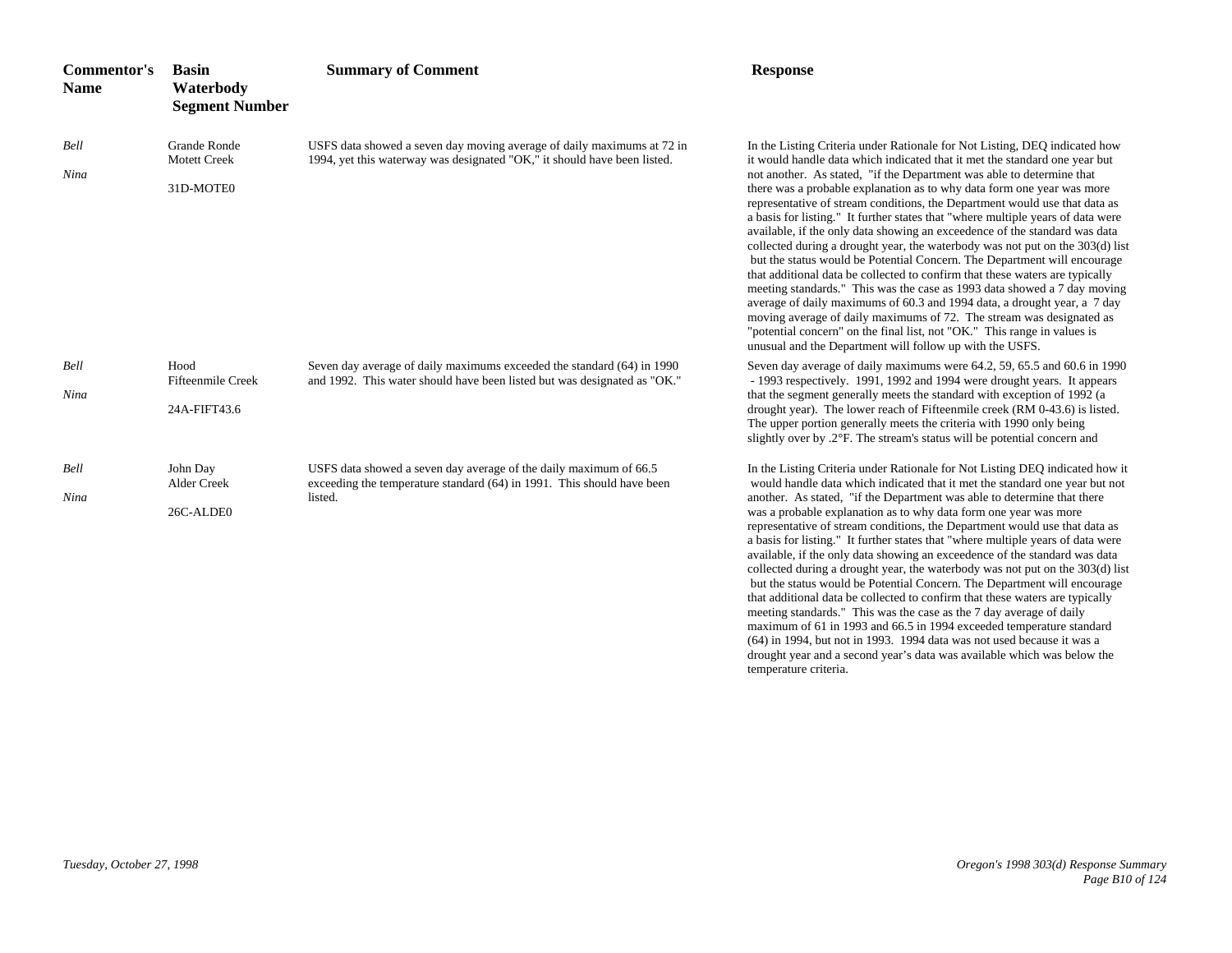| Commentor's<br><b>Name</b> | <b>Basin</b><br>Waterbody<br><b>Segment Number</b>   | <b>Summary of Comment</b>                                                                                                                                                                                                                                                                                                                                                               | <b>Response</b>                                                                                                                                                                                                                                                                                                                                                                                                                                                                                                                                                                                                                                                                                                                                                                                                                                                                                                                                                                                                                                                                                                                                                                                                                                        |
|----------------------------|------------------------------------------------------|-----------------------------------------------------------------------------------------------------------------------------------------------------------------------------------------------------------------------------------------------------------------------------------------------------------------------------------------------------------------------------------------|--------------------------------------------------------------------------------------------------------------------------------------------------------------------------------------------------------------------------------------------------------------------------------------------------------------------------------------------------------------------------------------------------------------------------------------------------------------------------------------------------------------------------------------------------------------------------------------------------------------------------------------------------------------------------------------------------------------------------------------------------------------------------------------------------------------------------------------------------------------------------------------------------------------------------------------------------------------------------------------------------------------------------------------------------------------------------------------------------------------------------------------------------------------------------------------------------------------------------------------------------------|
| Bell<br>Nina               | John Day<br><b>Scotty Creek</b><br>26F-SCOT0         | USFS data showed maximums of 66 and 71 in 1994. This Water body<br>should be listed rather than "potential concern."                                                                                                                                                                                                                                                                    | In the Listing Criteria under Rationale for Not Listing DEQ indicated how it<br>would handle data which indicated that it met the standard one year but not<br>another. As stated, "if the Department was able to determine that there<br>was a probable explanation as to why data form one year was more<br>representative of stream conditions, the Department would use that data as<br>a basis for listing." It further states that "where multiple years of data were<br>available, if the only data showing an exceedence of the standard was data<br>collected during a drought year, the waterbody was not put on the 303(d) list<br>but the status would be Potential Concern. The Department will encourage<br>that additional data be collected to confirm that these waters are typically<br>meeting standards." This was the case as 1992 and 1994 showed maximums<br>(not calculated as the 7 day average of the daily maximum) of 66 and 71 in<br>1992 and 1994 respectively which were both drought years. In 1993, the<br>maximum was 57. Therefore, the stream was identified as "potential"<br>concern." The Department has requested that the USFS present the data as<br>a 7 day average of the daily maximum in future reports. |
| Bell<br>Nina               | John Day<br>South Fork of Long<br>Creek<br>26D-LOSF0 | USFS data showed a seven day average of the daily maximum of 81 with 27<br>days exceeding the temperature standard (64) in 1991. This should have<br>been listed.                                                                                                                                                                                                                       | In the Listing Criteria under Rationale for Not Listing DEQ indicated how it<br>would handle data which indicated that it met the standard one year but not<br>another. As stated, "if the Department was able to determine that there<br>was a probable explanation as to why data form one year was more<br>representative of stream conditions, the Department would use that data as<br>a basis for listing." It further states that "where multiple years of data were<br>available, if the only data showing an exceedence of the standard was data<br>collected during a drought year, the waterbody was not put on the 303(d) list<br>but the status would be Potential Concern. The Department will encourage<br>that additional data be collected to confirm that these waters are typically<br>meeting standards." This was the case as 1991 (drought year) data showed a<br>7 day average of daily maximums of 81 and 1990 data showed a 7 day<br>average of daily maximums of $< 64$ . Therefore, this was listed as a<br>"potential concern" although the department is following up with USFS<br>given the extreme range of data.                                                                                                       |
| Bell<br>Nina               | North Coast<br>Tillamook Bay                         | There is no reference to the status of shellfish harvesting. Shellfish areas<br>are classified as prohibited, conditionally approved and approved. The<br>failure to include this suggests that DEQ did not obtain the existing<br>Management Plans for Commercial Shellfish Harvesting. The status of<br>harvesting is an important indicator of beneficial use impact that is readily | These bays are listed for bacteria based on the same data used to determine<br>shellfish harvesting status. Netarts and portions of other bays are not listed<br>as they are approved for shell fish harvesting and meet water quality<br>standards.                                                                                                                                                                                                                                                                                                                                                                                                                                                                                                                                                                                                                                                                                                                                                                                                                                                                                                                                                                                                   |
| Bell<br>Nina               | Willamette<br>Willamette                             | The Pope & Talbot pulp mill at Halsey on the Willamette creates a very<br>colored and strong smelling discharge that creates odor problems<br>downstream and affects boating and drinking water.                                                                                                                                                                                        | Discharges from the Pope & Talbot pulp mill are address through their<br>National Pollution Discharge Elimination System (NPDES) permit. Since<br>1993, the facility has made process changes that have reduced the color of<br>its discharge significantly (from 3400 C.U. to 1100 C.U.). The facility is<br>planning on making further changes to the mill that may further reduce the<br>color associated with its discharge. These issues will be addressed in the                                                                                                                                                                                                                                                                                                                                                                                                                                                                                                                                                                                                                                                                                                                                                                                 |
| <b>Berg</b><br>Teodor      |                                                      | Urges DEQ to insist that most waterways and lakes meet the highest<br>standards of purity possible. Is especially concerned about the effects of<br>livestock grazing on streams.                                                                                                                                                                                                       | DEQ will continue to protect Oregon's waters by applying the appropriate<br>state and federal laws, rules and regulations.                                                                                                                                                                                                                                                                                                                                                                                                                                                                                                                                                                                                                                                                                                                                                                                                                                                                                                                                                                                                                                                                                                                             |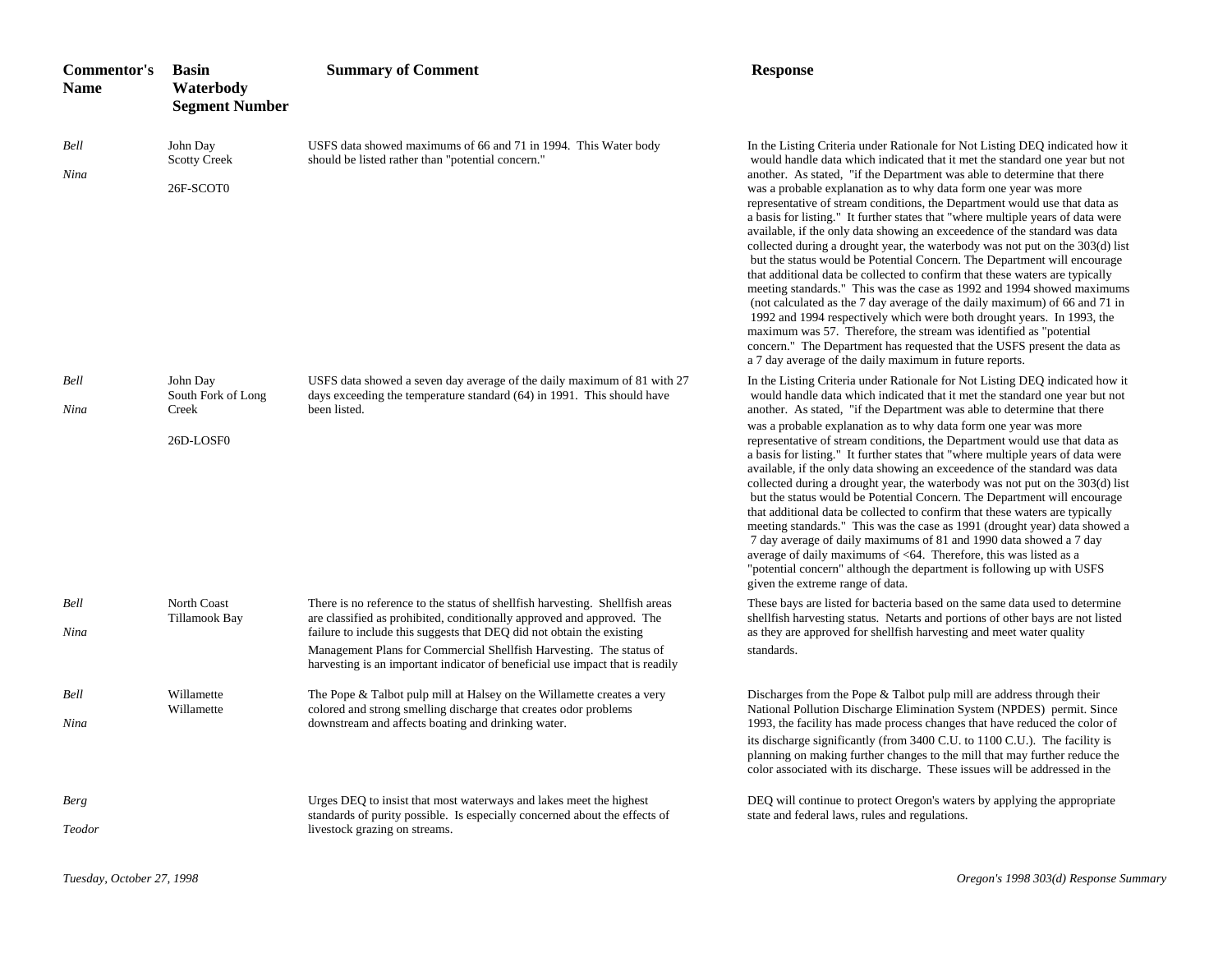*Page B11 of 124*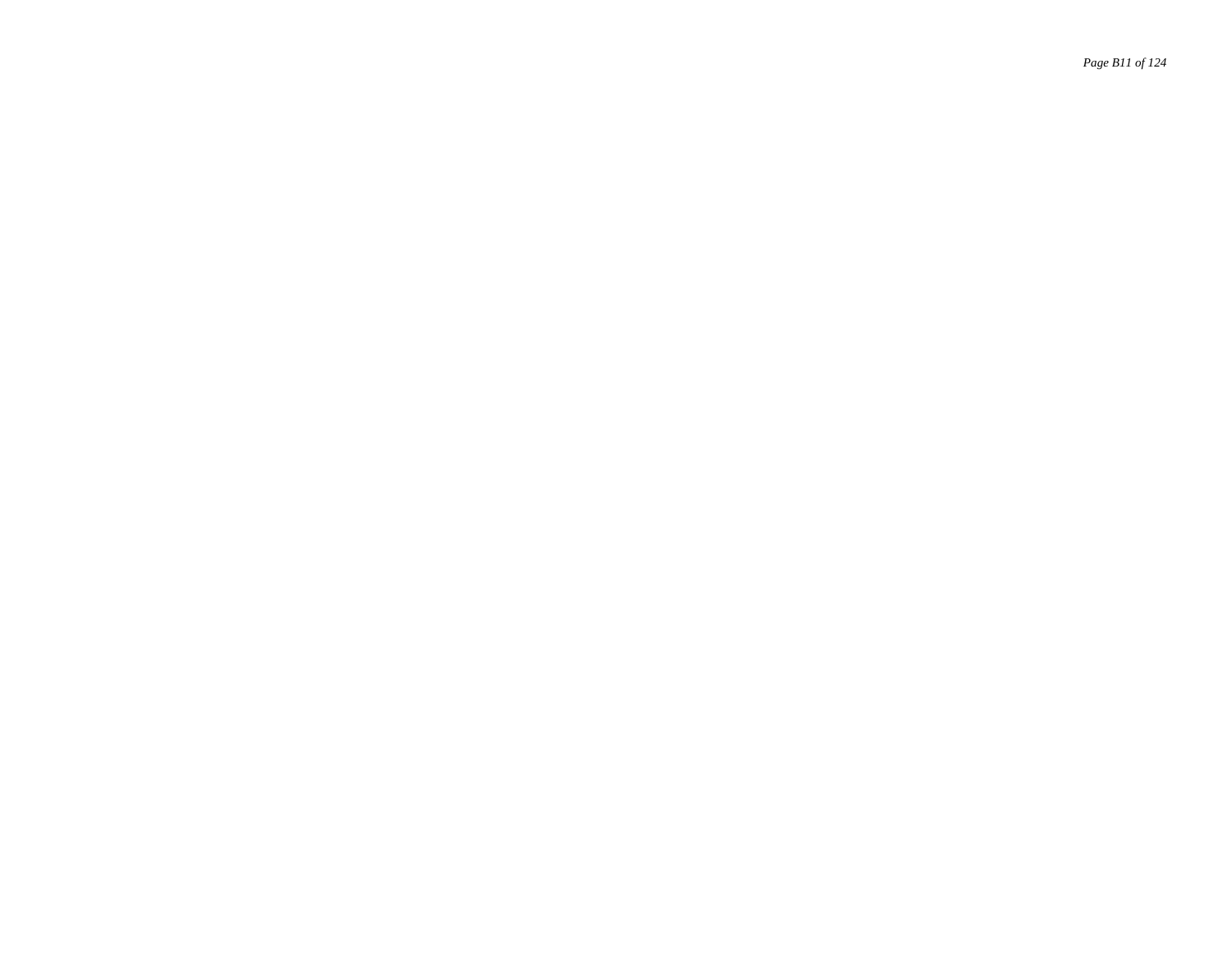| Commentor's<br><b>Name</b>    | <b>Basin</b><br>Waterbody<br><b>Segment Number</b> | <b>Summary of Comment</b>                                                                                                                                                                                                                                                                         | <b>Response</b>                                                                                                                                                                                                                                                                                                                                                                                                                                                                                                                                                                                                                                                                                                                                                                                                                                                                                                                                                                                                                                                                                                                                                                                                               |
|-------------------------------|----------------------------------------------------|---------------------------------------------------------------------------------------------------------------------------------------------------------------------------------------------------------------------------------------------------------------------------------------------------|-------------------------------------------------------------------------------------------------------------------------------------------------------------------------------------------------------------------------------------------------------------------------------------------------------------------------------------------------------------------------------------------------------------------------------------------------------------------------------------------------------------------------------------------------------------------------------------------------------------------------------------------------------------------------------------------------------------------------------------------------------------------------------------------------------------------------------------------------------------------------------------------------------------------------------------------------------------------------------------------------------------------------------------------------------------------------------------------------------------------------------------------------------------------------------------------------------------------------------|
| <b>Biggs</b><br>Charles       | Willamette<br>Willamette River                     | The entire Willamette River system should be listed due to the high number<br>of abnormalities observed in large-scale suckers documented in the<br>"Willamette River Basin Study." In Phase I, a large abnormality rate was<br>detected in the Eugene/Springfield area, above pollution sources. | The Tetra Tech study indicated that there were major limitations and<br>uncertainties to the Fish Health Assessment that conclusions regarding the<br>appropriateness of the defined river reaches and the water quality conditions<br>could not be made but the study would serve as valuable reference data for<br>future studies. The limitations included limited sucker and squawfish data<br>with which to compare the results and to define the "normal" variation and<br>the target species may not represent the environment in which they were<br>captured (Tetra Tech, 8/95). Therefore, this data was not used for listing.<br>As measured in a separate but related study - "Measurement of Fish Skeletal<br>Deformities Study" (Tetra Tech, 8/95), the Department did list the<br>Willamette River from the Calapooia River to the mouth under "Biological<br>Criteria - Skeletal Fish Deformities" based on the increased incident of<br>skeletal deformities as compared to reference sites. This met the listing<br>criteria under biological criteria. The factors that cause the skeletal<br>deformities are not known at this time and the Department is seeking<br>additional funding for further study. |
| <b>Blackmer</b><br>Loren      | Klamath Basin                                      | Problems with water quality are a result of too many people and<br>exploitation of our resources. Eastern OR streams are different than<br>western OR streams. Dams have stopped the salmon. DEQ and EPA are<br>not needed. Problems can be overcome through education which could best           | No site specific action requested, Please see response under Existing<br>Authorities in "Responses to Commonly Asked Questions".                                                                                                                                                                                                                                                                                                                                                                                                                                                                                                                                                                                                                                                                                                                                                                                                                                                                                                                                                                                                                                                                                              |
| <b>Bloem</b><br>Douglas       | Sandy<br>Little Sandy Creek                        | Segment in the Decision Matrix is miss placed. Sample site is most likely<br>above Little Sandy Dam not below. Site at road FSR 2503 is above dam.                                                                                                                                                | DEQ agrees that the wrong segment was identified. Decision Matrix<br>corrected.                                                                                                                                                                                                                                                                                                                                                                                                                                                                                                                                                                                                                                                                                                                                                                                                                                                                                                                                                                                                                                                                                                                                               |
| <b>Bogart</b><br><i>Steve</i> | Powder                                             | Objects to listing water-bodies solely on temperature criteria. Notes that<br>many streams in Baker County can be considered proper functioning<br>streams in their water quality limited state.                                                                                                  | Please see response under Steam Function in "Responses to Commonly<br>Asked Questions".                                                                                                                                                                                                                                                                                                                                                                                                                                                                                                                                                                                                                                                                                                                                                                                                                                                                                                                                                                                                                                                                                                                                       |
| <i>Breese</i><br>Doug         |                                                    | Concerned about the use of limited data to list streams and whether that<br>data was actuate.                                                                                                                                                                                                     | Please see response under Data Use in "Responses to Commonly Asked<br>Questions".                                                                                                                                                                                                                                                                                                                                                                                                                                                                                                                                                                                                                                                                                                                                                                                                                                                                                                                                                                                                                                                                                                                                             |
| <i>Breese</i><br>Doug         |                                                    | Ranchers credibility is questioned as land users, but DEQ's credibility is not<br>to be questioned.                                                                                                                                                                                               | Please see response under Listing and De-listing Methodology Issues in<br>"Responses to Commonly Asked Questions".                                                                                                                                                                                                                                                                                                                                                                                                                                                                                                                                                                                                                                                                                                                                                                                                                                                                                                                                                                                                                                                                                                            |
| <i>Breese</i><br>Doug         |                                                    | Concerned about how the public meeting was being conducted.                                                                                                                                                                                                                                       | Please see response under Public Comment Process in "Responses to<br>Commonly Asked Questions".                                                                                                                                                                                                                                                                                                                                                                                                                                                                                                                                                                                                                                                                                                                                                                                                                                                                                                                                                                                                                                                                                                                               |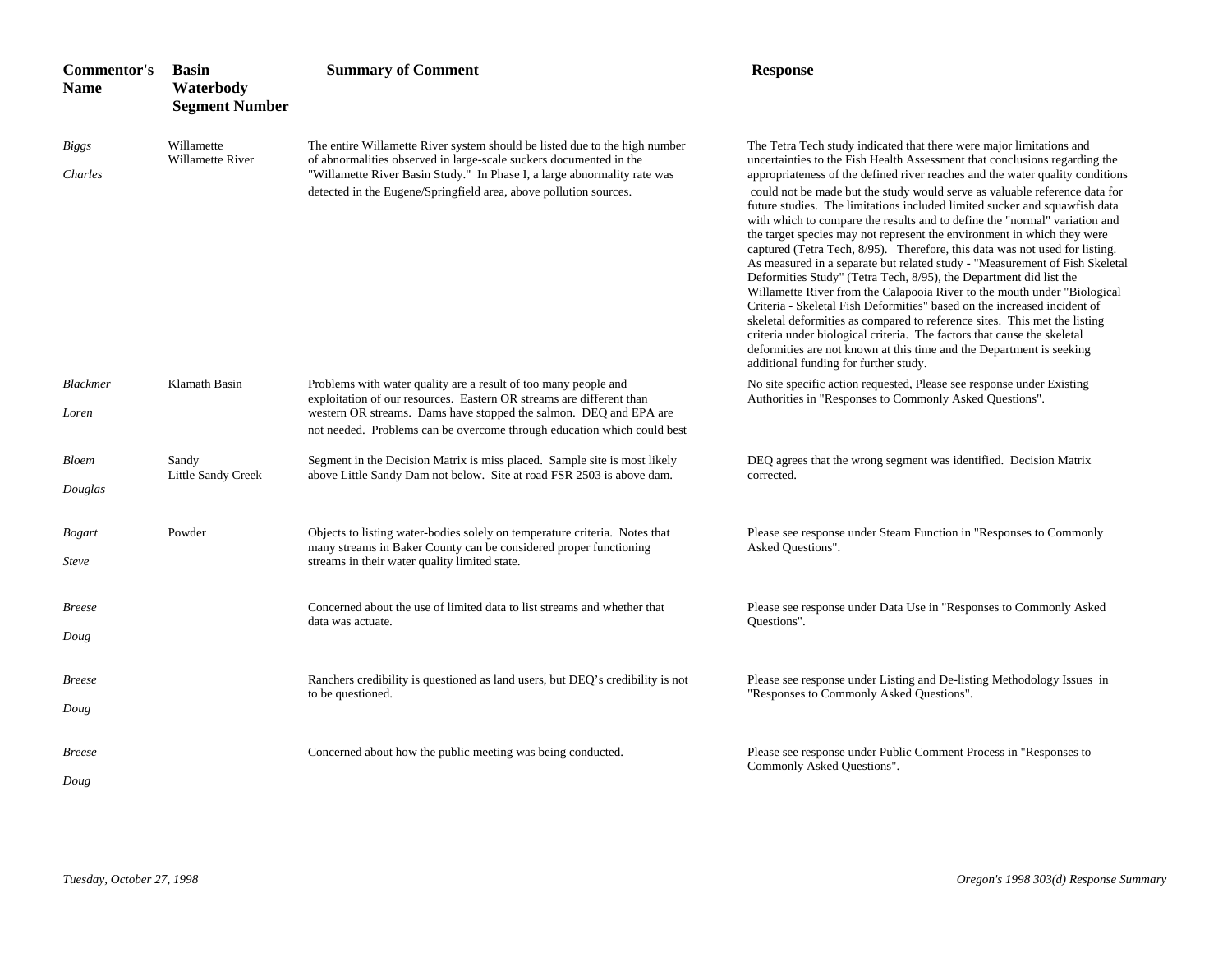*Page B12 of 124*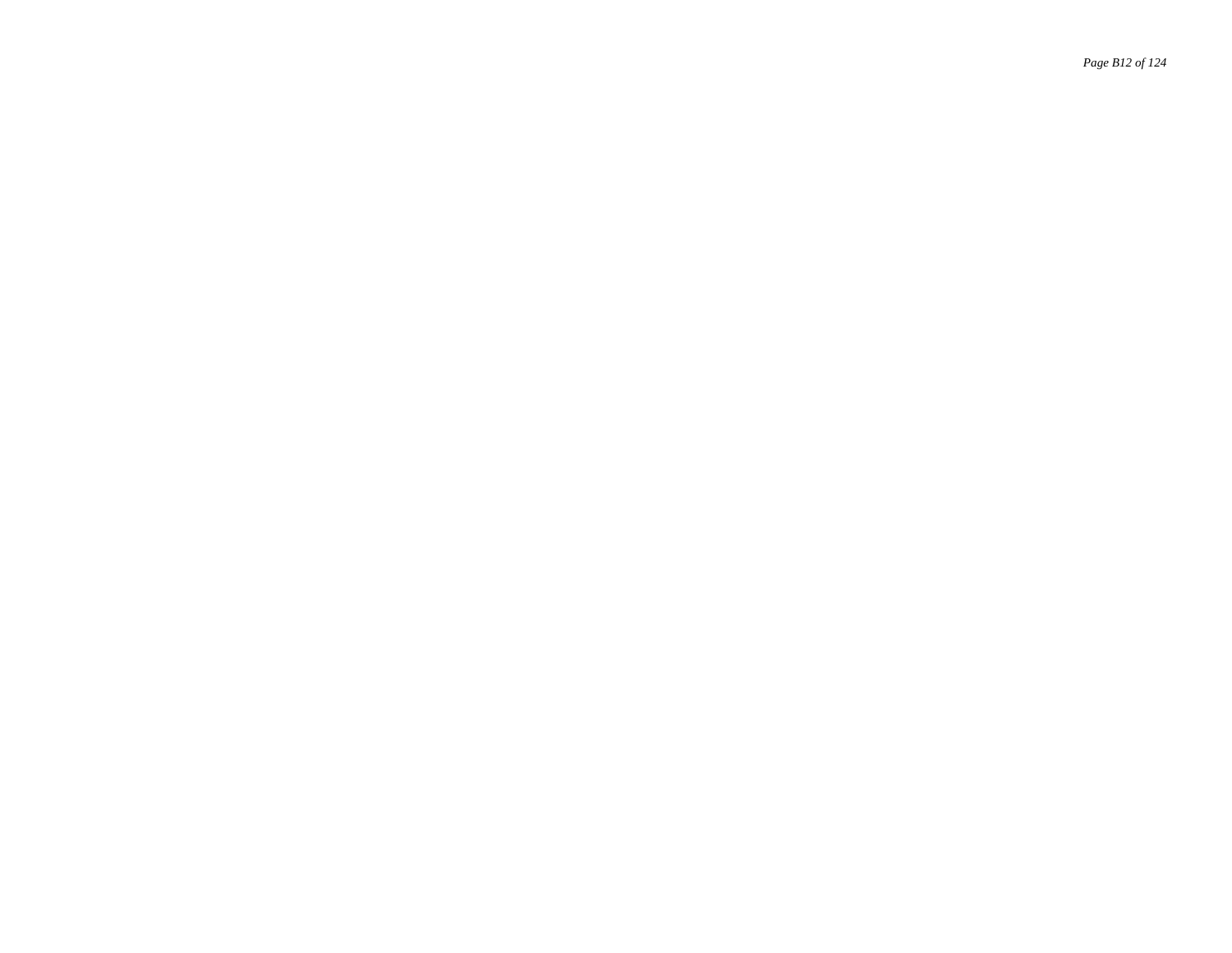| Commentor's<br><b>Name</b> | <b>Basin</b><br>Waterbody<br><b>Segment Number</b> | <b>Summary of Comment</b>                                                                                                                               | <b>Response</b>                                                                                                                                                                              |
|----------------------------|----------------------------------------------------|---------------------------------------------------------------------------------------------------------------------------------------------------------|----------------------------------------------------------------------------------------------------------------------------------------------------------------------------------------------|
| <i>Breese</i>              |                                                    | Concerned about the liability of being on the list. . He was worried about                                                                              | Please see response under Liability in "Responses to Commonly Asked                                                                                                                          |
| Doug                       |                                                    | someone using the list to get at him and his grazing allotments.                                                                                        | Questions".                                                                                                                                                                                  |
| <b>Breese</b>              |                                                    | Concerned about using one standard 64°F statewide to list streams,<br>especially when DEQ has received information from fish biologists that say        | Please see response under Water Quality Standards, Temperature in<br>"Responses to Commonly Asked Questions".                                                                                |
| Doug                       |                                                    | that $64 \text{ }^{\circ}$ F is not necessarily the temperature that fish can propagate in.                                                             |                                                                                                                                                                                              |
| <b>Breese</b>              |                                                    | Did not like the private room hearing process.                                                                                                          | Please see response under Public Comment Process in "Responses to<br>Commonly Asked Questions".                                                                                              |
| Richard                    |                                                    |                                                                                                                                                         |                                                                                                                                                                                              |
| <b>Breese</b>              |                                                    | Does not think data now is much better, grabbed what ever data DEQ could                                                                                | Please see response under Data Use, Minimum Data Requirements and                                                                                                                            |
| Richard                    |                                                    | get and used it.                                                                                                                                        | Quality Assurance/Control and Existing Authorities, Clean Water Act in<br>"Responses to Commonly Asked Questions".                                                                           |
| <b>Breese</b>              |                                                    | Question getting back to natural state, does not think we will be able to get<br>back to natural state without eliminating humans.                      | Please see response under Natural and Anthropogenic Conditions in<br>"Responses to Commonly Asked Questions".                                                                                |
| Richard                    |                                                    |                                                                                                                                                         |                                                                                                                                                                                              |
| <b>Brown</b>               | Malheur<br>Dork Canal                              | Concerned that storm water is affecting Dork Canal which has become a<br>resting place and wetland area for migrating ducks. Three new subdivisions     | One sample out of 3 fecal coliform samples exceeded fecal coliform<br>standard that was in effect at the time. This did not meet listing criteria of                                         |
| Carolyn                    |                                                    | are being developed. Information from a 3/83 Storm Water Management<br>Plan containing water quality data.                                              | a minimum of two exceedences.                                                                                                                                                                |
| <b>Brown</b>               |                                                    | Seals and other predators are the major cause for the loss of salmon.<br>Barging of fish over dams can help until predators is addressed. Yearly        | Please see response under Salmon Issues and the Oregon Plan in "Responses"<br>to Commonly Asked Questions".                                                                                  |
| Merle                      |                                                    | rainfall and drought conditions should govern temperature results.                                                                                      |                                                                                                                                                                                              |
| <b>Brown</b>               | John Day                                           | Some streams can't support vegetation because of alkaline soils. pH is to                                                                               | Management options for how to address water quality concerns will be                                                                                                                         |
| Merle                      |                                                    | high.                                                                                                                                                   | addressed during the development of the TMDLs and associated Water<br>Quality Management Plans. Also please see response under Implementation<br>in "Responses to Commonly Asked Questions". |
| <i>Brown</i>               | John Day                                           | Believes the biggest polluters are in Willamette Valley and Portland (raw<br>sewage being discharged). Salmon also have to go through that area. Should | DEQ has worked extensively in the Willamette Valley. TMDLs have been<br>established on a number of rivers in the basin including the Tualatin,                                               |
| Merle                      |                                                    | be doing something about this area.                                                                                                                     | Pudding, Yamhill, and Coast Fork. Additionally, Portland is required to<br>eliminate its Combined Sewer Overflows by 2011.                                                                   |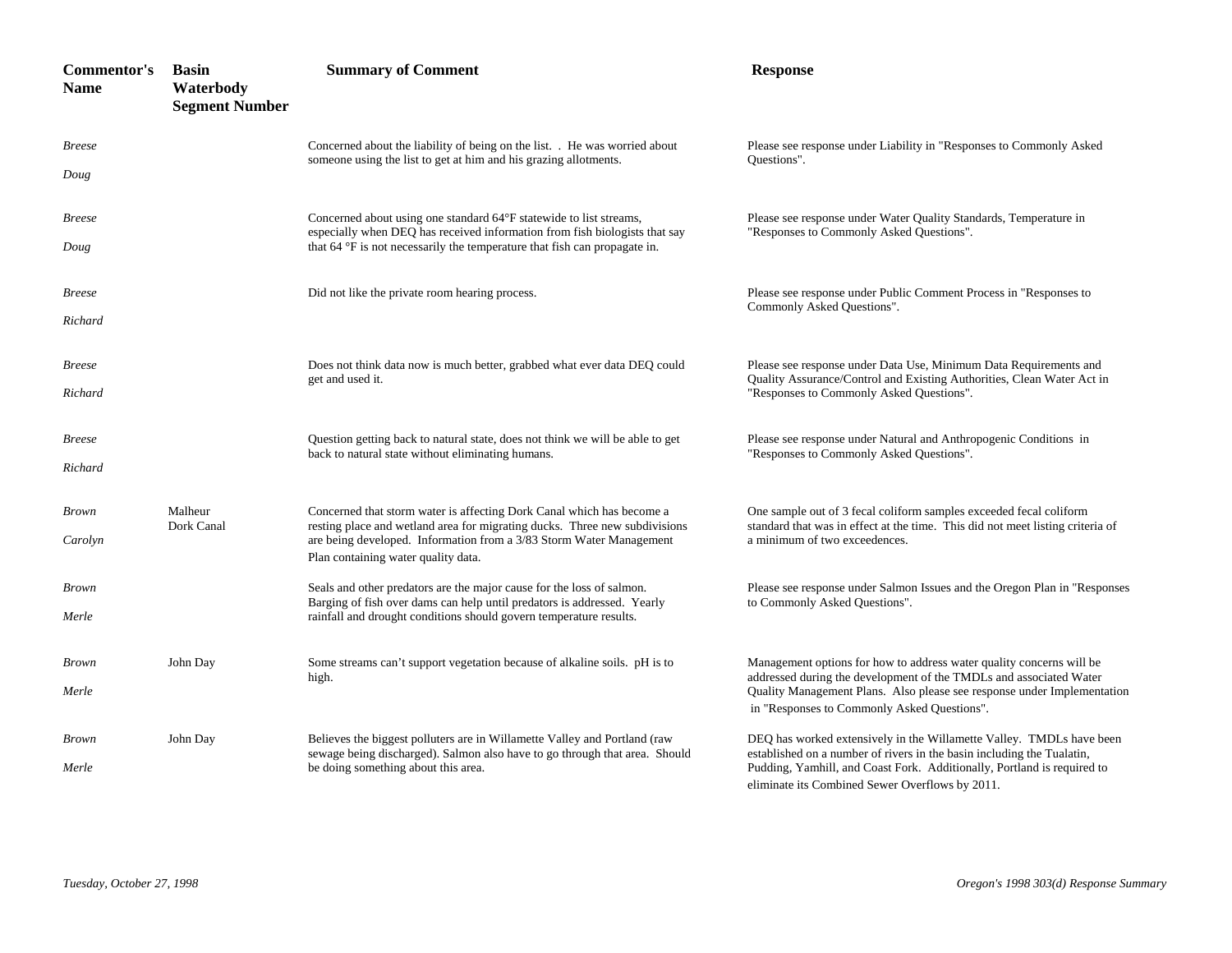*Page B13 of 124*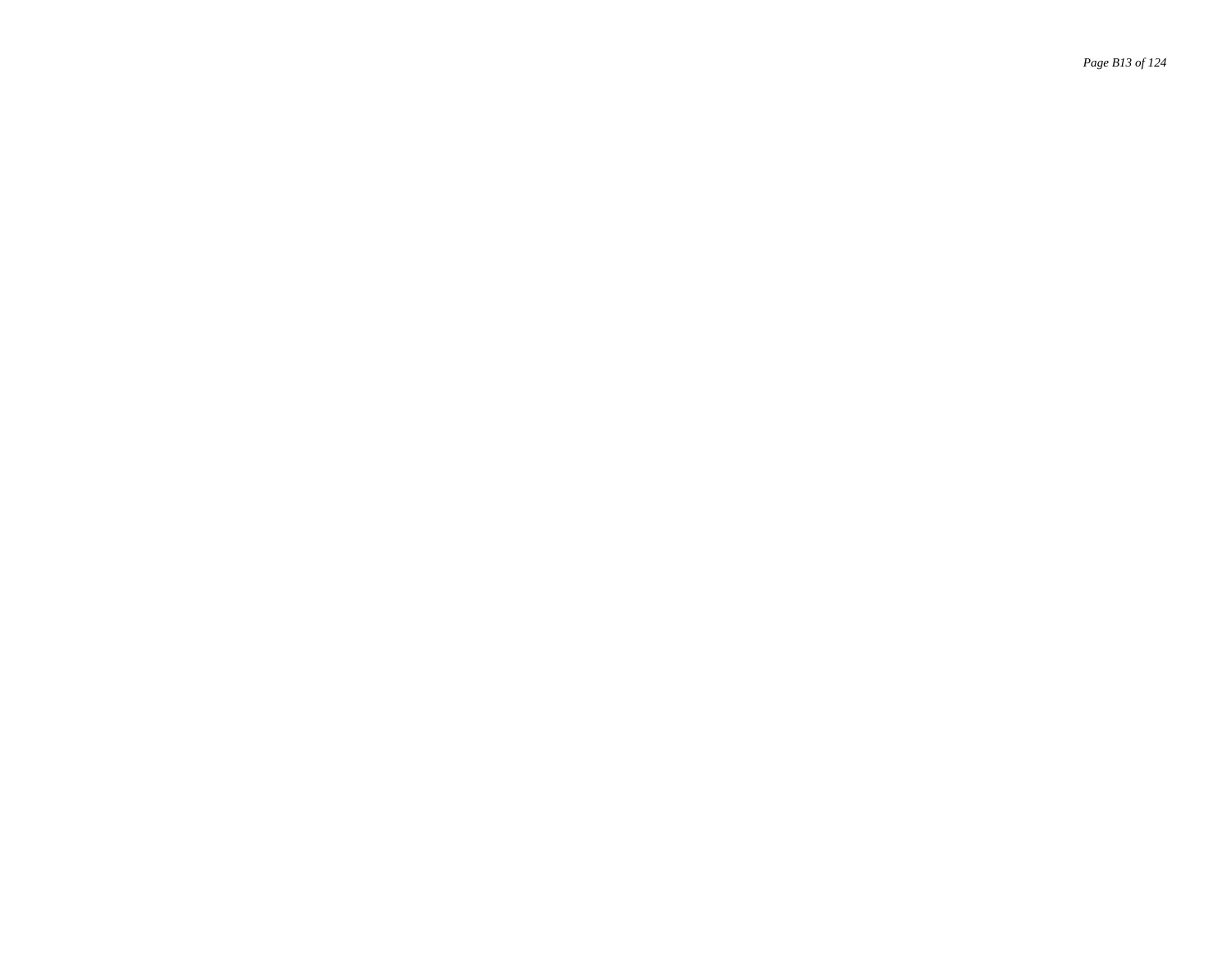| Commentor's<br><b>Name</b> | <b>Basin</b><br>Waterbody<br><b>Segment Number</b> | <b>Summary of Comment</b>                                                                                                                                                                                                                                                                              | <b>Response</b>                                                                                                                                |
|----------------------------|----------------------------------------------------|--------------------------------------------------------------------------------------------------------------------------------------------------------------------------------------------------------------------------------------------------------------------------------------------------------|------------------------------------------------------------------------------------------------------------------------------------------------|
| <b>Brown</b><br>Merle      | John Day                                           | Concerned about fishery issues. Seals are getting salmon. Has found seals in<br>Beaver Creek (South of Newport) about 7 miles upstream, also above fish<br>hatchery at Alsea. Seals are above Bonneville. There are more seals now                                                                     | Please see response under Salmon Issues and the Oregon Plan in "Responses"<br>to Commonly Asked Questions".                                    |
|                            |                                                    | than there use to be. Seals get 20,000,000 pounds of salmon/year.<br>Merganser ducks get a lot of salmon as do other predators like northern<br>squaw fish, shad. Need to control predators - work in upper John Day won't<br>help fish. Additionally, need barging to get fish by dams or better fish |                                                                                                                                                |
| <b>Burgel</b><br>Lara      |                                                    | The general desire expressed from private citizens and local groups seems to<br>be how they can remove themselves from the list as fast as possible. Clear<br>guidance for management plans, succinct time lines and processes for                                                                     | Please see response under Implementation in "Responses to Commonly<br>Asked Questions".                                                        |
|                            |                                                    | development and approval of plans, and a clear delineation of who is<br>responsible for what may help alleviate the furor surrounding this list.                                                                                                                                                       |                                                                                                                                                |
| <b>Burgel</b>              |                                                    | The development of Senate Bill 1010 plans by the Department of<br>Agriculture does not mesh with the time lines set forth by DEQ for its                                                                                                                                                               | Please see response under Prioritization Process in "Responses to<br>Commonly Asked Questions".                                                |
| Lara                       |                                                    | development of TMDL's. What can be done to reconcile these two<br>processes.                                                                                                                                                                                                                           |                                                                                                                                                |
| <b>Burgel</b><br>Lara      |                                                    | DEQ requires a change in a condition but fails to provide any method of<br>achieving those goals. If DEQ (or someone) could provide scientific<br>rationale for a course of action, local interests would be more likely to<br>move in that direction.                                                 | Please see response under Implementation in "Responses to Commonly<br>Asked Questions".                                                        |
| <b>Burgel</b><br>Lara      |                                                    | Another difficulty of the 303(d) list is the development of management<br>plans. Who is going to develop the management plans? What constitutes a<br>management plan? Who approves the plans and when?                                                                                                 | Please see response under Implementation in "Responses to Commonly<br>Asked Questions".                                                        |
| <b>Burgel</b>              |                                                    | What are the quality assurances and controls required by DEQ for data<br>before it is used? Is it different depending on whether DEQ is listing or                                                                                                                                                     | Please see response under Data Use, Quality Assurance/Control and Listing<br>and De-listing Methodology Issues in "Responses to Commonly Asked |
| Lara                       |                                                    | de-listing? Are there training programs for agencies, watershed councils, or<br>private interest groups which might facilitate data collection and use of the                                                                                                                                          | Questions".                                                                                                                                    |
| <b>Burgel</b>              |                                                    | Concerned about the sufficiency of notification for the public hearing held<br>in LaGrande on March 31, 1998. DEQ mailings seemed to be the only alert                                                                                                                                                 | Please see response under Public Comment Process in "Responses to<br>Commonly Asked Questions".                                                |
| Lara                       |                                                    | about the meeting. A notice in the local paper or radio station may help<br>broaden public input.                                                                                                                                                                                                      |                                                                                                                                                |
| <b>Burgel</b><br>Lara      |                                                    | Because of the distances between places in Eastern Oregon, meetings in just<br>La Grande and Prineville made it difficult for people to attend.                                                                                                                                                        | Please see response under Public Comment Process in "Responses to<br>Commonly Asked Questions".                                                |
| <b>Burgel</b><br>Lara      |                                                    | Need to use localized knowledge and expertise held by WRD regional field<br>staff, Stream flow data from Bureau of Reclamation's data base and USGS<br>water supply papers.                                                                                                                            | Please see response under Data Use, Monitoring in "Responses to<br>Commonly Asked Questions".                                                  |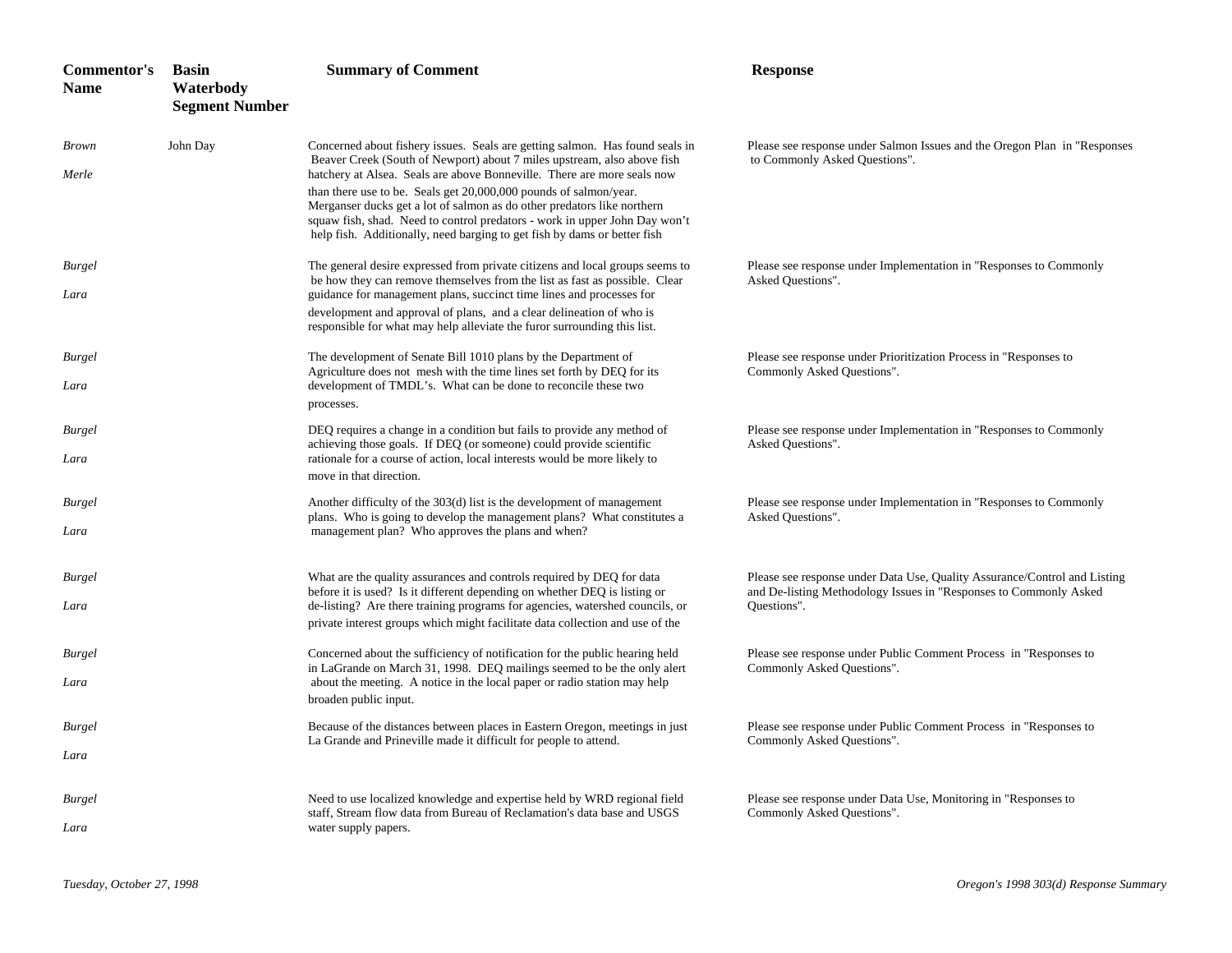*Page B14 of 124*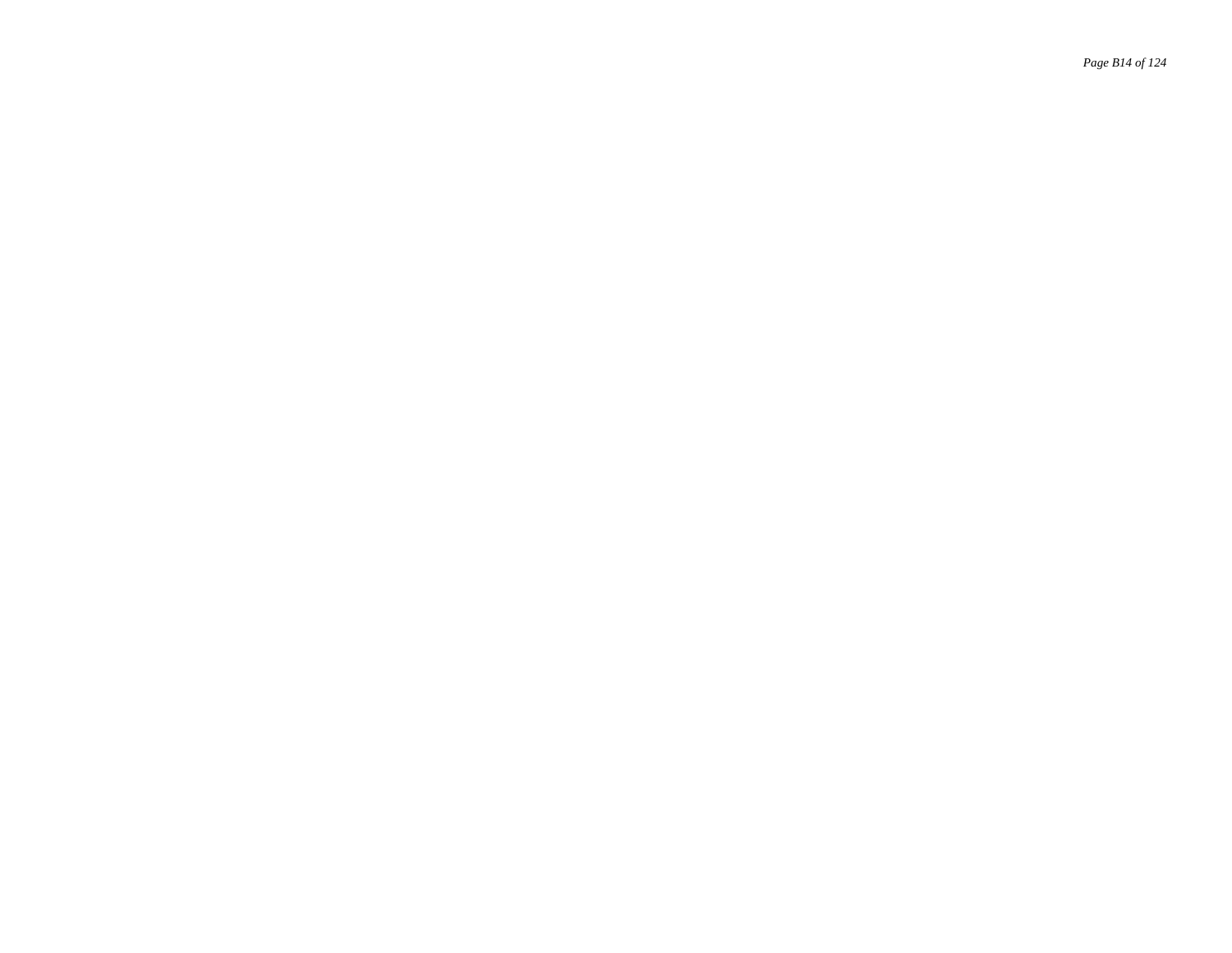| Commentor's<br><b>Name</b> | <b>Basin</b><br>Waterbody<br><b>Segment Number</b> | <b>Summary of Comment</b>                                                                                                                                                                                                                                                          | <b>Response</b>                                                                                                                                                                                                                                                                                          |
|----------------------------|----------------------------------------------------|------------------------------------------------------------------------------------------------------------------------------------------------------------------------------------------------------------------------------------------------------------------------------------|----------------------------------------------------------------------------------------------------------------------------------------------------------------------------------------------------------------------------------------------------------------------------------------------------------|
| <b>Burgel</b>              |                                                    | Holding public hearings near the end of the comment period makes it<br>difficult for people and agencies to submit further information that might                                                                                                                                  | Please see response under Public Comment Process in "Responses to<br>Commonly Asked Questions".                                                                                                                                                                                                          |
| Lara                       |                                                    | aid in decisions about listed streams.                                                                                                                                                                                                                                             |                                                                                                                                                                                                                                                                                                          |
| <b>Burgel</b>              |                                                    | Concerned about taking testimony in the back room. Did not increase the<br>level of trust about a touchy subject. The intent of helping people fell more                                                                                                                           | Please see response under Public Comment Process in "Responses to<br>Commonly Asked Questions".                                                                                                                                                                                                          |
| Lara                       |                                                    | comfortable when testifying does not over-rule the general public's desire<br>and expectation to hear other's testimony.                                                                                                                                                           |                                                                                                                                                                                                                                                                                                          |
| <b>Burgel</b>              |                                                    | Is all available data used? The Water Resources Department has multiple<br>years of stream flow data, often accompanied by temperature data that                                                                                                                                   | Please see response under Data Use, Monitoring in "Responses to<br>Commonly Asked Questions".                                                                                                                                                                                                            |
| Lara                       |                                                    | exists in WRD's paper files. Although staff are not available to pull this<br>shouldn't a way be found to use this information.?                                                                                                                                                   |                                                                                                                                                                                                                                                                                                          |
| <b>Burgel</b>              |                                                    | Believes a more frequent presence of DEQ staff at local meetings such as<br>watershed council meetings would enhance the public education process.                                                                                                                                 | Please see response under Implementation in "Responses to Commonly<br>Asked Questions".                                                                                                                                                                                                                  |
| Lara                       |                                                    |                                                                                                                                                                                                                                                                                    |                                                                                                                                                                                                                                                                                                          |
| Caprino                    | South Coast<br>Cunningham Creek                    | Concerned with loosing the right to raise cattle on their land would be in<br>jeopardy needlessly. Do not want to loose more rights as a property owner.                                                                                                                           | Please see response under Steam Function in "Responses to Commonly<br>Asked Questions".                                                                                                                                                                                                                  |
| Jan                        | 14B-CUNN0                                          |                                                                                                                                                                                                                                                                                    |                                                                                                                                                                                                                                                                                                          |
| Carlson                    |                                                    | Do not believe that water temperature is an adequate measure of stream<br>health, other factors involved such as width of stream, velocity and air                                                                                                                                 | No site specific action requested. Please see response under Water Quality<br>Standards, Temperature and Implementation in "Responses to Commonly                                                                                                                                                        |
| Louis                      |                                                    | temperature. Personal, hands-on experience and testimony should be<br>factored into listing process - one way would be to involve landowners in<br>the analysis of data. County Court would like to be involved in the<br>development of action plans and notified of the process. | Asked Questions".                                                                                                                                                                                                                                                                                        |
| Carter                     | John Day                                           | He thought that cattle has replaced wildlife that were there. He believed<br>there is a need for some control but cannot go to the extreme. People                                                                                                                                 | Please see response under Steam Function in "Responses to Commonly<br>Asked Questions".                                                                                                                                                                                                                  |
| Kent                       |                                                    | pointing at cattle, but he's concerned about contaminants being put in the<br>water downstream. Need to listen to people who live here. He thought his<br>livelihood was being taken away by outsiders.                                                                            |                                                                                                                                                                                                                                                                                                          |
| Carter                     | John Day                                           | Long Creek goes through his ranch. He noted that a lot of sediment is due<br>to the fires (heat, exposed ground, etc.). He was concern about liability on                                                                                                                          | TMDLs and water quality management plans are envisioned to be developed<br>for watersheds as a whole and should consider concerns such as natural                                                                                                                                                        |
| Kent                       |                                                    | downstream folks due to activity in the headwaters. Additionally, · Fires<br>will wreak havoc on the ability to meet standards. People downstream will<br>have a problem due to the fires upstream.                                                                                | conditions and fires. The intent of the management plans is to encourage<br>changes in practices, therefore, land owners will only be responsible for<br>what occurs on their property not someone else's. However, the TMDL<br>and management plan will remain in place until the waterbody meets water |

quality standards or no further improvement is deemed possible.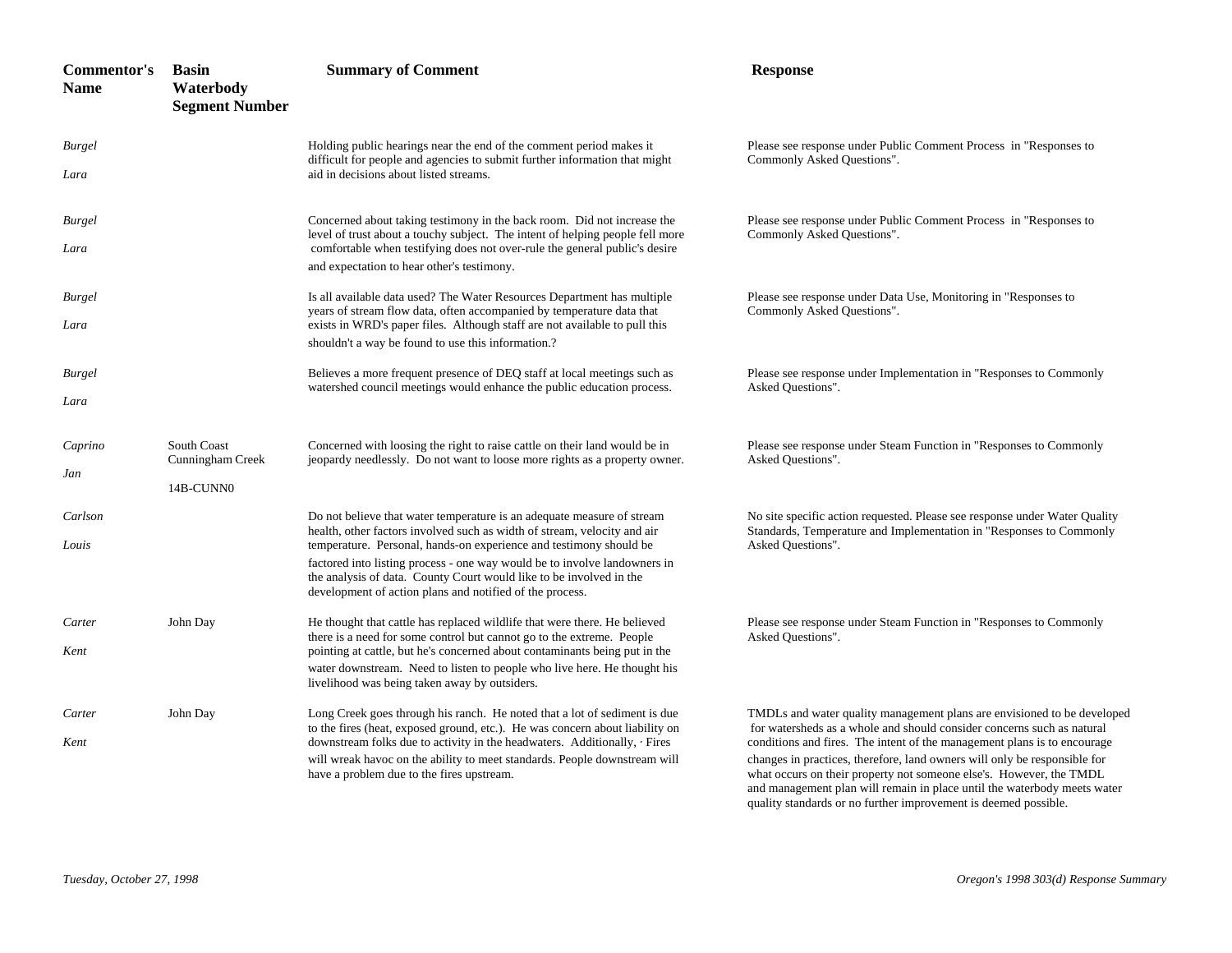*Page B15 of 124*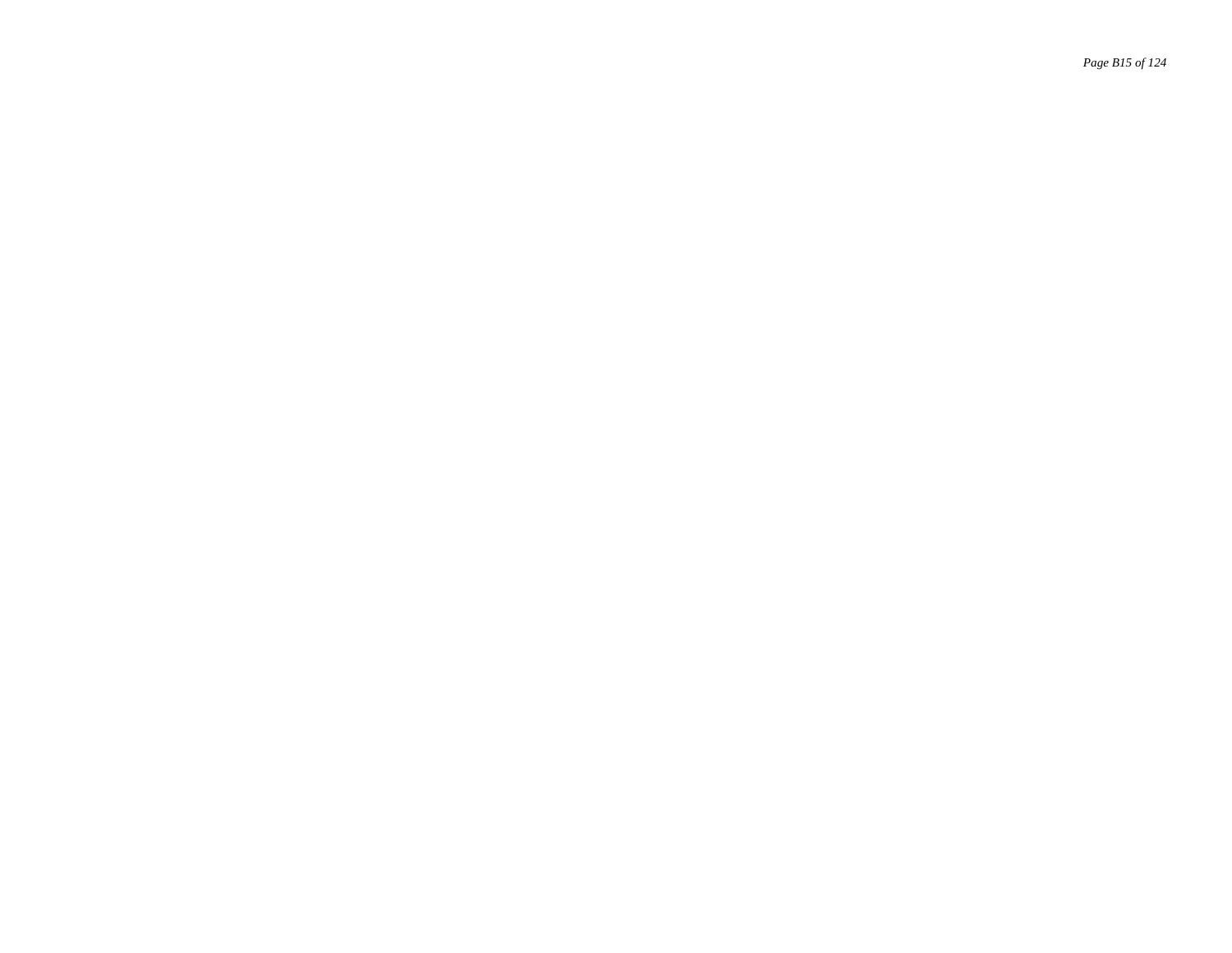| Commentor's<br><b>Name</b> | <b>Basin</b><br>Waterbody<br><b>Segment Number</b>   | <b>Summary of Comment</b>                                                                                                                                                                                                                                                                                                                                                            | <b>Response</b>                                                                                                                                                                                                                                                                                                                                                                                                                                                |
|----------------------------|------------------------------------------------------|--------------------------------------------------------------------------------------------------------------------------------------------------------------------------------------------------------------------------------------------------------------------------------------------------------------------------------------------------------------------------------------|----------------------------------------------------------------------------------------------------------------------------------------------------------------------------------------------------------------------------------------------------------------------------------------------------------------------------------------------------------------------------------------------------------------------------------------------------------------|
| Carter<br>Lolita           | Deschutes<br><b>Deschutes River</b><br>25=-DESC046.4 | Suggests segment be defined as White River to the Reregulating Dam instead<br>of to Lake Simtustus. The Reregulating reservoir is not habitat for Bull<br>Trout, therefore the Bull Trout temperature standard should not apply nor<br>is it a spawning area for salmonid and the spawning DO standard should not<br>apply. Temperature and DO data from 7/94 to 11/95 was provided. | ODFW Bull Trout maps had indicated the reregulating Pool as spawning,<br>rearing or resident Bull Trout Habitat but agreed that it was designated in<br>error and modified it to migrating Bull Trout. The segment was modified to<br>"White River to deregulating Dam" (data for listing was collected<br>downstream of the Dam and did not reflect conditions in the pool).                                                                                  |
| Cascadia<br>Wildlands      | Willamette<br>Winberry Creek,                        | North Winberry Creek has experienced substantial changes to its channel<br>morphology and increased sediment loads. They believe largely due to<br>logging operations, road construction, and poor roadway conditions in<br>combination with increased peak flows from rain on snow events.                                                                                          | The Decision Matrix status of this stream is "Needs Data" for<br>sedimentation and is not listed as a 303(d) stream for this parameter. There<br>have been some observations that this parameter may be causing a water<br>quality concern, however, there is no supporting data, at this time, to back<br>up the observations, therefore, the stream is not listed on the $303(d)$ list for                                                                   |
| Clark<br>Mike              | Malheur Lake<br><b>Hay Creek</b><br>41B-HAY0         | Question DEQ's decision to list Hay Creek based on: 1) stream running<br>through private property appears to be in better condition than other<br>portions where data was collected; 2) one year's data at one site is<br>inadequate for listing a stream; and natural conditions should be used to help                                                                             | The listing was based on two years of data collected by the Malheur NF at a<br>site at FSR 37 in which the 7 day average of daily maximums of 77 and 82<br>with 60 and 64 days exceeding temperature standard in 1993 and 1994<br>respectively (temperature was also noted as a concern for the entire length<br>of Hay Creek in the 1988 NPS Assessment). Please see response under<br>Water Quality Standards and Data Use in "Responses to Commonly Asked   |
| Clugston<br><b>Thomas</b>  | Powder<br>Burnt River, West<br>32B-BUWF0             | Stream should not be listed for habitat modification because of inadequate<br>and erroneous information. Testing was done improperly and by people not<br>qualified to do testing.                                                                                                                                                                                                   | Please see response under Water Quality Standards, Sedimentation and<br>Habitat Modification in "Responses to Commonly Asked Questions".                                                                                                                                                                                                                                                                                                                       |
| Concerned<br>Resident      | John Day<br>Pine Creek<br>26F-PINE0                  | Concern expressed about Pine Creek in Wheeler County which is considered<br>a Steelhead spawning stream by ODFW. In 1996, the creek was dammed<br>completely off with plastic tarps with fish going out into the fields and the<br>creek dried up in some places. An old underground fuel tank that was close<br>to the creek has never been dug up and checked.                     | No supporting data was provided, concern was forwarded to the Eastern<br>Region for any follow up.                                                                                                                                                                                                                                                                                                                                                             |
| Cowan<br>Helen             |                                                      | Concerned that the temperature standard is not realistic and would not be<br>reached under current climatic conditions for desert streams. It is an<br>unrealistic goal                                                                                                                                                                                                              | Please see response under Water Quality Standards, Temperature in<br>"Responses to Commonly Asked Questions".                                                                                                                                                                                                                                                                                                                                                  |
| Crum<br>Harriet & Melvin   | Powder<br><b>Gimlet Creek</b><br>32B-GIML0           | This is a natural stream bed that cannot be changed. Dries up in the summer<br>months so cannot support fish. Should be de-listed for Sedimentation and<br>habitat modification.                                                                                                                                                                                                     | The Decision Matrix status of this stream is "OK" for temperature and is<br>not listed as a 303(d) stream for these parameters. "OK" means that the<br>available data shows that the stream is meeting water quality criteria for<br>these parameters. USFS watershed analysis indicated concerns with habitat<br>modification and sedimentation. Also please see response under Existing<br>Authorities in "Responses to Commonly Asked Questions".           |
| Crum<br>Harriet & Melvin   | Powder<br>Camp Creek<br>32B-CANF0                    | There is not enough information to justify listing of this creek for habitat<br>modification or temperature.                                                                                                                                                                                                                                                                         | The Decision Matrix status of this stream is "Needs Data" for temperature<br>and habitat modification and is not listed at this time as a 303(d) stream for<br>these parameters. There have been some observations that these<br>parameters may be causing a water quality concern, however, there is no<br>supporting data, at this time, to back up the observations, therefore, the<br>stream is not listed on the 303(d) list for any of these parameters. |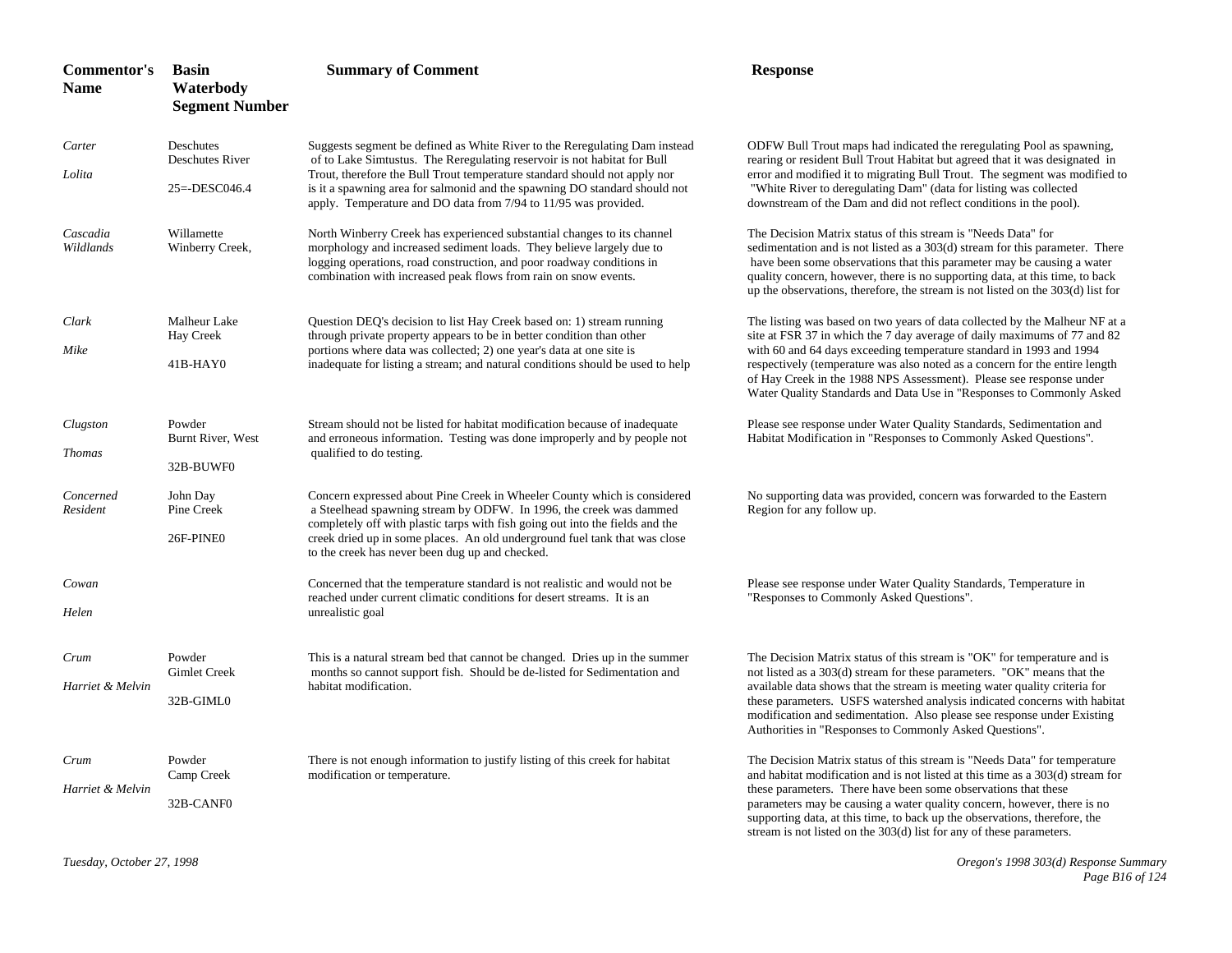| <b>Commentor's</b><br><b>Name</b> | <b>Basin</b><br>Waterbody<br><b>Segment Number</b>                      | <b>Summary of Comment</b>                                                                                                                                                                                                                                                                         | <b>Response</b>                                                                                                                                                                                                                                                                                                                                                                                                                                                  |
|-----------------------------------|-------------------------------------------------------------------------|---------------------------------------------------------------------------------------------------------------------------------------------------------------------------------------------------------------------------------------------------------------------------------------------------|------------------------------------------------------------------------------------------------------------------------------------------------------------------------------------------------------------------------------------------------------------------------------------------------------------------------------------------------------------------------------------------------------------------------------------------------------------------|
| Crum<br>Harriet & Melvin          | Powder<br>Denny Flat Creek<br>32B-DENN0                                 | This creek is dry as a bone 90% of the year. Any sediment collection is<br>caused by snow runoff when rain rapidly melts the snow and a summer flash<br>flood occurs, but the water probably would not get to the Burnt River.<br>Should be de-listed for temperature, sedimentation, and habitat | The Decision Matrix status of this stream is "Needs Data" for temperature,<br>habitat modification and sedimentation and is not listed as a 303(d) stream<br>for these parameters. There have been some observations that these<br>parameters may be causing a water quality concern, however, there is no<br>supporting data, at this time, to back up the observations, therefore, the<br>stream is not listed on the 303(d) list for any of these parameters. |
| Crum<br>Harriet & Melvin          | Powder                                                                  | Requested an extension to the public comment period and that a public<br>hearing be held in the Burnt River Valley.                                                                                                                                                                               | Please see response under Public Comment Process in "Responses to<br>Commonly Asked Questions".                                                                                                                                                                                                                                                                                                                                                                  |
| Crum<br>Harriet & Melvin          | Powder<br>Pinus Creek<br>32B-PINU0                                      | Before listing more data is need. Creek is spring feed which dries up in the<br>summer at the bottom end.                                                                                                                                                                                         | The Decision Matrix status of this stream is "Needs Data" for temperature<br>and habitat modification and is not listed at this time as a 303(d) stream for<br>these parameters. There have been some observations that these<br>parameters may be causing a water quality concern, however, there is no<br>supporting data, at this time, to back up the observations, therefore, the<br>stream is not listed on the 303(d) list for any of these parameters.   |
| Crum<br>Harriet & Melvin          | Powder<br><b>Gimlet Creek</b><br>32B-GIML0                              | With a temperature of $58.4^{\circ}$ F this stream should not be on the $303(d)$ list.                                                                                                                                                                                                            | The Decision Matrix status of this stream is "OK" for temperature and is<br>not listed as a 303(d) stream for these parameters. "OK" means that the<br>available data shows that the stream is meeting water quality criteria for<br>these parameters.                                                                                                                                                                                                           |
| D'Aversa<br>Mary                  | John Day<br><b>Rock Creek</b><br>26B-ROCK0                              | Data used for listing was credited to BLM but it was not their data.                                                                                                                                                                                                                              | Data was provided to BLM from a private source and did not have proper<br>QA/QC. Data deleted from data base. Upstream USFS data indicates that<br>temperature standards were exceeded so segment is listed based on USFS<br>data.                                                                                                                                                                                                                               |
| D'Aversa<br>Mary                  | John Day<br><b>Cottonwood Creek</b><br>26C-COTT0                        | Data used for listing was credited to BLM but it was not their data.                                                                                                                                                                                                                              | Data was provided to BLM from a private source and did not have proper<br>QA/QC. Data deleted from data base. Stream removed from 303(d) list.                                                                                                                                                                                                                                                                                                                   |
| D'Aversa<br>Mary                  | John Day<br>Rudio Creek<br>26C-RUDI0                                    | Data used from two sites for listing was credited to BLM but they collected<br>data from only one site.                                                                                                                                                                                           | Data was provided to BLM from a private source and did not have proper<br>QA/QC. Data deleted from data base. Upstream BLM data indicates that<br>temperature standards were exceeded so segment is listed based on that data.                                                                                                                                                                                                                                   |
| D'Aversa<br>Mary                  | John Day<br>John Day, North Fork<br>- MF J. Day to Big<br>26C-JONF032.3 | Data used for listing was credited to BLM but it was not their data.                                                                                                                                                                                                                              | Data used to list this segment was USFS data (as shown under "Supporting"<br>Data or Information" column). Reference to BLM data under "Basis for<br>Consideration of Listing" deleted, data shown as under 26C-JONF0 as<br>collected by BLM at Monument was deleted from data base. Data was<br>provided to BLM from a private source and did not have proper QA/QC.                                                                                            |
| D'Aversa<br>Mary                  | John Day<br>Deer Creek<br>26C-DEER0                                     | Data used for listing was credited to BLM but it was not their data.                                                                                                                                                                                                                              | Data was provided to BLM from a private source and did not have proper<br>QA/QC. Data deleted from data base. Stream removed from 303(d) list.                                                                                                                                                                                                                                                                                                                   |
| Tuesday, October 27, 1998         |                                                                         |                                                                                                                                                                                                                                                                                                   | Oregon's 1998 303(d) Response Summary                                                                                                                                                                                                                                                                                                                                                                                                                            |

*Page B17 of 124*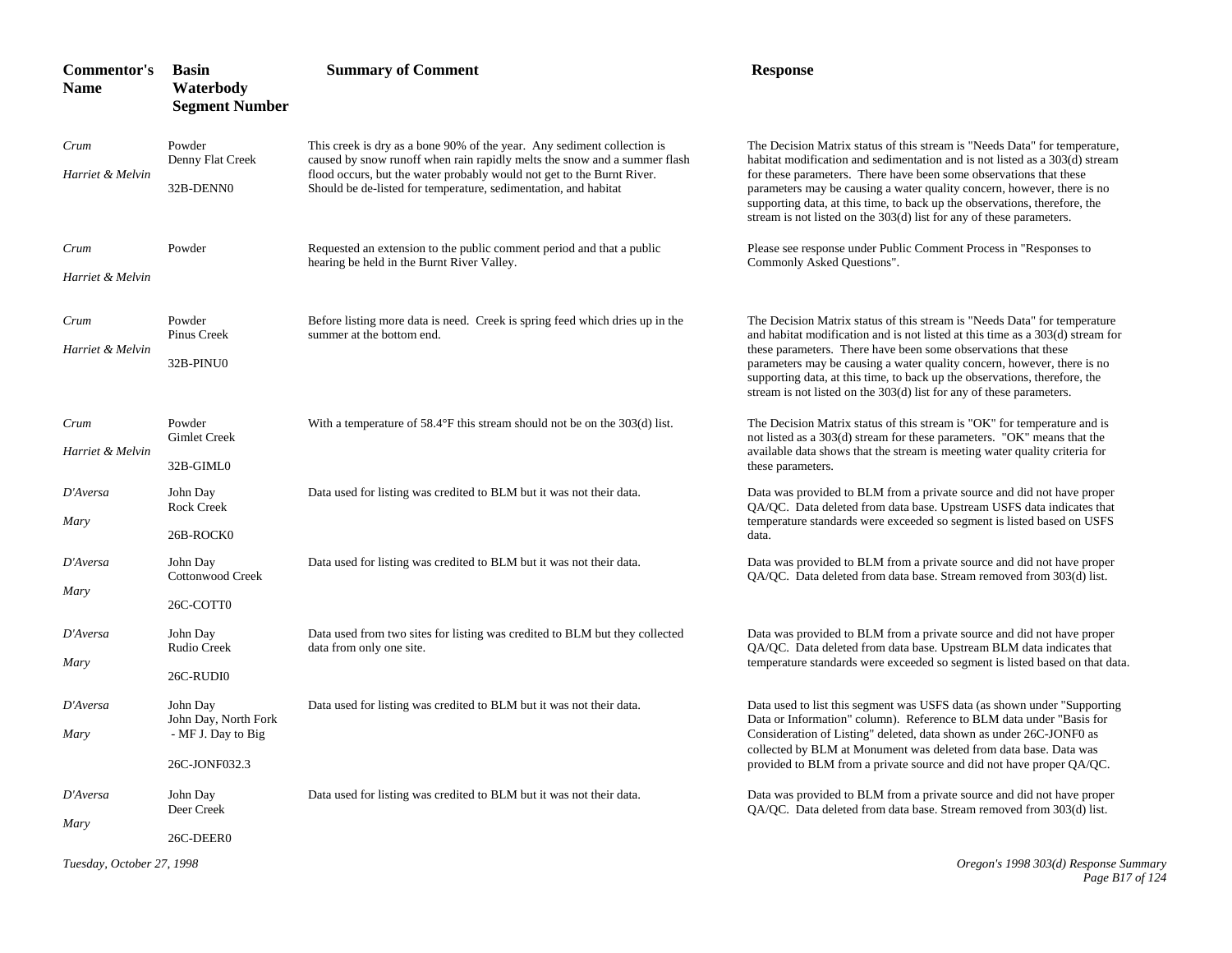| Commentor's<br><b>Name</b> | <b>Basin</b><br>Waterbody<br><b>Segment Number</b> | <b>Summary of Comment</b>                                                                                                                              | <b>Response</b>                                                                                                                                |
|----------------------------|----------------------------------------------------|--------------------------------------------------------------------------------------------------------------------------------------------------------|------------------------------------------------------------------------------------------------------------------------------------------------|
| D'Aversa                   | John Day<br>Deer Creek, East Fork                  | Data used for listing was credited to BLM but it was not their data.                                                                                   | Data was provided to BLM from a private source and did not have proper<br>QA/QC. Data deleted from data base. Stream removed from 303(d) list. |
| Mary                       | 26C-DEEF0                                          |                                                                                                                                                        |                                                                                                                                                |
| Dade                       |                                                    | DEQ has not made accurate assessments and relied on surveys from other<br>agencies that were not designed to be applied to state water quality         | Please see response under Data Use, minimum Data Requirements and<br>Water Quality Standards, Sedimentation and Habitat Modification in        |
| Gary                       |                                                    | standards.                                                                                                                                             | "Responses to Commonly Asked Questions".                                                                                                       |
| Dade                       | <b>Grande Ronde</b>                                | Requests that DEQ remove the Minam River and its tributaries from the                                                                                  | Please see response under Natural and Anthropogenic Conditions and Water                                                                       |
| Gary                       | Minam River                                        | 303(d) list because DEQ did not consider natural conditions of the basin.<br>Attached Larson's justification.                                          | Quality Standards, Temperature in "Responses to Commonly Asked<br>Ouestions".                                                                  |
| Dade                       | <b>Grande Ronde</b>                                | DEQ's Water Quality index shows the river is high quality but the river is                                                                             | Please see response under Data Use, Monitoring in "Responses to                                                                                |
| Gary                       | Minam River                                        | still listed as a 303(d) stream.                                                                                                                       | Commonly Asked Questions".                                                                                                                     |
| Davison                    | Rogue<br>Selmac Lake                               | Concerned about water quality of Selmac Lake, unable to get data from<br>Josephine Co. Lake built in 1961, never cleaned up with possible human        | No data provided to support listing at this time. Follow up initiated through                                                                  |
| Ronda                      | 15E-SELM                                           | bodies in the lake, water plants interfere with swimming and swimmers are<br>warned about "swimmers itch." Is searching for information to address the | the Citizen Lake Watch Program.                                                                                                                |
| Deboodt                    |                                                    | Issue on accuracy of the Hobo temperature measurements. Temperatures<br>are carried to the tenths, however, the company that produces the hobos        | Please see response under Data Use, Monitoring in "Responses to<br>Commonly Asked Questions".                                                  |
| Tim                        |                                                    | says they have an error factor of $+$ or $-2^{\circ}$ F.                                                                                               |                                                                                                                                                |
| Deboodt                    | Deschutes<br><b>Buck Creek</b>                     | Buck Creek in the Upper Crooked River listed as violating the temperature<br>standard, but under supporting data and information data shows 63.9°F     | Correction made, water body remove from list because data shows it meets<br>water quality standard.                                            |
| Tim                        | 25F-BUCK0                                          | which does not violate the 64°F standard and should be removed form list,<br>page 16 of draft 303(d) list.                                             |                                                                                                                                                |
| Doolittle                  | Goose & Summer                                     | Concerned that data was collected during drought years and at single points<br>and may not be representative. Is managing lands under management plans | The Department has a guidance document for NPS TMDLs under which the<br>management plan may qualify. Please see response under Water Quality   |
| Bob                        |                                                    | developed with the OSU Foundation and allotment plans from USFS and<br>BLM.                                                                            | Standards, Temperature, Data Use and Implementation in "Responses to<br>Commonly Asked Questions".                                             |
| Dryden                     |                                                    | Concerned that DEQ continues to list streams for habitat modification.<br>Concerned that narrative criteria adopted by the EQC are vague additionally  | Please see response under Water Quality Standards in "Responses to<br>Commonly Asked Questions".                                               |
| Bill                       |                                                    | the EQC has not adopted these criteria as rule.                                                                                                        |                                                                                                                                                |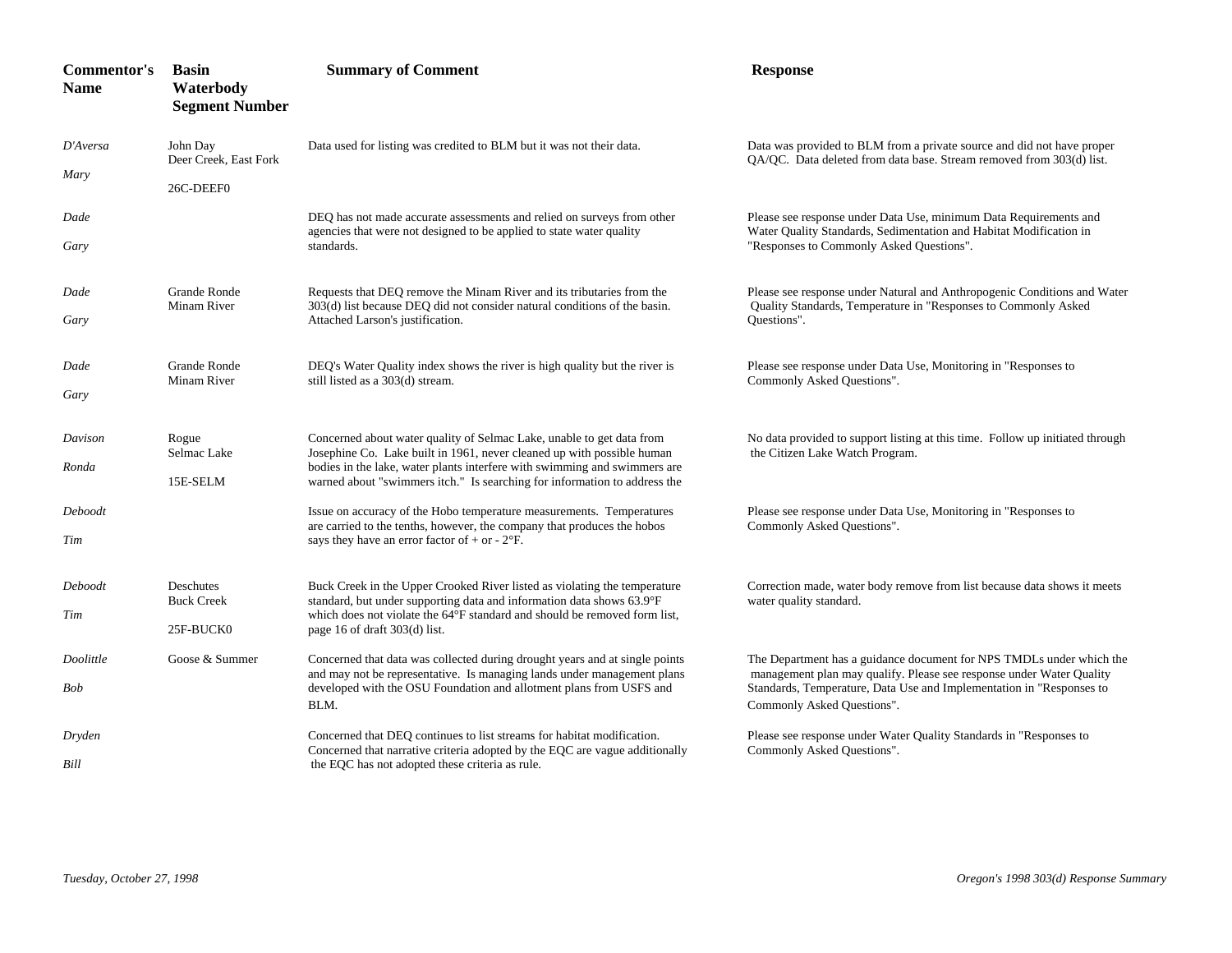*Page B18 of 124*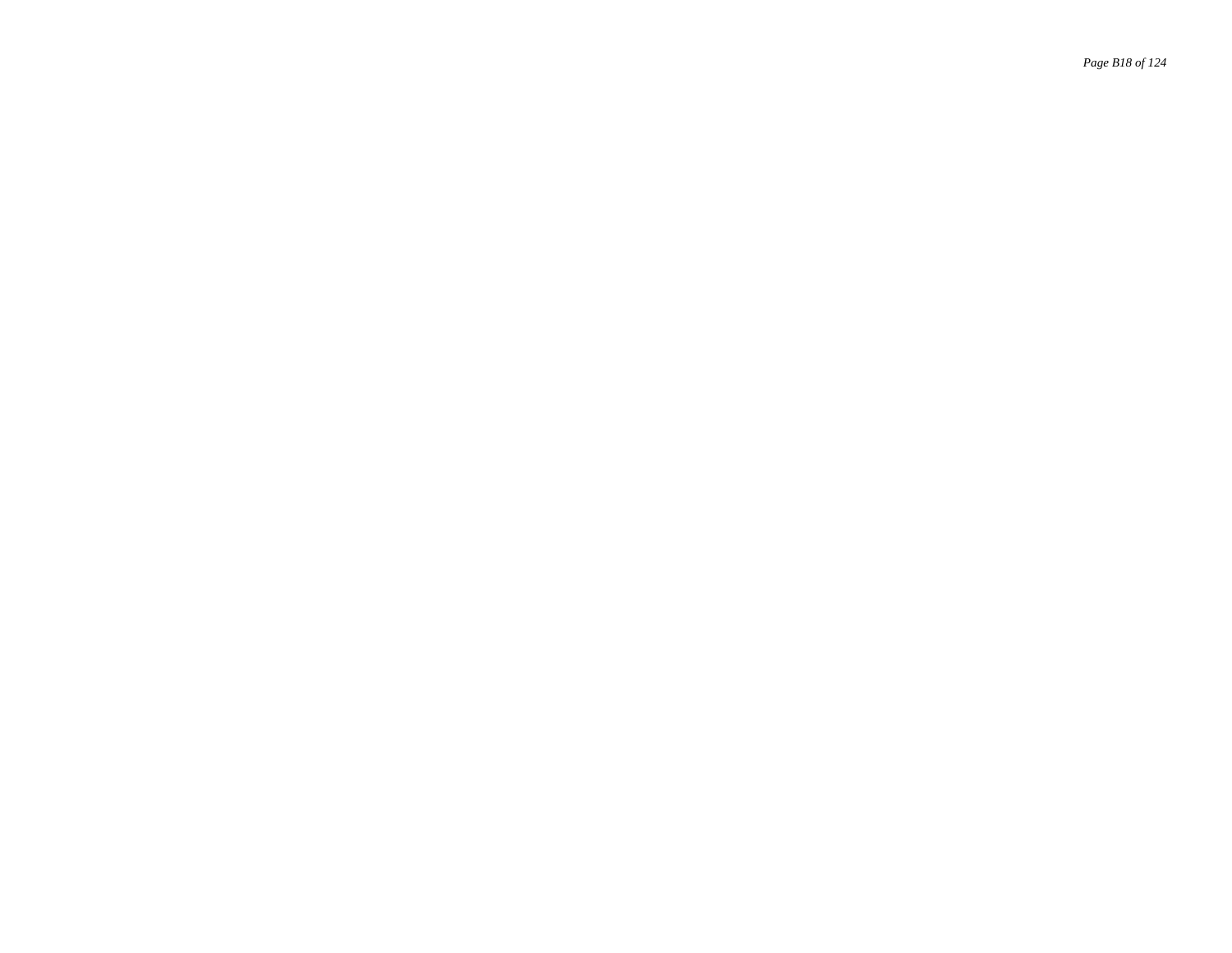## **Summary of Comment Response**

**Commentor's BasinName Waterbody Segment Number**

*Bill*

*Dryden* Concerned that one year of data will not accurately represent water quality The Department is required to list waters based on existing and readily and only when air temperature is within normal ranges. Suggests that multiple years and multiple sites of data on a stream, the burden is on the vegetative conditions change rapidly (3-4 years), data older than 3-4 years State to demonstrate good cause for not including a water on the list.

> photos). Streams that reach equilibrium with air temperatures should be While one point of data is not sufficient to indicate the extent of the de-listed based on natural causes. Literature suggests a length of 750 to exceedence. For parameters such as temperature, one can assume that the 1500 feet in Western Oregon with an attached report suggesting 2,250 feet temperature is likely to be equal or higher downstream. Where the on Ramsey Creek. Suggests streams with "mouth to headwaters" listed be Department had information or data readily available, it used it to indicate

estuarine/main stream conditions limit fish access to upstream habitat. Until issues are addressed, recommends that these streams specific to Boise

data and would only represent data for a given reach, not the entire stream available data and information. While the Department would prefer having

should not be used unless supporting data indicates that vegetative Therefore, data from one site and for one year is sufficient to list a conditions remained constant (for example, as determined from aerial waterbody. The extent of the listing is one based on professional judgment. the upstream extent. Without additional information, the entire reach was listed. The purpose of this was to encourage a watershed approach to address the heating of the stream. Significant heat loads can be contributed in the upper portions that result in exceedences in the lower ends. Addressing the anthropogenic heating in these areas can result in cooler water downstream. For some parameters, such as bacteria, information such as land use or land management could be used to help identify the segment. The Department generally based most of the temperature listings based on data collected during the previous 10 years and reviewed older data on a case-by-case basis. Additional review of vegetative conditions is most useful in the development of management plans rather than the listing which indicates that a water is not in compliance with the standard. Please see

> *Please see response under Listing and De-listing Methodology Issues in* "Responses to Commonly Asked Questions".

Please see response under Water Quality Standards, Water Quality Standards Is Grande Ronde R, Development and Listing and De-listing Methodology Issues in "Responses" to Commonly Asked Questions".

| Dryden         |                                                           | Recommends that DEO utilize the option of identifying existing pollution<br>control mechanisms that are sufficient to achieve water quality standards.                                                                                                                                                              |
|----------------|-----------------------------------------------------------|---------------------------------------------------------------------------------------------------------------------------------------------------------------------------------------------------------------------------------------------------------------------------------------------------------------------|
| Bill           |                                                           | When these mechanisms are available DEO should rely on their                                                                                                                                                                                                                                                        |
|                |                                                           | implementation and not list streams as water quality limited. The Forest<br>Practices Act is one of those mechanisms therefore streams listed on lands<br>covered by the Forest Practices Act should be remove from the list.                                                                                       |
| Dryden<br>Bill | Grande Ronde<br>Grande Ronde R. Dark<br>Canyon Cr, Little | Listing streams for habitat modification exceeds DEO legislative and<br>administrative authority, EQC has not adopted any water quality standards<br>regarding habitat modification to support beneficial uses. Boise Cascade                                                                                       |
|                | Lookinglass Cr.<br>Lookinglass Cr                         | rejects the statement that a stream can be listed based upon evidence of<br>beneficial use impairment. Physical surveys of many streams in the past<br>four years indicate that habitat is not limiting factor for fish on many forest<br>streams and that other conditions such as over harvesting, hatcheries and |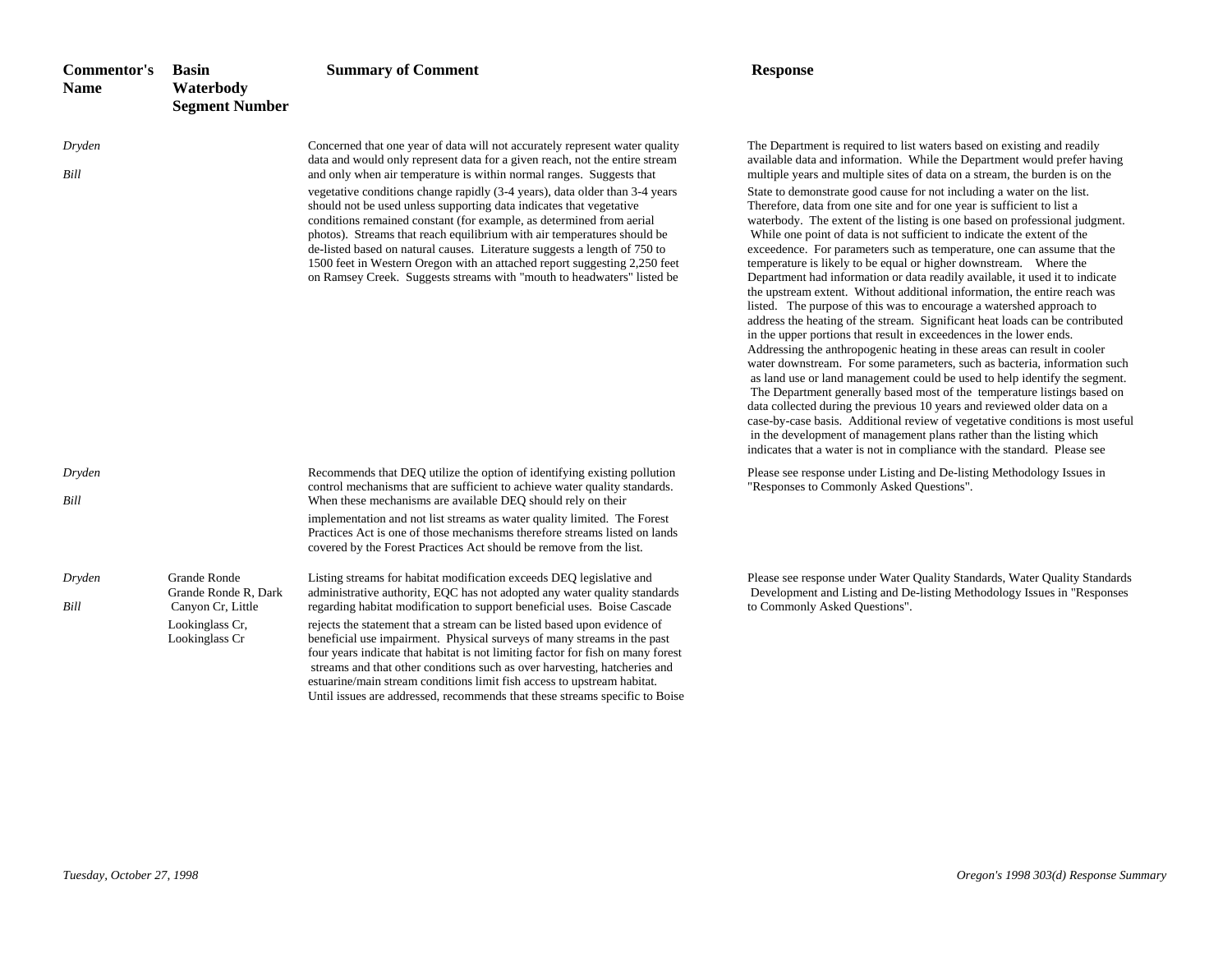*Page B19 of 124*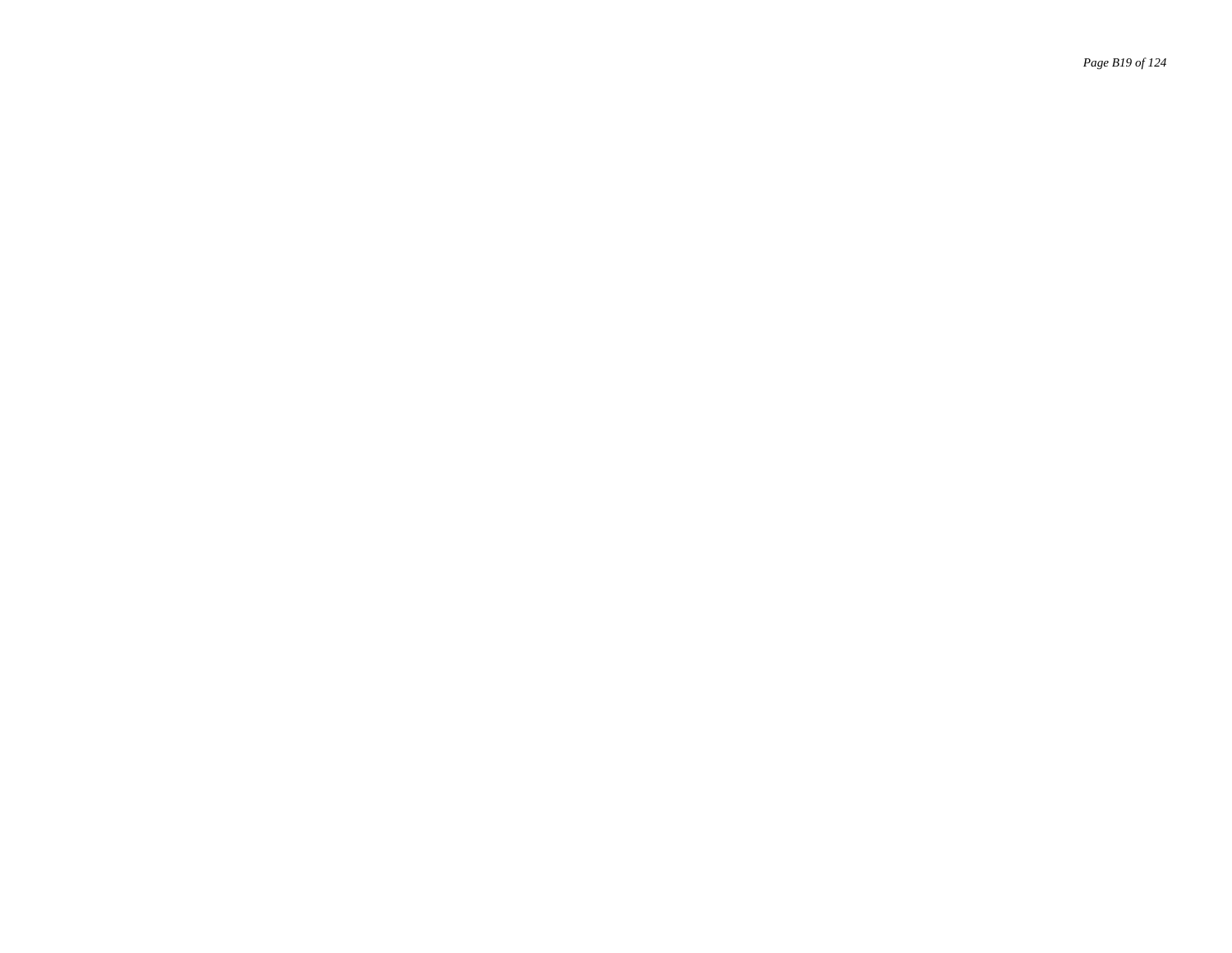| Commentor's<br><b>Name</b> | <b>Basin</b><br>Waterbody<br><b>Segment Number</b> | <b>Summary of Comment</b>                                                                                                                                                                                           | <b>Response</b>                                                                                                                                                                                                                                                                                                                                                                                                                                                                                                                                                                                                                                                                                                                                                                                                                                                                                                                                                                                |
|----------------------------|----------------------------------------------------|---------------------------------------------------------------------------------------------------------------------------------------------------------------------------------------------------------------------|------------------------------------------------------------------------------------------------------------------------------------------------------------------------------------------------------------------------------------------------------------------------------------------------------------------------------------------------------------------------------------------------------------------------------------------------------------------------------------------------------------------------------------------------------------------------------------------------------------------------------------------------------------------------------------------------------------------------------------------------------------------------------------------------------------------------------------------------------------------------------------------------------------------------------------------------------------------------------------------------|
| Dryden<br>Bill             | Grande Ronde<br>Minam<br>31E-MINA0                 | Suggests de-listing the portion of the Minam that flows through the<br>wilderness area based on natural conditions.                                                                                                 | In the listing guidance, the Department indicated that waters would be<br>removed from the list where standard violations were caused by natural<br>conditions with no direct human caused influences. This judgment was<br>applied to waters in wilderness areas based on supporting information from<br>the land management agency. No such supporting information was<br>provided for the Minam River. It should be noted that the Operations -<br>Action Plan for the Grande Ronde Model Watershed Program noted that:<br>"Historic splash damming and other activities along the Minam River have<br>affected channel morphology and riparian conditions. These changes may<br>have caused temperature increases during the summer that limit the<br>suitability of this section of river as a holding and spawning area for adult<br>spring chinook and reduced the suitability of the lower river as a summer<br>rearing area for juvenile salmon." Therefore, the Minam remains on the |
| Dryden<br>Bill             | Mid Coast<br>Thompson Creek<br>12A-THOM0           | The probable source of bacteria in this segment is due to faulty septic tanks<br>in lower reaches, a more precise listing would include those stream segments<br>below the upper limits of residential development. | Determination of the cause of the violation will be determined during<br>development of the TMDL and management plan.                                                                                                                                                                                                                                                                                                                                                                                                                                                                                                                                                                                                                                                                                                                                                                                                                                                                          |
| Dryden<br>Bill             | Rogue<br><b>Hawk Creek</b><br>15A-HAWK0            | Submitted water temperature data collected in 1996 approximately 1.25<br>miles above BLM site that was used to list the stream. Data indicates that<br>stream was in compliance.                                    | Segment was modified.                                                                                                                                                                                                                                                                                                                                                                                                                                                                                                                                                                                                                                                                                                                                                                                                                                                                                                                                                                          |
| Dryden<br>Bill             | Rogue<br><b>Bitter Lick Creek</b><br>15A-BITT0     | Request that Bitter Lick Creek be removed from list because the forest<br>canopy is intact and it is in a roadless track. The water temperature should<br>be considered a natural condition.                        | Need to have documentation that there have been no past or present human<br>activities in the watershed which could have influenced the present water<br>quality. Also please see response under Water Quality Standards, Natural<br>and Anthropogenic Conditions and Existing Authorities in "Responses to                                                                                                                                                                                                                                                                                                                                                                                                                                                                                                                                                                                                                                                                                    |
| Dryden<br>Bill             | Willamette<br>Willamina Creek<br>22J-WILL0         | The probable source of bacteria in this segment is due to faulty septic tanks<br>in lower reaches, a more precise listing would include those stream segments<br>below the upper limits of residential development. | Determination of the cause of the violation will be determined during<br>development of the TMDL and management plan.                                                                                                                                                                                                                                                                                                                                                                                                                                                                                                                                                                                                                                                                                                                                                                                                                                                                          |
| Duby<br>Allen & Bev        |                                                    | Concerned that if streams are listed will potentially eliminate their way of<br>life (ranching).                                                                                                                    | Please see response under Steam Function in "Responses to Commonly<br>Asked Questions".                                                                                                                                                                                                                                                                                                                                                                                                                                                                                                                                                                                                                                                                                                                                                                                                                                                                                                        |
| Duby<br>Allen & Bev        | Powder<br><b>Unity Reservoir</b><br>32B.UNIT       | Requests that this reservoir be removed from the 303(d) list.                                                                                                                                                       | The Decision Matrix status of this reservoir is "Needs Data" for algae,<br>dissolved oxygen, nutrients, pH, and sedimentation and is not listed at this<br>time as a 303(d) waterbody for these parameters. There have been some<br>observations that these parameters may be causing a water quality concern,<br>however, there is no supporting data, at this time, to back up the<br>observations, therefore, the waterbody is not listed on the 303(d) list for                                                                                                                                                                                                                                                                                                                                                                                                                                                                                                                            |
| Duby<br>Allen & Bev        | Powder<br>Geiser Creek<br>32B-GEIS0                | Requests that this stream be removed from the 303(d) list.                                                                                                                                                          | The Decision Matrix status of this stream is "OK" for temperature and is<br>not listed as a 303(d) stream for these parameters. "OK" means that the<br>available data shows that the stream is meeting water quality criteria for<br>these parameters.                                                                                                                                                                                                                                                                                                                                                                                                                                                                                                                                                                                                                                                                                                                                         |
| Tuesday, October 27, 1998  |                                                    |                                                                                                                                                                                                                     | Oregon's 1998 303(d) Response Summary                                                                                                                                                                                                                                                                                                                                                                                                                                                                                                                                                                                                                                                                                                                                                                                                                                                                                                                                                          |

*Page B20 of 124*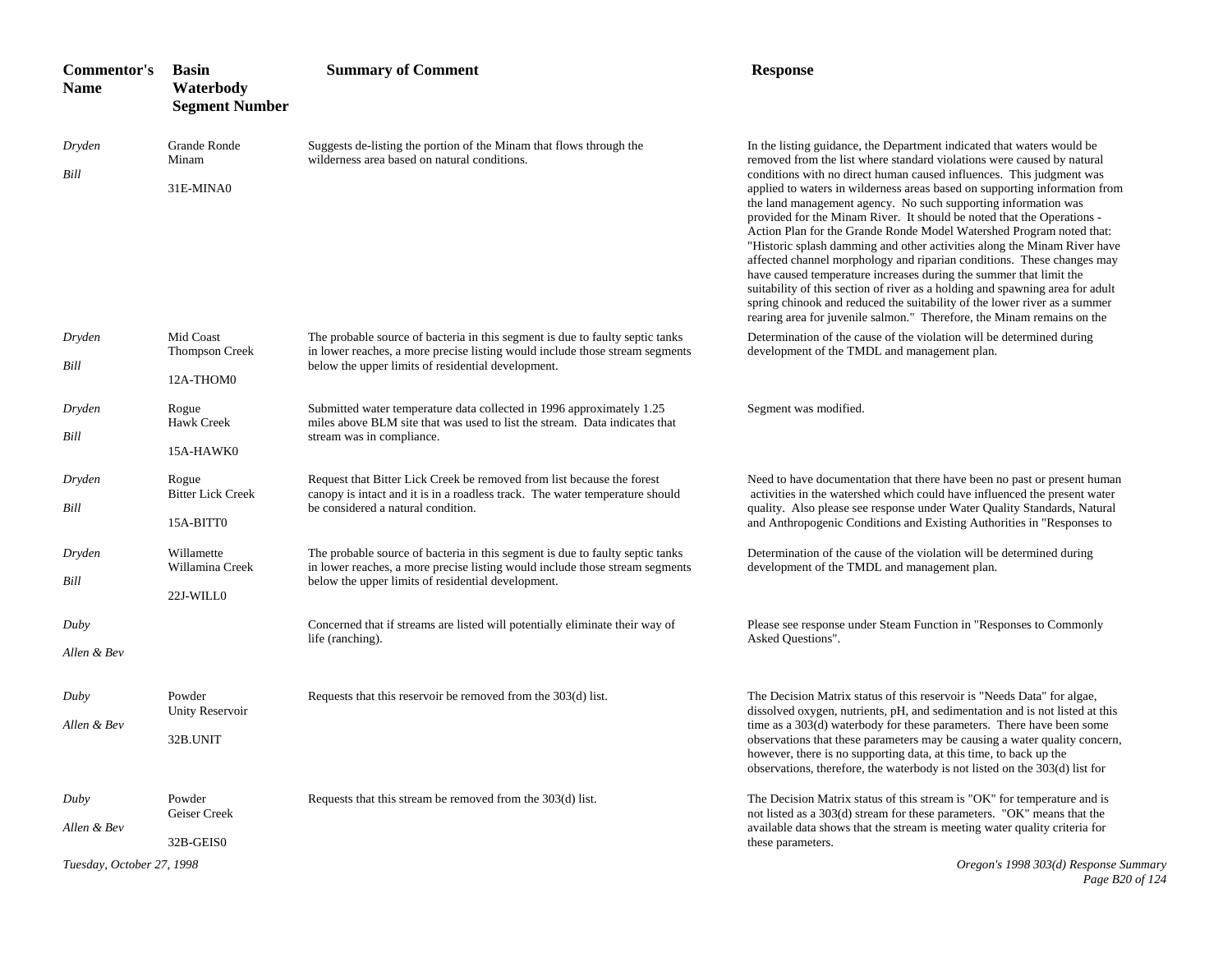| Commentor's<br><b>Name</b> | <b>Basin</b><br>Waterbody<br><b>Segment Number</b> | <b>Summary of Comment</b>                                  | <b>Response</b>                                                                                                                                                                                                                                                                                                                  |
|----------------------------|----------------------------------------------------|------------------------------------------------------------|----------------------------------------------------------------------------------------------------------------------------------------------------------------------------------------------------------------------------------------------------------------------------------------------------------------------------------|
| Duby<br>Allen & Bev        | Powder<br>Geiser Creek                             | Requests that this stream be removed from the 303(d) list. | This stream is listed as a 303(d) stream because DEQ has data which<br>indicates it does not meet the water quality criteria for habitat modification<br>and sedimentation. DEQ is required by the Clean Water Act to use all                                                                                                    |
|                            | 32B-GEIS0                                          |                                                            | available data when making listing decisions and must justify not using<br>available data. At this time DEQ has determined that the available data<br>justifies listing the stream for the parameters indicated.                                                                                                                 |
| Duby                       | Powder<br><b>Gimlet Creek</b>                      | Requests that this stream be removed from the 303(d) list. | This stream is listed as a 303(d) stream because DEQ has data which<br>indicates it does not meet the water quality criteria for habitat modification                                                                                                                                                                            |
| Allen & Bev                | 32B-GIML0                                          |                                                            | and sedimentation. DEQ is required by the Clean Water Act to use all<br>available data when making listing decisions and must justify not using<br>available data. At this time DEQ has determined that the available data<br>justifies listing the stream for the parameters indicated.                                         |
| Duby                       | Powder<br><b>Gimlet Creek</b>                      | Requests that this stream be removed from the 303(d) list. | The Decision Matrix status of this stream is "OK" for temperature and is<br>not listed as a 303(d) stream for these parameters. "OK" means that the                                                                                                                                                                              |
| Allen & Bev                | 32B-GIML0                                          |                                                            | available data shows that the stream is meeting water quality criteria for<br>these parameters.                                                                                                                                                                                                                                  |
| Duby                       | Powder<br>Patrick Creek                            | Requests that this stream be removed from the 303(d) list. | This stream is listed as a 303(d) stream because DEQ has data which<br>indicates it does not meet the water quality criteria for temperature, habitat                                                                                                                                                                            |
| Allen & Bev                | 32B-PATR0                                          |                                                            | modification and sedimentation. DEQ is required by the Clean Water Act<br>to use all available data when making listing decisions and must justify not<br>using available data. At this time DEQ has determined that the available<br>data justifies listing the stream for the parameters indicated.                            |
| Duby                       | Powder<br>Patrick Creek                            | Requests that this stream be removed from the 303(d) list. | The Decision Matrix status of this stream is "Needs Data" for flow<br>modification and is not listed at this time as a 303(d) stream for these                                                                                                                                                                                   |
| Allen & Bev                | 32B-PATR0                                          |                                                            | parameters. There have been some observations that these parameters may<br>be causing a water quality concern, however, there is no supporting data, at<br>this time, to back up the observations, therefore, the stream is not listed on                                                                                        |
| Duby                       | Powder<br>Pine Creek                               | Requests that this stream be removed from the 303(d) list. | The Decision Matrix status of this stream is "Needs Data" for flow<br>modification, habitat modification, sedimentation, temperature and toxics                                                                                                                                                                                  |
| Allen & Bev                | 32B-PINE0                                          |                                                            | and is not listed at this time as a $303(d)$ stream for these parameters. There<br>have been some observations that these parameters may be causing a water<br>quality concern, however, there is no supporting data, at this time, to back<br>up the observations, therefore, the stream is not listed on the $303(d)$ list for |
| Duby                       | Powder<br><b>Trout Creek</b>                       | Requests that this stream be removed from the 303(d) list. | This stream is listed as a 303(d) stream because DEQ has data which<br>indicates it does not meet the water quality criteria for habitat modification,                                                                                                                                                                           |
| Allen & Bev                | 32B-TROU0                                          |                                                            | sedimentation and temperature. DEQ is required by the Clean Water Act<br>to use all available data when making listing decisions and must justify not<br>using available data. At this time DEQ has determined that the available                                                                                                |

data justifies listing the stream for the parameters indicated.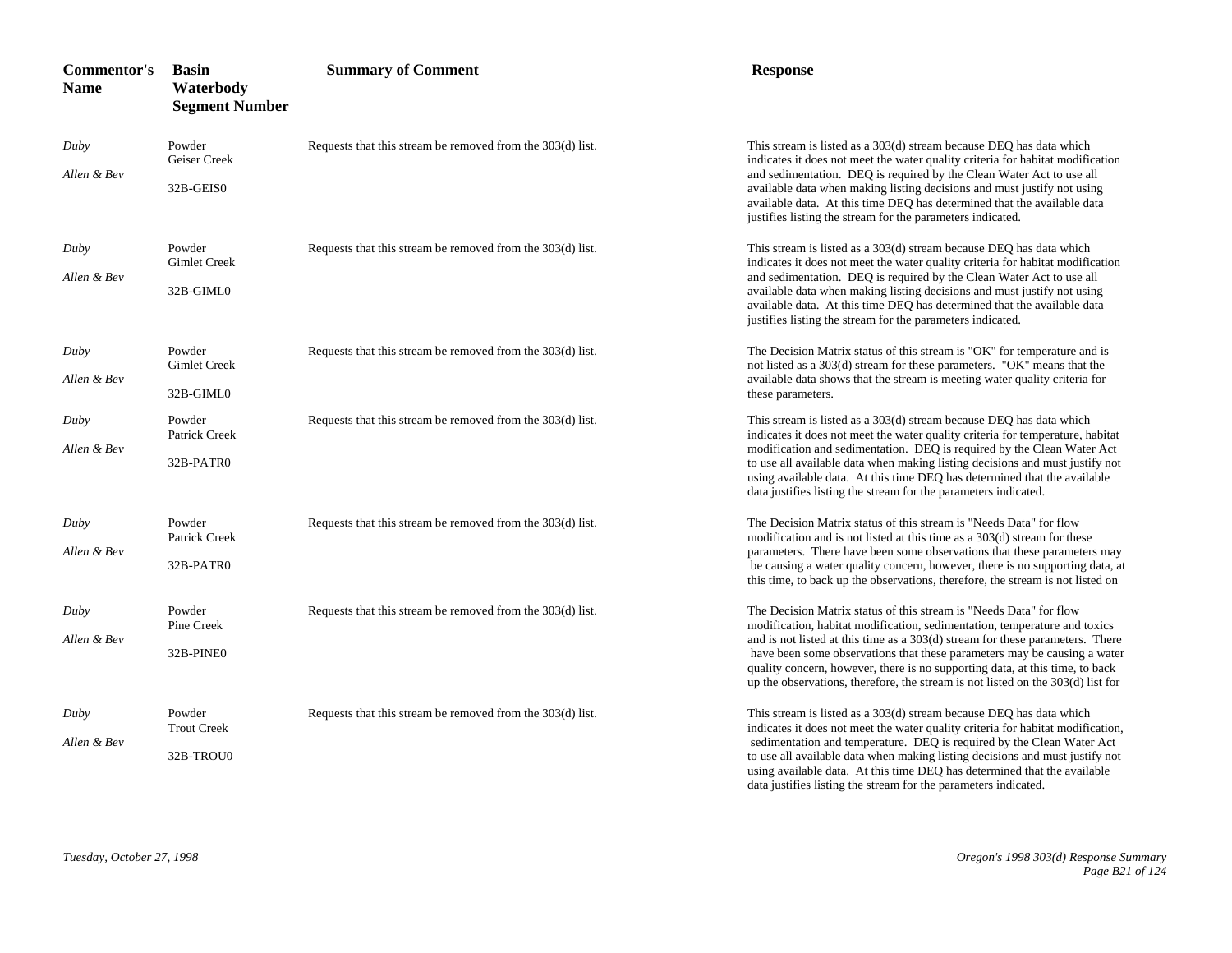| Commentor's<br><b>Name</b> | <b>Basin</b><br>Waterbody<br><b>Segment Number</b> | <b>Summary of Comment</b>                                                                                                                                                                                  | <b>Response</b>                                                                                                                                                                                                                                                                                                                                                                                                                                                                |
|----------------------------|----------------------------------------------------|------------------------------------------------------------------------------------------------------------------------------------------------------------------------------------------------------------|--------------------------------------------------------------------------------------------------------------------------------------------------------------------------------------------------------------------------------------------------------------------------------------------------------------------------------------------------------------------------------------------------------------------------------------------------------------------------------|
| Duby<br>Allen & Bev        | Powder<br>Water Gulch<br>32B-WATE0                 | Requests that this reservoir be removed from the 303(d) list.                                                                                                                                              | The Decision Matrix status of this stream is "Needs Data" for flow<br>modification, habitat modification, sedimentation and temperature and is<br>not listed at this time as a 303(d) stream for these parameters. There have<br>been some observations that these parameters may be causing a water<br>quality concern, however, there is no supporting data, at this time, to back<br>up the observations, therefore, the stream is not listed on the $303(d)$ list for      |
| Duby<br>Allen & Bev        | Powder<br><b>Whiskey Creek</b><br>32B-WHISO        | Requests that this reservoir be removed from the 303(d) list.                                                                                                                                              | The Decision Matrix status of this stream is "Needs Data" for habitat<br>modification, sedimentation and temperature and is not listed at this time as<br>a 303(d) stream for these parameters. There have been some observations<br>that these parameters may be causing a water quality concern, however,<br>there is no supporting data, at this time, to back up the observations,<br>therefore, the stream is not listed on the $303(d)$ list for any of these            |
| Duby<br>Allen & Bev        | Powder<br><b>Beaverdam Creek</b><br>32B-BEAV0      | Requests that this stream be removed from the 303(d) list.                                                                                                                                                 | The Decision Matrix status of this stream is "Needs Data" for temperature,<br>flow modification and habitat modification and is not listed at this time as a<br>$303(d)$ stream for these parameters. There have been some observations<br>that these parameters may be causing a water quality concern, however,<br>there is no supporting data, at this time, to back up the observations,<br>therefore, the stream is not listed on the $303(d)$ list for any of these      |
| Duby<br>Allen & Bev        | Powder<br><b>Cow Creek</b><br>32B-COW0             | Requests that this stream be removed from the 303(d) list.                                                                                                                                                 | The Decision Matrix status of this stream is "Needs Data" for dissolved<br>oxygen, habitat modification and temperature and is not listed at this time<br>as a 303(d) stream for these parameters. There have been some<br>observations that these parameters may be causing a water quality concern,<br>however, there is no supporting data, at this time, to back up the<br>observations, therefore, the stream is not listed on the 303(d) list for any of                 |
| Duby<br>Allen & Bev        | Powder<br><b>Pinus Creek</b><br>32B-PINU0          | Requests that this stream be removed from the 303(d) list.                                                                                                                                                 | The Decision Matrix status of this stream is "Needs Data" for habitat<br>modification and temperature and is not listed at this time as a 303(d)<br>stream for these parameters. There have been some observations that these<br>parameters may be causing a water quality concern, however, there is no<br>supporting data, at this time, to back up the observations, therefore, the<br>stream is not listed on the 303(d) list for any of these parameters.                 |
| Duby<br>Allen & Bev        | Powder<br>Burnt River, North<br>32B-BUNF0          | Requests that this stream be removed from the 303(d) list.                                                                                                                                                 | This stream is listed as a 303(d) stream because DEQ has data which<br>indicates it does not meet the water quality criteria for flow modification,<br>habitat modification, sedimentation, temperature. DEQ is required by the<br>Clean Water Act to use all available data when making listing decisions and<br>must justify not using available data. At this time DEQ has determined that<br>the available data justifies listing the stream for the parameters indicated. |
| Duby<br>Allen & Bev        | Powder                                             | Request that streams shown in their attachment and all streams in the Burnt<br>River Drainage be removed from the $303(d)$ list, because intensive data was<br>not collected to substantiate the listings. | Please see response under Data Use in "Responses to Commonly Asked<br>Ouestions".                                                                                                                                                                                                                                                                                                                                                                                              |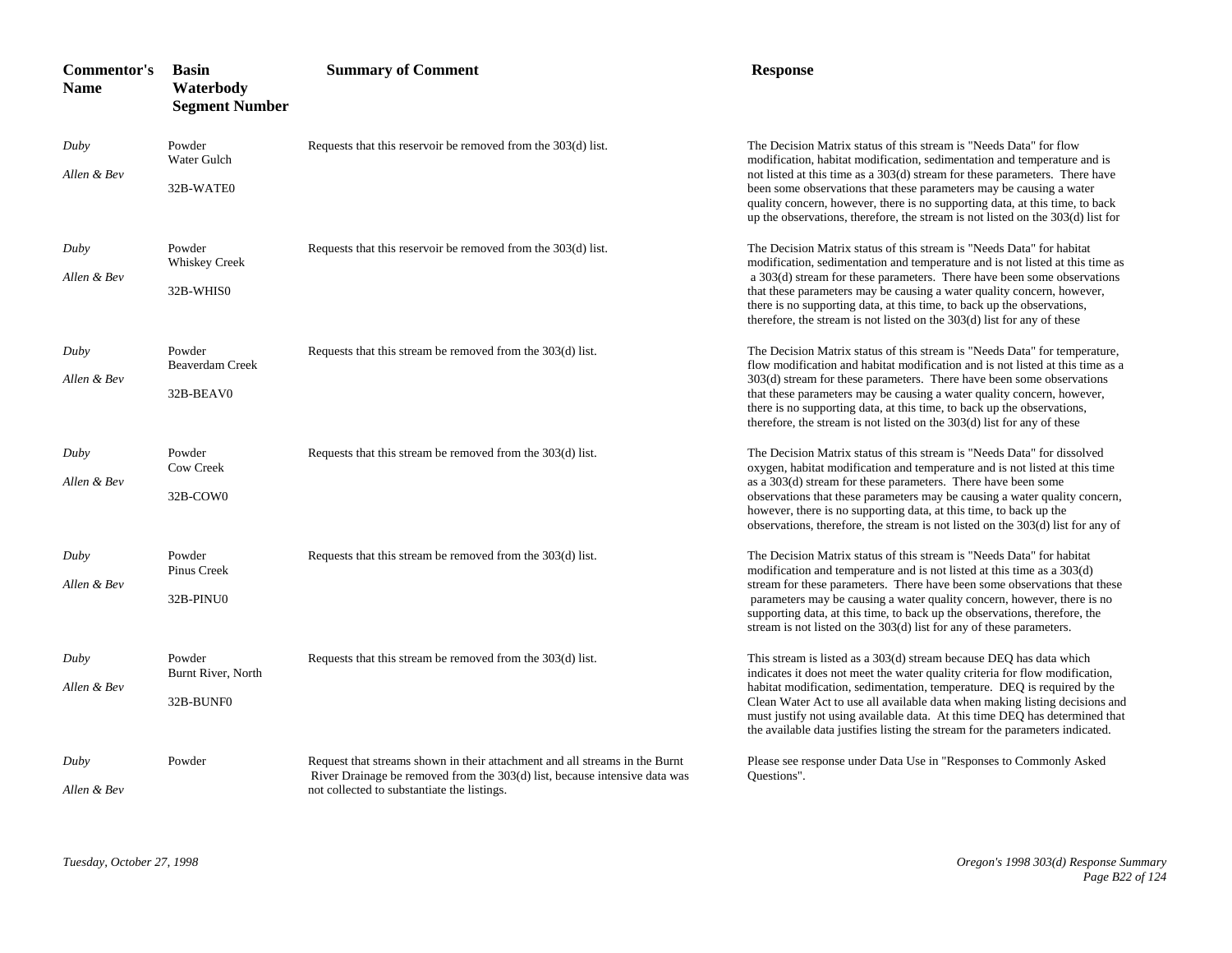| Commentor's<br><b>Name</b> | <b>Basin</b><br>Waterbody<br><b>Segment Number</b> | <b>Summary of Comment</b>                                  | <b>Response</b>                                                                                                                                                                                                                                                                                                                                                                                                                                                     |
|----------------------------|----------------------------------------------------|------------------------------------------------------------|---------------------------------------------------------------------------------------------------------------------------------------------------------------------------------------------------------------------------------------------------------------------------------------------------------------------------------------------------------------------------------------------------------------------------------------------------------------------|
| Duby<br>Allen & Bev        | Powder<br>Big Creek<br>32B-BIG0                    | Requests that this stream be removed from the 303(d) list. | The Decision Matrix status of this stream is "Needs Data" for temperature,<br>dissolved oxygen, nutrients, and sedimentation and is not listed at this time<br>as a 303(d) stream for these parameters. There have been some<br>observations that these parameters may be causing a water quality concern,<br>however, there is no supporting data, at this time, to back up the<br>observations, therefore, the stream is not listed on the 303(d) list for any of |
| Duby<br>Allen & Bev        | Powder<br><b>Burnt River</b><br>32B-BURN0          | Requests that this stream be removed from the 303(d) list. | The Decision Matrix status of this stream is "OK" for bacteria, chlorophyll<br>a and dissolved oxygen and is not listed as a 303(d) stream for these<br>parameters. "OK" means that the available data shows that the stream is<br>meeting water quality criteria for these parameters.                                                                                                                                                                             |
| Duby<br>Allen & Bev        | Powder<br><b>Burnt River</b><br>32B-BURN0          | Requests that this stream be removed from the 303(d) list. | This stream is listed as a 303(d) stream because DEQ has data which<br>indicates it does not meet the water quality criteria for temperature and flow<br>modification. DEQ is required by the Clean Water Act to use all available<br>data when making listing decisions and must justify not using available data.<br>At this time DEQ has determined that the available data justifies listing the<br>stream for the parameters indicated.                        |
| Duby<br>Allen & Bev        | Powder<br><b>Burnt River</b><br>32B-BURN0          | Requests that this stream be removed from the 303(d) list. | The Decision Matrix status of this stream is "Potential Concern" for toxics<br>and is not listed at this time as a 303(d) stream for these parameters. There<br>have been some observations or data to indicate that these parameters may<br>be causing a water quality concern, however, at this time the data is<br>insufficient to place the stream on the $303(d)$ , therefore, the stream is not<br>listed on the 303(d) list for any of these parameters.     |
| Duby<br>Allen & Bev        | Powder<br><b>Burnt River</b><br>32B-BURN45.8       | Requests that this stream be removed from the 303(d) list. | The Decision Matrix status of this stream is "OK" for bacteria, dissolved<br>oxygen and pH and is not listed as a 303(d) stream for these parameters.<br>"OK" means that the available data shows that the stream is meeting water<br>quality criteria for these parameters.                                                                                                                                                                                        |
| Duby<br>Allen & Bev        | Powder<br><b>Burnt River</b><br>32B-BURN45.8       | Requests that this stream be removed from the 303(d) list. | The Decision Matrix status of this stream is "Needs Data" for habitat<br>modification, sedimentation and nutrients and is not listed at this time as a<br>303(d) stream for these parameters. There have been some observations<br>that these parameters may be causing a water quality concern, however,<br>there is no supporting data, at this time, to back up the observations,<br>therefore, the stream is not listed on the $303(d)$ list for any of these   |
| Duby<br>Allen & Bev        | Powder<br><b>Burnt River</b><br>32B-BURN45.8       | Requests that this stream be removed from the 303(d) list. | This stream is listed as a 303(d) stream because DEQ has data which<br>indicates it does not meet the water quality criteria for chlorophyll a, flow<br>modification and temperature. DEQ is required by the Clean Water Act to<br>use all available data when making listing decisions and must justify not<br>using available data. At this time DEQ has determined that the available<br>data justifies listing the stream for the parameters indicated.         |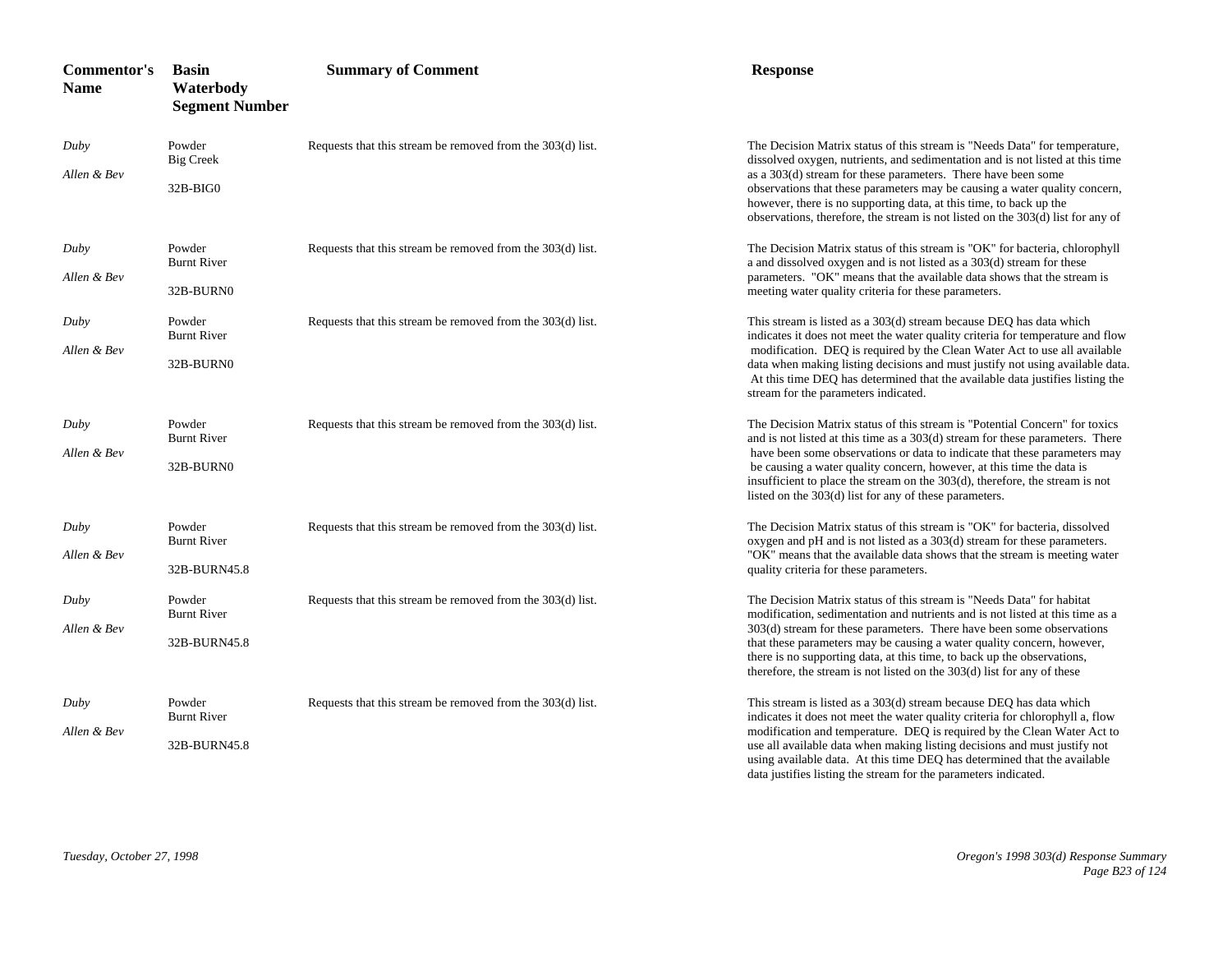| Commentor's<br><b>Name</b> | <b>Basin</b><br>Waterbody<br><b>Segment Number</b> | <b>Summary of Comment</b>                                  | <b>Response</b>                                                                                                                                                                                                                                                                                                                                                                                                                                                    |
|----------------------------|----------------------------------------------------|------------------------------------------------------------|--------------------------------------------------------------------------------------------------------------------------------------------------------------------------------------------------------------------------------------------------------------------------------------------------------------------------------------------------------------------------------------------------------------------------------------------------------------------|
| Duby<br>Allen & Bev        | Powder<br><b>Burnt River</b><br>32B-BURN0          | Requests that this stream be removed from the 303(d) list. | The Decision Matrix status of this stream is "Needs Data" for habitat<br>modification, nutrients and sedimentation and is not listed at this time as a<br>303(d) stream for these parameters. There have been some observations<br>that these parameters may be causing a water quality concern, however,<br>there is no supporting data, at this time, to back up the observations,<br>therefore, the stream is not listed on the $303(d)$ list for any of these  |
| Duby<br>Allen & Bev        | Powder<br>Burnt River, North<br>32B-BUNF0          | Requests that this stream be removed from the 303(d) list. | The Decision Matrix status of this stream is "Needs Data" for dissolved<br>oxygen, and nutrients and is not listed at this time as a 303(d) stream for<br>these parameters. There have been some observations that these<br>parameters may be causing a water quality concern, however, there is no<br>supporting data, at this time, to back up the observations, therefore, the<br>stream is not listed on the 303(d) list for any of these parameters.          |
| Duby<br>Allen & Bev        | Powder<br>China Creek<br>32B-CHINO                 | Requests that this stream be removed from the 303(d) list. | This stream is listed as a 303(d) stream because DEQ has data which<br>indicates it does not meet the water quality criteria for habitat modification,<br>sedimentation and temperature. DEQ is required by the Clean Water Act<br>to use all available data when making listing decisions and must justify not<br>using available data. At this time DEQ has determined that the available<br>data justifies listing the stream for the parameters indicated.     |
| Duby<br>Allen & Bev        | Powder<br>Camp Creek, East<br>32B-CAEF0            | Requests that this stream be removed from the 303(d) list. | The Decision Matrix status of this stream is "Needs Data" for habitat<br>modification and sedimentation and is not listed at this time as a 303(d)<br>stream for these parameters. There have been some observations that these<br>parameters may be causing a water quality concern, however, there is no<br>supporting data, at this time, to back up the observations, therefore, the<br>stream is not listed on the $303(d)$ list for any of these parameters. |
| Duby<br>Allen & Bev        | Powder<br>Camp Creek, West<br>32B-CAWF0            | Requests that this stream be removed from the 303(d) list. | The Decision Matrix status of this stream is "Needs Data" for habitat<br>modification and sedimentation and is not listed at this time as a 303(d)<br>stream for these parameters. There have been some observations that these<br>parameters may be causing a water quality concern, however, there is no<br>supporting data, at this time, to back up the observations, therefore, the<br>stream is not listed on the 303(d) list for any of these parameters.   |
| Duby<br>Allen & Bev        | Powder<br>Camp Creek, West<br>32B-CAWF0            | Requests that this stream be removed from the 303(d) list. | The Decision Matrix status of this stream is "Needs Data" for habitat<br>modification and sedimentation and is not listed at this time as a 303(d)<br>stream for these parameters. There have been some observations that these<br>parameters may be causing a water quality concern, however, there is no<br>supporting data, at this time, to back up the observations, therefore, the                                                                           |

stream is not listed on the 303(d) list for any of these parameters.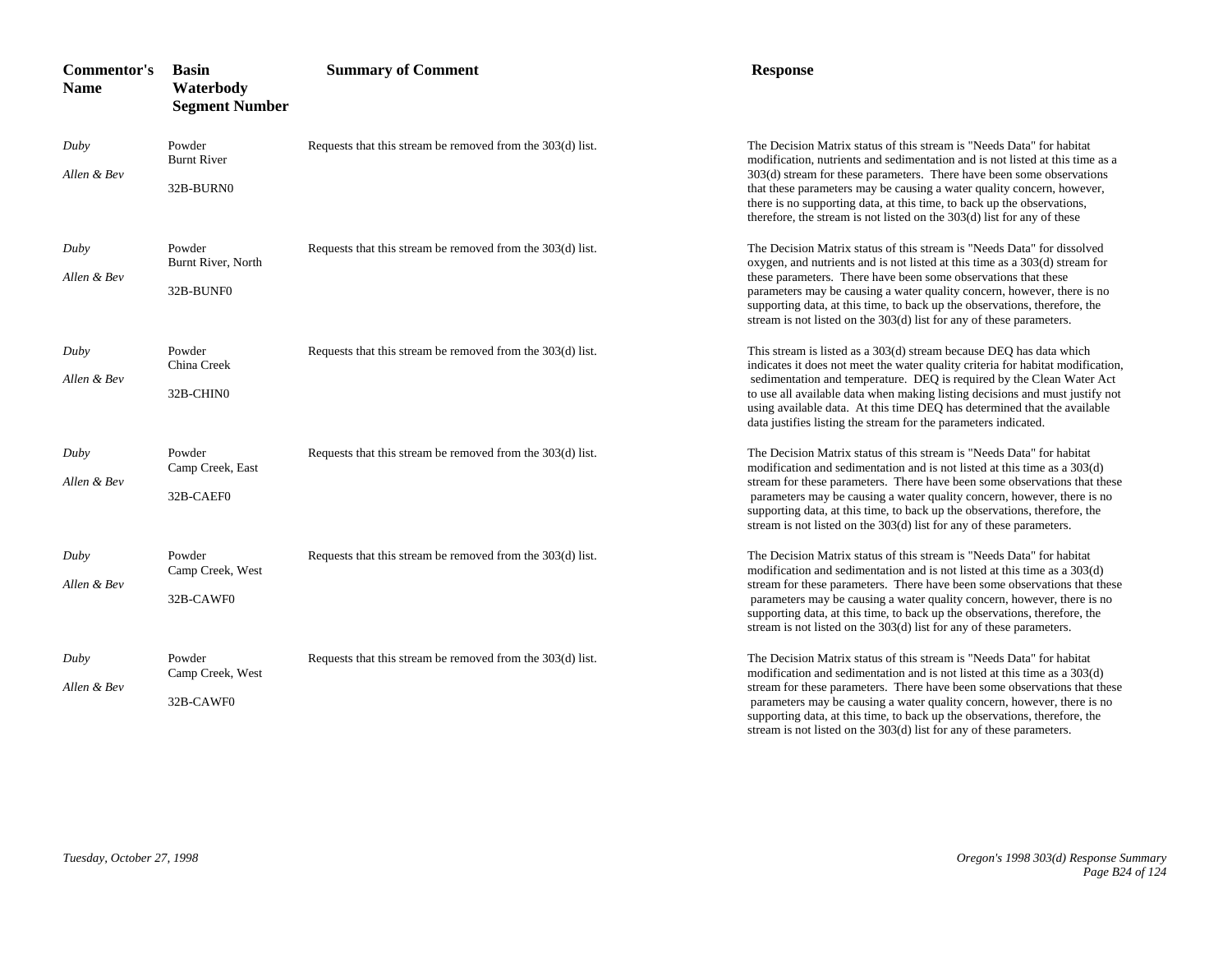| Commentor's<br><b>Name</b> | <b>Basin</b><br>Waterbody<br><b>Segment Number</b>            | <b>Summary of Comment</b>                                  | <b>Response</b>                                                                                                                                                                                                                                                                                                                                                                                                                                                                                                                    |
|----------------------------|---------------------------------------------------------------|------------------------------------------------------------|------------------------------------------------------------------------------------------------------------------------------------------------------------------------------------------------------------------------------------------------------------------------------------------------------------------------------------------------------------------------------------------------------------------------------------------------------------------------------------------------------------------------------------|
| Duby<br>Allen & Bev        | Powder<br>Burnt River, Middle<br>Fork<br>32B-BUMF0            | Requests that this stream be removed from the 303(d) list. | The Decision Matrix status of this stream is "Needs Data" for dissolved<br>oxygen, flow modification, habitat modification, nutrients, sedimentation<br>and temperature and is not listed at this time as a $303(d)$ stream for these<br>parameters. There have been some observations that these parameters may<br>be causing a water quality concern, however, there is no supporting data, at<br>this time, to back up the observations, therefore, the stream is not listed on<br>the 303(d) list for any of these parameters. |
| Duby<br>Allen & Bev        | Powder<br>Camp Creek, East<br>32B-CAEF0                       | Requests that this stream be removed from the 303(d) list. | This stream is listed as a 303(d) stream because DEQ has data which<br>indicates it does not meet the water quality criteria for temperature. DEQ is<br>required by the Clean Water Act to use all available data when making<br>listing decisions and must justify not using available data. At this time DEQ<br>has determined that the available data justifies listing the stream for the                                                                                                                                      |
| Duby<br>Allen & Bev        | Powder<br>Burnt River, South<br>32B-BUSF0                     | Requests that this stream be removed from the 303(d) list. | The Decision Matrix status of this stream is "Needs Data" for flow<br>modification and habitat modification and is not listed at this time as a<br>$303(d)$ stream for these parameters. There have been some observations<br>that these parameters may be causing a water quality concern, however,<br>there is no supporting data, at this time, to back up the observations,<br>therefore, the stream is not listed on the $303(d)$ list for any of these                                                                       |
| Duby<br>Allen & Bev        | Powder<br>Camp Creek (North<br>Fork Burnt River)<br>32B-CANF0 | Requests that this stream be removed from the 303(d) list. | The Decision Matrix status of this stream is "Needs Data" for habitat<br>modification and temperature and is not listed at this time as a 303(d)<br>stream for these parameters. There have been some observations that these<br>parameters may be causing a water quality concern, however, there is no<br>supporting data, at this time, to back up the observations, therefore, the<br>stream is not listed on the 303(d) list for any of these parameters.                                                                     |
| Duby<br>Allen & Bev        | Powder<br>Camp Creek (Burnt<br>River)<br>32B-CAMP0            | Requests that this stream be removed from the 303(d) list. | The Decision Matrix status of this stream is "Needs Data" for temperature<br>and is not listed at this time as a 303(d) stream for these parameters. There<br>have been some observations that these parameters may be causing a water<br>quality concern, however, there is no supporting data, at this time, to back<br>up the observations, therefore, the stream is not listed on the $303(d)$ list for                                                                                                                        |
| Duby<br>Allen & Bev        | Powder<br>Camp Creek (Burnt<br>River)<br>32B-CAMP0            | Requests that this stream be removed from the 303(d) list. | This stream is listed as a 303(d) stream because DEQ has data which<br>indicates it does not meet the water quality criteria for habitat modification<br>and sedimentation. DEQ is required by the Clean Water Act to use all<br>available data when making listing decisions and must justify not using<br>available data. At this time DEQ has determined that the available data<br>justifies listing the stream for the parameters indicated.                                                                                  |
| Duby<br>Allen & Bev        | Powder<br>Burnt River, West<br>32B-BUWF0                      | Requests that this stream be removed from the 303(d) list. | This stream is listed as a 303(d) stream because DEQ has data which<br>indicates it does not meet the water quality criteria for habitat modification<br>and sedimentation. DEQ is required by the Clean Water Act to use all<br>available data when making listing decisions and must justify not using<br>available data. At this time DEQ has determined that the available data<br>justifies listing the stream for the parameters indicated.                                                                                  |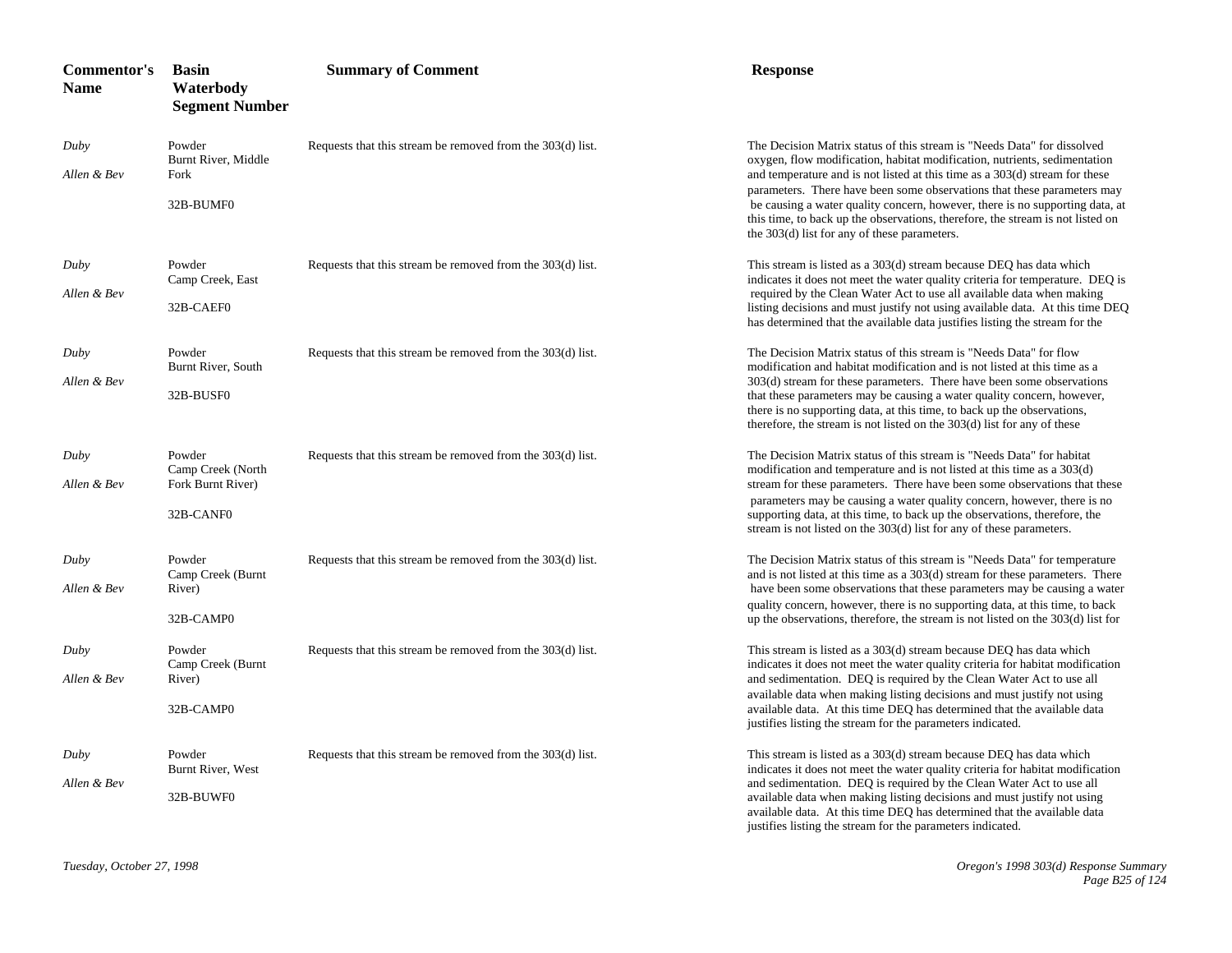| <b>Commentor's</b><br><b>Name</b> | <b>Basin</b><br>Waterbody<br><b>Segment Number</b> | <b>Summary of Comment</b>                                                                                                                                                                                                                                                                                                                                  | <b>Response</b>                                                                                                                                                                                                                                                                                                                                                                                                                                                                                                                                                                                                                                                                                                    |
|-----------------------------------|----------------------------------------------------|------------------------------------------------------------------------------------------------------------------------------------------------------------------------------------------------------------------------------------------------------------------------------------------------------------------------------------------------------------|--------------------------------------------------------------------------------------------------------------------------------------------------------------------------------------------------------------------------------------------------------------------------------------------------------------------------------------------------------------------------------------------------------------------------------------------------------------------------------------------------------------------------------------------------------------------------------------------------------------------------------------------------------------------------------------------------------------------|
| Duby<br>Allen & Bev               | Powder<br>Burnt River, West<br>32B-BUWF0           | Requests that this stream be removed from the 303(d) list.                                                                                                                                                                                                                                                                                                 | The Decision Matrix status of this stream is "Needs Data" for dissolved<br>oxygen, nutrients and temperature and is not listed at this time as a 303(d)<br>stream for these parameters. There have been some observations that these<br>parameters may be causing a water quality concern, however, there is no<br>supporting data, at this time, to back up the observations, therefore, the<br>stream is not listed on the 303(d) list for any of these parameters.                                                                                                                                                                                                                                              |
| Duby<br>Allen & Bev               | Powder<br>Burnt River, South<br>32B-BUSF0          | Requests that this stream be removed from the 303(d) list.                                                                                                                                                                                                                                                                                                 | The Decision Matrix status of this stream is "OK" for temperature and is<br>not listed as a 303(d) stream for these parameters. "OK" means that the<br>available data shows that the stream is meeting water quality criteria for<br>these parameters.                                                                                                                                                                                                                                                                                                                                                                                                                                                             |
| Duby<br>Allen & Bev               | Powder<br>Camp Creek, West<br>32B-CAWF0            | Requests that this stream be removed from the 303(d) list.                                                                                                                                                                                                                                                                                                 | The Decision Matrix status of this stream is "OK" for temperature and is<br>not listed as a 303(d) stream for these parameters. "OK" means that the<br>available data shows that the stream is meeting water quality criteria for<br>these parameters.                                                                                                                                                                                                                                                                                                                                                                                                                                                             |
| Dunbar<br>Harvey                  |                                                    | Cattle are not to be blamed for the warm water temperatures - other factors<br>such as the sun, hot desert winds are involved. Elk and horse are involved<br>in the damage to streambanks. Does not support Ballot Measure 38 or<br>$303(d)$ listings.                                                                                                     | Please see response under Steam Function in "Responses to Commonly<br>Asked Questions".                                                                                                                                                                                                                                                                                                                                                                                                                                                                                                                                                                                                                            |
| Duvendack<br>Michael              | Willamette<br><b>Rickreall Creek</b><br>22H-RICK0  | Requests that Rickreall Creek be divided into to two segment, mouth to<br>Dallas WWTP, Dallas WWTP to Mercer Reservoir to reflect the basis for<br>the Facility Planning work for the City of Dallas and to reflect "cool water"<br>stream classification for the lower segment.                                                                           | Segments modified to reflect the change in beneficial use for use of the<br>dissolved oxygen standard based on ODFW judgment.                                                                                                                                                                                                                                                                                                                                                                                                                                                                                                                                                                                      |
| Fewel<br>Pat                      | Malheur Lake<br><b>Trout Creek</b><br>41F-TROU0    | Recommends that listed segment be modified to USGS gage to Headwaters to<br>reflect portion of stream with trout. Lower segment is on the desert floor<br>where it dries up, trout habitat is in the upper end of Trout Creek and lower<br>end (below the USGS gage to where becomes intermittent) is warmer where<br>it is beneficial to the Alvord Chub. | This information was confirmed by Wayne Bowers (ODFW, Burns) - the<br>portion from headwaters to about the USGS gage is trout habitat (cold<br>water), below that is Alvord Chub habitat (warm water). The Department<br>will add a definition for "river mouth" which is similar to the definition for<br>headwaters so that it better addresses the situation for streams that go dry.<br>The Department would need to do a "use attainability study" to modify the<br>beneficial use listed in Table 17 (340-41-882) which indicates "Salmonid"<br>Fish Rearing (Trout)" for all rivers and tributaries. This suggestion will be<br>reviewed in the next triennial standards review. Until the use is modified, |
| Foster<br>Calvin                  |                                                    | Would like to know the true reason for listing other than because of EPA<br>and the Clean Water Act. Should use a good measure of common sense and<br>also why not standup to the Federal government and the environmental<br>groups.                                                                                                                      | The reason for listing water bodies as water quality limited is that they do<br>not meet the state's water quality standards. Also, please see response under<br>Existing Authorities in "Responses to Commonly Asked Questions".                                                                                                                                                                                                                                                                                                                                                                                                                                                                                  |
| Foster<br>Calvin                  |                                                    | He did not believe there was any science that shows that cattle are a<br>detriment to fish.                                                                                                                                                                                                                                                                | Please see response under Steam Function in "Responses to Commonly<br>Asked Questions".                                                                                                                                                                                                                                                                                                                                                                                                                                                                                                                                                                                                                            |
|                                   |                                                    |                                                                                                                                                                                                                                                                                                                                                            |                                                                                                                                                                                                                                                                                                                                                                                                                                                                                                                                                                                                                                                                                                                    |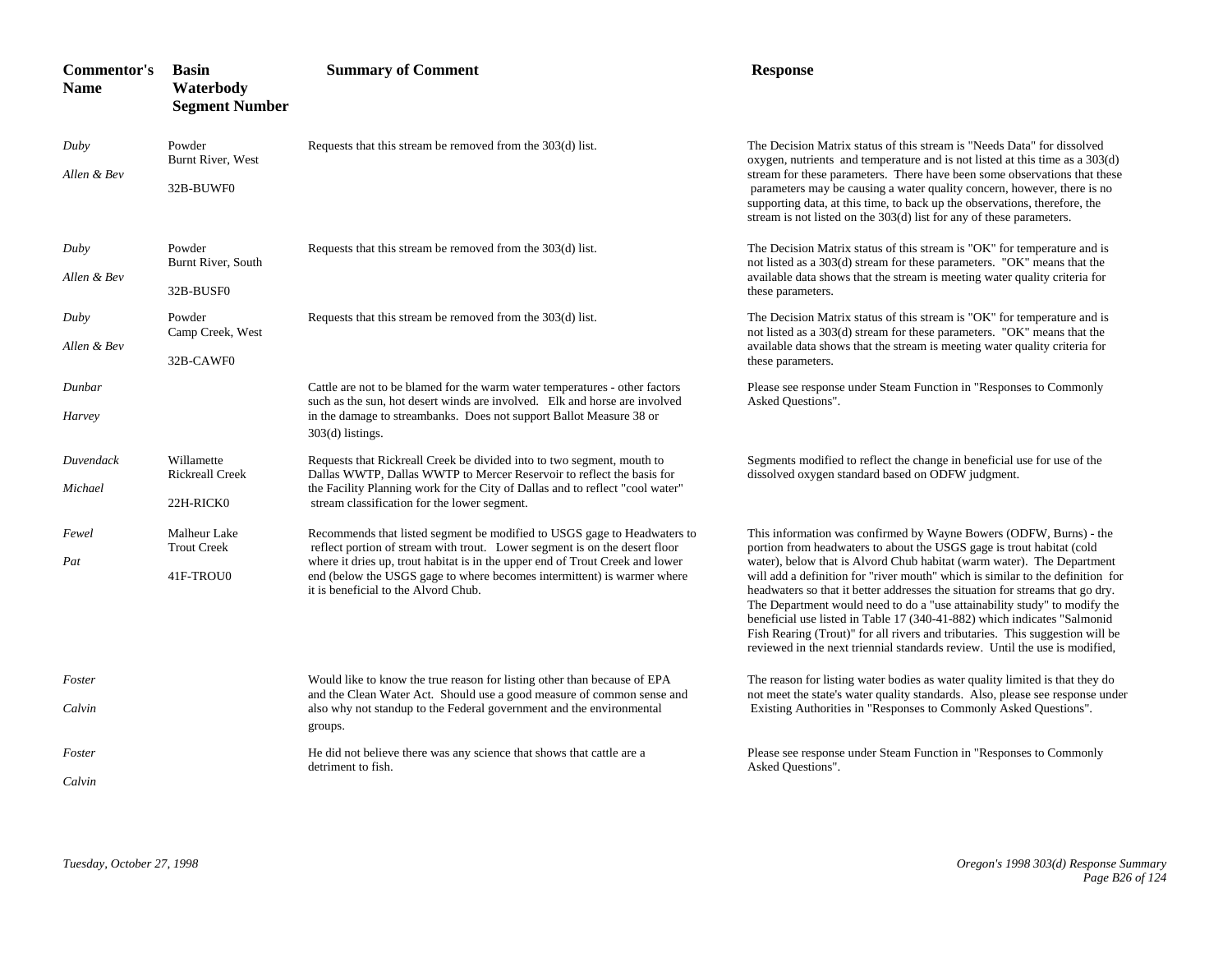| <b>Commentor's</b><br><b>Name</b> | <b>Basin</b><br>Waterbody<br><b>Segment Number</b> | <b>Summary of Comment</b>                                                                                                                                                              | <b>Response</b>                                                                                                                                                                                                                                                                                                                                                                                                                                                                                                                      |
|-----------------------------------|----------------------------------------------------|----------------------------------------------------------------------------------------------------------------------------------------------------------------------------------------|--------------------------------------------------------------------------------------------------------------------------------------------------------------------------------------------------------------------------------------------------------------------------------------------------------------------------------------------------------------------------------------------------------------------------------------------------------------------------------------------------------------------------------------|
| Foster                            |                                                    | Fish are being hurt by commercial fishing, gill nets and sea lions not the                                                                                                             | Please see response under Salmon Issues in "Responses to Commonly Asked"                                                                                                                                                                                                                                                                                                                                                                                                                                                             |
| Calvin                            |                                                    | rancher. Powder basin should not be listed because salmon can't get here<br>anyway. Only native or planted fish are present in the basin.                                              | Questions".                                                                                                                                                                                                                                                                                                                                                                                                                                                                                                                          |
| Foster                            | Powder<br><b>Elk Creek</b>                         | Elk Creek listed for temperature is not a year around stream would dry up<br>even if not used for irrigation, does run year long in the headwaters where                               | Please see response under Natural and Anthropogenic Conditions in<br>"Responses to Commonly Asked Questions".                                                                                                                                                                                                                                                                                                                                                                                                                        |
| Calvin                            | 32D-ELK0                                           | city of Baker takes their water out.                                                                                                                                                   |                                                                                                                                                                                                                                                                                                                                                                                                                                                                                                                                      |
| Foster                            | Powder<br>California Gulch                         | Other stream of concern was California Gulch, just a gulch no flow after<br>snow leaves, some pot holes, but that's all. Found a red band trout in one of                              | Please see response under Natural and Anthropogenic Conditions in<br>"Responses to Commonly Asked Questions".                                                                                                                                                                                                                                                                                                                                                                                                                        |
| Calvin                            | 32D-CALI0                                          | the pot holes and have now been forced to fence to keep livestock out<br>because of finding the fish.                                                                                  |                                                                                                                                                                                                                                                                                                                                                                                                                                                                                                                                      |
| Foster                            | Powder<br><b>Silver Creek</b>                      | Silver Creek (tributary to Cracker Creek) up stream of Philips's Reservoir<br>(Mason Dam) pristine alpine stream should be the coldest does not meet bull                              | The scientific research used at the time the standard was adopted to set the<br>Bull Trout temperature criteria indicated the fish needed this cold of water.                                                                                                                                                                                                                                                                                                                                                                        |
| Calvin                            | 32D-SILV0                                          | trout 50 $\degree$ F, but is 54 $\degree$ F, do the bull trout really care about 4 $\degree$ F.                                                                                        | Fish may not die out right above the criteria, however, as the temperature<br>increases it puts more stress on them and their long term survival rate may<br>decline. Also, please see response under Water Quality Standards,<br>Temperature and Beneficial Uses in "Responses to Commonly Asked<br>Questions". There are some indications which show that certain life stages<br>of Bull Trout can tolerate temperatures above 50°F. Pending additional<br>information DEQ may reviewing for possible modification the temperature |
| Foster                            | Powder<br><b>Silver Creek</b>                      | This streams was impacted from several large industrial mines but now has<br>recovered into a beautiful, high mountain jewel in excellent condition. If                                | The Department will be reviewing the Bull Trout standard and criteria<br>related to different life stages in the near future. Please also see responses                                                                                                                                                                                                                                                                                                                                                                              |
| Don                               | 32D-SILV0                                          | Bull Trout survived early day abuses, they should have no problems with<br>current excellent condition, scarce public money should be used on other<br>streams that need conservation. | under Beneficial Uses and Natural and Anthropogenic Conditions in<br>"Responses to Commonly Asked Questions".                                                                                                                                                                                                                                                                                                                                                                                                                        |
| Foster                            | Powder<br>Powder River                             | Submitted data that the Baker Valley SWCD was collecting on the Upper<br>Powder (between Mason Dam and North Powder).                                                                  | Temperature data indicated that site at Powder River below Mason Dam<br>generally met the temperature standard. Data collaborates Bureau of                                                                                                                                                                                                                                                                                                                                                                                          |
| Don                               | 32D-POWD114                                        |                                                                                                                                                                                        | Reclamation data, stream segment is not listed on the 303(d) list.                                                                                                                                                                                                                                                                                                                                                                                                                                                                   |
| Foster                            | Powder<br>Powder River                             | Submitted data that the Baker Valley SWCD was collecting on the Upper<br>Powder (between Mason Dam and North Powder).                                                                  | Temperature data indicated that Powder R below Hughes Lane (UP4) had a<br>7 day average of daily maximums of approximately 70.4 and 65.7 in 1995                                                                                                                                                                                                                                                                                                                                                                                     |
| Don                               | 32D-POWD073                                        |                                                                                                                                                                                        | and 1996 respectively and Power R at first bridge above North Powder had a<br>7 day average of daily maximums of 80.4 in 1995 (North Powder site was<br>typically above 64 between $6/20/95 - 9/20/95$ . Stream was added to 303(d)                                                                                                                                                                                                                                                                                                  |
| Foster                            | Powder<br><b>Elk Creek</b>                         | Supports listing as long as it means a continued cooperative effort in<br>improving its condition. Riparian zone is improving from conditions of                                       | Management plans will be done cooperatively. No modification requested.<br>Please see response under Implementation in "Responses to Commonly                                                                                                                                                                                                                                                                                                                                                                                        |
| Don                               | 32D-ELK0                                           | 15-20 years ago although there are problems with channel reconstruction,<br>sediments and de-watering.                                                                                 | Asked Questions".                                                                                                                                                                                                                                                                                                                                                                                                                                                                                                                    |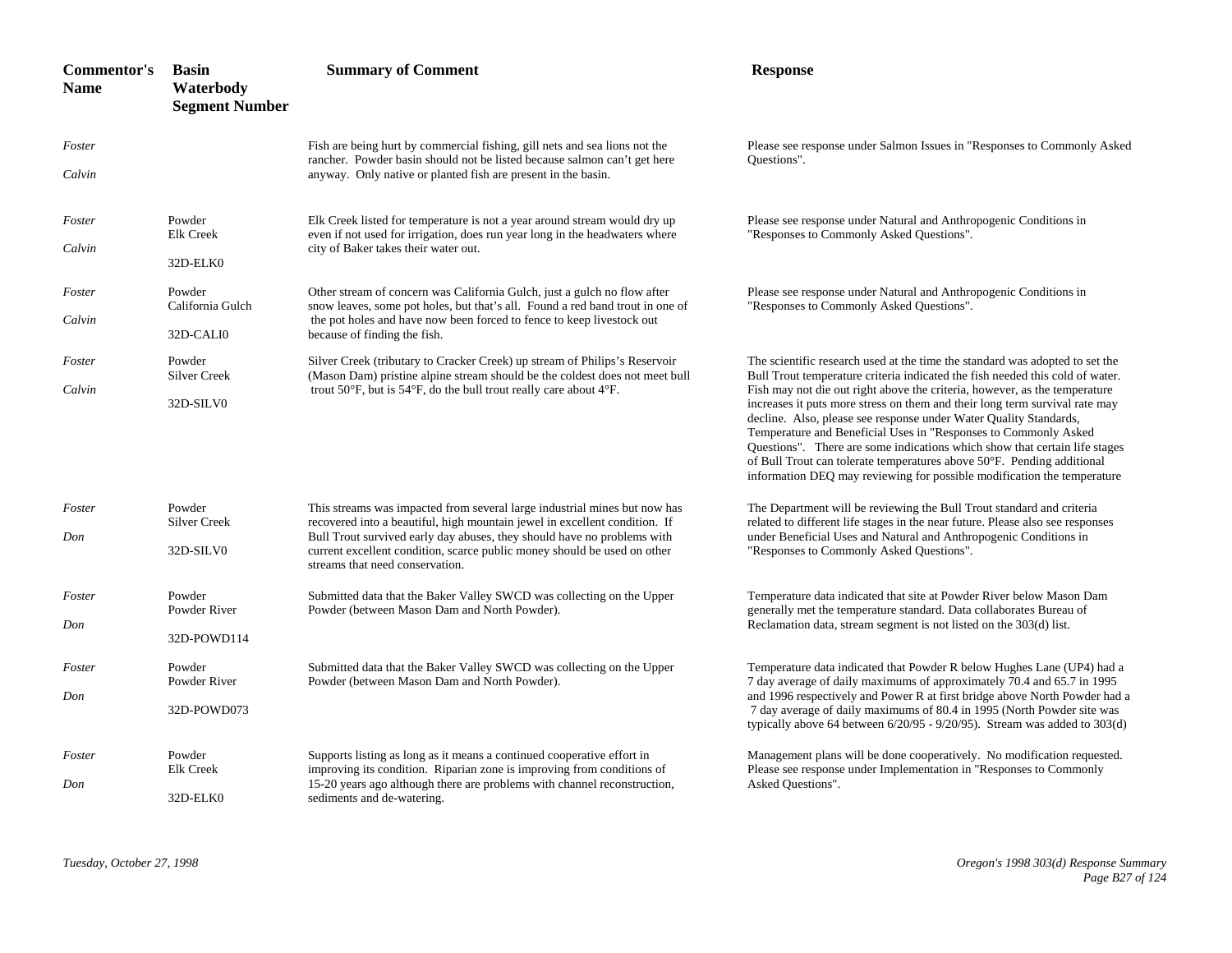| Commentor's<br><b>Name</b> | <b>Basin</b><br>Waterbody<br><b>Segment Number</b> | <b>Summary of Comment</b>                                                                                                                                                                                                                                                                                                     | <b>Response</b>                                                                                                                                                                                                                                                                                                                                                                                                                                                     |
|----------------------------|----------------------------------------------------|-------------------------------------------------------------------------------------------------------------------------------------------------------------------------------------------------------------------------------------------------------------------------------------------------------------------------------|---------------------------------------------------------------------------------------------------------------------------------------------------------------------------------------------------------------------------------------------------------------------------------------------------------------------------------------------------------------------------------------------------------------------------------------------------------------------|
| Foster<br>Don              | Powder<br>California Gulch<br>32D-CALI0            | This small stream is listed as a trout stream but is hardly suited (about 4 were<br>found in two dishpan size potholes) as it is only a trickle. Lower 1/2 mile<br>dries up every year by end of July or earlier. Previous mining activity has<br>affected it (turbidity) and extensive stream structures would be needed for | Stream was listed based on standard exceedences related to existing use.<br>Management plan can address approach and phasing in of practices to<br>restore stream. Your suggestions will be most useful in the development of<br>that plan.                                                                                                                                                                                                                         |
| Franke<br>Jerry            |                                                    | Request an extension of the comment period to allow more time for<br>evaluation of stream segments and that another round of public hearings be<br>conducted in each watershed. Attached Larson's justification.                                                                                                              | Please see response under Public Comment Process in "Responses to<br>Commonly Asked Questions".                                                                                                                                                                                                                                                                                                                                                                     |
| Franke<br>Jerry            | Powder<br>Cave Creek<br>32B-CAVE0                  | Should be de-listed because Burnt River Irrigation District data shows max<br>temperature of $60^{\circ}$ F.                                                                                                                                                                                                                  | DEQ does not have temperature data on this creek so the creek is not listed<br>on the 303(d) list. There have been some observations that temperature<br>may be a concern. DEQ would be interested in reviewing the temperature<br>data the irrigation district has for Cave Creek.                                                                                                                                                                                 |
| Franke<br>Jerry            | Powder<br><b>Coronet Creek</b><br>32B-CORO0        | Should be de-listed because Burnt River Irrigation District data shows max<br>temperature of 50°Fand stream dries up early.                                                                                                                                                                                                   | DEQ does not have temperature data on this creek so the creek is not listed<br>on the 303(d) list. There have been some observations that temperature<br>may be a concern. DEQ would be interested in reviewing the temperature<br>data the irrigation district has for Coronet Creek.                                                                                                                                                                              |
| Franke<br>Jerry            | Powder<br>Deer Creek<br>32B-DEER0                  | Should be de-listed because Burnt River Irrigation District data shows max<br>temperature of 64°F.                                                                                                                                                                                                                            | DEQ does not have temperature data on this creek so the creek is not listed<br>on the 303(d) list. There have been some observations that temperature<br>may be a concern. DEQ would be interested in reviewing the temperature<br>data the irrigation district has for Deer Creek.                                                                                                                                                                                 |
| Franke<br>Jerry            | Powder<br>Denny Flat Creek<br>32B-DENN0            | Needs to be de-listed because it is a dry wash.                                                                                                                                                                                                                                                                               | The Decision Matrix status of this stream is "Needs Data" for temperature,<br>sedimentation and habitat modification and is not listed at this time as a<br>303(d) stream for these parameters. There have been some observations<br>that these parameters may be causing a water quality concern, however,<br>there is no supporting data, at this time, to back up the observations,<br>therefore, the stream is not listed on the $303(d)$ list for any of these |
| Franke<br>Jerry            | Powder<br>Hooker Gulch<br>32B-HOOK0                | Needs to be de-listed because it is a dry wash.                                                                                                                                                                                                                                                                               | The Decision Matrix status of this stream is "Needs Data" for temperature,<br>sedimentation and habitat modification and is not listed at this time as a<br>303(d) stream for these parameters. There have been some observations<br>that these parameters may be causing a water quality concern, however,<br>there is no supporting data, at this time, to back up the observations,<br>therefore, the stream is not listed on the 303(d) list for any of these   |
| Franke<br><i>Jerry</i>     | Powder                                             | Requests all streams in the Burnt River Sub-basin be removed form the<br>"water quality limited" category until adequate data, collected by qualified<br>personnel, can be gathered and evaluated using a widely recognized science.<br>Data is inaccurate and fails to recognize any natural processes.                      | Please see response under Water Quality Standards, Temperature and<br>Sedimentation and Habitat Modification in "Responses to Commonly Asked<br>Questions".                                                                                                                                                                                                                                                                                                         |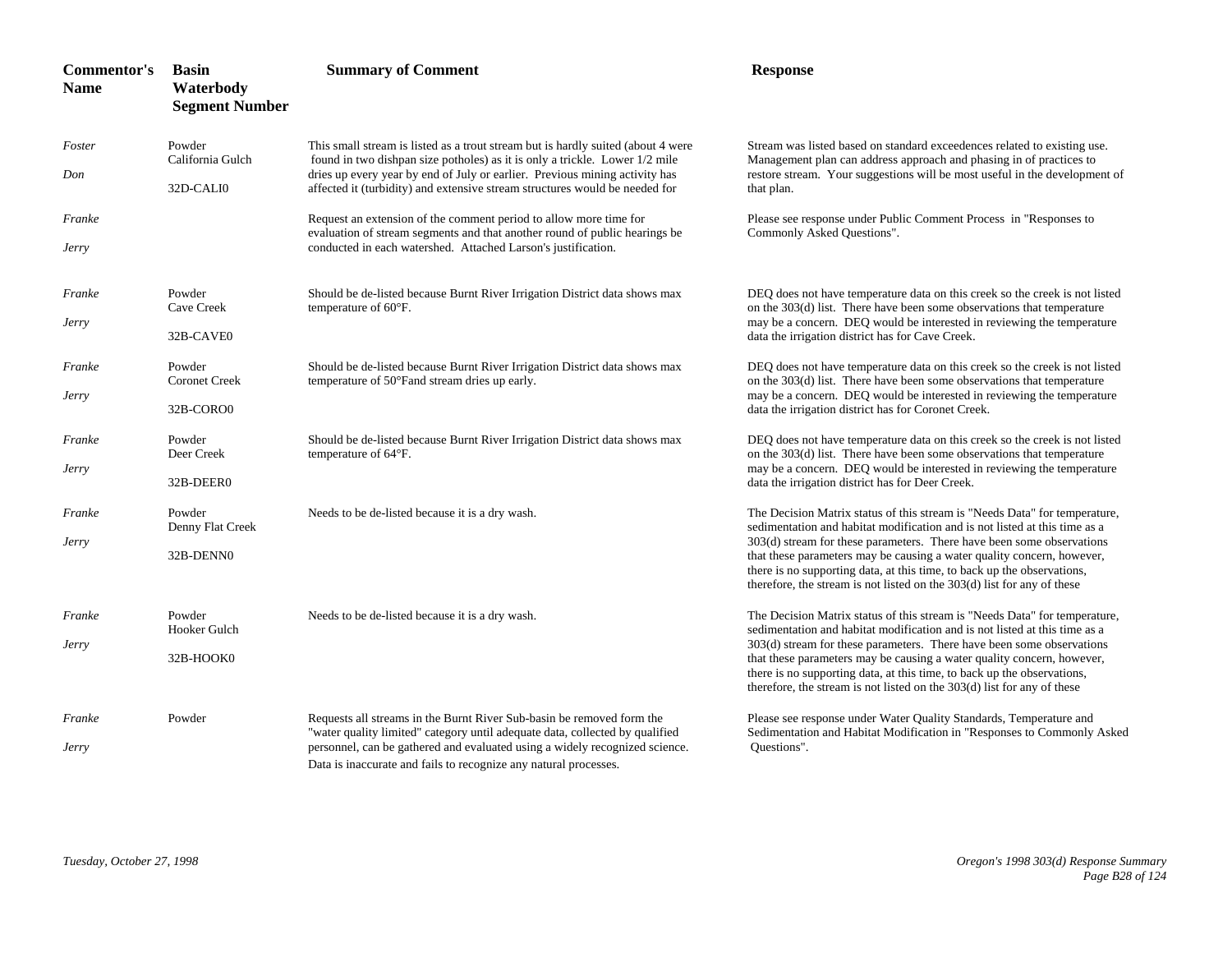| Commentor's<br><b>Name</b>           | <b>Basin</b><br>Waterbody<br><b>Segment Number</b> | <b>Summary of Comment</b>                                                                                                                                                                                                                                                                                                                                                                                                                     | <b>Response</b>                                                                                                                                                                                                                                                                                                                                                                                                                                                     |
|--------------------------------------|----------------------------------------------------|-----------------------------------------------------------------------------------------------------------------------------------------------------------------------------------------------------------------------------------------------------------------------------------------------------------------------------------------------------------------------------------------------------------------------------------------------|---------------------------------------------------------------------------------------------------------------------------------------------------------------------------------------------------------------------------------------------------------------------------------------------------------------------------------------------------------------------------------------------------------------------------------------------------------------------|
| Franke<br>Jerry                      | Powder<br><b>Brannan Gulch</b><br>32B-BRAN0        | Needs to be de-listed because it is a dry wash.                                                                                                                                                                                                                                                                                                                                                                                               | The Decision Matrix status of this stream is "Needs Data" for temperature,<br>sedimentation and habitat modification and is not listed at this time as a<br>303(d) stream for these parameters. There have been some observations<br>that these parameters may be causing a water quality concern, however,<br>there is no supporting data, at this time, to back up the observations,<br>therefore, the stream is not listed on the $303(d)$ list for any of these |
| Freeman<br>David                     | Powder<br><b>Sutton Creek</b><br>32D-SUTT0         | Presence of fecal coliform is indicative of summer and fall use by elk, deer<br>and antelope. Creek on their property has been fenced for years to<br>maintain strong vegetation stands. Lighting cause fire has caused major<br>changes to flow, sedimentation and riparian habitat. These are natural<br>phenomena and not a man caused problem. It is unreasonable that the<br>stream be listed for any of the above mentioned parameters. | At the present time there is no data available which indicates that Sutton<br>Creek has a bacteria problem and the creek is not listed on the 303(d) list<br>for bacteria concerns.                                                                                                                                                                                                                                                                                 |
| Freeman<br>David<br>Freeman<br>Twila | Powder<br><b>Sutton Creek</b><br>32D-SUTT0         | Request removal of creek from 1998 303(d) list because temperature is<br>natural as indicated by presents of rainbow trout, crayfish and frogs.<br>Temperature and surveys are inaccurate as per Larson's attachment.                                                                                                                                                                                                                         | There have been some observations that temperature, flow modification,<br>sedimentation and habitat modification may be a concern, however, there is<br>no supporting data to back up the observations at this time, therefore, the<br>stream is not listed on the 303(d) list for any of these parameters.                                                                                                                                                         |
| Futter<br>Herb                       |                                                    | Why was data older than 15 years used after DEQ said during the 1994/96<br>listing that no data older than 15 years would be used. Fecal Coliform data<br>are inconsistent with the 1979 data that was the foundation for the Malheur<br>County stream listings.                                                                                                                                                                              | Please see response under Data Use, Minimum Data Requirements and<br>Listing and De-listing Methodology Issues in "Responses to Commonly<br>Asked Questions".                                                                                                                                                                                                                                                                                                       |
| Futter<br>Herb                       |                                                    | Request that stream segments that exceed standards be first classified as a<br>area of concern (potential concern). This would allow restoration efforts<br>to improve the condition over a season. If efforts do not then meet<br>standards then listing should occur.                                                                                                                                                                       | Please see response under Listing and De-listing Methodology Issues in<br>"Responses to Commonly Asked Questions".                                                                                                                                                                                                                                                                                                                                                  |
| Futter<br>Herb                       |                                                    | Should make Proper Functioning Condition (or similar evaluation) needs to<br>be part of the standard.                                                                                                                                                                                                                                                                                                                                         | Please see response under Steam Function in "Responses to Commonly<br>Asked Questions".                                                                                                                                                                                                                                                                                                                                                                             |
| Futter<br>Herb                       |                                                    | Requests that before DEQ lists a segment for exceedence of a standard that<br>DEQ should allow more sampling to determine the extent of the problem<br>before listing.                                                                                                                                                                                                                                                                        | Please see response under Listing and De-listing Methodology Issues in<br>"Responses to Commonly Asked Questions".                                                                                                                                                                                                                                                                                                                                                  |
| Futter<br>Herb                       |                                                    | The 64°F temperature standard is not a realistic standard for the majority of<br>Oregon's desert streams. Standards should be developed which consider and<br>relate to the flow variation, weather, and biological realities of Eastern<br>Oregon resident fish requirements.                                                                                                                                                                | Please see response under Water Quality Standards, Temperature in<br>"Responses to Commonly Asked Questions".                                                                                                                                                                                                                                                                                                                                                       |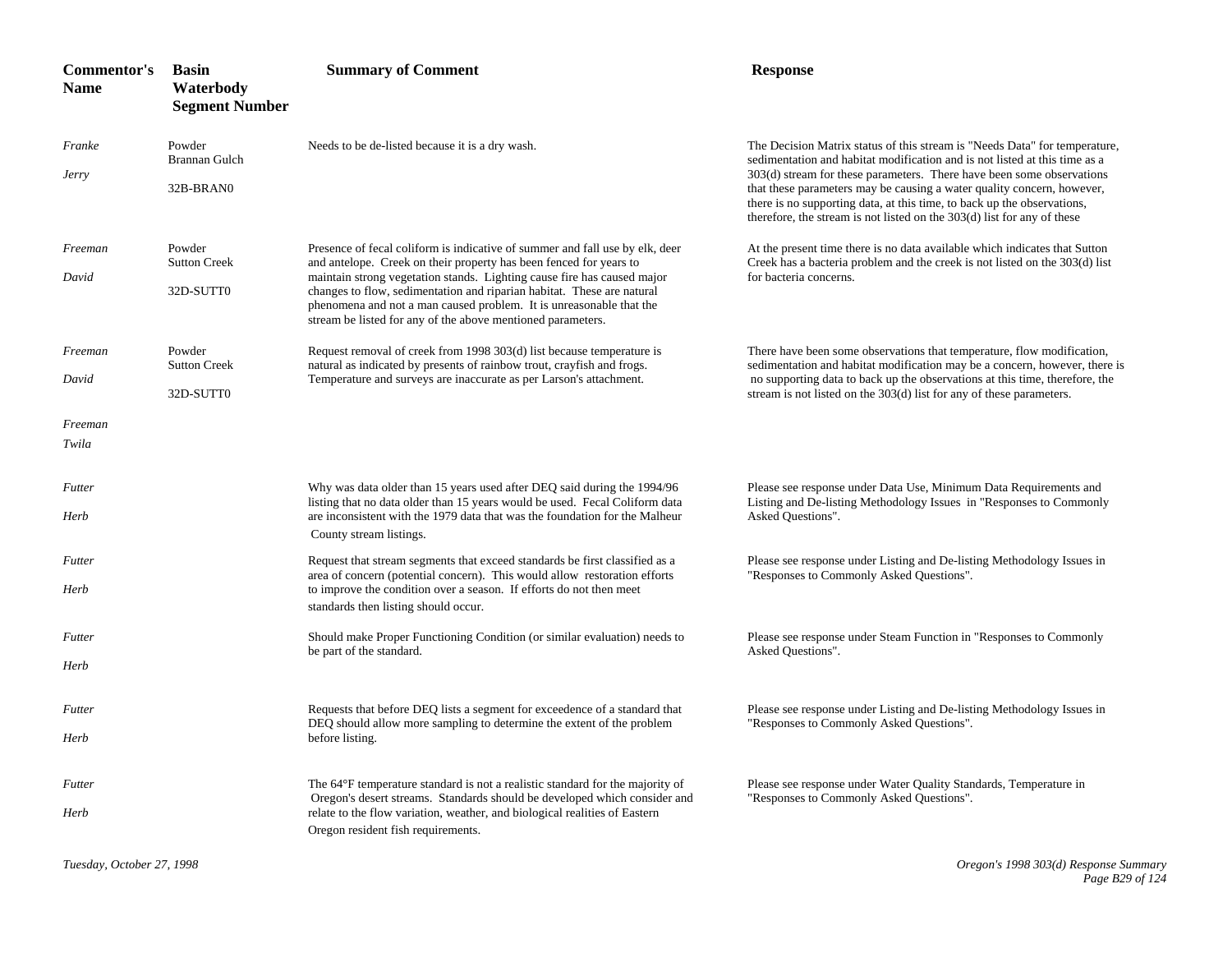| <b>Commentor's</b><br><b>Name</b> | <b>Basin</b><br>Waterbody<br><b>Segment Number</b> | <b>Summary of Comment</b>                                                                                                                                                                                                         | <b>Response</b>                                                                                                                                                                                                                                                                                                                                                                                                                                                 |
|-----------------------------------|----------------------------------------------------|-----------------------------------------------------------------------------------------------------------------------------------------------------------------------------------------------------------------------------------|-----------------------------------------------------------------------------------------------------------------------------------------------------------------------------------------------------------------------------------------------------------------------------------------------------------------------------------------------------------------------------------------------------------------------------------------------------------------|
| Futter                            |                                                    | DEQ needs to clarify data requirement needs for de-listing segments. (Clear                                                                                                                                                       | Please see response under Listing and De-listing Methodology Issues in                                                                                                                                                                                                                                                                                                                                                                                          |
| Herb                              |                                                    | de-listing protocols are not available.)                                                                                                                                                                                          | "Responses to Commonly Asked Questions".                                                                                                                                                                                                                                                                                                                                                                                                                        |
| Futter                            | Malheur<br><b>Cottonwood Creek</b>                 | This stream generally has good riparian condition, spring flows are high and<br>summer/fall flows are low. Should this stream be classified as a cold water                                                                       | The stream was listed based on 2 of 5 DO measurements in 1996 being<br>below the cold water criteria, however, after review of the data it was                                                                                                                                                                                                                                                                                                                  |
| Herb                              | 33D-COYY0                                          | stream. With two DO measurements close to the standard request that the<br>stream be designated a potential concern and not listed.                                                                                               | discovered that the DO percent saturation had not been applied. To list a<br>water body for DO both the measurement and the percent saturation must<br>not meet the standard. In this stream and others where the MOWC<br>provided data, the temperature of the water and elevation were not provided<br>and are needed to determine the percent saturation for DO. The stream<br>will be removed from the list because of insufficient data to determine level |
| Futter                            | Malheur<br>Malheur River                           | This river segment should not be listed for DDT and Dieldrin. There has<br>been no use for 20 years. There are no management alternatives that can                                                                                | DEQ is required to list on the $303(d)$ list segments for all parameters which<br>violate water quality standards, unless naturally occurring. The cited                                                                                                                                                                                                                                                                                                        |
| Herb                              | 33C-MALH0                                          | reasonably be expected to reduce the half-life of degradation of traces found<br>in the sediments.                                                                                                                                | chemicals do not occur naturally. During the TMDL development phase a<br>determination will be made as to whether anything can be done to reduce<br>the concern over these contaminates. Management actions could be such<br>things as using practices which would reduce sediment disturbance in the<br>steam and/or reduce sediment delivered to the stream that may move or                                                                                  |
| Garton<br>Kalvin                  |                                                    | To blame the farmer for stream problems is a joke. The Fish and Wildlife<br>believe streams should wash freely on the flood plain, the streams would<br>then silt up and DEQ would list them and blame the farmer. Streams should | Please see response under Steam Function in "Responses to Commonly<br>Asked Questions".                                                                                                                                                                                                                                                                                                                                                                         |
|                                   |                                                    | be kept along the north shady slopes of canyons.                                                                                                                                                                                  |                                                                                                                                                                                                                                                                                                                                                                                                                                                                 |
| Garton                            |                                                    | Contends that money would be better spent on removal of monofilament<br>nets from the Columbia River.                                                                                                                             | Please see response under Salmon Issues and the Oregon Plan in "Responses"<br>to Commonly Asked Questions".                                                                                                                                                                                                                                                                                                                                                     |
| Kalvin                            |                                                    |                                                                                                                                                                                                                                   |                                                                                                                                                                                                                                                                                                                                                                                                                                                                 |
| Garton                            |                                                    | Beavers destroy stream side trees, widen the channel, and slow flows. How<br>are they going to be handled?                                                                                                                        | Please see response under Steam Function in "Responses to Commonly<br>Asked Questions".                                                                                                                                                                                                                                                                                                                                                                         |
| Kalvin                            |                                                    |                                                                                                                                                                                                                                   |                                                                                                                                                                                                                                                                                                                                                                                                                                                                 |
| Garton                            |                                                    | Contends cattle provide important fire control by keeping down weeds and<br>that total removal of cattle will increase fires.                                                                                                     | Please see response under Steam Function in "Responses to Commonly<br>Asked Questions".                                                                                                                                                                                                                                                                                                                                                                         |
| Kalvin                            |                                                    |                                                                                                                                                                                                                                   |                                                                                                                                                                                                                                                                                                                                                                                                                                                                 |
| Garton                            |                                                    | Contends that the intent is to eliminate flood irrigation and to severely<br>restrict all irrigation. Stream flows will be reduced significantly to support                                                                       | Please see response under Beneficial Uses in "Responses to Commonly<br>Asked Questions".                                                                                                                                                                                                                                                                                                                                                                        |
| Kalvin                            |                                                    | stream side vegetation. Trees (especially junipers) and willows will consume<br>water and will possibly dry up the stream.                                                                                                        |                                                                                                                                                                                                                                                                                                                                                                                                                                                                 |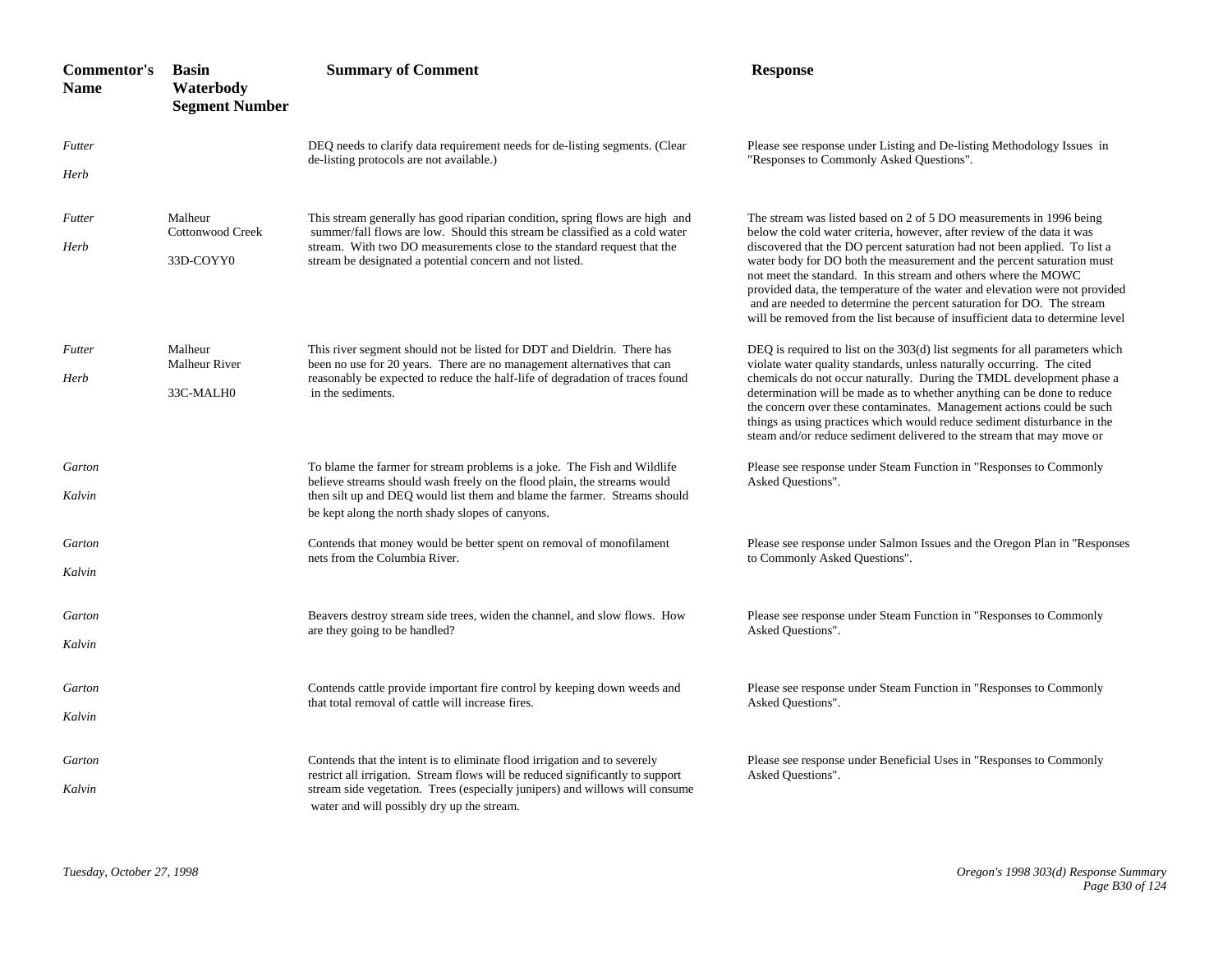| <b>Commentor's</b><br><b>Name</b> | <b>Basin</b><br>Waterbody<br><b>Segment Number</b> | <b>Summary of Comment</b>                                                                                                                                 | <b>Response</b>                                                                                                                                                                                                                                                                                   |
|-----------------------------------|----------------------------------------------------|-----------------------------------------------------------------------------------------------------------------------------------------------------------|---------------------------------------------------------------------------------------------------------------------------------------------------------------------------------------------------------------------------------------------------------------------------------------------------|
| Garton                            |                                                    | Studies show water temperatures are not accomplished at lower elevations                                                                                  | Please see response under Water Quality Standards, Temperature in                                                                                                                                                                                                                                 |
| Kalvin                            |                                                    | and also need protein.                                                                                                                                    | "Responses to Commonly Asked Questions".                                                                                                                                                                                                                                                          |
| Garton                            |                                                    | This program was obviously created by bureaucrats trying to create job<br>security. The government should focus on larger environmental problems          | Please see response under Existing Authorities, Clean Water Act in<br>"Responses to Commonly Asked Questions".                                                                                                                                                                                    |
| Kalvin                            |                                                    | of their own first. (Including Hanford, city sewers, and illegal dumping<br>because of landfill closures)                                                 |                                                                                                                                                                                                                                                                                                   |
| Garton                            |                                                    | Stated that DEQ's goal was to require farmer/ranchers to fence their streams<br>and be responsible for fire and weed control and illegal dumping.         | DEQ's mission is to restore, maintain and enhance Oregon's water quality.<br>DEQ is responsible for developing TMDLs and working with other agencies                                                                                                                                              |
| Kalvin                            |                                                    |                                                                                                                                                           | and local residents to develop water quality management plans to address<br>water quality concerns. Management plans are expected to address needs<br>for improving water quality and may make recommendations on<br>management activities and practices needed to reach water quality standards. |
| Garton                            |                                                    | The Oregon farmers are the best environmentalists in the world and they<br>don't need DEQ's advice.                                                       | Please see response under Existing Authorities, Clean Water Act and<br>Implementation in "Responses to Commonly Asked Questions".                                                                                                                                                                 |
| Kalvin                            |                                                    |                                                                                                                                                           |                                                                                                                                                                                                                                                                                                   |
| Garton                            |                                                    | In his opinion government is out of control. There are too many different<br>government agencies spending money on salmon issues when the actual          | Please see response under Salmon Issues and the Oregon Plan in "Responses"<br>to Commonly Asked Questions".                                                                                                                                                                                       |
| Kalvin                            |                                                    | problem is predators (sea lions) and man (fishing).                                                                                                       |                                                                                                                                                                                                                                                                                                   |
| Garton                            | Columbia River<br>Columbia River                   | Submitted a spreadsheet on yearly totals of salmon counted over Bonneville<br>Dam from 1938 to 1993. Stated that there may actually be more salmons       | Please see response under Salmon Issues and the Oregon Plan in "Responses"<br>to Commonly Asked Questions".                                                                                                                                                                                       |
| Kalvin                            |                                                    | now than in 1938.                                                                                                                                         |                                                                                                                                                                                                                                                                                                   |
| Garton                            | Columbia River<br>Columbia River                   | Thinks the temperature standard is unrealistic. When the streams warm up<br>fish move to cooler waters up or down stream or to deep pools.                | Please see response under Water Quality Standards, Temperature in<br>"Responses to Commonly Asked Questions".                                                                                                                                                                                     |
| Kalvin                            |                                                    |                                                                                                                                                           |                                                                                                                                                                                                                                                                                                   |
| Gibbs                             | John Day                                           | There is a hot spring that feeds into Big Creek about one mile below<br>Deadwood Creek that could impact the temperature measurements. There              | The Department realizes that many streams have hot springs contributing<br>to the thermal loading. Further evaluation than the presence of the hot                                                                                                                                                |
| William                           | Big Creek                                          | is nothing to affect temperatures other than a road that runs along a                                                                                     | springs is needed to remove a stream from the list. A temperature plan                                                                                                                                                                                                                            |
|                                   |                                                    | portion of the creek and there is no reason to list the creek where it flows<br>through public lands (all but the lower three miles of the creek).        | would not be needed to address the hot springs contribution but would be<br>needed to address anthropogenic (human caused) contribution to heating                                                                                                                                                |
| Gibbs                             | John Day<br>Granite Boulder, Big                   | These streams are listed solely for temperature violations and have never<br>met the temperature criteria, the only change in the riparian areas has been | The Department recognizes that this may be the case is some situations but<br>the removal from the list and modification of the standard needs to based                                                                                                                                           |
| William                           | Boulder, Little                                    | an increase in the under-story in my lifetime.                                                                                                            | on analysis often best done through the watershed management planning                                                                                                                                                                                                                             |
|                                   | Boulder and Big Creek                              |                                                                                                                                                           | process. These observations will be most useful in the development of a<br>management plan for the Middle Fork John Day watershed.                                                                                                                                                                |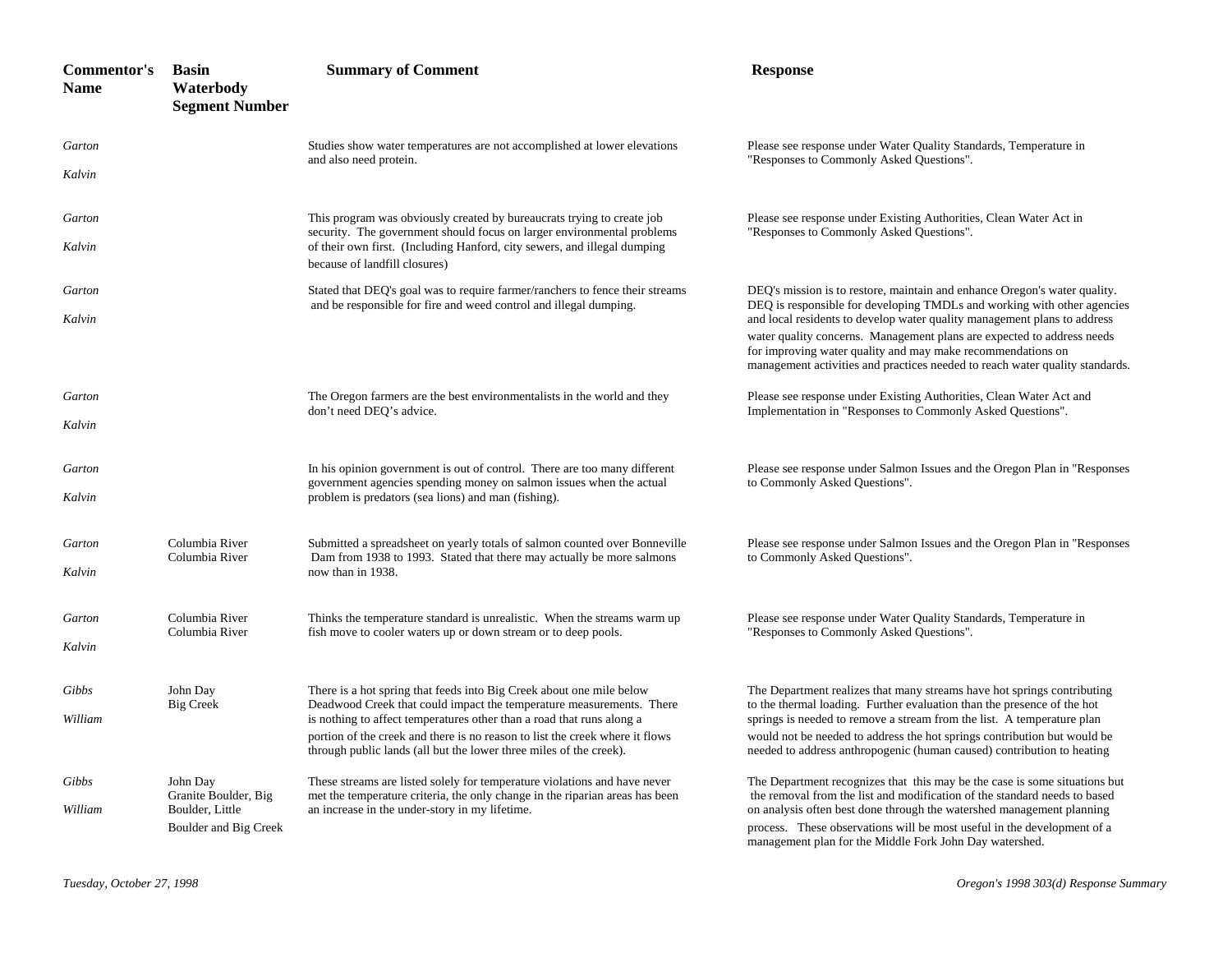*Page B31 of 124*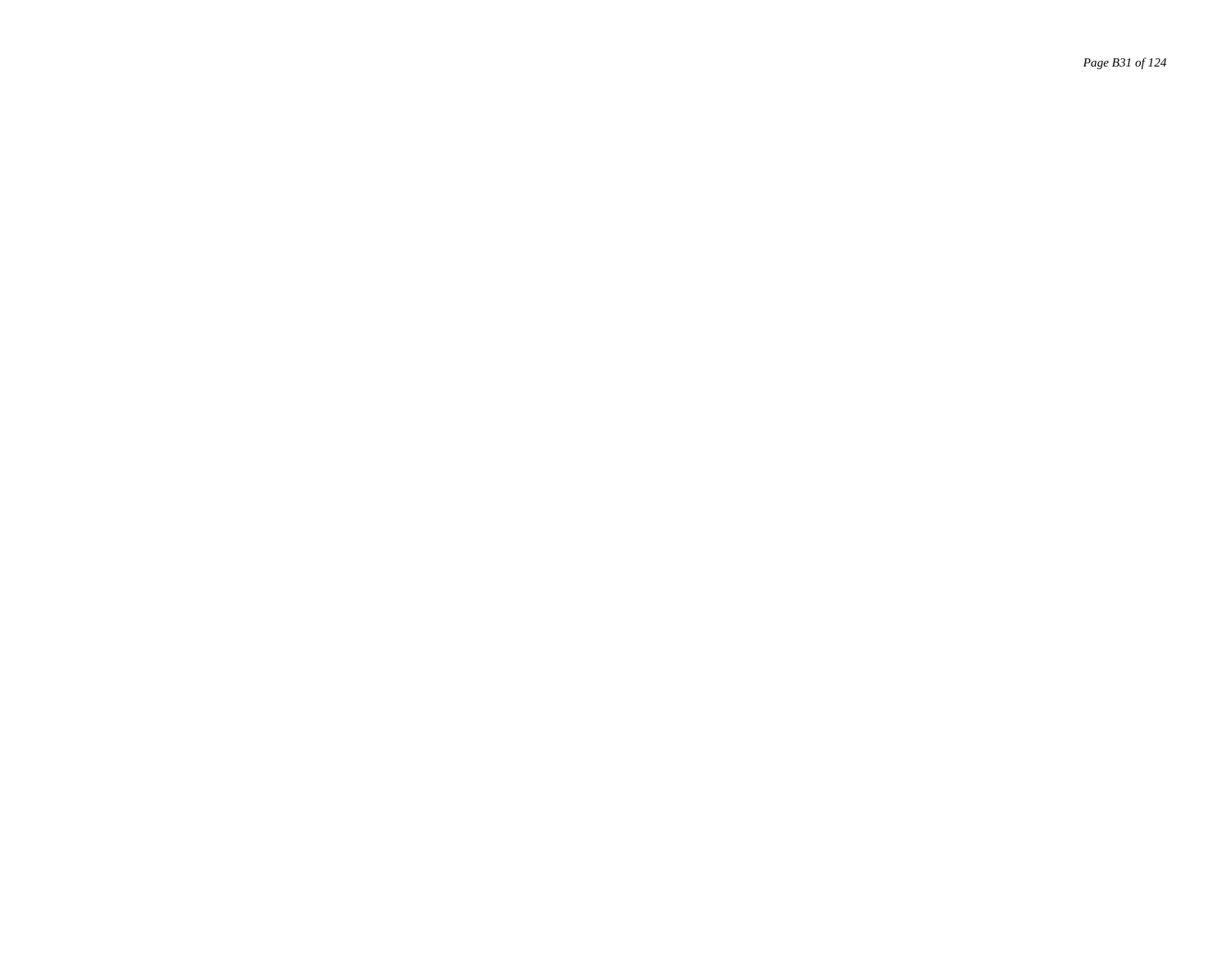| Commentor's<br><b>Name</b> | <b>Basin</b><br>Waterbody<br><b>Segment Number</b> | <b>Summary of Comment</b>                                                                                                                                                                                                                                                                                                                                                                                                                                                                                                                                                                                                                                                                                                                                                                                                                                                                                                                                                                                                                                                                                                                                                                                                                                                                                                         | <b>Response</b>                                                                                                                                                                                                                                                                                                                                                                                 |
|----------------------------|----------------------------------------------------|-----------------------------------------------------------------------------------------------------------------------------------------------------------------------------------------------------------------------------------------------------------------------------------------------------------------------------------------------------------------------------------------------------------------------------------------------------------------------------------------------------------------------------------------------------------------------------------------------------------------------------------------------------------------------------------------------------------------------------------------------------------------------------------------------------------------------------------------------------------------------------------------------------------------------------------------------------------------------------------------------------------------------------------------------------------------------------------------------------------------------------------------------------------------------------------------------------------------------------------------------------------------------------------------------------------------------------------|-------------------------------------------------------------------------------------------------------------------------------------------------------------------------------------------------------------------------------------------------------------------------------------------------------------------------------------------------------------------------------------------------|
| Gibbs<br>William           | John Day                                           | Concerned that, according to Equal Footing Doctrine, that there are no<br>waters of the United States, therefore federal law is unenforceable. Too<br>much credence is given to ODFW and NMFS and, that given their vested<br>interest, should not be considered in the listing criteria (especially flow<br>criteria). In many cases, In-stream Water Rights include all natural flows<br>and, when Out-of-Stream Water Rights are used, those streams will not meet<br>flow criteria and be listed. The Department's approach of identifying<br>In-stream aquatic life as the most sensitive beneficial use is not<br>well-rounded. If water cannot be used out-of-stream, there is no<br>out-of-stream use and this may affect other in-stream uses as well as local<br>economies. Shouldn't temperature standards be consistent - if 68 degrees is<br>OK for smolts/adults in the Columbia, wouldn't this be OK in Eastern<br>Oregon streams. The burden of proof for a listing should be on DEQ to<br>assure that the water quality is outside the natural range of variability.<br>Natural selection plays a role in what optimum conditions are for a fish run<br>rather than laboratory conditions - local information from residents may<br>give a better estimate of stream conditions. The requirements for de-listing | Please see response under Waters of the State/Nation, Water Quality<br>Standards, Flow Modification and Temperature, Listing and De-listing<br>Methodology Issues and Stream Functions in "Responses to Commonly<br>Asked Questions".                                                                                                                                                           |
| Gibbs<br>William           | John Day<br>Deadwood Creek                         | Deadwood Creek flows into Big Creek. It is similar, but not listed.                                                                                                                                                                                                                                                                                                                                                                                                                                                                                                                                                                                                                                                                                                                                                                                                                                                                                                                                                                                                                                                                                                                                                                                                                                                               | DEQ does not have any data on Deadwood Creek to make a determination<br>about whether it does or does not meet the listing criteria.                                                                                                                                                                                                                                                            |
| Gibbs<br>William           | John Day                                           | Has concern that State of Oregon is wasting time and resources using federal<br>law regulating state waters. Questions what is navigable and what is not.                                                                                                                                                                                                                                                                                                                                                                                                                                                                                                                                                                                                                                                                                                                                                                                                                                                                                                                                                                                                                                                                                                                                                                         | Please see response under Waters of the State/Nation in "Responses to<br>Commonly Asked Questions".                                                                                                                                                                                                                                                                                             |
| Gibbs<br>William           | John Day                                           | Not sure how water quantity affects or relates to water quality. Concern<br>about in-stream water rights that take most of the water. If owner uses<br>his/her water, then ends up on 303(d) list. In-stream beneficial uses carry<br>more weight than out-of-stream beneficial uses which he objects to.                                                                                                                                                                                                                                                                                                                                                                                                                                                                                                                                                                                                                                                                                                                                                                                                                                                                                                                                                                                                                         | Like any other water right, instream water rights have a priority date and<br>only junior water right holders would be prevented from with drawing their<br>allotted amount of water. Also, please see response under Beneficial Uses<br>and Water Quality Standards, Flow Modification in "Responses to                                                                                        |
| Gibbs<br>William           | John Day                                           | Concerns about temperature standards. Listing presumes guilty until proven<br>innocent. Concerned that criteria depend on ODFW setting too stringent -<br>all lab data, no allowance for natural selection and conditions.                                                                                                                                                                                                                                                                                                                                                                                                                                                                                                                                                                                                                                                                                                                                                                                                                                                                                                                                                                                                                                                                                                        | Temperature standard is based on a combination of laboratory and field<br>studies and research. Also, please see response under Water Quality<br>Standards, Temperature in "Responses to Commonly Asked Questions".                                                                                                                                                                             |
| Gibbs<br>William           | John Day                                           | Does not understand how quantity and habitat modification is arrived at.                                                                                                                                                                                                                                                                                                                                                                                                                                                                                                                                                                                                                                                                                                                                                                                                                                                                                                                                                                                                                                                                                                                                                                                                                                                          | Flow modification is addressed through 4 criteria 1) a demonstration that<br>there is a beneficial use impairment (such as, the fish population is under<br>stress or in decline), there is an established or applied for instream water<br>right, documentation that flows are frequently not satisfying the instream<br>water right and human contribution to the reduction of instream flows |

(water rights and diversions). Also please see response under Water Quality Standards, Flow Modification and Sedimentation and Habitat Modification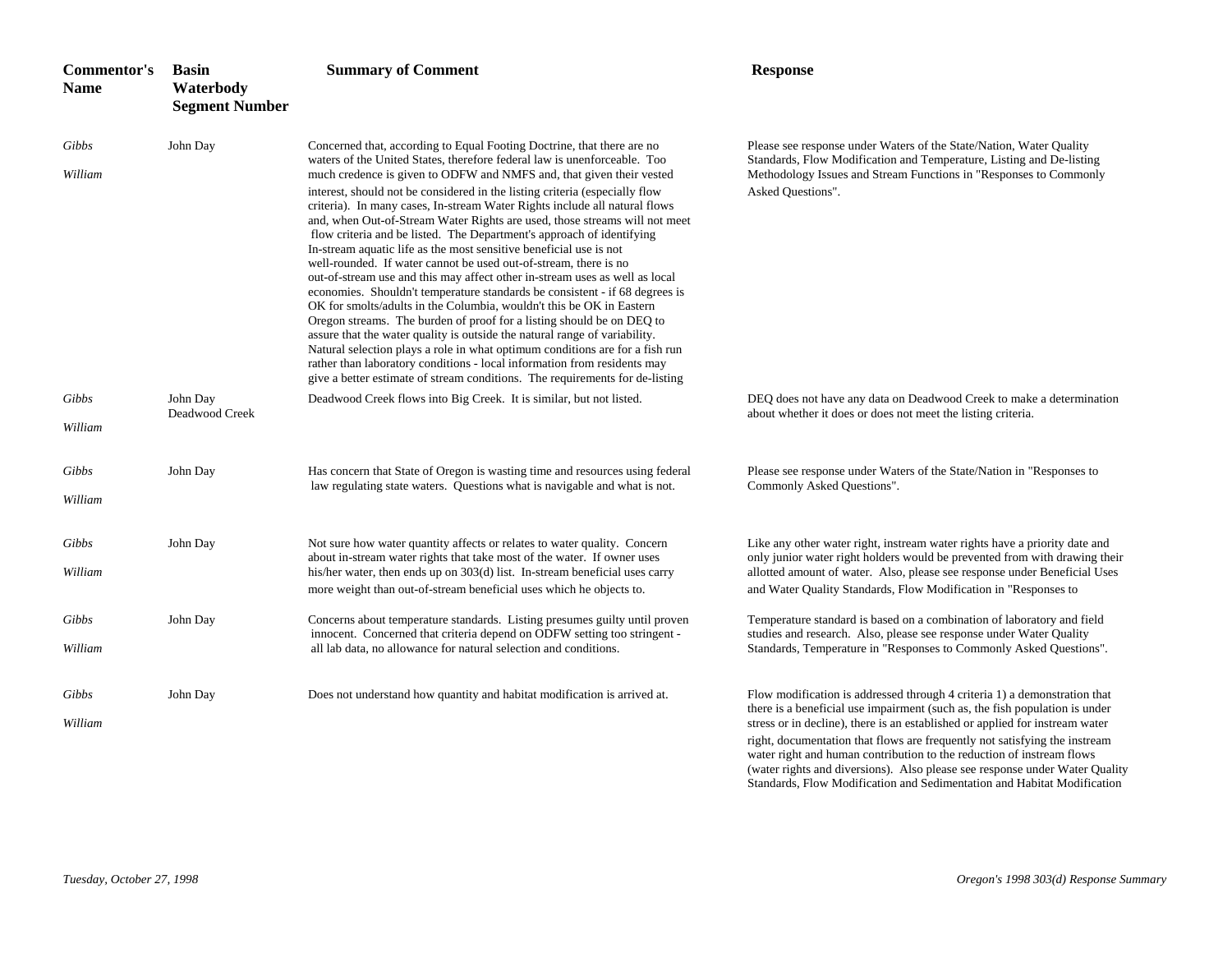*Page B32 of 124*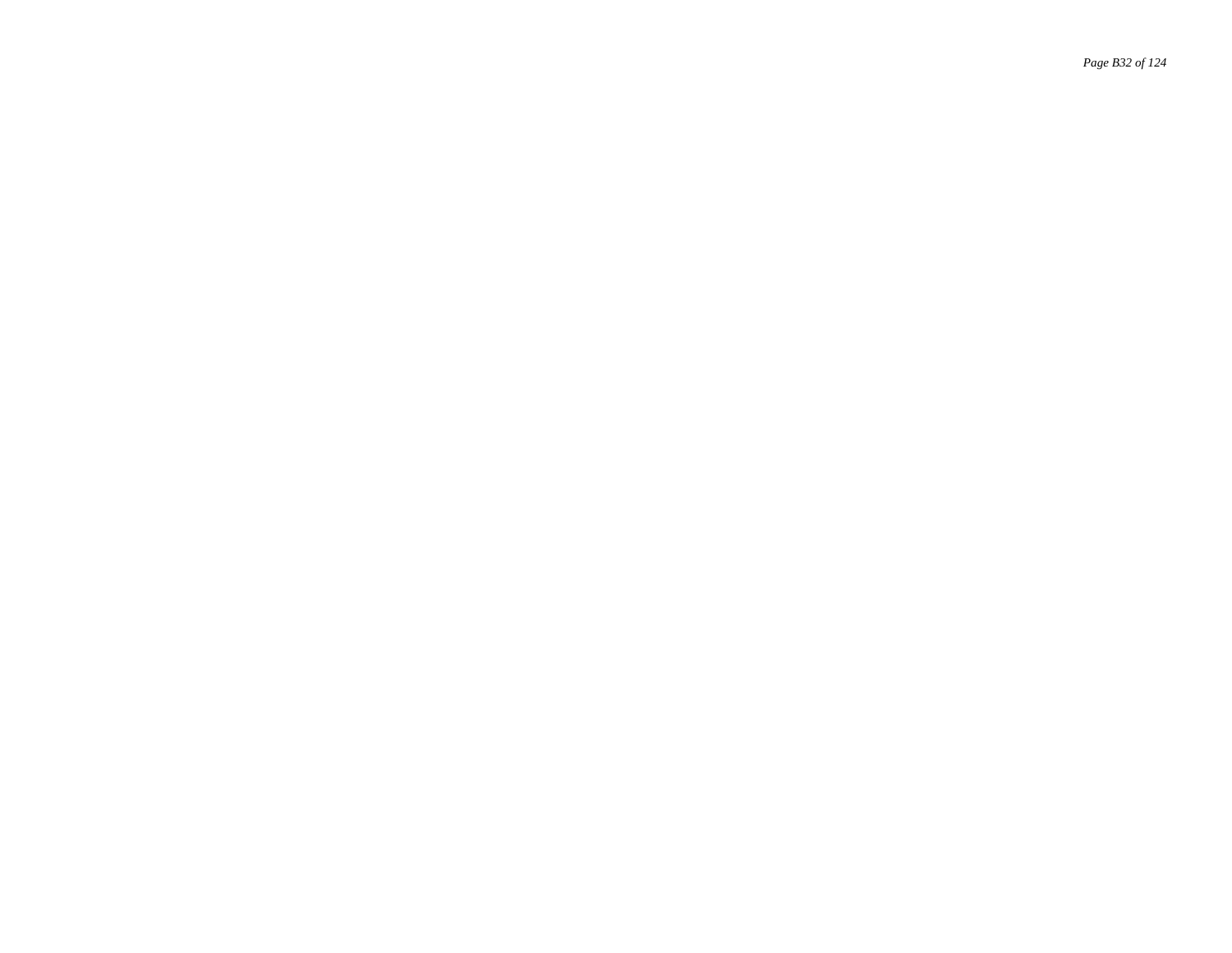| Commentor's<br><b>Name</b> | <b>Basin</b><br>Waterbody<br><b>Segment Number</b> | <b>Summary of Comment</b>                                                                                                                                                                                                                                                                                                                                                                                                                                                                                                                                                                                                                                                                                                                                                                                                                                    | <b>Response</b>                                                                                                                                                                                                              |
|----------------------------|----------------------------------------------------|--------------------------------------------------------------------------------------------------------------------------------------------------------------------------------------------------------------------------------------------------------------------------------------------------------------------------------------------------------------------------------------------------------------------------------------------------------------------------------------------------------------------------------------------------------------------------------------------------------------------------------------------------------------------------------------------------------------------------------------------------------------------------------------------------------------------------------------------------------------|------------------------------------------------------------------------------------------------------------------------------------------------------------------------------------------------------------------------------|
| Gibbs<br>William           | John Day<br><b>Big Creek</b>                       | Big Creek has only about 3 miles with grazing which has not had an impact.<br>Additionally the head waters have never been logged.                                                                                                                                                                                                                                                                                                                                                                                                                                                                                                                                                                                                                                                                                                                           | Data shows creek does not meet the 50°F Bull Trout temperature criteria.<br>The 303(d) list does not identify the cause of a water quality problem.<br>Causes and sources are determined during the development of the TMDL. |
|                            | 26D-BIG0                                           |                                                                                                                                                                                                                                                                                                                                                                                                                                                                                                                                                                                                                                                                                                                                                                                                                                                              |                                                                                                                                                                                                                              |
| Gibbs<br>William           | John Day                                           | Local residents are not given any credence or asked for their historical<br>knowledge. Guilt until proven innocent approach to listing shifts cost from<br>public domain to private.                                                                                                                                                                                                                                                                                                                                                                                                                                                                                                                                                                                                                                                                         | Please see response under Natural and Anthropogenic Conditions and<br>Implementation in "Responses to Commonly Asked Questions".                                                                                             |
|                            |                                                    |                                                                                                                                                                                                                                                                                                                                                                                                                                                                                                                                                                                                                                                                                                                                                                                                                                                              |                                                                                                                                                                                                                              |
| Godbout                    |                                                    | Current Forest Practices Act regulations are stringent enough to attain<br>standards, therefore forested streams should not be listed (40 CFR 130.7).                                                                                                                                                                                                                                                                                                                                                                                                                                                                                                                                                                                                                                                                                                        | Please see response under Existing Authorities in "Responses to Commonly<br>Asked Questions".                                                                                                                                |
| Kevin                      |                                                    | A MOU should be developed with ODF and state that the process in ORS<br>527.765 will be used for those forested streams where standards will not be<br>met in a reasonable period. The listing of streams due to temperature,<br>habitat and flow modification should be postponed to allow a pilot period to<br>better understand the new temperature standard and to develop standards<br>and criteria for habitat and flow modification, the jury is still out on<br>acceptable criteria to assess habitat conditions. Generally agree with<br>priorities for TMDL implementation but believe that DEQ should remain<br>flexible to encourage voluntary efforts to work on lower priority streams.<br>A ten year period is needed to implement a TMDL, a shorter time period<br>will likely result in a chaotic rush to meet a self imposed deadline that |                                                                                                                                                                                                                              |
| Godbout<br>Kevin           |                                                    | Concerned that 303(d) listing decisions are biased in favor of listing where<br>water quality data is limited. Using the 303(d) list as a regulatory vehicle to<br>collect more water quality data is inappropriate. Waters should only be                                                                                                                                                                                                                                                                                                                                                                                                                                                                                                                                                                                                                   | Please see response under Listing and De-listing Methodology Issues in<br>"Responses to Commonly Asked Questions".                                                                                                           |
|                            |                                                    | placed on the list when there is clear evidence of a problem that can be                                                                                                                                                                                                                                                                                                                                                                                                                                                                                                                                                                                                                                                                                                                                                                                     |                                                                                                                                                                                                                              |
| Godbout                    |                                                    | Questioned the use of Listing Criteria such as biological criteria, habitat<br>modification, flow modification and sedimentation for the purpose of listing                                                                                                                                                                                                                                                                                                                                                                                                                                                                                                                                                                                                                                                                                                  | Please see response under Water Quality Standards in "Responses to<br>Commonly Asked Questions".                                                                                                                             |
| Kevin                      |                                                    | streams for the 303(d) list. Parameters have not been adopted by rule;<br>criteria for parameters are technically unsound; and TMDLs can not be<br>developed for these parameters.                                                                                                                                                                                                                                                                                                                                                                                                                                                                                                                                                                                                                                                                           |                                                                                                                                                                                                                              |
| Godbout                    |                                                    | Listing from mouth to headwaters is inappropriate. Should only list stream                                                                                                                                                                                                                                                                                                                                                                                                                                                                                                                                                                                                                                                                                                                                                                                   | Please see response under Format of 303(d) list in "Responses to                                                                                                                                                             |
| Kevin                      |                                                    | segments where there is clear and convincing data of a water quality<br>standards violation.                                                                                                                                                                                                                                                                                                                                                                                                                                                                                                                                                                                                                                                                                                                                                                 | Commonly Asked Questions".                                                                                                                                                                                                   |
| Godbout                    |                                                    | Waters flowing from watersheds regulated by the Forest Practices Act, that                                                                                                                                                                                                                                                                                                                                                                                                                                                                                                                                                                                                                                                                                                                                                                                   | Please see response under Existing Authorities in "Responses to Commonly"                                                                                                                                                    |
| Kevin                      |                                                    | do not meet promulgated water quality standards should be excluded from<br>the $303(d)$ list. If DEQ believes more stringent controls are needed then it                                                                                                                                                                                                                                                                                                                                                                                                                                                                                                                                                                                                                                                                                                     | Asked Questions".                                                                                                                                                                                                            |
|                            |                                                    | should uses its existing authority (ORS 527.765 (3), rather than develop a                                                                                                                                                                                                                                                                                                                                                                                                                                                                                                                                                                                                                                                                                                                                                                                   |                                                                                                                                                                                                                              |
| Godbout                    | Willamette<br>Mohawk River                         | Upper part of creek should be removed from list. Company temperature<br>data for 1993 (61.2°F) and 1994 (62.3°F) shows temperatures were below                                                                                                                                                                                                                                                                                                                                                                                                                                                                                                                                                                                                                                                                                                               | Data submitted shows stream meets 64 °F temperature criteria above river<br>mile 25. Segment split: Mouth to River Mile 25 will continue to be listed                                                                        |
| Kevin                      | 22D-MOHA0                                          | the 7 day average maximum temperature criteria of 64°F.                                                                                                                                                                                                                                                                                                                                                                                                                                                                                                                                                                                                                                                                                                                                                                                                      | for water temperature; River Mile 25 to headwaters will be removed from<br>the $303(d)$ list.                                                                                                                                |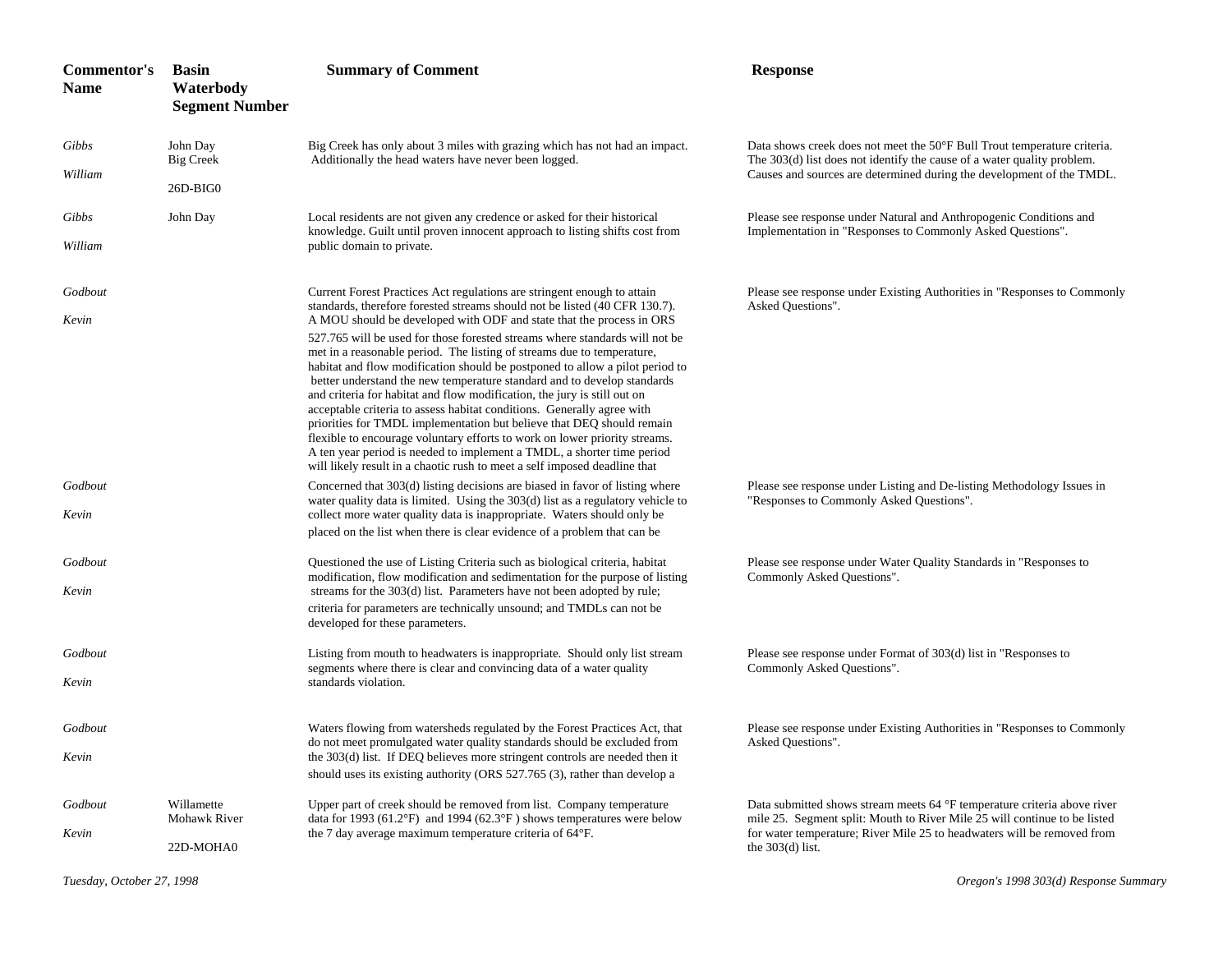*Page B33 of 124*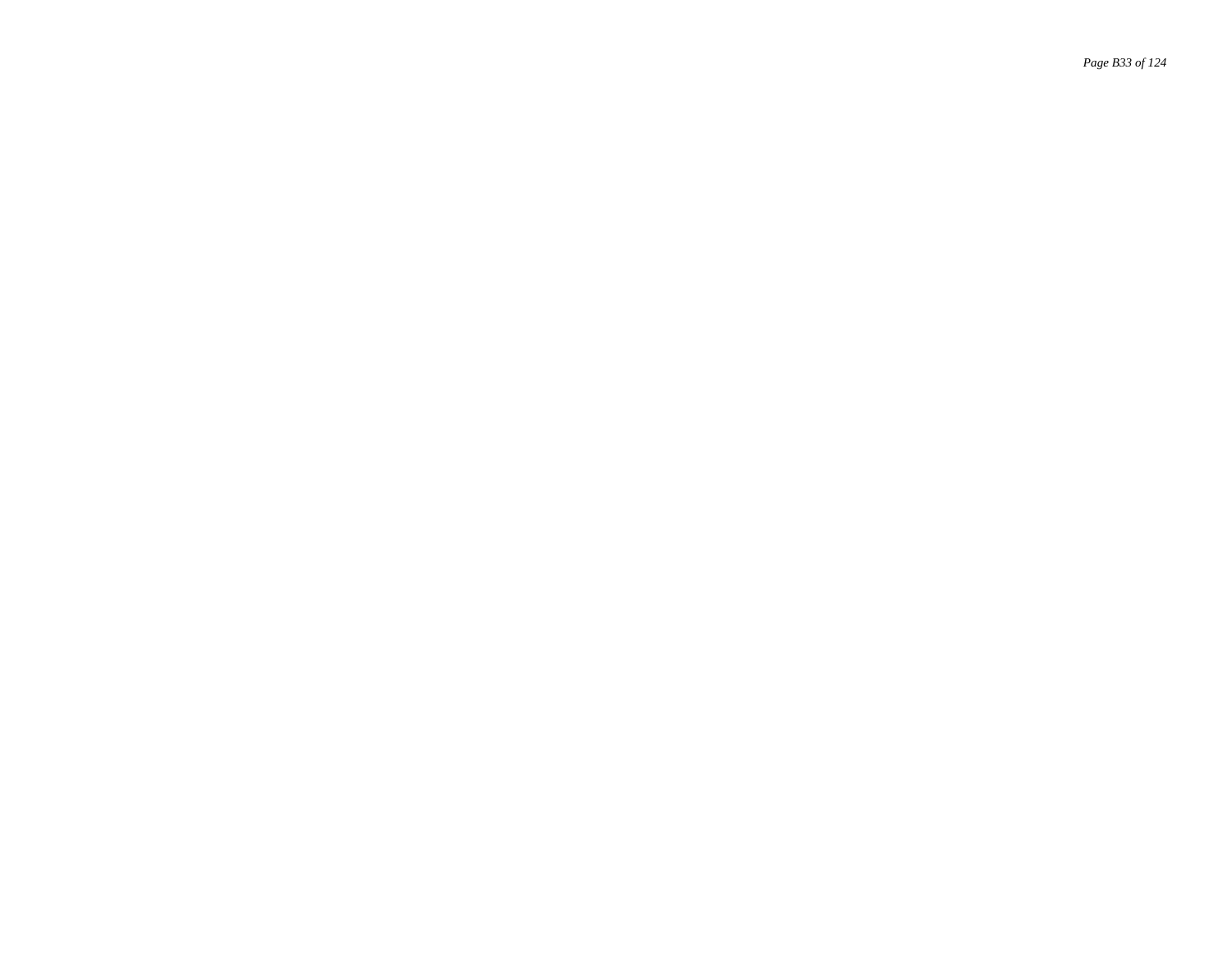| Commentor's<br><b>Name</b> | <b>Basin</b><br>Waterbody<br><b>Segment Number</b> | <b>Summary of Comment</b>                                                                                                                                                                                                                                                                                                                                                                                                                                                                                                                                                                                                                                                                                                                                                                                                                                                                        | <b>Response</b>                                                                                                                                                                                                                                                                |
|----------------------------|----------------------------------------------------|--------------------------------------------------------------------------------------------------------------------------------------------------------------------------------------------------------------------------------------------------------------------------------------------------------------------------------------------------------------------------------------------------------------------------------------------------------------------------------------------------------------------------------------------------------------------------------------------------------------------------------------------------------------------------------------------------------------------------------------------------------------------------------------------------------------------------------------------------------------------------------------------------|--------------------------------------------------------------------------------------------------------------------------------------------------------------------------------------------------------------------------------------------------------------------------------|
| Godbout<br>Kevin           | Willamette<br>Mill Creek<br>22D-MILL0              | Upper part of creek should be removed from list. Company temperature<br>data for 1993 (63.9°F) and 1994 (63.8°F) shows temperatures were below<br>the 7 day average maximum temperature criteria of 64°F.                                                                                                                                                                                                                                                                                                                                                                                                                                                                                                                                                                                                                                                                                        | Subsequent letter from Weyerhaeuser dated June 17, 1998 noted that after<br>calculating the 7 day average maximum the stream did not meet the 64°F<br>target and not be considered for removal from the list.                                                                  |
| Grant<br>Cathy             | Mid Coast<br><b>Grant Creek</b>                    | Gave information about a salmon survey conducted by a home schooling<br>team on two thirds of a mile of Grant Creek. They counted primarily<br>Chinook, did note existing Coho. Survey was repeated seven times at a<br>week to 10 day intervals over the fall of 1997. Also took water quality<br>samples and in each case only found a few grains of sediment, water<br>temperatures were taken at 1:00 p.m. and ranged from $46^{\circ}$ F to $52^{\circ}$ F.                                                                                                                                                                                                                                                                                                                                                                                                                                 | Grant Creek is not listed in the 1998 303(d) Water Quality Limited<br>Waterbody list. To be of use for the $303(d)$ list the survey results need to<br>be compared to a reference level or guidelines established for Salmon counts<br>the area.                               |
| Grant<br>Josh              | Mid Coast<br><b>Grant Creek</b>                    | Assisted in the salmon survey and provided the results of the survey for the<br>record. Total adults 284, total juveniles 16, total live count 300, dead<br>count 83, 20 were male and 26 were female, 14 were juveniles and 23 were<br>unknown.                                                                                                                                                                                                                                                                                                                                                                                                                                                                                                                                                                                                                                                 | Grant Creek is not listed in the 1998 303(d) Water Quality Limited<br>Waterbody list. Need to reference counts to past years or other reference<br>sites.                                                                                                                      |
| Grant<br>Tim               | Mid Coast<br><b>Grant Creek</b><br>12A-ELBI0       | Family has lived in the same area for over 125 years. Three streams and a<br>river running through their ranch including Big Elk River and Grant Creek.<br>Grant Creek has been a major spawning ground for salmon. Have not<br>changed or done anything different to Grant Creek since it was<br>homesteaded. Fish count are still very high. They have done nothing<br>different and do not see why they should be affected by any rulings. Big Elk<br>River also runs part way through the ranch because they have data of high<br>fish runs from family history the river has not been changed by the family<br>from this time back over the past 125 years, still have some of the highest<br>runs of salmon on the coast documented. Which indicates that the ranch is<br>not the problem and do not see why they should be on the list or come<br>under any special rules or regulations. | Please see response under Listing and De-listing Methodology Issues in<br>"Responses to Commonly Asked Questions".                                                                                                                                                             |
| Gray<br>Linda              | Willamette<br><b>Butternut Creek</b>               | Please keep me advised of temperature and nutrient load issues related to<br>Butternut Creek. Please monitor closely the segment at Rosa Rd. where the<br>Reserve Golf Course irrigation water travels off the course, down Rosa Road<br>and into Buternut Creek                                                                                                                                                                                                                                                                                                                                                                                                                                                                                                                                                                                                                                 | DEQ recommends working with a local watershed council if one has formed<br>in your area. The Northwest Regional DEQ office can also be contacted to<br>assist is determining what activities are taking place in the watershed.                                                |
| Graybill<br>Jane           | Willamette<br>Fairview Lake<br>22P.FAIR            | Request that water quality testing be done on Fairview Lake. TMDLs should<br>be developed for more that just phosphorus.                                                                                                                                                                                                                                                                                                                                                                                                                                                                                                                                                                                                                                                                                                                                                                         | DEQ will keep your request in mind as future monitoring plans are<br>developed and implemented.                                                                                                                                                                                |
| Green<br>Michael           | Malheur Lake<br>Fish Creek<br>41C-FISH0            | 1996 water temperature data was submitted from BLM monitoring sites.                                                                                                                                                                                                                                                                                                                                                                                                                                                                                                                                                                                                                                                                                                                                                                                                                             | BLM Data (2 Sites: at mouth, 32S-32.5E-28sesw and above Corral Creek,<br>33S-32.75E-6nwse): 7 day average of daily maximums of 66.6 and 71.2<br>with 18 and 62 seven day periods exceeding temperature standard (64) in<br>1996 respectively. Water body added to 303(d) list. |
| Green<br>Michael           | Malheur Lake<br>Little Blitzen River<br>41C-BLLI0  | 1996 water temperature data was submitted from BLM monitoring sites.                                                                                                                                                                                                                                                                                                                                                                                                                                                                                                                                                                                                                                                                                                                                                                                                                             | Segment was listed based on 1995 BLM data. 1996 data confirms listing and<br>was added to decision matrix                                                                                                                                                                      |

*Tuesday, October 27, 1998 Oregon's 1998 303(d) Response Summary Page B34 of 124*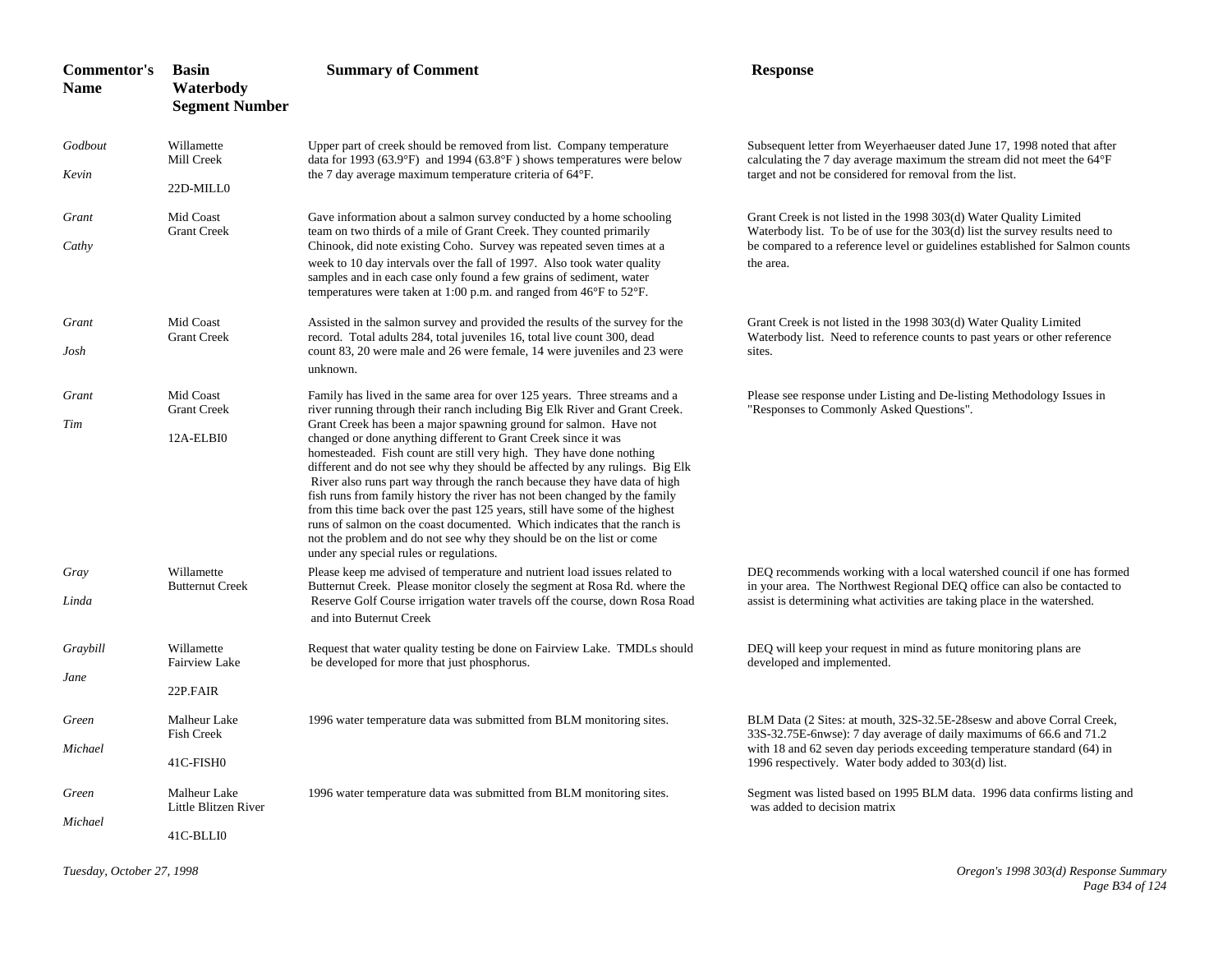| Commentor's<br><b>Name</b> | <b>Basin</b><br>Waterbody<br><b>Segment Number</b>                            | <b>Summary of Comment</b>                                            | <b>Response</b>                                                                                                                                                                                                                                                                                                                                                                                                                                 |
|----------------------------|-------------------------------------------------------------------------------|----------------------------------------------------------------------|-------------------------------------------------------------------------------------------------------------------------------------------------------------------------------------------------------------------------------------------------------------------------------------------------------------------------------------------------------------------------------------------------------------------------------------------------|
| Green<br>Michael           | Malheur Lake<br>South Fork Donner<br>und Blitzen<br>41C-DOSF0                 | 1996 water temperature data was submitted from BLM monitoring sites. | Segment was listed based on 1995 BLM data. 1996 data confirms listing and<br>was added to decision matrix                                                                                                                                                                                                                                                                                                                                       |
| Green<br>Michael           | Malheur Lake<br>Donner und Blitzen<br>41C-DONN45                              | 1996 water temperature data was submitted from BLM monitoring sites. | BLM Data (2 Sites: above Fish Creek, 32S-32.5E-28 sesw and at Big Springs,<br>33S-32.5E-4sesw): 7 day average of daily maximums of 73.5 and 71.0 with<br>52 and 42 seven day periods exceeding temperature standard (64) in 1996<br>respectively. Water body added to 303(d) list.                                                                                                                                                              |
| Green<br>Michael           | Malheur Lake<br>Little Indian Creek<br>41C-INLI0                              | 1996 water temperature data was submitted from BLM monitoring sites. | Not listed - BLM Data (Site at mouth, 34S-32.75E-2NWSW): 7 day average<br>of daily maximums of 59.6 with 0 seven day periods exceeding temperature<br>standard $(64)$ in 1996.                                                                                                                                                                                                                                                                  |
| Green<br>Michael           | Malheur Lake<br>Denio Creek<br>41E-DENI0                                      | 1996 water temperature data was submitted from BLM monitoring sites. | Segment was listed based on 1995 BLM data. 1996 data confirms listing and<br>was added to decision matrix                                                                                                                                                                                                                                                                                                                                       |
| Green<br>Michael           | Malheur Lake<br>Threemile Creek<br>41E-THRE0                                  | 1996 water temperature data was submitted from BLM monitoring sites. | BLM Data (Lower Site, 35S-31E-25nwnw): 7 day average of daily<br>maximums was 61.0 did not exceed temperature standard (64) in 1995.<br>1996 data showed a 7 day average of daily maximums of 72.7 but records<br>showed distinct periods of unusual fluctuating temperatures, that were not<br>observed in 1995 or in data collected in 1994, accounted for high<br>temperature. BLM is collecting additional data to determine if this was an |
| Green<br>Michael           | <b>Malheur Lake</b><br><b>Willow Creek (Steens</b><br>Mountains)<br>41F-WILS0 | 1996 water temperature data was submitted from BLM monitoring sites. | BLM Data (2 sites: in canyon, 33S-34E-15 senw and at mouth,<br>33S-34E15senw): 7 day average of daily maximums of: 60.6 with 0 7-day<br>periods at site in canyon and 72.1 with 58 7-day periods at site at mouth<br>exceeded temperature standard (64) in 1996. Segment was added to the                                                                                                                                                       |
| Green<br>Michael           | Malheur Lake<br><b>Skull Creek</b><br>41E-SKUL0                               | 1996 water temperature data was submitted from BLM monitoring sites. | Segment was listed based on 1995 BLM data. 1996 data confirms listing and<br>was added to decision matrix                                                                                                                                                                                                                                                                                                                                       |
| Green<br>Michael           | Malheur Lake<br>Home Creek<br>41E-HOME0                                       | 1996 water temperature data was submitted from BLM monitoring sites. | Segment was listed based on 1995 BLM data. 1996 data confirms listing and<br>was added to decision matrix                                                                                                                                                                                                                                                                                                                                       |
| Green<br>Michael           | Malheur Lake<br><b>Silver Creek</b><br>41D-SILV27                             | 1996 water temperature data was submitted from BLM monitoring sites. | Segment was listed based on 1995 BLM data. 1996 data confirms listing and<br>was added to decision matrix                                                                                                                                                                                                                                                                                                                                       |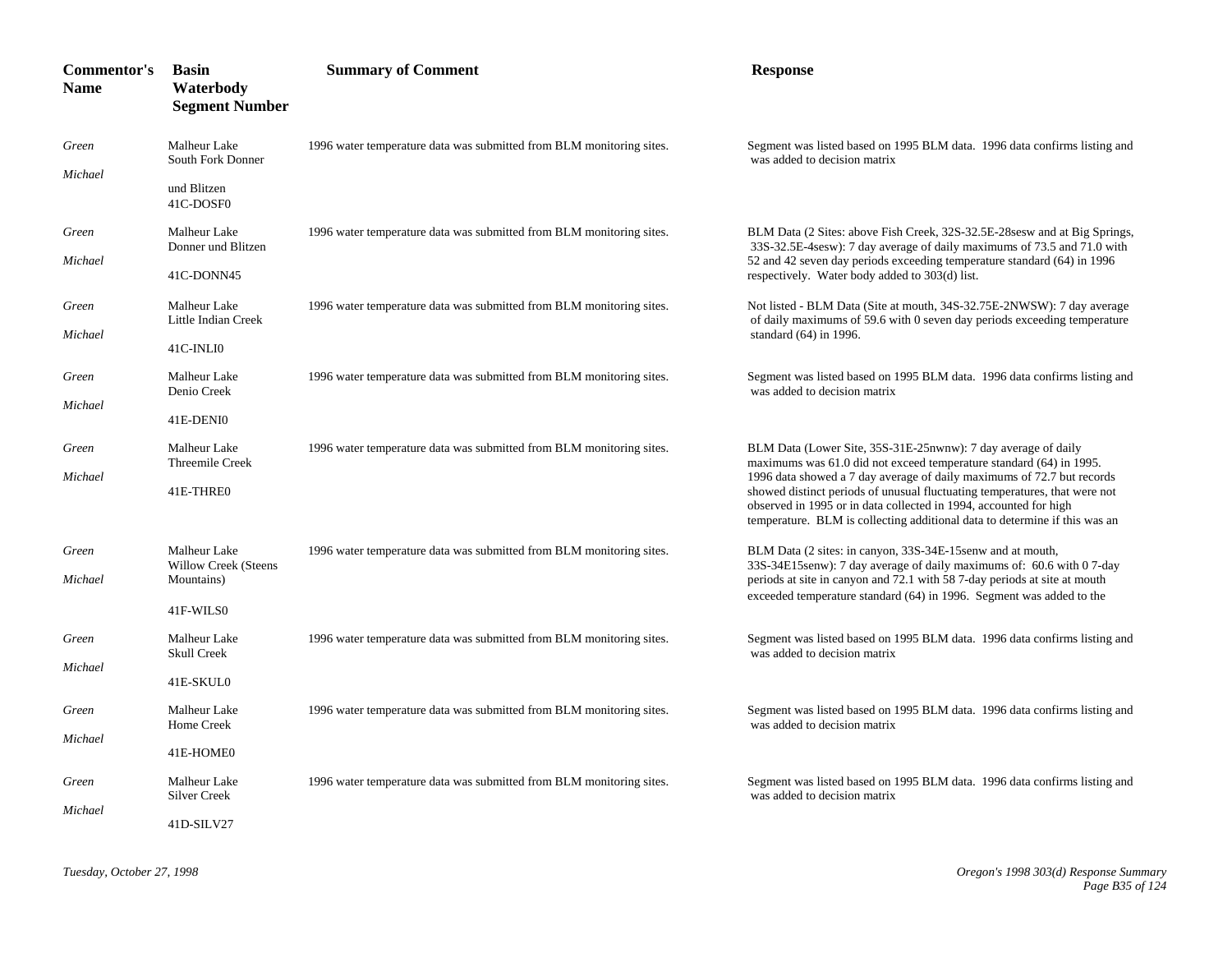| <b>Commentor's</b><br><b>Name</b> | <b>Basin</b><br>Waterbody<br><b>Segment Number</b> | <b>Summary of Comment</b>                                                                                                                                                                                                                                                                                                                                                                                                                                                                                                                                                                                                                                                                               | <b>Response</b>                                                                                                                                                                                                                                                                                                                                                                                                                                                                                                                                                                                                     |
|-----------------------------------|----------------------------------------------------|---------------------------------------------------------------------------------------------------------------------------------------------------------------------------------------------------------------------------------------------------------------------------------------------------------------------------------------------------------------------------------------------------------------------------------------------------------------------------------------------------------------------------------------------------------------------------------------------------------------------------------------------------------------------------------------------------------|---------------------------------------------------------------------------------------------------------------------------------------------------------------------------------------------------------------------------------------------------------------------------------------------------------------------------------------------------------------------------------------------------------------------------------------------------------------------------------------------------------------------------------------------------------------------------------------------------------------------|
| Green<br>Michael                  | Malheur Lake<br>Deep Creek<br>41C-DEEP0            | 1996 water temperature data was submitted from BLM monitoring sites.                                                                                                                                                                                                                                                                                                                                                                                                                                                                                                                                                                                                                                    | BLM Data (at Mouth, 35S-32.5E-5nwse): 7 day average of daily maximums<br>of 71.6 with 79 seven day periods exceeding temperature standard (64) in<br>1996. Water body added to 303(d) list.                                                                                                                                                                                                                                                                                                                                                                                                                         |
| Green<br>Michael                  | Malheur Lake<br><b>Indian Creek</b><br>41C-INDI0   | 1996 water temperature data was submitted from BLM monitoring sites.                                                                                                                                                                                                                                                                                                                                                                                                                                                                                                                                                                                                                                    | BLM Data (2 Sites: at mouth, 34S-32.75E-7swne and above Little Indian<br>Creek, 34S-32.75E-2swnw): 7 day average of daily maximums of 69.2 and<br>66.6 with 55 and 9 seven day periods exceeding temperature standard (64)<br>in 1996 respectively. Water body added to 303(d) list.                                                                                                                                                                                                                                                                                                                                |
| Green<br>Michael                  | Malheur River<br>Stinkingwater Creek<br>33B-STINO  | 1996 water temperature data was submitted from BLM monitoring sites.                                                                                                                                                                                                                                                                                                                                                                                                                                                                                                                                                                                                                                    | Segment was listed based on 1995 BLM data. 1996 data confirms listing and<br>was added to decision matrix                                                                                                                                                                                                                                                                                                                                                                                                                                                                                                           |
| Grissette<br><i>Simone</i>        |                                                    | Thanked the Department for using the data they submitted.<br>DEQ is considered the only hope for limiting the degradation occurring in<br>the watershed. Requested that DEQ do more enforcement.                                                                                                                                                                                                                                                                                                                                                                                                                                                                                                        | DEQ will continue to follow the requirements of the Clean Water Act and<br>apply the state's environmental rules and regulations                                                                                                                                                                                                                                                                                                                                                                                                                                                                                    |
| Grissette<br><i>Simone</i>        | Umpqua<br><b>Little River</b>                      | The Forest Practices Act is inadequate to protect water quality; stream<br>enhancement and restoration afterwards is no substitute for responsible land<br>management and is ineffective; local watershed councils are incapable of<br>protecting resources; DEQ needs to enforce laws, not just offer guidelines.                                                                                                                                                                                                                                                                                                                                                                                      | Please see response under Existing Authorities in "Responses to Commonly<br>Asked Questions".                                                                                                                                                                                                                                                                                                                                                                                                                                                                                                                       |
| Hallett<br>Sue                    |                                                    | Concern about DEQ policy to require a Section 404 permit for dredging<br>activity for mining when a stream is listed for sediment or toxics.<br>Concerned that there is no sound, verifiable evidence showing that mining<br>significantly contributes to sedimentation or toxicity problems. Will other<br>users of these waters, such as fisherman, rafters, swimmers be regulated?<br>Suggest that de minimus activities, including small scale placer miner be.<br>made an exception to the 404 process. Also, concern about the listing of<br>an entire stream unless data information available to divide into segments.<br>Concerned that comment period makes it difficult for small grassroots | When a water body is placed on the 303(d) list it has not been determined<br>what the source of the water quality concurs is, only that the stream is<br>water quality limited. During development of the TMDL and associated<br>management plan will the sources be identified and management practices<br>by developed to address them. The 404 process is a separate process from<br>the 303(d) list and the issue of exception should be addressed within the<br>contexts of the 404 process. Also please see response under Public<br>Comment Process, Listing and De-listing Methodology Issues and Format of |
| Hamlin<br>Tim                     |                                                    | Natural Condition: Several Waters are not listed due to natural conditions.<br>For those waters that drain a wilderness area and that have no human<br>sources contributing to the problem, the only question is when the<br>wilderness area designation was made and if there were human impacts on<br>the watershed before the designation was made that continue to significantly                                                                                                                                                                                                                                                                                                                    | DEQ has some of the documentation for wilderness designations and<br>conditions from the land management agencies in its files. However, DEQ<br>does not have official letters from the land management agencies that cover<br>all the information EPA has requested. DEQ will seek official<br>confirmation from the land management agencies.                                                                                                                                                                                                                                                                     |
| Hamlin<br>Tim                     |                                                    | Page 47 and 48 are printed head to head and should be printed head to toe.                                                                                                                                                                                                                                                                                                                                                                                                                                                                                                                                                                                                                              | This appears to be a collating error most lists were printed correctly.                                                                                                                                                                                                                                                                                                                                                                                                                                                                                                                                             |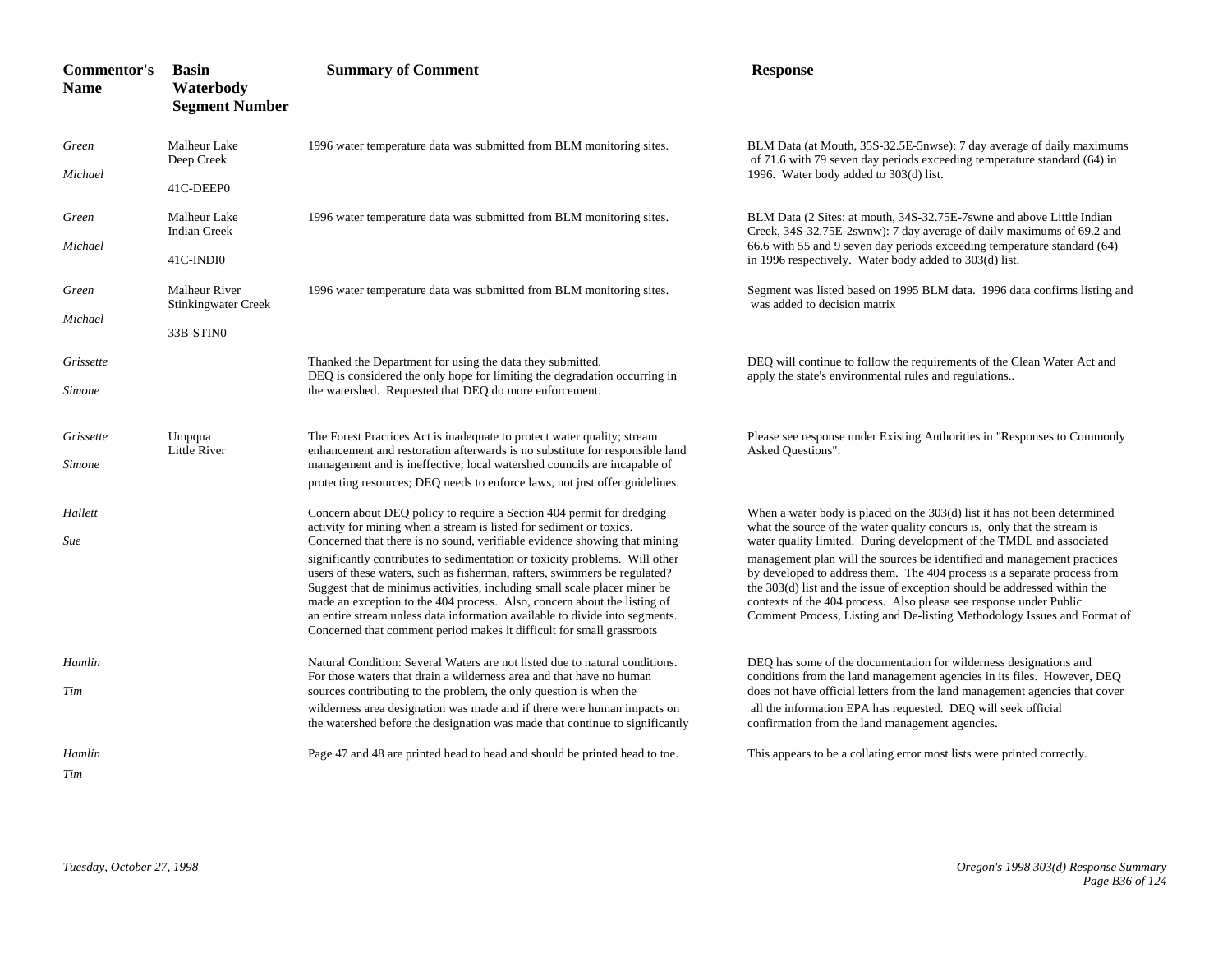| Commentor's<br><b>Name</b> | <b>Basin</b><br>Waterbody<br><b>Segment Number</b> | <b>Summary of Comment</b>                                                                                                                                                                                                                                                                                                                                                                                                                                                                                                                                                                                                       | <b>Response</b>                                                                                                                                                                                                                                                                                                                                                                                                                                                                                                                                                                                                                                                                                                                                                                                                                                                                                               |
|----------------------------|----------------------------------------------------|---------------------------------------------------------------------------------------------------------------------------------------------------------------------------------------------------------------------------------------------------------------------------------------------------------------------------------------------------------------------------------------------------------------------------------------------------------------------------------------------------------------------------------------------------------------------------------------------------------------------------------|---------------------------------------------------------------------------------------------------------------------------------------------------------------------------------------------------------------------------------------------------------------------------------------------------------------------------------------------------------------------------------------------------------------------------------------------------------------------------------------------------------------------------------------------------------------------------------------------------------------------------------------------------------------------------------------------------------------------------------------------------------------------------------------------------------------------------------------------------------------------------------------------------------------|
| Hamlin<br>Tim              |                                                    | Several other waters were not listed because "Low pH were attributed to<br>natural causes (pH of rain)". Please explain the basis for the determination<br>the pH of the rain was not anthropogenically caused.                                                                                                                                                                                                                                                                                                                                                                                                                 | The Water bodies not listed for pH because of natural condition are all in<br>the Oregon coastal range and the exceedences occur during the winter<br>months. There is significant rain fall in this area during the winter (80 to<br>200 inches a year mostly occurring during the winter months) the pH of the<br>rain is fairly low (between a pH of 5.5 and 6.5). The weather for Oregon<br>comes predominately from over the Pacific Ocean to the West, so there are<br>no human activities in that direction which would contribute to the low pH<br>of the rain water. In addition the coastal streams are naturally not highly<br>buffered. Given the high precipitation of low pH rain water combined with<br>the low buffering capacity of the streams, it would be expected to have low<br>pH values for streams in this area, in the winter time, due to these naturally<br>occurring conditions. |
| Hamlin<br>Tim              |                                                    | pH Criteria: On page 23 of the listing criteria document you show the<br>Deschutes Basin with a pH of 6.5 to 8.5 with an asterisk. Is the asterisk an<br>error? All other asterisked basins go up to a pH value of 9.0.                                                                                                                                                                                                                                                                                                                                                                                                         | The asterisk is in error and will be removed.                                                                                                                                                                                                                                                                                                                                                                                                                                                                                                                                                                                                                                                                                                                                                                                                                                                                 |
| Hamlin<br>Tim              |                                                    | Declaration of Drought Emergency: "For the 1994/96 list process a drought<br>year was determined based on a drought emergency being declared by the<br>governor". Please clarify if this is the same basis for determining a drought<br>year that you used for the 1998 list. Please describe how the drought<br>emergency decision is made by the governor's office and the basis for using<br>this as a criterion for not listing. The declaration by county does not<br>correlate well with water-bodies and their associated basins. How does one<br>tell whether a Water body is or is not in a declared Drought Emergency | Please see response under Water Quality Standards, Temperature in<br>"Responses to Commonly Asked Questions".                                                                                                                                                                                                                                                                                                                                                                                                                                                                                                                                                                                                                                                                                                                                                                                                 |
| Hamlin<br>Tim              |                                                    | Waters on Tribal Lands: The draft 303(d) list contains some waters that are<br>within tribal reservation boundaries. EPA's position is that the Clean<br>Water Act programs approved for the State of Oregon do not extend into<br>Indian country. Please make it clear in the final list that tribal waters<br>included on the list are not part of the Oregon 303(d) list submitted to EPA                                                                                                                                                                                                                                    | Oregon will indicate for waters on Indian lands which appear on the final<br>303(d) list that "These waters are within tribal reservation boundaries and<br>are not part of the Oregon 303(d) list, but are presented here in order to<br>provide a more complete picture of impaired waters in each basin."                                                                                                                                                                                                                                                                                                                                                                                                                                                                                                                                                                                                  |
| Hamlin<br>Tim              |                                                    | Warm Water Fisheries: Several waters in the decision matrix have high<br>temperature values, but are not listed because the designated beneficial use is<br>a warm water fishery. There also appears to be an oversight in the standard<br>development process there is no specific temperature criteria. It is EPA's<br>understanding that criteria for warm water fisheries will be develop during<br>the next triennial standards review (1998-2000) and that these site specific                                                                                                                                            | Temperature criteria for warm water was an oversight in the development<br>of the temperature standard. DEQ will be addressing the warm water<br>temperature issues during the next tri-annual review. When and if the<br>standard is modified and approved DEQ will apply the revised standard<br>during the subsequent $303(d)$ list development.                                                                                                                                                                                                                                                                                                                                                                                                                                                                                                                                                           |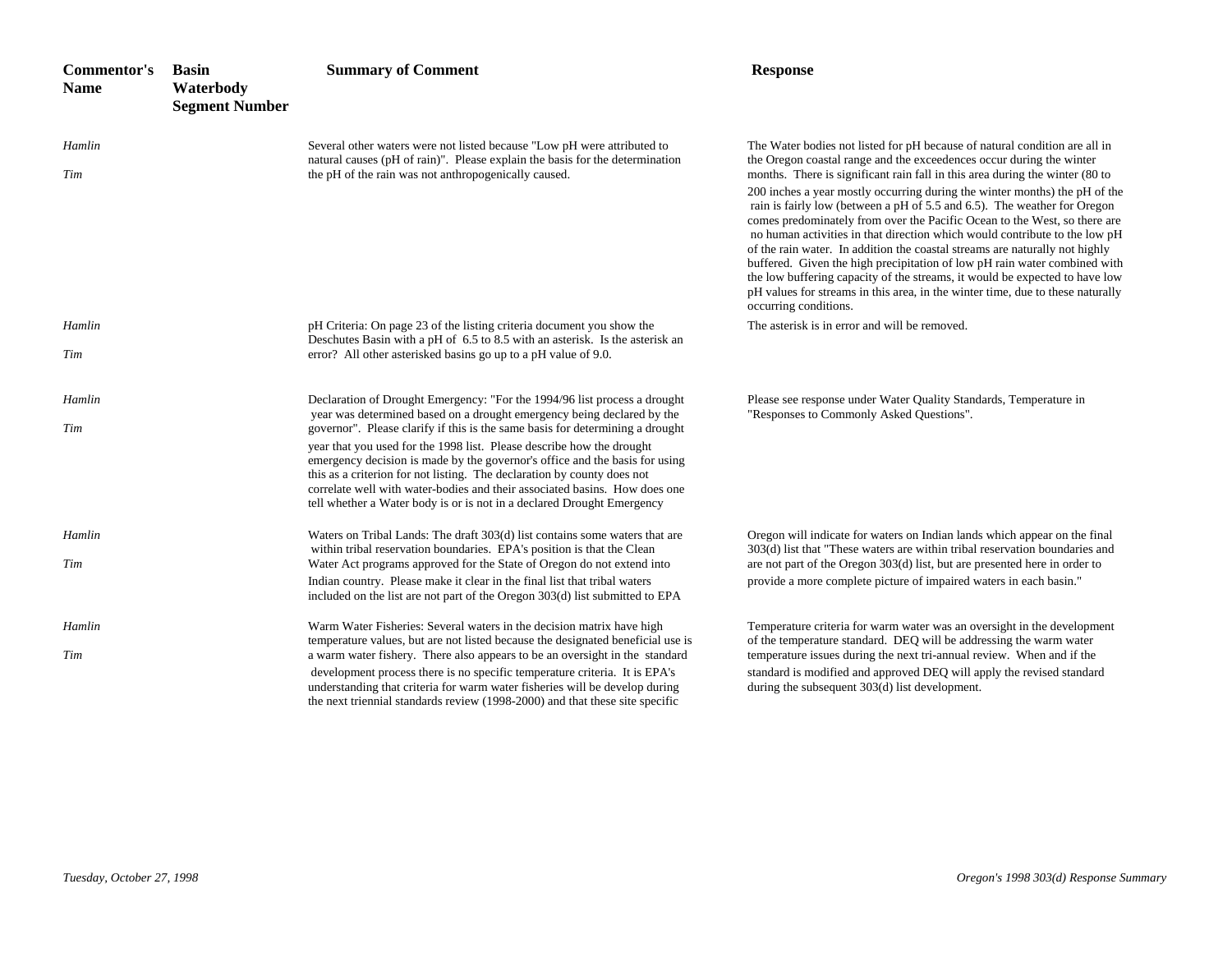*Page B37 of 124*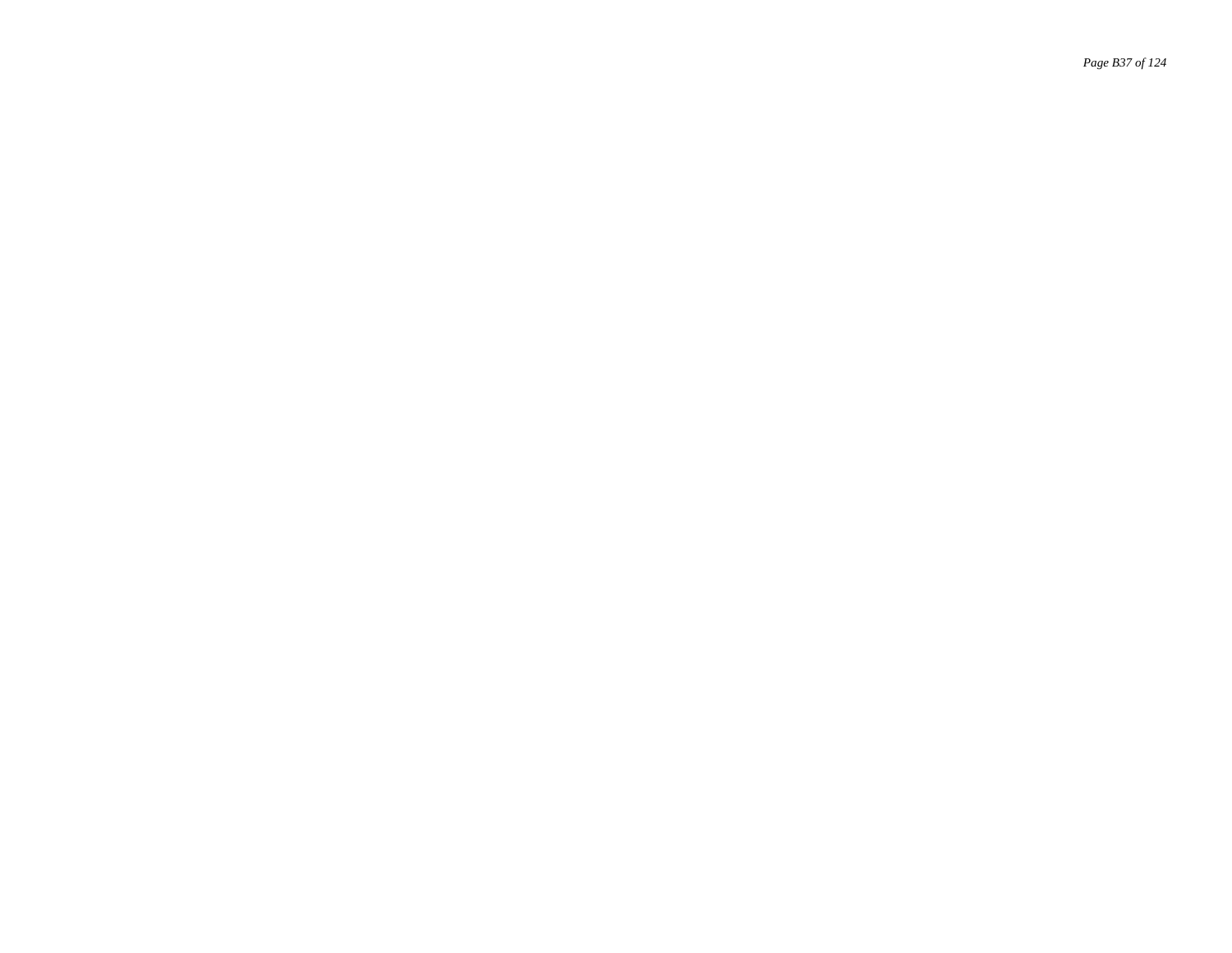| Commentor's<br><b>Name</b> | <b>Basin</b><br><b>Waterbody</b><br><b>Segment Number</b> | <b>Summary of Comment</b>                                                                                                                                                                                                                                                                                                                                                       | <b>Response</b>                                                                                                                                                                                                                                                                                                                                                                                  |
|----------------------------|-----------------------------------------------------------|---------------------------------------------------------------------------------------------------------------------------------------------------------------------------------------------------------------------------------------------------------------------------------------------------------------------------------------------------------------------------------|--------------------------------------------------------------------------------------------------------------------------------------------------------------------------------------------------------------------------------------------------------------------------------------------------------------------------------------------------------------------------------------------------|
| Hamlin                     |                                                           | Biological Criteria: The language used to describe the criterion for listing<br>waters for biological criteria is identical to the language describing the first                                                                                                                                                                                                                | The Biological Criteria, water quality limited criteria was intended to focus<br>on bio-monitoring data using metric scores and indexes using specific                                                                                                                                                                                                                                           |
| Tim                        |                                                           | set of requirements for listing under habitat modification, flow modification,                                                                                                                                                                                                                                                                                                  | protocols. The third condition under the criteria was not meant to be                                                                                                                                                                                                                                                                                                                            |
|                            |                                                           | and sedimentation. It appears from this, that a water listed for habitat<br>modification, flow modification, or sedimentation would also be listed for<br>biological criteria, but this is not the case. Please describe the criteria more<br>clearly to delineate the differences between these parameters.                                                                    | applied in the Biological Criteria because of its less rigorous methods of<br>analysis (many time based on observational information), but rather as a<br>criteria for evaluating whether a beneficial use impairment existed under the<br>flow modification, habitat modification and sedimentation criteria. No<br>Biological listings were based on this third condition. The third condition |
|                            |                                                           | Also, a number of waters are identified in the decision matrix as having<br>Biotic Condition Index (BCI) from one year that indicates stress conditions<br>or a poor rating and a BCI from another year with fair to excellent values.<br>These waters with conflicting BCI information are generally not listed.<br>Please provide the rationale for not listing these waters. | will be removed from the Biological criteria (as it was not meant to be used<br>under this criteria), but will continue to be use as a indication of beneficial<br>use impairment under the flow modification, habitat modification and<br>sedimentation criteria. Please see response under Water Quality Standards<br>in "Responses to Commonly Asked Questions".                              |
| Hamlin                     |                                                           | Parameters taken off the list for Potential TMDL: A segment and<br>parameter can only be taken of the 303(d) list for establishment of a                                                                                                                                                                                                                                        | The "Potential TMDL" designation was intended to give advanced notice                                                                                                                                                                                                                                                                                                                            |
| Tim                        |                                                           | TMDL if EPA has approved the TMDL. If parameters are a potential                                                                                                                                                                                                                                                                                                                | that several water bodies had the potential to be removed from the final<br>303(d) list because TMDL's were close to completion. These water bodies                                                                                                                                                                                                                                              |
|                            |                                                           | concern or are not covered by a TMDL they should not have the                                                                                                                                                                                                                                                                                                                   | are still part of the 303(d) list and will not be remove from the list until a<br>TMDL has been approved by EPA. The "Potential TMDL" designation<br>will not appear on the final 303(d) list.                                                                                                                                                                                                   |
|                            |                                                           |                                                                                                                                                                                                                                                                                                                                                                                 | Only those parameters covered by a TMDL will be removed from the list<br>and the designation "Potential TMDL" will be removed form those                                                                                                                                                                                                                                                         |
| Hamlin                     |                                                           | Bacteria (Fecal Coliform) Shellfish: Under Data Requirements data                                                                                                                                                                                                                                                                                                               | The reason the shellfish data uses a different period of record from that of                                                                                                                                                                                                                                                                                                                     |
| Tim                        |                                                           | consideration is limited to water year 90 (10/90) or study conducted under<br>section 208 funding of the Clean Water Act prior to 10/90. For                                                                                                                                                                                                                                    | other bacteria data is that FDA uses data collected over the last 3 year<br>period for shell fish classification purposes (data needs to have at least 15                                                                                                                                                                                                                                        |
|                            |                                                           | Bacteria-Water Contact Recreation Data Requirements are since Water<br>Year 86 (10/85). You are considering 10 years of data for all other<br>parameters. Please explain why the requirements are different for these                                                                                                                                                           | data points over a 3 year period). DEQ was trying to indicate that the most<br>recent FDA 3 years of data (at the time of the analysis) was used. What<br>DEQ will do, to be consistent, is change to the 10 year time from WY86<br>(10/85), however, when FDA shellfish classification guidelines are used a                                                                                    |

minimum of 15 data points over a 3 year period would be needed to classify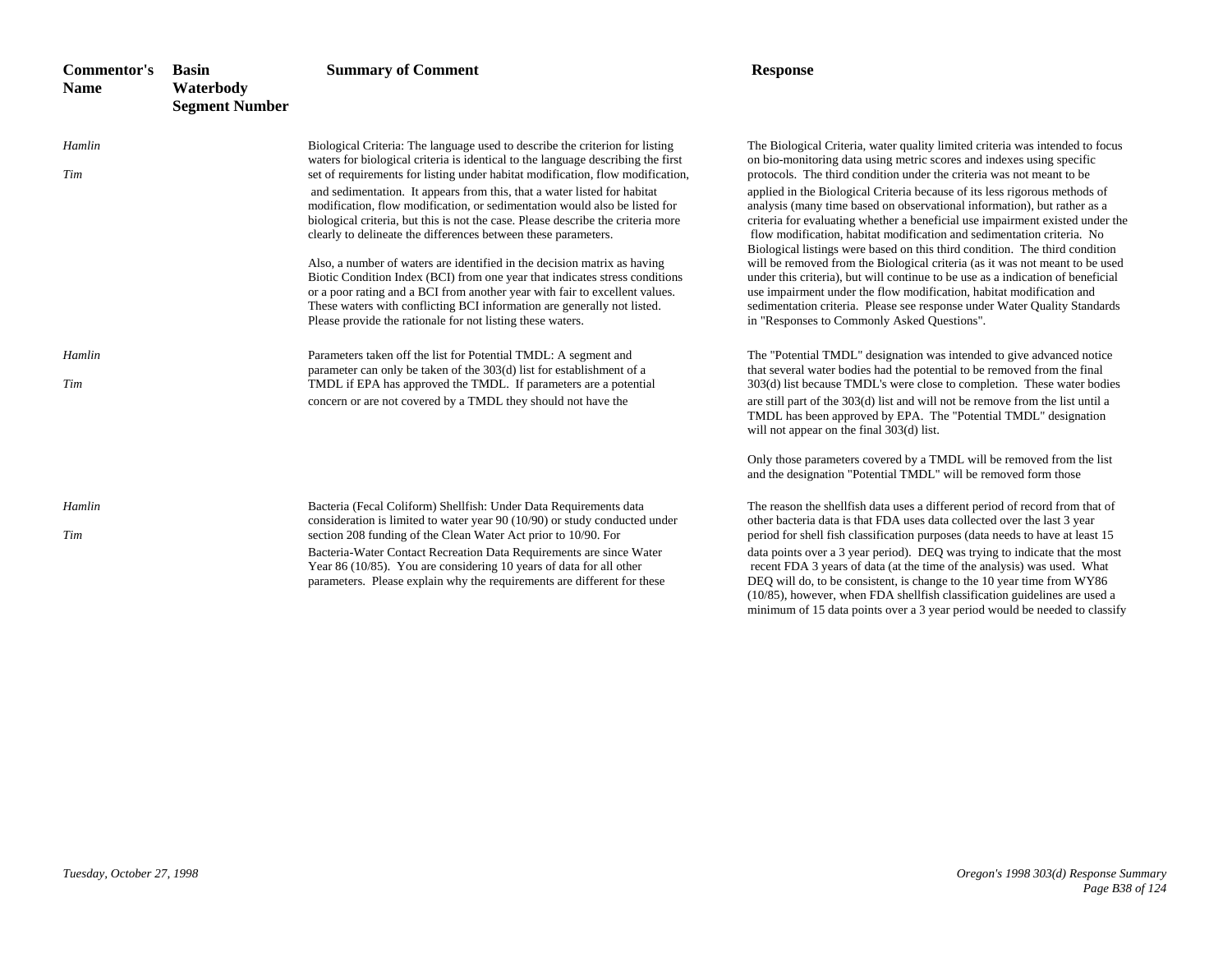| Commentor's<br><b>Name</b> | Basin<br>Waterbody<br><b>Segment Number</b> | <b>Summary of Comment</b>                                                                                                                                | <b>Response</b>                                  |
|----------------------------|---------------------------------------------|----------------------------------------------------------------------------------------------------------------------------------------------------------|--------------------------------------------------|
| Hamlin                     |                                             | Other Control Strategies: On page 6 and 7 wording is incorrect, EPA has                                                                                  | This will be note in the Final 1998 303(d) list. |
| Tim                        |                                             | not identified EPA approved TMDLs, Non-point TMDLs, or permits as<br>being "other pollution control requirements". Although, the state may               |                                                  |
|                            |                                             | choose to not list waters with an approved TMDL or an other pollution<br>control requirement that meets EPA criteria.                                    |                                                  |
|                            |                                             | "EPA regulations do allow an impaired water body to be removed from the<br>303(d) list where other pollution control requirements exist that will result |                                                  |
|                            |                                             | in water quality standards being attained. Region 10 has identified two                                                                                  |                                                  |
|                            |                                             | crucial differences between a TMDL and an other pollution control<br>requirement. First, whereas only some TMDLs must include reasonable                 |                                                  |
|                            |                                             | assurance that non-point allocations will be attained, all other pollution                                                                               |                                                  |
|                            |                                             | control requirements must include enforceable pollution controls. Second,                                                                                |                                                  |
|                            |                                             | for an other pollution control requirement to serve as a basis for removing a                                                                            |                                                  |
|                            |                                             | water body from the list of impaired waters, EPA presently requires that all                                                                             |                                                  |

other pollution control requirements assure that standards are achieved

within two years."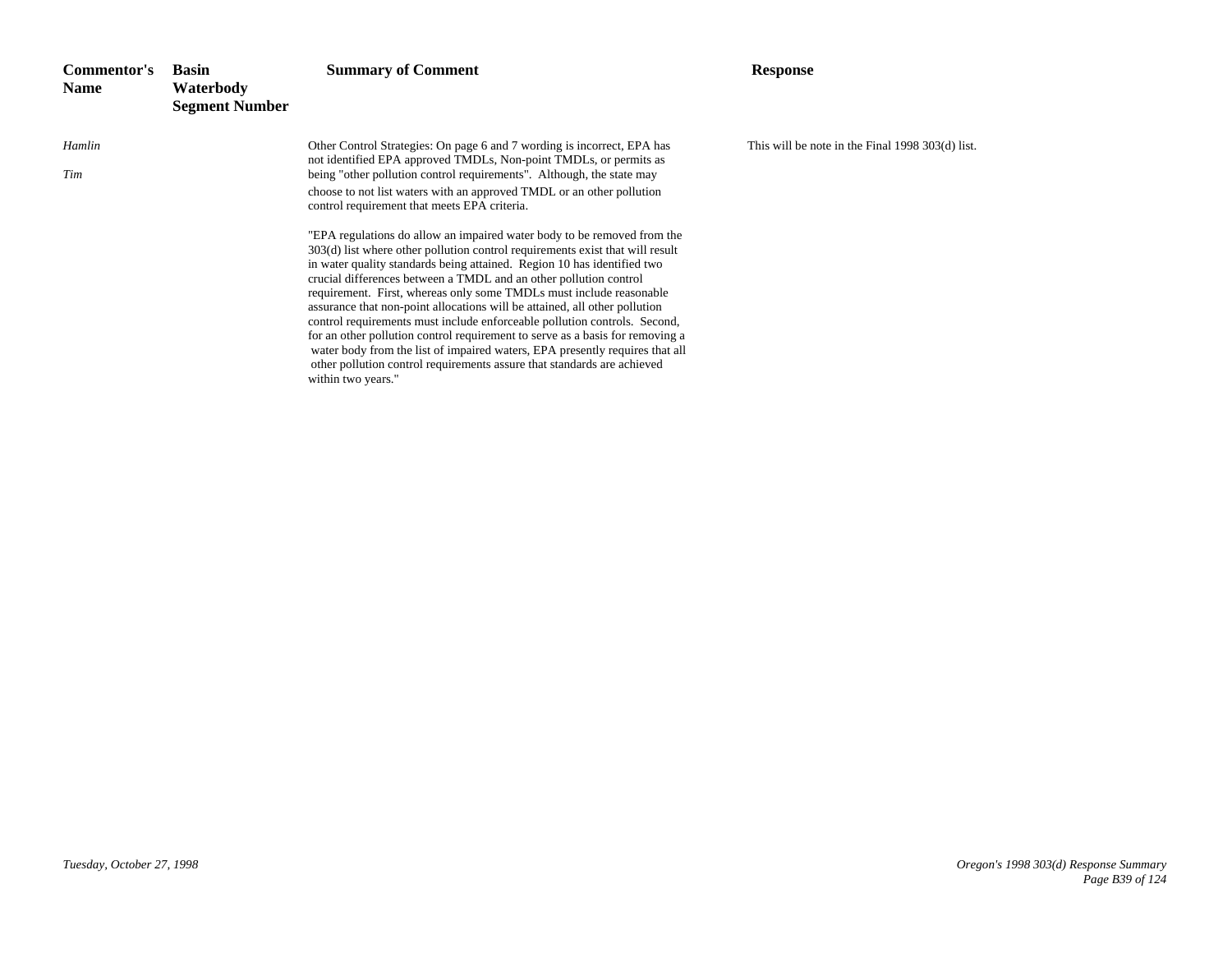| Commentor's<br><b>Name</b> | Basin<br>Waterbody<br><b>Segment Number</b> | <b>Summary of Comment</b>                                                                                                                            | <b>Response</b>                                                                                                                                                                                                            |
|----------------------------|---------------------------------------------|------------------------------------------------------------------------------------------------------------------------------------------------------|----------------------------------------------------------------------------------------------------------------------------------------------------------------------------------------------------------------------------|
| Hamlin                     |                                             | Temperature for Salmonid Spawning: It is not clear in your listing criteria<br>document how you applied your temperature criterion for salmonid      | On June 22, 1998, DEQ sent a policy letter to EPA proposing when and<br>where the salmonid spawning criterion should apply. The policy statement                                                                           |
| Tim                        |                                             | spawning and what information you reviewed in relation to this criterion.                                                                            | was not completed before the draft 303(d) was developed and the public                                                                                                                                                     |
|                            |                                             | Please explain how you applied this criterion in this listing cycle and how<br>you will obtain the information to apply this standard in the future. | comment period on the draft 1998 303(d) list had closed. The salmonid<br>spawning periods policy has not yet been approved by EPA and is still being<br>reviewed by EPA in consultation with the National Marine Fisheries |

second listing for violation of the spawning temperature criterion to be necessary during this cycle. During TMDL development DEQ will determine the management measures needed to address temperature problems occurring in both the rearing and spawning periods for all waters listed for temperature. The same management practices will likely be used to address both salmonid rearing and spawning temperature requirements. Therefore a waterbody need only appear on the 303(d) list for temperature once, whether it violates the rearing or the spawning criteria.

Service (NMFS). Consequently, since the spawning period criteria was uncertain DEQ's ability to analyze temperature data relative to the attainment of the salmonid spawning criterion during the development of the 1998 303(d) list was limited. DEQ did not apply the spawning temperature criterion unless a specific spawning season had been determined for a specific water body. DEQ believes that most of the waters with potential spawning temperature criterion exceedences would already be

For waters listed for exceeding the rearing criterion the water body is already on the 303(d) list for temperature and DEQ did not consider a

listed for temperature under the rearing criterion.

During the development of the 94/96 list, there where several standards that where being modified: temperature, dissolved oxygen, pH and bacteria. Temperature and dissolved oxygen were both modified to include salmonid spawning as a criteria. There was little organized information on when, in general, spawning was occurring within the different basins and it was unclear during what time frame DEQ should apply the spawning criteria. Since DEQ did not have information on general spawning times DEQ contacted local fish biologists in the watersheds where DO monitoring sites were located, to determine if sampling sites were representative of spawning waters (i.e. did spawning occur at or near the monitoring site) and what the general spawning through egg incubation time periods would be. This is where the 1994/96 DO spawning periods came from. Subsequently, opinions varied about whether these specific times where appropriate (most of these stream segments have more specific times periods then what was reflected in the policy memo of June 22, 1998) and these DO spawning periods were brought into question. Because of the questions about the appropriateness of the DO spawning periods they were not applied to the temperature criteria.

There was much disagreement about generalized spawning times for a basin and discussions continued into the 1998 listing cycle. DEQ completed a policy memo on June 22, 1998 outlining the spawning period it was considering applying for temperature and DO in the next update of the 303(d) list in the year 2000. EPA is now consulting with NMFS and US F&W on whether they believe these spawn periods are appropriate. EPA *Tuesday, October 27, 1998 Oregon's 1998 303(d) Response Summary*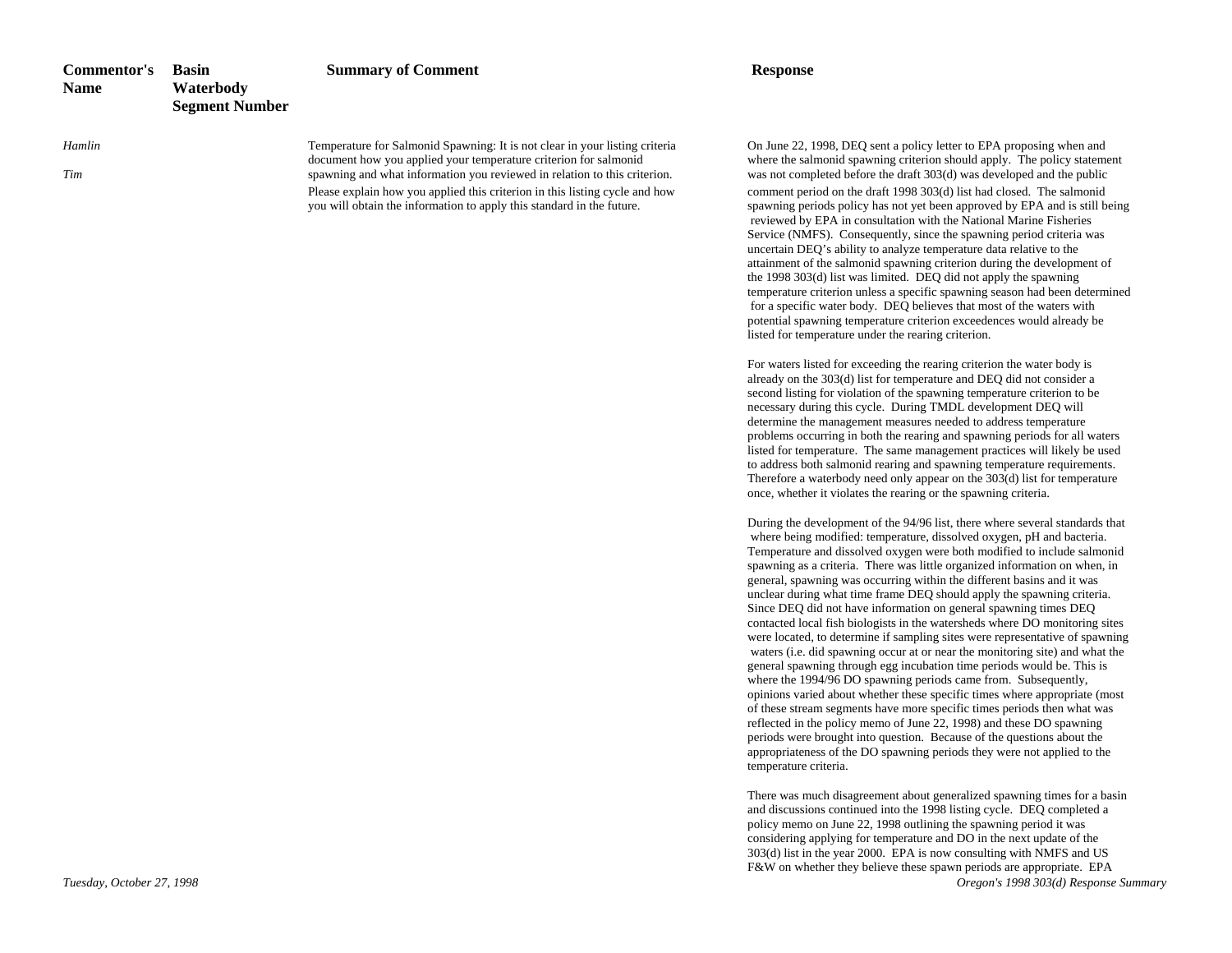*Page B40 of 124*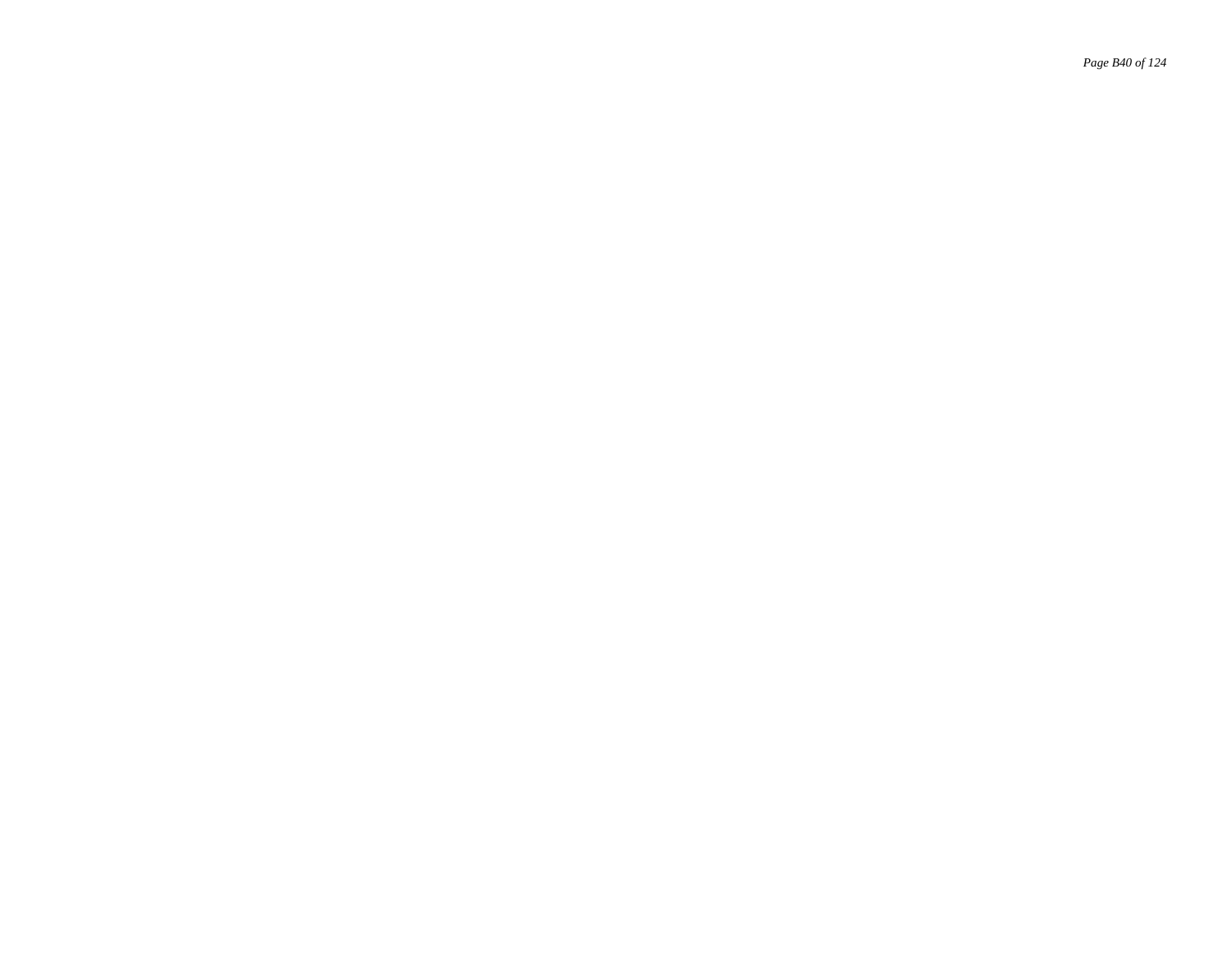| Commentor's<br><b>Name</b> | <b>Basin</b><br>Waterbody<br><b>Segment Number</b> | <b>Summary of Comment</b>                                                                                                                                                                                                                                           | <b>Response</b>                                                                                                                                                                                                                                                 |
|----------------------------|----------------------------------------------------|---------------------------------------------------------------------------------------------------------------------------------------------------------------------------------------------------------------------------------------------------------------------|-----------------------------------------------------------------------------------------------------------------------------------------------------------------------------------------------------------------------------------------------------------------|
|                            |                                                    |                                                                                                                                                                                                                                                                     | has not yet approved the spawning period criteria. Because the spawning<br>periods have yet to be agreed on DEQ has chosen to wait to apply the<br>temperature spawning criteria until there is better agreement on when<br>spawning periods occur.             |
| Hamlin<br>Tim              |                                                    | DO for Salmonid Spawning: It is not clear how the DO criterion for<br>salmonid spawning was applied for listing purposes. Please explain how the<br>criterion was applied for this listing cycle and how you will obtain the<br>information to apply in the future. | Since the 303(d) listing process is an iterative process, DEQ's intention is<br>to evaluate all temperature data for exceedences of the spawning criterion,<br>Please see response under Water Quality Standards in "Responses to<br>Commonly Asked Questions". |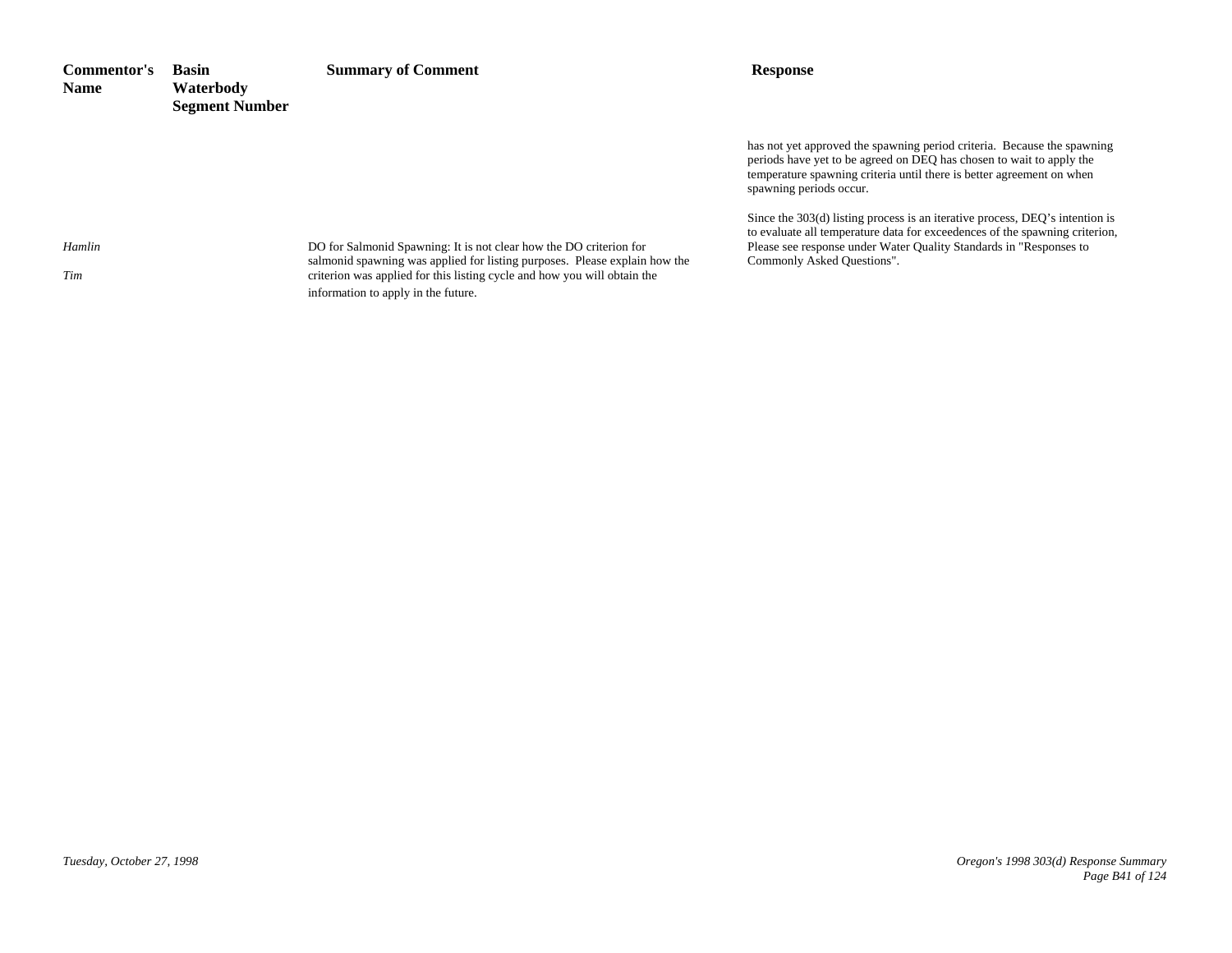## **Commentor's BasinSummary of Comment Response Name Waterbody Segment Number** *Hamlin*Toxics: For a number of waters listed in the decision matrix, for toxics, the With the wording of "Value exceeds reference values, but did not meet following explanation was provided "Value exceeds reference values but did listing criteria" DEQ was indicating that some studies and reports had used *Tim* not meet listing criteria". What are the reference values referred to and guidance values as screening tools to indicate that a value might be elevated. why are they not considered for use as a basis for listing under your<br>Since there were not local guidance values available the authors of these narrative standard? reports and studies choose several guidance documents as screening tools. It appears that a number of waters exceed reference values, but are not listed in the sediment might be considered elevated, recognizing that the guidance for toxics because they do not meet your listing criteria. Because toxics values may not be appropriate for use in the local area. They noted that data is so limited, we encourage you to consider expanding your the use of the guidance values in this way was only to identify potential interpretation of your narrative criteria to include listing for fish tissue problem areas and problem chemicals for screening purposes and to help in alone (calculated based on EPA's bioconcentration factors and water planing future studies. Because the studies used certain numerical guideline column criteria and to address toxics not on Table 20.

consumption advisory given, did not meet criteria." EPA would encourage levels as a "Potential Concern". Only those waters which have Oregon to use the toxic data available for listing rather than relying on a demonstrated a beneficial use impairment will be listed on the 303(d) list. consumption advisory from your Health Division.

These guidance values were used to determine whether a compound's value values for screening purposes, even thought the values may not be appropriate, DEQ acknowledged the use of these guidelines in determining The decision matrix also states "Elevated levels of toxics detected but no elevated levels and has identifying the status of those waters with elevated

> Historically the Health Division has been the agency that assesses direct human health effects and determines corrective measures, prevention and public advisories. All past fish consumption advisories have been issued by the Health Division as are current assessments. Therefore, DEQ relies on the Health Division to make the determination about whether compounds found in fish tissue are considered a human health risk.

The Health Division generally follows the fish assessment guidance of US EPA Volumes 1 and 2. Fish tissue test data is compiled and compared to EPA screening values, where provided; and based on oral reference doses, regulatory limits or advisory values of other jurisdictions when no specific EPA guidance exists. Species, size and age variations are evaluated, and may be addressed specifically in advisories. Often advisories are applied to all species uniformly, and based upon the arithmetic mean concentration for the contaminant in question. In some cases a more conservative screening value is used than that of USEPA because the Health Division believes the fish consumption default of 6.5 mg/day is unrealistically low for Pacific Northwest sport fish consumers (an example is Mercury the USEPA's is (0.6 ppm); Oregon's is (0.35 ppm)).

Since DEQ's sister agency, the Health Division, has the expertise and the responsibility for determining the human health effects of compounds found in fish tissue, DEQ relies on their expertise for determining when fish tissue should be considered a human health concern through the declaration of a Fish Consumption Advisory. DEQ then uses these advisories as an indication of a beneficial use impairment.

DEQ believes this is mostly a standards issue. DEQ has indicated several areas related to toxics for future reviews in the standards. It would be useful if EPA would pursue the development of additional criteria for developing standards - particularly for sediment and tissue. DEQ will change its explanation wording for toxics to better indicate the intent.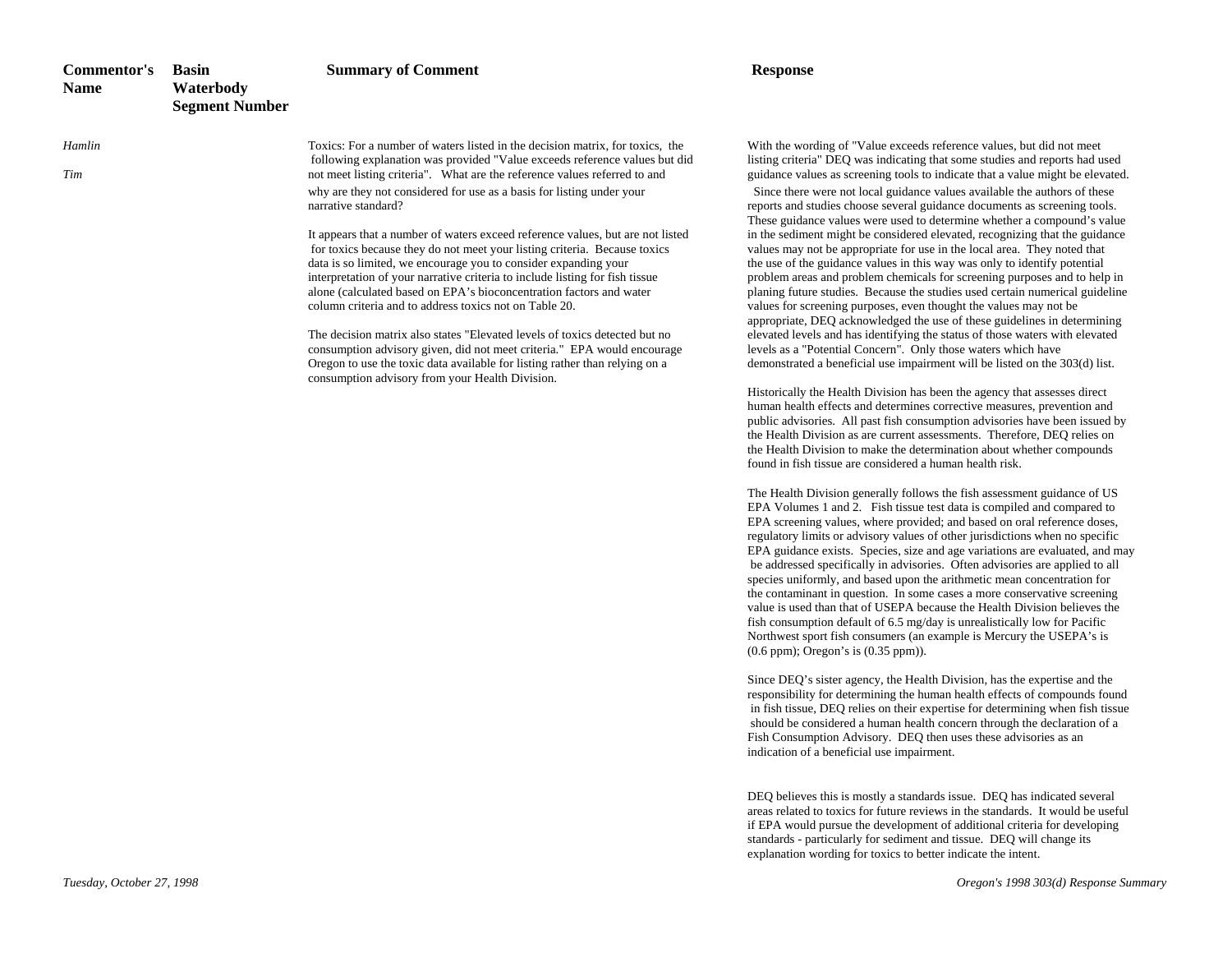*Page B42 of 124*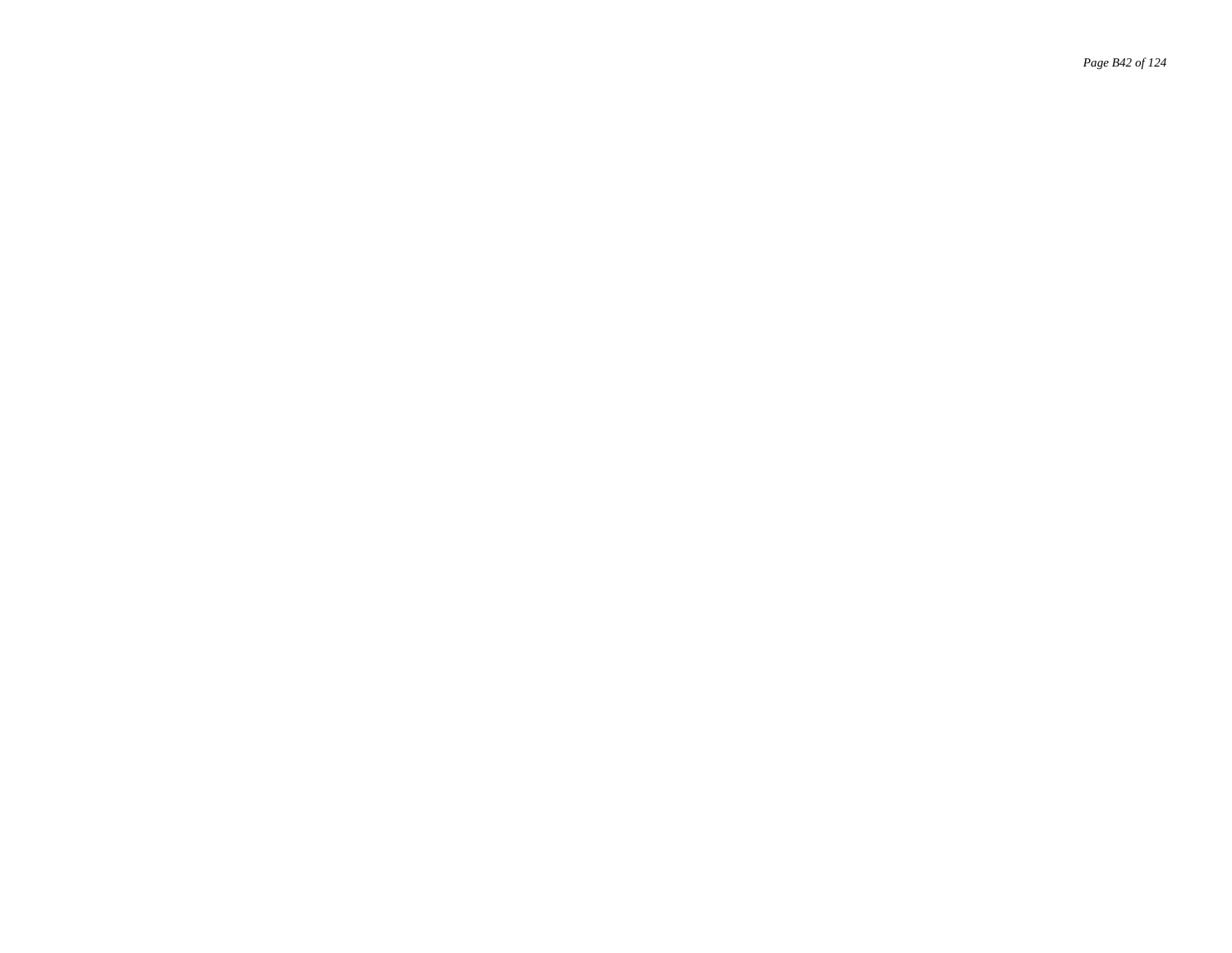| Commentor's<br><b>Name</b> | <b>Basin</b><br>Waterbody<br><b>Segment Number</b> | <b>Summary of Comment</b>                                                                                                                                                                                                                                                                                                                                                                                                                                                                                                                                                                                                                                                                                                                     | <b>Response</b>                                                                                                                                                                                                                                                                                   |
|----------------------------|----------------------------------------------------|-----------------------------------------------------------------------------------------------------------------------------------------------------------------------------------------------------------------------------------------------------------------------------------------------------------------------------------------------------------------------------------------------------------------------------------------------------------------------------------------------------------------------------------------------------------------------------------------------------------------------------------------------------------------------------------------------------------------------------------------------|---------------------------------------------------------------------------------------------------------------------------------------------------------------------------------------------------------------------------------------------------------------------------------------------------|
| Hamlin                     |                                                    | Status Modifications: On the last two lines of page 7 of the listing criteria                                                                                                                                                                                                                                                                                                                                                                                                                                                                                                                                                                                                                                                                 | Wording was in error, for these two segments the Listing Change should                                                                                                                                                                                                                            |
| Tim                        |                                                    | document, you describe one of the changes from the 1994/96 list with the<br>term status modification described as "The Listing Status of a water body                                                                                                                                                                                                                                                                                                                                                                                                                                                                                                                                                                                         | have read Addition not Status Modification. Error has been corrected.                                                                                                                                                                                                                             |
|                            |                                                    | segment already in the Decision Matrix was changed, but did not result in a<br>303(d) listed segment." Because your description states that this term<br>applies to a water body segment that "did not result in a 303(d) listed<br>segment" I wouldn't expect to see this term on the 303(d) list, but only in<br>the decision matrix. However, two waters on the draft 303(d) list are noted<br>as Status Modification in the "changes from 1994/96" column Please<br>clarify what is meant by the term Status Modification for these waters on<br>the 303(d) list. (These waters are Catherine Creek in the Grande Ronde<br>basin, Upper Grande Ronde subbasin and Salt Creek in the Willamette basin,<br>Middle Fork Willamette subbasin) |                                                                                                                                                                                                                                                                                                   |
| Hamlin                     |                                                    | Removed, TMDL Equivalent: On page 8, of the listing criteria document<br>you describe 5 categories under which you took a water body off of the list.                                                                                                                                                                                                                                                                                                                                                                                                                                                                                                                                                                                         | Wording was corrected.                                                                                                                                                                                                                                                                            |
| Tim                        |                                                    | The third category you describe under the term TMDL Equivalent and state                                                                                                                                                                                                                                                                                                                                                                                                                                                                                                                                                                                                                                                                      |                                                                                                                                                                                                                                                                                                   |
|                            |                                                    | that it is something that EPA would approve. This term is confusing. The<br>terms TMDL or Other Control Strategy are better recognized. EPA<br>approves TMDLs. We do not approve Other Control Strategies though we<br>do evaluate them in the context of listing to determine if waters can be<br>removed from the list or not listed. If EPA did not believe an Other<br>Pollution Control Requirement would attain standards within 2 years, then                                                                                                                                                                                                                                                                                          |                                                                                                                                                                                                                                                                                                   |
| Hamlin                     | Deschutes                                          | Page 30                                                                                                                                                                                                                                                                                                                                                                                                                                                                                                                                                                                                                                                                                                                                       | The temperature measurements are near the surface of the lake. Unlike a                                                                                                                                                                                                                           |
| Tim                        | Lake Simtustus<br>25J.SIMT                         | Lake Simtustus, Reservoir, Temperature<br>Matrix states "Lakes regularly exceeds 17.8 C in the summer." It appears<br>from the information in the matrix that this water should be on the $303(d)$                                                                                                                                                                                                                                                                                                                                                                                                                                                                                                                                            | stream most of the lake's volume is below the temperature standard only the<br>surface layers warm above the standard. In a lake of this kind salmonids<br>can easily seek cooler water further below the lake surface, because of this<br>DEQ does not list these deep lakes in the 303(d) list. |
| Hamlin                     | Deschutes                                          | Page 73                                                                                                                                                                                                                                                                                                                                                                                                                                                                                                                                                                                                                                                                                                                                       | Listing is correct there are two segments above and below Alder Springs.                                                                                                                                                                                                                          |
| Tim                        | Squaw Creek<br>25B-SQUA0                           | Squaw Creek, Mouth to Alder Springs, Temperature<br>Matrix states that data showed 7 day average of daily maximums of 70.6<br>with 45 days exceeding standard in 1995. It appears from the information<br>provided that this water should be on 303(d) list.                                                                                                                                                                                                                                                                                                                                                                                                                                                                                  | Wording in Supporting Data section was modified to make distinction more<br>clear.                                                                                                                                                                                                                |
| Hamlin                     | Deschutes                                          | Page 72                                                                                                                                                                                                                                                                                                                                                                                                                                                                                                                                                                                                                                                                                                                                       | The temperature measurements are near the surface of the lake. Unlike a                                                                                                                                                                                                                           |
| Tim                        | Lake Billy Chinook<br>25B.CHIN                     | Lake Billy Chinook, Reservoir, Temperature<br>Matrix states "lakes regularly exceeds 17.8 C in the Summer." It appears<br>from the information provided that this water should be listed.                                                                                                                                                                                                                                                                                                                                                                                                                                                                                                                                                     | stream most of the lake's volume is below the temperature standard only the<br>surface layers warm above the standard. In a lake of this kind salmonids<br>can easily seek cooler water further below the lake surface, because of this<br>DEQ does not list these deep lakes in the 303(d) list. |
| Hamlin                     | Deschutes                                          | Page 70                                                                                                                                                                                                                                                                                                                                                                                                                                                                                                                                                                                                                                                                                                                                       | Running 7-day average maximum temperatures are more accurate than grab                                                                                                                                                                                                                            |
| Tim                        | <b>Deschutes River</b>                             | Deschutes River, Little Deschutes to Wickiup Reservoir, Temperature<br>Matrix states 11% of values exceeded standard of 64, but its status is given                                                                                                                                                                                                                                                                                                                                                                                                                                                                                                                                                                                           | sample data which is represented by the DEQ data for WY 86-95. All the 7<br>day ave. max values were below the standard, the grab sample data was                                                                                                                                                 |
|                            | 25 = - DESC192.5                                   | as OK. It appears this water should be listed. Please list it or alternatively,<br>explain why it is not listed.                                                                                                                                                                                                                                                                                                                                                                                                                                                                                                                                                                                                                              | barely over the standard. DEQ relied on the more actuate 7-day ave. max<br>temperature values to determine the segment met the standard.                                                                                                                                                          |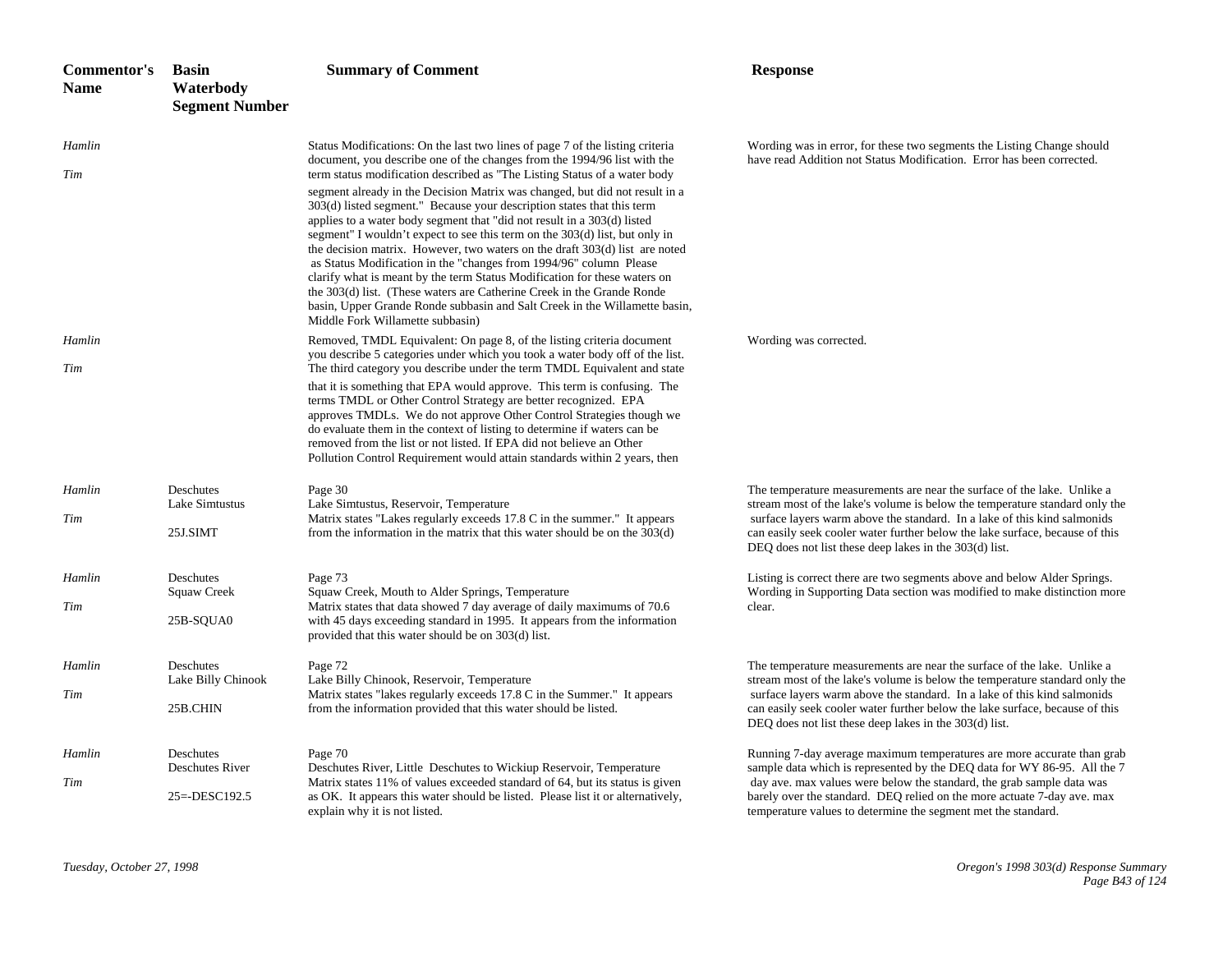| <b>Commentor's</b><br><b>Name</b> | <b>Basin</b><br>Waterbody<br><b>Segment Number</b>   | <b>Summary of Comment</b>                                                                                                                                                                                                                                                                                    | <b>Response</b>                                                                                                                                                                                                                                                                                                                                                                                                                                                                                                                                                                                                                                                                                     |
|-----------------------------------|------------------------------------------------------|--------------------------------------------------------------------------------------------------------------------------------------------------------------------------------------------------------------------------------------------------------------------------------------------------------------|-----------------------------------------------------------------------------------------------------------------------------------------------------------------------------------------------------------------------------------------------------------------------------------------------------------------------------------------------------------------------------------------------------------------------------------------------------------------------------------------------------------------------------------------------------------------------------------------------------------------------------------------------------------------------------------------------------|
| Hamlin<br>Tim                     | Deschutes<br>Deschutes River<br>$25 = DESC171$       | Page 68<br>Deschutes River, Central Oregon Canal to Little Deschutes, Temperature<br>Matrix states 11% values exceeded 64 F between WY 86-95. It appears this<br>water should be listed. Please list or, alternatively, explain why it is not                                                                | Running 7-day average maximum temperatures are more accurate than grab<br>sample data which is represented by the DEQ data for WY 86-95. All the 7<br>day ave. max values were below the standard, the grab sample data was<br>barely over the standard. DEQ relied on the more actuate 7-day ave. max<br>temperature values to determine the segment met the standard.                                                                                                                                                                                                                                                                                                                             |
| Hamlin<br>Tim                     | Deschutes<br>Little Hay Creek<br>25G-HALI0           | Page 18 Decision Matrix<br>Little Hay Creek, Mouth to Headwaters, Temperature<br>Matrix states 7 day average maximum was 65.3 in 1994. It appears from<br>the information in the matrix that this stream should be listed. If not listed<br>because 1994 was a drought year in this area, please state this. | Had two years of data 1994 and 1995. The exceedence occurred in 1994<br>which was a drought year. So DEQ relied on the 1995 data which did not<br>exceed the temperature criteria.                                                                                                                                                                                                                                                                                                                                                                                                                                                                                                                  |
| Hamlin<br>Tim                     | Deschutes<br>Oak Canyon<br>25J-OAKC0                 | Page 31<br>Oak Canyon, Reservoir, Temperature<br>Matrix states "appears to have air values included as part of record." Since<br>this is the only data available for this water, we suggest you remove the air<br>values and reanalyze the data for this water for this listing cycle.                       | Contacted BLM and had data recalculated after removing air values.                                                                                                                                                                                                                                                                                                                                                                                                                                                                                                                                                                                                                                  |
| Hamlin<br>Tim                     | Deschutes<br>East Lake<br>25C.EAST                   | East Lake was removed from the 303(d) list because "Source of Mercury is<br>natural". Please explain the basis for this conclusion.                                                                                                                                                                          | DEQ's conclusions that the mercury in East Lake was natural is based on 1)<br>there is no anthropogenic activities in the drainage which would contribute<br>to the elevated mercury levels (i.e. no mining activity) 2) Frontier<br>Geosciences did a water quality survey of Paulina and East Lakes. Their<br>conclusions were that there was a strong correlation of high methyl mercury<br>and sulfate in East Lake leading them to believe that sulfate-reducing<br>bacteria contribute significantly as a mercury methylation source. They<br>believed East Lake was affected much more than Paulina Lake because East<br>Lake has a much larger shoal area so more sediment is closer to the |
| Hamlin<br>Tim                     | Deschutes<br><b>Rock Creek</b><br>25J-ROCK0          | Page 32<br>Rock Creek, Mouth to Headwaters, Temperature<br>Matrix states "7 day average of daily maximum of 73.0" in 1993. Listing<br>status is given as OK. It appears from the information provided that this<br>water should be on the 303(d) list.                                                       | Added Rock Creek (25J-ROCK0): Redefined segment splitting segment at<br>Rock Creek Reservoir. Mouth to reservoir listed, reservoir to headwaters is<br>OK.                                                                                                                                                                                                                                                                                                                                                                                                                                                                                                                                          |
| Hamlin<br>Tim                     | Goose and Summer<br><b>Honey Creek</b><br>42C-HONE15 | Page 93<br>Honey Creek, Little Honey Creek to Headwaters, Temperature<br>7 day average of daily maximums exceeded temp standard for 4 7-day<br>periods in 1994 and 17-day period in 1995. It appears from the<br>information provided that the water should be listed.                                       | Did not receive temperature data from USFS, only days exceeded 64°F.<br>DEQ will continue to seek the data to calculate the 7 day ave. max.                                                                                                                                                                                                                                                                                                                                                                                                                                                                                                                                                         |
| Hamlin<br>Tim                     | Goose and Summer<br>Dismal Creek<br>42C-DISM0        | Page 92<br>Dismal Creek, Mouth to Headwaters, Temperature<br>7 day average of daily maximums exceeded standard for 3 7-day periods in<br>1993 and 77-day periods in 1994. It appears from the information<br>provided that the water should be listed.                                                       | Did not receive temperature data from USFS, only days exceeded 64°F.<br>Maximum temperature for 1993 was 62.2°F and for 1994 was 65.6°F,<br>however, data was not available to calculate the 7 day ave. max. DEQ will<br>continue to seek the data to calculate the 7 day ave. max.                                                                                                                                                                                                                                                                                                                                                                                                                 |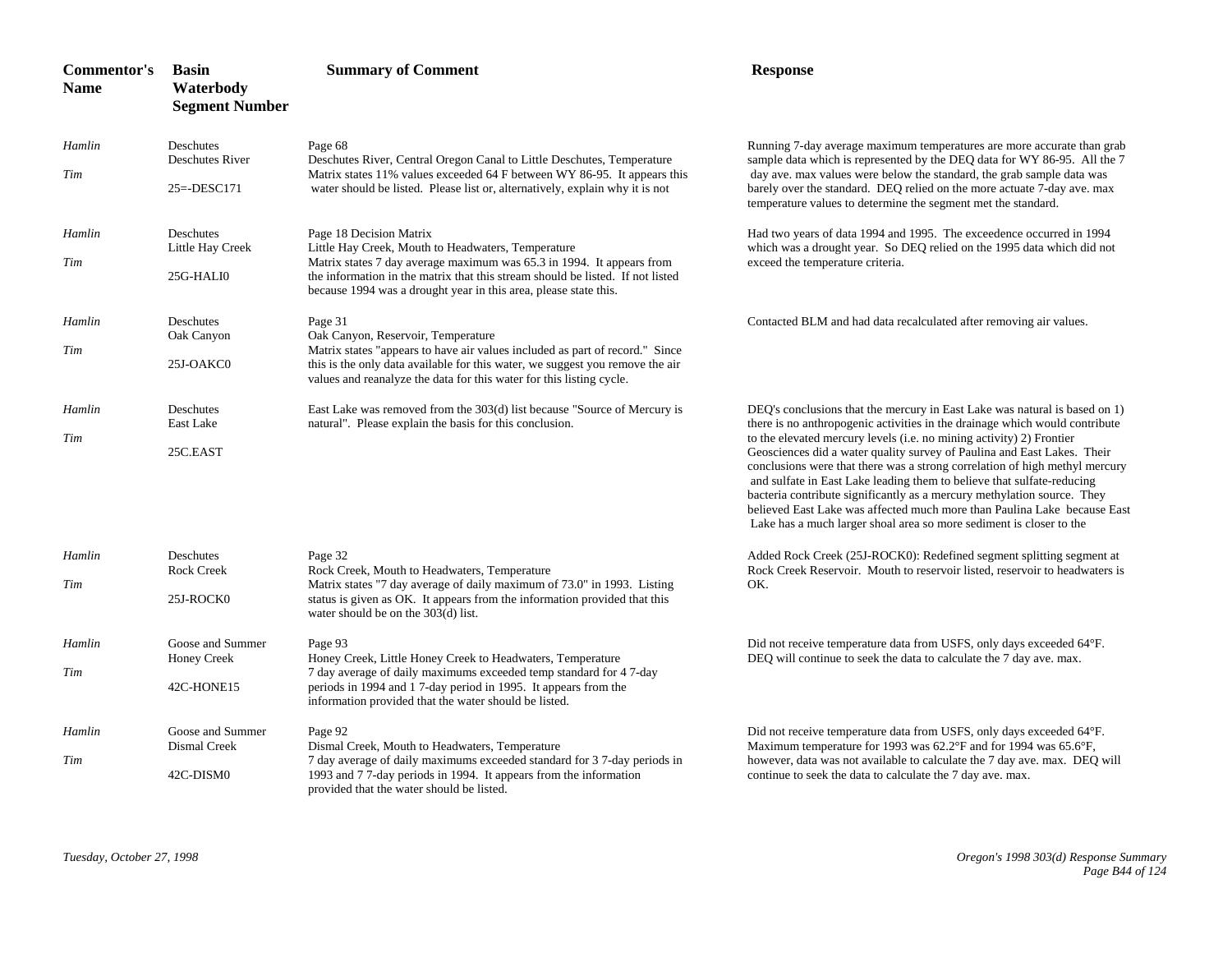| Commentor's<br><b>Name</b> | <b>Basin</b><br>Waterbody<br><b>Segment Number</b>          | <b>Summary of Comment</b>                                                                                                                                                                                                                                                                                                                                                                                                                                                                                                                 | <b>Response</b>                                                                                                                                                                                                                                                                                             |
|----------------------------|-------------------------------------------------------------|-------------------------------------------------------------------------------------------------------------------------------------------------------------------------------------------------------------------------------------------------------------------------------------------------------------------------------------------------------------------------------------------------------------------------------------------------------------------------------------------------------------------------------------------|-------------------------------------------------------------------------------------------------------------------------------------------------------------------------------------------------------------------------------------------------------------------------------------------------------------|
| Hamlin<br>Tim              | <b>Grande Ronde</b><br>Grande Ronde River<br>$31 = GRAN194$ | Page 118<br>Grande Ronde River, Tanner Gulch to headwaters, Temperature<br>Temperature data is found in the 1994/96 matrix that states the 7 day<br>average maximum ranged from 54.8 to 66.5 in 1992-1993. It appears from<br>this information that this water should be listed. However, this<br>temperature information is not even found in the 1998 decision matrix.<br>Please put this information back into the decision matrix for this listing                                                                                    | Segment was not listed in 1994/96 list, data was 7-day ave. max. of 59.3 °F<br>for 1992 and 60.1°F for 1993. For 1998 list segment was split into 3<br>sections Five points Creek to Limber Jim Creek (listed for 64°F), Limber<br>Jim Creek to Clear Creek (listed for 50°F) and Clear Creek to Headwaters |
| Hamlin<br>Tim              | <b>Grande Ronde</b><br>Weneha River<br>31F-WENA0            | Page 104<br>Weneha River, Mouth to Butte Creek, DO, Salmonid spawning<br>USFS Forest plan report noted that DO was below 90 percent saturation<br>(95% required for spawning). One sample in September 1996, DO was 9.6<br>mg/l. The listing status is given as Potential Concern. It appears from this<br>information that this water should be listed. However, on the next page the<br>same segment is identified for sedimentation with the rationale for not<br>listing as "Exceedences are natural as watershed is wilderness area" | The DO sample size did not meet minimum data requirements so there was<br>no exceedence of a standard so the justification of natural conditions is not<br>necessary.                                                                                                                                       |
| Hamlin<br>Tim              | Grande Ronde<br><b>Cow Creek</b><br>31B-COW0                | Page 97<br>Cow Creek, Mouth to Headwaters, Temperature<br>7 day moving average of daily maximums of 74.9 exceeded temperature<br>standard in 1993 but "data was questionable due to unusual data point and<br>probe malfunction in September". Since this is the only information<br>currently available we suggest that you list this water until better                                                                                                                                                                                 | DEQ disagrees, data from a malfunctioning probe is inappropriate for use in<br>listing a waterbody.                                                                                                                                                                                                         |
| Hamlin<br>Tim              | Grande Ronde<br>Sheep Creek, East<br>31D-SHEF0              | Page 132<br>Sheep Creek, East Fork, Mouth to headwaters, Temperature<br>7 day average of daily maximum of 67.6 in 1997. Water listed as Potential<br>Concern. It appears from the information provided that this water should<br>be on $303(d)$ list.                                                                                                                                                                                                                                                                                     | Error corrected site listed.                                                                                                                                                                                                                                                                                |
| Hamlin<br>Tim              | <b>Grande Ronde</b><br><b>Mottet Creek</b><br>31D-MOTT0     | Page 129<br>Mottet Creek, Mouth to headwaters, temperature<br>7 day moving average of 72 in 1994. It appears this water should be listed.<br>If 94 was considered a drought year in this area, that should be stated in the                                                                                                                                                                                                                                                                                                               | 1994 data was not used because it was a drought year and a second year's<br>data was available.                                                                                                                                                                                                             |
| Hamlin<br>Tim              | <b>Grande Ronde</b><br>Grande Ronde                         | Page 43 Grande Ronde Basin, Upper Grande Ronde<br>Grande Ronde River, Five Points Creek to Limber Jim Creek,<br>The Segment # is missing.                                                                                                                                                                                                                                                                                                                                                                                                 | In the data base when the segment number starts at the same point but the<br>reach is different the segment number is not printed. During the<br>development of the 2000 list DEQ will consider whether to modify the<br>segment numbers.                                                                   |
| Hamlin<br>Tim              | Grande Ronde<br>Grande Ronde River<br>$31 = -GRAN082$       | Page 115<br>Grande Ronde River, Wallawa R. To Five Points Cr, Chlorophyll a<br>$12\%$ (3 of 5), 0% (0 of 7), 20% (1 of 5) etc. Values exceeded chlorophyll a<br>standard. It appears this water should be listed based on this information.<br>If it did not meet the 3 month average value excellence criteria, this should                                                                                                                                                                                                              | Data did not meet 3-month average value exceedence criteria.                                                                                                                                                                                                                                                |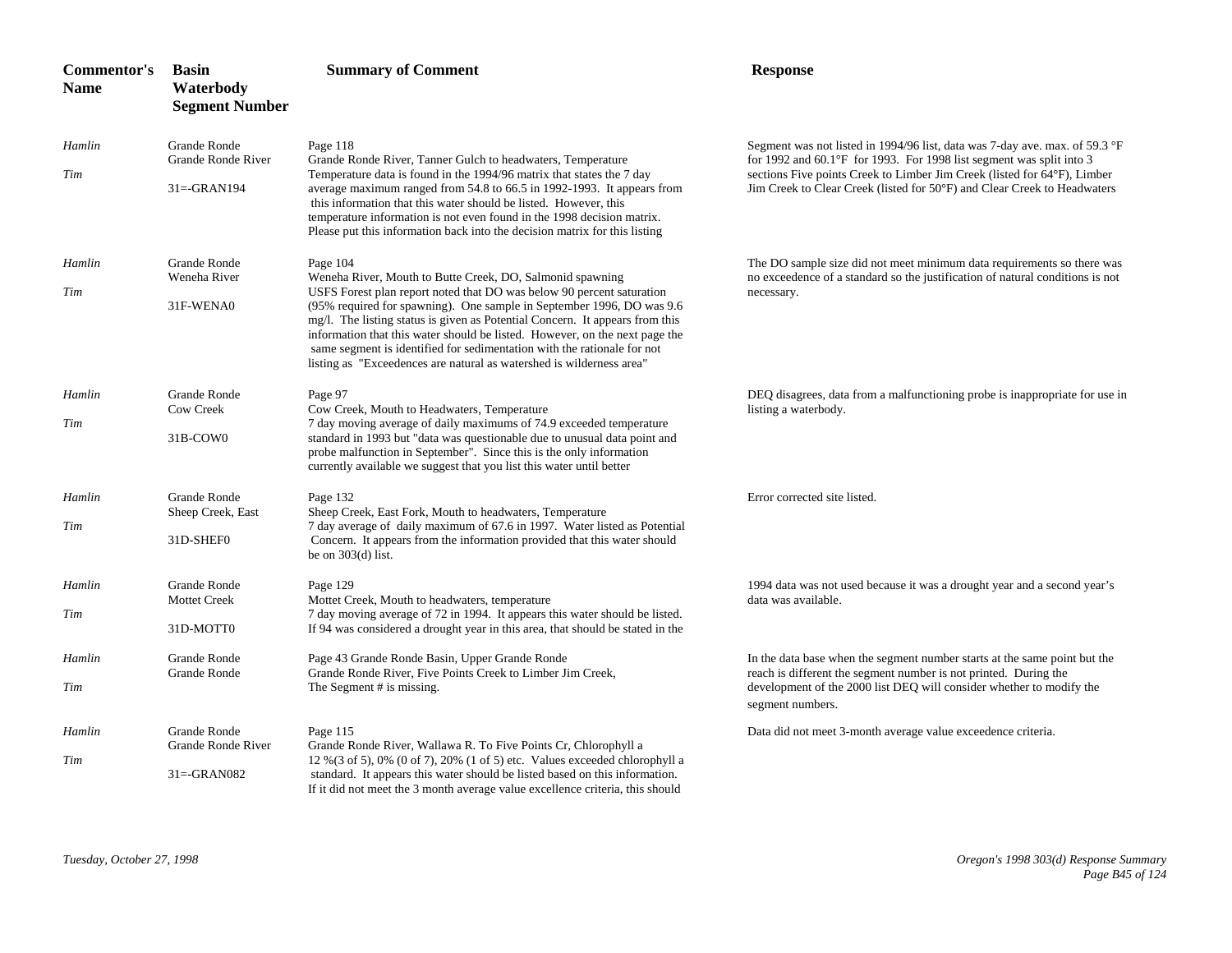| Commentor's<br><b>Name</b> | <b>Basin</b><br>Waterbody<br><b>Segment Number</b> | <b>Summary of Comment</b>                                                                                                                                                                                                                                                      | <b>Response</b>                                                                                                                                                                                                                  |
|----------------------------|----------------------------------------------------|--------------------------------------------------------------------------------------------------------------------------------------------------------------------------------------------------------------------------------------------------------------------------------|----------------------------------------------------------------------------------------------------------------------------------------------------------------------------------------------------------------------------------|
| Hamlin                     | Hood<br><b>Tenmile Creek</b>                       | Page 149<br>Tenmile Creek, Orchard Ridge Ditch to Headwaters, Temperature                                                                                                                                                                                                      | Error corrected site listed.                                                                                                                                                                                                     |
| Tim                        | 24A-FIFT43.6                                       | 7 day average of daily maximums exceeded standard in 2 of 4 years (1990)<br>and 1992) It appears from information provided that this water should be                                                                                                                           |                                                                                                                                                                                                                                  |
| Hamlin                     | Hood<br><b>Indian Creek</b>                        | Page 154<br>Indian Creek, Mouth to Headwaters, Temperature                                                                                                                                                                                                                     | Stream added to 303(d) list                                                                                                                                                                                                      |
| Tim                        | 24A-INDI0                                          | 7 day average maximum temperature exceeded standard in one of the two<br>years of data, 1996 (64.2) It appears water should be listed or explain basis                                                                                                                         |                                                                                                                                                                                                                                  |
| Hamlin                     | Hood<br>Lake Branch Hood                           | Page 155<br>Lake Branch Hood River, Mouth to headwaters, temperature                                                                                                                                                                                                           | Stream water temperature is affected by lake at head waters will split stream<br>into two segments and list segment for a mile below lake.                                                                                       |
| Tim                        | River<br>24A-HOLA0                                 | One of four measurements exceeded standard (2 sites, 2 years) Water listed<br>as potential concern. It appears water should be listed or rationale for not<br>listing explained.                                                                                               |                                                                                                                                                                                                                                  |
| Hamlin                     | John Day<br>John Day River                         | Page 169<br>John Day River, Tumwater Falls to North Fork, pH                                                                                                                                                                                                                   | The measurements were considered over the entire reach from the mouth to<br>the North Fork. Measurements indicated the river met the standard from                                                                               |
| Tim                        |                                                    | 12 % (3 of 25) summer values exceeded pH standard. It appears from<br>information provided that this water should be listed.                                                                                                                                                   | the mouth to around RM 39.5 where it was slightly over and then met the<br>standard for the rest of the segment. Professional Judgment was used to<br>consider all three site together. Combined there was only 6% violations of |
| Hamlin                     | John Day<br><b>Belshaw Creek</b>                   | Page 213<br>Belshaw Creek, mouth to Headwaters, Temperature                                                                                                                                                                                                                    | Data was in error 7 day Max ave. of 71°F was for 1992, there was no data<br>for other years. Added to 303(d) list.                                                                                                               |
| Tim                        | 26B-BELS0                                          | Matrix states that 7 day average of daily maximum of 71 and less than 64<br>in 1993 and 1994. It appears from information provided that water should                                                                                                                           |                                                                                                                                                                                                                                  |
| Hamlin                     | John Day<br>Wilson Creek                           | Page 209<br>Wilson Creek, Bull Prairie Lake to Headwaters, Temperature                                                                                                                                                                                                         | 1994 data was not used because it was a drought year and other years of data<br>were available which were below the temperature criteria. 1996                                                                                   |
| Tim                        | 26C-WILS0                                          | Matrix states that water exceeded Standard in 1994 and was 64 degrees in<br>1996. It appears from information that water should be listed. If 1994 was<br>a drought year in this area, that should be stated.                                                                  | measurement was at the criteria not over it, therefore, did not exceed the<br>criteria.                                                                                                                                          |
| Hamlin                     | John Day<br>Crawfish Creek                         | Page 192<br>Crawfish Creek, Mouth to headwaters, Habitat Modification                                                                                                                                                                                                          | Correction made. It should be noted that especially with habitat<br>modification, watersheds with habitat concerns were evaluated on a                                                                                           |
| Tim                        | 26C-CRAW0                                          | The language in the Supporting Data or Information Column is identical to<br>the language in the same column on page 191 for Crane Creek, yet Crawfish<br>Creek is listed as Potential Concern and Crane Creek is listed as 303(d) list.<br>Please correct this inconsistency. | watershed basis. DEQ used its professional judgment to list the major<br>tributaries mainstem instead of listing every tributary in the watershed The<br>"Supporting Data and Information" column indicated that the listing     |
| Hamlin                     | John Day<br>Alder Creek                            | Page 184<br>Alder Creek, Mouth to Headwaters, Temperature                                                                                                                                                                                                                      | 1994 data was not used because it was a drought year and a second year's<br>data was available which was below the temperature criteria.                                                                                         |
| Tim                        | 26C-ALDE0                                          | Matrix states 7 day average of 61 and 66.5 exceeded temperature standard<br>in 1993 and 1994. It appears from the information provided that this<br>water should be listed. If water is not listed because 94 was a drought year in                                            |                                                                                                                                                                                                                                  |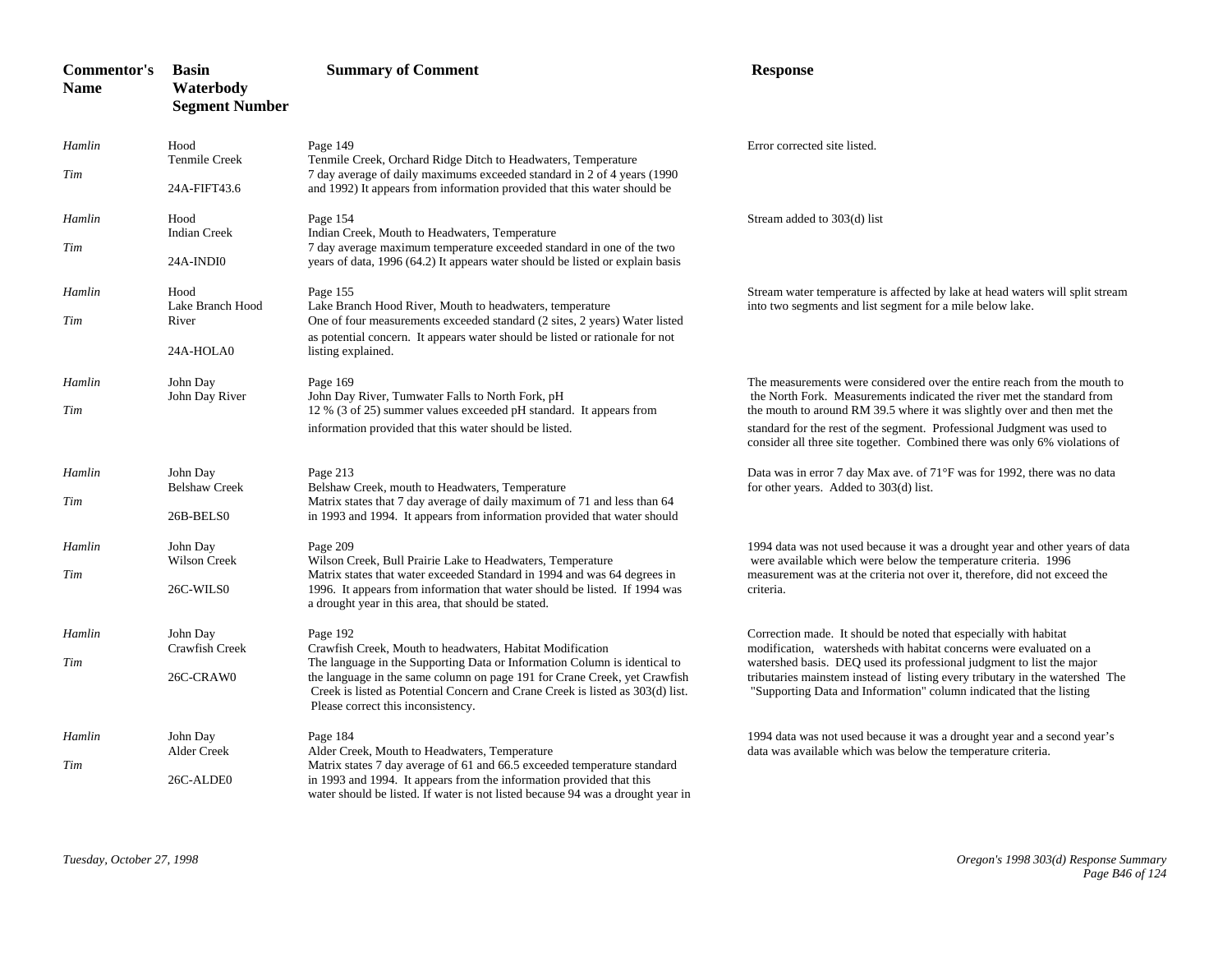| <b>Commentor's</b><br><b>Name</b> | <b>Basin</b><br>Waterbody<br><b>Segment Number</b> | <b>Summary of Comment</b>                                                                                                                                                                                                      | <b>Response</b>                                                                                                                                          |
|-----------------------------------|----------------------------------------------------|--------------------------------------------------------------------------------------------------------------------------------------------------------------------------------------------------------------------------------|----------------------------------------------------------------------------------------------------------------------------------------------------------|
| Hamlin                            | John Day<br>Vincent Creek                          | Vincent Creek, Mouth to Headwaters, Temperature<br>Matrix states 7 day average of 60.4 and 65.2 in 1993. It appears from the                                                                                                   | Professional Judgment was used to make the determination that the<br>majority of the stream met the temperature criteria and that temperatures           |
| Tim                               | 26D-VINC0                                          | information provided that this water should be listed.                                                                                                                                                                         | only exceeded the criteria slightly for a short section near the mouth.<br>Stream's status will be Potential Concern in the Decision Matrix until        |
| Hamlin                            | John Day<br><b>Ruby Creek</b>                      | Page 182<br>Ruby Creek, Mouth to headwaters, Temperature                                                                                                                                                                       | Professional Judgment was used to make the determination that the<br>majority of the stream met the temperature criteria and that temperatures           |
| Tim                               | 26D-RUBY0                                          | Matrix states 7 day average of daily maximum of 64.3 and 57.4 in 1993.<br>Listing Status is given as OK. It appears from the information provided<br>that this water should be listed.                                         | only exceeded the criteria slightly at the mouth.                                                                                                        |
| Hamlin                            | John Day<br><b>Fields Creek</b>                    | Page 220<br>Fields Creek, Mouth to Big Canyon, Temperature                                                                                                                                                                     | 1994 data was not used because it was a drought year and a second year's<br>data was available which was below the temperature criteria.                 |
| Tim                               | 26B-FIEL0                                          | 7 day average of daily maximums of less than 64, less than 64, and 67 in<br>1992, 1993, and 1994. It appears from information provided that water<br>should be listed. If 1994 was a drought year in this area, that should be |                                                                                                                                                          |
| Hamlin                            | John Day<br><b>Scotty Creek</b>                    | Pager 174<br>Scotty Creek, Mouth to Headwaters, temperature                                                                                                                                                                    | 1992 and 1994 data was not used because they were drought years and a non<br>drought year's data was available which was below the temperature criteria. |
| Tim                               | 26F-SCOT0                                          | Maximums of 66/57/71 in 1992/1993/1994. It appears from the<br>information provided that this water should be listed.                                                                                                          |                                                                                                                                                          |
| Hamlin                            | John Day<br>Deer Creek, East Fork                  | Page 193<br>Deer Creek, East Fork, Mouth to Headwaters, Temperature                                                                                                                                                            | Temperature data from another stream was incorrectly applied to this<br>stream. Data was remove, but record was maintained in data base for future       |
| Tim                               | 26C-DEEF0                                          | There is no information in the Basis for Consideration of Listing,<br>Supporting Data or Information, or Rationale for Not Listing Columns.                                                                                    | use.                                                                                                                                                     |
| Hamlin                            | John Day<br>John Day River                         | Page 168<br>John Day River, Mouth to Tumwater Falls, pH                                                                                                                                                                        | The measurements at the USGS site at McDonald were below the pH<br>standard, originally the entire reach was considered, however, this segment           |
| Tim                               | $26 =$ -JOHN0                                      | 12% (3 of 25) summer values exceeded pH standard. Status listed as OK. It<br>appears from the information provided that this water should be listed.                                                                           | can be separated. The Supporting Data column has be change to reflect the<br>downstream site only.                                                       |
| Hamlin                            | John Day<br>Dodds Creek                            | Page 165<br>Dodds Creek, Mouth to headwaters, temperature                                                                                                                                                                      | 1991 data was not used because it was a drought year and a second year's<br>data was available which was below the temperature criteria.                 |
| Tim                               | 26F-DODD0                                          | Maximum temperature of 68 and 61 in 1991 and 1993. Listed as potential<br>concern. It appears from information provided that this water should be                                                                              |                                                                                                                                                          |
| Hamlin                            | John Day<br>Olive Creek                            | Page 71<br>Olive Creek, Mouth to Headwaters, 26C-OLIVO                                                                                                                                                                         | Corrected                                                                                                                                                |
| Tim                               | 26C-OLIV0                                          | In the Supporting Data and Information Column, the last sentence<br>"Degradation of stream habitat has reduced the potential for supporting                                                                                    |                                                                                                                                                          |
| Hamlin                            | John Day<br>Long Creek, South                      | Page 180<br>Log Creek, South Fork, Mouth to headwaters, temperature                                                                                                                                                            | 1991 data was not used because it was a drought year and a second year's<br>data was available which was below the temperature criteria.                 |
| Tim                               | 26D-LOSF0                                          | 7 day average of daily maximum of less than 64 and 81 in 1990 and 1991.<br>It appears from the information provided that this water should be listed.                                                                          |                                                                                                                                                          |

*Tuesday, October 27, 1998 Oregon's 1998 303(d) Response Summary Page B47 of 124*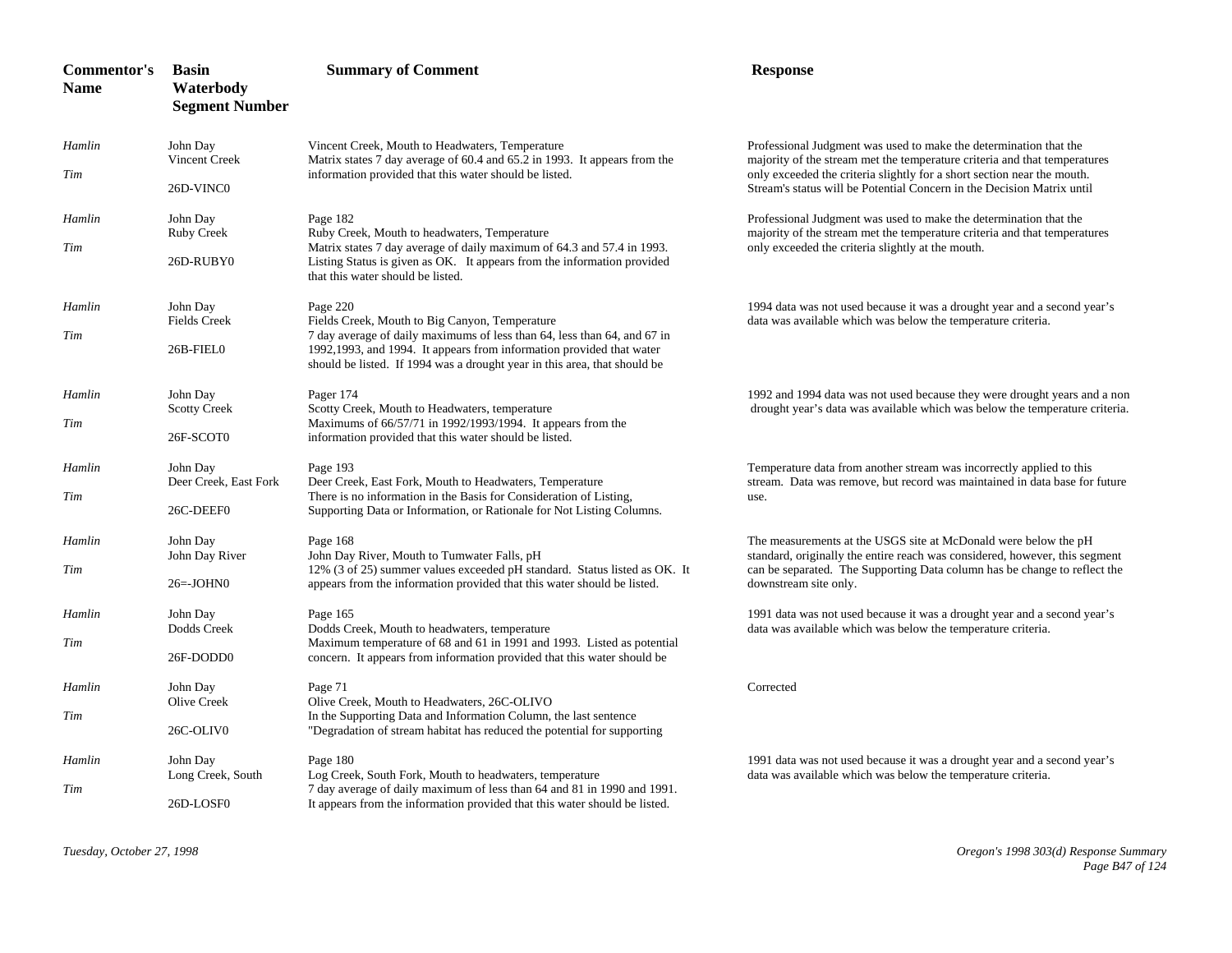| Commentor's<br><b>Name</b> | <b>Basin</b><br>Waterbody<br><b>Segment Number</b>   | <b>Summary of Comment</b>                                                                                                                                                                                                                                                                                                                                                                                                                  | <b>Response</b>                                                                                                                                                                                                                                                                                                                                                        |
|----------------------------|------------------------------------------------------|--------------------------------------------------------------------------------------------------------------------------------------------------------------------------------------------------------------------------------------------------------------------------------------------------------------------------------------------------------------------------------------------------------------------------------------------|------------------------------------------------------------------------------------------------------------------------------------------------------------------------------------------------------------------------------------------------------------------------------------------------------------------------------------------------------------------------|
| Hamlin<br>Tim              | John Day<br>Beaver Creek, South<br>Fork<br>26C-BEAV0 | Page 186<br>Beaver Creek, South Fork, Habitat Modification<br>The language in the Supporting Data or Information Column for Beaver<br>Creek is identical to the language in the same column on page 187 for<br>Boulder Creek and the language on page 188 for Bull Creek, yet Beaver<br>Creek is listed as Potential Concern, Boulder Creek is listed as 303(d) list,<br>and Bull Creek is listed as Potential Concern Please correct this | Correction made. It should be noted that especially with habitat<br>modification, watersheds with habitat concerns were evaluated on a<br>watershed basis. DEQ used its professional judgment to list the major<br>tributaries mainstem instead of listing every tributary in the watershed The<br>"Supporting Data and Information" column indicated that the listing |
| Hamlin<br>Tim              | Klamath<br><b>Klamath River</b><br>43D-KLAM208       | Page 257<br>Klamath River, California Border to Keno Dam, Chlorophyll a<br>Matrix states that 11% (2 of 19) values exceeded the Chlorophyll a<br>standard. Listing Status is given as OK. It appears from information<br>provided that water should be listed. If it did not meet the 3-month average<br>chlorophyll a criteria, this should be stated and water should perhaps be                                                         | Did not meet 3-month average exceedences were in different years. With<br>present data it is not considered a potential concern.                                                                                                                                                                                                                                       |
| Hamlin<br>Tim              | Klamath<br>Camp Creek                                | Page 247<br>Camp Creek, Mouth to Headwaters, T<br>Matrix states that 7 day average of daily maximums was exceeded in 1994.<br>It appears from the information provided this water should be listed. If<br>1994 was a drought year in this area, that should be stated.                                                                                                                                                                     | 1994 data was not used because it was a drought year and a second year's<br>data was available which was below the temperature criteria.                                                                                                                                                                                                                               |
| Hamlin<br>Tim              | Klamath<br>Link River<br>43E-LINK0                   | Page 243<br>Link River, Lake Ewauna to Klamath Lake, pH, FWS<br>Matrix states that 10% (3 of 29) values exceed pH standard. Listing status<br>given as OK. It appears from the information provided this water should be                                                                                                                                                                                                                   | Does not meet Minimum Data Requirements, must be more than 10%<br>violations to list. Percentage is 10%.                                                                                                                                                                                                                                                               |
| Hamlin<br>Tim              | Klamath<br>Klamath River<br>43E-KLAM231.6            | Page 239<br>Klamath River, Keno Dam to Link River, Bacteria<br>25% (2 of 8) values exceeded fecal coliform standard. Listing status is given<br>as "OK". It appears from information provided that this water should be                                                                                                                                                                                                                    | Did not meet minimum data requirements "a minimum of at least two<br>exceedences for a season is need to list", this condition was not met.                                                                                                                                                                                                                            |
| Hamlin<br>Tim              | Klamath<br>Antelope Creek<br>43E-ANTEO               | Page 238<br>Antelope Creek, Mouth to Headwaters, Temperature<br>Matrix states 7 day average of daily maximums in 1997 at lower site was<br>79.5 "Lower mile water quality limited", but water is listed as OK in Listing<br>status column. Water should be on 303(d) list.                                                                                                                                                                 | Listings are correct, wording modified to make clear which segment is listed.                                                                                                                                                                                                                                                                                          |
| Hamlin<br>Tim              | Klamath<br>Fourmile Creek<br>43C-FOUR0               | Page 262<br>Fourmile Creek, Mouth to Headwaters, Temperature<br>Matrix states 7 day average of daily maximums was 64.8 and 67.1 in 1997.<br>Listing Status is given as potential concern. It appears that this water                                                                                                                                                                                                                       | All but last mile met the temperature criteria after further evaluation split<br>stream into two segments and listed last mile of stream.                                                                                                                                                                                                                              |
| Hamlin<br>Tim              | Malheur<br><b>Bully Creek</b><br>33D-BULL0           | Page 299<br>Bully Creek, Bully Creek Reservoir to Headwaters, DO<br>Matrix states that 4 sites had one sample below standard and 1 site had 2<br>samples below standard. It appears this water should be listed. If it did not<br>meet the 10% criteria, this should be stated.                                                                                                                                                            | Temperature was not collected so unable to determine percent saturation.<br>Insufficient data to determine level of DO in the stream.                                                                                                                                                                                                                                  |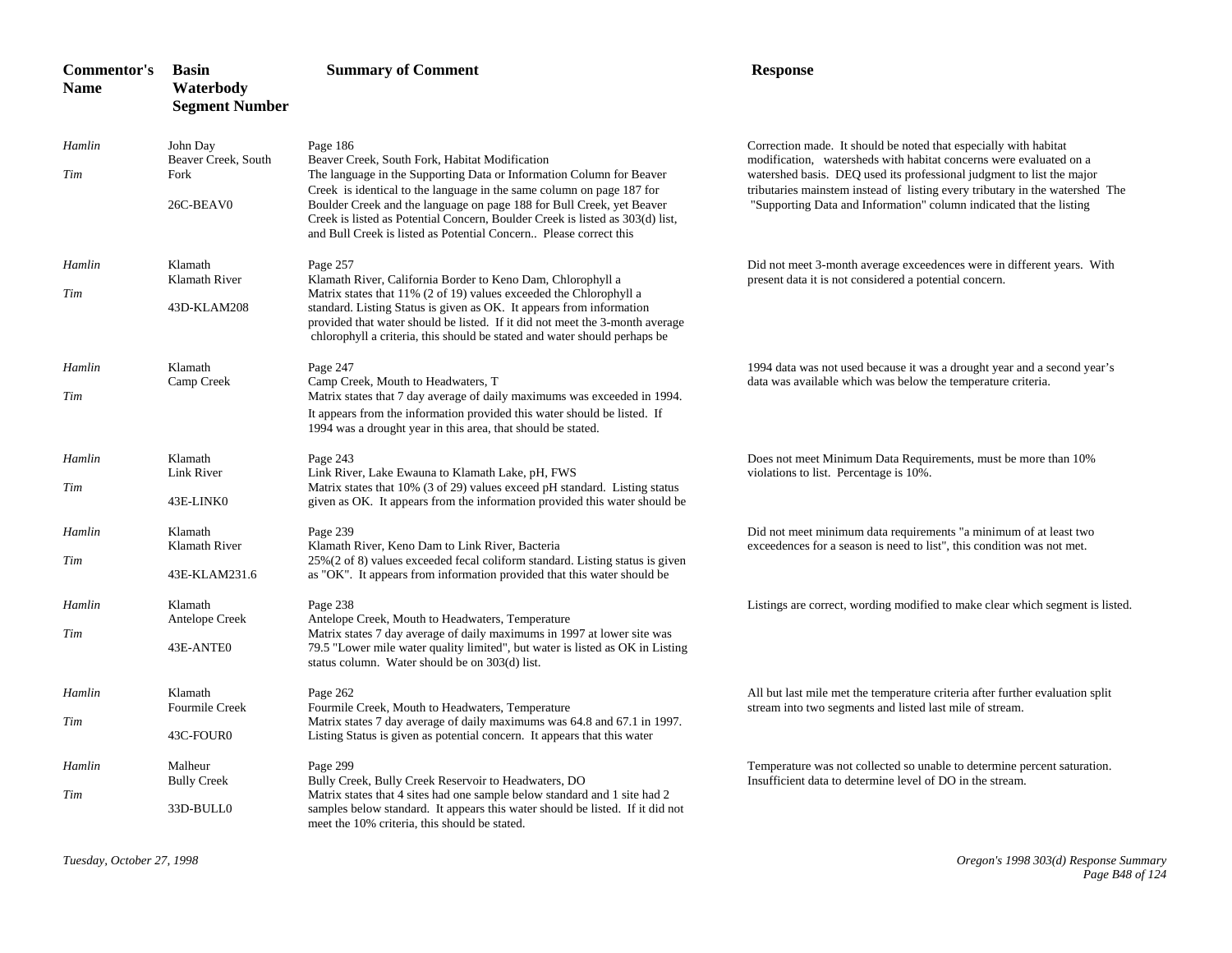| Commentor's<br><b>Name</b> | <b>Basin</b><br>Waterbody<br><b>Segment Number</b>           | <b>Summary of Comment</b>                                                                                                                                                                                                                                                                                                                                                                                                                                                                                                                                               | <b>Response</b>                                                                                                                                                                                                                                                                                                                                         |
|----------------------------|--------------------------------------------------------------|-------------------------------------------------------------------------------------------------------------------------------------------------------------------------------------------------------------------------------------------------------------------------------------------------------------------------------------------------------------------------------------------------------------------------------------------------------------------------------------------------------------------------------------------------------------------------|---------------------------------------------------------------------------------------------------------------------------------------------------------------------------------------------------------------------------------------------------------------------------------------------------------------------------------------------------------|
| Hamlin<br>Tim              | <b>Malheur Lake</b><br><b>Burnt Cabin Creek</b><br>41B-BURN0 | Page 293<br>Burnt Cabin Creek, Mouth to headwaters, temperature<br>Matrix states 7 day average of daily maximums exceeded standard in 1994<br>and 1995. Listing status given as Potential Concern. It appears from<br>information provided that this water should be listed.                                                                                                                                                                                                                                                                                            | 1994 data was not used because it was a drought year and other years of data<br>were available which was below the temperature criteria. Temperature was<br>64°F in 1995 it did not exceed 64°F which is the criteria for listing.                                                                                                                      |
| Hamlin<br>Tim              | Mid Coast<br><b>Big Creek</b><br>$12B-BIG0$                  | Page 330<br>Big Creek, Mouth to Panther Creek, Temperature<br>Matrix states 7 day average of daily maximums of 66.0 and 67.3 in 1991<br>and 1992, but averages did not exceed standard in 1993 and 1994. Listing<br>Status given as Potential concern. It appears from information that water                                                                                                                                                                                                                                                                           | 1991 and 1992 data were not used because they were drought years and a<br>non drought year's data was available which was below the temperature<br>criteria.                                                                                                                                                                                            |
| Hamlin<br>Tim              | Mid Coast<br>Ollala Slough<br>$12A+OLLA0$                    | Page 343<br>Ollala Slough, Tidal portion of Slough, Bacteria - water contact rec., FWS<br>Matrix states 22% (2 of 9) values exceeded fecal coliform standard. Listing<br>status is given as OK. It appears from information provided that water                                                                                                                                                                                                                                                                                                                         | DEQ used Professional Judgment in determining that over all the 10 year<br>record showed little Bacteria impact on water contact and recreation.<br>Combined samples showed violations of less than 5%.                                                                                                                                                 |
| Hamlin<br>Tim              | North Coast / Lower<br>Nehalem River<br>11D-NEHA0            | Page 375<br>Nehalem River, Mouth to Cook Creek, Bacteria-water contact Rec., FWS<br>Matrix states that 12%(5 of 34) and 20% (1 of 5) values exceeded standard.<br>Listing Status is given as OK. It appears that this water should be listed.                                                                                                                                                                                                                                                                                                                           | 4 sites were viewed in total, combined had a 10% violation rate, violations<br>occurred in different years, professional judgment was used in review of data<br>to determine that Bacteria water contact recreation was not a concern in<br>this segment.                                                                                               |
| Hamlin<br>Tim              | North Coast / Lower<br>Nehalem River, North<br>Fork          | Page 378<br>Nehalem River, North Fork, Mouth to Soapstone Creek, Bacteria-water<br>contact rec., FWS<br>Matrix states 15% (3 of 20) and 43% (3 of 7) values exceeded standard<br>from 1988-1991. Values at 2 sites in 1997 met standard and farms have<br>upgraded their manure holding and spreading facilities. Listing change is<br>given as Removed based on meeting standards. However your criteria<br>document states that a water should have the same amount of information<br>to get off the list as it took to get on the list - i.e. several years of data. | Collected data covered the seasons of concern when the past violations<br>occurred and showed bacteria count much improved and below standard.<br>Additionally, improvements in manure handling had been made since 1990.<br>Professional Judgment was used to determine the stream was now meeting<br>the bacteria- water contact recreation standard. |
| Hamlin<br>Tim              | North Coast / Lower<br>Trask River, North<br>11E-TRNF4       | Page 401<br>Trask River, North Fork, Bark Shanty Creek to Headwaters, Temperature<br>Two values are recorded as being above temperature standard (66.1 and<br>64.3) while one value meets standard (63.7). Listing status is given as OK.<br>It appears from information provided that water should be listed.                                                                                                                                                                                                                                                          | Listing is correct data base modified to make clearer that below Bark Shanty<br>Creek is listed above is not.                                                                                                                                                                                                                                           |
| Hamlin<br>Tim              | Owyhee<br>Owyhee River<br>34G-OWYH0                          | Page 411<br>Owyhee River, Mouth to Black Willow Creek, temperature<br>Maximum values from 65.6 to 72.9. Listing status given as OK. Not listed<br>because no warm water fishery criteria.                                                                                                                                                                                                                                                                                                                                                                               | Segment is a warm water fishery, change criteria column to reflect this fact.                                                                                                                                                                                                                                                                           |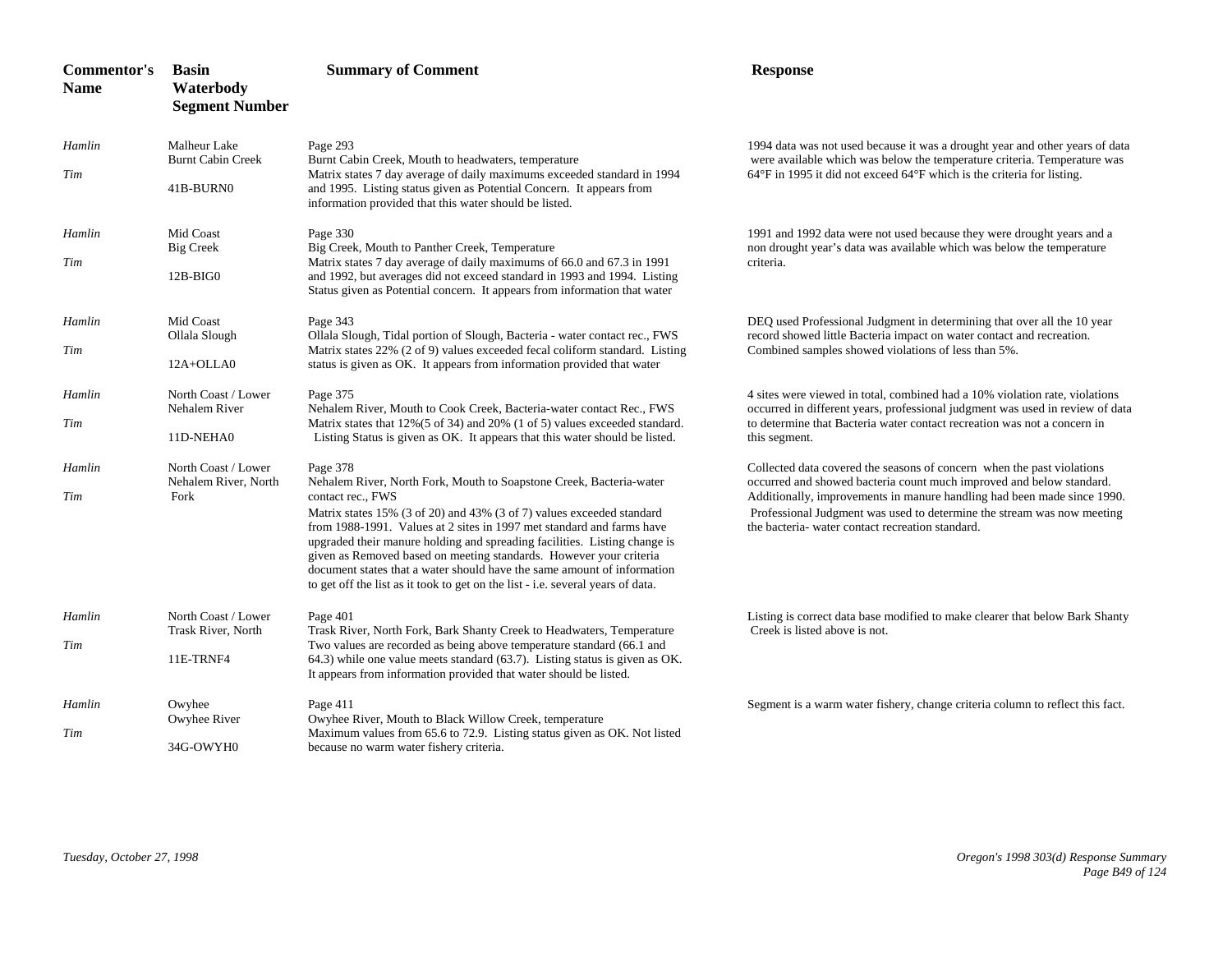| Commentor's<br><b>Name</b> | <b>Basin</b><br>Waterbody<br><b>Segment Number</b> | <b>Summary of Comment</b>                                                                                                                                                                                                                                                                                                                                                                                                                                                                                                                                                                          | <b>Response</b>                                                                                                                                                                                     |
|----------------------------|----------------------------------------------------|----------------------------------------------------------------------------------------------------------------------------------------------------------------------------------------------------------------------------------------------------------------------------------------------------------------------------------------------------------------------------------------------------------------------------------------------------------------------------------------------------------------------------------------------------------------------------------------------------|-----------------------------------------------------------------------------------------------------------------------------------------------------------------------------------------------------|
| Hamlin<br>Tim              | Powder<br><b>Althouse Creek</b>                    | Page 479<br>Burnt River, west fork Mouth to Headwaters, Temperature<br>Matrix states that the 7 day average maximum temperature in 1995 was<br>66.0 and in 1996 was 66.5. Listing status given as OK. It appears from<br>information provided that this water should be listed.                                                                                                                                                                                                                                                                                                                    | Value for 1996 was incorrect in Decision Matrix, value should have been<br>56.5 not 66.5. Data base corrected. Stream meets temperature criteria.                                                   |
| Hamlin<br>Tim              | Powder<br><b>Burnt River</b><br>32B-BURN45.8       | Page 430<br>Burnt River, Clarks Creek to Unity Res., DO - Salmonid spawning<br>11% (5 of 42) values exceeded standard. Listing status given as OK. It<br>appears from information provided that this water should be listed.                                                                                                                                                                                                                                                                                                                                                                       | Did not meet the "Minimum Data Requirements" of two exceedences for a<br>season of interest.                                                                                                        |
| Hamlin<br>Tim              | Powder<br><b>Burnt River</b><br>32B-BURN45.8       | Page 430<br>Burnt River, Clarks Creek to Unity Res., DO - Salmonid spawning<br>11% (3 of 27) values exceeded standard. Listing status given as OK. It<br>appears from information provided that this water should be listed.                                                                                                                                                                                                                                                                                                                                                                       | Did not meet the "Minimum Data Requirements" of two exceedences for a<br>season of interest.                                                                                                        |
| Hamlin<br>Tim              | Rogue<br>Rogue River<br>$15 = ROGU132$             | Page 545<br>Rogue River, Little Butte Reservoir to Lost Creek Reservoir, Temperature<br>For three of the five years of data presented, the standard is exceeded. It<br>appears that this water should be listed.                                                                                                                                                                                                                                                                                                                                                                                   | 1991, 1992 and 1994 data were not used because they were drought years<br>and two years of non drought year data were available which were below the<br>temperature criteria.                       |
| Hamlin<br>Tim              | Rogue<br>Mule Creek<br>15F-MULE0                   | Page 501<br>Mule Creek, Mouth to Headwates, Temperature<br>The matrix state that the West Fork of Mule Creek is in the Rogue<br>Wilderness Area so the high temperatures are a natural condition. However,<br>the name and description states Mule Creek is the water body being<br>documented. Should the name be stated as the West Fork of Mule Creek or<br>is it Mule Creek that is in a wilderness area? If only the West Fork of Mule<br>Creek is in a wilderness area, please provide assurance that there are not<br>human impacts on the temperature in the part of Mule Creek not in the | Only the West Fork of Mule Creek is in the Wilderness Area. The<br>monitoring site is on Mule Creek below the confluence with the West Fork.<br>This stream has been added back to the 303(d) list. |
| Hamlin<br>Tim              | Rogue<br><b>Ashland Creek</b><br>15B-ASHL0         | Page 510<br>Ashland Creek, Mouth to Ashland STP, Nutrient, Toxics<br>A TMDL was approved in 1992. The Supporting Data of information<br>column states only that DEQ TMDL data exits. It would be helpful if the<br>data was briefly summarized so that the Decision Matrix could be used to<br>track progress on waters with TMDL's in place.                                                                                                                                                                                                                                                      | DEQ is developing a separate tracking system to track waterbodies with<br>TMDL <sub>s</sub> .                                                                                                       |
| Hamlin<br>Tim              | Sandy<br>Salmon River<br>23A-SALM0                 | Page 558<br>Salmon River, Mouth to headwaters, Temperature<br>1994 and 1996 7 day average maximum temperatures exceeded the<br>standard. It appears that this water should be listed.                                                                                                                                                                                                                                                                                                                                                                                                              | After review of data split stream into two segments from Mouth to Boulder<br>Creek (listed for temperature) and Boulder Creek to headwaters.                                                        |
| Hamlin<br>Tim              | South Coast<br>Coquille River<br>14B-COQU4         | Page 593<br>Coquille River, Prosper to North/South Fork Confluence, Bacteria<br>18% (2 of 11) values exceeded standard. It appears from the information<br>provided that the water should be listed.                                                                                                                                                                                                                                                                                                                                                                                               | Did not meet the "Minimum Data Requirements" of two exceedences for a<br>season of interest.                                                                                                        |

*Tuesday, October 27, 1998 Oregon's 1998 303(d) Response Summary Page B50 of 124*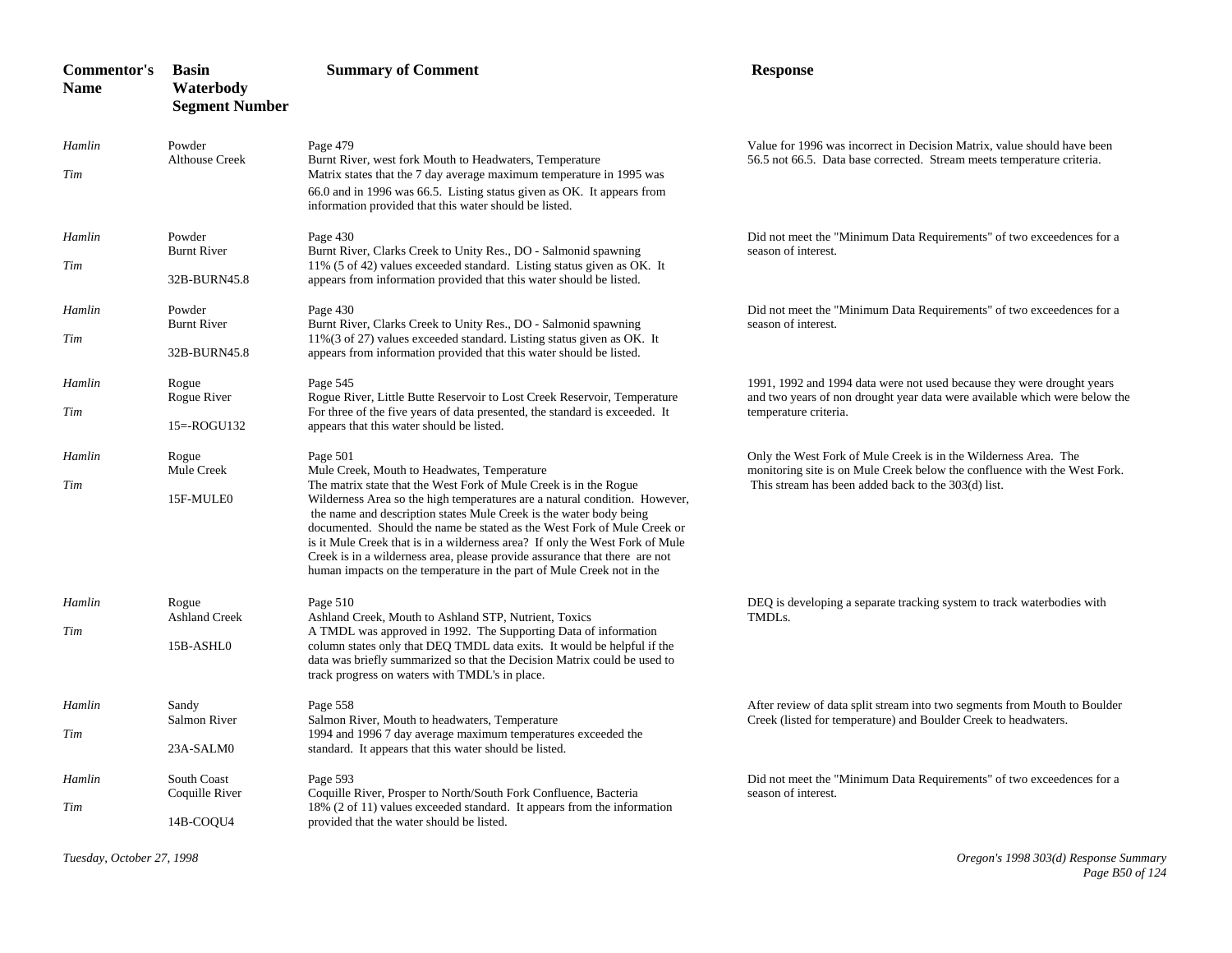| Commentor's<br><b>Name</b> | <b>Basin</b><br>Waterbody<br><b>Segment Number</b> | <b>Summary of Comment</b>                                                                                                                                                                                                                                                                                                                                                                                                                                                                                                                                                                                                           | <b>Response</b>                                                                                                                                                                                                                                                                                                 |
|----------------------------|----------------------------------------------------|-------------------------------------------------------------------------------------------------------------------------------------------------------------------------------------------------------------------------------------------------------------------------------------------------------------------------------------------------------------------------------------------------------------------------------------------------------------------------------------------------------------------------------------------------------------------------------------------------------------------------------------|-----------------------------------------------------------------------------------------------------------------------------------------------------------------------------------------------------------------------------------------------------------------------------------------------------------------|
| Hamlin<br>Tim              | South Coast<br>Alder Creek<br>14B-ALDE0            | Page 589<br>Alder Creek, Mouth to Headwaters, temperature<br>1996 data shows 65.7 for 7day maximum average, 1997 data shows 63.9.<br>It appears from the information provided that this water should be listed.                                                                                                                                                                                                                                                                                                                                                                                                                     | Error corrected 1996 was over temperature criteria, stream added to list.                                                                                                                                                                                                                                       |
| Hamlin<br>Tim              | South Coast<br><b>Baker Creek</b><br>14B-BAKE0     | Page 589<br>Baker Creek, Mouth to Headwaters, Temperature<br>7 day average maximum did not exceed standard in 1994, but did in 1993.<br>It appears from this information that the water should be listed.                                                                                                                                                                                                                                                                                                                                                                                                                           | Entire stream is less than 2 miles long, used professional judgment to<br>determine that the majority of stream meets the temperature criteria and<br>should not be listed, will change status from OK to Potential Concern.                                                                                    |
| Hamlin<br>Tim              | South Coast<br><b>Cherry Creek</b><br>14B-CHER2    | Page 591<br>Cherry Creek, Little Cherry Creek to Headwaters, Temperature<br>Standard exceeded in 1994, but not in 1997. Please state if 1994 was a<br>drought year in this area. Otherwise, it appears water should be listed.                                                                                                                                                                                                                                                                                                                                                                                                      | 1994 data was not used because it was a drought year and a second year's<br>data was available which was below the temperature criteria.                                                                                                                                                                        |
| Hamlin<br>Tim              | Umatilla<br>Spring Hollow Creek<br>27B-SPRH0       | Page 643<br>Spring Hollow Creek, Mouth to Headwaters, Nutrients, Nitrate<br>Three samples taken in September 1997 had 19 mg/l of nitrate. Rationale<br>for not listing states "Did not meet listing criteria." What is the listing<br>criteria for Nitrate? Nitrate is not listed in your summary of the nutrient<br>parameter in your listing criteria document.                                                                                                                                                                                                                                                                   | Data was incorrectly evaluated against the nutrient criteria when it should<br>have been evaluated against the toxic criteria. Water body was added to<br>303(d) for nitrate toxicity.                                                                                                                          |
| Hamlin<br>Tim              | Umatilla<br>Umatilla River<br>27B-UMAT55           | Page 185<br>Umatilla River, Wildhorse Creek to Forks 27B-UMAT55<br>This boundary description has a different segment number (27B-UMAT89)<br>on the next page, and a different boundary description (Wildhorse Creek to<br>Lick Creek) has the segment number 27B-UMAT55.                                                                                                                                                                                                                                                                                                                                                            | Segment should read 27B-UMAT55, list corrected.                                                                                                                                                                                                                                                                 |
| Hamlin<br>Tim              | Umatilla<br>Rail Creek<br>27B-RAIL0                | Page 179<br>Lost Pin Creek, 27B-RAILO<br>The boundaries of the stream segment are missing.                                                                                                                                                                                                                                                                                                                                                                                                                                                                                                                                          | Name of creek was in error, segment was on Rail Creek, list was corrected.                                                                                                                                                                                                                                      |
| Hamlin<br>Tim              | Umatilla<br>Mill Creek                             | Page 733<br>Mill Creek, Tiger Creek upstream to WA border, Temperature<br>One segment described as "Tiger Creek upstream to WA border" is not listed<br>for temperature because "the upper watershed is managed as a municipal<br>watershed with no anthropogenic activity allowed." However, the segment<br>just above this in the matrix is described as "WA border upstream to Tiger<br>Creek" and this segment is listed for temperature. Please explain how these<br>two segments fit together or if one of the segment descriptions is an error.<br>Also, please clarify that the entire segment is in the watershed where no | Mill Creek flows from Washington state (up stream where the municipal<br>watershed is) into Oregon past Tiger Creek then back into Washington state<br>where it flows past Walla Walla and into the Snake River. Tiger Creek is a<br>logical point to split the reach in Oregon between the municipal watershed |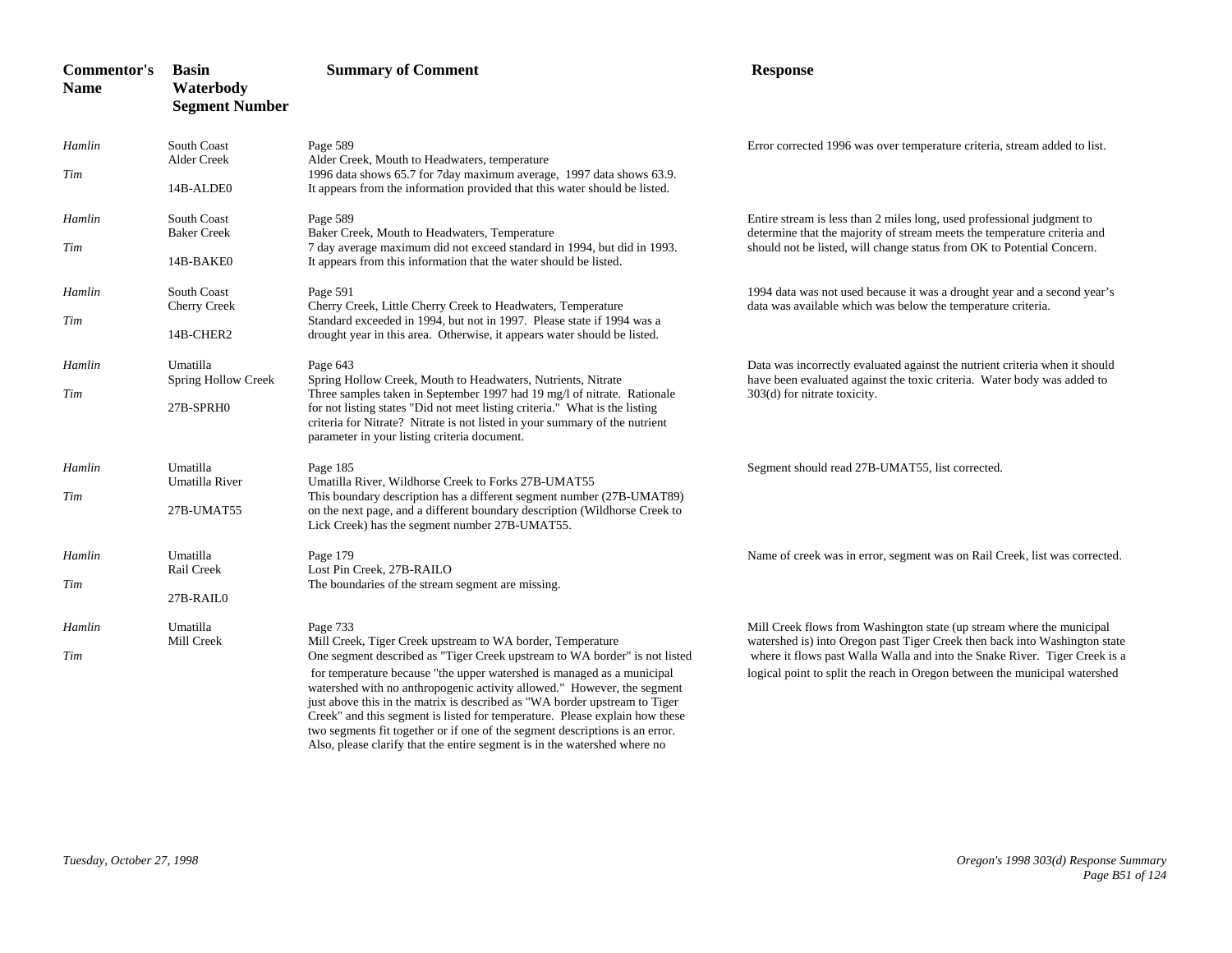| Commentor's<br><b>Name</b> | <b>Basin</b><br>Waterbody<br><b>Segment Number</b> | <b>Summary of Comment</b>                                                                                                                                                                                                                                                                                                                                                                                                                                          | <b>Response</b>                                                                                                                                                                                                                                                                                                                                                                                                                                                                                                                                                                                               |
|----------------------------|----------------------------------------------------|--------------------------------------------------------------------------------------------------------------------------------------------------------------------------------------------------------------------------------------------------------------------------------------------------------------------------------------------------------------------------------------------------------------------------------------------------------------------|---------------------------------------------------------------------------------------------------------------------------------------------------------------------------------------------------------------------------------------------------------------------------------------------------------------------------------------------------------------------------------------------------------------------------------------------------------------------------------------------------------------------------------------------------------------------------------------------------------------|
| Hamlin<br>Tim              | Umatilla<br>Hermiston Drain,<br>27B-HEDN0          | Page 629<br>Hermiston Drain, North, Mouth to Headwaters, Nutrients, Ammonia<br>What is the criterion for ammonia and should it be considered under your<br>toxic standard instead of your nutrient standard? Ammonia is considered<br>under your toxic criterion for Dairy Creek, page 833 of decision matrix.<br>Matrix states that 2 of 3 samples exceeded both Gold and Silver book<br>criteria for ammonia. It appears from the information provided that this | Data was incorrectly evaluated against the nutrient criteria when it should<br>have been evaluated against the toxic criteria. Water body was added to<br>303(d) for ammonia toxicity.                                                                                                                                                                                                                                                                                                                                                                                                                        |
| Hamlin<br>Tim              | Umpqua<br>Umpqua River, South<br>13B-UMS0          | Page 703<br>Umpqua River South, Mouth to Roberts Creek, Bacteria<br>11% (3 of 28) values exceeded fecal coliform standard. It appears from the<br>information provided that this water should be listed.                                                                                                                                                                                                                                                           | Did not meet the "Minimum Data Requirements" of two exceedences for a<br>season of interest.                                                                                                                                                                                                                                                                                                                                                                                                                                                                                                                  |
| Hamlin<br>Tim              | Willamette<br>Yamhill River, South<br>22J-YAS0     | Page 891<br>Yamhill River, South, Mouth to Salt Creek, Chlorophyll a<br>29% (2 of 7) values exceeded chlorophyll a standard. It appears from<br>information provided that water should be listed. If water did not meet 3<br>month average criteria, this should be stated.                                                                                                                                                                                        | Did not meet "Minimum Data Requirements", data did not exceed the<br>3-month average criteria.                                                                                                                                                                                                                                                                                                                                                                                                                                                                                                                |
| Hamlin<br>Tim              | Willamette<br>McKay Creek<br>22M-MCKA16.7          | Page 849<br>McKay Creek, East Fork McKay Creek to Headwaters, pH, FWS<br>17% (2 of 12) values exceeded standard. It appears from information<br>provided that the water should be listed.                                                                                                                                                                                                                                                                          | Did not meet "Minimum Data Requirements" need at least two exceedences<br>of the standard for a season of interest. Exceedences occurred in separate<br>years.                                                                                                                                                                                                                                                                                                                                                                                                                                                |
| Hamlin<br>Tim              | Willamette<br>McKay Creek<br>22M-MCKA0             | Page 848<br>McKay Creek, Mouth to East Fork McKay Creek<br>20% (12 of 60) values exceeded ammonia TMDL standard, 0% exceeded<br>chronic ammonia criteria (salmonid).                                                                                                                                                                                                                                                                                               | Two different Ammonia standards were accidentally combined into one<br>listing. For toxics - the Table 20 value was used and the calculations<br>indicated that (0% (0 of 60) Summer values exceeded chronic ammonia<br>criteria (salmonid) Table 20 between $7/93 - 11/95$ ) so it should be = OK in<br>the Decision Matrix. There is an ammonia TMDL with a target value of 40<br>ug/l to address DO concerns in the lower Tualatin and that was the other<br>summary (20% (12 of 60) Summer values exceeded ammonia TMDL<br>standard $(40)$ between $7/93 - 11/95$ ) this should have been shown under the |
| Hamlin<br>Tim              | Willamette<br>Little Abiqua Creek<br>22K-ABLI0     | Page 798<br>Little Abiqua Creek, Mouth to Headwaters, Temperature<br>7 day average maximum exceeded standard in 1994 did not exceed standard<br>in 1993. It appears this water should be listed. If 1994 was a drought year<br>in this area, this should be stated in the matrix.                                                                                                                                                                                  | 1994 data was not used because it was a drought year and a second year's<br>data was available which was below the temperature criteria.                                                                                                                                                                                                                                                                                                                                                                                                                                                                      |
| Hamlin<br>Tim              | Willamette<br>Johns Creek, South<br>22M-JOHB0      | Page 845<br>Johnson Creek - South (Beaverton Creek), Mouth to Headwaters,<br>Chlorophyll a<br>From data provided in matrix the water exceeded 10% of the seasonal<br>values and the 3-month average Chlorophyll a value exceeded the standard                                                                                                                                                                                                                      | Johnson Creek is a short creek and had 3 sites on it (all between RM 1.1 and<br>2.4) - one site (the upper site) showed high values in one year - 94 (data<br>was collected in the system between 91-95), composite data showed that<br>only 6 of 99 values exceeded the standard and only one 3 month period at<br>one site exceeded the criteria. DEQ's professional judgment was that on the<br>whole the stream met the standard (no pH values were found to exceed the                                                                                                                                   |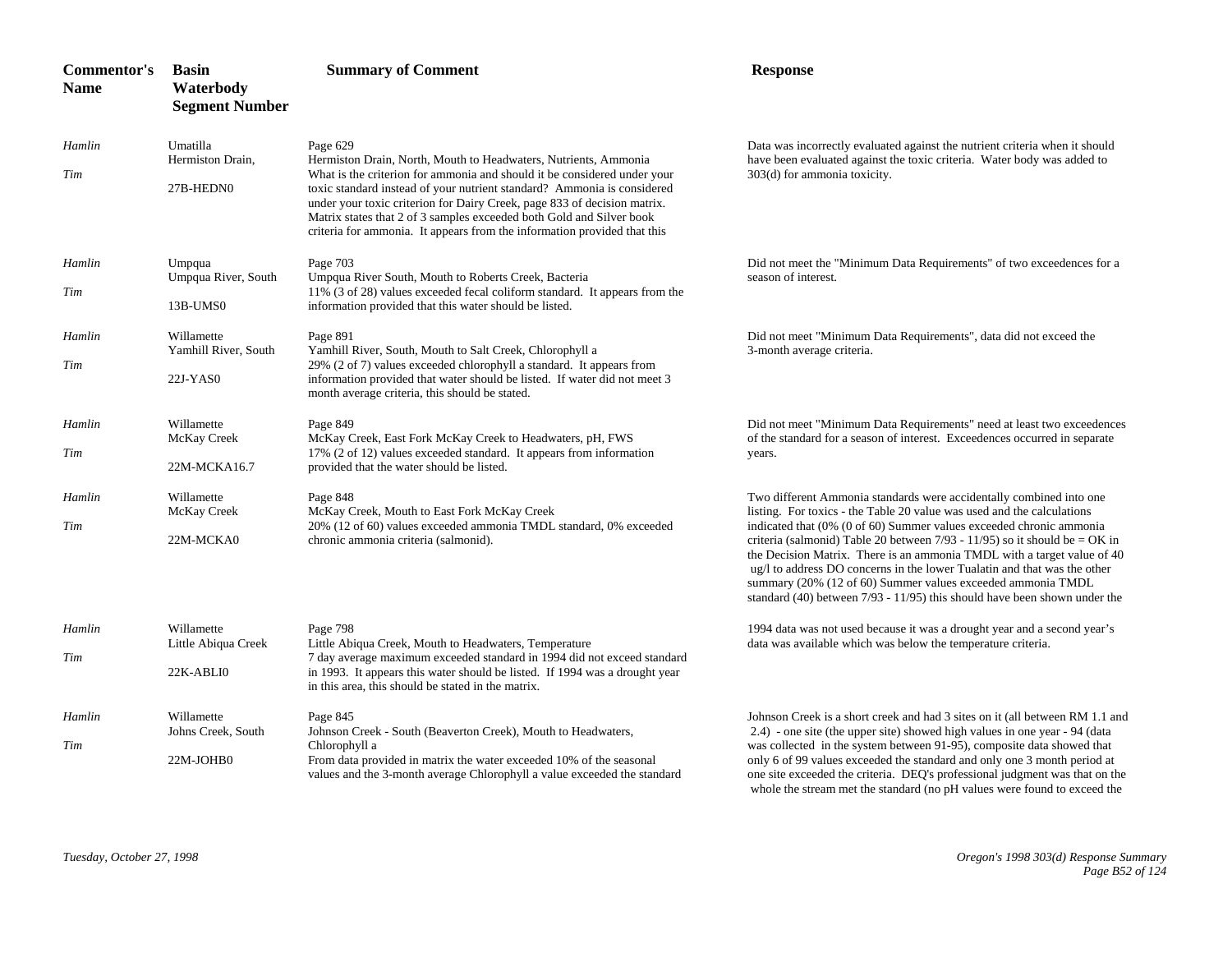| Commentor's<br><b>Name</b> | <b>Basin</b><br>Waterbody<br><b>Segment Number</b> | <b>Summary of Comment</b>                                                                                                                                                                                                                                                                                                                                                                                                                                                                                                                      | <b>Response</b>                                                                                                                                                                                                                                                                                                                                                                                                                                                                                                                                                                                                                                                                                      |
|----------------------------|----------------------------------------------------|------------------------------------------------------------------------------------------------------------------------------------------------------------------------------------------------------------------------------------------------------------------------------------------------------------------------------------------------------------------------------------------------------------------------------------------------------------------------------------------------------------------------------------------------|------------------------------------------------------------------------------------------------------------------------------------------------------------------------------------------------------------------------------------------------------------------------------------------------------------------------------------------------------------------------------------------------------------------------------------------------------------------------------------------------------------------------------------------------------------------------------------------------------------------------------------------------------------------------------------------------------|
| Hamlin<br>Tim              | Willamette<br>Coal Creek<br>22B-COAL0              | Page 232<br>Coal Creek, Mouth to Headwater, 22B-COALO<br>Parameter is listed as Sedimentation when it should be listed as<br>Temperature.                                                                                                                                                                                                                                                                                                                                                                                                      | List corrected.                                                                                                                                                                                                                                                                                                                                                                                                                                                                                                                                                                                                                                                                                      |
| Hamlin<br>Tim              | Willamette<br><b>Silver Creek</b><br>22K-SILV0     | Page 803<br>Silver Creek, Mouth to above Silverton, DO<br>The DO criteria (salmonid spawning or rearing) exceeded is not stated in the<br>matrix. The Supporting Data column says only "DEQ data" and the                                                                                                                                                                                                                                                                                                                                      | After further evaluation of this segment it was determined that this stretch<br>of the stream was cool water and not a salmon spawning area (ODFW) and<br>only needed to meet the 6.5 mg/l DO standard. Data showed it did not<br>violate the this standard.                                                                                                                                                                                                                                                                                                                                                                                                                                         |
|                            |                                                    | Rationale for Not Listing is given as "Water Quality Based Permit". Please<br>provide information on which DO criteria the listing is based on, if the<br>water is meeting water quality standards when the permit is complied with,<br>and when the permit was issued. The water should not be taken off the list<br>unless the permitted facility is the only source of low DO and the water<br>either is meeting water quality standards or will meet the water quality                                                                     |                                                                                                                                                                                                                                                                                                                                                                                                                                                                                                                                                                                                                                                                                                      |
| Hamlin<br>Tim              | Willamette<br>Dairy Creek                          | Page 833<br>Dairy Creek, Mouth to East/West Forks, Toxics, Ammonia<br>Matrix states 11% (10 of 94) summer values exceeded ammonia TMDL                                                                                                                                                                                                                                                                                                                                                                                                         | Two different Ammonia standards were accidentally combined into one<br>listing. For toxics - the Table 20 value was used and the calculations<br>indicated that 0 of 94 values exceeded the criteria so it should be $=$ OK in                                                                                                                                                                                                                                                                                                                                                                                                                                                                       |
|                            | 22M-DAIR0                                          | standard (40) between 7/93-11/95 and 0% exceeded chronic ammonia<br>criteria (salmonid) between same dates. Criterion values for ammonia are<br>specified in Table 20 and the listing criteria states if 10% of values are over<br>Table 20 value, water will be listed. Please explain how an excellence of the<br>ammonia criteria is calculated and how the TMDL standard is calculated. Is<br>the TMDL standard based on the Table 20 value? It appears from the<br>information provided that this water should be listed or alternatively | the Decision Matrix. There is an ammonia TMDL with a target value of 40<br>ug/l to address DO concerns in the lower Tualatin and that was the other<br>summary (11% exceedence (10 of 94)) this should have been shown under<br>the nutrient parameter with a TMDL. Decision Matrix corrected.                                                                                                                                                                                                                                                                                                                                                                                                       |
| Hamlin<br>Tim              | Willamette<br>McKenzie River                       | Page 772<br>McKenzie River, Mouth to Leaburg Dam, Leaburg Dam to S. Fk McKenzie<br>River, and S. Fk McKenzie River to Carmen Reservoir, Toxics                                                                                                                                                                                                                                                                                                                                                                                                 | Initially DEQ based a listing on USGS data that was summarized that found<br>values above the detection level in 1979 and 1980 but did not have any<br>values above detection in 1977-78 and 1982-85 (4/17 at McKenzie Bridge<br>and 6/15 at Vida). EWEB submitted additional data collected in 91-93 near<br>Armitage Park that showed values less than detection (19 values) - Due to<br>the conflicting values between 1977-85 in the USGS data and the age of the<br>data, DEQ used professional judgment to determine that the more recent<br>data was more representative than the older conflicting USGS data.<br>However, DEQ did list its status as a Potential concern because of the USGS |
|                            | 22D-MCKE                                           | Matrix states "6 and 4 samples had detectable dissolved Arsenic<br>concentration (1 -2 ug/l) that exceeded arsenic standard (.0022 ug/l)".<br>Listing status given as potential concern. It appears from the information                                                                                                                                                                                                                                                                                                                       |                                                                                                                                                                                                                                                                                                                                                                                                                                                                                                                                                                                                                                                                                                      |
| Hamlin                     | Willamette<br>Lake Oswego                          | Page 760<br>Lake Oswego, Lake, Aquatic Weeds, DO, Nutrients, pH                                                                                                                                                                                                                                                                                                                                                                                                                                                                                | Dates for the two TMDLs were confused in the Decision Matrix. Tualatin<br>Ammonia TMDL approved 12/8/92, Tualatin Phosphorus TMDL was                                                                                                                                                                                                                                                                                                                                                                                                                                                                                                                                                                |
| Tim                        | 22P-OSWE                                           | Rationale for not listing states TMDL approved 12/8/92. Listing Status<br>states TMDL approved 1/27/94. These should be consistent. It would also<br>be helpful if you provided the "common name" of the TMDL approved.                                                                                                                                                                                                                                                                                                                        | approved 1/27/94. Tualatin TMDL package was added and dates corrected.                                                                                                                                                                                                                                                                                                                                                                                                                                                                                                                                                                                                                               |

For example, I believe this water was included in the Tualatin TMDL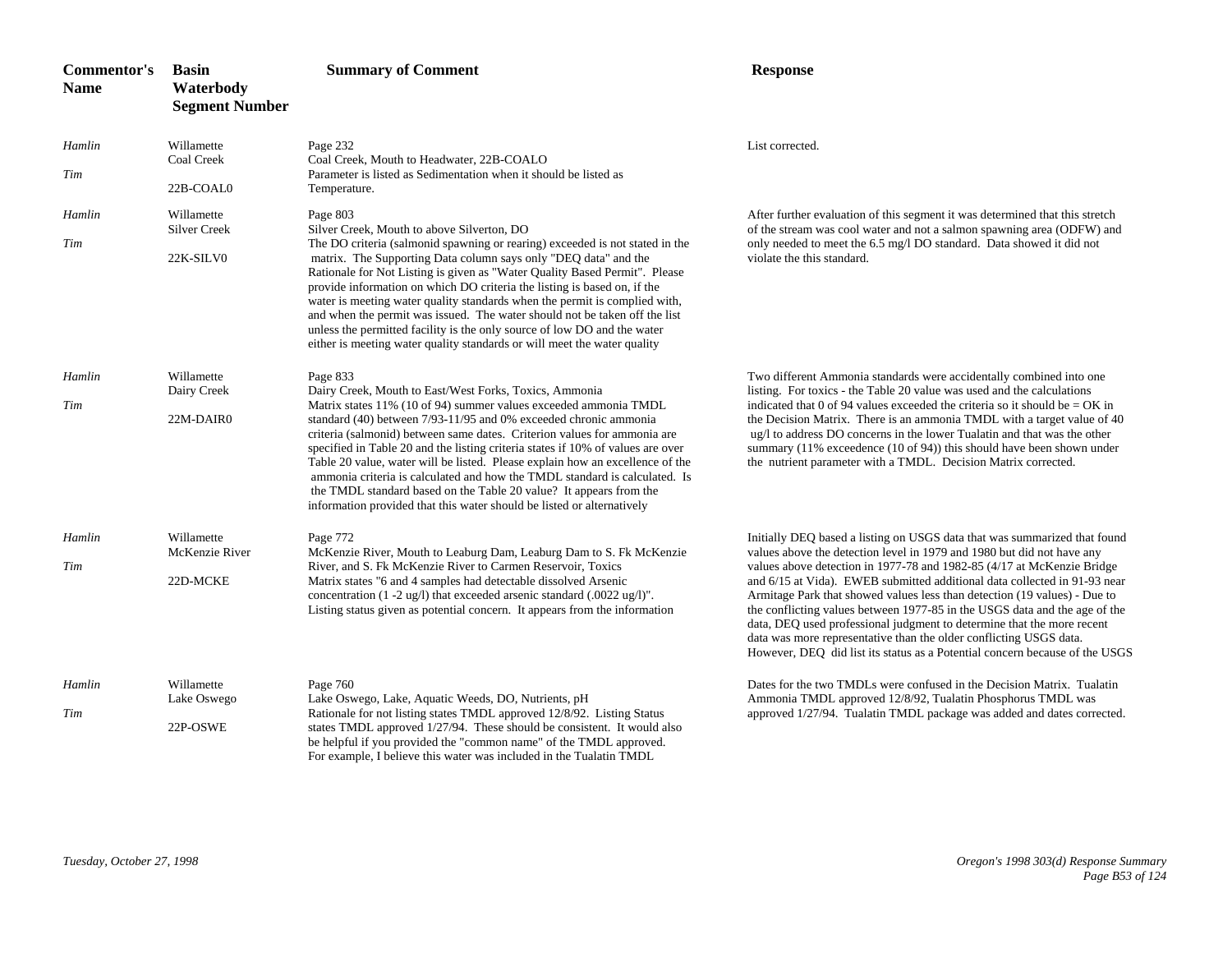| Commentor's<br><b>Name</b> | <b>Basin</b><br>Waterbody<br><b>Segment Number</b> | <b>Summary of Comment</b>                                                                                                                                                                                                                                                                                                                                                                                                                                                                                                 | <b>Response</b>                                                                                                                                                                                                                                                                                |
|----------------------------|----------------------------------------------------|---------------------------------------------------------------------------------------------------------------------------------------------------------------------------------------------------------------------------------------------------------------------------------------------------------------------------------------------------------------------------------------------------------------------------------------------------------------------------------------------------------------------------|------------------------------------------------------------------------------------------------------------------------------------------------------------------------------------------------------------------------------------------------------------------------------------------------|
| Hamlin<br>Tim              | Willamette<br>Johnson Creek<br>22P-JOHN0           | Page 759<br>Johnson Creek, Mouth to Headwaters, DO, Spawning<br>Matrix states "DO fell below the 11 mg/l at more than two sites September<br>through January." Listing Status given as potential concern. It appears<br>from the information provided that this water should be listed.                                                                                                                                                                                                                                   | Did not meet the "Minimum Data Requirements" greater than 10% of<br>samples exceed the standard and a minimum of at least two exceedences of<br>the standard for a season of interest.                                                                                                         |
| Hamlin<br>Tim              | Willamette<br><b>Fairview Creek</b><br>22P-FAIR0   | Page 758<br>Fairview Creek, Mouth to Headwaters, Temperature<br>5 sites show temperature exceedences in June, July and August of 1996.<br>High value was 78.8 F. It appears from the information provided that this                                                                                                                                                                                                                                                                                                       | Did not meet "Minimum Data Requirements" data was not continuous<br>monitoring data therefore needed multi-year monthly monitoring data or<br>for a single year weekly monitoring data. Only one year of data, but data<br>was taken ever two weeks not weekly.                                |
| Hamlin<br>Tim              | Willamette<br><b>Fish Creek</b><br>22N-FISH0       | Page 741<br>Fish Creek, Mouth to Headwaters, Temperature<br>7 day average of daily maximums exceeded standard in 1992 and 1993. The<br>5 day average in 1997 did not exceed the temperature standard. It appears<br>from the information provided that the water should be listed. There are<br>two years of data exceeding standard and only one year showing standard is<br>met. Your criteria document states that to get off the list DEQ would<br>require as much information showing standard is met as information | The Fish Creek Flood Assessment study had much more temperature<br>extensive data and with one of the previous data being collected in a drought<br>year, DEQ used its Professional Judgment and gave more weight to the<br>study as better reflecting the actual conditions in the watershed. |
| Hammond<br>Susan           |                                                    | The acceptable standard for monitoring and equipment should be made<br>known to all agencies and individuals and the same criteria should be used for<br>consideration of "listing" as well as "de-listing" water-bodies.                                                                                                                                                                                                                                                                                                 | Please see response under Data Use, Minimum Data Requirements in<br>"Responses to Commonly Asked Questions".                                                                                                                                                                                   |
| Hammond<br>Susan           |                                                    | Many of these listings come from a 'one-time' monitor with no<br>comparative data.                                                                                                                                                                                                                                                                                                                                                                                                                                        | Please see response under Data Use, Minimum Data Requirements in<br>"Responses to Commonly Asked Questions".                                                                                                                                                                                   |
| Hammond<br>Susan           |                                                    | The direction of the agency must be prioritized towards listing streams that<br>are actually deficient in a standard that has been proven, monitored over<br>time scientifically, creating a "trend", and not for a standard that is natural<br>occurrence. Water-bodies on the 303(d) list should be reevaluated and<br>removed for lack of credible specific scientific data, including trend analysis.                                                                                                                 | Please see response under Water Quality Standards and Listing and<br>De-listing Methodology Issues in "Responses to Commonly Asked<br>Questions".                                                                                                                                              |
| Hammond<br>Susan           |                                                    | For listing to become a co-operative successful partnership the burden of<br>proof of listing should be on the listing agency, not on the property owner.<br>Indiscriminate listing as is being done currently will not create a workable<br>alliance, only a top heavy bureaucracy. Paranoia is being created in the<br>private sector, causing a lack of confidence in the agency, because of a lack<br>of thoroughness and creditability in the activities of the agencies currently                                   | Please see response under Listing and De-listing Methodology Issues in<br>"Responses to Commonly Asked Questions".                                                                                                                                                                             |
| Hammond<br>Susan           |                                                    | Listings failed to include specific dates only "Summer".                                                                                                                                                                                                                                                                                                                                                                                                                                                                  | Please see response under Data Use, Minimum Data Requirements in<br>"Responses to Commonly Asked Questions".                                                                                                                                                                                   |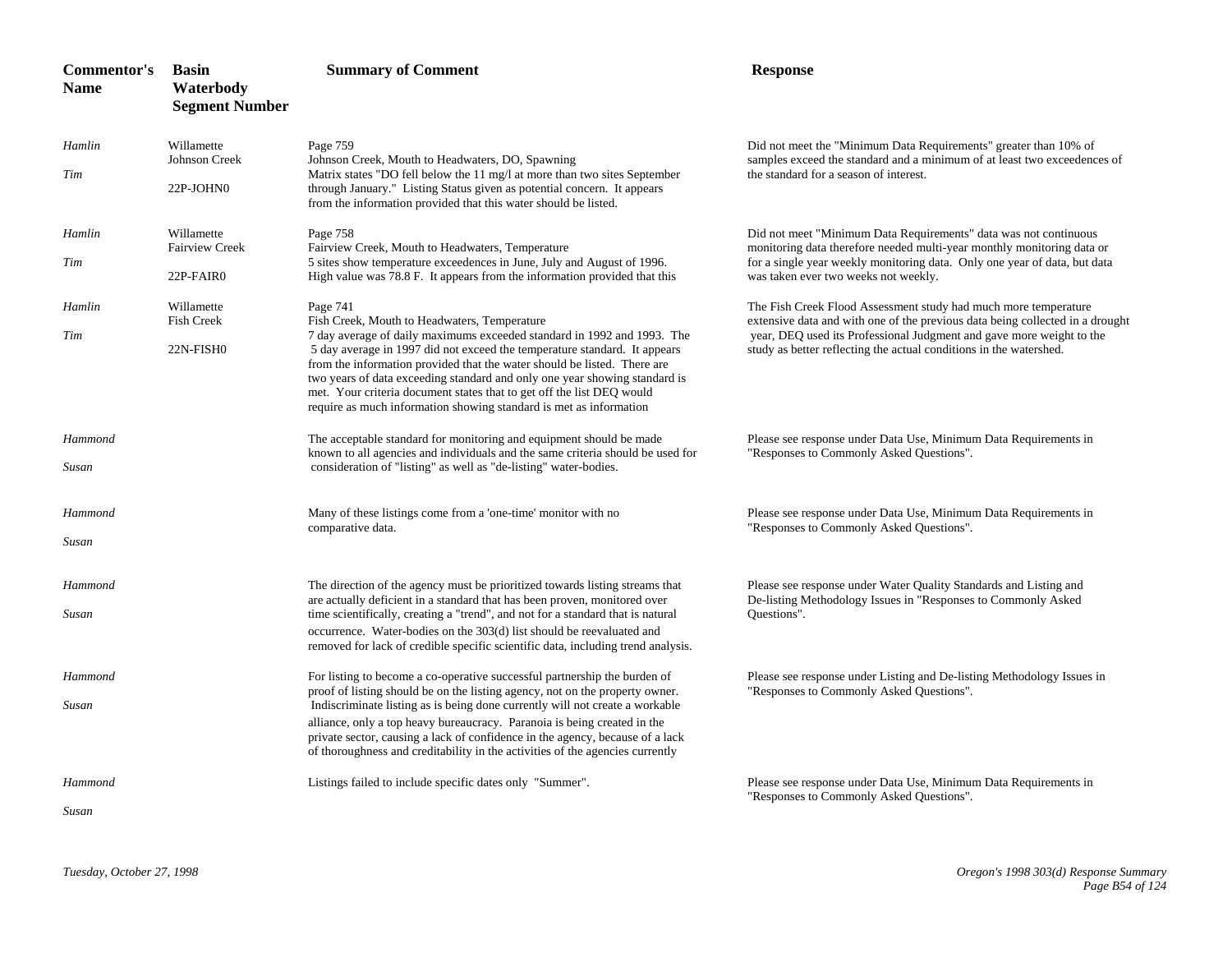| Commentor's<br><b>Name</b> | <b>Basin</b><br>Waterbody<br><b>Segment Number</b> | <b>Summary of Comment</b>                                                                                                                                                                                                     | <b>Response</b>                                                                                                                                                                                                                                                                                        |
|----------------------------|----------------------------------------------------|-------------------------------------------------------------------------------------------------------------------------------------------------------------------------------------------------------------------------------|--------------------------------------------------------------------------------------------------------------------------------------------------------------------------------------------------------------------------------------------------------------------------------------------------------|
| Hammond                    |                                                    | The workshops held around the state by the DEQ were not accessible to the                                                                                                                                                     | Please see response under Public Comment Process in "Responses to                                                                                                                                                                                                                                      |
| Susan                      |                                                    | people in the rural Southeastern area of the state, therefore, making many<br>effected landowners uninvolved in the "public process". Timing and<br>distance many were unable to receive information, ask questions and offer | Commonly Asked Questions".                                                                                                                                                                                                                                                                             |
| Hancock                    | Deschutes<br>Macks Canyon Creek                    | Listing was based on BLM which, upon review, contains air temperature<br>data along with water data due to interrupted and/or intermittent flow during                                                                        | Data initially submitted to the Department when it was drafting the 94/96<br>303(d) list included some air temperatures. However, the Department                                                                                                                                                       |
| James L.                   | 25J-MACS0                                          | which recorder was partially out of water.                                                                                                                                                                                    | worked with BLM in reviewing and removing the values that were recorded<br>when the recorder was out of water and the listing is based on what BLM                                                                                                                                                     |
| Hancock                    | Deschutes<br>Oakbrook Creek                        | Listing was based on BLM which, upon review, contains air temperature<br>data along with water data due to interrupted and/or intermittent flow during                                                                        | Data initially submitted to the Department when it was drafting the 94/96<br>303(d) list included some air temperatures. However, the Department<br>worked with BLM in reviewing and removing the values that were recorded<br>when the recorder was out of water and the listing is based on what BLM |
| James L.                   | 25J-OAKC0                                          | which recorder was partially out of water.                                                                                                                                                                                    |                                                                                                                                                                                                                                                                                                        |
| Hancock                    | John Day<br>Hay Creek                              | Listing was based on BLM which, upon review, contains air temperature<br>data along with water data due to interrupted and/or intermittent flow during                                                                        | Data initially submitted to the Department when it was drafting the 94/96<br>303(d) list included some air temperatures. However, the Department                                                                                                                                                       |
| James L.                   | 26F-HAY0                                           | which recorder was partially out of water.                                                                                                                                                                                    | worked with BLM in reviewing and removing the values that were recorded<br>when the recorder was out of water and the listing is based on what BLM                                                                                                                                                     |
| Hancock                    | John Day<br><b>Sunflower Creek</b>                 | Listing was based on BLM which, upon review, contains air temperature<br>data along with water data due to interrupted and/or intermittent flow during                                                                        | Data initially submitted to the Department when it was drafting the 94/96<br>303(d) list included some air temperatures. However, the Department<br>worked with BLM in reviewing and removing the values that were recorded<br>when the recorder was out of water and the listing is based on what BLM |
| James L.                   | 26B-SUNF0                                          | which recorder was partially out of water.                                                                                                                                                                                    |                                                                                                                                                                                                                                                                                                        |
| Hancock                    | John Day<br><b>Indian Creek</b>                    | Listing was based on BLM which, upon review, contains air temperature<br>data along with water data due to interrupted and/or intermittent flow during                                                                        | Data initially submitted to the Department when it was drafting the 94/96<br>303(d) list included some air temperatures. However, the Department                                                                                                                                                       |
| James L.                   | 26B-INDI0                                          | which recorder was partially out of water.                                                                                                                                                                                    | worked with BLM in reviewing and removing the values that were recorded<br>when the recorder was out of water and the listing is based on what BLM                                                                                                                                                     |
| Hancock                    | John Day<br>Deer Creek                             | Listing was based on BLM which, upon review, contains air temperature<br>data along with water data due to interrupted and/or intermittent flow during                                                                        | Data initially submitted to the Department when it was drafting the 94/96<br>303(d) list included some air temperatures. However, the Department                                                                                                                                                       |
| James L.                   | 26B-DEER0                                          | which recorder was partially out of water.                                                                                                                                                                                    | worked with BLM in reviewing and removing the values that were recorded<br>when the recorder was out of water and the listing is based on what BLM                                                                                                                                                     |
| Hancock                    | John Day<br>Sorefoot Creek                         | Listing was based on BLM which, upon review, contains air temperature<br>data along with water data due to interrupted and/or intermittent flow during                                                                        | Data initially submitted to the Department when it was drafting the 94/96<br>303(d) list included some air temperatures. However, the Department                                                                                                                                                       |
| James L.                   | 26F-SORE0                                          | which recorder was partially out of water.                                                                                                                                                                                    | worked with BLM in reviewing and removing the values that were recorded<br>when the recorder was out of water and the listing is based on what BLM                                                                                                                                                     |
| Hancock                    | John Day<br>Ferry Canyon Creek                     | Listing was based on BLM which, upon review, contains air temperature<br>data along with water data due to interrupted and/or intermittent flow during                                                                        | Data initially submitted to the Department when it was drafting the 94/96<br>303(d) list included some air temperatures. However, the Department<br>worked with BLM in reviewing and removing the values that were recorded<br>when the recorder was out of water and the listing is based on what BLM |
| James L.                   | 26F-FERR0                                          | which recorder was partially out of water.                                                                                                                                                                                    |                                                                                                                                                                                                                                                                                                        |

*Tuesday, October 27, 1998 Oregon's 1998 303(d) Response Summary Page B55 of 124*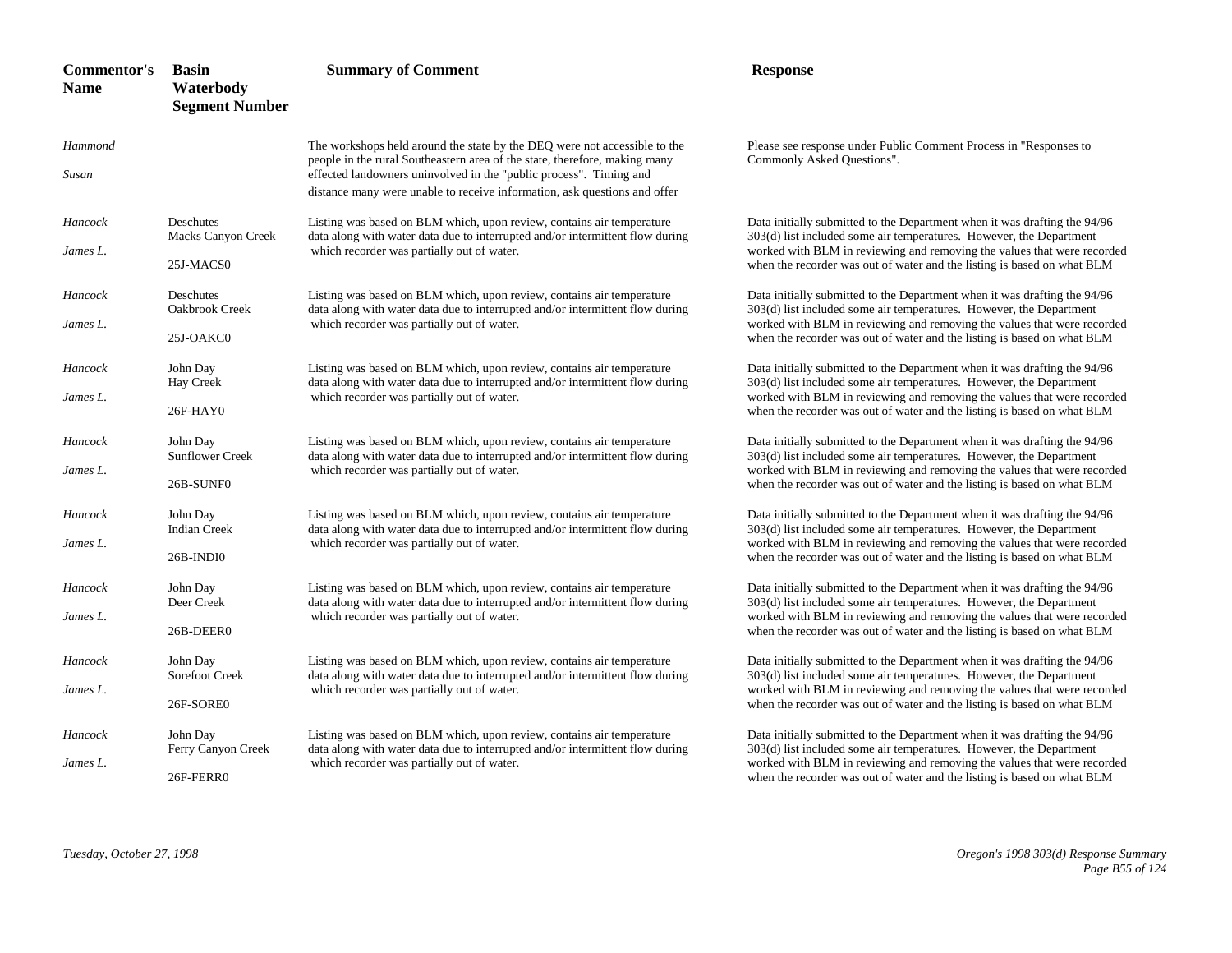| Commentor's<br><b>Name</b> | <b>Basin</b><br>Waterbody<br><b>Segment Number</b> | <b>Summary of Comment</b>                                                                                                                                                                                                                                                                                                                                                                                                                                                                                                                                                                                                      | <b>Response</b>                                                                                                                                                                                                                                                                                        |
|----------------------------|----------------------------------------------------|--------------------------------------------------------------------------------------------------------------------------------------------------------------------------------------------------------------------------------------------------------------------------------------------------------------------------------------------------------------------------------------------------------------------------------------------------------------------------------------------------------------------------------------------------------------------------------------------------------------------------------|--------------------------------------------------------------------------------------------------------------------------------------------------------------------------------------------------------------------------------------------------------------------------------------------------------|
| Hancock<br>James L.        | John Day<br>John Day, South Fork<br>26B-JOSF0      | Listing was based on BLM which, upon review, contains air temperature<br>data along with water data due to interrupted and/or intermittent flow during<br>which recorder was partially out of water.                                                                                                                                                                                                                                                                                                                                                                                                                           | Data initially submitted to the Department when it was drafting the 94/96<br>303(d) list included some air temperatures. However, the Department<br>worked with BLM in reviewing and removing the values that were recorded<br>when the recorder was out of water and the listing is based on what BLM |
| Hancock<br>James L.        | John Day<br>Grass Valley Canyon<br>26F-GRAS0       | Listing was based on BLM which, upon review, contains air temperature<br>data along with water data due to interrupted and/or intermittent flow during<br>which recorder was partially out of water.                                                                                                                                                                                                                                                                                                                                                                                                                           | Data initially submitted to the Department when it was drafting the 94/96<br>303(d) list included some air temperatures. However, the Department<br>worked with BLM in reviewing and removing the values that were recorded<br>when the recorder was out of water and the listing is based on what BLM |
| Hatfield<br>Tom            | Umpqua<br>Deer Creek<br>13B-DEER0                  | Comments on the Bacteria listing for Deer Creek (13B-DEER0). Notes<br>that the sampling point is in an area known to be frequented by homeless<br>people and that's the reason for the high bacteria counts. Additionally, a<br>storm water drain, that may have sewers connected to it, is located about<br>100 yards upstream of the sample site. He maintains that because of where<br>the sample site is located our process and data are fundamentally flawed.<br>Because DEQ is listing areas that he believes do not have problems it brings<br>into question DEQ's motives and criteria and is compromising trust with | Please see response under Data Use, Monitoring in "Responses to<br>Commonly Asked Questions".                                                                                                                                                                                                          |
| Haugen<br>Harold           |                                                    | Concerned that historic data was not used in developing the temperature<br>standard for the Rogue and only used the assumed needs of fish. Concerned<br>with the level of burden put on citizens and would like DEQ to address<br>concerns with County Planning/Water Resources Department.                                                                                                                                                                                                                                                                                                                                    | Please see response under Water Quality Standards, Historical or Legacy<br>Uses, Implementation in "Responses to Commonly Asked Questions".                                                                                                                                                            |
| <b>Hawes</b><br>Daryl      | Powder                                             | Requests that all the streams in the Burnt River sub-basin be removed from<br>the "water quality limited" category until adequate data, collected by<br>qualified personnel, can be gathered and evaluated using a valid science.                                                                                                                                                                                                                                                                                                                                                                                              | Please see response under Water Quality Standards, Data used For Listing,<br>Minimum Data Requirements in "Responses to Commonly Asked<br>Questions". Burnt River sub-basin listed water bodies will remain on 303(d)<br>list.                                                                         |
| Hays<br>John               |                                                    | (Bio-diversity treaty or Clean Water Act) is unconstitutional and<br>challengable, rights are being violated and process is not proper. Act is<br>overriding congress and gives power to the agencies.                                                                                                                                                                                                                                                                                                                                                                                                                         | Please see response under Existing Authorities, Clean Water Act and<br>Salmon Issues and the Oregon Plan in "Responses to Commonly Asked<br>Ouestions".                                                                                                                                                |
| Hays<br>John               |                                                    | Water quality is not a problem in his area, there are plenty of fish and<br>streams are very drinkable.                                                                                                                                                                                                                                                                                                                                                                                                                                                                                                                        | Please see response under Beneficial Uses and Steam Function in "Responses"<br>to Commonly Asked Questions".                                                                                                                                                                                           |
| Hays<br>John               |                                                    | He thought cattle had just as much right as fish do and cattle are his<br>livelihood.                                                                                                                                                                                                                                                                                                                                                                                                                                                                                                                                          | Please see response under Steam Function in "Responses to Commonly<br>Asked Questions".                                                                                                                                                                                                                |
| Hays<br>John               |                                                    | Concerned about de-listing, he was told that endanger species could not be<br>de-listed because it cost to much. Will de-listing a stream be the same.                                                                                                                                                                                                                                                                                                                                                                                                                                                                         | Please see response under Listing and De-listing Methodology Issues in<br>"Responses to Commonly Asked Questions".                                                                                                                                                                                     |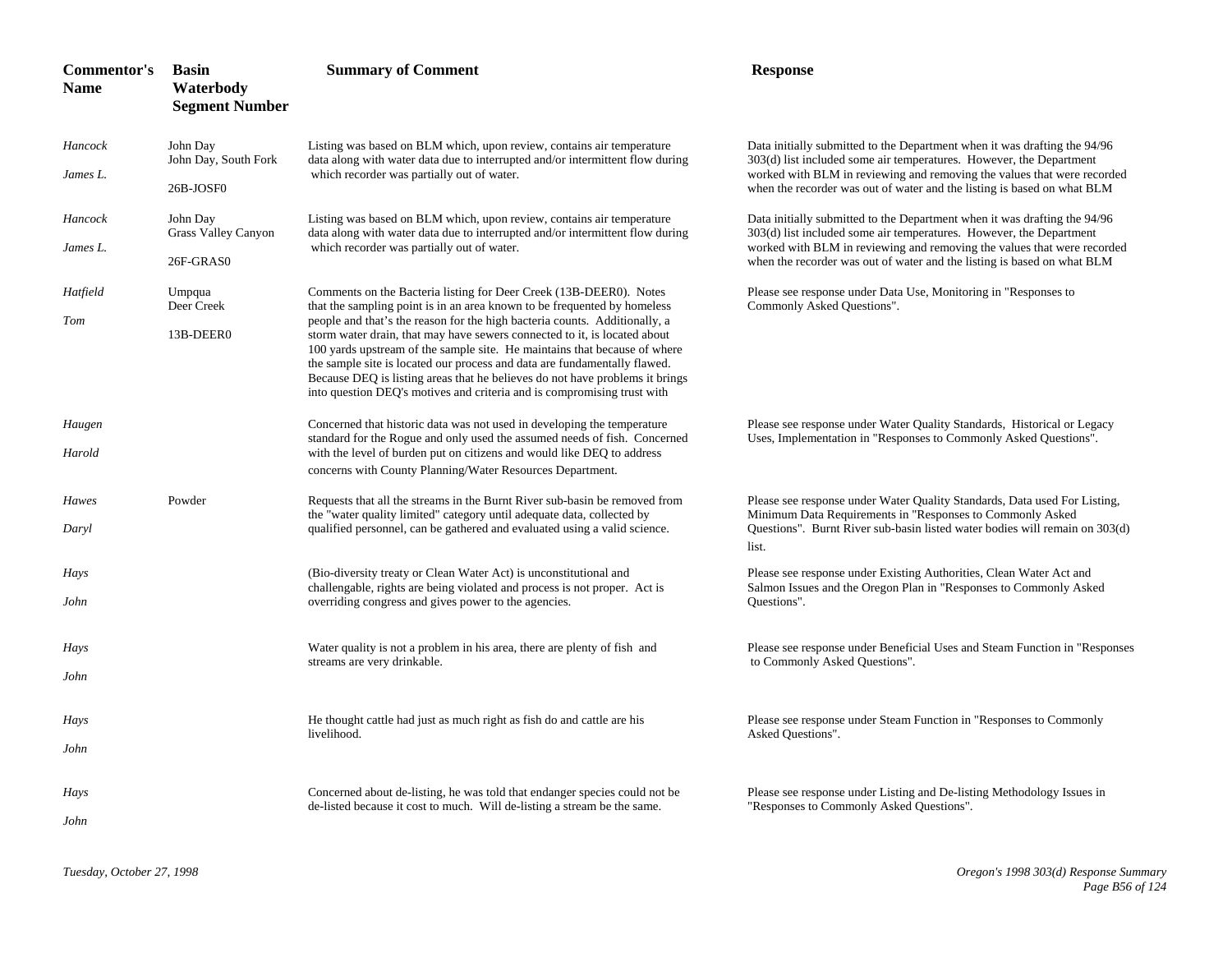| <b>Commentor's</b><br><b>Name</b> | <b>Basin</b><br>Waterbody<br><b>Segment Number</b> | <b>Summary of Comment</b>                                                                                                                         | <b>Response</b>                                                                                                                                                                                                                                                                                                                                                                                                                                                     |
|-----------------------------------|----------------------------------------------------|---------------------------------------------------------------------------------------------------------------------------------------------------|---------------------------------------------------------------------------------------------------------------------------------------------------------------------------------------------------------------------------------------------------------------------------------------------------------------------------------------------------------------------------------------------------------------------------------------------------------------------|
| Hays                              |                                                    | How can a government agency be so far off base, DEQ's sources of                                                                                  | Please see response under Water Quality Standards, Water Quality Standards                                                                                                                                                                                                                                                                                                                                                                                          |
| John                              |                                                    | information are false, bogus and has no credibility with Oregon land owners.                                                                      | Development in "Responses to Commonly Asked Questions".                                                                                                                                                                                                                                                                                                                                                                                                             |
| Hays                              |                                                    | DEQ should not be using data and information collected by unskilled<br>individuals such as forest service workers. Measurements were by sight and | Please see response under Water Quality Standards, Sedimentation and<br>Habitat Modification and Temperature in "Responses to Commonly Asked                                                                                                                                                                                                                                                                                                                        |
| John                              |                                                    | temperature measurements were questionable.                                                                                                       | Questions".                                                                                                                                                                                                                                                                                                                                                                                                                                                         |
| Hays                              |                                                    | Government should be focusing on things that are important like the<br>economy and the homeless.                                                  | Please see response under Existing Authorities, Clean Water Act in<br>"Responses to Commonly Asked Questions".                                                                                                                                                                                                                                                                                                                                                      |
| John                              |                                                    |                                                                                                                                                   |                                                                                                                                                                                                                                                                                                                                                                                                                                                                     |
| Hays                              | Powder<br>Burnt River, South                       | Should not be listed for flow modification and habitat modification.                                                                              | The Decision Matrix status of this stream is "Needs Data" for flow<br>modification and habitat modification and is not listed at this time as a                                                                                                                                                                                                                                                                                                                     |
| John                              | 32B-BUSF0                                          |                                                                                                                                                   | 303(d) stream for these parameters. There have been some observations<br>that these parameters may be causing a water quality concern, however,<br>there is no supporting data, at this time, to back up the observations,<br>therefore, the stream is not listed on the 303(d) list for any of these                                                                                                                                                               |
| Hays<br>John                      | Powder<br><b>Beaverdam Creek</b>                   | Should not be listed for temperature, sedimentation, and flow modification.                                                                       | The Decision Matrix status of this stream is "Needs Data" for flow<br>modification and habitat modification and is not listed at this time as a                                                                                                                                                                                                                                                                                                                     |
|                                   | 32B-BEAV0                                          |                                                                                                                                                   | 303(d) stream for these parameters. There have been some observations<br>that these parameters may be causing a water quality concern, however,<br>there is no supporting data, at this time, to back up the observations,<br>therefore, the stream is not listed on the 303(d) list for any of these                                                                                                                                                               |
| Hays                              | Powder<br>China Creek                              | Temperature was taken by the US Forest Service and is not scientific data.<br>DEQ will face a law suit if they use this data.                     | Please see response under Water Quality Standards, Temperature and Data<br>Use for Listing, Minimum Data Requirements in "Responses to Commonly                                                                                                                                                                                                                                                                                                                     |
| John                              | 32B-CHIN0                                          |                                                                                                                                                   | Asked Questions".                                                                                                                                                                                                                                                                                                                                                                                                                                                   |
| Hays                              | Powder<br>Burnt River, Middle                      | Do not believe in the validity of the observations made in the 1988<br>non-point source assessment for temperature, dissolved oxygen, flow        | The Decision Matrix status of this stream is "Needs Data" for temperature,<br>dissolved oxygen, flow modification, habitat modification, nutrients, and                                                                                                                                                                                                                                                                                                             |
| John                              | Fork<br>32B-BUMF0                                  | modification, habitat modification, nutrients, and sedimentation. Should use<br>scientific data.                                                  | sedimentation and is not listed as a 303(d) stream for these parameters.<br>There have been some observations that these parameters may be causing a<br>water quality concern, however, there is no supporting data, at this time, to<br>back up the observations, therefore, the stream is not listed on the 303(d)<br>list for any of these parameters. Also, please see response under Data Use<br>for Listing, Data in "Responses to Commonly Asked Questions". |
| Hays                              | Powder                                             | Anything the U.S. Forest Service did was not tested properly. Should not be<br>listed for Habitat Modification or Sedimentation.                  | Please see response under Water Quality Standards, Sedimentation and<br>Habitat Modification in "Responses to Commonly Asked Questions".                                                                                                                                                                                                                                                                                                                            |
| John                              |                                                    |                                                                                                                                                   |                                                                                                                                                                                                                                                                                                                                                                                                                                                                     |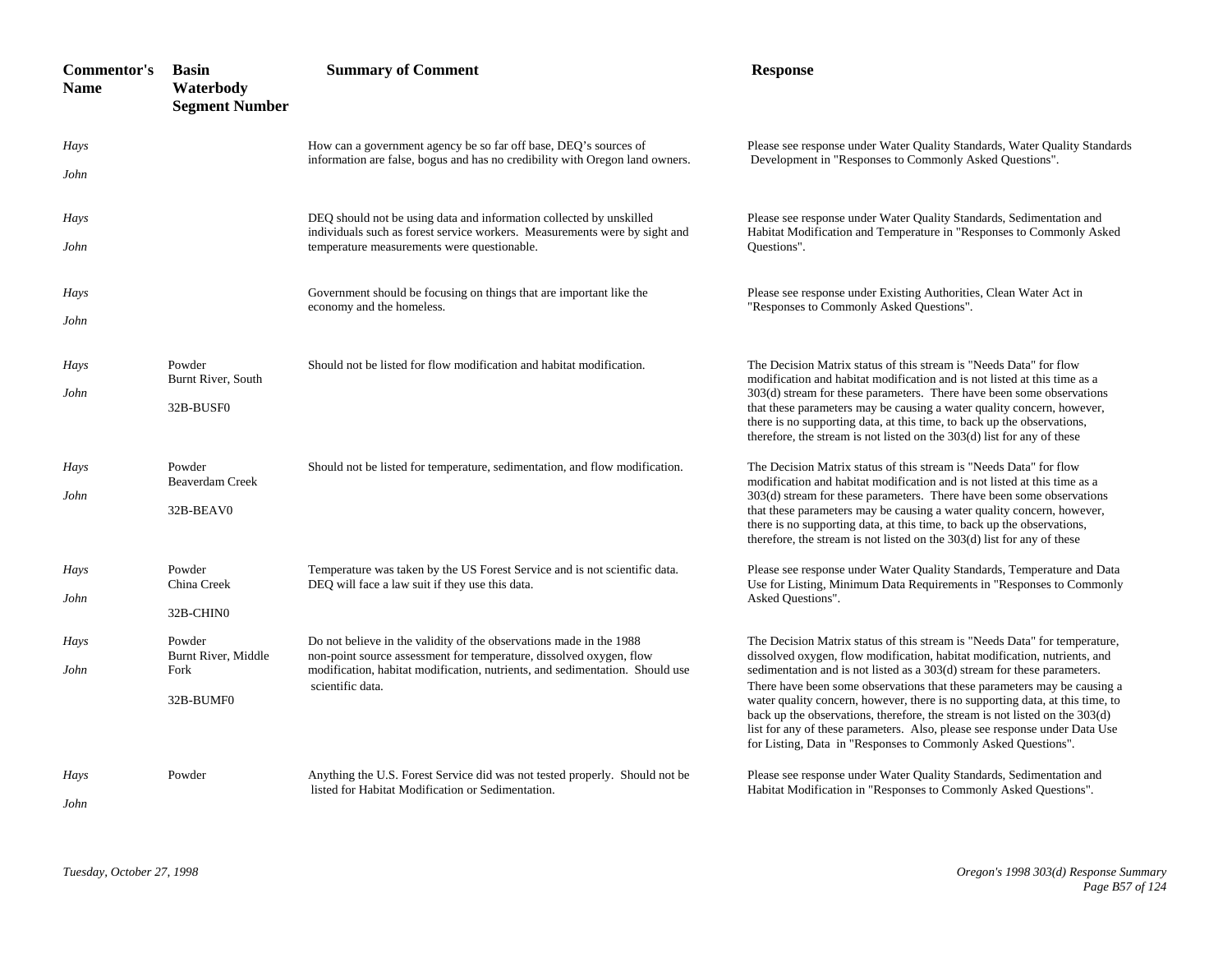| Commentor's<br><b>Name</b> | <b>Basin</b><br>Waterbody<br><b>Segment Number</b>     | <b>Summary of Comment</b>                                                                                                                                                                                                   | <b>Response</b>                                                                                                                                                                                                                                                                                                                      |
|----------------------------|--------------------------------------------------------|-----------------------------------------------------------------------------------------------------------------------------------------------------------------------------------------------------------------------------|--------------------------------------------------------------------------------------------------------------------------------------------------------------------------------------------------------------------------------------------------------------------------------------------------------------------------------------|
| Hays<br>John               | Powder<br><b>Beaver Creek</b><br>32D-BEAV0             | Questions listings for Beaver Creek. Most of these creeks run cold and are<br>in good shape.                                                                                                                                | This stream is not on the 303(d) list. It appears in the Decision Matrix as<br>needing data for Temperature, Sedimentation and Habitat Modification.                                                                                                                                                                                 |
| Hays<br>John               | Powder<br>Burnt River, South<br>32B-BUSF0              | This is a clear snow melt stream should not be listed for temperature.                                                                                                                                                      | The Decision Matrix status of this stream is "OK" for temperature and is<br>not listed as a 303(d) stream for these parameters. "OK" means that the<br>available data shows that the stream is meeting water quality criteria for<br>these parameters.                                                                               |
| Hays<br>John               | Powder<br>China Creek<br>32B-CHIN0                     | Questions listings for China Creek (runs very cold and is 80% shaded). Most<br>of these creeks run cold and are in good shape.                                                                                              | USFS data indicates temperature gets above 64°F criteria, and habitat and<br>sedimentation are a concern. A more in-depth analysis of conditions will be<br>made when the TMDL is developed. Management actions and options to<br>address the TMDLs will be considered during the development of a Water<br>Quality Management Plan. |
| Hays<br>John               | Powder<br>Burnt River, North<br>32B-BUNF0              | Questions listings for North Fork of Burnt River. Most of these creeks run<br>cold and are in good shape.                                                                                                                   | USFS data indicates temperature gets above 64°F criteria, and habitat and<br>sedimentation are a concern. A more in-depth analysis of conditions will be<br>made when the TMDL is developed. Management actions and options to<br>address the TMDLs will be considered during the development of a Water<br>Quality Management Plan. |
| Hays<br>John               | Powder<br>Burnt River, South<br>32B-BUSF0              | Questions listings for South Fork of the Burnt River. Most of these creeks<br>run cold and are in good shape.                                                                                                               | Stream is not listed in the 303(d) list. Temperature is OK in Decision<br>Matrix and the Decision Matrix shows needing data, for flow and habitat<br>modification.                                                                                                                                                                   |
| Hays<br>John               | Powder<br>Denny Flat Creek<br>32D-DENN0                | No such creek in the Burnt River Basin                                                                                                                                                                                      | The lower part of Pritchard Creek to Lawrence Creek and Lawrence Creek<br>were miss labeled in the 303(d) data base and the 1988 Non-point Source<br>Assessment as Denny Flat Creek segment 412. There is no creek in the<br>Burnt River Basin named Denny Flat Creek. Creek is removed from data                                    |
| Hays<br>John               | Powder<br>Elk Creek<br>32D-ELK0                        | Questions listings for Elk Creek. Most of these creeks run cold and are in<br>good shape.                                                                                                                                   | USFS data indicates temperature gets above 64°F criteria. A more in-depth<br>analysis of conditions will be made when the TMDL is developed.<br>Management actions and options to address the TMDLs will be considered<br>during the development of a Water Quality Management Plan.                                                 |
| Heller<br>Russ             | <b>South Coast</b><br><b>Cherry Creek</b><br>14B-CHER0 | Surprised by high temperature in Cherry Creek - found 54 degree temp in<br>1996 (no date of measurements specified) and creek has good tree cover<br>along the entire length of it. Would like additional testing of creek. | Listing was based on DEQ data collected in 1994 indicating that the 7 day<br>average of the daily maximums was 68.0 with 57 days exceeding the<br>standard.                                                                                                                                                                          |
| Henry<br>Y.A.              |                                                        | Collecting water temperatures with a thermometer will not give an answer<br>about the sunshine and where it is dispersed throughout the day.                                                                                | Please see response under Water Quality Standards, Temperature in<br>"Responses to Commonly Asked Questions".                                                                                                                                                                                                                        |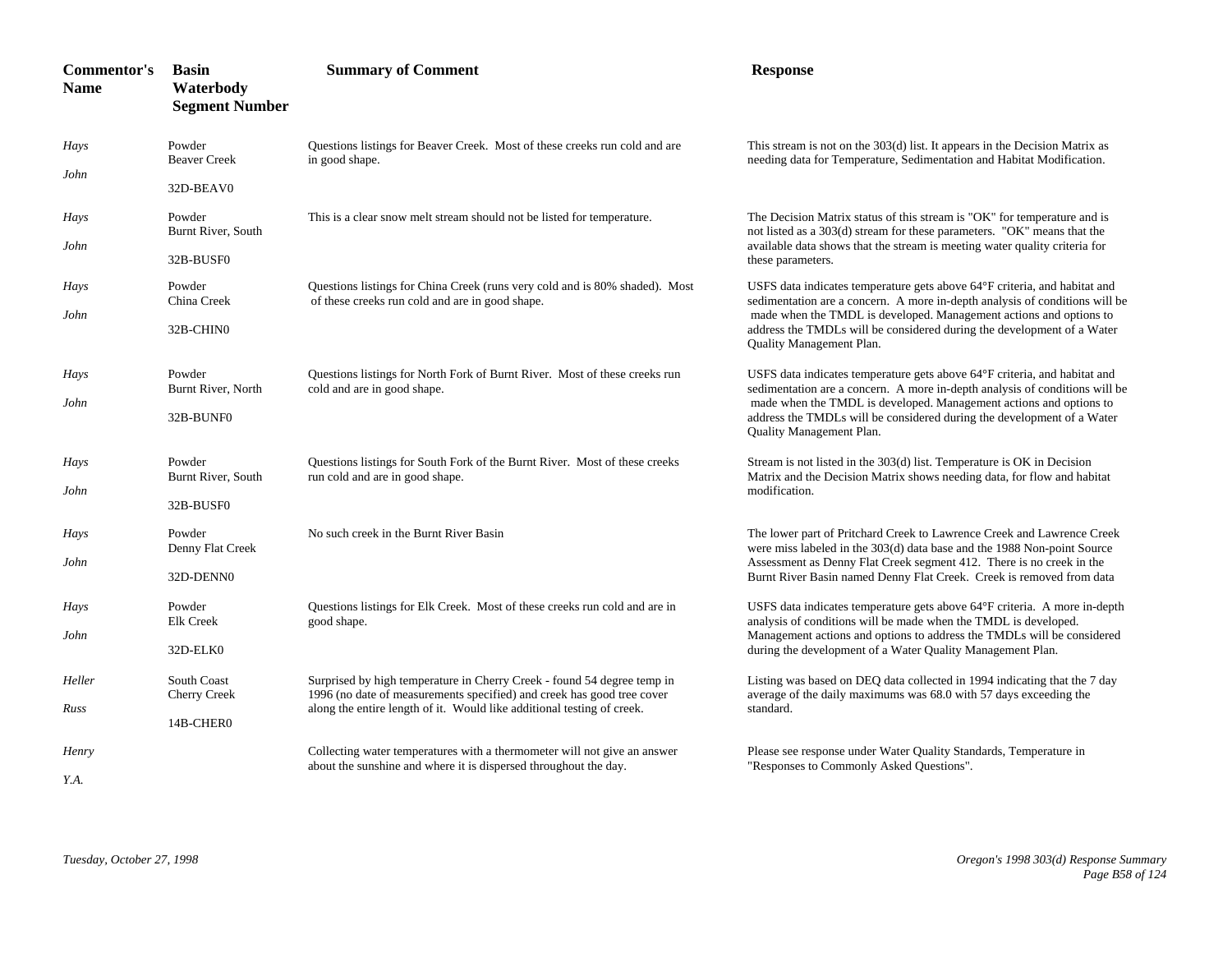| <b>Commentor's</b><br><b>Name</b> | <b>Basin</b><br>Waterbody<br><b>Segment Number</b> | <b>Summary of Comment</b>                                                                                                                                                                                                                   | <b>Response</b>                                                                                                                                                                                                                                                                                |
|-----------------------------------|----------------------------------------------------|---------------------------------------------------------------------------------------------------------------------------------------------------------------------------------------------------------------------------------------------|------------------------------------------------------------------------------------------------------------------------------------------------------------------------------------------------------------------------------------------------------------------------------------------------|
| Henry                             |                                                    | Remove the Grande Ronde River, streams in Baker County, and other                                                                                                                                                                           | Please see response under Water Quality Standards, Listing and De-listing                                                                                                                                                                                                                      |
| Y.A.                              |                                                    | watersheds in Oregon for sediment and all other parameters because of<br>inaccurate data, inadequate testing and collection by DEQ. Man caused<br>activities are not affecting streams.                                                     | Methodology Issues and Data Use for Listing, Data in "Responses to<br>Commonly Asked Questions". Water bodies will need to remain listed on<br>the $303(d)$ list.                                                                                                                              |
| Henry<br>Y.A.                     |                                                    | Fish may be intolerant of certain high temperatures for a long period, but<br>there is no indication that the variable temperatures found on a daily cycle<br>in the Grande Ronde Basin can be shown to be detrimental to the fish.         | Please see response under Water Quality Standards, Temperature and<br>Beneficial Uses in "Responses to Commonly Asked Questions".                                                                                                                                                              |
| Henry<br>Y.A.                     |                                                    | The temperature standard is in error and represent someone's opinion<br>rather than fact.                                                                                                                                                   | Please see response under Water Quality Standards, Water Quality Standards<br>Development and Temperature in "Responses to Commonly Asked"<br>Questions".                                                                                                                                      |
| Henry                             | Grande Ronde                                       | Request that the Grande Ronde River be removed from the 303(d) list for                                                                                                                                                                     | Please see response under Water Quality Standards in "Responses to                                                                                                                                                                                                                             |
| Y.A.                              | Grande Ronde River                                 | temperature, because it was listed without good data or science. DEQ did<br>not take into consideration the natural heating of the stream.                                                                                                  | Commonly Asked Questions". Grande Ronde River will remain on 303(d)<br>list.                                                                                                                                                                                                                   |
| <b>Hermens</b><br>Stan            |                                                    | DEQ is leaning to the environmental groups side and trying to show its<br>worse out there than we know it really is.                                                                                                                        | DEQ must follow the requirements of the Clean Water Act in developing<br>the $303(d)$ list.                                                                                                                                                                                                    |
| <b>Hermens</b><br>Stan            |                                                    | Concern about using tank tests to determine the affect of temperature on<br>fish.                                                                                                                                                           | The Temperature Water Quality Standard relied on scientific research which<br>was a combination of both laboratory and field studies. Please see response<br>under Water Quality Standards, Water Quality Standards Development and<br>Temperature in "Responses to Commonly Asked Questions". |
| <b>Hermens</b><br>Stan            |                                                    | Concerned about using the word "polluted" in presentation instead of water<br>quality limited.                                                                                                                                              | DEQ understands that the word "polluted" means to some people that a<br>substance has made the water unusable. That is not necessarily the case with<br>"water quality limited" water bodies rather, it means there is a beneficial use                                                        |
|                                   |                                                    |                                                                                                                                                                                                                                             | impairment of some kind associated with the water body. DEQ will try to<br>avoid using the words "water quality limited" and "polluted"                                                                                                                                                        |
| <b>Hermens</b><br>Stan            |                                                    | Protests the listing of the whole stream when data is only acquired at one or<br>two points. Guidelines require listing segments, listing the whole stream<br>places an undue burden on the land owner.                                     | Please see response under Data Use for Listing, Minimum Data<br>Requirements in "Responses to Commonly Asked Questions".                                                                                                                                                                       |
| <b>Hermens</b><br>Stan            |                                                    | Guidelines for doing water quality monitoring have only been developed in<br>the last few years, however, data used in the 303(d) listing process has used<br>data that dates before the guidelines were developed. To get a stream de-list | Please see response under Data Use for Listing, Minimum Data<br>Requirements in "Responses to Commonly Asked Questions".                                                                                                                                                                       |
|                                   |                                                    | a rancher has to use the new guidance. It appears that de-listing is much                                                                                                                                                                   |                                                                                                                                                                                                                                                                                                |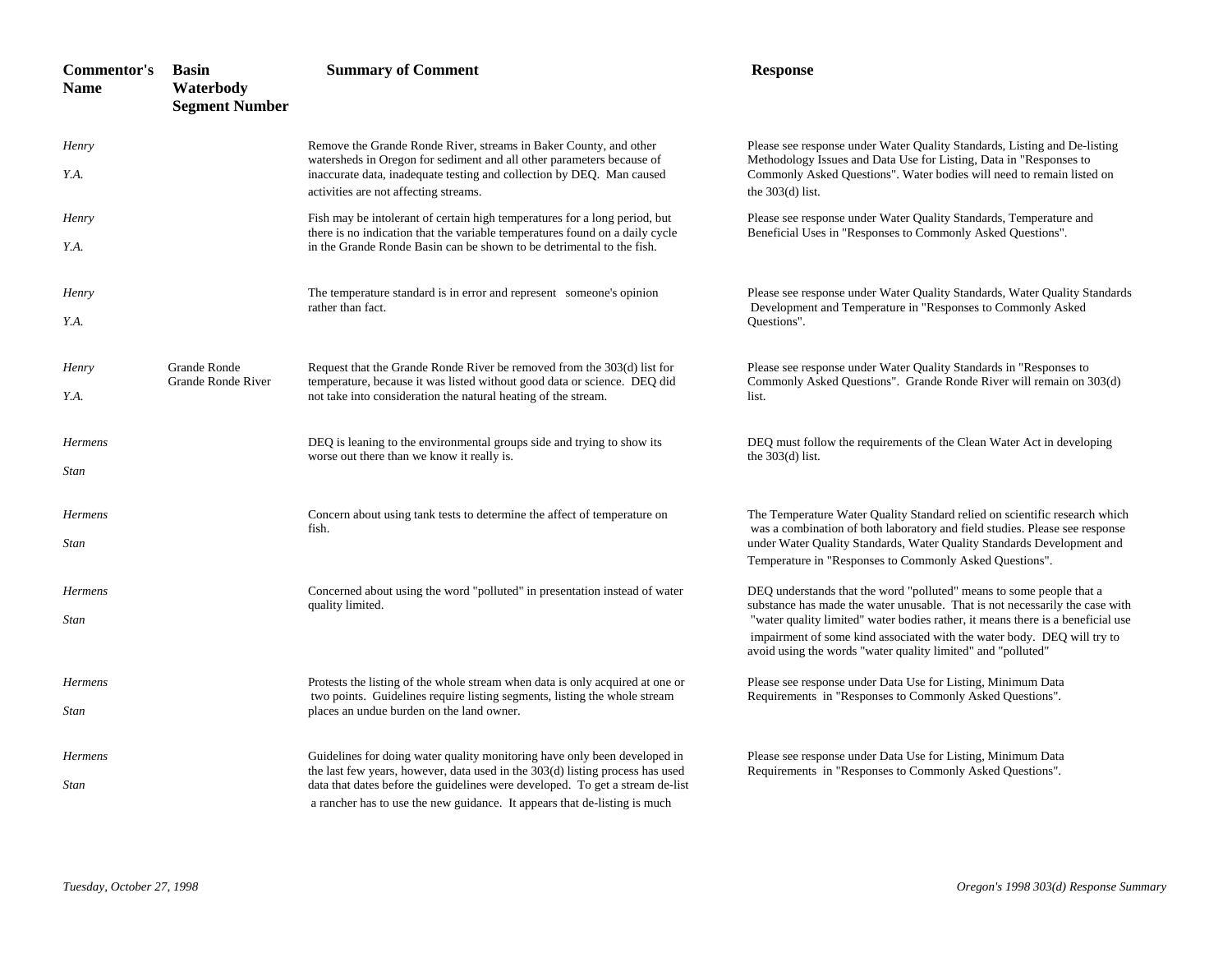*Page B59 of 124*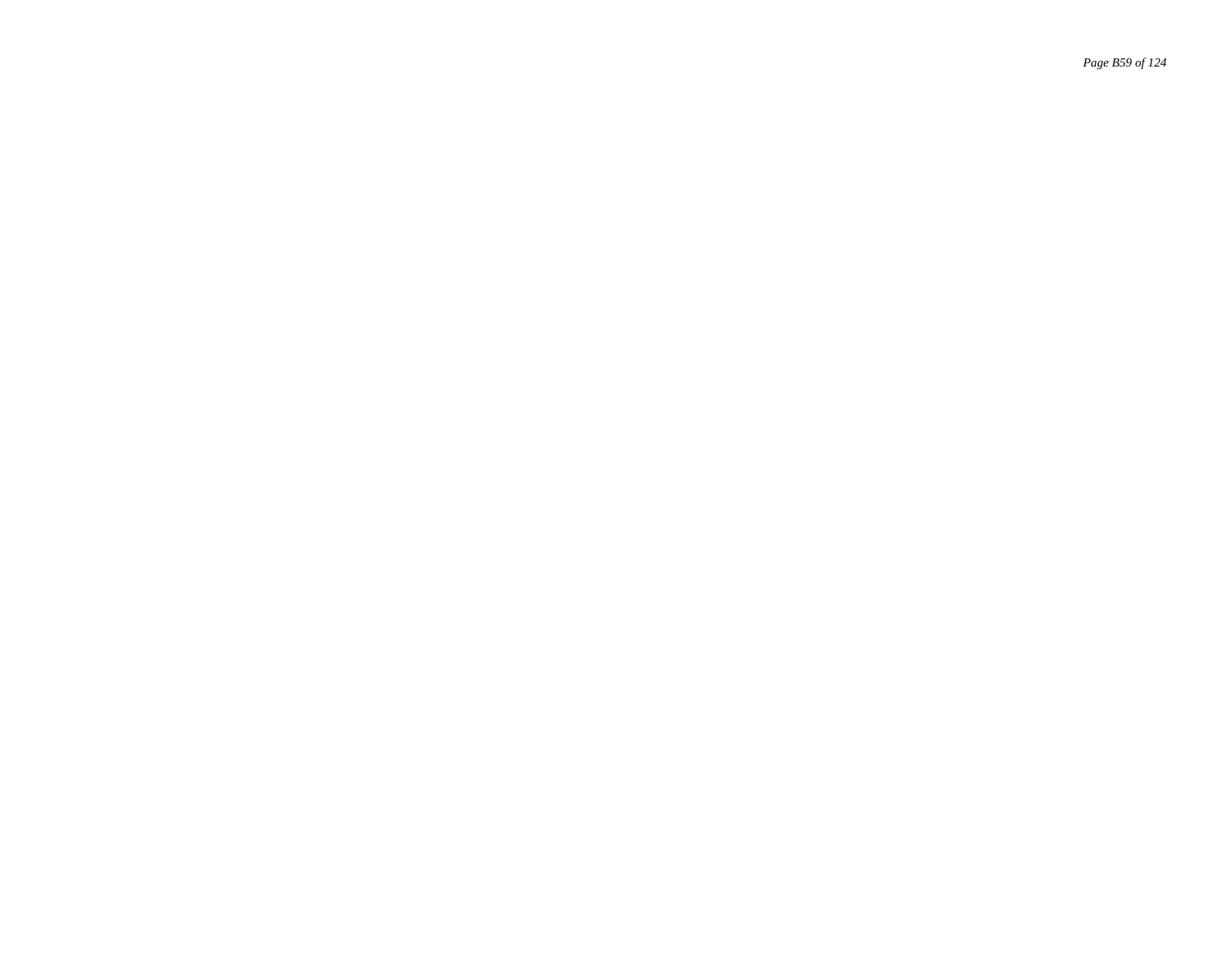| Commentor's<br><b>Name</b> | <b>Basin</b><br>Waterbody<br><b>Segment Number</b> | <b>Summary of Comment</b>                                                                                                                                                                                                                                                                                                                                                                                                                                         | <b>Response</b>                                                                                                                                                                                                                                                                                              |
|----------------------------|----------------------------------------------------|-------------------------------------------------------------------------------------------------------------------------------------------------------------------------------------------------------------------------------------------------------------------------------------------------------------------------------------------------------------------------------------------------------------------------------------------------------------------|--------------------------------------------------------------------------------------------------------------------------------------------------------------------------------------------------------------------------------------------------------------------------------------------------------------|
| <b>Hermens</b><br>Stan     |                                                    | Does not believe anyone can do anything about the temperature of the<br>stream unless people start putting refrigeration units in the stream. If we<br>have to comply with this agency needs to come up with a solution that is<br>workable in nature. Non workable solutions lead to frustration which could<br>result in land owners not cooperating. What your saying now is give us 20<br>years of trying to prove the temperature standard wrong when DEQ is | Please see response under Water Quality Standards, Temperature and<br>Natural and Anthropogenic Conditions in "Responses to Commonly Asked<br>Ouestions".                                                                                                                                                    |
| <b>Hermens</b><br>Tan      |                                                    | Protests how the hearings were being run. Concerned about behind the door<br>testimony, not recording the whole workshop and questions ask during the<br>workshop. . Encourage DEQ to be more open and operate in a more<br>forthright manner in the future.                                                                                                                                                                                                      | Please see response under Public Comment Process in "Responses to<br>Commonly Asked Questions".                                                                                                                                                                                                              |
| Hewitt<br>Pam              |                                                    | Local watershed councils should be more willing to develop monitoring<br>plans and provided data on streams to the state. Special interest on<br>watershed councils are preventing monitoring plans from being developed<br>because they do not want to obtain data that would incriminate them or lead<br>to a more accurate 303(d) list. This is mainly because they might have to<br>take action to correct some of the tremendous environmental impacts to    | DEQ works with local watershed councils to address all the water quality<br>concerns within a watershed. DEQ would encourage local residents to<br>become active in their local watershed councils.                                                                                                          |
| Hewitt<br>Pam              | Willamette<br>Mohawk River                         | Large industrial private timberland owners should be required to share data<br>from their streams with the state.                                                                                                                                                                                                                                                                                                                                                 | There are no laws which require that private land owners share their water<br>quality data with the state.                                                                                                                                                                                                   |
| Holliday<br>Ken            |                                                    | He has 35,000 acres with a lot of upland game birds, deer, elk, antelope<br>along with grazing cattle - If he goes out of business will put houses on ranch<br>and everyone will lose. Feels he's been backed against the wall and feels that<br>everything is going backwards and has no representation. He'll go down                                                                                                                                           | Please see response under Steam Function in "Responses to Commonly<br>Asked Questions".                                                                                                                                                                                                                      |
| Holliday<br>Ken            |                                                    | Lots of prescribed burn fires (estimated 140,000 acres) have no control of<br><b>USFS</b>                                                                                                                                                                                                                                                                                                                                                                         | These types of activities will be taken into account as the TMDLs and<br>associated water quality management plans are developed.                                                                                                                                                                            |
| Holliday<br>Ken            |                                                    | Thought the 303(d) listing was responsible for Ballot Measure 38                                                                                                                                                                                                                                                                                                                                                                                                  | Please see response under Liability in "Responses to Commonly Asked<br>Ouestions".                                                                                                                                                                                                                           |
| Holliday<br>Ken            |                                                    | Forest health (Spruce Budworm and Western Bark Beetle) has an affect on<br>temperature - especially if data has been collected recently.                                                                                                                                                                                                                                                                                                                          | Forest health, especially if trees are being lost near the riparian zone, will<br>affect the water quality in a stream. These type of affects should be<br>considered when developing TMDLs and water quality management plans.<br>Management practices which reduces the severity of infestations should be |
| Holliday<br>Ken            |                                                    | 303(d) list is one of the reasons for state employee bashing, will not allow<br>state employees on his ranch. Streams that were listed were due to OSU<br>data collection and cooperation (Silvies River, Bear, Pine, Thistle, Dog,<br>India, and Grub Creeks)                                                                                                                                                                                                    | Please see response under Existing Authorities, Clean Water Act and Data<br>Use for Listing, Minimum Data Requirements in "Responses to Commonly<br>Asked Questions".                                                                                                                                        |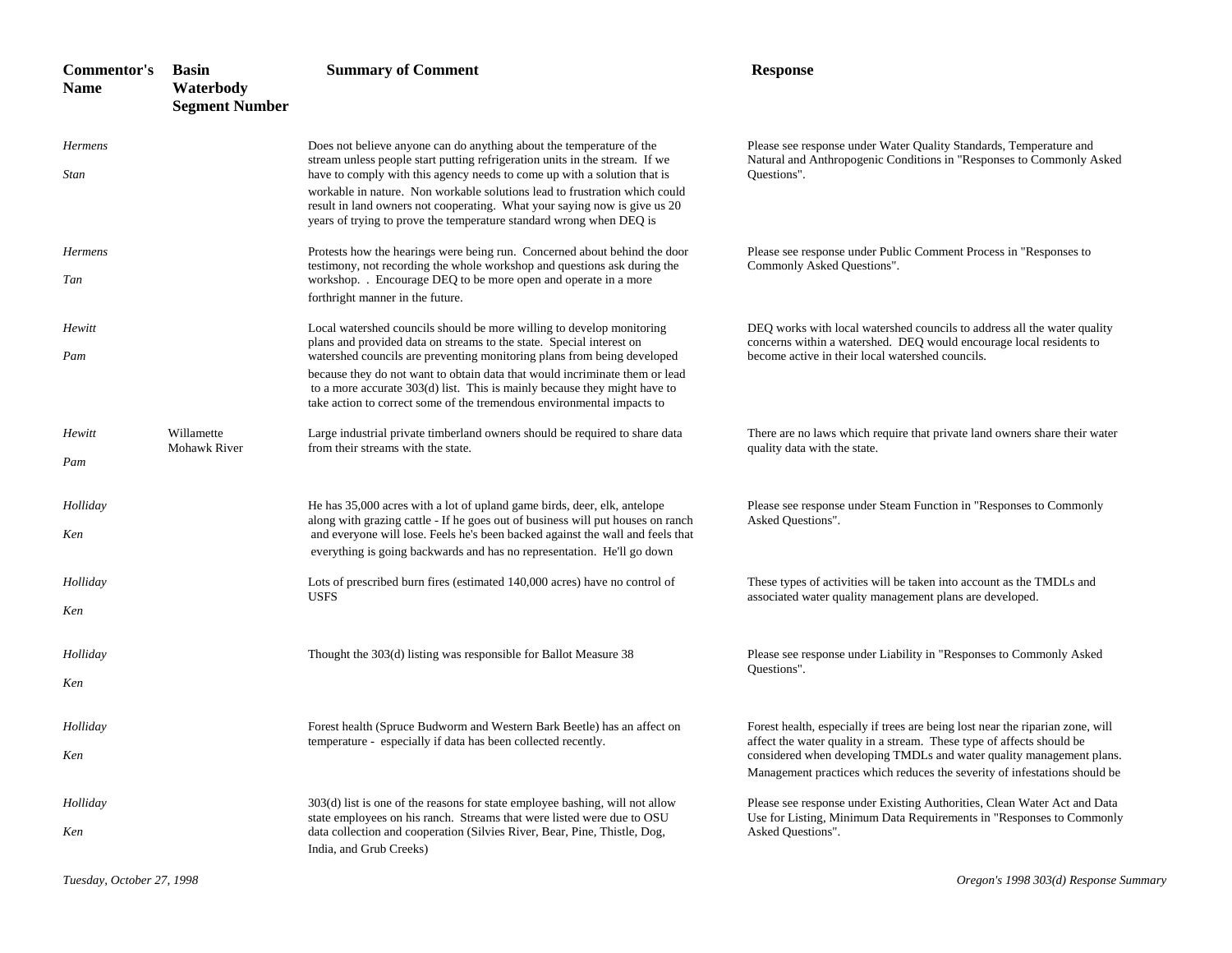*Page B60 of 124*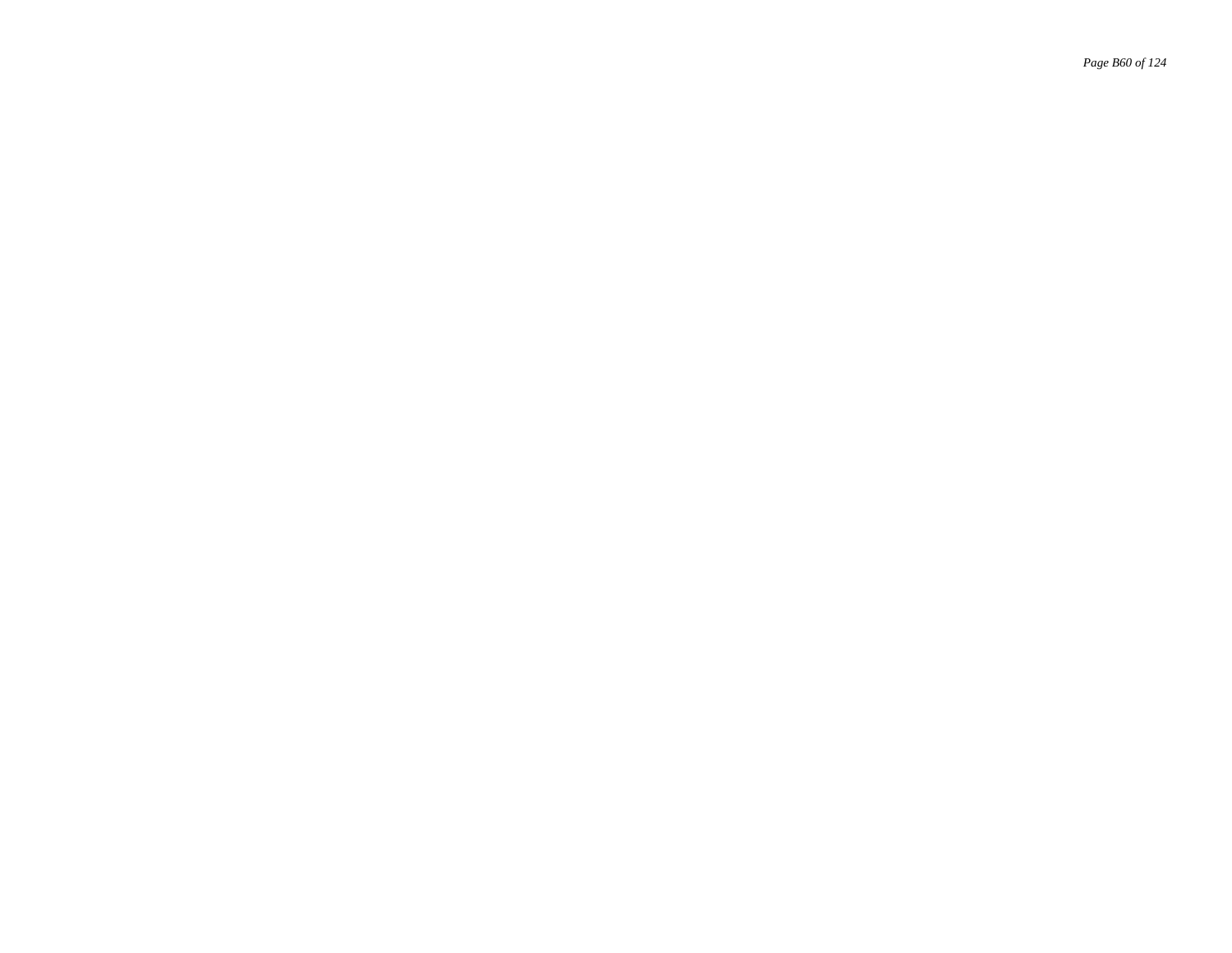| Commentor's<br><b>Name</b>      | <b>Basin</b><br>Waterbody<br><b>Segment Number</b>         | <b>Summary of Comment</b>                                                                                                                                                                                                                                                                                                                                                                                                                                          | <b>Response</b>                                                                                                                                                                                                                                                                                                                                                                                                                                                                                                                                                                                                                                                                                                                                                                                                                                                                                      |
|---------------------------------|------------------------------------------------------------|--------------------------------------------------------------------------------------------------------------------------------------------------------------------------------------------------------------------------------------------------------------------------------------------------------------------------------------------------------------------------------------------------------------------------------------------------------------------|------------------------------------------------------------------------------------------------------------------------------------------------------------------------------------------------------------------------------------------------------------------------------------------------------------------------------------------------------------------------------------------------------------------------------------------------------------------------------------------------------------------------------------------------------------------------------------------------------------------------------------------------------------------------------------------------------------------------------------------------------------------------------------------------------------------------------------------------------------------------------------------------------|
| Holliday<br>Ken                 | John Day<br>Indian Creek (nr<br>Prairie City)<br>26B-INDI0 | Indian Creek has a hot springs that could be affecting the water<br>temperature.                                                                                                                                                                                                                                                                                                                                                                                   | The segment of Indian Creek above river mile 3 has been removed from the<br>list. Data showed the upper section was meeting the temperature criteria.<br>Data also showed the hot springs was not affecting the temperature of the<br>stream significantly.                                                                                                                                                                                                                                                                                                                                                                                                                                                                                                                                                                                                                                          |
| Hopkins-Clark<br><i>Jeffrey</i> | John Day                                                   | No streams or river segments are listed for the lower John Day subbasin at<br>all. Is that a mistake or has the Lower John Day and all its tributaries<br>miraculously improved between 1996 and 1998.                                                                                                                                                                                                                                                             | In the Draft 1998 303(d) list there are 14 streams listed for temperature<br>including two segments of the John Day River. One stream is listed for<br>Biological criteria.                                                                                                                                                                                                                                                                                                                                                                                                                                                                                                                                                                                                                                                                                                                          |
| Hunkapillar<br>Patricia         |                                                            | Opposes Ballot Measure 38 because it would be devastating to the<br>cattlemen.                                                                                                                                                                                                                                                                                                                                                                                     | Please see response under Steam Function and Liability in "Responses to<br>Commonly Asked Questions".                                                                                                                                                                                                                                                                                                                                                                                                                                                                                                                                                                                                                                                                                                                                                                                                |
| <i>Isley</i><br>Arleigh         | <b>Grande Ronde</b><br><b>Wallowa River</b><br>31E-WALL0   | There is no evidence that temperatures were ever within recommended<br>levels. Shade has not been effective in reducing temperatures. Shading has<br>increased along the river and flows from Wallowa Lake to Enterprise have<br>been reduced to less than 1/2 the unregulated flows. Flows below Enterprise<br>are at higher levels then when the European arrived. Irrigation water<br>entering the river at ground temperatures keeps the Wallowa from freezing | The Wallowa River is listed for temperature, sediment and bacteria based on<br>information and/or data contained in the Wallowa County Salmon<br>Recovery Plan (Wallowa County/Nez Perce Tribe, 8/93) and Department<br>data. A number of factors are identified as contributing to the elevated<br>temperatures as well as to elevated sediment and bacteria. The temperature<br>standard calls for the development and implementation of a management<br>plan to address anthropogenic (human caused) factors when the temperature<br>criteria is exceeded. This can include the management of irrigation waters,<br>dam releases, shading, etc. For these reasons, the natural conditions<br>guidance would not apply. The Salmon Recovery Plan along with other<br>supporting documents can form the basis of a management plan for the<br>listed waters that can be reviewed by the Department. |
| <i>Isley</i><br>Arleigh         | Grande Ronde<br>Prairie Creek<br>31E-PRAI0                 | Conditions are better than those that existed when the European arrived - it<br>went dry in August or early Sept in the lower portion. Now it flows all year<br>long at 200 cfs, supports fish populations and should not be listed.                                                                                                                                                                                                                               | Prairie Creek is listed for dissolved oxygen, habitat modification, sediment<br>and bacteria. While current conditions may have improved from historical<br>conditions, there are indications that current practices have an influence on<br>the water quality (Salmon Recovery Plan, Wallowa County/Nez Perce<br>Tribe, 8/93). The Department recognizes that conditions in many streams<br>have improved. The actions identified in the Salmon Recovery Plan can be<br>built into watershed management plans for these waters. Please see                                                                                                                                                                                                                                                                                                                                                          |

response under Implementation in "Responses to Commonly Asked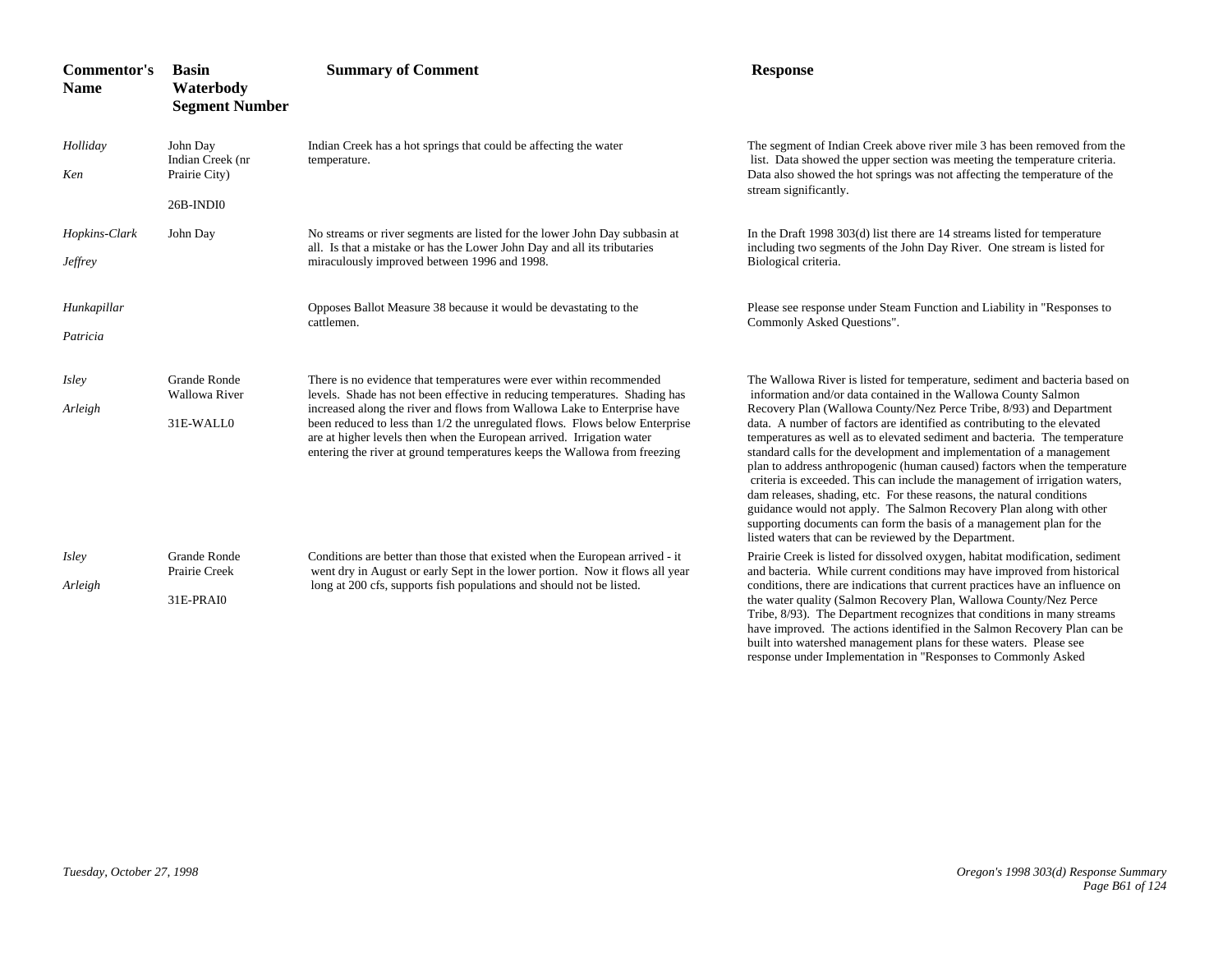| Commentor's<br><b>Name</b> | <b>Basin</b><br>Waterbody<br><b>Segment Number</b>            | <b>Summary of Comment</b>                                                                                                                                                                                                                                                                                                                                                                                                                                          | <b>Response</b>                                                                                                                                                                                                                                                                                                                                                                                                                                                                                                                                                                                                                                                                                                                                                                                                                                                                                                                                                                                                                                                                |
|----------------------------|---------------------------------------------------------------|--------------------------------------------------------------------------------------------------------------------------------------------------------------------------------------------------------------------------------------------------------------------------------------------------------------------------------------------------------------------------------------------------------------------------------------------------------------------|--------------------------------------------------------------------------------------------------------------------------------------------------------------------------------------------------------------------------------------------------------------------------------------------------------------------------------------------------------------------------------------------------------------------------------------------------------------------------------------------------------------------------------------------------------------------------------------------------------------------------------------------------------------------------------------------------------------------------------------------------------------------------------------------------------------------------------------------------------------------------------------------------------------------------------------------------------------------------------------------------------------------------------------------------------------------------------|
| <i>Isley</i><br>Arleigh    | <b>Grande Ronde</b><br>Big Sheep, Little<br>Sheep, Imnaha and | Believes that streams should be de-listed due to natural conditions. While<br>temperatures may not reach an optimum for fish, temperatures are probably<br>as low as they ever were and within range of historical variability. Big<br>Sheep was greatly affected by the Canal and Twin Lakes forest fire.                                                                                                                                                         | Big Sheep Creek is listed for habitat modification and it, along with other<br>tributaries are listed for temperature. Big Sheep Creek Watershed Analysis<br>(pg. III-2, USFS, 1995) indicates that, while natural conditions and the<br>Canal Fire (1989) and Twin Lakes Fire (1994) have influenced<br>temperatures, other factors such as the removal and alteration of riparian<br>vegetation due to factors such as homesteading, converting floodplains to<br>agriculture and grazing, roading and logging have also contributed. In<br>addition, the influence of the irrigation canal may be a factor. The<br>temperature standard calls for the development and implementation of a<br>management plan to address anthropogenic (human caused) factors when<br>the temperature criteria is exceeded. For these reasons, the natural<br>conditions guidance would not apply. The Salmon Recovery Plan and the<br>Watershed Analysis along with other supporting documents can form the<br>basis of a management plan for the listed waters that can be reviewed by the |
| <i>Isley</i><br>Arleigh    | Grande Ronde<br>Joseph Creek<br>31F-JOSE0                     | There is limited use of the water for out-of-stream uses and conifers inhabit<br>nearly twice the area and are much denser. It appears that the higher water<br>requirement in semi-desert conditions reduces mid-summer flows and could<br>increase temperature which would be a natural condition.                                                                                                                                                               | Joseph Creek and a number of its tributaries are listed for temperature based<br>on information and/or data contained in the Wallowa County Salmon<br>Recovery Plan (Wallowa County/Nez Perce Tribe (8/93) and the Upper<br>Joseph Creek Watershed Analysis Report (USFS, 1995). A number of<br>factors are identified as contributing to the elevated temperatures. The<br>temperature standard calls for the development and implementation of a<br>management plan to address anthropogenic (human caused) factors when<br>the temperature criteria is exceeded. For these reasons, the natural<br>conditions guidance would not apply. The Salmon Recovery Plan and<br>Watershed Analysis along with other supporting documents can form the                                                                                                                                                                                                                                                                                                                               |
| <i>Isley</i><br>Arleigh    | <b>Grande Ronde</b>                                           | Wallowa County streams appear to be within the historical range of<br>variability, listing them will do nothing to help the situation and will make<br>corrective management activities more difficult with greater costs due to<br>legal questions and red tape. Recommends that the Wallowa County/Nez<br>Perce Salmon Habitat Conservation Plan is technically and scientifically<br>sound with specific recommendations for each stream and this should be the | The Wallowa County/Nez Perce Salmon Habitat Conservation Plan<br>(Wallowa County/Nez Perce, 8/93) is an important document that identifies<br>many water quality concerns and actions that can be taken to reduce their<br>impact - the Department is interested working with the County and<br>reviewing this along with other documents developed for waters in the<br>County under the NPS TMDL guidance.                                                                                                                                                                                                                                                                                                                                                                                                                                                                                                                                                                                                                                                                   |
| Jones<br>David             | Rogue<br>Twincheria Creek<br>15A-TWIN0                        | Segment should be listed as WQL to approximately 3/4 mile above the<br>confluence with Rancheria Creek where the 7-day average maximum<br>temperature was 58.9 in 1995 (instead of mouth to headwaters).                                                                                                                                                                                                                                                           | Data showed during 1994 the 7 day ave of daily maximums was 69.1<br>whereas it was 58.9 in 1995. 1994 was a drought year and a second years<br>date did not exceed the temperature criteria. Segment was removed from<br>303(d) list and status was changed to Potential Concern.                                                                                                                                                                                                                                                                                                                                                                                                                                                                                                                                                                                                                                                                                                                                                                                              |
| Jones<br>David             | Rogue<br>North Fork Little<br><b>Butte Creek</b><br>15A-BULN0 | Segment should be listed as WQL to Heppsie Mountain Road. The 7-day<br>average maximum temperature was 60.2 at the Heppsie Mountain Road<br>Bridge in 1995.                                                                                                                                                                                                                                                                                                        | Segment was modified based on BLM data, segment upstream of Heppsie<br>Mt. Rd was listed as "Potential Concern" as it exceeded the temperature<br>standard $(64)$ in 1994 but not in 1995                                                                                                                                                                                                                                                                                                                                                                                                                                                                                                                                                                                                                                                                                                                                                                                                                                                                                      |
| Jones<br>David             | Rogue<br>Lake Creek<br>15A-LAKE0                              | Lake Creek needs to be added based on 7 day average maximum temperature<br>of 74.1 in 1995.                                                                                                                                                                                                                                                                                                                                                                        | Segment was added to 303(d) list based on BLM data showing that the 7-day<br>average of daily maximums was 74.1 with 90 days in 1995 exceeding the<br>temperature standard (64).                                                                                                                                                                                                                                                                                                                                                                                                                                                                                                                                                                                                                                                                                                                                                                                                                                                                                               |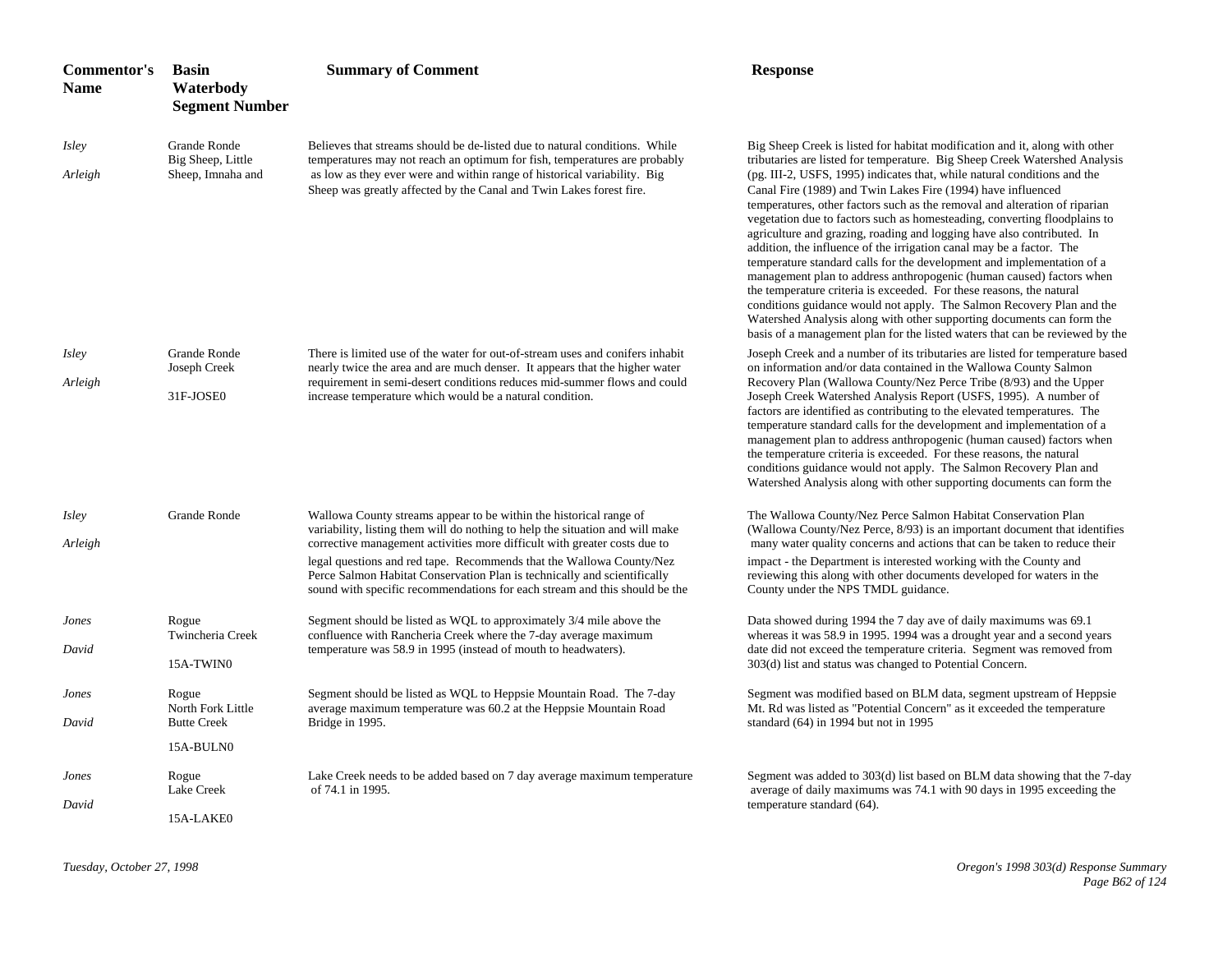| Commentor's<br>Name       | <b>Basin</b><br>Waterbody<br><b>Segment Number</b> | <b>Summary of Comment</b>                                                                                                                          | <b>Response</b>                                                                                                                                                                  |
|---------------------------|----------------------------------------------------|----------------------------------------------------------------------------------------------------------------------------------------------------|----------------------------------------------------------------------------------------------------------------------------------------------------------------------------------|
| Jones<br>David            | Rogue<br>Lost Creek                                | Lost Creek needs to be added based on 7 day average maximum temperature<br>of 64.8 in 1995.                                                        | Segment was added to 303(d) list based on BLM data showing that the 7-day<br>average of daily maximums was 64.8 with 15 days in 1995 exceeding the<br>temperature standard (64). |
|                           | 15A-LOSL0                                          |                                                                                                                                                    |                                                                                                                                                                                  |
| Jones<br>David            | Rogue<br><b>Burnt Canyon Creek</b>                 | Burnt Canyon Creek needs to be added based on 7 day average maximum<br>temperature of 81.8 in 1995.                                                | Segment was added to 303(d) list based on BLM data showing that the 7-day<br>average of daily maximums was 81.8 with 51 days in 1995 exceeding the<br>temperature standard (64). |
|                           | 15A-BURN0                                          |                                                                                                                                                    |                                                                                                                                                                                  |
| Jones                     | Rogue<br><b>Yale Creek</b>                         | 1995 data shows the 7-day average maximum temperatures below 64 - it<br>should be put on Potential Concern List as it was a more typical year than | Segment will remain on 303(d) list. 1996 temperature data 7 day Max. Ave.<br>was 65.4 °F which exceeded the temperature criteria 1997 data was 63.9 °F.                          |
| David                     | 15C-YALE0                                          | the drought year of 1994.                                                                                                                          |                                                                                                                                                                                  |
| Jones                     | Rogue<br>Dry Creek                                 | Dry Creek (above the confluence with South Fork Deer Creek needs to be<br>added based on 1995 7-day average maximum temperature of 64.4.           | Segment was added to 303(d) list based on BLM data showing that the 7-day<br>average of daily maximums was 64.4 in 1995 exceeding temperature                                    |
| David                     | 15E-DRY0                                           |                                                                                                                                                    | standard $(64)$ .                                                                                                                                                                |
| Jones                     | Rogue<br><b>Big Boulder Creek</b>                  | Big Boulder Creek at confluence with Grave Creek needs to be added based<br>on 7 day average maximum temperature of 68.0 in 1995.                  | Segment was added to 303(d) list based on BLM data showing that the 7-day<br>average of daily maximums was 68.0 with 28 days in 1995 exceeding the                               |
| David                     | 15D-BOBI0                                          |                                                                                                                                                    | temperature standard (64).                                                                                                                                                       |
| Jones                     | Rogue<br>Star Gulch                                | Needs to be added from the mouth to Deadman Gulch as the 1995 7-day<br>average of the daily maximum was 67.7.                                      | Segment added the list based on 1995 BLM data indicating that the 7 day<br>average of the daily maximums was 67.7 with 48 days above standard (64).                              |
| David                     | 15C-STAR0                                          |                                                                                                                                                    |                                                                                                                                                                                  |
| Jones                     | Rogue<br>Little Applegate                          | Segment should be listed as WQL to Yale Creek based on 1995 data which<br>was a more typical year than the drought year of 1994.                   | Segment modified based on 1995 data.                                                                                                                                             |
| David                     | 15C-APLI0                                          |                                                                                                                                                    |                                                                                                                                                                                  |
| Jones                     | Rogue<br><b>Ramsey Creek</b>                       | Ramsey Creek needs to be added based on 7 day average maximum<br>temperature of 68.6 in 1995.                                                      | Segment was added to 303(d) list based on BLM data showing that the 7-day<br>average of daily maximums was at least 68.6 with 28 days in 1995                                    |
| David                     | 15B-RAMS0                                          |                                                                                                                                                    | exceeding the temperature standard (64).                                                                                                                                         |
| Jones                     | Rogue<br>Bear Gulch (Waters                        | 1995 data shows the 7-day average maximum temperature as 63.9 - it<br>should be put on Potential Concern List as it was a more typical year than   | Data showed that 1994 data (a drought year) that the 7 day ave of daily<br>maximums was 68.8 whereas it was 63.9 in 1995. Segment removed from                                   |
| David                     | Creek)                                             | the drought year of 1994.                                                                                                                          | 303(d) list and status changed to Potential Concern.                                                                                                                             |
|                           | 15C-BEAR0                                          |                                                                                                                                                    |                                                                                                                                                                                  |
| Jones                     | Rogue<br><b>Hog Creek</b>                          | Hog Creek needs to be added based on 7 day average maximum temperature<br>of 66.1 in 1995.                                                         | Segment was added to 303(d) list based on BLM data showing that the 7-day<br>average of daily maximums was 66.1 with 22 days in 1995 exceeding the                               |
| David                     | 15D-HOG0                                           |                                                                                                                                                    | temperature standard (64).                                                                                                                                                       |
| Tuesday, October 27, 1998 |                                                    |                                                                                                                                                    | Oregon's 1998 303(d) Response Summary                                                                                                                                            |

*Page B63 of 124*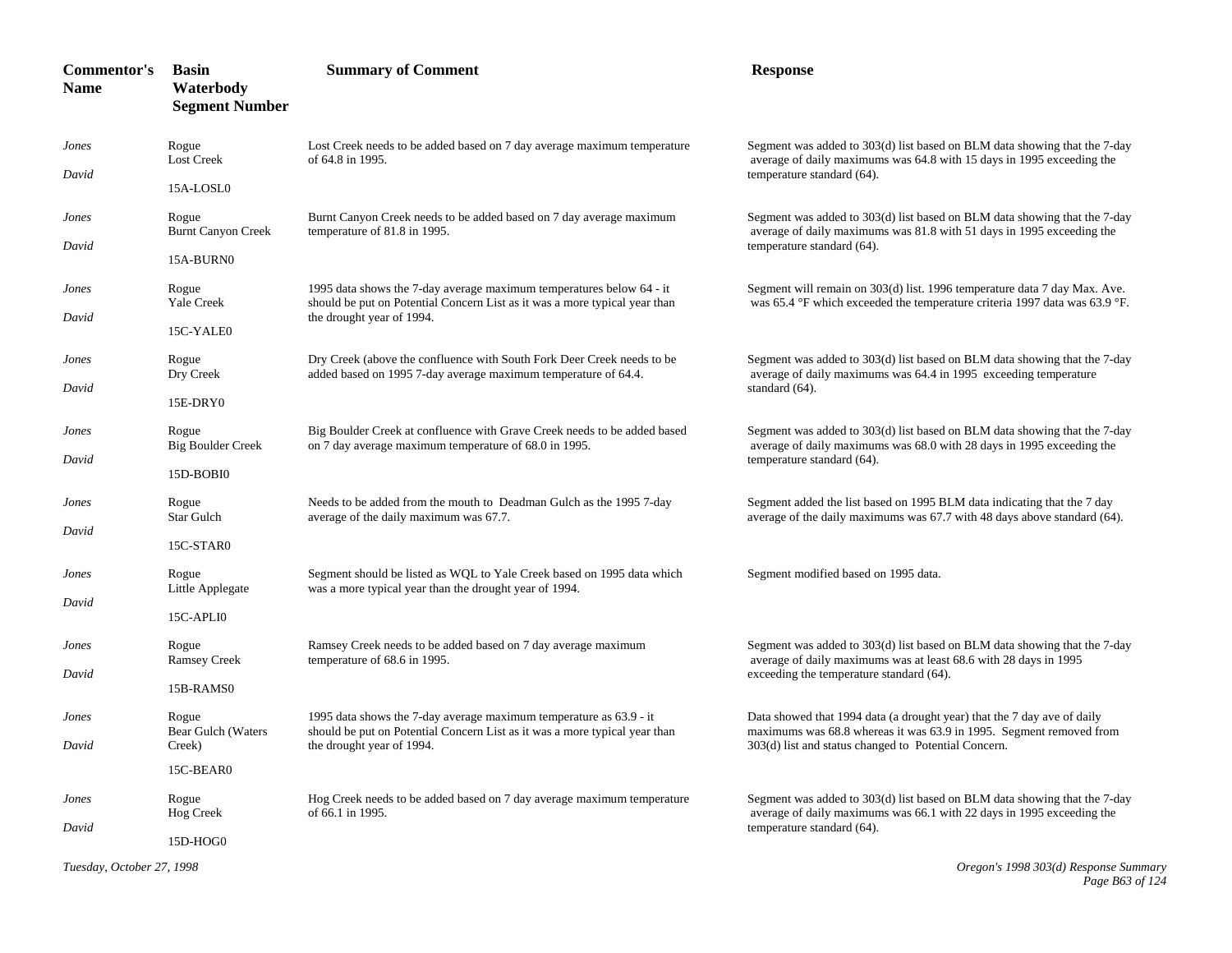| Commentor's<br><b>Name</b> | <b>Basin</b><br>Waterbody<br><b>Segment Number</b> | <b>Summary of Comment</b>                                                                                                                                                                                                                                                                            | <b>Response</b>                                                                                                                                                                                                                                                                                                                          |
|----------------------------|----------------------------------------------------|------------------------------------------------------------------------------------------------------------------------------------------------------------------------------------------------------------------------------------------------------------------------------------------------------|------------------------------------------------------------------------------------------------------------------------------------------------------------------------------------------------------------------------------------------------------------------------------------------------------------------------------------------|
| Jones<br>David             | Umpqua<br><b>Elk Valley Creek</b><br>13B-ELKV0     | Segment should be listed as WQL from the mouth to the confluence of the<br>East and West Fork as the 7-day average maximum temperature was 68.8 in<br>1995, East Fork had a 7 day average maximum temperature of 60.8 and<br>the thermograph in the West Fork malfunctioned so no data is available. | Segment was added to 303(d) list based on BLM data showing that the 7-day<br>average of daily maximums was 68.8 with 55 days in 1995 exceeding the<br>temperature standard (64).                                                                                                                                                         |
| Jones<br>David             | Umpqua<br>Slide Creek<br>13B-SLID0                 | Segment should be listed as WQL as the 7-day average maximum<br>temperature was 64.2 in 1995.                                                                                                                                                                                                        | Segment was added to 303(d) list based on BLM data showing that the 7-day<br>average of daily maximums was 64.2 with 7 days in 1995 exceeding the<br>temperature standard (64).                                                                                                                                                          |
| Jones<br>David             | Umpqua<br><b>Skull Creek</b><br>13B-SKUL0          | Segment should be listed as WQL as the 7-day average maximum<br>temperature was 66.5 in 1995.                                                                                                                                                                                                        | Segment was added to 303(d) list based on BLM data showing that the 7-day<br>average of daily maximums was 66.5 with 28 days in 1995 exceeding the<br>temperature standard (64).                                                                                                                                                         |
| Jones<br>David             | Umpqua<br>Riffle Creek<br>13B-RIFF0                | Segment should be listed as WQL as the 7-day average maximum<br>temperature was 68.1 in 1995.                                                                                                                                                                                                        | Segment was added to 303(d) list based on BLM data showing that the 7-day<br>average of daily maximums was 68.1 with 43 days in 1995 exceeding the<br>temperature standard (64).                                                                                                                                                         |
| Jones<br>David             | Umpqua<br><b>Cow Creek</b>                         | Segment should be listed as WQL from West Fork Cow Creek to<br>Whitehorse Creek. In 1995, the 7-day average maximum temperature were<br>72.1 above Susan Creek, 70.9 at Glendale and 57.7 above Whitehorse<br>Creek.                                                                                 | Segment listed from West Fork Cow Creek to Quines Creek BLM data (2)<br>sites: above Susan Creek for years 1994/95/96 7 day ave. max. temperature<br>78.7/72.1/73.9°F and at Glendale 1995/96, 70.9/69.4°F all exceed<br>temperature criteria. Water Temperature above Quines Creek at<br>Whitehorse Creek met the Temperature Criteria. |
| Jones<br>David             | Umpqua<br><b>Woodford Creek</b><br>13B-WOOD0       | Segment should be listed as WQL as the 7-day average maximum<br>temperature was 66.3 in 1995.                                                                                                                                                                                                        | Segment was added to 303(d) list based on BLM data showing that the 7-day<br>average of daily maximums was 65.3 with 18 days in 1995 exceeding the<br>temperature standard (64).                                                                                                                                                         |
| Jones<br>David             | Umpqua<br>Windy Creek<br>13B-WIND0                 | Segment should be listed as WQL as the 7-day average maximum<br>temperature was 66.3 in 1995.                                                                                                                                                                                                        | Segment was added to 303(d) list based on BLM data showing that the 7-day<br>average of daily maximums was 66.3 with 31 days in 1995 exceeding the<br>temperature standard (64).                                                                                                                                                         |
| Jones<br>David             | Umpqua<br>Fortune Branch Creek<br>13B-FORT0        | Segment should be listed as WQL as the 7-day average maximum<br>temperature was 65.6 in 1995.                                                                                                                                                                                                        | Segment was added to 303(d) list based on BLM data showing that the 7-day<br>average of daily maximums was 65.6 with 18 days in 1995 exceeding the<br>temperature standard (64).                                                                                                                                                         |
| Jones<br>David             | Umpqua<br>Dads Creek<br>13B-DADS0                  | Segment should be listed as WQL as the 7-day average maximum<br>temperature was 64.8 in 1995.                                                                                                                                                                                                        | Segment was added to 303(d) list based on BLM data showing that the 7-day<br>average of daily maximums was 64.8 with 11 days in 1995 exceeding the<br>temperature standard (64).                                                                                                                                                         |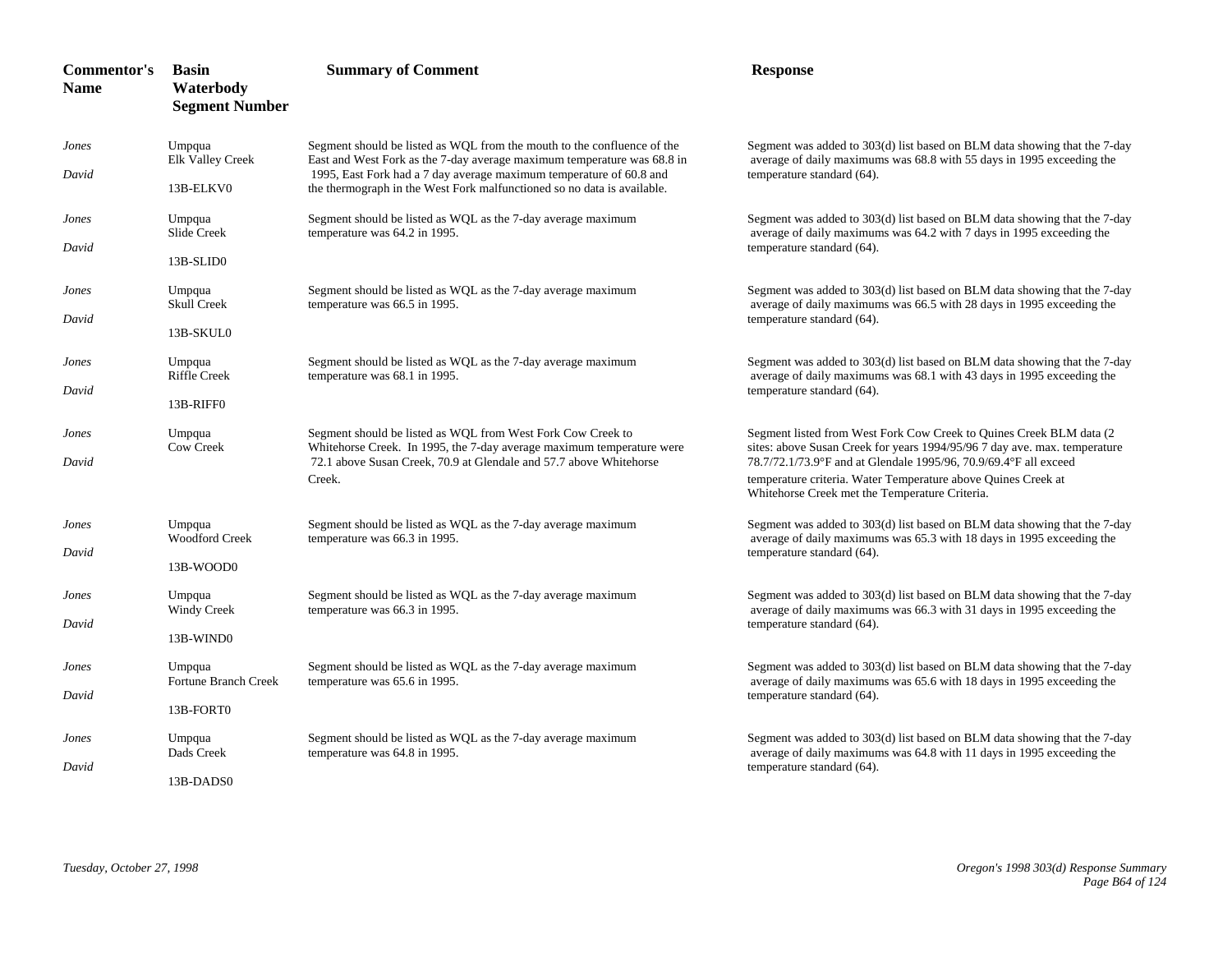| <b>Commentor's</b><br><b>Name</b> | <b>Basin</b><br>Waterbody<br><b>Segment Number</b> | <b>Summary of Comment</b>                                                                                                                                                                                                                   | <b>Response</b>                                                                                                                                                                                                                                                                                           |
|-----------------------------------|----------------------------------------------------|---------------------------------------------------------------------------------------------------------------------------------------------------------------------------------------------------------------------------------------------|-----------------------------------------------------------------------------------------------------------------------------------------------------------------------------------------------------------------------------------------------------------------------------------------------------------|
| Jones                             | Umpqua<br>West Fork Cow Creek                      | Segment should be listed as WQL as the 7-day average maximum                                                                                                                                                                                | Segment was added to 303(d) list based on BLM data showing that the 7-day                                                                                                                                                                                                                                 |
| David                             | 13B-COWF0                                          | temperature was 76.6 at the mouth, 76.4 above Bobby Creek, and 73.8<br>above Slide Creek in 1995.                                                                                                                                           | average of daily maximums were exceeding the temperature standard (64)<br>at the 3 sites in 1995.                                                                                                                                                                                                         |
| Jones                             |                                                    | Doesn't believe temperature standard of 64°F for certification of a stream.<br>Temperature varies and the standard should reflect this.                                                                                                     | Please see response under Water Quality Standards, Temperature in<br>"Responses to Commonly Asked Questions".                                                                                                                                                                                             |
| Jack                              |                                                    |                                                                                                                                                                                                                                             |                                                                                                                                                                                                                                                                                                           |
| Jones                             |                                                    | Protest the manner in which the hearing was presented, by segregating the<br>presentation from the oral testimony. Does not think this was a public                                                                                         | Please see response under Public Comment Process in "Responses to<br>Commonly Asked Questions".                                                                                                                                                                                                           |
| Jack                              |                                                    | hearing in regards to the 303(d) list, because did not record the whole<br>meeting including questions during the presentation.                                                                                                             |                                                                                                                                                                                                                                                                                                           |
| Jones                             | Powder                                             | Concerned that listing is based on data collected over a relatively short<br>period of time compared to the age of streams and human impact. Our                                                                                            | No site specific action requested. Please see response under Data Use and<br>Implementation in "Responses to Commonly Asked Questions".                                                                                                                                                                   |
| Randall                           |                                                    | understanding of their natural conditions is limited. By requiring actions<br>before we have a better understanding of these systems would have a                                                                                           |                                                                                                                                                                                                                                                                                                           |
| Jones<br>Randall                  | Powder<br>Powder                                   | Suggests that a number of rivers are now in better shape than in the past.<br>Submitted pictures of the Powder showing it to be dry in the fall prior to the<br>construction of Mason Dam. Feels these efforts and those by the irrigation  | The Powder River, from Sutton Creek to Thief Valley Dam, is listed for<br>bacteria and temperature. The Department recognizes that many streams<br>have improved considerable due to management efforts by ranchers,                                                                                      |
|                                   |                                                    | district, ranchers and volunteer groups is making the river the best it has<br>ever been and listing would hold these efforts up for unnecessary regulation<br>that would destroy the goodwill. Suggests deleting the Powder from the list. | volunteer groups and various entities. These efforts will be essential<br>elements for watershed management plans that will be developed locally to<br>address identified problems. Please see response under Implementation in<br>"Responses to Commonly Asked Questions". Data indicates segment should |
| Joyce                             | John Day                                           | Feels that Bull Trout is not an endangered species and that should be<br>considered in setting of standards.                                                                                                                                | The Bull Trout was declared a Threatened Species on June 10, 1988 for the<br>Columbia and Klamath basins. The full justification can be found in the                                                                                                                                                      |
| Timothy                           |                                                    |                                                                                                                                                                                                                                             | Federal Register Vol. 63, Section 111 pg. 31647 to 31674.                                                                                                                                                                                                                                                 |
| Joyce                             | <b>Malheur River</b>                               | Concerned that much of the data was illegally obtained as many areas are                                                                                                                                                                    | Please see response under Listing and De-listing Methodology Issues, Data                                                                                                                                                                                                                                 |
| Timothy                           |                                                    | private lands and therefore there is no data to support the listing. The<br>303(d) list should not include private lands and was meant to only address<br>navigable waters.                                                                 | Use for Listing, Minimum Data Requirements, Waters of the State/Nation<br>and Existing Authorities in "Responses to Commonly Asked Questions".                                                                                                                                                            |
| Kaser                             |                                                    | Feels the agency should watch discharges of large business and companies<br>and leave farmer and ranchers alone.                                                                                                                            | Please see response under Existing Authorities, Clean Water Act in<br>"Responses to Commonly Asked Questions".                                                                                                                                                                                            |
| Nauta                             |                                                    |                                                                                                                                                                                                                                             |                                                                                                                                                                                                                                                                                                           |
| Kaser                             |                                                    | Stream data taken is too new to consider major climatic cycles which affect<br>stream conditions. Believes that there are other environmental priorities                                                                                    | Please see response under Water Quality Standards, Data Use, Stream<br>Functions, and Existing Authorities in "Responses to Commonly Asked                                                                                                                                                                |
| Sam                               |                                                    | rather than blaming cattle and ranchers for muddying streams.                                                                                                                                                                               | Questions".                                                                                                                                                                                                                                                                                               |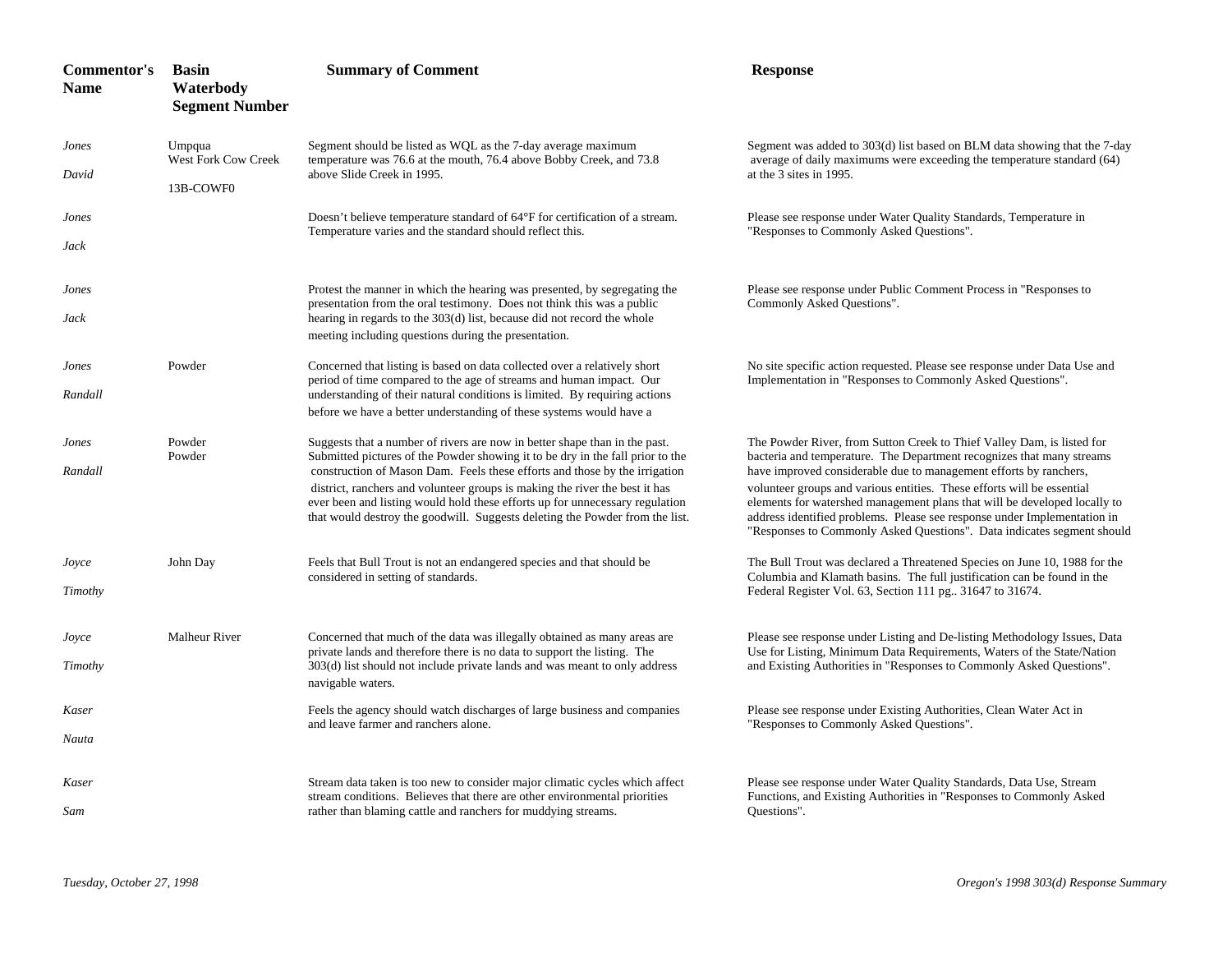*Page B65 of 124*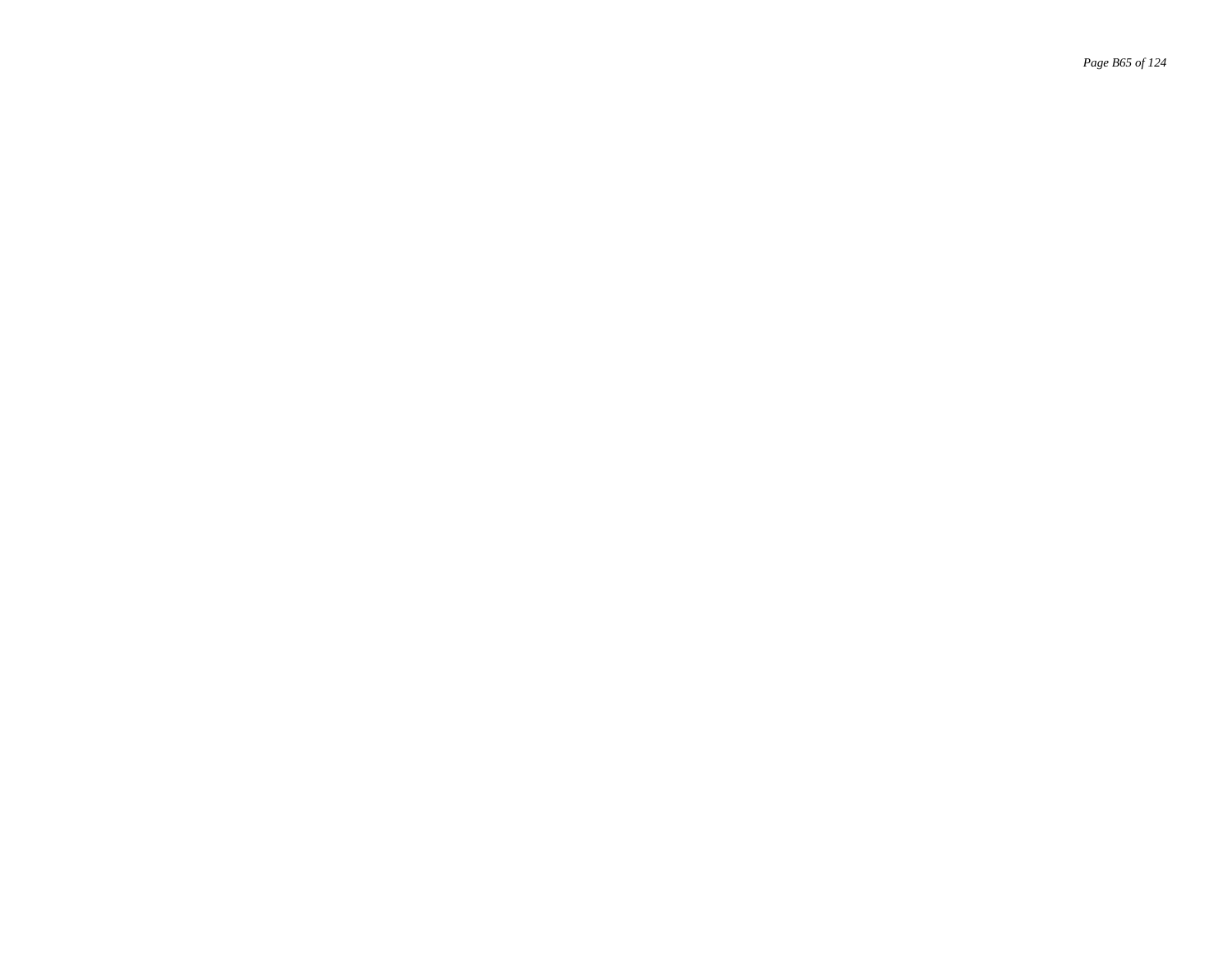| Commentor's<br><b>Name</b> | <b>Basin</b><br>Waterbody<br><b>Segment Number</b>       | <b>Summary of Comment</b>                                                                                                                                                                                                                                                                                                                                                                                                                                     | <b>Response</b>                                                                                                                                                                                                                                                                                                                                                                                                                                                                                                                                                |
|----------------------------|----------------------------------------------------------|---------------------------------------------------------------------------------------------------------------------------------------------------------------------------------------------------------------------------------------------------------------------------------------------------------------------------------------------------------------------------------------------------------------------------------------------------------------|----------------------------------------------------------------------------------------------------------------------------------------------------------------------------------------------------------------------------------------------------------------------------------------------------------------------------------------------------------------------------------------------------------------------------------------------------------------------------------------------------------------------------------------------------------------|
| Kelly<br>Elizabeth         | Mid Coast<br>Siltcoos Lake                               | Believes that clear-cutting and use of 2,4-D have affected Siltcoos Lake<br>(included photographs)                                                                                                                                                                                                                                                                                                                                                            | No data presented as a basis for listing. Concerns referred to regions, ODF<br>and the Citizen Lake Watch Program. Please see response under Existing<br>Authorities in "Responses to Commonly Asked Questions".                                                                                                                                                                                                                                                                                                                                               |
| Kenops<br>Darrel           | Willamette<br><b>Horse Creek</b><br>22D-HORS0            | Disagree with listing based on Bull Trout Criteria. Bull trout adults and<br>subadults have been observed in Horse Creek, but spawning and early rearing<br>have not been observed nor expected in Horse Creek. The more<br>appropriate standard is salmonid habitat (12.8 degree) which was met in                                                                                                                                                           | Currently the Bull Trout Standard does not have different temperature<br>criteria for different life stages. The 50 degree criteria applies to waters<br>that support or are necessary to maintain the viability of native Oregon bull<br>trout - bull trout have been observed in Horse Creek. The Department<br>realizes that there is interest and additional information that may support<br>further refinement of the standard for different life stages and will review<br>this information in the next standards review. Modifications to the listing   |
| Kenops<br>Darrel           | Willamette<br>McKenzie Basin                             | Suggest that the spawning through fry emergence time period used for the<br>temperature standard be change from "October 1 to May 31" to "September<br>1 to July 1" in order to account for time of spawning of McKenzie River<br>chinook salmon, rainbow trout and cutthroat trout and be consistent with<br>the In-stream work period established by ODFW to protect spawning fish,<br>their eggs and developing young.                                     | The Department will consider this information when the next 303(d) listing<br>period begins.                                                                                                                                                                                                                                                                                                                                                                                                                                                                   |
| Kenops<br>Darrel           | Willamette<br>Winberry Creek,<br>South Fork<br>22B-WISF0 | Supplied data that applies from confluence Winberry Creek to Monterica<br>Creek.                                                                                                                                                                                                                                                                                                                                                                              | Segment Added to 303(d) list. USFS Data (at mouth, T19S-R2E-S19): 7 day<br>average of daily maximums of 65.5 (1991), 63.4 (1993) and 64.3 (1995)<br>exceeded temperature standard (64).                                                                                                                                                                                                                                                                                                                                                                        |
| Kenops<br>Darrel           | Willamette<br>Winberry Creek,<br>North Fork<br>22B-WINF0 | Supplied data that applies from confluence Winberry Creek to Blanket<br>Creek.                                                                                                                                                                                                                                                                                                                                                                                | USFS Data (at mouth, T19S-R2E-S19): 7 day average of daily maximums of<br>64.4 (1991), 63.5 (1993) and 64.1 (1995) exceeded temperature standard<br>$(64)$ .                                                                                                                                                                                                                                                                                                                                                                                                   |
| Kenops<br>Darrel           | Willamette<br>Winberry Creek<br>22B-WINB0                | Supplied data that applies from Fall Creek Reservoir to confluence with<br>North and South Fork Winberry Creek.                                                                                                                                                                                                                                                                                                                                               | Added to 303(d) list. USGS Data (above reservoir at USGS gage 14150800):<br>7 day average of daily maximums of 70 in 1980 and 73 in 1981 exceeded<br>temperature standard (64) (data from 1964 - 1979 also available and<br>exceeds standard). USFS Data (at NF Boundary, T19S-R2E-S19): 7 day<br>average of daily maximums of 64.7 (1991), 63.4 (1993) and 64.3 (1995)                                                                                                                                                                                        |
| Kenops<br>Darrel           | Willamette<br><b>August Creek</b><br>22D-AUGU0           | Recommend against listing based on Bull Trout Criteria (as was suggested in<br>the draft 94/96 list). It is likely that adults and subadults use the Creek for<br>foraging and refuge form high flows but do not spawn or rear in the Creek.<br>Applying the 17.8 degree standard for summer stream temperatures,<br>Augusta did not meet the standard in 92 and 94 but did meet the standard in<br>91, 93 and 95 would recommend that it remain on the list. | Currently the Bull Trout Standard does not have different temperature<br>criteria for different life stages. The 50 degree criteria applies to waters<br>that support or are necessary to maintain the viability of native Oregon bull<br>trout - bull trout have been observed in Augusta Creek. The Department<br>realizes that there is interest and additional information that may support<br>further refinement of the standard for different life stages and will review<br>this information in the next standards review. Modifications to the listing |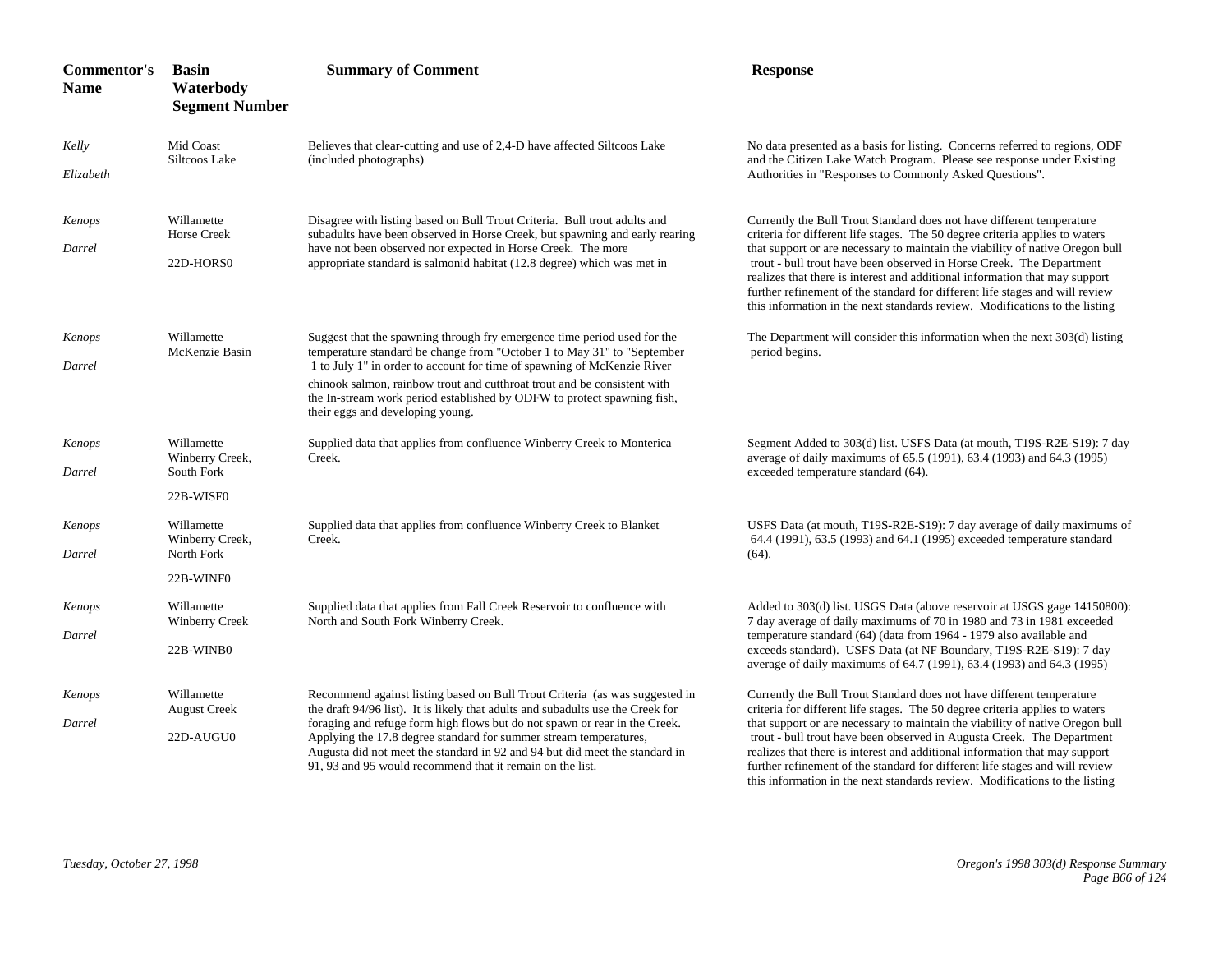| Commentor's<br><b>Name</b> | <b>Basin</b><br>Waterbody<br><b>Segment Number</b>                                       | <b>Summary of Comment</b>                                                                                                                                                                                                                                                                                                                                                                                                                                                                                                                             | <b>Response</b>                                                                                                                                                                                                                                                                                                                                                                                                                                                                                                                                                                                                                            |
|----------------------------|------------------------------------------------------------------------------------------|-------------------------------------------------------------------------------------------------------------------------------------------------------------------------------------------------------------------------------------------------------------------------------------------------------------------------------------------------------------------------------------------------------------------------------------------------------------------------------------------------------------------------------------------------------|--------------------------------------------------------------------------------------------------------------------------------------------------------------------------------------------------------------------------------------------------------------------------------------------------------------------------------------------------------------------------------------------------------------------------------------------------------------------------------------------------------------------------------------------------------------------------------------------------------------------------------------------|
| Kenops<br>Darrel           | Willamette<br>South Fork McKenzie<br>River - mouth to<br>Cougar Reservoir<br>22D-MCSF0   | Recommend against listing based on Bull Trout Criteria. Although adult and<br>subadult bull trout have been observed here, they have not been documented<br>as spawning in the reach. The more appropriate standard is salmonid<br>habitat which is not met for 90-94 due the period of drawdown of the<br>reservoir when water released during October increases the downstream                                                                                                                                                                      | Currently the Bull Trout Standard does not have different temperature<br>criteria for different life stages. The 50 degree criteria applies to waters<br>that support or are necessary to maintain the viability of native Oregon bull<br>trout - bull trout have been observed in South Fork McKenzie in this<br>segment. The Department realizes that there is interest and additional<br>information that may support further refinement of the standard for<br>different life stages and will review this information in the next standards<br>review. Modifications to the listing would be made if there is a revision to            |
| Kenops<br>Darrel           | Willamette<br>McKenzie River -<br>South Fork McKenzie<br>R to Clear Lake<br>22D-MCKE59.8 | Recommend that Bull Trout temperature standard be applied to the reach<br>between Trail Bridge Reservoir and Tamolitch Falls because bull trout use<br>this stretch for spawning and early rearing. The remainder (Trail Bridge to<br>the S. Fk McKenzie) should be evaluated against the salmonid habitat<br>criteria. Water temperature data is currently being collected upstream of<br>Trail Bridge Reservoir to determine temperatures within the section used by<br>bull trout for spawning and rearing. The 12.8 degree standard in met during | The upper portion of the segment was modified from "Clear Lake" to<br>"Trail Bridge Reservoir" since there was not water temperature data above<br>the reservoir and water temperatures could be different above the reservoir.<br>No modifications were made to the listing from Trail Bridge Res to S Fk<br>McKenzie River as the Bull Trout standard does not have separate criteria                                                                                                                                                                                                                                                    |
| Kenops<br>Darrel           | Willamette<br>McKenzie River -<br>Ritchie Creek to<br>South Fork McKenzie<br>22D-MCKE35  | Recommend against listing based on Bull Trout Criteria. Although adult and<br>subadult bull trout have been observed here, they have not been documented<br>as spawning in the reach. The more appropriate standard is salmonid<br>habitat but do not have data to determine if standard is met.                                                                                                                                                                                                                                                      | Currently the Bull Trout Standard does not have different temperature<br>criteria for different life stages. The 50 degree criteria applies to waters<br>that support or are necessary to maintain the viability of native Oregon bull<br>trout - bull trout have been observed in the McKenzie River from the South<br>Fork down to Trout Creek. The Department realizes that there is interest<br>and additional information that may support further refinement of the<br>standard for different life stages and will review this information in the next<br>standards review. Modifications to the listing would be made if there is a |
| Kenops<br>Darrel           | Willamette<br>McKenzie Basin                                                             | Believes that 50 degree Bull Trout standard should be applied to areas that<br>support spawning, eggs and the young which are extremely vulnerable to<br>temperature increases. Adults and subadults have less demanding water<br>temperature requirements (42 to 59 degrees in rivers) and a different<br>standard should apply to them.                                                                                                                                                                                                             | Currently the Bull Trout Standard does not have different temperature<br>criteria for different life stages. The 50 degree criteria applies to waters<br>that support or are necessary to maintain the viability of native Oregon bull<br>trout. The Department realizes that there is interest and additional<br>information that may support further refinement of the standard for<br>different life stages and will review this information in the next standards<br>review. Modifications to the listing would be made if there is a revision to<br>the standard. Also please see response under Beneficial Uses in "Responses"       |
| Kenops<br>Darrel           | Willamette<br>Deer Creek<br>22D-DEEB0                                                    | Agree with listing as WQL for high temperature. However, implementation<br>of riparian reserves as outlined in Northwest Forest Plan and Upper<br>McKenzie Watershed Analysis will ensure recovery of stream temperature<br>above the powerline right-of-way. Effects from lack of cover in powerline<br>rights-of-way will continue to influence the ability to recover in the lower<br>mile and needs to be addressed in relicensing.                                                                                                               | The Department is interested in reviewing the Upper McKenzie Watershed<br>Analysis and the Northwest Forest Plan using the NPS TMDL guidance and<br>will consider the additional comments during relicensing.                                                                                                                                                                                                                                                                                                                                                                                                                              |
| Kenops<br>Darrel           | Willamette<br><b>Hills Creek</b><br>22B-HILL3                                            | Supplied data from 1995 - 1996 that applies from mouth to Juniper Creek.                                                                                                                                                                                                                                                                                                                                                                                                                                                                              | Segment Added to 303(d) List. USFS Data (above reservoir at USGS gage<br>14144900: 7 day average of daily maximums of 64.7 in 1995, 76.1 in<br>1996 and 66.0°F in 1997 exceeded temperature standard (64).                                                                                                                                                                                                                                                                                                                                                                                                                                 |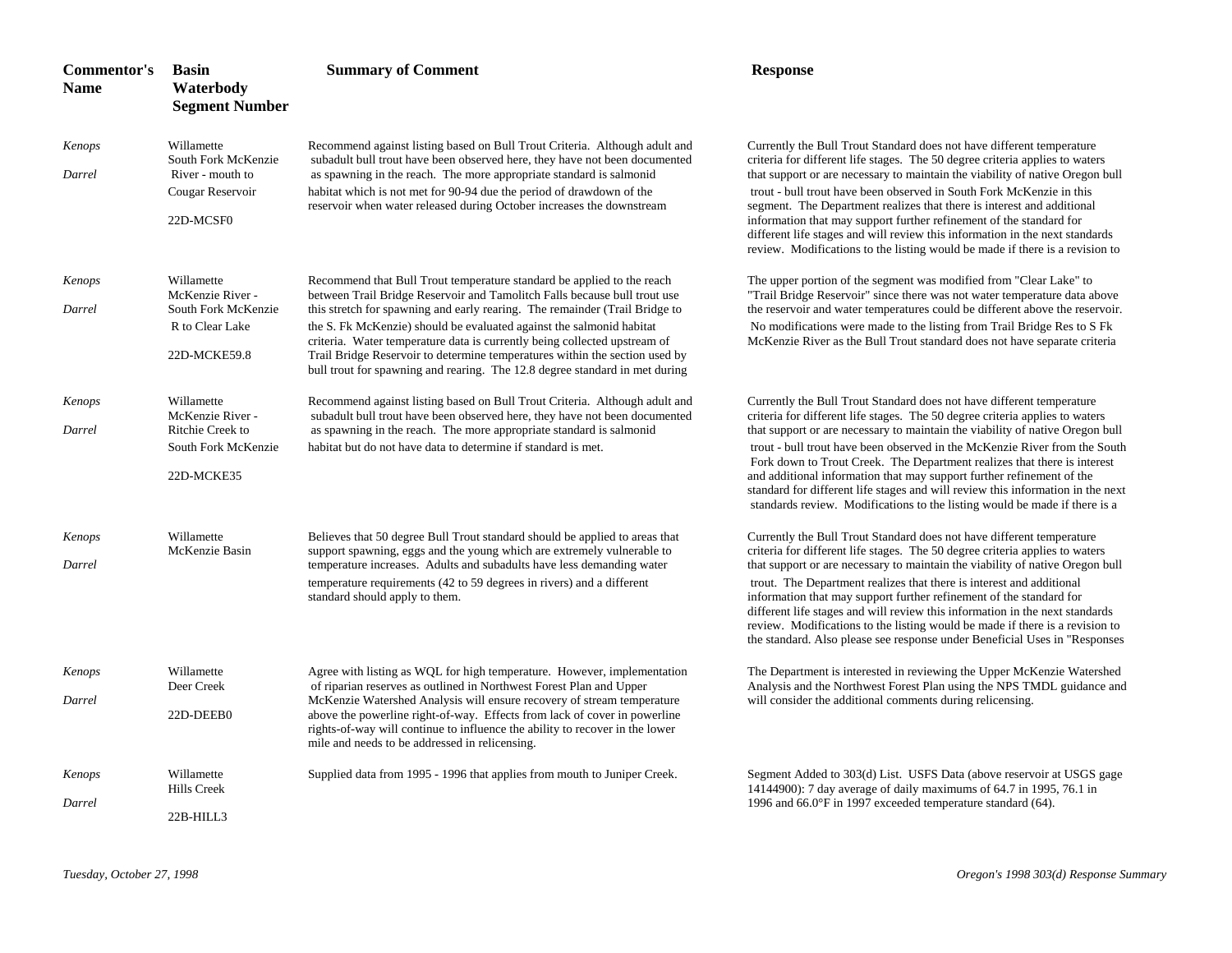*Page B67 of 124*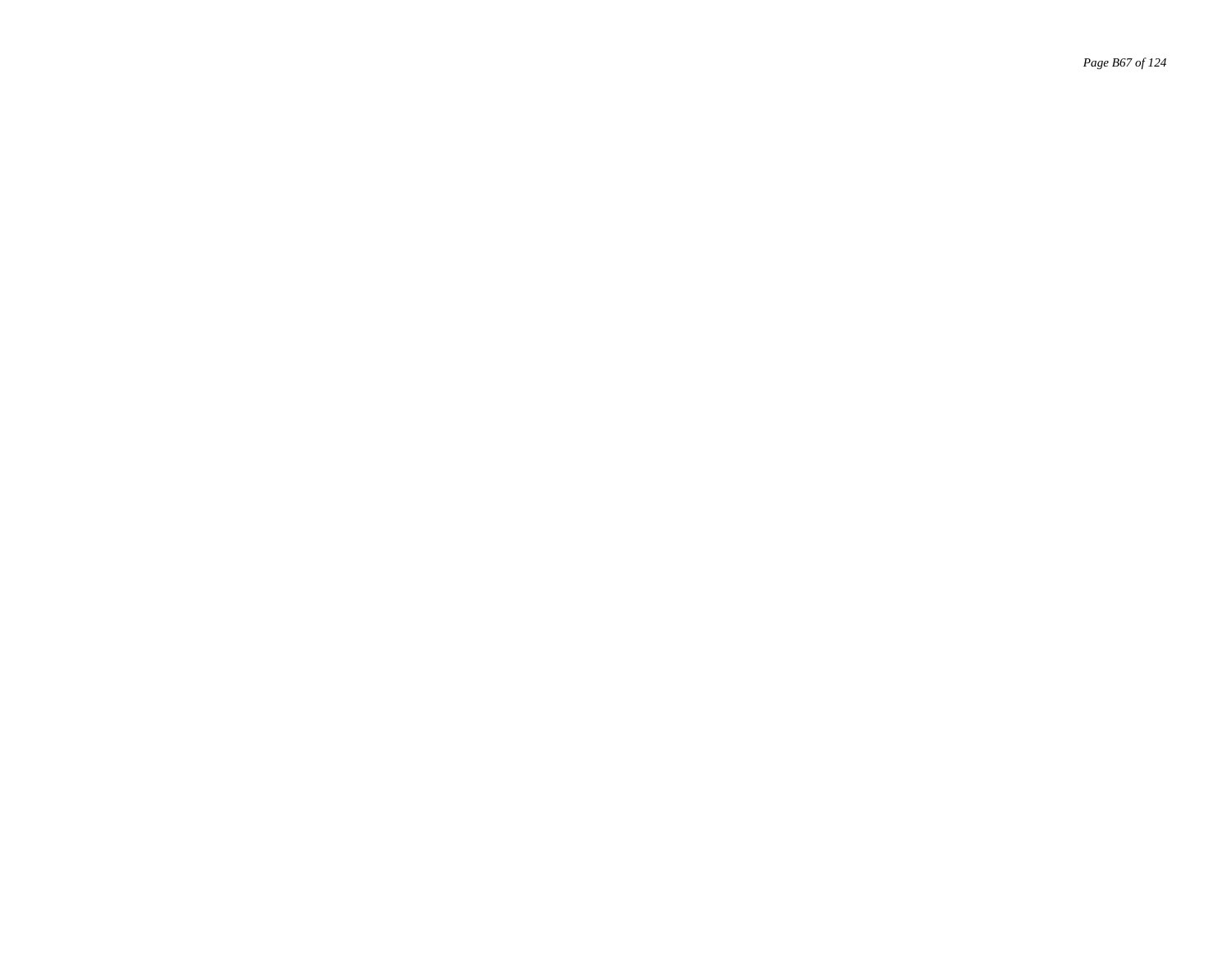| Commentor's<br><b>Name</b> | <b>Basin</b><br>Waterbody<br><b>Segment Number</b>                                     | <b>Summary of Comment</b>                                                                                                                                                                                                                                                                                                                                                                   | <b>Response</b>                                                                                                                                                                                                                                                               |
|----------------------------|----------------------------------------------------------------------------------------|---------------------------------------------------------------------------------------------------------------------------------------------------------------------------------------------------------------------------------------------------------------------------------------------------------------------------------------------------------------------------------------------|-------------------------------------------------------------------------------------------------------------------------------------------------------------------------------------------------------------------------------------------------------------------------------|
| Kenops<br>Darrel           | Willamette<br>Salmon Creek<br>22B-SALM0                                                | Supplied data from 1970 - 1995 that applies from mouth to Wall Creek.                                                                                                                                                                                                                                                                                                                       | USFS Data (Salmon Creek at Oakridge Fish Hatchery, station 18181301): 7<br>day average of daily maximums did not exceed standard (64). Site above<br>Wall Creek was 57.2°F in 1997.                                                                                           |
| Kenops<br>Darrel           | Willamette<br>North Fork of the<br>Middle Fork of the<br>Willamette River<br>22B-WIMN0 | Supplied data from 1980 - 1990 that applies from mouth to Christy Creek.                                                                                                                                                                                                                                                                                                                    | Segment added to 303(d) list. USFS Data (At Westfir Water Intake, Station<br>18171501): 7 day average of daily maximum exceeded standard in 1984,<br>1985, 1986, 1987, 1988, 1989, 1990                                                                                       |
| Kenops<br>Darrel           | Willamette<br><b>Fall Creek</b><br>22B-FALL14                                          | Supplied data from 1963 - 1987 (with 1969 missing) that applies from Fall<br>Creek Reservoir to HeHe Creek.                                                                                                                                                                                                                                                                                 | Segment Added to 303(d) list based on 1997 data. USGS Data (Site near<br>Lowell at USGS Gage 14150300): 7 day average of daily maximums of 66.1<br>(1980), 71.0 (1981), 68.7 (1982), 66.5 (1983), 70.7 (1985), 69.8 (1986)<br>69.3 (1987) exceeded temperature standard (64). |
| Kerby<br>Bob               | Malheur Lake<br>Trout Creek, Little<br>Trout Creek, East<br><b>Fork Trout Creek</b>    | Progressive management plans on BLM lands are working. 64 degree<br>temperature standard is unrealistic for desert streams - air temperature will<br>drive the water temperature above the standard as indicated by data<br>collected on 8/21/96 at Sherman Field (within 1/2 mile of the top of Trout<br>Cr at 8000 feet elevation). Stream Flow was natural. Similar trends were          | Please see response under Water Quality Standards, Temperature and<br>Implementation in "Responses to Commonly Asked Questions".                                                                                                                                              |
| Killam<br>Gayle            |                                                                                        | Since there are numerous occasions where standards are not exceeded (and<br>perhaps do not even exist), does the agency have an approach to the<br>problems that are not addressed not solved by the "regulatory" requirements<br>of the 303(d) list and the setting of TMDL's under the Clean Water Act?                                                                                   | Please see response under Water Quality Standards, Toxics in "Responses to<br>Commonly Asked Questions".                                                                                                                                                                      |
| Killam<br>Gayle            |                                                                                        | It has come to OEC's attention that drinking water has not been established<br>as a beneficial use in the setting of TMDL's in basins that have drinking<br>water intakes or connected groundwater resources used for drinking. We<br>believe that the proactive protection of drinking water sources should be<br>built into the TMDL process in all basins unless it is proved otherwise. | Please see response under Water Quality Standards, Water Quality Standards<br>Development in "Responses to Commonly Asked Questions".                                                                                                                                         |
| Killam<br>Gayle            | Willamette                                                                             | The Willamette basin falls into the Priority 1 category for committing<br>agency resources to setting TMDL's, yet many of the subbasins are targeted<br>for 2005-2207. Especially in light of the recent listing of the Lower<br>Columbia River steelhead and the proposed listing of Willamette River<br>steelhead and chinook. Work on these sub-basins need to be done sooner.           | Please see response under Prioritization Process in "Responses to<br>Commonly Asked Questions".                                                                                                                                                                               |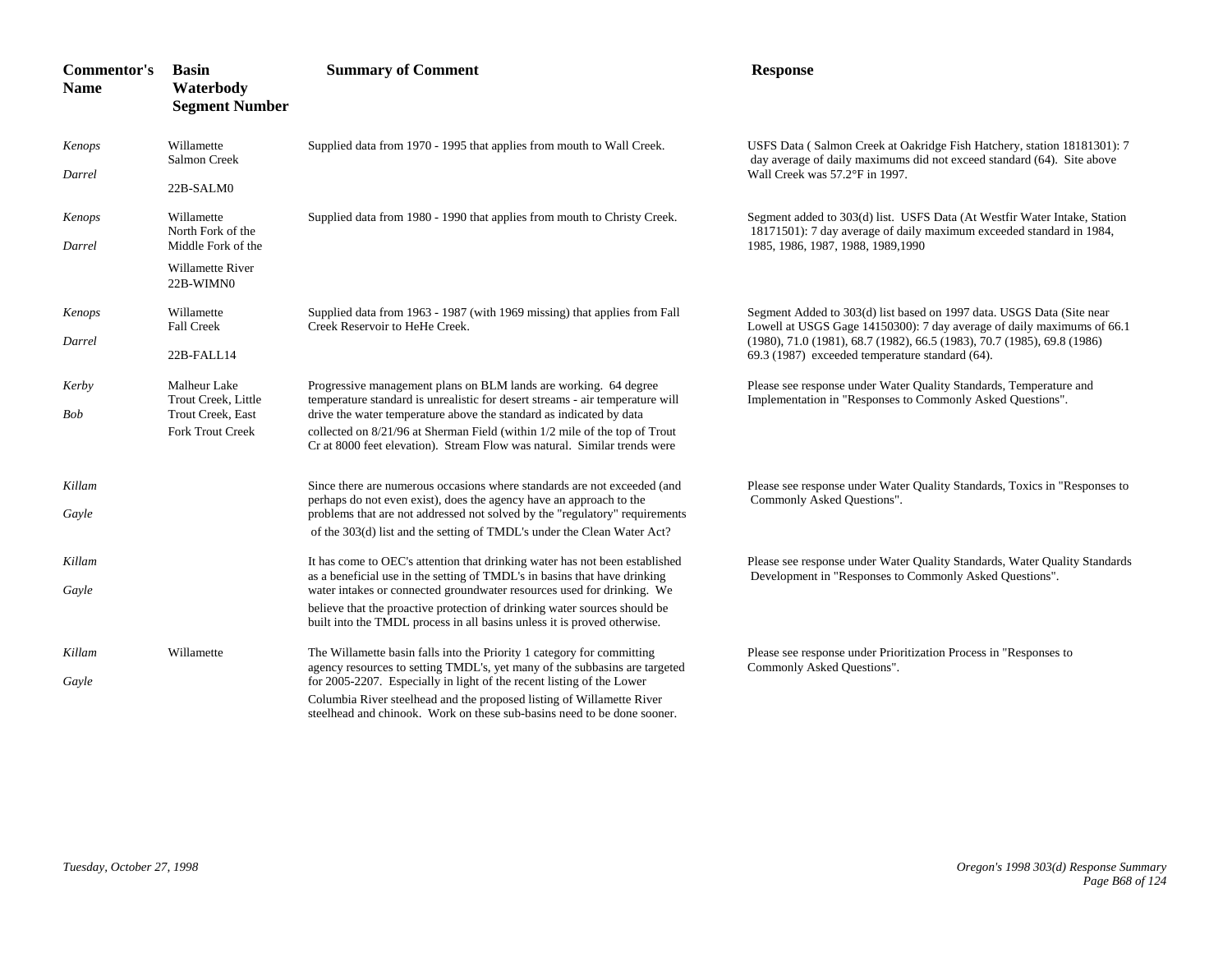| Commentor's<br><b>Name</b> | <b>Basin</b><br>Waterbody<br><b>Segment Number</b> | <b>Summary of Comment</b>                                                                                                                                                                                                                                                                                                                                                                                                                                                             | <b>Response</b>                                                                                                                                                                                                                                                                                                                                                                                                                                                                                                                                                                                                                                                                                                                                                                                                                                                                                                                      |
|----------------------------|----------------------------------------------------|---------------------------------------------------------------------------------------------------------------------------------------------------------------------------------------------------------------------------------------------------------------------------------------------------------------------------------------------------------------------------------------------------------------------------------------------------------------------------------------|--------------------------------------------------------------------------------------------------------------------------------------------------------------------------------------------------------------------------------------------------------------------------------------------------------------------------------------------------------------------------------------------------------------------------------------------------------------------------------------------------------------------------------------------------------------------------------------------------------------------------------------------------------------------------------------------------------------------------------------------------------------------------------------------------------------------------------------------------------------------------------------------------------------------------------------|
| Killam<br>Gayle            | Willamette                                         | It is the OEC's understanding that there is a great deal of data on the toxic<br>contaminates in the Willamette River and its tributaries that have not been<br>included in this list. No standards exist for many of these contaminants in<br>the water, sediment or fish tissue, yet they are having a severe impact on<br>the health of the basin and its beneficial uses. The DEQ needs to provide<br>these data to the public and to address their impact outside the context of | DEQ has evaluated the USGS data and the studies done by Tetra Tech on<br>toxics in the Willamette River Basin. Review of the data showed that there<br>either was not a standard established for a given parameter, did not exceed a<br>state water quality standard (Table 20), did not meet the minimum data<br>requirements for listing and/or a beneficial use impairment was not shown.<br>For those toxics that did meet the minimum data requirements and exceeded<br>an established standard they were listed. Also listed where those segments<br>which a beneficial use impairment was demonstrated (Toxics for Mercury<br>and Biological Criteria for Fish Deformities). Please see response under<br>Water Quality Standards, Toxics in "Responses to Commonly Asked                                                                                                                                                     |
| Koehn<br>Catherine         | Willamette<br>Wilamette River                      | Believes its the Department's responsibility to compile and assess data on<br>any toxics that impair the water quality of the state. She worked as an<br>intern with DEQ to compiling toxics data for the Willamette Basin and was<br>surprised to find the compiled data was not used for the 303(d) list. She<br>believes the information should have been released.                                                                                                                | DEQ appreciates the help of the interns in compiling this data.<br>Unfortunately, much of the data was not usable because the evaluation of<br>the data was incorrect. DEQ did review the toxic information for the<br>Willamette and several water bodies are list for certain toxics, however,<br>much of the toxic data was not used to list a water body because it either did<br>not meet minimum data requirements, the amount detected was below the<br>standard, there was not a standard for the toxic, and/or there was no<br>beneficial use impairment identified. Depending on the situation these<br>appear in the Decision Matrix as Potential Concern or OK. Additionally,<br>in the data compilation non detections were recorded as detections because<br>the detection limit was above a standard, these should not have been shown<br>as detections. Please see response under Water Quality Standards, Toxics in |
| Kuhn<br>Wayne              | Klamath<br>Keene Creek<br>43D-KEEN7.5              | Supporting data needs to include the year the data was collected.                                                                                                                                                                                                                                                                                                                                                                                                                     | Data added.                                                                                                                                                                                                                                                                                                                                                                                                                                                                                                                                                                                                                                                                                                                                                                                                                                                                                                                          |
| Kuhn<br>Wayne              | Klamath<br>Keene Creek<br>43D-KEEN0                | Data for Keene Creek that was submitted with our letter dated Dec. 10,<br>1997 shows that this segment of Keene Creek exceeds the temperature<br>criteria. It should be listed from the mouth to Mill Creek.                                                                                                                                                                                                                                                                          | After review of data DEQ agrees segment should be listed, however, has<br>defined segment as Mouth to Keene Creek Reservoir instead of to Mile<br>Creek.                                                                                                                                                                                                                                                                                                                                                                                                                                                                                                                                                                                                                                                                                                                                                                             |
| Kuhn<br>Wayne              | Klamath<br>Jenny Creek<br>43D-JENN0                | Description for segment 43D-JENN0 has misspelled Grizzly Creek.                                                                                                                                                                                                                                                                                                                                                                                                                       | Spelling corrected.                                                                                                                                                                                                                                                                                                                                                                                                                                                                                                                                                                                                                                                                                                                                                                                                                                                                                                                  |
| Kuhn<br>Wayne              | Klamath<br>Keene Creek, South<br>Fork<br>43D-KESF0 | The Decision Matrix basis for listing shows FOG data. This should be<br>FOG/BLM data as the monitoring was done jointly.                                                                                                                                                                                                                                                                                                                                                              | Decision Matrix modified to show FOG/BLM monitoring data.                                                                                                                                                                                                                                                                                                                                                                                                                                                                                                                                                                                                                                                                                                                                                                                                                                                                            |
| Kuhn<br>Wayne              | Klamath<br><b>Hoxie Creek</b><br>43D-HOXI0         | The Decision Matrix basis for listing shows FOG data. This should be<br>FOG/BLM data, as the monitoring was done Jointly.                                                                                                                                                                                                                                                                                                                                                             | Decision Matrix modified to show FOG/BLM monitoring data.                                                                                                                                                                                                                                                                                                                                                                                                                                                                                                                                                                                                                                                                                                                                                                                                                                                                            |

*Tuesday, October 27, 1998 Oregon's 1998 303(d) Response Summary Page B69 of 124*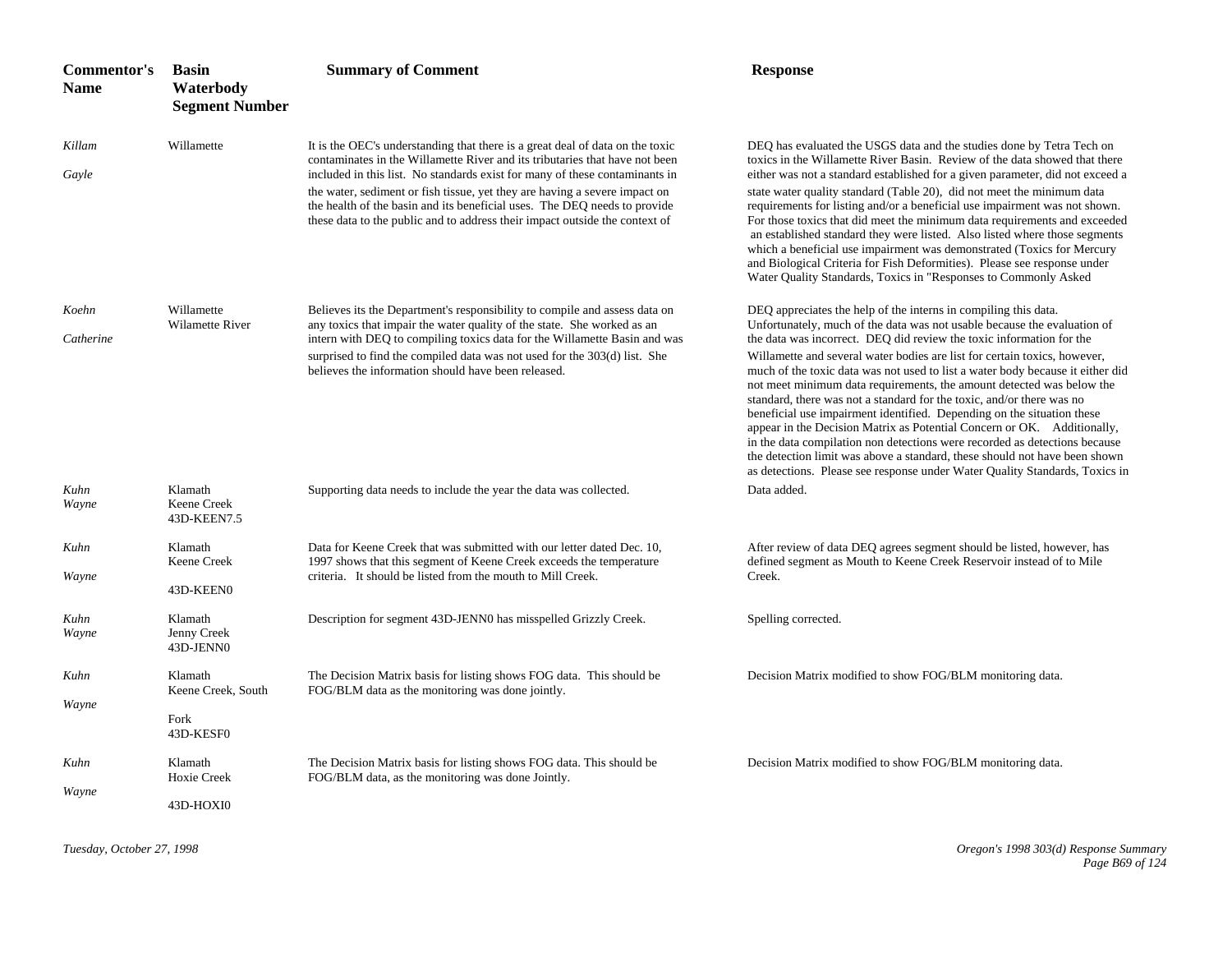| Commentor's<br><b>Name</b> | <b>Basin</b><br>Waterbody<br><b>Segment Number</b> | <b>Summary of Comment</b>                                                                                                                                                                         | <b>Response</b>                                                                                                                               |
|----------------------------|----------------------------------------------------|---------------------------------------------------------------------------------------------------------------------------------------------------------------------------------------------------|-----------------------------------------------------------------------------------------------------------------------------------------------|
| Kuhn                       | Rogue<br><b>Big Boulder Creek</b>                  | Legal Description should be T33S not T35S. Our letter dated Dec. 10, 1997                                                                                                                         | Change made in data base.                                                                                                                     |
| Wayne                      | 14F-BOBI0                                          | also provided temperature data for 1996 and 1997 which should be included<br>in Decision Matrix.                                                                                                  |                                                                                                                                               |
| Kuhn                       | Rogue<br>Little Butte Creek,                       | The supporting data for the Heppsie Mt Bridge in 1996 is not correct, it<br>should be 63.9°F. Data included.                                                                                      | Change made.                                                                                                                                  |
| Wayne                      | North Fork<br>15A-BULN5                            |                                                                                                                                                                                                   |                                                                                                                                               |
| Kuhn                       | Rogue<br>Little Butte Creek,                       | Supporting data for 1995 and 1996 is not BLM data. The 1995 7-day ave.<br>max. temperature collected by BLM was 72.5°F. BLM did not collect data                                                  | Data corrected.                                                                                                                               |
| Wayne                      | North Fork                                         | at this site in 1996. Data included.                                                                                                                                                              |                                                                                                                                               |
|                            | 15A-BULN0                                          |                                                                                                                                                                                                   |                                                                                                                                               |
| Kuhn                       | Rogue<br>Ramsey Creek                              | The 1995 7-day ave. max. should be 68.6°F. BLM letter of Dec. 10, 1997<br>also provided temperature data for 1996 and 1997 and should be included in                                              | Data base corrected and temperatures for 1996 and 1997 added.                                                                                 |
| Wayne                      | 15B-RAMS0                                          | the Decision Matrix.                                                                                                                                                                              |                                                                                                                                               |
| Kuhn                       | Rogue<br><b>Clark Creek</b>                        | The Decision Matrix should include the year that the data was collected.<br>BLM does not have a record of a 7-day ave. max. of 62.0°F                                                             | The Rogue River Basin Cooperative Stream Temperature Monitoring<br>1993-1997 listed this data as BLM data. Submitted temperature was a        |
| Wayne                      | 15F-CLAR0                                          |                                                                                                                                                                                                   | rounded number for 1995, review of data shows temperature was 61.7°F,<br>1996 data shows exceedence of temperature standard 64.8°F, stream is |
| Kuhn                       | Rogue<br>Dry Creek                                 | The 7 day Ave. Max. listed for 1993 is actually the temperature obtained in<br>1994. No data from 1993.                                                                                           | Changed year data was collected.                                                                                                              |
| Wayne                      | 15E-DRY0                                           |                                                                                                                                                                                                   |                                                                                                                                               |
| Kuhn                       | Rogue<br><b>Thompson Creek</b>                     | BLM temperature data above Ninemile Creek does not exceed the<br>temperature criteria. The segment should be from Mee Cove to Ninemile                                                            | After review of the new data DEQ agrees. Will split the stream into three<br>segments                                                         |
| Wayne                      | 15C-THOM5                                          | Creek. Data included.                                                                                                                                                                             |                                                                                                                                               |
| Kuhn                       | Rogue<br>Powell Creek                              | Why was the segment changed from "mouth to headwaters" to "mouth to<br>Blodgett Creek"? Where is Blogett Creek? BLM only has one temperature                                                      | After review of the data this segment was modified in error. Segment<br>changed back to Mouth to Headwaters.                                  |
| Wayne                      | 15C-POWE0                                          | monitoring site on Powell Creek and it exceeds the temperature criteria.<br>BLM data shows 7-day max. avg. water temperatures for<br>1994/1995/1996/1997 of 67.0/65.6/67.6/66.9°F. Data included. |                                                                                                                                               |
| Kuhn                       | Rogue<br>Little Applegate                          | The stream segment from Yale Creek to McDonald Creek was removed<br>form the list. Out letter of Dec. 10, 1997 recommended leaving this stream                                                    | After review of data DEQ agrees the segment should continue to be listed on<br>the $303(d)$ list.                                             |
| Wayne                      | 15C-APLI0                                          | on the 303(d) list due to 1996 and 1997 temperatures that exceed the<br>temperature criteria at sites above Yale Creek. Data enclosed.                                                            |                                                                                                                                               |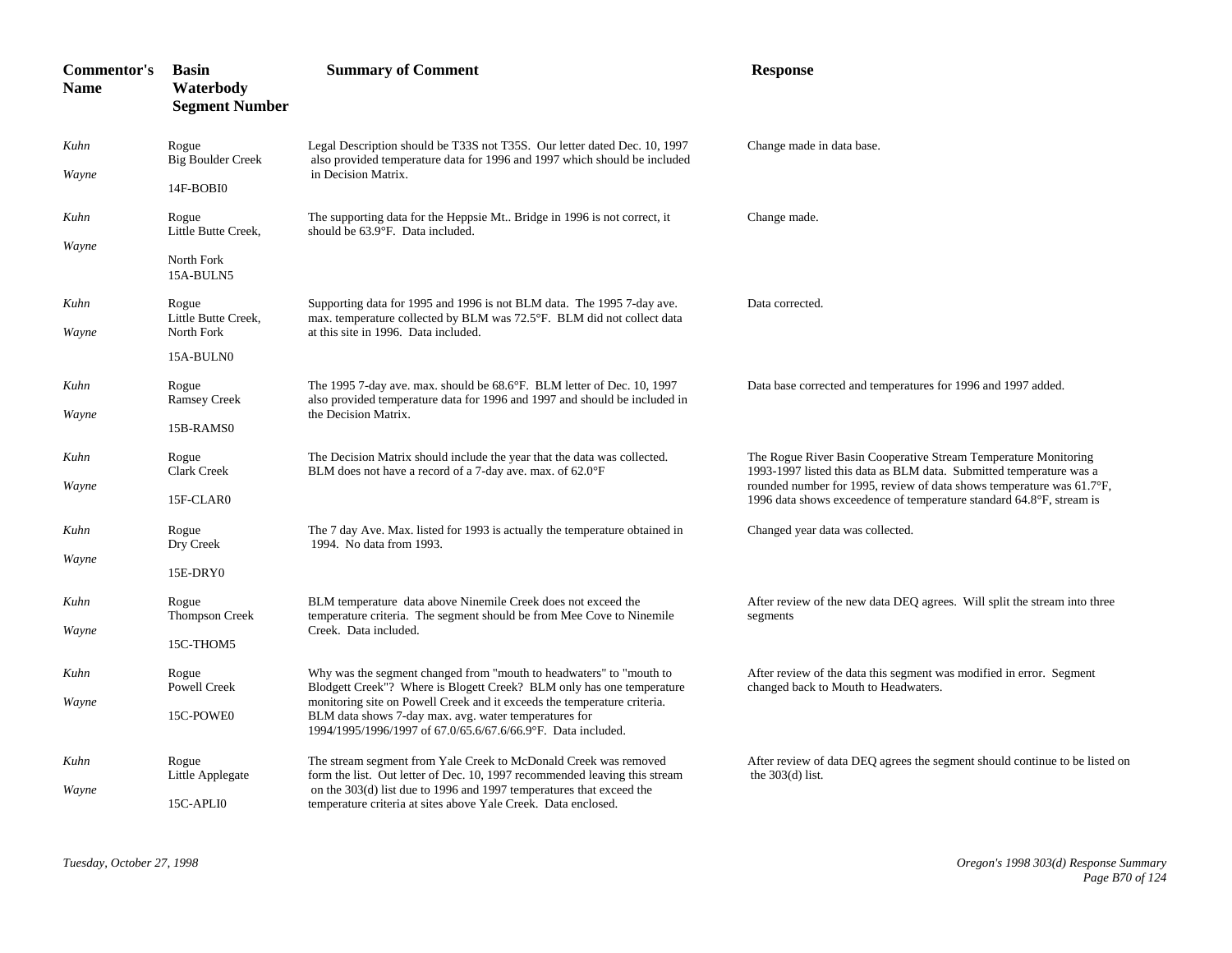| Commentor's<br><b>Name</b> | <b>Basin</b><br>Waterbody<br><b>Segment Number</b>    | <b>Summary of Comment</b>                                                                                                                                                                                                                                                                                                                                             | <b>Response</b>                                                                                                                                                                                                                                                                                                 |
|----------------------------|-------------------------------------------------------|-----------------------------------------------------------------------------------------------------------------------------------------------------------------------------------------------------------------------------------------------------------------------------------------------------------------------------------------------------------------------|-----------------------------------------------------------------------------------------------------------------------------------------------------------------------------------------------------------------------------------------------------------------------------------------------------------------|
| Kuhn<br>Wayne              | Rogue<br><b>Galls Creek</b><br>15C-GALL0              | This stream is in the Middle Rogue Basin, not the Applegate.                                                                                                                                                                                                                                                                                                          | Corrected the Sub-basin                                                                                                                                                                                                                                                                                         |
| Kuhn<br>Wayne              | Rogue<br><b>Forest Creek</b><br>15C-FORE0             | Add BLM data under Basis for Consideration of Listing for the temperature<br>parameter.                                                                                                                                                                                                                                                                               | <b>BLM</b> added                                                                                                                                                                                                                                                                                                |
| Kuhn<br>Wayne              | Rogue<br>Chapman Creek,<br>West Fork<br>15C-CHWF0     | The Decision Matrix identifies BLM 1994 data as exceeding temperature<br>criteria. BLM did not monitor this site in 1994. However, the 1995 7-day<br>average maximum temperature was $55.2^{\circ}$ F. Data enclosed. Site is out of<br>order because of a space in front of name.                                                                                    | Data error corrected, data shows stream is meeting 64°F temperature<br>criteria. Status modified to OK.                                                                                                                                                                                                         |
| Kuhn<br>Wayne              | Rogue<br>Bear Gulch<br>15C-BEAR0                      | This stream was removed from the 1998 303(d) list. Our letter of Dec. 10,<br>1997 recommended leaving the stream on the list due to 1996 and 1997<br>temperatures (64.1 $\textdegree$ F and 65.0 $\textdegree$ F) which exceed the temperature standard.<br>Data included.                                                                                            | Stream was initially removed because DEQ had two years of data, 1994 a<br>drought year, exceeded the temperature criteria and 1995 did not. DEQ's<br>policy is to not rely on the drought year's data if there are other years of<br>data available. With the receipt of the 1996 and 1997 data Bear Gulch will |
| Kuhn<br>Wayne              | Rogue<br>Yale Creek<br>15C-YALE0                      | This stream segment was removed from the 1998 303(d) list. Our letter<br>dated Dec. 10, 1997 recommended leaving it on the list due to 1996 and<br>1997 temperatures which exceed the temperature criteria.                                                                                                                                                           | Segment was removed because 1995 data was below criteria and 1994<br>exceeded criteria, but was a drought year. New data shows 1996 exceeded 64<br>°F criteria and 1997 did not, DEQ will list segment from mouth to Waters<br>Gulch.                                                                           |
| Kuhn<br>Wayne              | Umpqua<br><b>Elk Valley Creek</b><br>13B-ELKV0        | Letter dated Dec. 10, 1997 requested that the information BLM submitted<br>in Oct. 1996 for this site be disregarded. Data did not meet quality<br>assurance.                                                                                                                                                                                                         | Noted problem with quality assurance, indicated as a potential concern in<br>decision matrix.                                                                                                                                                                                                                   |
| Kuhn<br>Wayne              | Umpqua<br><b>Cow Creek</b><br>13B-COW26.6             | Supporting data for this segment is from BLM, not USFS                                                                                                                                                                                                                                                                                                                | Change made.                                                                                                                                                                                                                                                                                                    |
| Kuhn<br>Wayne              | Umpqua<br>Cow Creek, West<br>13B-COWF0                | BLM letter dated Dec. 10, 1997 provided temperature data for a site on<br>West Fork Cow Creek above Bear Creek that exceeded the temperature<br>criteria. The site above Slide Creek is the farthest upstream location that<br>exceeds the temperature criteria. The 7-day ave. max. temperature at the<br>site above Wilson Creek is below the temperature criteria. | Segment adjusted to Wilson Creek from the upper Bear Creek on the West<br>Fork of Cow Creek.                                                                                                                                                                                                                    |
| Kuhn<br>Wayne              | Umpqua<br>Elk Valley Creek,<br>East Fork<br>13B-ELVE0 | The supporting information shown for this site is actually for Elk Valley,<br>West Fork. This stream segment should be removed from the 303(d) list.<br>Data for this site was submitted with BLM's letter of Oct. 29, 1996.                                                                                                                                          | Change made.                                                                                                                                                                                                                                                                                                    |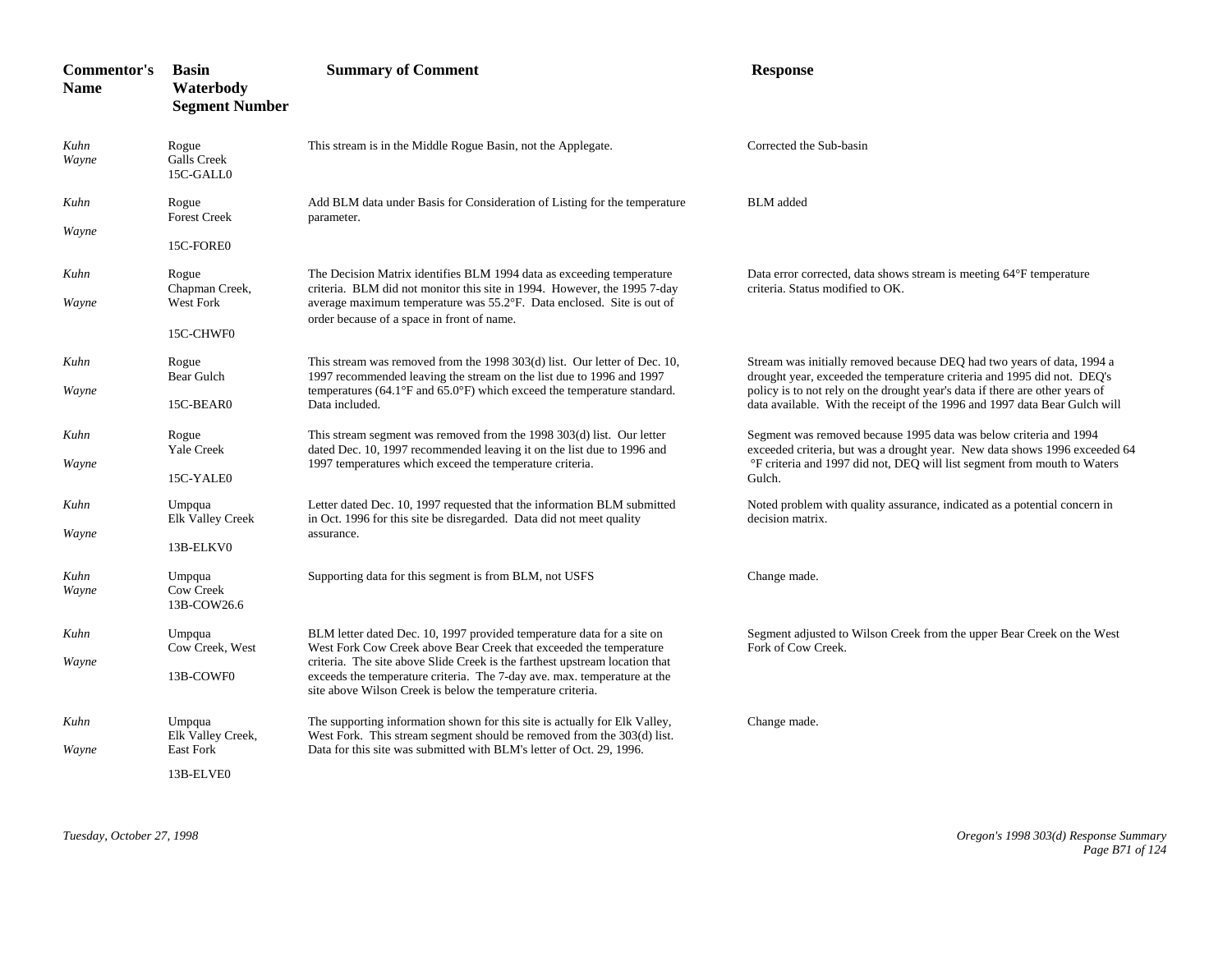| Commentor's<br>Name | <b>Basin</b><br>Waterbody<br><b>Segment Number</b> | <b>Summary of Comment</b>                                                                                                                                                                                                                                                                                                                                                                                                                                                              | <b>Response</b>                                                                                                                                       |
|---------------------|----------------------------------------------------|----------------------------------------------------------------------------------------------------------------------------------------------------------------------------------------------------------------------------------------------------------------------------------------------------------------------------------------------------------------------------------------------------------------------------------------------------------------------------------------|-------------------------------------------------------------------------------------------------------------------------------------------------------|
| Kuhn<br>Wayne       | Umpqua<br>Elk Valley Creek,<br>West Fork           | The supporting information shown for this site is actually for Elk Valley,<br>East Fork. Data for this site was submitted with BLM's letter of Oct. 29,<br>1996.                                                                                                                                                                                                                                                                                                                       | Change made.                                                                                                                                          |
|                     | 13B-ELVW0                                          |                                                                                                                                                                                                                                                                                                                                                                                                                                                                                        |                                                                                                                                                       |
| Kuhn<br>Wayne       | Umpqua<br>Slide Creek<br>13BSLID0                  | The letter of Dec. 10, 1997 requested that the information BLM submitted<br>in Oct. 1996 for this site be disregarded. The data does not meet quality<br>assurance. The supporting data (from BLM) gives a 7 day ave. max<br>temperature for this site in 1997. BLM did not collect temperature data at                                                                                                                                                                                | Segment listed in Decision Matrix as a Potential Concern. Erroneous data<br>for 1997 removed.                                                         |
| Kuhn<br>Wayne       | Umpqua<br><b>Cow Creek</b><br>13B-COW51.5          | Supporting data for this segment is from BLM, not USFS                                                                                                                                                                                                                                                                                                                                                                                                                                 | Change made.                                                                                                                                          |
| Lankister           |                                                    | What is the relationship between the 7 day average maximum temperature,                                                                                                                                                                                                                                                                                                                                                                                                                | Please see response under Water Quality Standards, Temperature in                                                                                     |
| Keith               |                                                    | the number of days exceeding the temperature and the relationship to fish.                                                                                                                                                                                                                                                                                                                                                                                                             | "Responses to Commonly Asked Questions".                                                                                                              |
| Lankister           | Deschutes<br>Klootchman Creek                      | Klootchman Creek also has a reservoir. Why listed from mouth to<br>headwaters with a reservoir in between.                                                                                                                                                                                                                                                                                                                                                                             | Temperature data is from Forest Service boundary which is above reservoir.<br>DEQ agrees the segment should be modify to show the listing is from the |
| Keith               | 25F-KLOO0                                          |                                                                                                                                                                                                                                                                                                                                                                                                                                                                                        | private reservoir to the headwaters.                                                                                                                  |
| Lankister           | Deschutes<br>Deer Creek                            | Deer Creek is a seasonal creek that runs into a private reservoir. Part of<br>the season it does not even flow into reservoir. Why listed from mouth to                                                                                                                                                                                                                                                                                                                                | Temperature data is from Forest Service boundary which is above reservoir.<br>DEQ agrees the segment should be modify to show the listing is from the |
| Keith               | 25F-DEER0                                          | headwaters with a reservoir in between.                                                                                                                                                                                                                                                                                                                                                                                                                                                | reservoir to the headwaters.                                                                                                                          |
| Lankister           |                                                    | Concerned about streams being placed on the list as being view as "polluted"                                                                                                                                                                                                                                                                                                                                                                                                           | Please see response under Liability in "Responses to Commonly Asked                                                                                   |
| Keith and Wendi     |                                                    | and the liability of the 303(d) list being used to target agriculture through<br>law suits and initiatives such as the 1996 Ballot Measure 38. This erodes                                                                                                                                                                                                                                                                                                                             | Questions".                                                                                                                                           |
|                     |                                                    | finances, generates distrust reducing cooperation and reduces the time and<br>energy to actually effect positive change in the watershed. They request<br>that DEQ critically evaluate the data for the entire stream before placing it                                                                                                                                                                                                                                                |                                                                                                                                                       |
| Lankister           |                                                    | As ranchers in Central Oregon they are concerned with issues regarding the<br>bio-economic systems that relate to their business, including watersheds,                                                                                                                                                                                                                                                                                                                                | Please see response under Economic Viability in "Responses to Commonly<br>Asked Questions".                                                           |
| Keith and Wendi     |                                                    | rangeland, cattle, wildlife, economics and people. In agriculture it has been<br>learned that focusing on "single trait selection" or only one aspect of a<br>system is destructive to the system. Therefore, it is alarming to see this<br>single trait approach being used regarding water quality. They specifically<br>note that of all the beneficial uses of water DEQ is focusing on cold water<br>fisheries as the single trait that is being maximized. DEQ needs to focus on |                                                                                                                                                       |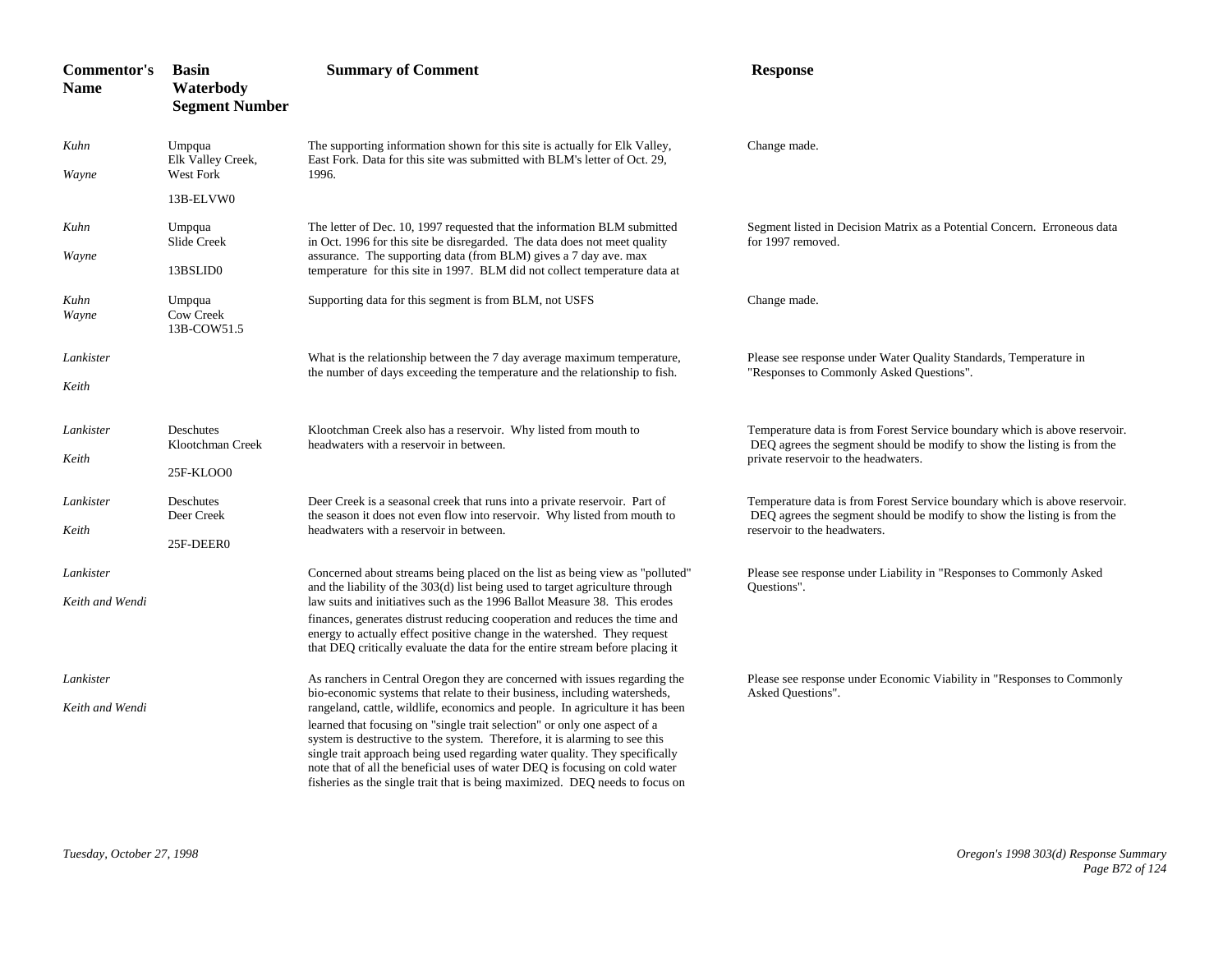| <b>Commentor's</b><br><b>Name</b> | <b>Basin</b><br>Waterbody<br><b>Segment Number</b> | <b>Summary of Comment</b>                                                                                                                                                                                                                                                                                                                                                                                                                                                                                                                                       | <b>Response</b>                                                                                                                                                                                                                                                                                                                                                                                                                                             |
|-----------------------------------|----------------------------------------------------|-----------------------------------------------------------------------------------------------------------------------------------------------------------------------------------------------------------------------------------------------------------------------------------------------------------------------------------------------------------------------------------------------------------------------------------------------------------------------------------------------------------------------------------------------------------------|-------------------------------------------------------------------------------------------------------------------------------------------------------------------------------------------------------------------------------------------------------------------------------------------------------------------------------------------------------------------------------------------------------------------------------------------------------------|
| Lankister<br>Keith and Wendi      |                                                    | They question the temperature standard for several reasons: 1) It does not<br>take into account the mobility of fish; 2) nor is refugia considered; 3) the<br>standard only reflects the ideal situation for fish not the natural potential of<br>the stream. The procedures provided by the 303(d) process to establish a<br>stream's potential for temperature are reasonable, but will take several<br>seasons to achieve. The ask that this determination take place prior to<br>listing the stream rather than after it is declared water quality limited. | Please see response under Water Quality Standards, Temperature in<br>"Responses to Commonly Asked Questions".                                                                                                                                                                                                                                                                                                                                               |
| Lankister<br>Keith and Wendi      |                                                    | Both Klootchman and Deer Creek should be removed from the 303(d) list<br>for non-compliance with DEQ criteria for quality assurance in regards to<br>data collections. The data for both streams was collected by the US Forest<br>Service for the purposes of and use by that agency. Additionally, protocols<br>for data collection for DEQ 303(d) list purposes was not established at that<br>time. The temperature probe was left unattended for 5 to 7 months, in that<br>time the probe could have been removed by the curious or been exposed by        | Please see response under Data Use for Listing, Monitoring in "Responses"<br>to Commonly Asked Questions". Forest Service data is in the public domain<br>and DEQ is required to consider it during list development. The Forest<br>Service did follow their own QA/QC including review of the data to<br>determine whether the probe had record air values. If air values were<br>discovered they were removed from the data set before calculation of the |
| Lankister<br>Keith and Wendi      | Deschutes<br>Klootchman Creek<br>25F-KLOO0         | DEQ is misrepresenting the severity of the temperature violation on the<br>creek, because they list both 1994 (82.9°F) and 1995 (70.8°F) dates when<br>1994 was a drought year and DEQ own decision matrix states that if there is<br>a probable reason (drought) as to why data from one year is more<br>representative of stream conditions the DEQ would use the more                                                                                                                                                                                        | The temperature data needs to remain as part of the supporting data to give<br>the public an idea of how much difference there is between a drought and a<br>regular year and second to show that all available data has been evaluated.<br>DEQ will indicate when a drought year is not being used in the data                                                                                                                                             |
| Lankister<br>Keith and Wendi      | Deschutes<br>Deer Creek<br>25F-DEER0               | During the summer Deer Creek flow is greatly reduced and may dry up<br>before it gets to the private reservoir. Streams with smaller volumes of<br>water will change temperature faster than those with larger volumes. The<br>high temperatures in Deer Creek are related to it's low volume and<br>seasonally of flow, therefore, it should not be listed on the 303(d) list for                                                                                                                                                                              | Please see response under Listing and De-listing Methodology Issues and<br>Water Quality Standards, Temperature in "Responses to Commonly Asked<br>Ouestions".                                                                                                                                                                                                                                                                                              |
| Lankister<br>Wendi                |                                                    | Did not consider flow of stream when determining temperature concerns.                                                                                                                                                                                                                                                                                                                                                                                                                                                                                          | Please see response under Water Quality Standards, Temperature in<br>"Responses to Commonly Asked Questions".                                                                                                                                                                                                                                                                                                                                               |
| Lankister<br>Wendi                |                                                    | Being on this list sets up the farmers and ranchers to be targets for<br>legislation and lawsuits which is hard to over come.                                                                                                                                                                                                                                                                                                                                                                                                                                   | Please see response under Liability in "Responses to Commonly Asked<br>Questions".                                                                                                                                                                                                                                                                                                                                                                          |
| Lankister<br>Wendi                |                                                    | Only using one data point to list stream is not appropriate for listing. Did<br>not consider flow of stream when determining temperature concerns.                                                                                                                                                                                                                                                                                                                                                                                                              | Please see response under Data Use for Listing Minimum Data<br>Requirements in "Responses to Commonly Asked Questions".                                                                                                                                                                                                                                                                                                                                     |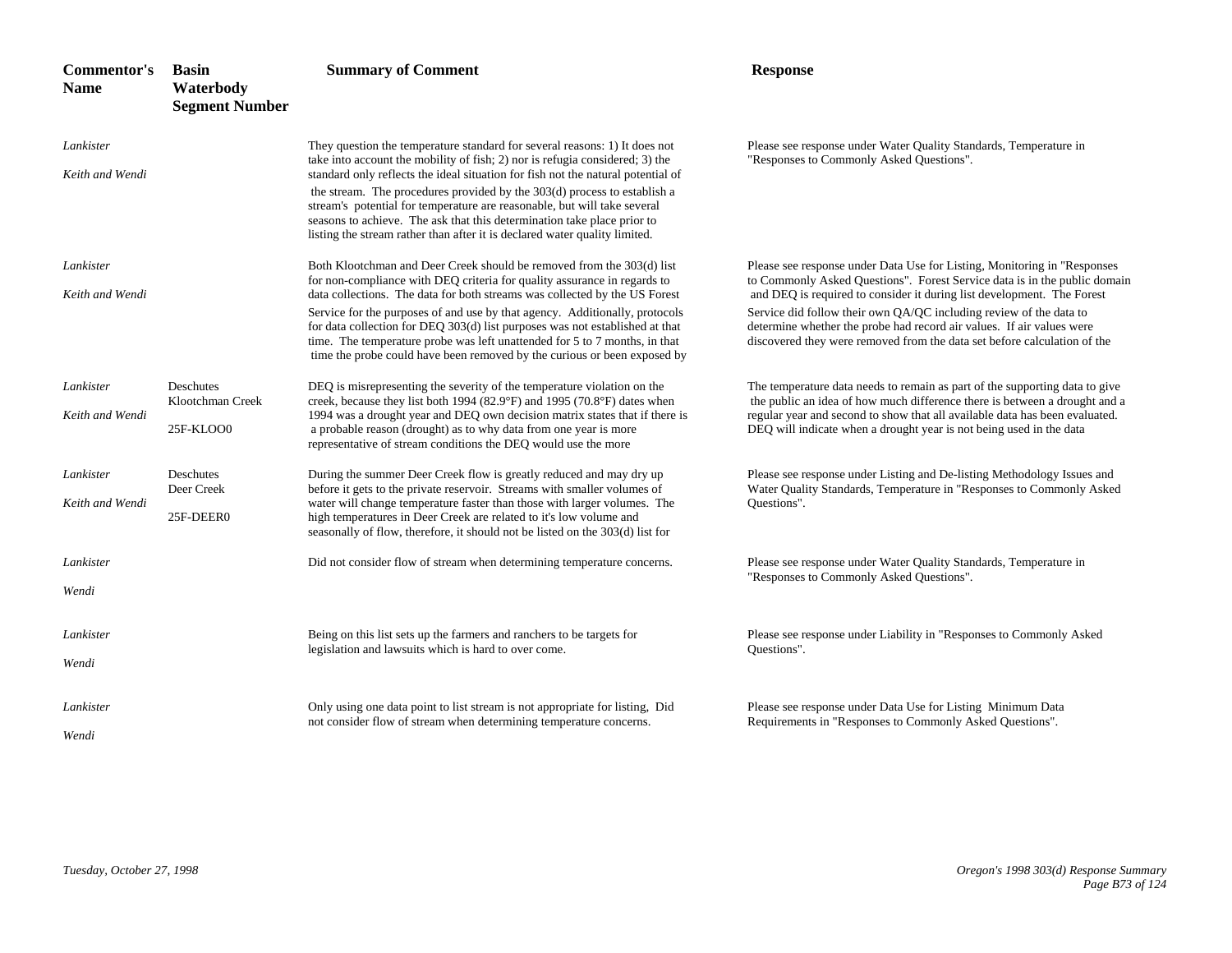| Commentor's<br><b>Name</b> | <b>Basin</b><br>Waterbody<br><b>Segment Number</b> | <b>Summary of Comment</b>                                                                                                                                                                                                                                                                                                | <b>Response</b>                                                                                                                                                                                                                                   |
|----------------------------|----------------------------------------------------|--------------------------------------------------------------------------------------------------------------------------------------------------------------------------------------------------------------------------------------------------------------------------------------------------------------------------|---------------------------------------------------------------------------------------------------------------------------------------------------------------------------------------------------------------------------------------------------|
| Lankister<br>Wendi         |                                                    | In agriculture they have learned that focusing on just one aspect of a system<br>can be very destructive to the sustainable functioning of the system. Very<br>disturbing to see this narrow minded focusing on one aspect (water quality)<br>of the watershed system. Not that water quality is not important, but cold | Please see response under Economic Viability in "Responses to Commonly<br>Asked Questions".                                                                                                                                                       |
|                            |                                                    | water fisheries and temperature has become the single most important<br>standard to meet which leaves out the other important beneficial uses of                                                                                                                                                                         |                                                                                                                                                                                                                                                   |
| Lankister<br>Wendi         |                                                    | Need to include the economic viability of the ranches along the streams as<br>well as recreation.                                                                                                                                                                                                                        | Please see response under Economic Viability in "Responses to Commonly<br>Asked Questions".                                                                                                                                                       |
|                            |                                                    |                                                                                                                                                                                                                                                                                                                          |                                                                                                                                                                                                                                                   |
| Lankister<br>Wendi         | Deschutes<br>Klootchman Creek<br>25F-KLOO0         | Concern about Klootchman Creek in 1994 temperature was 82 °F next year<br>it was 70 °F that's a 12 °F difference in one year. Don't see how with this<br>much variation can use the data to list the stream or whether its just natural.                                                                                 | Because 1994 was a drought year the higher temperature was most likely a<br>result of lower stream flows for that year.                                                                                                                           |
| Larson<br>Patricia         |                                                    | DEQ during the comment period is only seeking temperature data to<br>support their theory and does not allow interpretation of the data by<br>anyone but them.                                                                                                                                                           | DEQ seeks data which either demonstrates a water body does or does not<br>meet the state's water quality standards. It is DEQ's responsibility to review<br>the data submitted to determine whether it is meeting the water quality<br>standards. |
| Larson                     |                                                    | She also ask that the streams remain off the list until DEQ can account for<br>the degrees that must occur due to natural conditions.                                                                                                                                                                                    | DEQ will evaluate the natural conditions of a watershed during the<br>development of the TMDL. The 303(d) list is an inventory of water                                                                                                           |
| Patricia                   |                                                    |                                                                                                                                                                                                                                                                                                                          | quality concerns, water bodies which violate water quality standards must be<br>included on the list. Also please see response under Listing and De-listing<br>Methodology Issues in "Responses to Commonly Asked Questions".                     |
| Larson                     |                                                    | Additionally, the 7 day moving average is not a trend and will not be a trend<br>until it can be repeated continuously throughout the summer months for                                                                                                                                                                  | Please see response under Water Quality Standards, Temperature in<br>"Responses to Commonly Asked Questions".                                                                                                                                     |
| Patricia                   |                                                    | the next 20 or 30 years.                                                                                                                                                                                                                                                                                                 |                                                                                                                                                                                                                                                   |
| Larson                     |                                                    | DEQ assumes that violations of the temperature standard occur for the<br>same reason in Eastern and Western Oregon.                                                                                                                                                                                                      | Water temperature is a result of solar radiation and assorted energy<br>processes which occur throughout the state. The balance between the                                                                                                       |
| Patricia                   |                                                    |                                                                                                                                                                                                                                                                                                                          | different energy processes may vary somewhat based on local conditions,<br>however, in all cases solar radiation is the driving force. Local physical,<br>chemical and biological conditions are taken into account during the                    |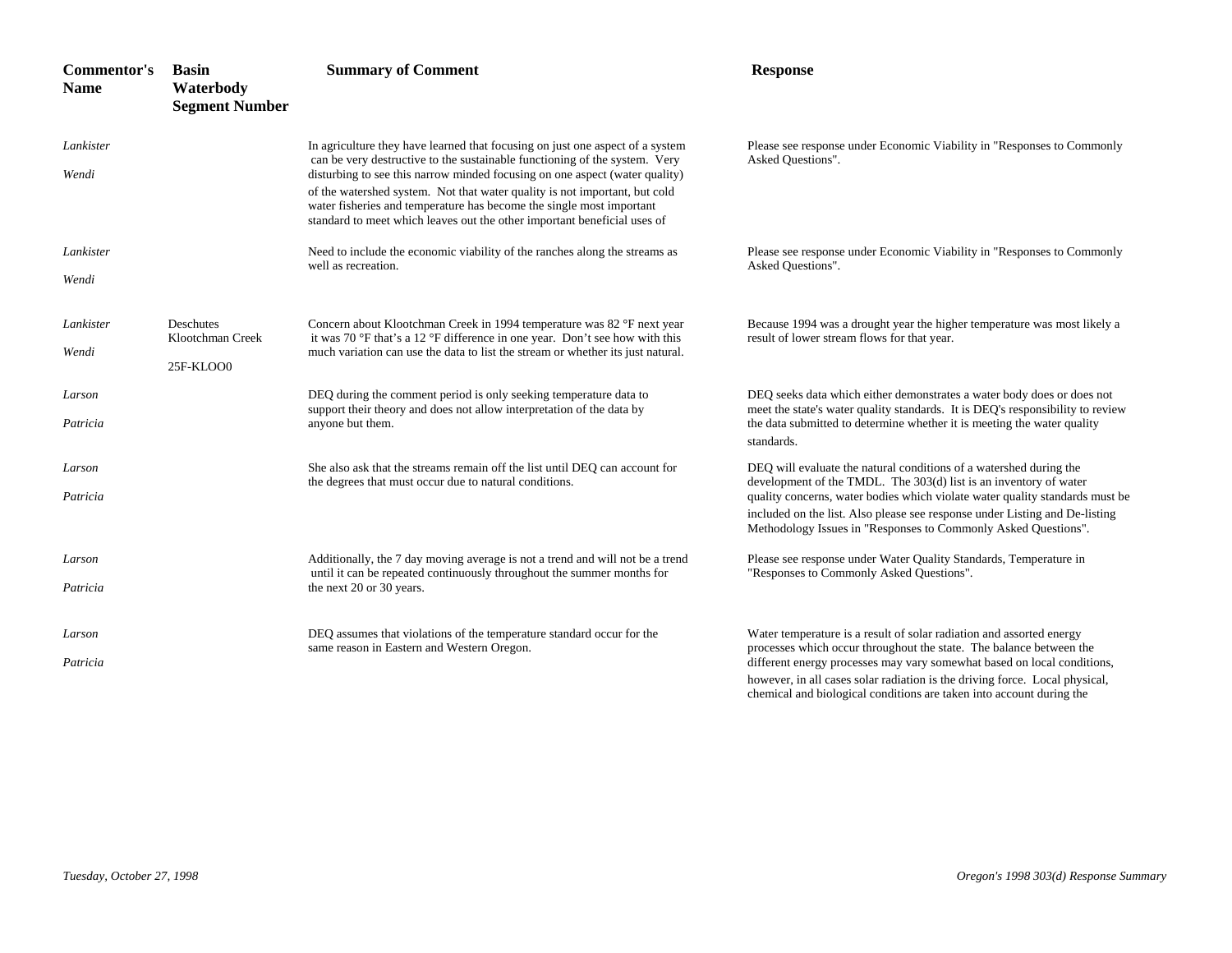*Page B74 of 124*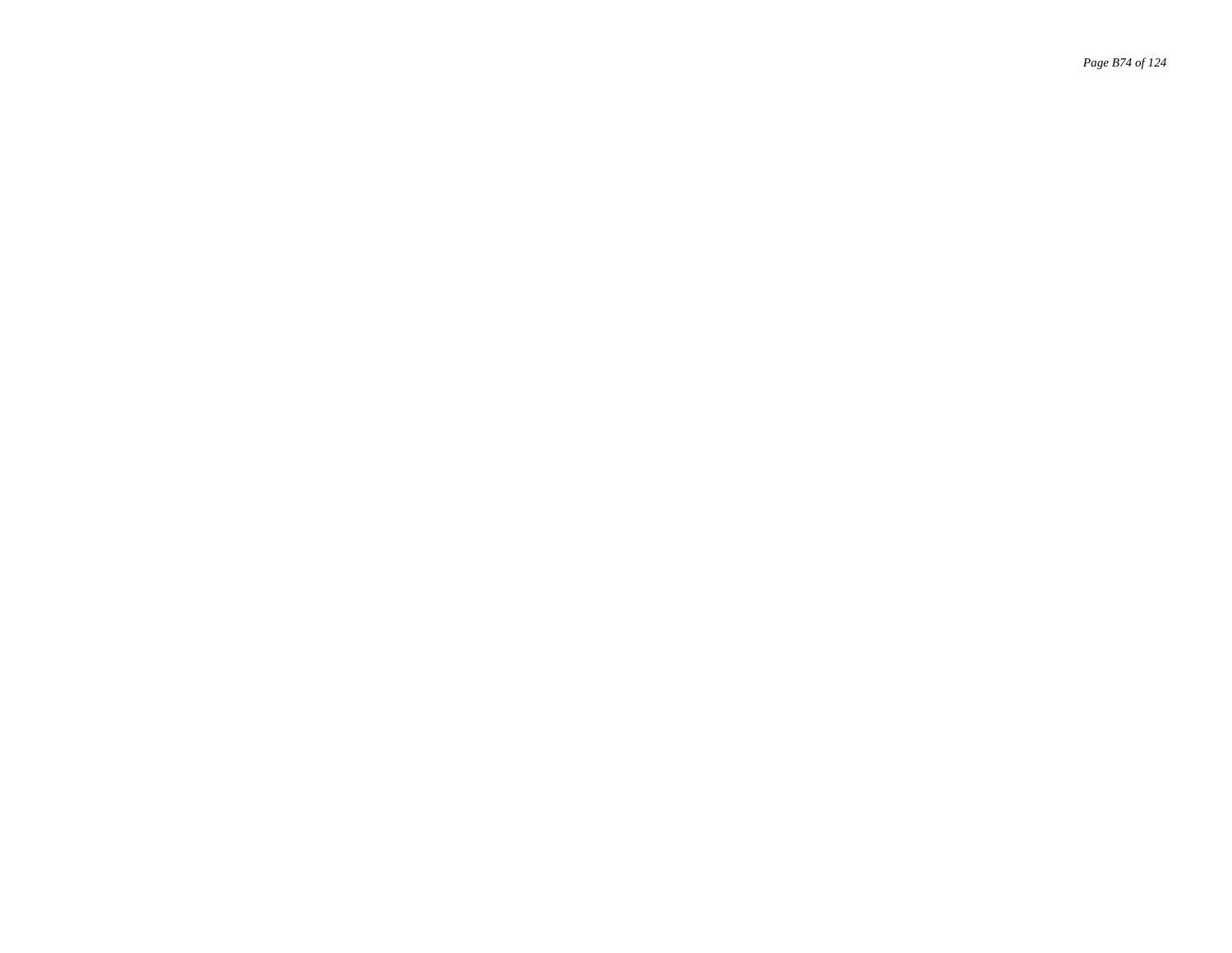| <b>Commentor's</b><br><b>Name</b> | <b>Basin</b><br>Waterbody<br><b>Segment Number</b> | <b>Summary of Comment</b>                                                                                                                                                                                                                                                                                                                                                      | <b>Response</b>                                                                                                                                                                                                                                                                                                                                                                                                                                                                                                                                                                                                                                                                                                                                        |
|-----------------------------------|----------------------------------------------------|--------------------------------------------------------------------------------------------------------------------------------------------------------------------------------------------------------------------------------------------------------------------------------------------------------------------------------------------------------------------------------|--------------------------------------------------------------------------------------------------------------------------------------------------------------------------------------------------------------------------------------------------------------------------------------------------------------------------------------------------------------------------------------------------------------------------------------------------------------------------------------------------------------------------------------------------------------------------------------------------------------------------------------------------------------------------------------------------------------------------------------------------------|
| Larson<br>Patricia                |                                                    | She stated that the Grande Ronde River and its tributaries have been<br>improperly analyzed to determine whether they violate any biologically<br>significant event in the watershed. She requests that all streams relying on<br>the 7 day moving average be removed from the list because the method used                                                                    | A TMDL is being developed at this time on the Grande Ronde River and<br>several studies have been completed. Please see "Grande Ronde River Water<br>Quality Technical Assessment (Temperature) by DEQ, "Integrating Water<br>Quality Modeling with Ecological Risk Assessment for Nonpoint Source<br>Pollution Control: A Conceptual Framework" by Chen, David Y.;<br>McCutcheon, Steve C.; Rasmussen, Todd C.; Nutter, Wade L.; and Carsel,<br>Robert F. and "Stream Temperature Simulation of Forested Riparian Areas:<br>I. Watershed-Scale Model Development" by Chen, David Y.; Carsel, Robert<br>F.; McCutcheon, Steve C.; Nutter, Wade L Also please see response under<br>Water Quality Standards in "Responses to Commonly Asked Questions". |
| Larson<br>Patricia                |                                                    | Stated that DEQ contends that temperatures exceed the standard throughout<br>the state is because of anthropogenic activities. DEQ relies on literature<br>and scientists who claim theories that support this view and have decided<br>that these theories are true.                                                                                                          | DEQ's standards are develop using current scientific studies and knowledge<br>and reviewed by scientists, various industry interests and the public before<br>they are adopted. Also please see response under Water Quality Standards,<br>Temperature in "Responses to Commonly Asked Questions".                                                                                                                                                                                                                                                                                                                                                                                                                                                     |
| Larson<br>Patricia                |                                                    | There is no biological significance to the 7 day moving average.                                                                                                                                                                                                                                                                                                               | Please see response under Water Quality Standards, Temperature in<br>"Responses to Commonly Asked Questions".                                                                                                                                                                                                                                                                                                                                                                                                                                                                                                                                                                                                                                          |
| Larson<br>Patricia                |                                                    | DEQ does not do a test of confidence on the maximum average<br>temperatures. She gave an example that during 1996 on the Grande Ronde<br>River the 7day moving average showed a confidence interval of $+10^{\circ}$ F to<br>$-10^{\circ}$ F which meant that the variation in maximum temperatures around the<br>mean of 64°F represented temperatures between 74°F and 54°F. | DEQ is not trying to establish a trend. The 7-day moving average of<br>maximum temperatures is calculated by averaging the maximum<br>temperature for each of 7 days, this is done continuously over the data<br>collection period by dropping the first day value and adding the eighth day<br>(which is a moving average) The highest of these 7-day moving maximum<br>values is used to compare against the established standard, if the value is<br>over then the stream is placed on the 303(d) list. There is no confidence<br>test needed or used. Also please see response under Water Quality                                                                                                                                                 |
| Larson<br>Patricia                |                                                    | DEQ does not want any new ideas attempting to prove the temperature<br>standard in Oregon is unattainable.                                                                                                                                                                                                                                                                     | There are provisions in the current temperature standard to address whether<br>a water body is able to attain the target temperature criteria. This process<br>occurs during the development of the TMDL and associated water quality<br>management plans. If after all feasible steps have been taken and the stream<br>still can not meet the temperature criteria then DEQ can request EPA<br>approval for a site specific standard.<br>For DEQ to modify the temperature standard we must go through the<br>formal process for changing a rule. DEQ reviews its standards every three<br>years during this review process is when DEQ reviews new information and                                                                                  |

determines whether the standard merits a reevaluation and modification. If DEQ determines the standard needs modified, recommendations will be sot

from technical and policy advisory committees.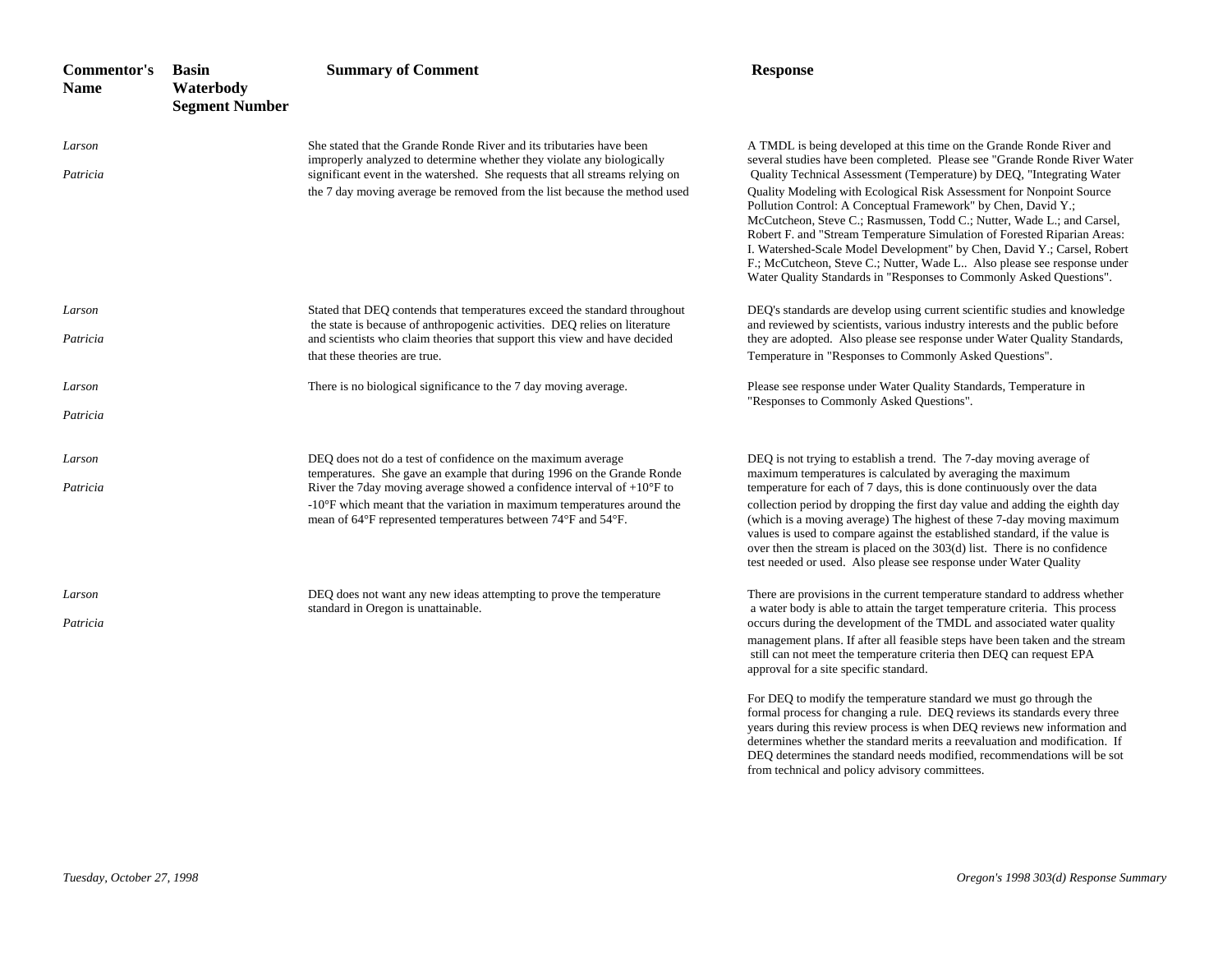*Page B75 of 124*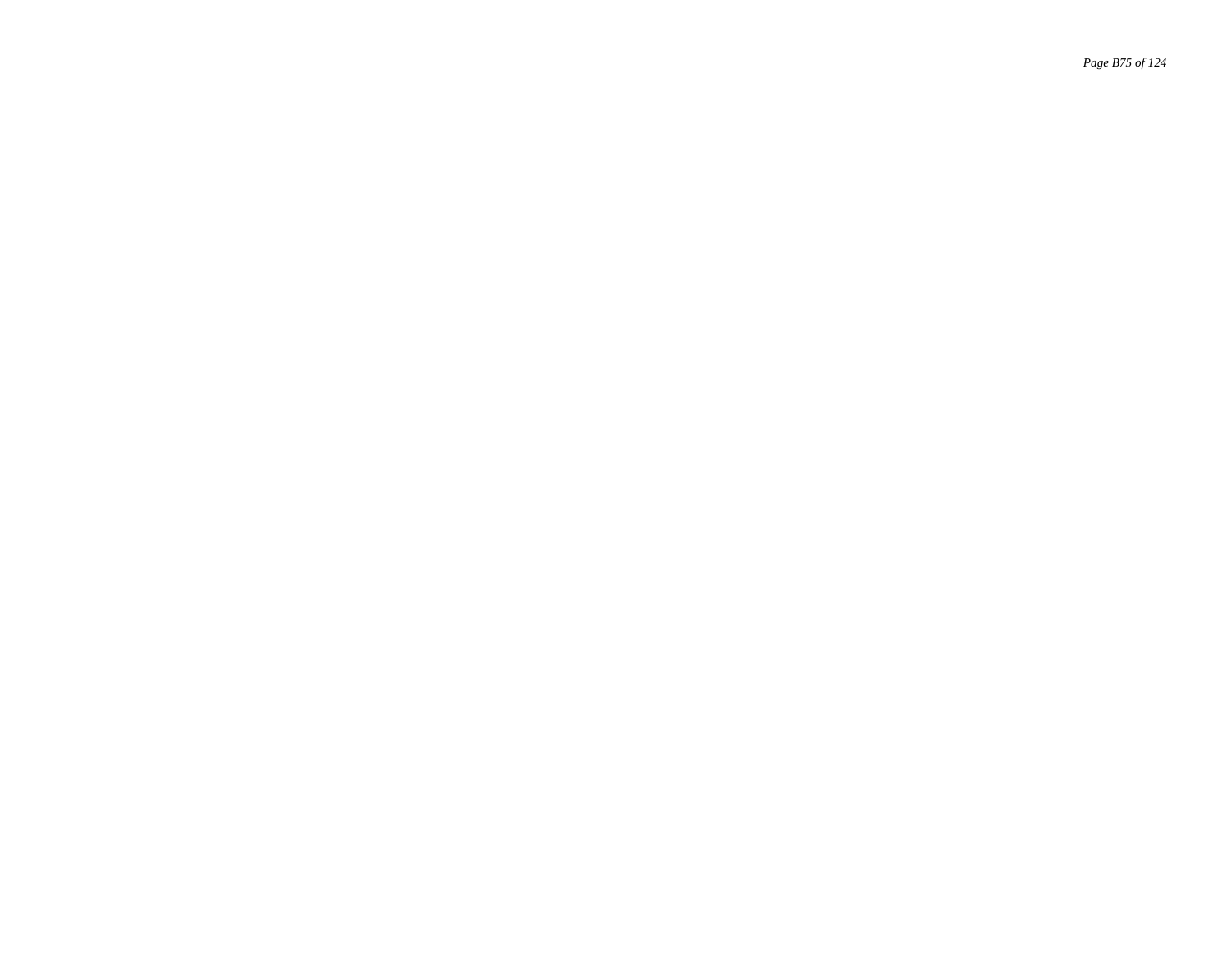| Commentor's<br><b>Name</b>      | <b>Basin</b><br>Waterbody<br><b>Segment Number</b> | <b>Summary of Comment</b>                                                                                                                                                                                                    | <b>Response</b>                                                                                                                                                                                                                                                                                        |
|---------------------------------|----------------------------------------------------|------------------------------------------------------------------------------------------------------------------------------------------------------------------------------------------------------------------------------|--------------------------------------------------------------------------------------------------------------------------------------------------------------------------------------------------------------------------------------------------------------------------------------------------------|
| Larson                          |                                                    | Talking about the natural heating process with DEQ bothers them, because<br>they cannot maintain their assertion that man has caused the temperature                                                                         | DEQ is not able to show that the temperatures are not caused by<br>anthropogenic activities and therefore, must list the water body. During the                                                                                                                                                        |
| Patricia                        |                                                    | violations in the streams. She maintains that the waters in Oregon do have<br>a natural rate of heating and cooling.                                                                                                         | TMDL development a more in-depth look at the causes and effects of<br>temperature will take place. All waters have a natural rate of heating and<br>cooling, however, showing these rates does not demonstrate that there are<br>no anthroprogenic effects associated with the heating or cooling of a |
| Larson<br>Patricia              |                                                    | DEQ has failed to take part in the scientific process of attempting to prove<br>that their idea of anthropogenic contributions is wrong.                                                                                     | The standards are based on scientific knowledge, technical expertise and<br>numerous scientific studies that have demonstrated that certain<br>anthropogenic management activities do have negative impacts on stream                                                                                  |
|                                 |                                                    |                                                                                                                                                                                                                              | systems. Also please see response under Water Quality Standards, Water<br>Quality Standards Development and Temperature and Natural and<br>Anthropogenic Conditions in "Responses to Commonly Asked Questions".                                                                                        |
| Larson<br>Patricia              |                                                    | She believes that DEQ has misused testing methods to satisfy a<br>determination that violations have occurred and the water is impaired. She<br>asserted that the 7 day moving average is not satisfactory to conclude there | The temperature standard is developed to protect the beneficial uses of<br>water, in this case fish survival. The 7-day moving average of maximum<br>water temperatures is defined in rule, these values are targets where if the                                                                      |
|                                 |                                                    | is a standards violation because DEQ has not conducted a series of rigorous                                                                                                                                                  | water measurements exceed the criteria certain actions need to take place<br>including listing on the 303(d) list, development of a TMDL and<br>development of a management plan. Also please see response under Water<br>Quality Standards, Temperature in "Responses to Commonly Asked               |
| Larson                          |                                                    | She defined part of conducting a scientific experiment as arguing to show an<br>idea is right, not that you are right, the best way to do science is to try to                                                               | DEQ's standards are develop using current scientific studies and knowledge<br>and reviewed by scientists, various industry interests and the public before                                                                                                                                             |
| Patricia                        |                                                    | prove your ideas wrong. In natural resource studies the task of testing a<br>hypothesis is plagued with problems of accounting for variations that                                                                           | they are adopted. Also please see response under Water Quality Standards,<br>Water Quality Standards Development in "Responses to Commonly Asked                                                                                                                                                       |
| Larson<br>Patricia and<br>Larry |                                                    | The influence of land activities does not exceed the natural amount of<br>heating and cooling on the 4 watersheds assessed by the Larsons.                                                                                   | While the commenters do provide some data and results of "hundreds" of<br>regressions and ANOVAs from four unidentified streams, this analysis does<br>not show cause and effect or prove that the situation is natural. No<br>information on the physical conditions, past and present management, or |
|                                 |                                                    |                                                                                                                                                                                                                              | any other pertinent information about these unidentified watersheds is<br>provided. Additionally, there is no indication as to whether calculations                                                                                                                                                    |

were based on averages, maximums or the differences between daily high and low values and the time periods involved. Without such information it is impossible to determine what is responsible for the observed changes in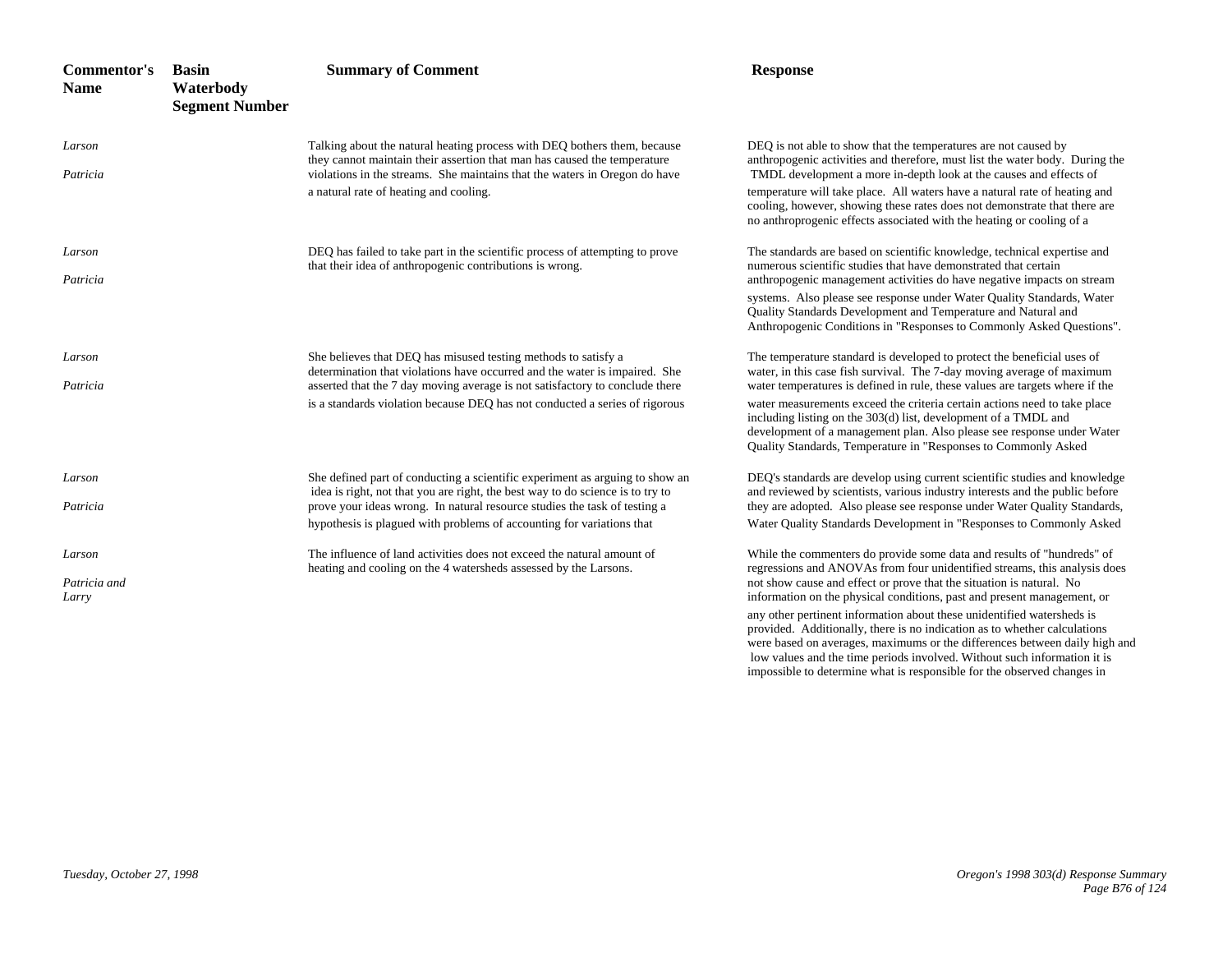| Commentor's<br><b>Name</b>      | <b>Basin</b><br>Waterbody<br><b>Segment Number</b> | <b>Summary of Comment</b>                                                                                                                                                                                                                                                                                                                                                                                                                                    | <b>Response</b>                                                                                                                                                                                                                                                                                                                                                                                                                                                                                                                                                                                                                                                                                                                                                                                                                                                                                                                                                                                                                                                                          |
|---------------------------------|----------------------------------------------------|--------------------------------------------------------------------------------------------------------------------------------------------------------------------------------------------------------------------------------------------------------------------------------------------------------------------------------------------------------------------------------------------------------------------------------------------------------------|------------------------------------------------------------------------------------------------------------------------------------------------------------------------------------------------------------------------------------------------------------------------------------------------------------------------------------------------------------------------------------------------------------------------------------------------------------------------------------------------------------------------------------------------------------------------------------------------------------------------------------------------------------------------------------------------------------------------------------------------------------------------------------------------------------------------------------------------------------------------------------------------------------------------------------------------------------------------------------------------------------------------------------------------------------------------------------------|
| Larson<br>Patricia and<br>Larry |                                                    | DEQ has made an "assessment" and an assumption that the stream are<br>surrounded by anthropogenic activities and are directly influenced by various<br>land practices. This is not the conclusions the Larsons reached from<br>rigorous testing of stream temperature across 4 watersheds.                                                                                                                                                                   | While the commenters do provide some data and results of "hundreds" of<br>regressions and ANOVAs from four unidentified streams, this analysis does<br>not show cause and effect or prove that the situation is natural. No<br>information on the physical conditions, past and present management, or<br>any other pertinent information about these unidentified watersheds is<br>provided. Additionally, there is no indication as to whether calculations<br>were based on averages, maximums or the differences between daily high and<br>low values and the time periods involved. Without such information it is<br>impossible to determine what is responsible for the observed changes in<br>temperature. There is much evidence that some human management<br>activities do affect water bodies and since at the 303(d) stage DEQ can not<br>discount the affects of human activity, water bodies are listed if they do not<br>meet water quality criteria. Also please see response under Water Quality<br>Standards, Temperature in "Responses to Commonly Asked Questions". |
| Larson<br>Patricia and<br>Larry |                                                    | Mean monthly air, water (i.e. influent streams) and soil temperature have<br>similar values and seasonal patterns of heating and cooling. Climate and soil<br>classification systems recognize these patterns as natural variation within<br>the thermal environment. In Eastern Oregon, these natural patterns result<br>in daily water temperatures that exceed the artificial (fish based)<br>temperature standard established by DEQ on a regular basis. | While it may be true that Eastern Oregon streams heat and cool within<br>some "natural" pattern, the generalization that all streams in Eastern<br>Oregon do so is certainly not supported. Many studies have shown the<br>effects of management activities (primarily removal of riparian vegetation<br>and modification of stream structure) on stream temperature. These<br>activities do occur in Eastern Oregon and their physical effects must also<br>occur (and can be easily calculated and monitored). The fish based<br>temperature criteria is not an artificial based criteria but based on both<br>laboratory and field scientific studies of fish needs and requirements. The<br>influence of stream heating, both natural and anthroprogenic should be<br>evaluated in a complete analysis which is part of the development of a<br>TMDL. Also please see response under Water Quality Standards,<br>Temperature in "Responses to Commonly Asked Questions".                                                                                                             |
| Larson<br>Patricia and<br>Larry |                                                    | DEQ determines stream temperature violations using a "7 day moving<br>average" calculation. DEQ seeks to establish a trend analysis using this<br>calculation. However, the "7 day moving average" is not an accurate means<br>of determining trend. Trend needs both an estimate of trend (such as time<br>series regression) and an assessment of the likelihood (confidence) that the                                                                     | DEQ is not trying to establish a trend. The 7-day moving average of<br>maximum temperatures is calculated by averaging the maximum<br>temperature for each of 7 days, this is done continuously over the data<br>collection period by dropping the first day value and adding the eighth day<br>(which is a moving average) The highest of these 7-day moving maximum<br>values is used to compare against the established standard if the value is over<br>then the stream is placed on the 303(d) list. There is no confidence test<br>needed or used. Also please see response under Water Quality Standards in                                                                                                                                                                                                                                                                                                                                                                                                                                                                       |
| Larson<br>Patricia and<br>Larry |                                                    | DEQ must require more than an ocular estimation to list or accept data and<br>de-list when intensive sampling disproves the occurrence of a violation.<br>Rigorous sampling using a scientific methodology and rigorous statistical<br>testing that indicates the natural occurrence of sediments deems it necessary<br>to de-list streams list for violations because ocular estimations cannot<br>determine what is or is not natural.                     | Please see response under Water Quality Standards, Sedimentation and<br>Habitat Modification in "Responses to Commonly Asked Questions".                                                                                                                                                                                                                                                                                                                                                                                                                                                                                                                                                                                                                                                                                                                                                                                                                                                                                                                                                 |
| Larson<br>Patricia and<br>Larry |                                                    | The speculation that anthropogenic activities cause polluted conditions<br>across Oregon can not be verified on the ground, in the riparian, nor in the<br>water bodies.                                                                                                                                                                                                                                                                                     | The standards are based on scientific knowledge, technical expertise and<br>numerous scientific studies that have demonstrated that certain<br>anthropogenic management activities do have negative impacts on stream<br>systems. Also please see response under Water Quality Standards,<br>Temperature and Natural and Anthropogenic Conditions in "Responses to                                                                                                                                                                                                                                                                                                                                                                                                                                                                                                                                                                                                                                                                                                                       |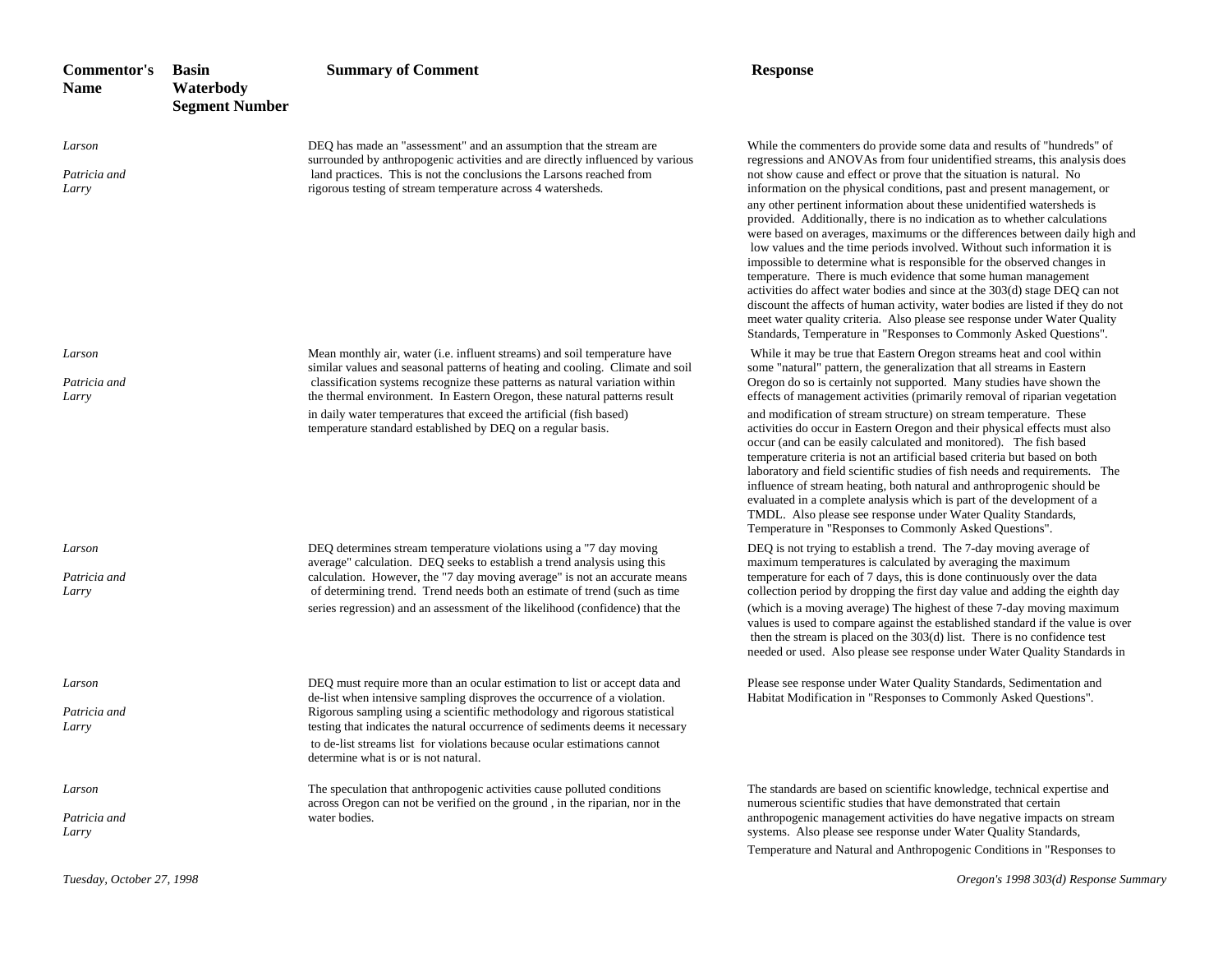*Page B77 of 124*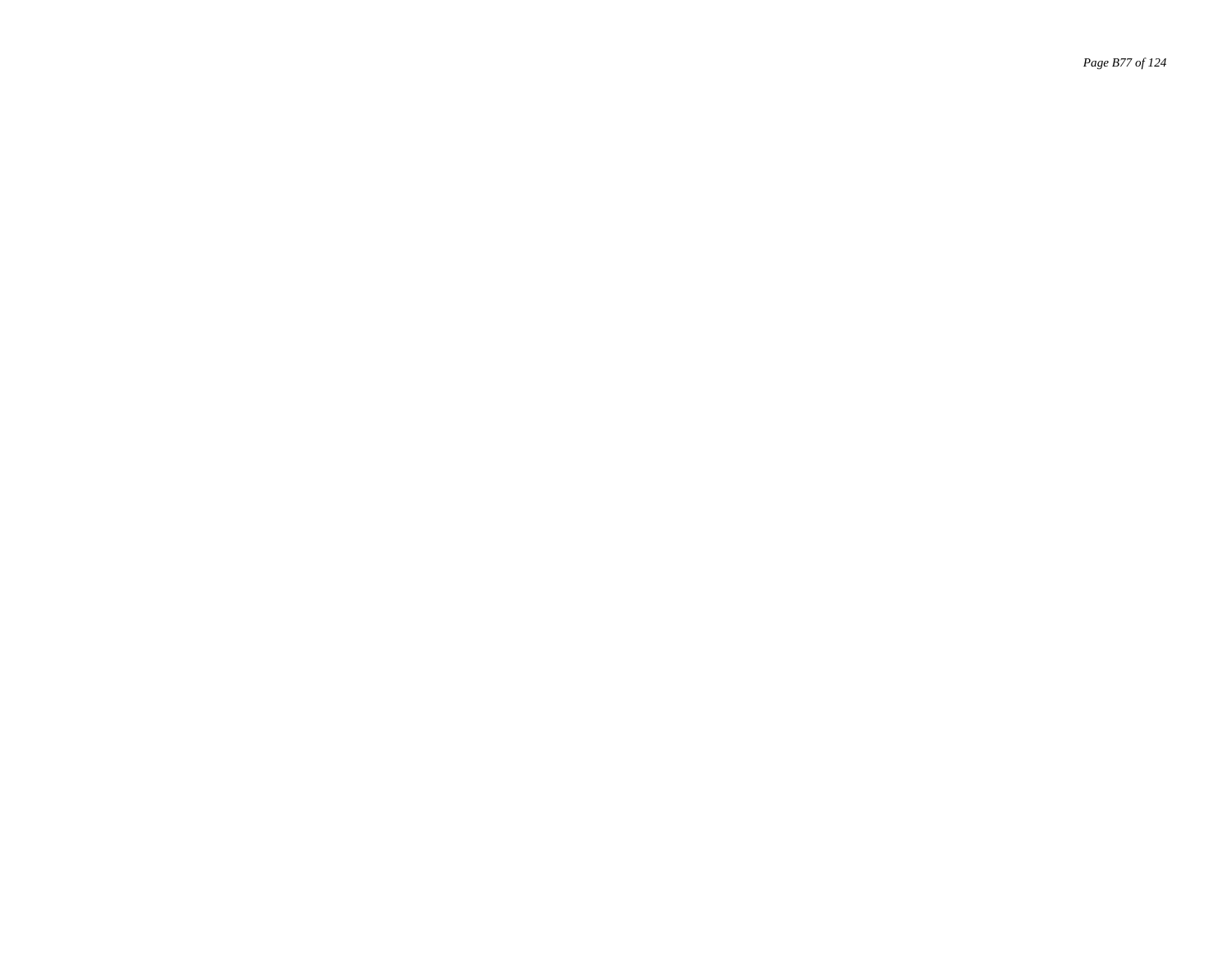| Commentor's<br><b>Name</b>      | <b>Basin</b><br>Waterbody<br><b>Segment Number</b> | <b>Summary of Comment</b>                                                                                                                                                                                                                                                                                                                                      | <b>Response</b>                                                                                                                                                                                                                                                                                                                                                                                                                                                                                                                                                                                                                                                            |
|---------------------------------|----------------------------------------------------|----------------------------------------------------------------------------------------------------------------------------------------------------------------------------------------------------------------------------------------------------------------------------------------------------------------------------------------------------------------|----------------------------------------------------------------------------------------------------------------------------------------------------------------------------------------------------------------------------------------------------------------------------------------------------------------------------------------------------------------------------------------------------------------------------------------------------------------------------------------------------------------------------------------------------------------------------------------------------------------------------------------------------------------------------|
| Larson<br>Patricia and<br>Larry |                                                    | DEQ's continued reliance on models representing heat budget components<br>has caused DEQ to remain focused on the impact of direct solar radiation as<br>the single cause of stream temperature violations. The entire planet is<br>heated by solar radiation and water in streams and lakes must heat regardless<br>of shade or other factors.                | DEQ is not focused on direct solar radiation as "the single cause of stream<br>temperature violations". The Department has always recognized all of the<br>processes that affect stream temperature and the relevant rule language and<br>all DEQ publications related to temperature clearly reflect this. Direct solar<br>radiation is typically the largest input of energy to a stream system and<br>tends to be one of the easiest to control through management practices.<br>Also please see response under Water Quality Standards, Temperature in<br>"Responses to Commonly Asked Questions".                                                                     |
| Larson<br>Patricia and<br>Larry |                                                    | The question is not what the maximum is on any given day, but rather can<br>"humans" change the patterns of heating and cooling? And if so which<br>ones.                                                                                                                                                                                                      | The Water Quality temperature standard is based on what the maximum<br>water temperatures are in a water body because high water temperatures do<br>affect a beneficial use (fish). There are many scientific studies that show<br>that some human management practices can affect the heating and cooling<br>rate of a water body and these management practices can be modified to<br>affect heating and cooling of a stream. Also please see response under<br>Water Quality Standards, Temperature in "Responses to Commonly Asked                                                                                                                                     |
| Larson<br>Patricia and<br>Larry |                                                    | DEQ through subjective analysis has assessed streams for sediment<br>violations without a baseline inventory of empirical data. Ocular estimates<br>by various individuals without regard to personal agendas and bias have led<br>to unsatisfactory results and unfair treatment to citizens by listing streams<br>which may or may not have such conditions. | Please see response under Water Quality Standards, Sedimentation and<br>Habitat Modification in "Responses to Commonly Asked Questions".                                                                                                                                                                                                                                                                                                                                                                                                                                                                                                                                   |
| Larson<br>Patricia and<br>Larry |                                                    | Nutrient analyses have failed to capture the natural background conditions<br>for pH, BOD and algae growth. DEQ has also failed to recognize the<br>correlation between these parameters and water temperature.                                                                                                                                                | TMDL analysis does recognize and take into consideration the<br>interconnection of different parameters and how they affect the stream,<br>especially, the effects of temperature. Also please see response under<br>Water Quality Standards in "Responses to Commonly Asked Questions".                                                                                                                                                                                                                                                                                                                                                                                   |
| Larson<br>Patricia and<br>Larry |                                                    | Thermometers measure the accumulation of energy at points in time, they<br>do not indicate the source of the energy and therefore, can not distinguish<br>between heat sources. They cannot be used to determine what amount of<br>the energy is coming from direct solar inputs and indirect solar inputs.                                                    | The water quality standard for temperature is based on protecting the<br>beneficial uses of the water body, in the case of the 64°F criteria it is to<br>protect salmonid species from excessive temperatures. When the<br>temperature of the water body is taken the thermometer is reading an<br>accumulation of a number of heating sources and the contribution of any<br>one heating source cannot be determined. All we know is that the<br>temperature exceeded the criteria. From other studies we do know that<br>human activities and management practices have changed the character of<br>water bodies over time and these changes can contribute to excessive |

heating of the water. Since the 303(d) list does not determine the cause of an exceedence of the criteria and when human activity is present it cannot be ruled out as a contributor to the exceedence so the water body is required to be listed. Also please see response under Water Quality Standards, Temperature in "Responses to Commonly Asked Questions".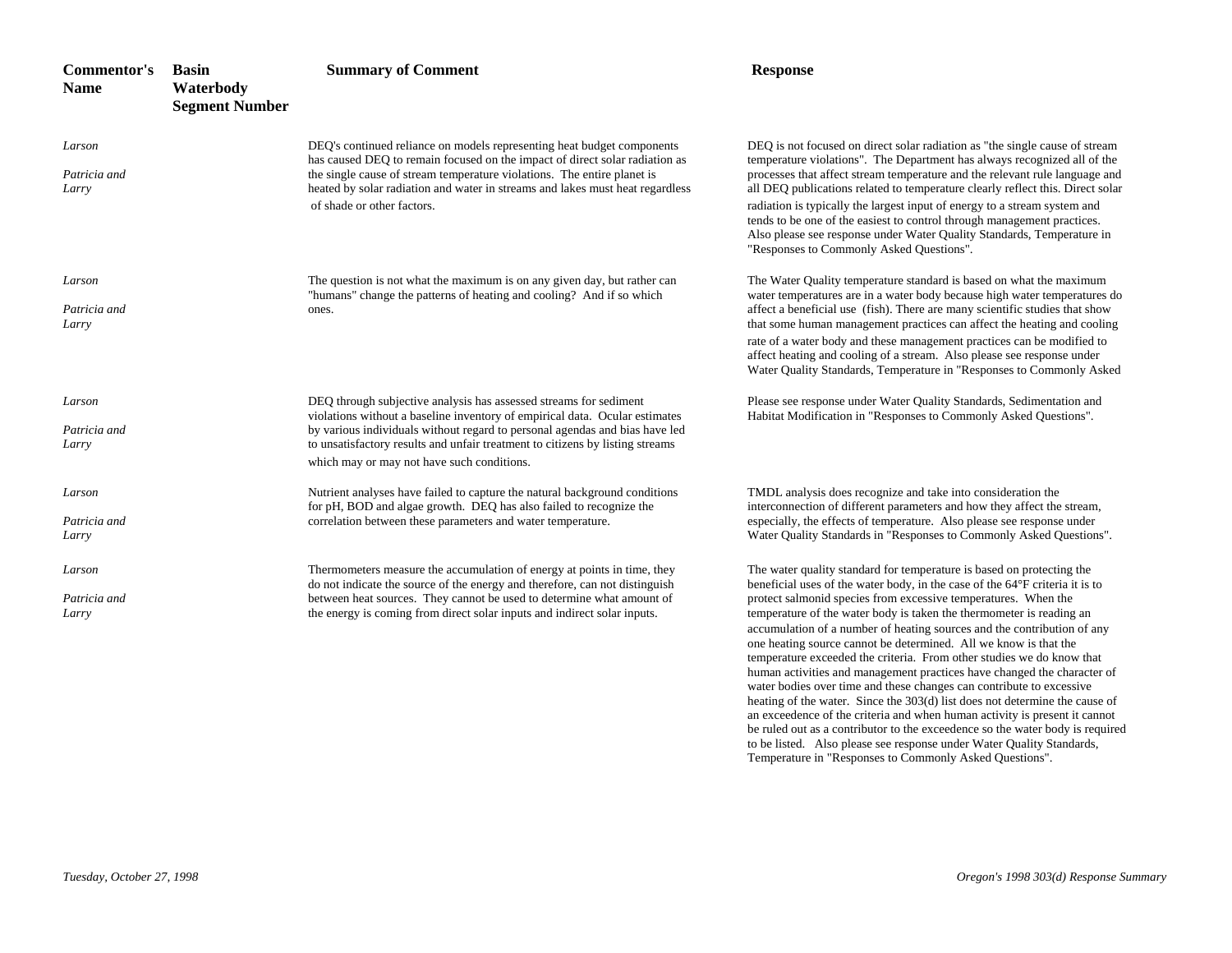*Page B78 of 124*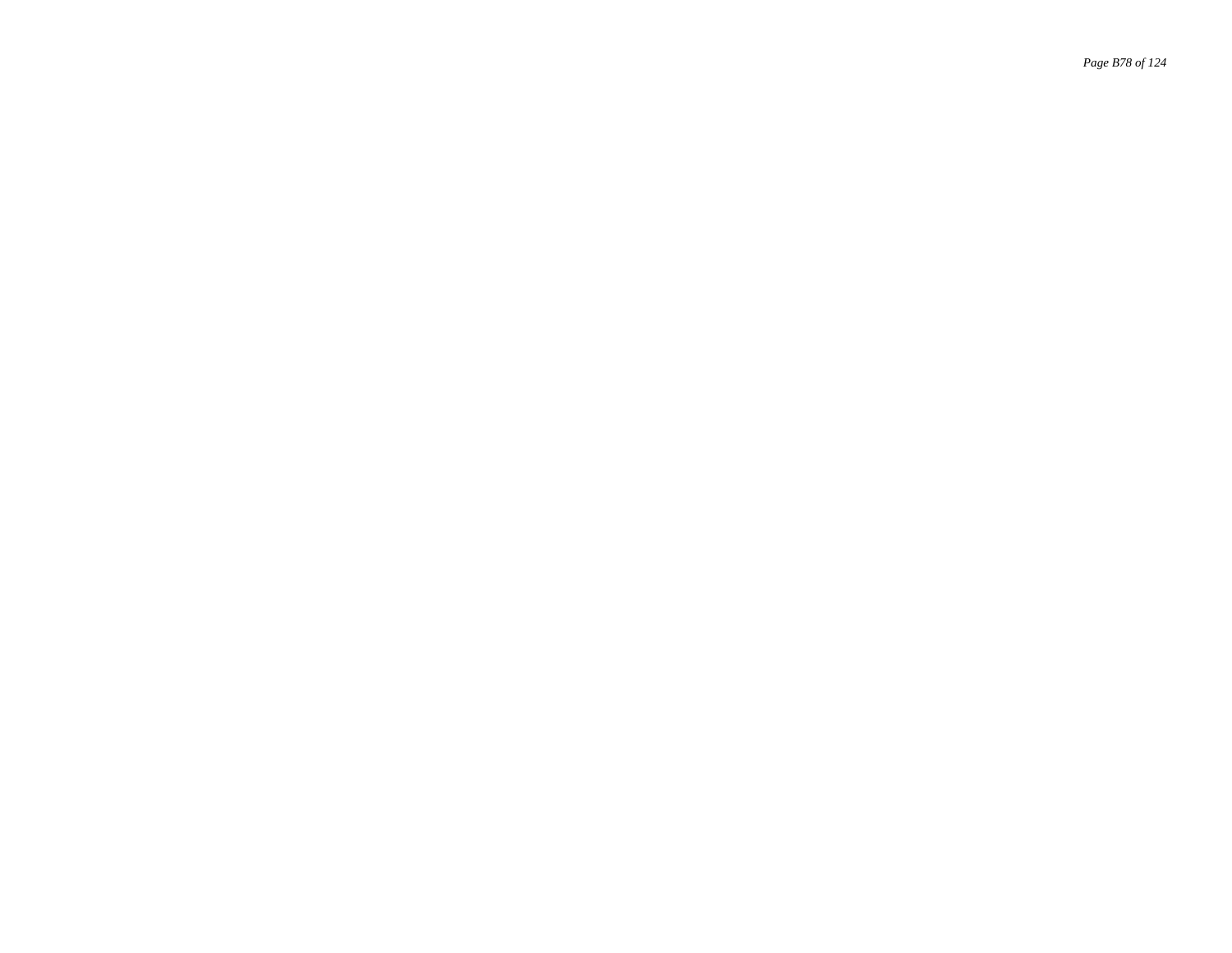| Commentor's<br><b>Name</b>      | <b>Basin</b><br>Waterbody<br><b>Segment Number</b> | <b>Summary of Comment</b>                                                                                                                                                                                                                                                                                | <b>Response</b>                                                                                                                                                                                                                                                                                                                                                                                                                                                                                                                                                                                                                                                                                                                                     |  |
|---------------------------------|----------------------------------------------------|----------------------------------------------------------------------------------------------------------------------------------------------------------------------------------------------------------------------------------------------------------------------------------------------------------|-----------------------------------------------------------------------------------------------------------------------------------------------------------------------------------------------------------------------------------------------------------------------------------------------------------------------------------------------------------------------------------------------------------------------------------------------------------------------------------------------------------------------------------------------------------------------------------------------------------------------------------------------------------------------------------------------------------------------------------------------------|--|
| Larson                          |                                                    | To determine if the maximum water temperatures on streams is significant                                                                                                                                                                                                                                 | DEQ's Temperature standard has defined the maximum water temperatures                                                                                                                                                                                                                                                                                                                                                                                                                                                                                                                                                                                                                                                                               |  |
| Patricia and<br>Larry           |                                                    | the following must be accounted for: a. Variability between days; b.<br>Variability between cool periods and warm periods; c. Variability between<br>instruments used; d. Variability between streams and ultimately watersheds,                                                                         | as significant factor in protecting beneficial uses for salmonids. A. The<br>temperature standard defines the maximum water temperature as a concern.<br>B. The temperature standard is established to protect the beneficial uses                                                                                                                                                                                                                                                                                                                                                                                                                                                                                                                  |  |
|                                 |                                                    | and variation associated with natural vs man-caused sources.                                                                                                                                                                                                                                             | (fish) which are sensitive to the maximum water temperature. The standard<br>is set to protect salmonid from extremes in temperature. C. Part of a good<br>QA/QC program will evaluate the accuracy of the measuring instruments. D.<br>The TMDL modeling will evaluate what water temperatures can be<br>achieved within a watershed given the conditions that are present and the<br>management practices that could be implemented. There is no need to<br>determine what the variation between watersheds is as the TMDL and<br>temperature standard focus on what can be achieved within a watershed.<br>Also please see response under Water Quality Standards, Temperature and<br>Implementation in "Responses to Commonly Asked Questions". |  |
| Larson<br>Patricia and<br>Larry |                                                    | If the 7-day ave. max. temperature goes above the standard a violation is<br>assumed. This analysis does not assess whether the test is an anomaly or the<br>likelihood that the assumption of a violation would be correct over an<br>extended time period.                                             | Please see response under Water Quality Standards, Temperature in<br>"Responses to Commonly Asked Questions".                                                                                                                                                                                                                                                                                                                                                                                                                                                                                                                                                                                                                                       |  |
| Larson<br>Patricia and<br>Larry |                                                    | DEQ's assessments of water quality do not stand on a solid foundation of<br>scientific study and knowledge. The team of scientists DEQ relied on to<br>develop the water quality standards (temperature) did not present a<br>consensus of known facts, but rather a document that reflects an emotional | DEQ's standards are develop using current scientific studies and knowledge<br>and reviewed by scientists, various industry interests and the public before<br>they are adopted. Also please see response under Water Quality Standards,<br>Water Quality Standards Development in "Responses to Commonly Asked                                                                                                                                                                                                                                                                                                                                                                                                                                      |  |
|                                 |                                                    | bias to the subject that attempts to appease the courts.                                                                                                                                                                                                                                                 |                                                                                                                                                                                                                                                                                                                                                                                                                                                                                                                                                                                                                                                                                                                                                     |  |
| Larson<br>Patricia and<br>Larry |                                                    | Streams on the 303(d) list were determined to be water quality limited using<br>DEQ 1988 NPS assessments, Forest Service inventories and ODFW surveys.                                                                                                                                                   | Streams were not listed based on the 1988 Non-point Source Assessment,<br>the assessments were used to place a water body on the Decision Matrix as a<br>potential concern. Forest Service inventories and ODFW surveys were used<br>if they met the data requirements or narrative criteria for the parameter of                                                                                                                                                                                                                                                                                                                                                                                                                                   |  |
|                                 |                                                    |                                                                                                                                                                                                                                                                                                          | interest. Also please see response under Data Use in "Responses to                                                                                                                                                                                                                                                                                                                                                                                                                                                                                                                                                                                                                                                                                  |  |
| Larson                          |                                                    | DEQ has used inaccurate studies, reports and testing methods which<br>ultimately allows DEQ to list streams inappropriately. DEQ relied on                                                                                                                                                               | Data used to evaluate water bodies for the 303(d) must meet established<br>"Minimum Data Requirements" and quality control/quality assurance before                                                                                                                                                                                                                                                                                                                                                                                                                                                                                                                                                                                                 |  |
| Patricia and<br>Larry           |                                                    | subjective surveys and undefined data without regard to objective analysis.<br>DEQ has not used proper scientific methodology to make "assessments" of                                                                                                                                                   | data is used to list a water body. Please see response under Data Use for<br>Listing, Minimum Data Requirements in "Responses to Commonly Asked                                                                                                                                                                                                                                                                                                                                                                                                                                                                                                                                                                                                     |  |
| Larson                          |                                                    | Mean monthly and mean annual air, water and soil temperatures will be<br>similar and follow a similar pattern of seasonal heating and cooling. Mean                                                                                                                                                      | Mean monthly and mean annual air, water and soil temperatures will follow<br>a similar pattern of seasonal heating and cooling because they are all heated                                                                                                                                                                                                                                                                                                                                                                                                                                                                                                                                                                                          |  |
| Patricia and<br>Larry           |                                                    | monthly water temperature must be similar to mean monthly air and soil<br>values. The water temperature standard would be expected to be exceeded                                                                                                                                                        | by the same source solar radiation. However, it does not follow that the<br>water temperature would be exceeded irregardless of human management                                                                                                                                                                                                                                                                                                                                                                                                                                                                                                                                                                                                    |  |
|                                 |                                                    | on a regular basis due to natural variation in the thermal environment.                                                                                                                                                                                                                                  | activities. The Temperature Water Quality Standard is based on the 7-day<br>moving Average Maximum temperature not the monthly or yearly average<br>temperature. The concern is with the maximum water temperatures which<br>are detrimental to cold water fish. Average monthly and yearly values                                                                                                                                                                                                                                                                                                                                                                                                                                                  |  |

would mask extremes in water temperatures that would be detrimental to cold water fish. Also please see response under Water Quality Standards,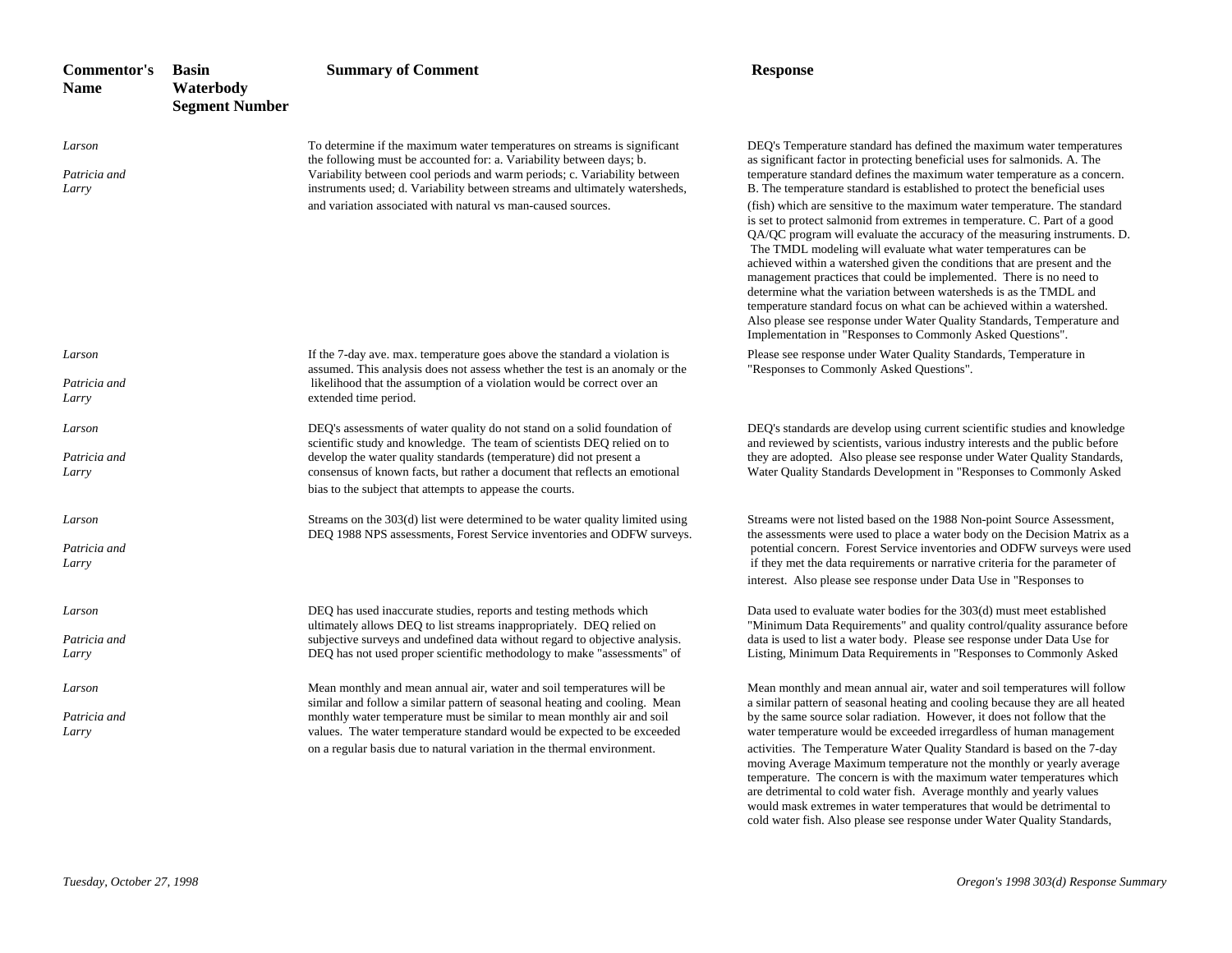*Page B79 of 124*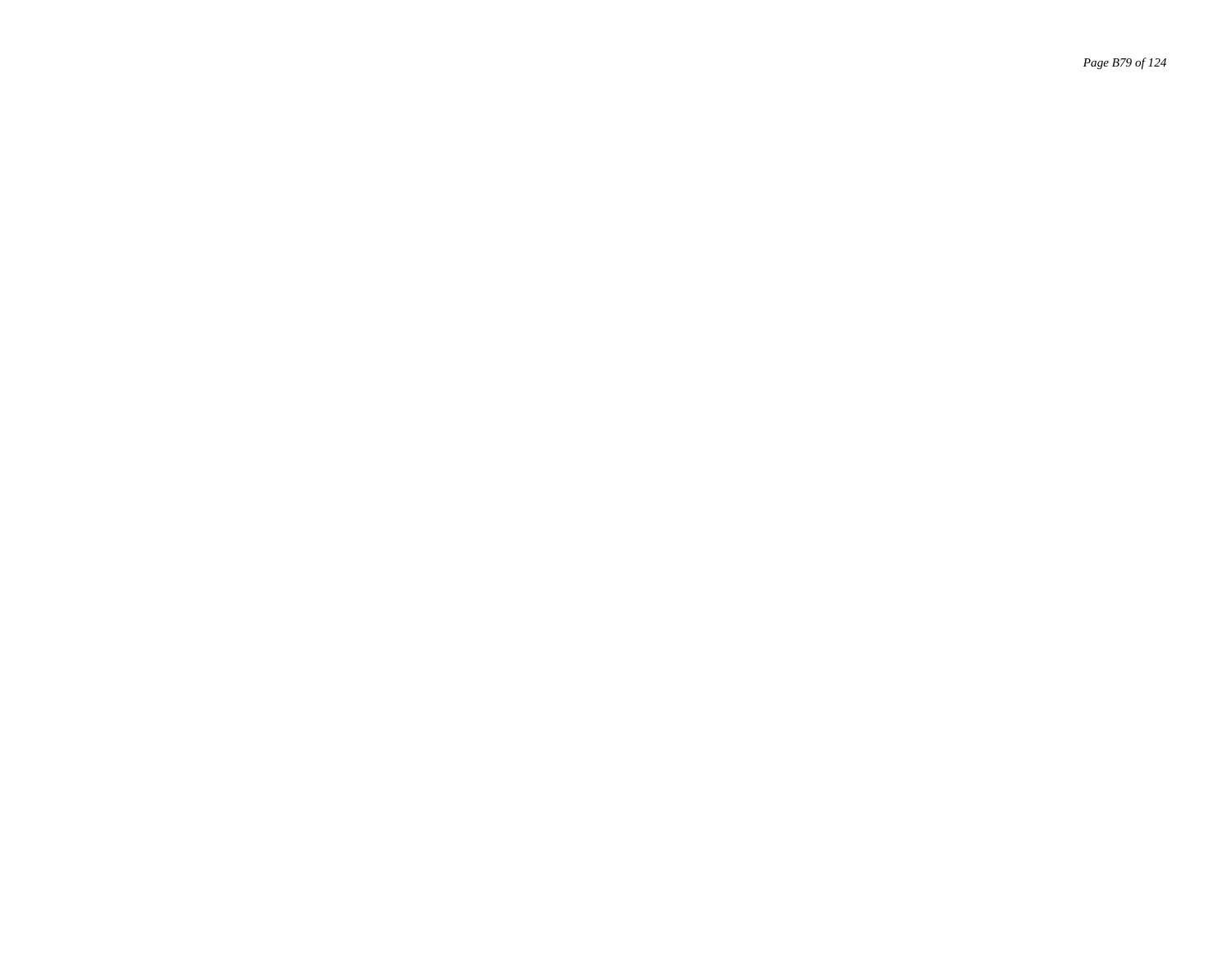| <b>Commentor's</b><br><b>Name</b> | <b>Basin</b><br>Waterbody<br><b>Segment Number</b> | <b>Summary of Comment</b>                                                                                                                                                                                                                                                                                                                                                                                                                                        | <b>Response</b>                                                                                                                                                                                                                                                                                                                                                                                                                                                                                                                                      |
|-----------------------------------|----------------------------------------------------|------------------------------------------------------------------------------------------------------------------------------------------------------------------------------------------------------------------------------------------------------------------------------------------------------------------------------------------------------------------------------------------------------------------------------------------------------------------|------------------------------------------------------------------------------------------------------------------------------------------------------------------------------------------------------------------------------------------------------------------------------------------------------------------------------------------------------------------------------------------------------------------------------------------------------------------------------------------------------------------------------------------------------|
| Larson<br>Patricia and<br>Larry   |                                                    | Requests that the Grande Ronde River and its tributaries be de-listed from<br>the 303(d) list, because DEQ's standards are arbitrary and do not consider<br>the natural basin conditions.                                                                                                                                                                                                                                                                        | A TMDL is being developed at this time on the Grande Ronde River and<br>several studies have been completed. Please see "Grande Ronde River Water<br>Quality Technical Assessment (Temperature) by DEQ, "Integrating Water<br>Quality Modeling with Ecological Risk Assessment for Nonpoint Source<br>Pollution Control: A Conceptual Framework" by Chen, David Y.;<br>McCutcheon, Steve C.; Rasmussen, Todd C.; Nutter, Wade L.; and Carsel,<br>Robert F. and "Stream Temperature Simulation of Forested Riparian Areas:                            |
|                                   |                                                    |                                                                                                                                                                                                                                                                                                                                                                                                                                                                  | I. Watershed-Scale Model Development" by Chen, David Y.; Carsel, Robert<br>F.; McCutcheon, Steve C.; Nutter, Wade L<br>DEQ's standards are develop using current scientific studies and knowledge<br>and reviewed by scientists, various industry interests and the public before<br>they are adopted. Also please see response under Water Quality Standards<br>in "Responses to Commonly Asked Questions". The Grande Ronde River<br>will remain on the 303(d) list until a TMDL is developed and approved by                                      |
| Larson<br>Patricia and<br>Larry   |                                                    | The 7-day time period is an arbitrary time period that has no apparent<br>ecological or cyclical significance to the data set.                                                                                                                                                                                                                                                                                                                                   | There are several reasons for using a 7-day average maximum temperature:<br>1) as an average it smoothes out individual day peaks, giving a buffer from<br>one or two high values driving a listing, 2) it reflects sustained conditions in<br>temperature above what is recommended for fish survival. 3) 7 days is<br>commonly used in scientific studies as the time period use to determine<br>whether fish are being affected by a sustained condition. Also please see<br>response under Water Quality Standards, Temperature in "Responses to |
| Larson<br>Patricia and<br>Larry   |                                                    | In the case of stream sediment, measurements were not taken to achieve<br>data accuracy. Measurements were made using sight (ocular estimate) at the<br>stream bottom and estimating the proportion of the sediment present at<br>the surface of the stream bed and then recording the estimate as a category<br>or class to provide an index of the amount of sediment present. DEQ<br>should be using information with a high level of accuracy because of the | Please see response under Water Quality Standards, Sedimentation and<br>Habitat Modification in "Responses to Commonly Asked Questions".                                                                                                                                                                                                                                                                                                                                                                                                             |
| Larson<br>Patricia and<br>Larry   |                                                    | Ocular estimations done by the ODF&W and USFS are inaccurate.<br>Additionally, the inventory crews used in the assessments had limited<br>training.                                                                                                                                                                                                                                                                                                              | DEQ is required to use the data available to make a determination of<br>whether the water is meeting standards. The court decision in Georgia<br>directed EPA and Georgia to use the data available to make decisions on<br>water quality. Also please see response under Water Quality Standards,<br>Sedimentation and Habitat Modification in "Responses to Commonly Asked                                                                                                                                                                         |
| Larson<br>Patricia and<br>Larry   |                                                    | A person can not distinguish between sediment particles which cause a<br>violation and organic particles which are not considered a violation by<br>simply looking. Sediments must be collected, screened and separated for<br>accurate data.                                                                                                                                                                                                                    | There is no distinction made between inorganic or organic particles in the<br>standard both or either could cause a violation. The standard reads<br>"formation of appreciable bottom or sludge deposits or the formation of<br>any organic or inorganic deposits deleterious to fish or other aquatic life or<br>injurious to public health, recreation, or industry shall not be allowed". Also                                                                                                                                                    |

 please see response under Water Quality Standards, Sedimentation and Habitat Modification in "Responses to Commonly Asked Questions".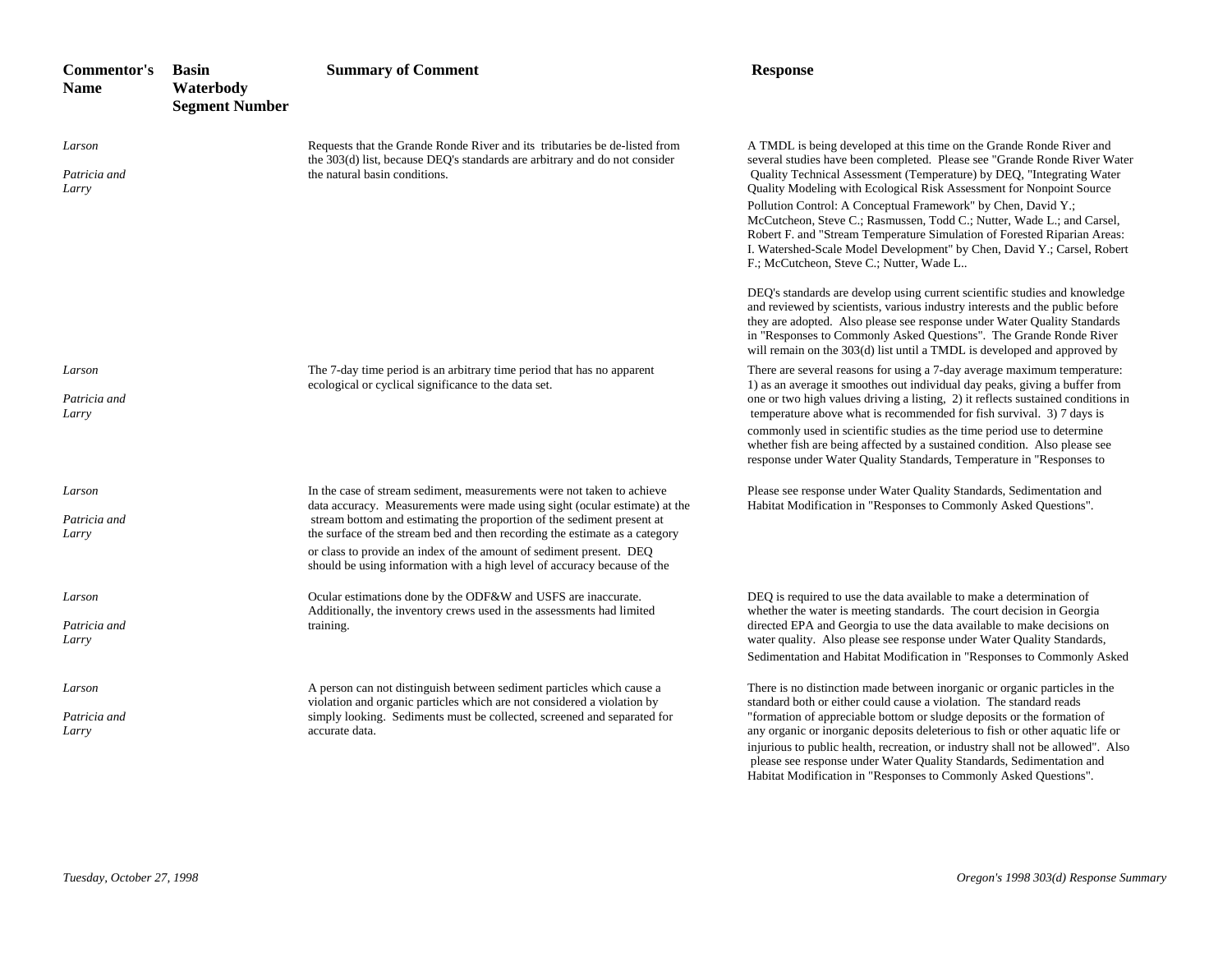*Page B80 of 124*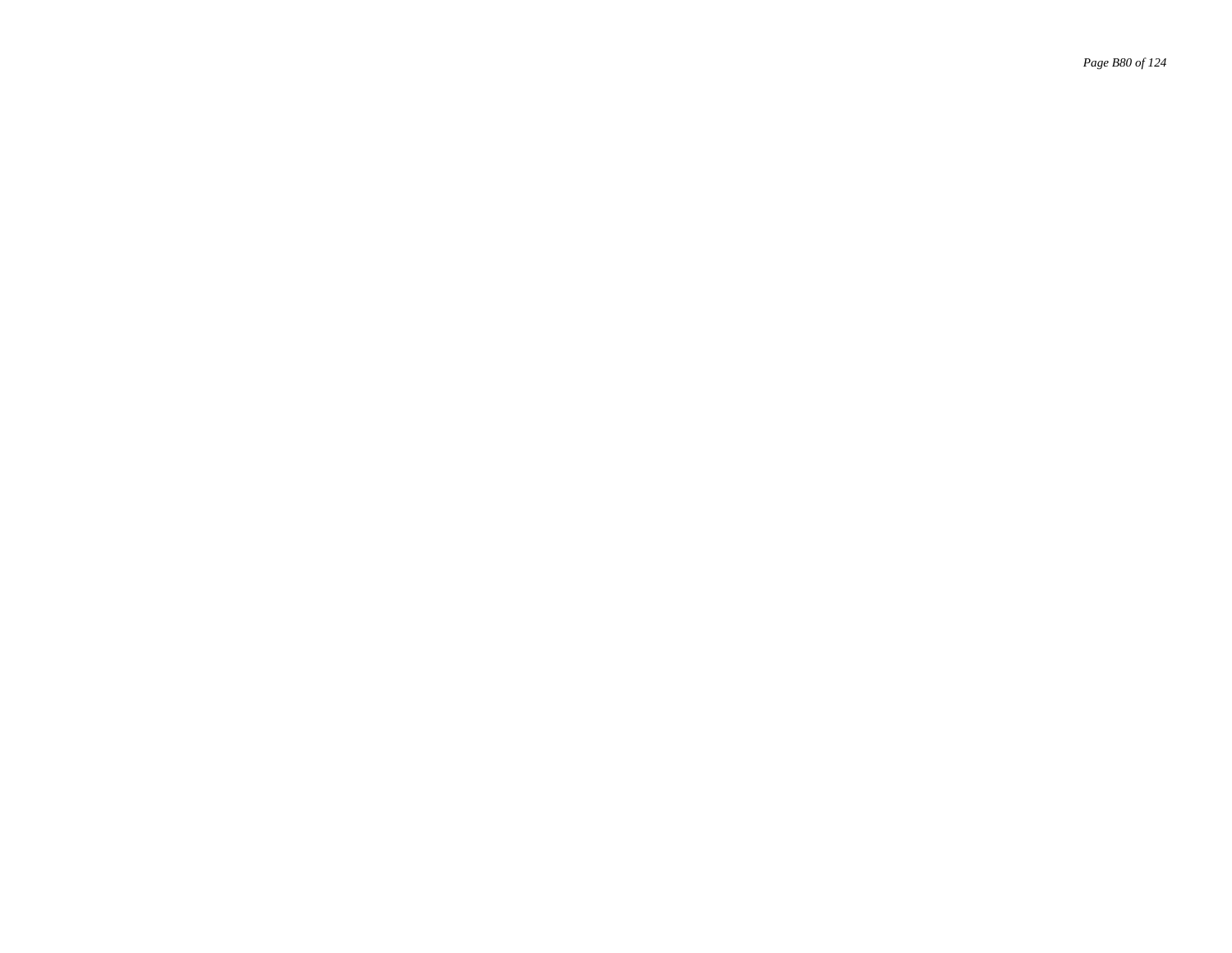| Commentor's<br><b>Name</b>      | <b>Basin</b><br>Waterbody<br><b>Segment Number</b> | <b>Summary of Comment</b>                                                                                                                                                                                                                                                                                                                                                                    | <b>Response</b>                                                                                                                                                                                                                                                                                                                                                                                                                                                                                                                                                                                                        |
|---------------------------------|----------------------------------------------------|----------------------------------------------------------------------------------------------------------------------------------------------------------------------------------------------------------------------------------------------------------------------------------------------------------------------------------------------------------------------------------------------|------------------------------------------------------------------------------------------------------------------------------------------------------------------------------------------------------------------------------------------------------------------------------------------------------------------------------------------------------------------------------------------------------------------------------------------------------------------------------------------------------------------------------------------------------------------------------------------------------------------------|
| Larson<br>Patricia and<br>Larry |                                                    | Energy accumulations occur throughout the environment (air, soil, rock,<br>etc.) due to natural conditions. These accumulations need to be measured<br>and indexed against stream temperatures to determine if energy<br>accumulations are other than natural. Water temperature data alone can<br>only indicate that there are stream temperature changes and will not                      | The mechanisms by which streams heat and cool are well studied and well<br>understood and have been summarized in DEQ publications and elsewhere.<br>The comments presented by the Larson are well taken and can only be<br>addressed through statistical, spatial and analytical assessments. These are<br>accomplished through the development of a TMDL for the water body and<br>are in progress in the Grande Ronde and other watersheds in the state.<br>Please see response under Water Quality Standards, Temperature in                                                                                       |
| Larson<br>Patricia and<br>Larry |                                                    | Temperature also changes based on elevation (adiabatic rate).                                                                                                                                                                                                                                                                                                                                | The adiabatic lapse rate does not have a direct effect on water temperatures,<br>adiabatic temperature changes apply to gases which are compressible.<br>Liquids such as water are not compressible and therefore do not heat or cool<br>due to adiabatic processes. Convection would apply as the air gets warmer,<br>however, changes in temperature due to convection are small when<br>compared to direct solar radiation. Also please see response under Water<br>Quality Standards in "Responses to Commonly Asked Questions".                                                                                   |
| Larson<br>Patricia and<br>Larry |                                                    | It is unknown from data collected from thermometers if the patterns of<br>energy are from direct radiation, indirect radiation, conduction, convection,<br>evaporation, or any other source. We can not determine which<br>components of the heat budget contributed to the heating patterns. Other<br>instruments are needed to perform those analyses.                                     | Please see response under Water Quality Standards, Temperature and Data<br>Used for Listing, Monitoring in "Responses to Commonly Asked<br>Ouestions".                                                                                                                                                                                                                                                                                                                                                                                                                                                                 |
| Larson<br>Patricia and<br>Larry |                                                    | Thermodynamics says that energy will flow in a specific direction and the<br>amount of time involved in the heating can be calculated. The ultimate<br>questions are; how fast did the air, water, soil heat? Did the water heat<br>beyond what the rest of the environment heated? Can the rates of heating<br>and cooling be associated with the natural rates that are known to occur due | The Laws of Thermodynamics are not disputed by DEQ and are well<br>understood. It is true that heat will move from warmer air to cooler water if<br>the two are in contact. But all of the other mechanisms by which energy<br>moves into or out of a water body are also consistent with the Laws of<br>Thermodynamics. Very few energy processes have the ability to quickly<br>impart the large amount of energy needed to warm water rapidly, with the<br>exception of solar radiation. Compared to the other energy processes, solar<br>radiation is the predominant process that contributes to daytime heating. |

Other processes such as convection and longwave radiation may also introduce energy into the stream, but at much smaller amounts when compared to solar radiation. Very little heat exchange at the surface of small streams results from convection or evaporation. This is important for two reasons. First, high air temperatures cannot be responsible for a rapid rise in temperature. Second, it suggests that the heat added to streams by the sun will not be readily dissipated. A study conducted by the OSU Departments of Rangeland and Bioresource Engineering "Temperature Related to Stream Surface Shade: OSU Tank Study" demonstrated this very well. The tank in the sun heated up substantially during the day while the tank in the shade maintained a more constant temperature. Also please see responses under Water Quality Standards, Temperature in "Responses to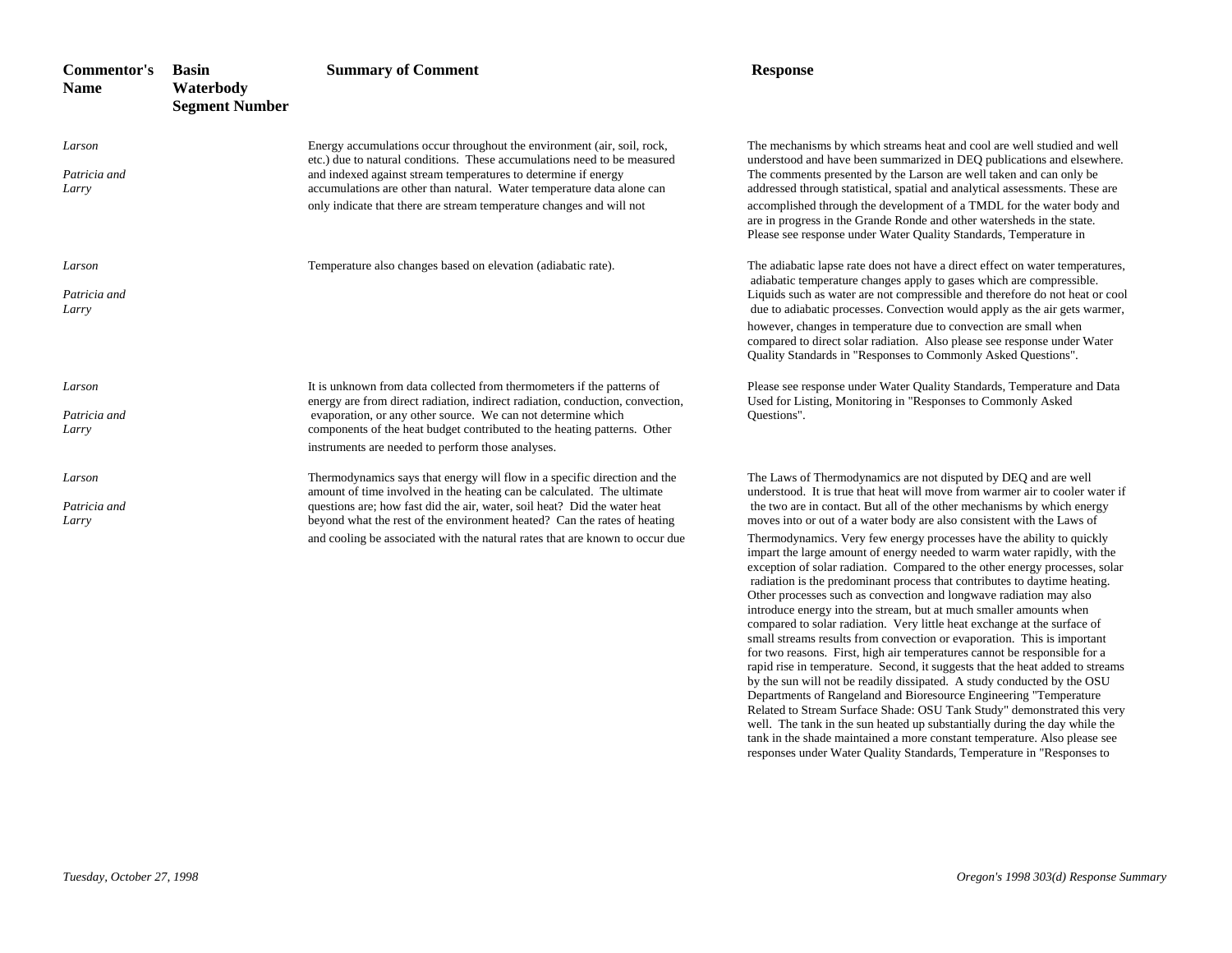*Page B81 of 124*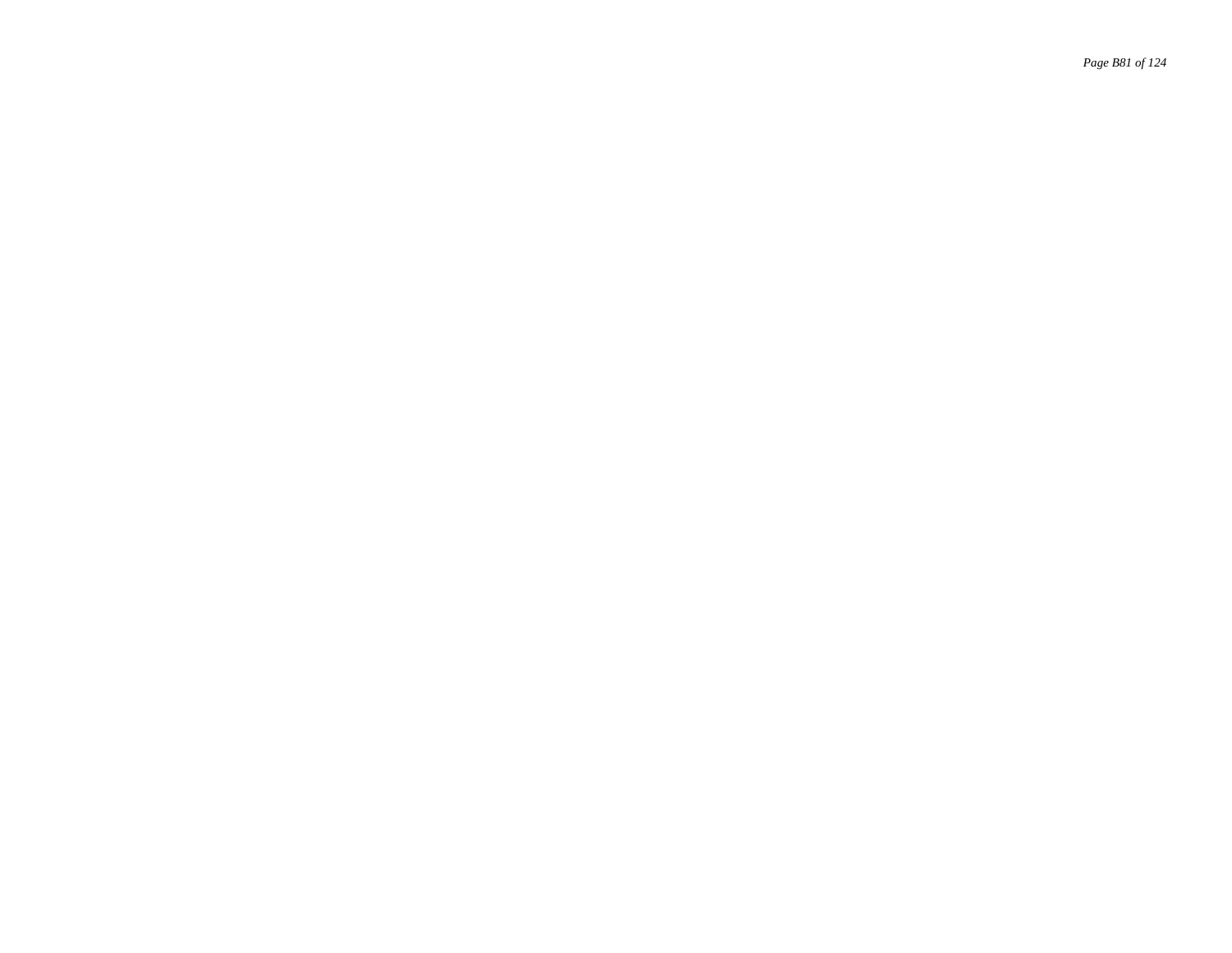| Commentor's<br><b>Name</b>      | <b>Basin</b><br>Waterbody<br><b>Segment Number</b> | <b>Summary of Comment</b>                                                                                                                                                                                                                                                                                                                                                                                                                                                                                                                                                                                         | <b>Response</b>                                                                                                                                                                                                                                                                                                                                                                                                                                                                                                                                                                                                                                                                                                                                                                                                                                                  |
|---------------------------------|----------------------------------------------------|-------------------------------------------------------------------------------------------------------------------------------------------------------------------------------------------------------------------------------------------------------------------------------------------------------------------------------------------------------------------------------------------------------------------------------------------------------------------------------------------------------------------------------------------------------------------------------------------------------------------|------------------------------------------------------------------------------------------------------------------------------------------------------------------------------------------------------------------------------------------------------------------------------------------------------------------------------------------------------------------------------------------------------------------------------------------------------------------------------------------------------------------------------------------------------------------------------------------------------------------------------------------------------------------------------------------------------------------------------------------------------------------------------------------------------------------------------------------------------------------|
| Larson<br>Patricia and<br>Larry |                                                    | Ocular estimation can not provide any indication of the depth to which<br>sediments are penetrating the streambed.                                                                                                                                                                                                                                                                                                                                                                                                                                                                                                | Visual methods do not make a determination of the depth of sediments, but<br>give an indication about whether there is excessive sedimentation occurring<br>when compared against target conditions. What DEQ is concerned about is<br>excess sedimentation beyond what is naturally occurring which maybe<br>affecting a beneficial use, such as fish spawning. For listing proposes DEQ is<br>required to consider all existing and readily available data and must justify<br>not using the data in the listing process. DEQ has relied on habitat and<br>sedimentation surveys conducted by other natural resource management<br>agencies (Forest Service, BLM and ODFW) which compare survey results<br>with that of a target condition. Also please see response under Water<br>Quality Standards, Sedimentation and Habitat Modification in "Responses to |
| Larson<br>Patricia and<br>Larry |                                                    | The Larson's conducted a survey using surface and volumetric composition<br>directly and found that their data indicated that the listing process was based<br>upon inaccurate data and methodology. Sediment accumulation for the<br>Grande Ronde occurs on less than 6% of the transact lengths and where<br>sediment accumulates, <2% of the volume is composed of fine sediment.<br>Huntington's document, the Grande Ronde River Assessment and the USFS<br>Watershed Analysis used the survey methods that rely on ocular estimations<br>which determined these reaches to have sediment >20%. Their survey | Commonly Asked Questions".<br>The data provided was not compared to established reference levels,<br>therefore, the significance of data can not be determined. Please see<br>response under Water Quality Standards, Sedimentation and Habitat<br>Modification in "Responses to Commonly Asked Questions". Until such<br>time as the Sediment standard is reviewed and modified DEO will base its<br>evaluation on current reports, under those reports the water bodies listed for                                                                                                                                                                                                                                                                                                                                                                             |
| Larson<br>Patricia and<br>Larry |                                                    | showed <6% sediments so the Grande Ronde should be de-listed for<br>Streams in Oregon do have an natural rate of heating and cooling and the<br>Larson's analysis shows that all streams tested, heated and cooled within the<br>expected natural heating and cooling pattern. No stream data indicated<br>heating and cooling rates were affected by any streamside activities.                                                                                                                                                                                                                                  | The mechanisms by which streams heat and cool are well studied and well<br>understood and have been summarized in DEQ publications and elsewhere<br>(Boyd and Sturdevant, 1997). The conclusion that water in streams and<br>lakes must heat regardless of shade or other factors does not follow from<br>the observation that the entire planet is heated by solar radiation. Many<br>factors affect the rate of heating, and the maximum, minimum and<br>equilibrium temperatures achieved.                                                                                                                                                                                                                                                                                                                                                                    |

While it may be true that Eastern Oregon streams heat and cool within some "natural" pattern, to generally conclude that all streams in Eastern Oregon heat and cool exactly the same is not supported. Many studies have shown the effects of management activities (primarily removal of riparian vegetation) on stream temperature. These activities do occur in Eastern Oregon and their physical effects also occur (and can be easily calculated and monitored). While the commenters do provide some data and results of "hundreds" of regressions and ANOVAs from four unidentified streams, this analysis does not show cause and effect or prove that the situation is natural. No information on the physical conditions, past and present management, or any other pertinent information about these unidentified watersheds is provided. Without such information it is impossible to determine what is responsible for the observed changes in temperature.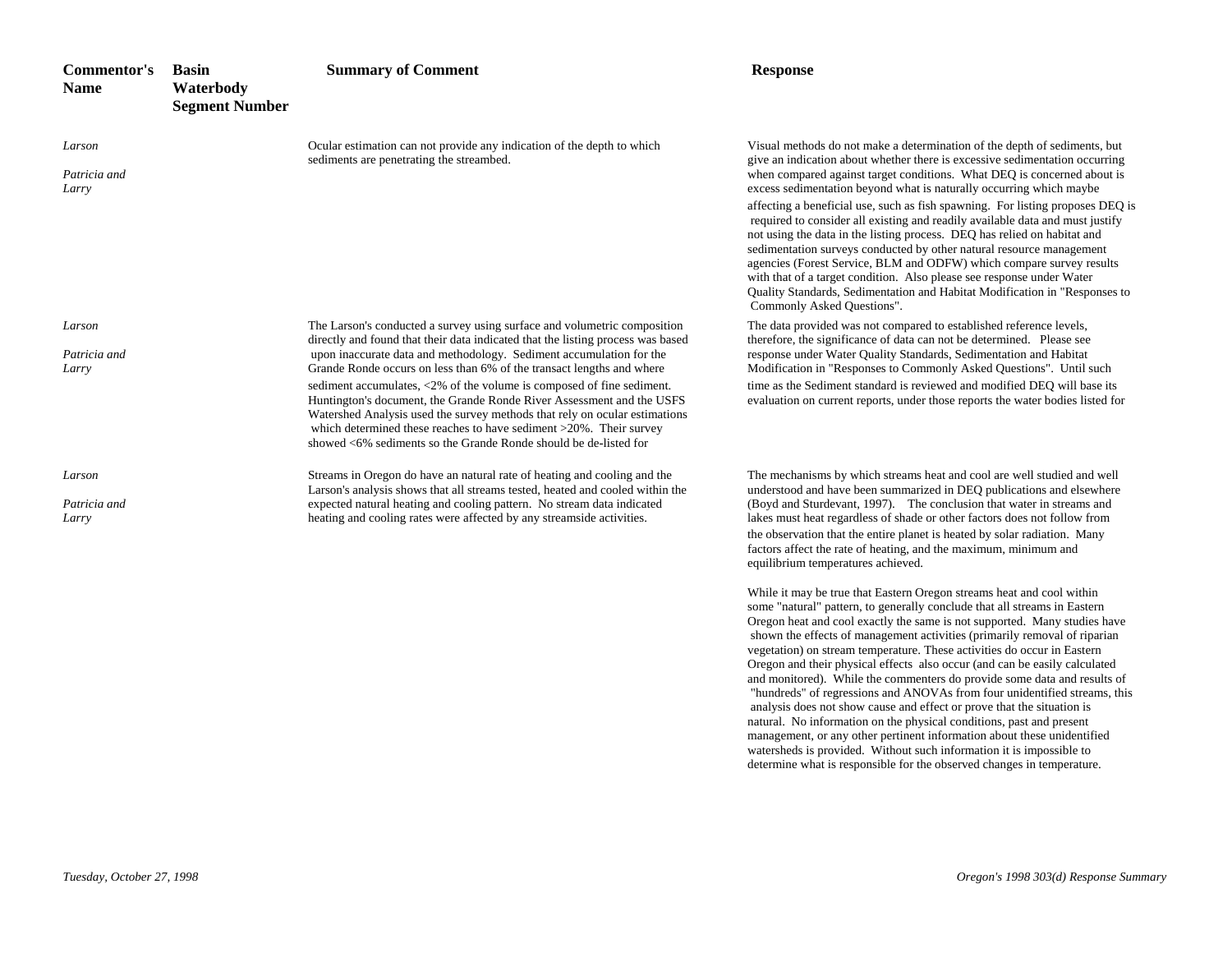*Page B82 of 124*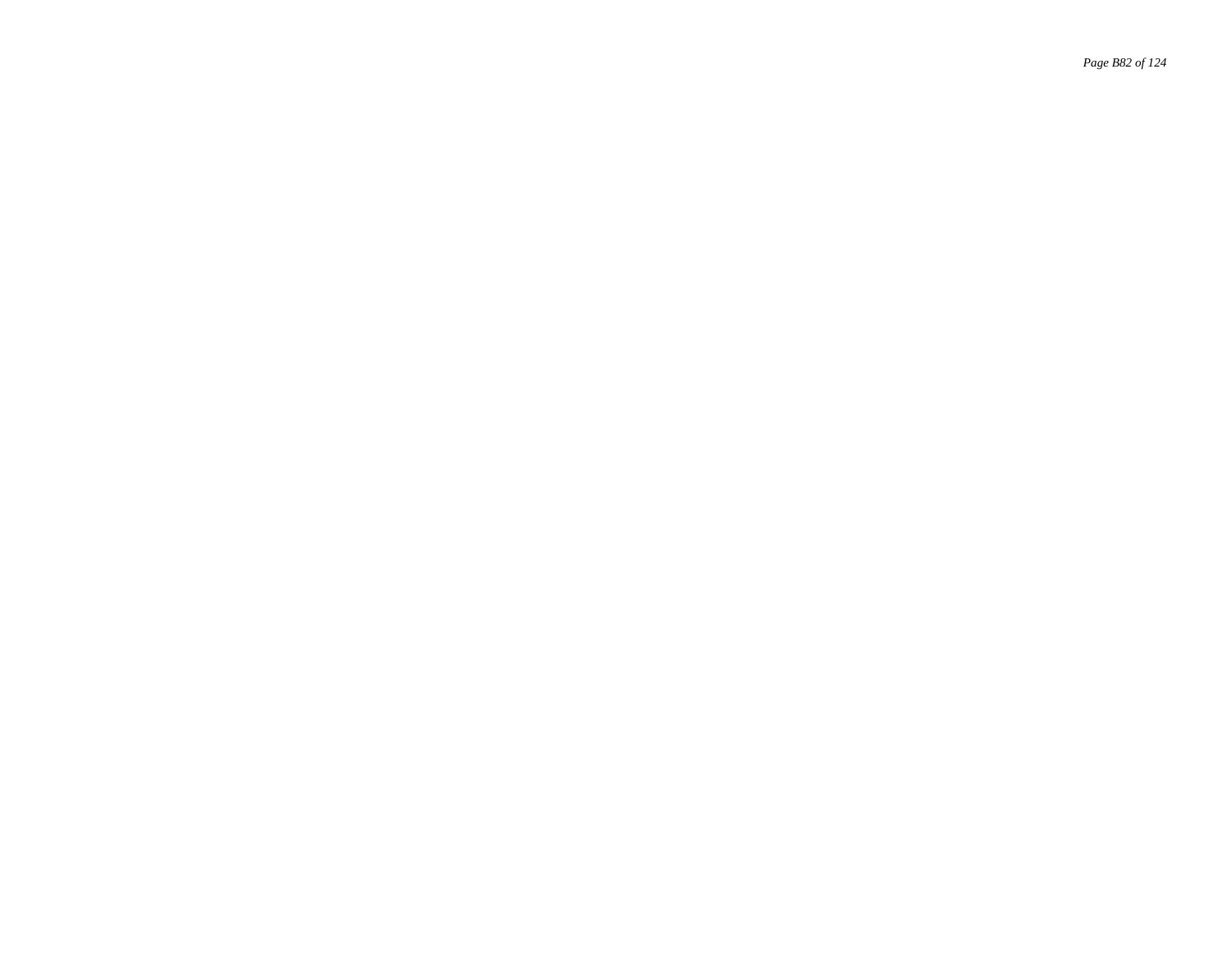| Commentor's<br><b>Name</b>      | <b>Basin</b><br>Waterbody<br><b>Segment Number</b> | <b>Summary of Comment</b>                                                                                                                                                                                                                                                                                                                                                                                                                                                                                                                                                                                                      | <b>Response</b>                                                                                                                                                                                                                                                                                                                                                                                                                                                                                                                                                                              |
|---------------------------------|----------------------------------------------------|--------------------------------------------------------------------------------------------------------------------------------------------------------------------------------------------------------------------------------------------------------------------------------------------------------------------------------------------------------------------------------------------------------------------------------------------------------------------------------------------------------------------------------------------------------------------------------------------------------------------------------|----------------------------------------------------------------------------------------------------------------------------------------------------------------------------------------------------------------------------------------------------------------------------------------------------------------------------------------------------------------------------------------------------------------------------------------------------------------------------------------------------------------------------------------------------------------------------------------------|
| Larson<br>Patricia and<br>Larry |                                                    | The patterns of heating and cooling on a stream when indexed against air<br>temperature are the same now (1997) as they were in 1875. This historical<br>data indicates that water temperatures seen today on the same stream are as<br>natural today as they were in 1875. If anthropogenic activities were                                                                                                                                                                                                                                                                                                                   | DEQ is uncertain how to interpret this graph. It is doubtful that continuous<br>monitoring data was available for any streams in 1875, the location and<br>name of the stream is not identified and the data from which the graph was<br>developed was not provided. DEQ also notes that according to the graph                                                                                                                                                                                                                                                                              |
|                                 |                                                    | affecting water temperatures one might expect the water temperatures of<br>this stream $(64^{\circ}F for historic and present day) to be quite a bit different.$                                                                                                                                                                                                                                                                                                                                                                                                                                                               | this unknown stream met the water quality temperature criteria of 64°F in<br>1875 and also met the criteria in 1997. Therefore, if the measurements are<br>accurate and meet QA/QC standards this stream would not have appeared                                                                                                                                                                                                                                                                                                                                                             |
| Larson<br>Patricia and<br>Larry |                                                    | DEQ has listed streams for sediment violations without regard for geologic<br>landforms. Streams show that they naturally reflect the composition of the<br>surrounding landforms.                                                                                                                                                                                                                                                                                                                                                                                                                                             | Please see response under Water Quality Standards, Sedimentation and<br>Habitat Modification in "Responses to Commonly Asked Questions".                                                                                                                                                                                                                                                                                                                                                                                                                                                     |
| Larson<br>Patricia and<br>Larry |                                                    | EPA recommends against the use of ocular methods of estimating substrate.<br>Therefore, DEQ should not be relying on data from other agencies which<br>use the ocular method for their surveys to list water bodies.                                                                                                                                                                                                                                                                                                                                                                                                           | EPA recommends using the information to evaluate a stream for listing<br>purposes rather than discarding the information, this was also the directive<br>established with the Georgia decision. Also please see response under Water<br>Quality Standards, Sedimentation and Habitat Modification in "Responses to<br>Commonly Asked Questions".                                                                                                                                                                                                                                             |
| Laurance<br>Mark                |                                                    | The largest episode of sedimentation is during spring runoff and flood<br>events which is naturally occurring, affects of livestock would be minimal.                                                                                                                                                                                                                                                                                                                                                                                                                                                                          | Please see response under Steam Function in "Responses to Commonly<br>Asked Questions".                                                                                                                                                                                                                                                                                                                                                                                                                                                                                                      |
| Laurance<br>Mark                |                                                    | Primary spawning habitat is on ranches without riparian fencing. Has<br>riparian fencing on his ranch - fenced area with good riparian vegetation<br>produces good holding habitat for salmon, but limited spawning habitat as<br>salmon prefer shallow gravel areas.                                                                                                                                                                                                                                                                                                                                                          | During the development of the TMDL and associated water quality<br>management plans local conditions and observations will need to be built<br>into the plans along with the flexibility to respond to local conditions and<br>needs of both the fish and landowners.                                                                                                                                                                                                                                                                                                                        |
| Laurance<br>Mark                |                                                    | Criteria are primarily fish driven, had second best redd count above Prairie<br>City over the last 30 years (based on letter from Tim Unterwegner, ODFW<br>biologist)                                                                                                                                                                                                                                                                                                                                                                                                                                                          | Water Quality standards are based on protection of beneficial uses. Fish<br>population may be affected over the long term if water quality standards are<br>not being met.                                                                                                                                                                                                                                                                                                                                                                                                                   |
| Laurance<br>Mark                | John Day<br>Deardorf Creek<br>26B-DEAR0            | He has a USFS allotment on Deardorf Creek. Used only once before 1994<br>and has been used in the two years since. Will be monitoring temperature<br>and will be comparing more recent data with data used for listing (1990,<br>1991, 1993 - when there was no cattle usage). The watershed has good<br>overstory, it is Bull Trout habitat. He also has had comments that grazing<br>improves fishing - gives better access. Some places with high overstory<br>won't be affected by grazing in the case of temperature (sun won't reach the<br>river). If the average temperature is the same, with or without cattle, what | Determining what management practices are needed to meet water quality<br>standards will be worked out during the development of the TMDL and<br>associated management plans. Development of plans would include the<br>USFS and encourage participation by local residents and users of the forest.<br>Plans would not necessarily require exclusion of cattle. DEQ would be<br>interested in any water quality monitoring data that is collected. Also<br>please see response under Steam Function, Implementation and Data Use,<br>Monitoring in "Responses to Commonly Asked Questions". |
| Laurance<br>Mark                | John Day<br>Reynolds Creek<br>26B-REYN0            | Reynolds Creek is same condition as Deardorf, has only steelhead in the<br>creek. Some places with high overstory won't be affected by grazing in the<br>case of temperature (sun won't reach the river). If the average temperature<br>is the same, with or without cattle, what good will the exclusion of cattle                                                                                                                                                                                                                                                                                                            | The water quality temperature standard is more concerned with how high<br>the water temperature gets each day rather than the average temperature.<br>Averages can mask large fluctuations in temperature which can be<br>detrimental to fish. Also, please see response under Water Quality<br>Standards and Steam Function in "Responses to Commonly Asked                                                                                                                                                                                                                                 |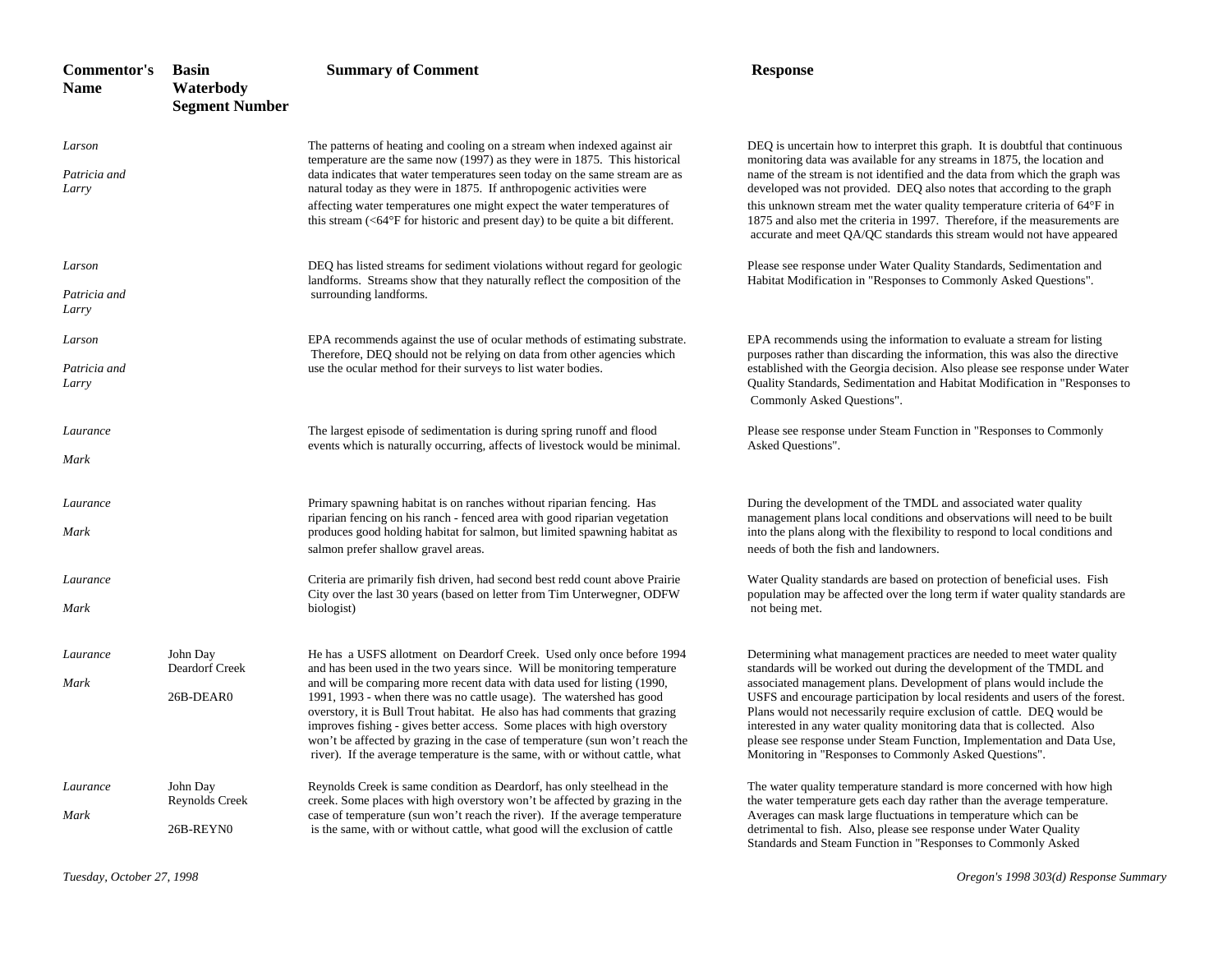*Page B83 of 124*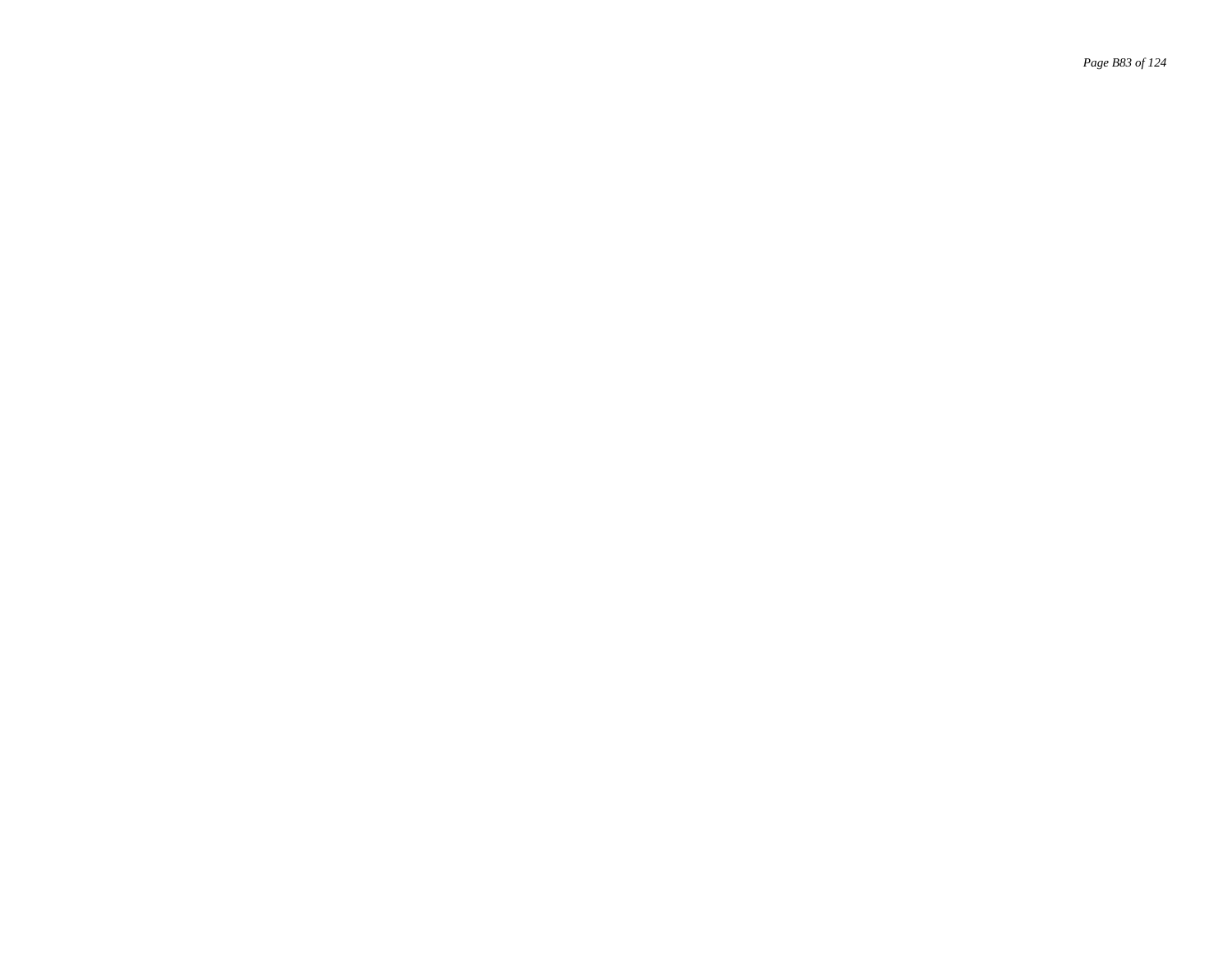| Commentor's<br>Name | <b>Basin</b><br>Waterbody<br><b>Segment Number</b> | <b>Summary of Comment</b>                                                                                                                                                                                                                                                                                       | <b>Response</b>                                                                                                                                                                                                                                                                                                 |
|---------------------|----------------------------------------------------|-----------------------------------------------------------------------------------------------------------------------------------------------------------------------------------------------------------------------------------------------------------------------------------------------------------------|-----------------------------------------------------------------------------------------------------------------------------------------------------------------------------------------------------------------------------------------------------------------------------------------------------------------|
| Ledger              |                                                    | AOI maintains that the Department must be more specific with regard to<br>removal of waters from the 303(d) list. AOI suggests that the Department                                                                                                                                                              | Please see response under Listing and De-listing Methodology Issues in<br>"Responses to Commonly Asked Questions".                                                                                                                                                                                              |
| John                |                                                    | should remove a water body from the 303(d) list immediately upon<br>demonstrating that one of the four criteria for removal has been                                                                                                                                                                            |                                                                                                                                                                                                                                                                                                                 |
| Ledger<br>John      |                                                    | Noted that the Department continues to rely on the phrase "other<br>conditions" as a basis for imposing water quality standards for habitat and<br>flow modification. This is an over broad application of the Department's                                                                                     | Please see response under Listing and De-listing Methodology Issues, Water<br>Quality Standards, Water Quality Standards Development in "Responses to<br>Commonly Asked Questions".                                                                                                                             |
|                     |                                                    | authority to implement properly promulgated water quality criteria. Under<br>ORS 468B.048(1), water quality criteria may only be adopted by the EQC,<br>and only by a properly promulgated rule. AOI believes that the Department<br>should not continue to use this improper criteria unless and until the EQC |                                                                                                                                                                                                                                                                                                                 |
| Ledger              |                                                    | AOI is concerned that the Department does not give adequate weight and<br>discussion to management plans, initiatives, and other public and private                                                                                                                                                             | Please see response under Implementation in "Responses to Commonly<br>Asked Questions".                                                                                                                                                                                                                         |
| John                |                                                    | efforts that may lead to improved water quality (off-ramps). AOI suggests<br>that the Department expressly incorporate such programs into its plan to<br>improve Oregon water quality and allow these programs to be a basis for<br>either not listing a stream segment or for de-listing a stream segment.     |                                                                                                                                                                                                                                                                                                                 |
| Ledger<br>John      |                                                    | Stated that AOI believes that the Department has substantially improved<br>the substantive and procedural aspects of the list since the 1994/96 version.<br>AOI also supports the comments submitted by the Oregon Forest Industries<br>Council and Northwest Pulp and Paper Association.                       | DEQ thanks AOI for their support and will continue to improve the 303(d)<br>list both substantively and procedurally.                                                                                                                                                                                           |
| Lind<br>Kyle        | Mid Coast<br>Siltcoos Lake                         | Siltcoos Lake has been clear cut around its perimeter and is threatened by<br>further development. Lake is affected by downed trees, weeds, silt, bacteria<br>and nutrients from septic tanks and 2,4-D from aerial spraying. This is<br>having both a physical and psychological affect on residents.          | No data presented as a basis for listing. Concerns referred to regions, ODF<br>and the Citizen Lake Watch Program. Please see response under Existing<br>Authorities in "Responses to Commonly Asked Questions".                                                                                                |
| Luther<br>Marji     | Rogue<br>Louse Creek<br>15D-LOUS0                  | Submitted stream temperature data                                                                                                                                                                                                                                                                               | Modified list to show exceedence of temperature criteria.                                                                                                                                                                                                                                                       |
| Luther<br>Marji     | Rogue<br>Jumpoff Joe Creek<br>15D-JUMP0            | Submitted stream temperature data                                                                                                                                                                                                                                                                               | Modified list to show exceedence of temperature criteria.                                                                                                                                                                                                                                                       |
| Marlett<br>Bill     | Owyhee                                             | Oregon Natural Desert Association is recommending that the entire upper<br>Owyhee River be placed on the 303(d) list. While data may be lacking from<br>Oregon, it apparently is available in Idaho, where both the North and South                                                                             | The North Fork and Middle Fork of the Owyhee are both listed for<br>temperature to the Idaho border. The main stem of the Owyhee from<br>Rome to Three Forks is also listed for temperature. DEQ reviewed Idaho's                                                                                               |
|                     |                                                    | Forks are on the Idaho draft 303(d) list for sediment, thermal modification<br>and flow alteration. It would seem highly irregular to have the listing stop<br>at the Idaho-Oregon state line, then start again at Three Forks.                                                                                 | listing and agrees that for temperature the Owyhee River segment should be<br>extended to the Idaho border. DEQ only has observational information<br>and lacks data on flow modification, habitat modification and sedimentation<br>for the upper Owyhee basin so it cannot be listed in Oregon's 303(d) list. |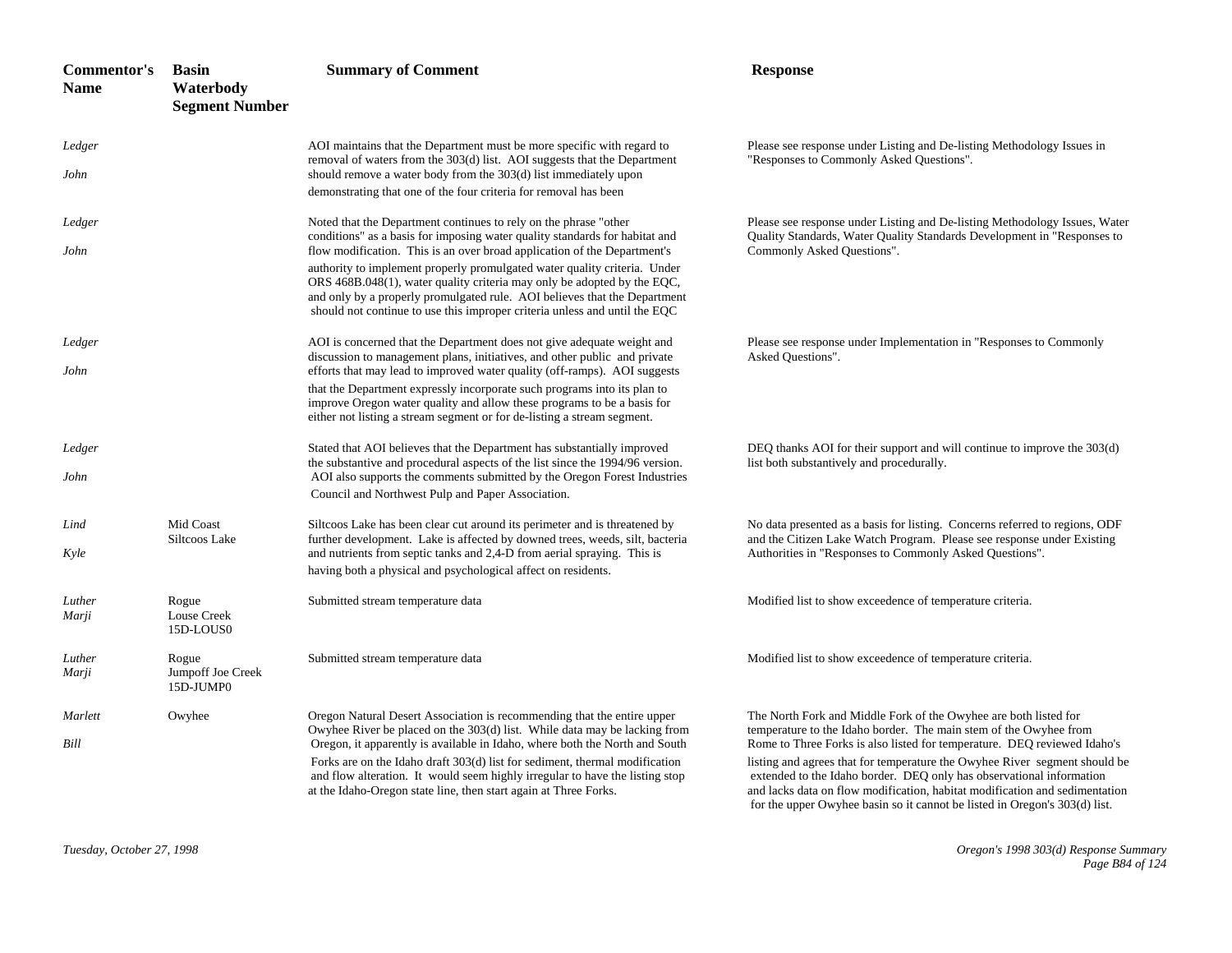| <b>Commentor's</b><br><b>Name</b> | <b>Basin</b><br>Waterbody<br><b>Segment Number</b> | <b>Summary of Comment</b>                                                                                                                                                                                                                                                                                                                                                                                                                                                                                                                                                                                                                                                                                                                                                                                                                                                                                                                                                                                                                                                                                                                                                                                                                                                                                                                                                                                                                                                                                                | <b>Response</b>                                                                                                                                                                                                                                                              |
|-----------------------------------|----------------------------------------------------|--------------------------------------------------------------------------------------------------------------------------------------------------------------------------------------------------------------------------------------------------------------------------------------------------------------------------------------------------------------------------------------------------------------------------------------------------------------------------------------------------------------------------------------------------------------------------------------------------------------------------------------------------------------------------------------------------------------------------------------------------------------------------------------------------------------------------------------------------------------------------------------------------------------------------------------------------------------------------------------------------------------------------------------------------------------------------------------------------------------------------------------------------------------------------------------------------------------------------------------------------------------------------------------------------------------------------------------------------------------------------------------------------------------------------------------------------------------------------------------------------------------------------|------------------------------------------------------------------------------------------------------------------------------------------------------------------------------------------------------------------------------------------------------------------------------|
| <b>Matosec</b><br><b>Thomas</b>   | South Coast<br><b>Larson Creek</b>                 | Concerned about temp standard in relation to natural conditions, but wants<br>Larson Slough back to its natural condition. Afraid DEQ will treat slough as<br>an inland stream.                                                                                                                                                                                                                                                                                                                                                                                                                                                                                                                                                                                                                                                                                                                                                                                                                                                                                                                                                                                                                                                                                                                                                                                                                                                                                                                                          | No site specific action requested, the approach used to address the<br>temperature concerns in Larson Creek through Watershed Management<br>Plans can be flexible to fit the tidal situation encountered. Input will be<br>valuable in the development of a plan for action. |
| <b>McCauley</b><br><b>James</b>   |                                                    | Waters that do not meet water quality standards should nonetheless be<br>excluded from the 303(d) list if pollution control mechanisms other than a<br>TMDL would be sufficient to achieve water quality standards. TMDLs are a                                                                                                                                                                                                                                                                                                                                                                                                                                                                                                                                                                                                                                                                                                                                                                                                                                                                                                                                                                                                                                                                                                                                                                                                                                                                                          | Please see response under Listing and De-listing Methodology Issues in<br>"Responses to Commonly Asked Questions".                                                                                                                                                           |
|                                   |                                                    | resource intensive undertaking that should be employed only when other<br>existing pollution control mechanisms are incapable of achieving water<br>quality standards. The Department and EPA have recognized that<br>restrictions on forest operations imposed by the Forest Practices Act and<br>implementing Board of Forestry regulations are among the other pollution<br>control requirements (Oregon Department of Agriculture's Water Quality<br>Management Program, the Confined Animal Feeding program on-site rules<br>and Watershed Enhancement Program) referred to in 40 CFR<br>$130.7(b)(1)(iii)$ . OFIC strongly encourages the Department to minimize<br>303(d) listings by relying on other controls requirements to not list a water                                                                                                                                                                                                                                                                                                                                                                                                                                                                                                                                                                                                                                                                                                                                                                  |                                                                                                                                                                                                                                                                              |
| <b>McCauley</b><br>James          |                                                    | OFIC does not contend that a narrative criterion cannot provide a basis for<br>placing a water on the 303(d) list. However, the Department must act on<br>the basis of all the facts relevant to that particular water, not on the basis of                                                                                                                                                                                                                                                                                                                                                                                                                                                                                                                                                                                                                                                                                                                                                                                                                                                                                                                                                                                                                                                                                                                                                                                                                                                                              | Please see response under Water Quality Standards, Water Quality Standards<br>Development in "Responses to Commonly Asked Questions".                                                                                                                                        |
| <b>McCauley</b><br>James          |                                                    | generally applicable criteria that have not been adopted by the EQC.<br>A load or loading is defined as "an amount of matter or thermal energy that<br>is introduced into a receiving water". These definitions reflect that TMDLs<br>are appropriate only for matter or energy that is introduced into a Water<br>body. TMDLs cannot and are not intended to remedy every water quality<br>problem or water quality standards violation. In the EPA guidance it states<br>"if there is no pollutant to allocate and the TMDL process is not<br>appropriate. Therefore, for the $1998$ section $303(d)$ lists, states are not<br>required to list water-bodies where the use impairment results solely from a<br>physical barrier to fish migration. The principle underlying the guidance is<br>clear; Where water quality or beneficial uses are impaired by conditions that<br>cannot be remedied through wasteload or load allocations on pollutants, a<br>TMDL is inappropriate, and there is no requirement or reason to include<br>the water on the 303(d) list. Because impairments of the habitat and flow<br>modification parameters cannot be addressed through a TMDL wasteload or<br>load allocation, these parameters should not be used as a basis for including<br>water on the 303(d) list and should be removed. Additionally, biological<br>criteria should not be listed unless the impairment can be attributed to the<br>addition of a pollutant of some type, although the precise pollutant need | Please see response under Water Quality Standards, Sedimentation and<br>Habitat Modification and Flow Modification in "Responses to Commonly<br>Asked Questions".                                                                                                            |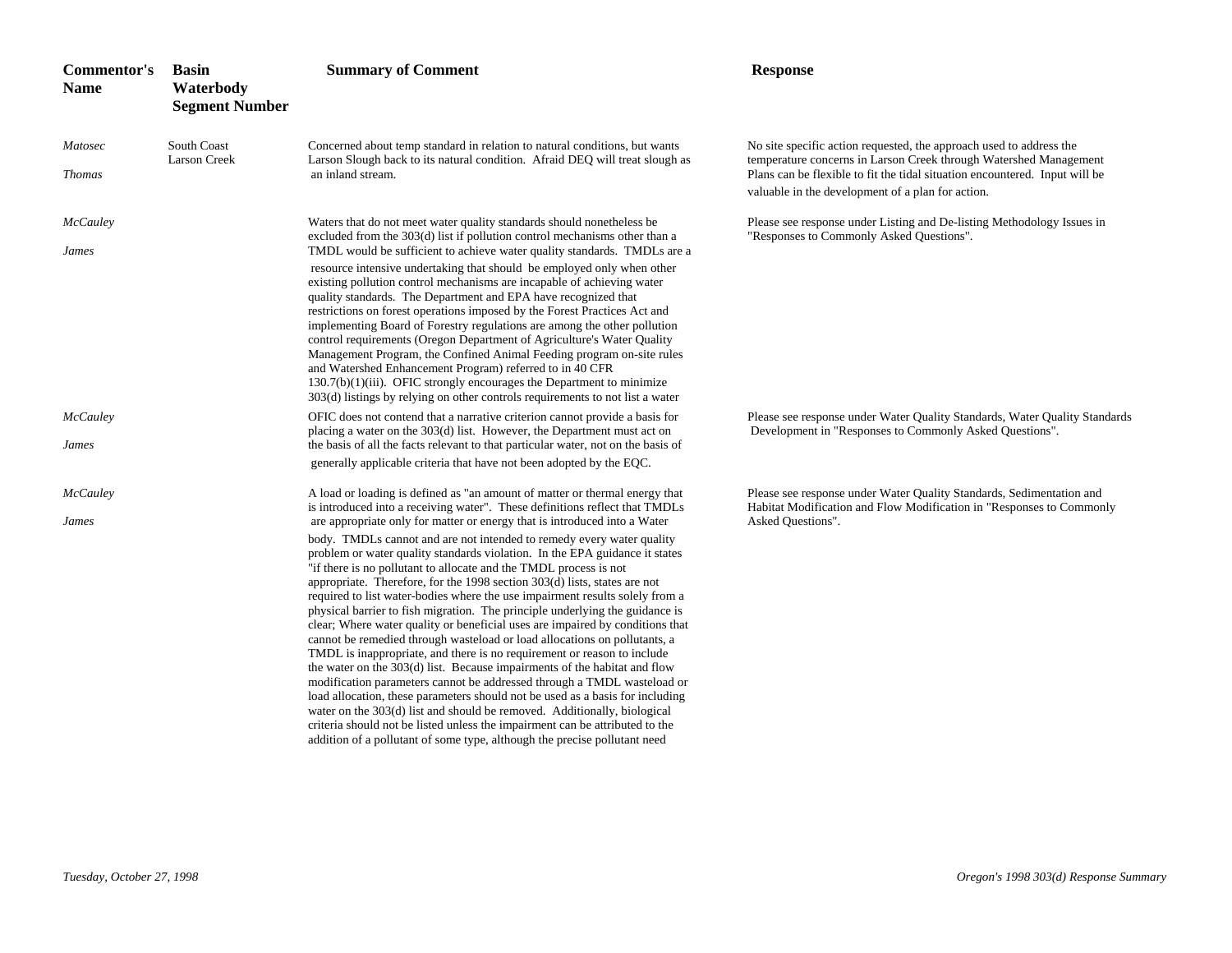*Page B85 of 124*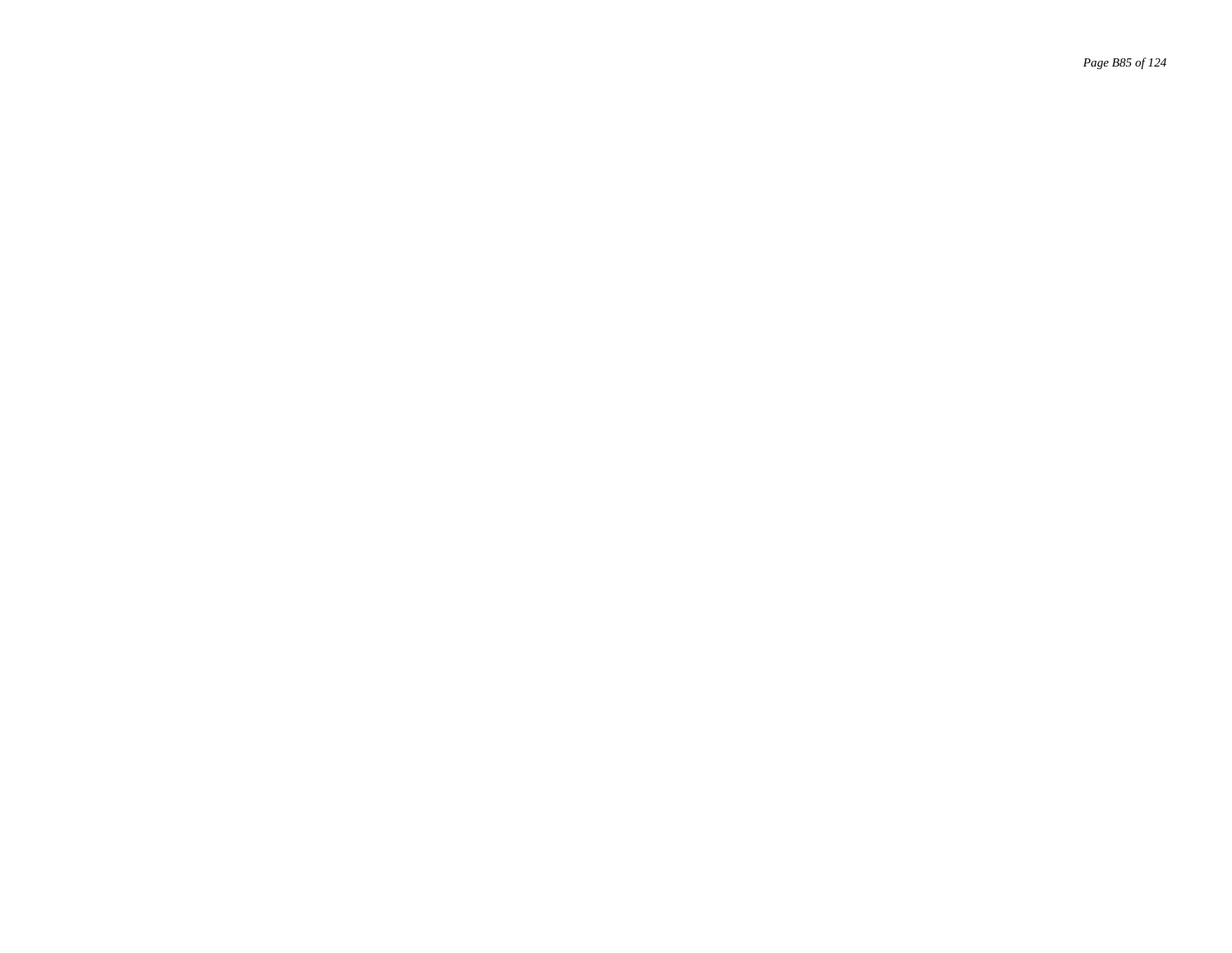| Commentor's<br><b>Name</b>      | <b>Basin</b><br>Waterbody<br><b>Segment Number</b> | <b>Summary of Comment</b>                                                                                                                                                                                                                                                                                                                                                                                                                                                                                                                                                                                                                                                                                                                                                                                                                                                                                                                                                                                                                                                                                                                                                                                                                                                                                                                                                                                       | <b>Response</b>                                                                                                                                                                                                                                                                                              |
|---------------------------------|----------------------------------------------------|-----------------------------------------------------------------------------------------------------------------------------------------------------------------------------------------------------------------------------------------------------------------------------------------------------------------------------------------------------------------------------------------------------------------------------------------------------------------------------------------------------------------------------------------------------------------------------------------------------------------------------------------------------------------------------------------------------------------------------------------------------------------------------------------------------------------------------------------------------------------------------------------------------------------------------------------------------------------------------------------------------------------------------------------------------------------------------------------------------------------------------------------------------------------------------------------------------------------------------------------------------------------------------------------------------------------------------------------------------------------------------------------------------------------|--------------------------------------------------------------------------------------------------------------------------------------------------------------------------------------------------------------------------------------------------------------------------------------------------------------|
| <b>McCauley</b><br>James        |                                                    | OFIC is concerned about including on the draft 303(d) list "biological<br>criteria", "habitat modification", "flow modification" and "sedimentation".<br>OFIC urges the Department to reconsider its use of these parameters for<br>three reasons (1) the Oregon Environmental Quality Commission has not<br>adopted the criteria for the parameters by rule, as Oregon law requires; (2)<br>the criteria for the parameters are technically unsound; and (3) TMDLs<br>cannot be developed for the "biological criteria", "habitat modification",<br>and "flow modification" parameters. ORS468B.048 requires that the EQC<br>must adopt water quality criteria by rule! Although the EQC has adopted<br>all of these narrative criteria as rules pursuant to ORS 468B.048, the<br>narrative criteria are so vague that the Department appears to be relying on<br>other, more substantial criteria, like Oregon Department of Fish and<br>Wildlife In-stream water rights, to evaluate whether to list waters for these<br>parameters. These other criteria, however, have not been adopted by the<br>EQC through rulemaking proceedings, nor were they ever intended to be<br>used as water quality standards. The standards themselves, however,<br>provides no basis for distinguishing among conditions that are or are not<br>deleterious. In the absence of such a basis in the rule, the Department has | Please see response under Water Quality Standards, Biological Criteria, Flow<br>Modification and Sedimentation and Habitat Modification in "Responses to<br>Commonly Asked Questions".                                                                                                                       |
| <b>McCauley</b><br><b>James</b> |                                                    | provided its own criteria which has not been adopted as rule by the EQC.<br>PACFISH and INFISH take into consideration federal land management<br>issues that go beyond the concerns of the Clean Water Act and state water<br>quality standards. Furthermore, the habitat conditions are based on<br>theoretical ideal stream conditions which do not include the natural range of<br>variation now or in the past and do not exist on the majority of streams<br>found on federal lands. Additionally, the relationship between these<br>objectives and the health of fisheries has not been established. In many<br>basins conditions are not the limiting factor because fish populations are                                                                                                                                                                                                                                                                                                                                                                                                                                                                                                                                                                                                                                                                                                               | Please see response under Water Quality Standards, Sedimentation and<br>Habitat Modification in "Responses to Commonly Asked Questions".                                                                                                                                                                     |
| <b>McCauley</b><br>James        |                                                    | The comparison of ODFW data with PACFISH and INFISH<br>standards/objectives is scientifically flawed because of the different<br>collection standards. For example ODFW data collection process included<br>many visual observations, not data gathering. PACFISH and INFISH used<br>numerical references to habitat values and therefore visual observation is<br>substantially different from actual measurements. This is also true of                                                                                                                                                                                                                                                                                                                                                                                                                                                                                                                                                                                                                                                                                                                                                                                                                                                                                                                                                                       | DEQ used the guidelines from the related watershed analysis to determine<br>water quality impacts and did not use the guidelines for comparison with<br>unrelated studies. Also please see response under Water Quality Standards,<br>Sedimentation and Habitat Modification in "Responses to Commonly Asked |
| <b>McCauley</b><br>James        |                                                    | OFIC commends the Department and the citizens of Oregon for the efforts<br>to protect and improve water quality and the effort made to solicit and<br>evaluate water quality data from other agencies, industry and the general<br>public.                                                                                                                                                                                                                                                                                                                                                                                                                                                                                                                                                                                                                                                                                                                                                                                                                                                                                                                                                                                                                                                                                                                                                                      | DEQ thanks OFIC for their support and will continue to address water<br>quality concerns in Oregon.                                                                                                                                                                                                          |
| <b>McCauley</b><br>James        |                                                    | In addition, the stream survey data does not measure the natural range of<br>conditions present within a basin, which must be considered in evaluating<br>the effects of habitat conditions on designated beneficial uses. By not using<br>a historic range of conditions in basins DEQ's application of PACFISH and<br>INFISH objectives substantially overestimate the habitat objectives. By<br>some estimates basins have an average of 25% of the PACFISH and INFISH                                                                                                                                                                                                                                                                                                                                                                                                                                                                                                                                                                                                                                                                                                                                                                                                                                                                                                                                       | Please see response under Water Quality Standards, Sedimentation and<br>Habitat Modification in "Responses to Commonly Asked Questions".                                                                                                                                                                     |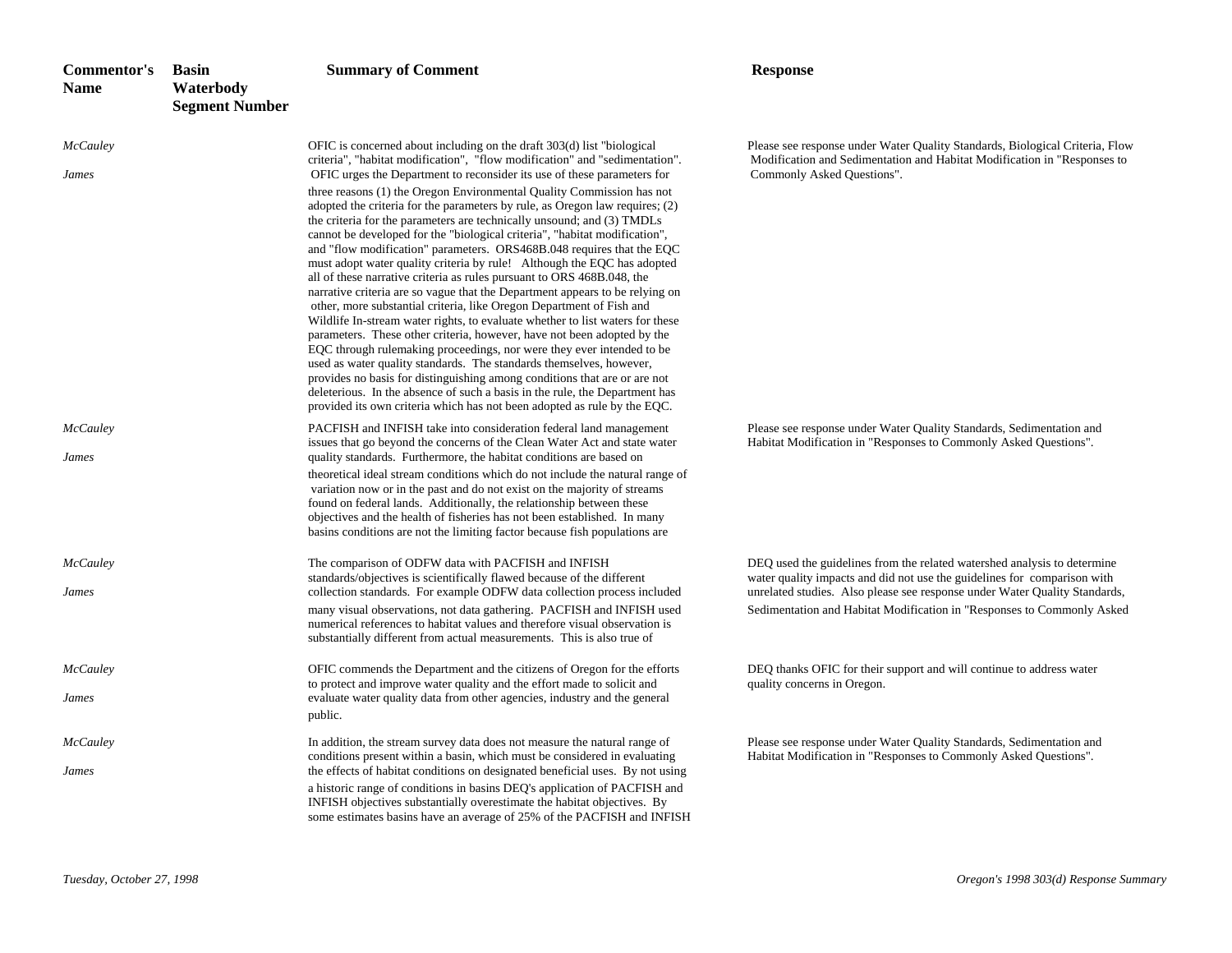*Page B86 of 124*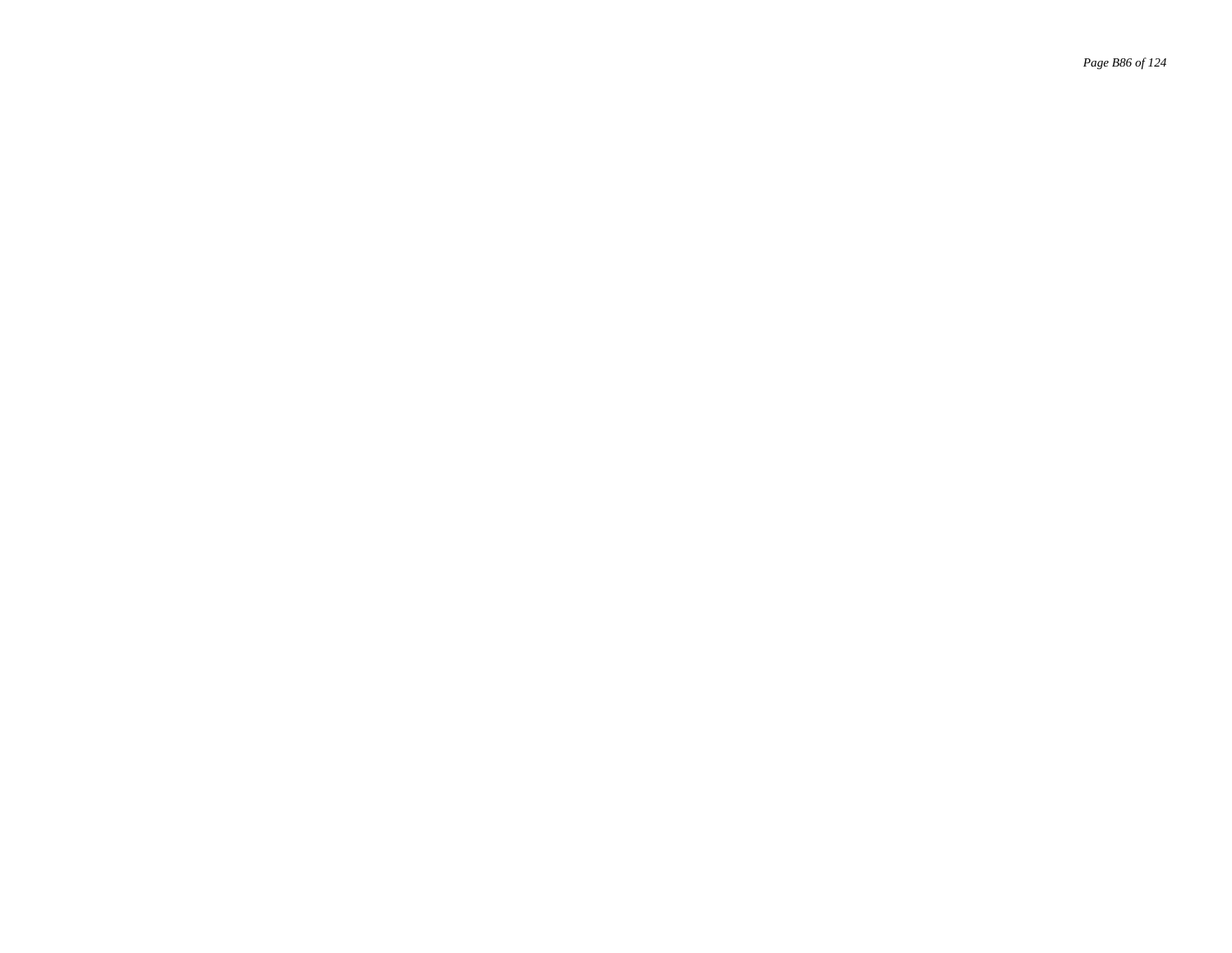| <b>Commentor's</b><br><b>Name</b> | <b>Basin</b><br>Waterbody<br><b>Segment Number</b> | <b>Summary of Comment</b>                                                                                                                                                                                                          | <b>Response</b>                                                                                                                                                                                                                                                                                                                                                                         |
|-----------------------------------|----------------------------------------------------|------------------------------------------------------------------------------------------------------------------------------------------------------------------------------------------------------------------------------------|-----------------------------------------------------------------------------------------------------------------------------------------------------------------------------------------------------------------------------------------------------------------------------------------------------------------------------------------------------------------------------------------|
| <b>McCauley</b>                   |                                                    | OFIC is also concerned about listing very long segments (e.g. "mouth to<br>headwaters") based on water quality data from a small part of the stream.                                                                               | Please see response under Format of 303(d) list in "Responses to<br>Commonly Asked Questions".                                                                                                                                                                                                                                                                                          |
| James                             |                                                    | As more data is acquired the segment can be better defined, but in the<br>interim only those portions of the stream segments for which there is clear                                                                              |                                                                                                                                                                                                                                                                                                                                                                                         |
|                                   |                                                    | evidence of a water quality standards violation should be included on the                                                                                                                                                          |                                                                                                                                                                                                                                                                                                                                                                                         |
| <b>McCauley</b>                   |                                                    | OFIC is concerns about many of the listings decisions being based on<br>inadequate data that may prove to be erroneous as more information is                                                                                      | Please see response under Data Used for Listing, Minimum Data<br>Requirements in "Responses to Commonly Asked Questions".                                                                                                                                                                                                                                                               |
| James                             |                                                    | gathered. Because of the demands of a TMDL waters should be placed on<br>the $303(d)$ list only when there is clear evidence of a water quality problem<br>that needs to be addressed through a TMDL.                              |                                                                                                                                                                                                                                                                                                                                                                                         |
| McLean                            | Willamette<br><b>Lost Creek</b>                    | Requests that Lost Creek be placed on the 1998 303(d) list for temperature,<br>flow modification and possibly bacteria. Cites as references ODF&W 1992                                                                             | Review of both reports indicates there are potential water temperature and<br>sedimentation concerns in the watershed. However, these observations are                                                                                                                                                                                                                                  |
| Fergus                            | 22B-LOST0                                          | "Middle Fork Willamette Subbasin Fish Management Plan" (pp<br>10,13,15,23) and BLM 1997 "Lost Creek Watershed Analysis" (pp                                                                                                        | not backed up with data as noted in the BLM report, there is little data<br>available to support the observations. The report did suggest BLM conduct<br>some temperature monitoring in the watershed. Lost Creek is in the DEQ<br>Decision Matrix as needing data for temperature and sedimentation. Once<br>quantitative data has been collected for the water body DEQ will evaluate |
| McLean                            | Willamette<br>Amazon Creek                         | Amazon Creek runs through Eugene and the west Eugene industrial area<br>before draining into Fern Ridge reservoir an the Long Tom River. Samples                                                                                   | Elevated levels of toxics have been measured in the creek's sediment,<br>however, there has been no corresponding data which shows an impairment                                                                                                                                                                                                                                        |
| Fergus                            | 22E-AMAZ0                                          | of sediment have been tested for multitude of toxics. That these substances<br>have not shown up in sampling likely reflects deficiencies in sampling<br>procedures. These substances are a real barrier to recovery of the Amazon | of beneficial uses. Please also see response under Water Quality Standards,<br>Toxics in "Responses to Commonly Asked Questions".                                                                                                                                                                                                                                                       |
| McLean                            | Willamette<br>$\overline{?}$                       | The Creek draining the Lane Community College basin just south of Eugene<br>is a very heavily impacted stream and should be listed for high water                                                                                  | DEQ does not currently have any data which would support a listing. No<br>data was submitted.                                                                                                                                                                                                                                                                                           |
| Fergus                            |                                                    | temperatures, high turbidity and low dissolved oxygen.                                                                                                                                                                             |                                                                                                                                                                                                                                                                                                                                                                                         |
| McLean                            | Willamette<br><b>Amazon Creek</b>                  | Amazon Creek should also be listed for high water temperatures, as most of<br>the channel is channelized, with little or no cover, and is choked with algae                                                                        | No supporting data to demonstrate whether the water body exceeds the<br>temperature standards has been collect. The water body can not be listed                                                                                                                                                                                                                                        |
| Fergus                            | 22E-AMAZ0                                          | during the warm season.                                                                                                                                                                                                            | until appropriate temperature data becomes available.                                                                                                                                                                                                                                                                                                                                   |
| Memmott                           |                                                    | DEQ has not proven that man's activities are the cause and should not list<br>any other streams until human activities have proven to be a contributing                                                                            | Please see response under Water Quality Standards, Temperature in<br>"Responses to Commonly Asked Questions".                                                                                                                                                                                                                                                                           |
| L.A.                              |                                                    | factor. Streams are functioning within natural conditions and should not be<br>listed.                                                                                                                                             |                                                                                                                                                                                                                                                                                                                                                                                         |
| Memmott                           | <b>Grande Ronde</b><br>Grande Ronde River          | Requests that DEQ de-list the Grande Ronde River, streams in Baker County<br>as well as all streams listed in the state for all parameters, because it has                                                                         | Please see response under Water Quality Standards, Listing and De-listing<br>Methodology Issues and Data Use for Listing, Data in "Responses to                                                                                                                                                                                                                                         |
| L.A.                              |                                                    | been listed without good data or the use of proper science theories.                                                                                                                                                               | Commonly Asked Questions". Water bodies will need to remain listed on<br>the $303(d)$ list.                                                                                                                                                                                                                                                                                             |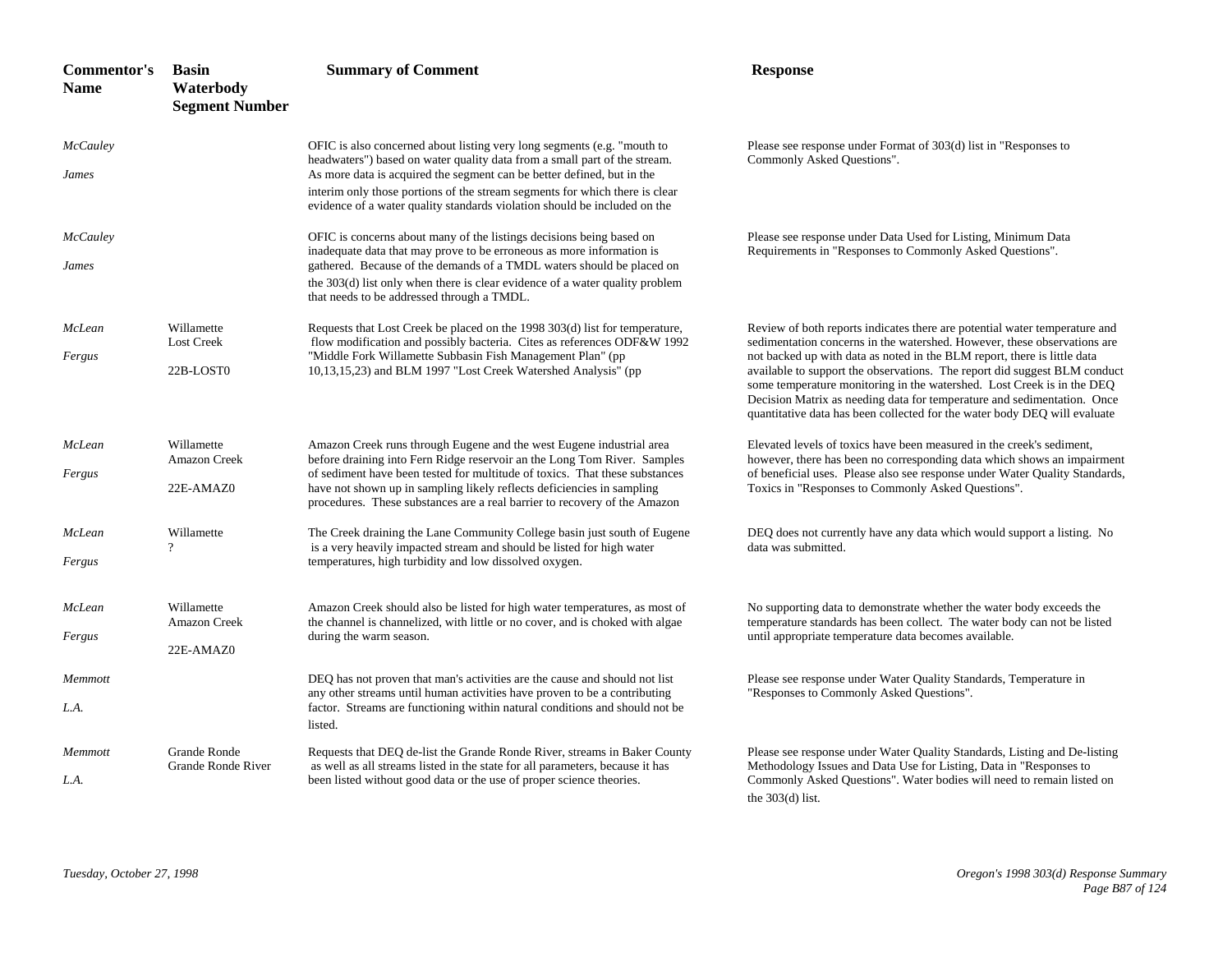| Commentor's<br><b>Name</b> | <b>Basin</b><br>Waterbody<br><b>Segment Number</b>            | <b>Summary of Comment</b>                                                                                                                                                                                                                                                                                        | <b>Response</b>                                                                                                                                                                                                                                                                                                                                                                                                                                                                                                                                                                                                                                                                                                                                                                                                                                                                                                                                                                                          |
|----------------------------|---------------------------------------------------------------|------------------------------------------------------------------------------------------------------------------------------------------------------------------------------------------------------------------------------------------------------------------------------------------------------------------|----------------------------------------------------------------------------------------------------------------------------------------------------------------------------------------------------------------------------------------------------------------------------------------------------------------------------------------------------------------------------------------------------------------------------------------------------------------------------------------------------------------------------------------------------------------------------------------------------------------------------------------------------------------------------------------------------------------------------------------------------------------------------------------------------------------------------------------------------------------------------------------------------------------------------------------------------------------------------------------------------------|
| Mohr<br>Clarence           | Powder<br>Eagle Creek and East<br>and West Forks<br>32D-EAGL0 | Data was from a drought year (1994) and should not have been used. Should<br>remove streams from 303(d) list for temperature.                                                                                                                                                                                    | DEQ will not use water temperature data collected during a drought year if<br>there is data available from other non drought years to base our evaluation<br>for listing on, however, if the only data available is from a drought year we<br>will use that data to base a listing on until data from a non drought year                                                                                                                                                                                                                                                                                                                                                                                                                                                                                                                                                                                                                                                                                 |
| Mohr<br>Clarence           | Powder<br>Eagle Creek and East<br>and West Forks<br>32D-EAGL0 | Thought that the drought years were 1992, 1993, and 1994. Concerned<br>that DEQ did not apply the 90th percentile air temperature exception<br>correctly to the Eagle Creek temperature data. Data was from a drought<br>year (1994) and should not have been used. Should remove streams from                   | The drought years are 1991, 1992 and 1994. The 90th percentile air<br>temperature exception is applied to the days the 7 day average maximum<br>air temperature goes above the 90th percentile, it does not mean that the<br>entire year is eliminated. In the case of the Halfway station that would be<br>$100.4\textdegree$ F. On those days when the air temperature is above the 90th<br>percentile air temperature $(100.4\textdegree)$ the 7 day average maximum<br>temperature for the water is removed from the record and the 7 day average<br>maximum is refigure without using the 7 day average maximum water<br>temperatures for those days. In the case of Eagle Creek the USFS was<br>asked to leave out the 7 day average maximum values for those days when<br>the air temperature was above the 90th percentile and refigure the 7 day<br>average maximum water temperatures. The 7 day average maximum water<br>temperatures still exceeded the criteria so the streams were listed. |
| Mohr<br>Clarence           | Powder<br>Eagle Creek and East<br>and West Forks<br>32D-EAGL0 | DEQ stated a one time measurement above standard would not be considered<br>a violation of the standard.                                                                                                                                                                                                         | Please see response under Data Used for Listing, Minimum Data<br>Requirements in "Responses to Commonly Asked Questions".                                                                                                                                                                                                                                                                                                                                                                                                                                                                                                                                                                                                                                                                                                                                                                                                                                                                                |
| Moltzen<br>Roberta         | Deschutes<br>Gate Creek<br>25J-GATE0                          | Recommend that Gate Creek from about 2 miles below FSR 4811 to<br>headwaters not be listed for water temperature; this reach is well vegetated<br>and the Rocky Burn area, which begins 2 miles below FSR 4811 has a<br>significant impact on water temperatures downstream.                                     | Need documentation that there have been no past or present human<br>activities in the watershed that may have affected water quality. Need data<br>to demonstrate impact of the burn on water temperatures.                                                                                                                                                                                                                                                                                                                                                                                                                                                                                                                                                                                                                                                                                                                                                                                              |
| Moltzen<br>Roberta         | Deschutes<br><b>Badger Creek</b><br>25J-BADG0                 | Should not be listed as WQL above FSR 2710 (Wilderness Boundary). 7 day<br>average maximum water temperature was 61.3 and 60.3 in 95 and 96<br>respectively.                                                                                                                                                     | After review of data submitted with comments DEQ's evaluation showed<br>that most of stream meet temperature criteria. Listing status was set to<br>potential concern.                                                                                                                                                                                                                                                                                                                                                                                                                                                                                                                                                                                                                                                                                                                                                                                                                                   |
| Moltzen<br>Roberta         | Deschutes<br><b>Rock Creek</b><br>25J-ROCK0                   | Agreed that Rock Creek had a sediment problem for a variety of reasons<br>including the Rocky Burn and past overgrazing. Restoration work is being<br>implemented to improve water quality.                                                                                                                      | No change needed                                                                                                                                                                                                                                                                                                                                                                                                                                                                                                                                                                                                                                                                                                                                                                                                                                                                                                                                                                                         |
| Moltzen<br>Roberta         | Deschutes<br><b>Rock Creek</b><br>25J-ROCK0                   | Rock Creek from the reservoir to about 0.75 mile downstream from FSR<br>4810 should be listed as water quality limited for water temperature. This<br>corresponds to the stream reach of Rock Creek within the Rocky Burn. 7<br>day ave. max. temperature was 66.9 °F in 1997.                                   | Placed Rock Creek on the 303(d) list for exceeding temperature criteria<br>from reservoir to below FSR 4810.                                                                                                                                                                                                                                                                                                                                                                                                                                                                                                                                                                                                                                                                                                                                                                                                                                                                                             |
| Moltzen<br>Roberta         | Deschutes<br><b>Badger Creek</b><br>25J-BADG0                 | During the 1997 field season water temperature was monitored on Badger<br>Creek at Bonnie Crossing, Badger Creek at the Highland Ditch and Badger<br>Creek at the new National Forest Boundary (66.6 $\degree$ F). Water temperature<br>at the two upper sites were below the temperature criteria and above the | After review of data submitted with comments DEQ's evaluation showed<br>that most of stream meet temperature criteria. Listing status was set to<br>potential concern.                                                                                                                                                                                                                                                                                                                                                                                                                                                                                                                                                                                                                                                                                                                                                                                                                                   |

*Tuesday, October 27, 1998 Oregon's 1998 303(d) Response Summary Page B88 of 124*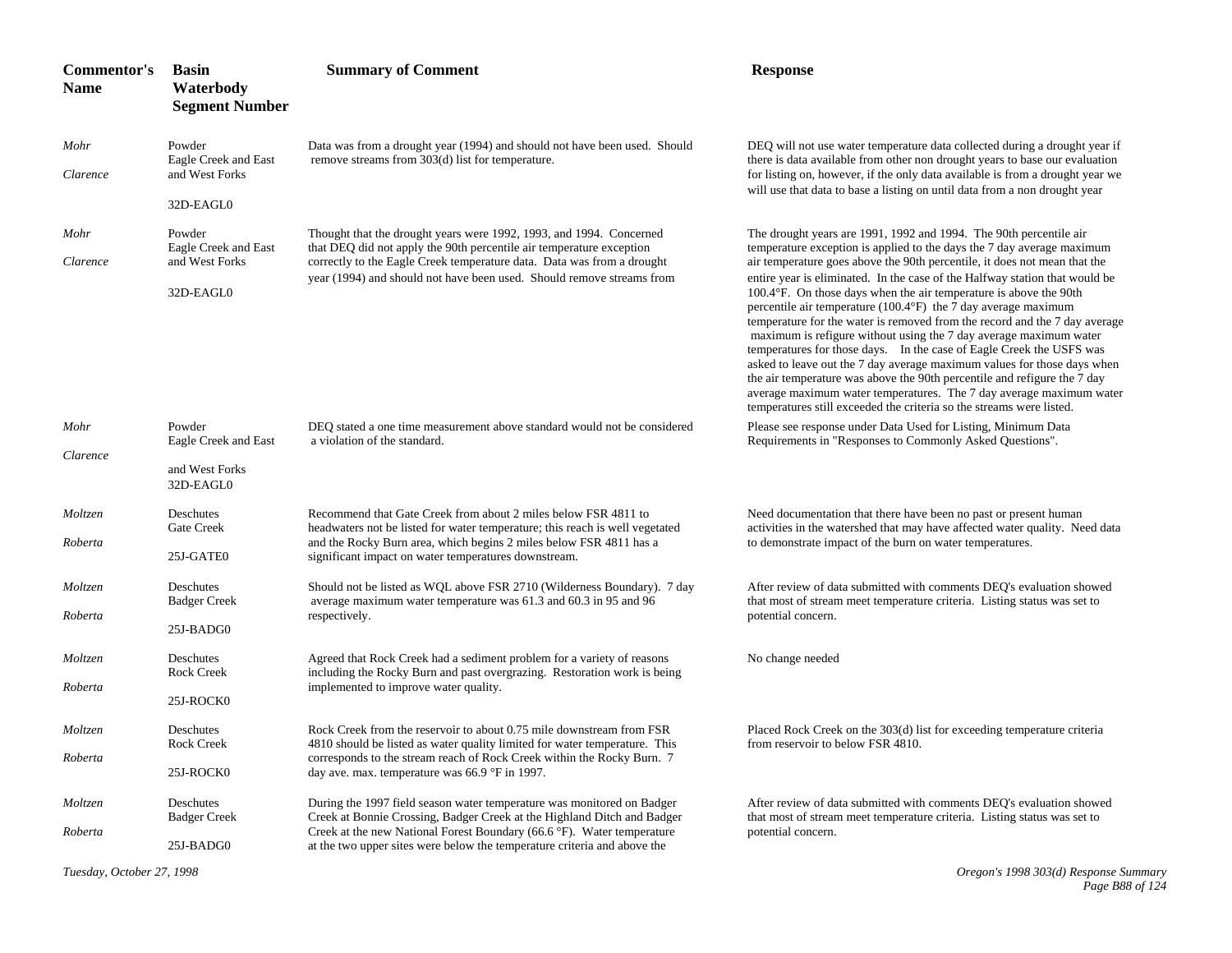| Commentor's<br><b>Name</b> | <b>Basin</b><br>Waterbody<br><b>Segment Number</b> | <b>Summary of Comment</b>                                                                                                                                                                                                       | <b>Response</b>                                                                                                                                                                                                  |
|----------------------------|----------------------------------------------------|---------------------------------------------------------------------------------------------------------------------------------------------------------------------------------------------------------------------------------|------------------------------------------------------------------------------------------------------------------------------------------------------------------------------------------------------------------|
| Moltzen                    | Deschutes<br><b>Rock Creek</b>                     | Sediment and temperature problems in Rock Creek are due to a variety of<br>reasons including the Rocky Burn and past overgrazing. Rock Creek from                                                                               | Rock Creek was added to the 303(d) listed from reservoir to mouth for<br>temperature based on submitted information. Creek was already on 303(d)                                                                 |
| Roberta                    | 25J-ROCK0                                          | the reservoir to about 0.75 miles downstream from FSR 4810 should also be<br>listed for temperature. Restoration is now being implemented.                                                                                      | list for sedimentation.                                                                                                                                                                                          |
| Moltzen                    | Deschutes<br>Threemile Creek                       | Agree that Threemile Creek below the Threemile Ditch should be listed for<br>temperature                                                                                                                                        | Stream is listed for Temperature between Threemile ditch and Mouth.                                                                                                                                              |
| Roberta                    | 25J-THRE0                                          |                                                                                                                                                                                                                                 |                                                                                                                                                                                                                  |
| Moltzen<br>Roberta         | Hood<br><b>Fivemile Creek</b><br>24A-FIVE0         | Agree with listing                                                                                                                                                                                                              | No change necessary                                                                                                                                                                                              |
| Moltzen<br>Roberta         | Hood<br>Eightmile Creek -<br>above Wolf Run        | Eightmile Creek above the Wolf Run Ditch should not be listed as WQL for<br>habitat modification and sediment - there is minimal watershed disturbance<br>and a low-potential for management-related sedimentation. Both highly | To remove a stream from 303(d) list DEQ will need written documentation<br>on sediment and habitat conditions and how they differ from the Miles<br>Creek Watershed Analysis (USFS, 1994). Need to have written  |
|                            | 24A-EIGH22                                         | erosive soils and soils with moderate resiliency may be a chronic natural                                                                                                                                                       | documentation from land management agency of lack of present and past<br>anthroprogenic activities in area (mining, grazing, logging activities).                                                                |
| Moltzen                    | Hood<br>Clear Branch Hood                          | 7 day average of daily maximum in Clear Branch below Laurence Lake was<br>57.2 in 1995 which exceeds the 50 degree Bull Trout Standard.                                                                                         | River is listed for exceedence of the Bull Trout temperature criteria from<br>Lake to Mouth.                                                                                                                     |
| Roberta                    | River<br>24A-HOCB0                                 |                                                                                                                                                                                                                                 |                                                                                                                                                                                                                  |
| Moltzen                    | Hood<br>Eight Mile Creek                           | The 7 day avg. max. water temperature at the National Forest boundary<br>was 56 °F in July 1996 and 56.5 °F during the summer of 1997. Eightmile                                                                                | Eightmile Creek segment was modified to reflect that stream met water<br>temperature criteria above USFS boundary.                                                                                               |
| Roberta                    | 24A-EIGH0                                          | Creek should not be listed above the National Forest boundary for<br>temperature.                                                                                                                                               |                                                                                                                                                                                                                  |
| Moltzen                    | Hood<br>Middle Fork Hood                           | Bull Trout use this reach of stream as a migration corridor and feel that<br>standard is too stringent.                                                                                                                         | Oregon's Dept. of Fish and Wildlife publication "Status of Oregon's Bull<br>Trout" indicates this segment is used by Bull Trout as a Spawning, Rearing                                                           |
| Roberta                    | River                                              |                                                                                                                                                                                                                                 | and Resident Adult use, migration occurs below this reach. No change in<br>status.                                                                                                                               |
|                            | 24A-HOMF0                                          |                                                                                                                                                                                                                                 |                                                                                                                                                                                                                  |
| Moltzen                    | Hood<br><b>Ramsey Creek</b>                        | Natural sediments resulting from active valley forming processes in highly<br>erosive ashy volcanic soils are more than likely the cause of elevated levels                                                                     | To remove a stream from 303(d) list DEQ will need written documentation<br>on sediment and habitat conditions and how they differ from the Miles                                                                 |
| Roberta                    | 24A-RAMS0                                          | of fine sediments in Ramsey Creek. Ramsey Creek above the National<br>Forest boundary should not be listed as water quality limited for sediment.                                                                               | Creek Watershed Analysis (USFS, 1994).                                                                                                                                                                           |
| Moltzen                    | Hood<br><b>Fifteenmile Creek</b>                   | Fifteenmile Creek should be listed for habitat and flow modification below<br>Orchard Ridge Ditch but should not be listed for habitat modification and                                                                         | To remove a stream from 303(d) list DEQ will need written documentation<br>on sediment and habitat conditions and how they differ from the Miles                                                                 |
| Roberta                    | 24A-FIFT43.4                                       | sediment above the Ditch. The amount of sediment above the ditch is<br>likely due to natural sources (reference Miles Creeks Watershed Analysis                                                                                 | Creek Watershed Analysis (USFS, 1994). Need to have written<br>documentation from land management agency of lack of present and past<br>anthroprogenic activities in area (mining, grazing, logging activities). |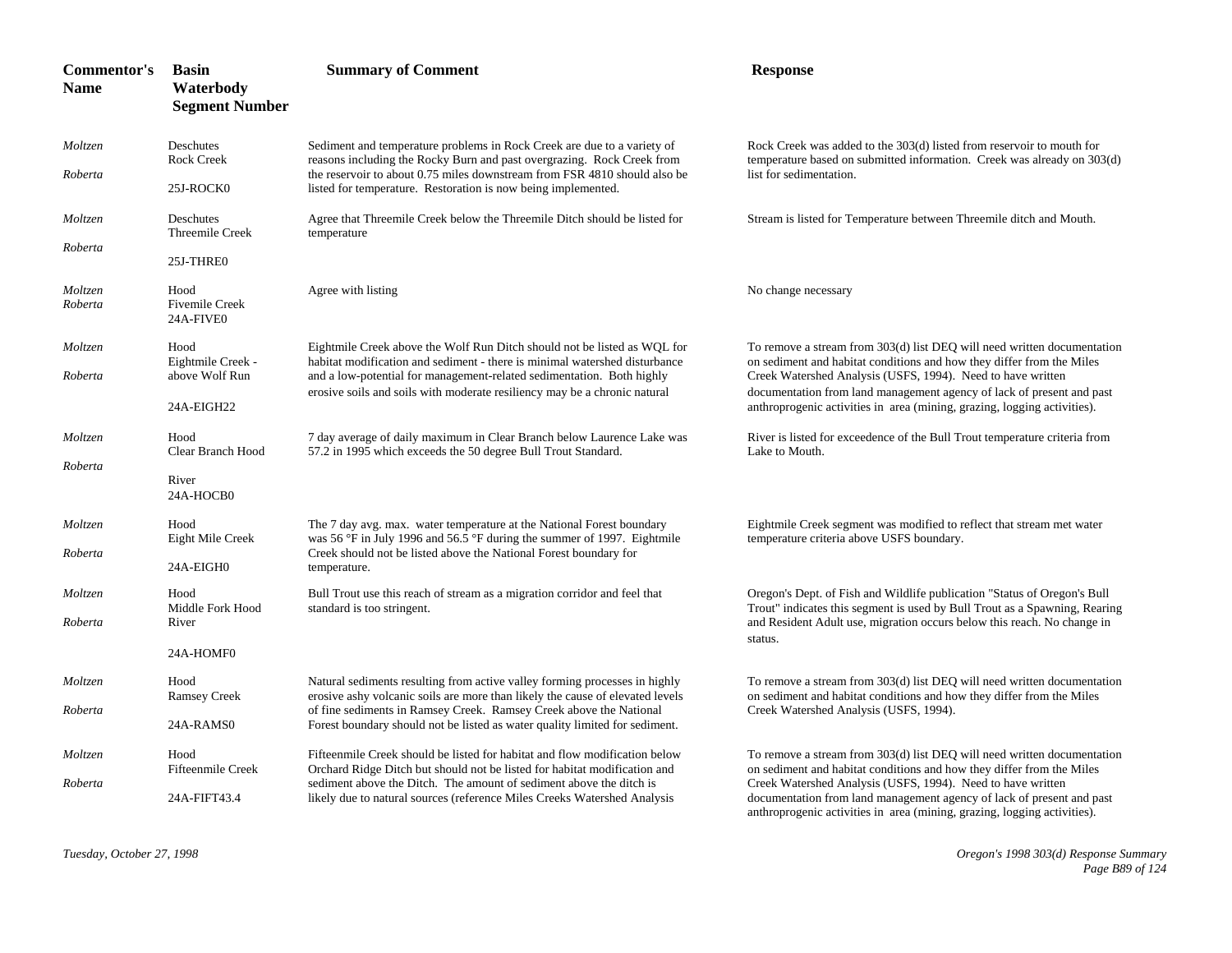| <b>Commentor's</b><br><b>Name</b> | <b>Basin</b><br>Waterbody<br><b>Segment Number</b> | <b>Summary of Comment</b>                                                                                                                                                                                                                                                                                                                                                                                                                                                                                                                                                                                                                                                                                                                                | <b>Response</b>                                                                                                                                                                                                      |
|-----------------------------------|----------------------------------------------------|----------------------------------------------------------------------------------------------------------------------------------------------------------------------------------------------------------------------------------------------------------------------------------------------------------------------------------------------------------------------------------------------------------------------------------------------------------------------------------------------------------------------------------------------------------------------------------------------------------------------------------------------------------------------------------------------------------------------------------------------------------|----------------------------------------------------------------------------------------------------------------------------------------------------------------------------------------------------------------------|
| Moltzen                           | Hood<br><b>Ramsey Creek</b>                        | Water temperature was monitored at several sites during the summer of<br>1997. All sites except the lowest site at the new National Forest boundary                                                                                                                                                                                                                                                                                                                                                                                                                                                                                                                                                                                                      | Data indicates stream should remain split at the old USFS Boundary RM5.<br>Old USFS Boundary to headwaters is not listed for temperature, mouth to                                                                   |
| Roberta                           | 24A-RAMS5                                          | met state water quality standards. The 7 day ave. max was 68.7 °F at the<br>new Forest boundary.                                                                                                                                                                                                                                                                                                                                                                                                                                                                                                                                                                                                                                                         | old USFS boundary is listed for temperature. New USFS Boundary site is<br>above temperature criteria. Request data referenced in comment be                                                                          |
| Moltzen                           | Hood<br><b>Fifteenmile Creek</b>                   | Summer stream flow is most certainly affected by ditch withdrawals at the<br>Forest boundary, and only stream reaches below the ditch should be listed                                                                                                                                                                                                                                                                                                                                                                                                                                                                                                                                                                                                   | To remove a stream from 303(d) list DEQ will need written documentation<br>on sediment and habitat conditions and how they differ from the Miles                                                                     |
| Roberta                           | 24A-FIFT43.6                                       | for habitat and flow modification.                                                                                                                                                                                                                                                                                                                                                                                                                                                                                                                                                                                                                                                                                                                       | Creek Watershed Analysis (USFS, 1994).                                                                                                                                                                               |
| Moltzen                           | Hood<br>Eight Mile Creek                           | Half of the summer stream flow is diverted by the Wolf Run ditch at<br>Eightmile Crossing Campground. Agrees the portion of Eightmile Creek                                                                                                                                                                                                                                                                                                                                                                                                                                                                                                                                                                                                              | No change required.                                                                                                                                                                                                  |
| Roberta                           | 24A-EIGH0                                          | below Eightmile Crossing Campground should be listed as water quality<br>limited for habitat and flow modification.                                                                                                                                                                                                                                                                                                                                                                                                                                                                                                                                                                                                                                      |                                                                                                                                                                                                                      |
| Moltzen<br>Roberta                | Hood<br>Eightmile Creek -<br>below Wolf Run Ditch  | Agree with Habitat/Flow modification listing below Eightmile Crossing<br>Campground. Opinion of eastside hydrologists and fish biologists is that the<br>creek above the Forest boundary should not be listed for sediment based on                                                                                                                                                                                                                                                                                                                                                                                                                                                                                                                      | To remove a stream from 303(d) list DEQ will need written documentation<br>on sediment conditions and how they differ from the Miles Creek<br>Watershed Analysis (USFS, 1994). DEQ agrees stream segment is modified |
|                                   | 24A-EIGH0                                          | a series of four pebble counts done in 1993. Temperature at the National<br>Forest Boundary was approximately 56 in 1996 - creek above the boundary                                                                                                                                                                                                                                                                                                                                                                                                                                                                                                                                                                                                      | from Wolf Run ditch to USFS boundary to headwaters.                                                                                                                                                                  |
| Moltzen                           | Hood<br><b>Fifteenmile Creek</b>                   | The Fifteenmile Creek watershed is in relatively good shape and should not<br>be listed for sediment above the Forest boundary. The amount of sediment                                                                                                                                                                                                                                                                                                                                                                                                                                                                                                                                                                                                   | To remove a stream from 303(d) list DEQ will need written documentation<br>on sediment and habitat conditions and how they differ from the Miles                                                                     |
| Roberta                           | 24A-FIFT43.6                                       | is likely due to natural sources. Fifteenmile Creek above the Forest<br>boundary is a Rosgen channel type A and B cobble and boulder dominated<br>stream system. In the Miles Creek Watershed Analysis the percent fines<br>(<6mm) below Fret Creek are 21% and below Cedar Creek are 26%                                                                                                                                                                                                                                                                                                                                                                                                                                                                | Creek Watershed Analysis (USFS, 1994).                                                                                                                                                                               |
| Moltzen                           | Hood<br>Eight Mile Creek                           | The opinion of a group of eastside hydrologists and fish biologists is that<br>Eightmile Creek above the Forest boundary should not be listed for                                                                                                                                                                                                                                                                                                                                                                                                                                                                                                                                                                                                        | To remove a stream from 303(d) list DEQ will need written documentation<br>on sediment and habitat conditions and how they differ from the Miles                                                                     |
| Roberta                           | 24A-EIGH0                                          | sediment. Eightmile Creek above the Wolf Run Ditch should not be listed as<br>water quality limited for habitat modification and sediment. There is<br>minimal Watershed disturbance and a low potential for management related<br>sedimentation. Both highly erosive soils and soils with moderate resiliency<br>may be a chronic natural source of sediments. Also note 1993 pebble count<br>where the opinion of a group of eastside hydrologists and fish biologists is<br>that Eightmile Creek above the Forest boundary should not be listed for<br>sediment. A series of four pebble counts done in 1993 found 2 sites (above<br>road 44 and at Forest boundary) had less than <20% fines (<6mm), while 2<br>sites in between exceeded 20% fines. | Creek Watershed Analysis (USFS, 1994). Information inconclusive to take<br>segment off list (two surveys met desired conditions, two sites did not)                                                                  |
| Moltzen                           | Hood<br><b>Ramsey Creek</b>                        | Ramsey Creek above the NF Boundary should not be listed for sediment as<br>they are natural sediments resulting form active valley forming processes in                                                                                                                                                                                                                                                                                                                                                                                                                                                                                                                                                                                                  | To remove a stream from $303(d)$ list DEQ will need written documentation<br>on sediment and habitat conditions and how they differ from the Miles                                                                   |
| Roberta                           | 24A-RAMS0                                          | highly erosive ashy volcanic soils.                                                                                                                                                                                                                                                                                                                                                                                                                                                                                                                                                                                                                                                                                                                      | Creek Watershed Analysis (USFS, 1994). Need to have written<br>documentation from land management agency of lack of present and past                                                                                 |

anthroprogenic activities in area (mining, grazing, logging activities).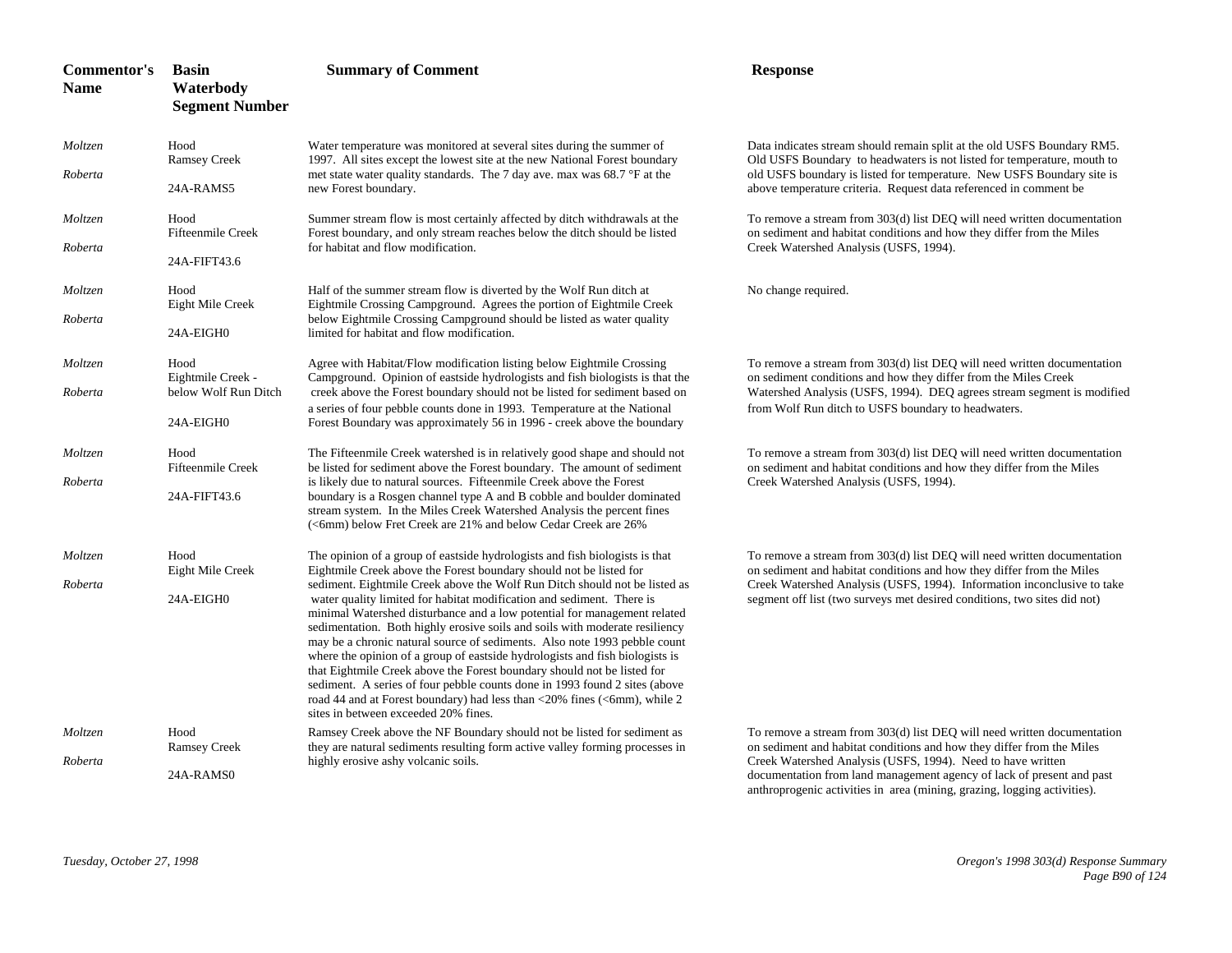| Commentor's<br><b>Name</b> | <b>Basin</b><br>Waterbody<br><b>Segment Number</b> | <b>Summary of Comment</b>                                                                                                                                                                                                                                                                                                                                                                                                                                                                                                                           | <b>Response</b>                                                                                                                                                                                                                                                                                    |
|----------------------------|----------------------------------------------------|-----------------------------------------------------------------------------------------------------------------------------------------------------------------------------------------------------------------------------------------------------------------------------------------------------------------------------------------------------------------------------------------------------------------------------------------------------------------------------------------------------------------------------------------------------|----------------------------------------------------------------------------------------------------------------------------------------------------------------------------------------------------------------------------------------------------------------------------------------------------|
| Moltzen<br>Roberta         | Willamette<br><b>Fish Creek</b><br>22N-FISH0       | Past practices (road construction, timber harvesting and wood removal) and<br>flooding have had a big impact on Fish Creek. Rehabilitation efforts over<br>the last 10 years have focused on re-introduction of large wood. Recent<br>surveys indicate that pool habitat has return to levels approximating those<br>observed immediately following the 1964 flood but not at levels that existed<br>prior to the flood. Recommend not listing for habitat modification.<br>Recommend the reach listed for temperature be to the confluence of Fish | Information provided indicates stream still has habitat concerns because<br>there are two salmonid populations in decline in area, stream will continued<br>to be listed. Data submitted for temperature indicated stream was meeting<br>criteria and was removed from 303(d) list.                |
| Moltzen<br>Roberta         | Willamette<br>Eagle Creek<br>22N-EAGL22            | All but the lower 1.5 miles of mainstem Eagle Creek on National Forest<br>lands is in the Wilderness area. 1990 data at boundary exceeded 64 for only<br>5 days with a maximum temperature of 65.3. Believe that temperatures<br>reflect natural conditions since the riparian area appears intact.                                                                                                                                                                                                                                                 | Eagle Creek from the Wilderness Boundary to the Headwaters is not listed<br>on the $303(d)$ list.                                                                                                                                                                                                  |
| Moltzen<br>Roberta         | Willamette<br>Eagle Creek<br>22N-EAGL0             | All but the lower 1.5 miles of main fork of Eagle creek on National Forest<br>lands is in the Salmon-Huckleberry wilderness. The current summer water<br>temperatures in Eagle Creek between the National Forest boundary and the<br>Wilderness primarily reflect natural conditions, since the riparian area                                                                                                                                                                                                                                       | 1991 and 1992 exceeded temperature criteria, but were drought years, 1990<br>did not exceed water temperature criteria. Status is Potential Concern<br>because only non drought year is close to temperature criteria. Need<br>additional data to verify non drought year temperatures are meeting |
| Morgan<br>Wes              |                                                    | Requests an Environmental Quality Commission hearing and an extension<br>of the public comment period before any more streams are listed.                                                                                                                                                                                                                                                                                                                                                                                                           | Please see response under Public Comment Process in "Responses to<br>Commonly Asked Questions".                                                                                                                                                                                                    |
| <b>Morgan</b><br>Wes       |                                                    | Requests that all streams on the 303(d) list be removed and non added,<br>because the blanket approach is unjust, unfair and inaccurate.                                                                                                                                                                                                                                                                                                                                                                                                            | Please see response under Listing and De-listing Methodology Issues in<br>"Responses to Commonly Asked Questions".                                                                                                                                                                                 |
| Morgan<br>Wes              |                                                    | There is a failure to recognize natural processes in the listing process.<br>Attached Larson's justification for natural conditions.                                                                                                                                                                                                                                                                                                                                                                                                                | Please see response under Water Quality Standards, Temperature and<br>Natural and Anthropogenic Conditions in "Responses to Commonly Asked<br>Questions".                                                                                                                                          |
| Morin<br>Wayne             |                                                    | Most of problems with water quality are not livestock but the forest service<br>building roads up streams and improperly installed culverts.                                                                                                                                                                                                                                                                                                                                                                                                        | Determination of the sources of a water quality problem and the solutions<br>will occur during the development of the TMDL and associated<br>management plan.                                                                                                                                      |
| Morin<br>Wayne             |                                                    | Proposed a reservoir above Whitney Valley which would have made the<br>North Fork of Burnt River a nice fishery, but was prevented from building<br>because of elk calving grounds.                                                                                                                                                                                                                                                                                                                                                                 | Balancing the needs of multiple human and wildlife needs can be complex.                                                                                                                                                                                                                           |
| Morin<br>Wayne             |                                                    | The 7-day moving average calculations do not exhibit a trend as the time<br>period is too short. Because time period is too short all streams should be<br>de-listed for temperature.                                                                                                                                                                                                                                                                                                                                                               | Please see response under Water Quality Standards, Temperature in<br>"Responses to Commonly Asked Questions".                                                                                                                                                                                      |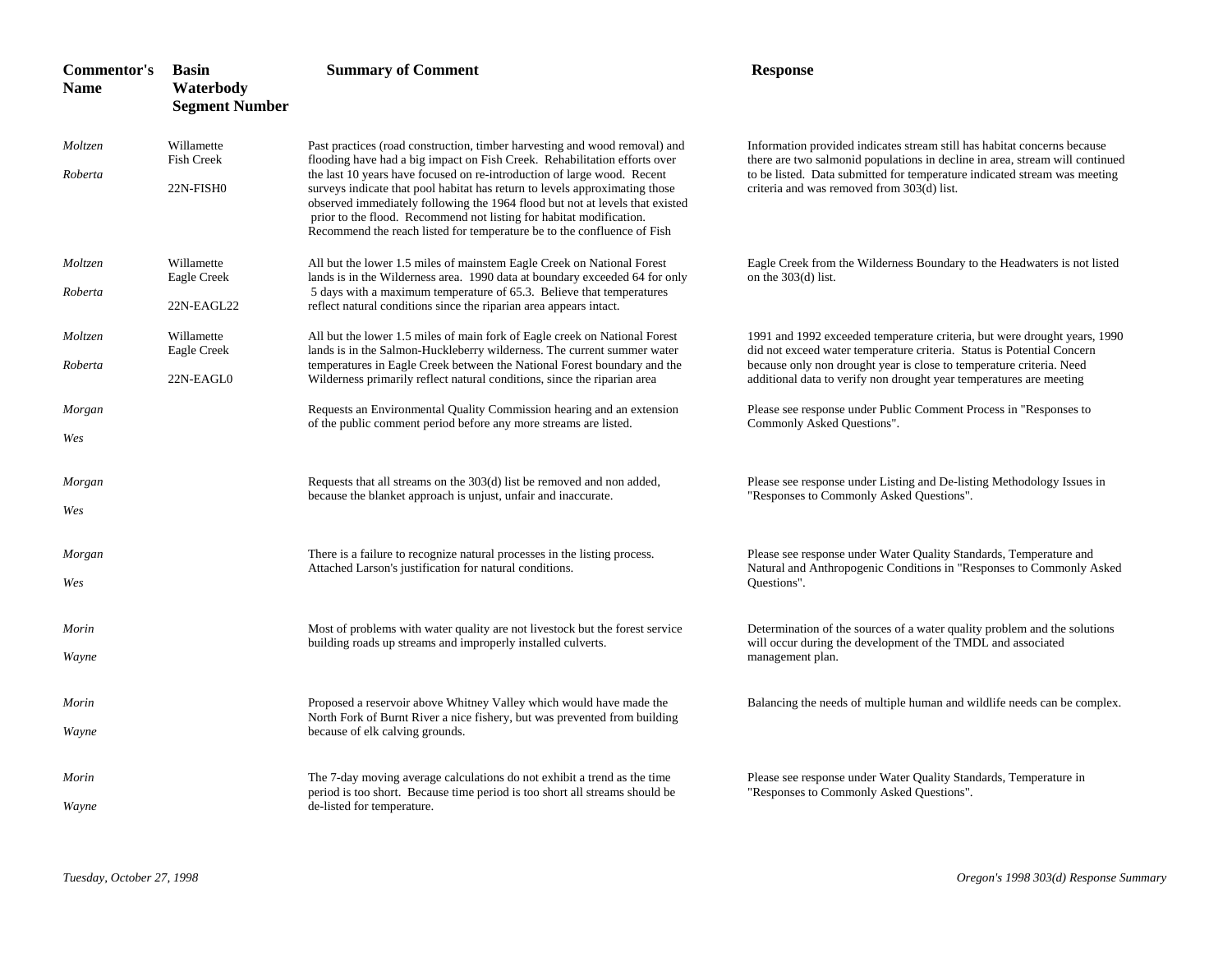*Page B91 of 124*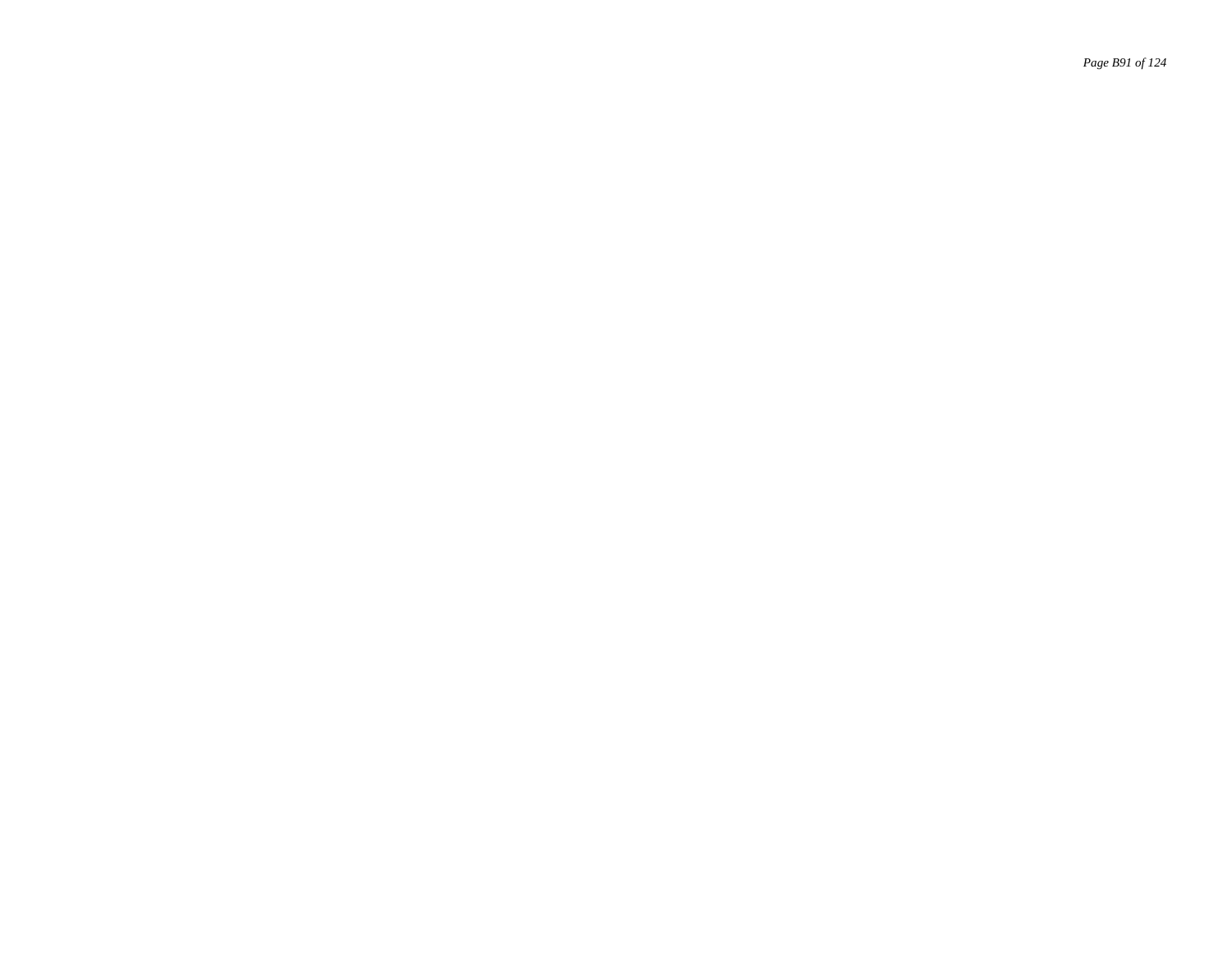| Commentor's<br><b>Name</b> | <b>Basin</b><br>Waterbody<br><b>Segment Number</b> | <b>Summary of Comment</b>                                                                                                                                                                                                                                                                                                                                                  | <b>Response</b>                                                                                                                                                                                                                                                                                                                                                                                           |
|----------------------------|----------------------------------------------------|----------------------------------------------------------------------------------------------------------------------------------------------------------------------------------------------------------------------------------------------------------------------------------------------------------------------------------------------------------------------------|-----------------------------------------------------------------------------------------------------------------------------------------------------------------------------------------------------------------------------------------------------------------------------------------------------------------------------------------------------------------------------------------------------------|
| Morin<br>Wayne             | Powder<br>Burnt River, North<br>32B-BUNF0          | There isn't much that can be done about habitat modification due to the<br>heavy run off in the spring. Therefore, the North Fork of the Burnt River<br>should be de-listed.                                                                                                                                                                                               | Please see response under Water Quality Standards, Sedimentation and<br>Habitat Modification and Steam Function in "Responses to Commonly<br>Asked Questions".                                                                                                                                                                                                                                            |
| Morin<br>Wayne             | Powder<br>China Creek<br>32B-CHINO                 | South slope and air temperature controls the water temperature should be<br>de-listed because of natural causes.                                                                                                                                                                                                                                                           | Please see response under Water Quality Standards, Temperature and<br>Natural and Anthropogenic Conditions in "Responses to Commonly Asked<br>Ouestions".                                                                                                                                                                                                                                                 |
| Morin<br>Wayne             | Powder<br>Burnt River, North<br>32B-BUNF0          | The North Fork of the Burnt River is almost dry during July 15 to<br>September. Should be de-listed because of natural causes.                                                                                                                                                                                                                                             | Please see response under Natural and Anthropogenic Conditions in<br>"Responses to Commonly Asked Questions".                                                                                                                                                                                                                                                                                             |
| Morin<br>Wayne             | Powder<br>Burnt River, North<br>32B-BUNF0          | River should be de-listed for nutrients, due to natural causes.                                                                                                                                                                                                                                                                                                            | The Decision Matrix status of this stream is "Needs Data" for nutrients and<br>is not listed at this time as a 303(d) stream for these parameters. There<br>have been some observations that these parameters may be causing a water<br>quality concern, however, there is no supporting data, at this time, to back<br>up the observations, therefore, the stream is not listed on the $303(d)$ list for |
| Morin<br>Wayne             | Powder<br>China Creek<br>32B-CHINO                 | Mother nature controls the weather not much can be done about<br>sedimentation, should be de-listed because of natural conditions. China<br>Creek is a high runoff creek. Deep snow and fast runoff can cause a lot of<br>stream bank damage, which is beyond anybody's control. Before the road<br>was put up creek it was a nice fishing stream. It should be de-listed. | Please see response under Water Quality Standards, Sedimentation and<br>Habitat Modification and Natural and Anthropogenic Conditions in<br>"Responses to Commonly Asked Questions".                                                                                                                                                                                                                      |
| Morin<br>Wayne             | Powder<br>Burnt River, North<br>32B-BUNF0          | Part of the North Fork of the Burnt River has unstable banks, therefore,<br>erodes pretty bad during high water. Should be de-listed because of natural<br>causes.                                                                                                                                                                                                         | Please see response under Water Quality Standards, Sedimentation and<br>Habitat Modification in "Responses to Commonly Asked Questions".                                                                                                                                                                                                                                                                  |
| Morin<br>Wayne             | Powder<br>Geiser Creek<br>32B-GEIS0                | This stream has light soils which cause excess sediment. Sedimentation is<br>from natural causes not humans or animals should be de-listed.                                                                                                                                                                                                                                | Please see response under Water Quality Standards, Sedimentation and<br>Habitat Modification and Natural and Anthropogenic Conditions in<br>"Responses to Commonly Asked Questions".                                                                                                                                                                                                                      |
| Morin<br>Wayne             | Powder<br>Geiser Creek<br>32B-GEIS0                | Geiser Creek is fed by springs and most of the stream has canopy over it.<br>Should be meeting the standards so should be de-listed.                                                                                                                                                                                                                                       | The Decision Matrix status of this stream is "OK" for temperature and is<br>not listed as a 303(d) stream for these parameters. "OK" means that the<br>available data shows that the stream is meeting water quality criteria for<br>these parameters.                                                                                                                                                    |
| Morin<br>Wayne             | Powder<br>Geiser Creek<br>32B-GEIS0                | This habitat modification is from natural causes, not from livestock damage<br>so should be de-listed.                                                                                                                                                                                                                                                                     | Determination of the sources of a water quality problem and the solutions<br>will occur during the development of the TMDL and associated<br>management plan. Also please see response under Natural and<br>Anthropogenic Conditions in "Responses to Commonly Asked Questions".                                                                                                                          |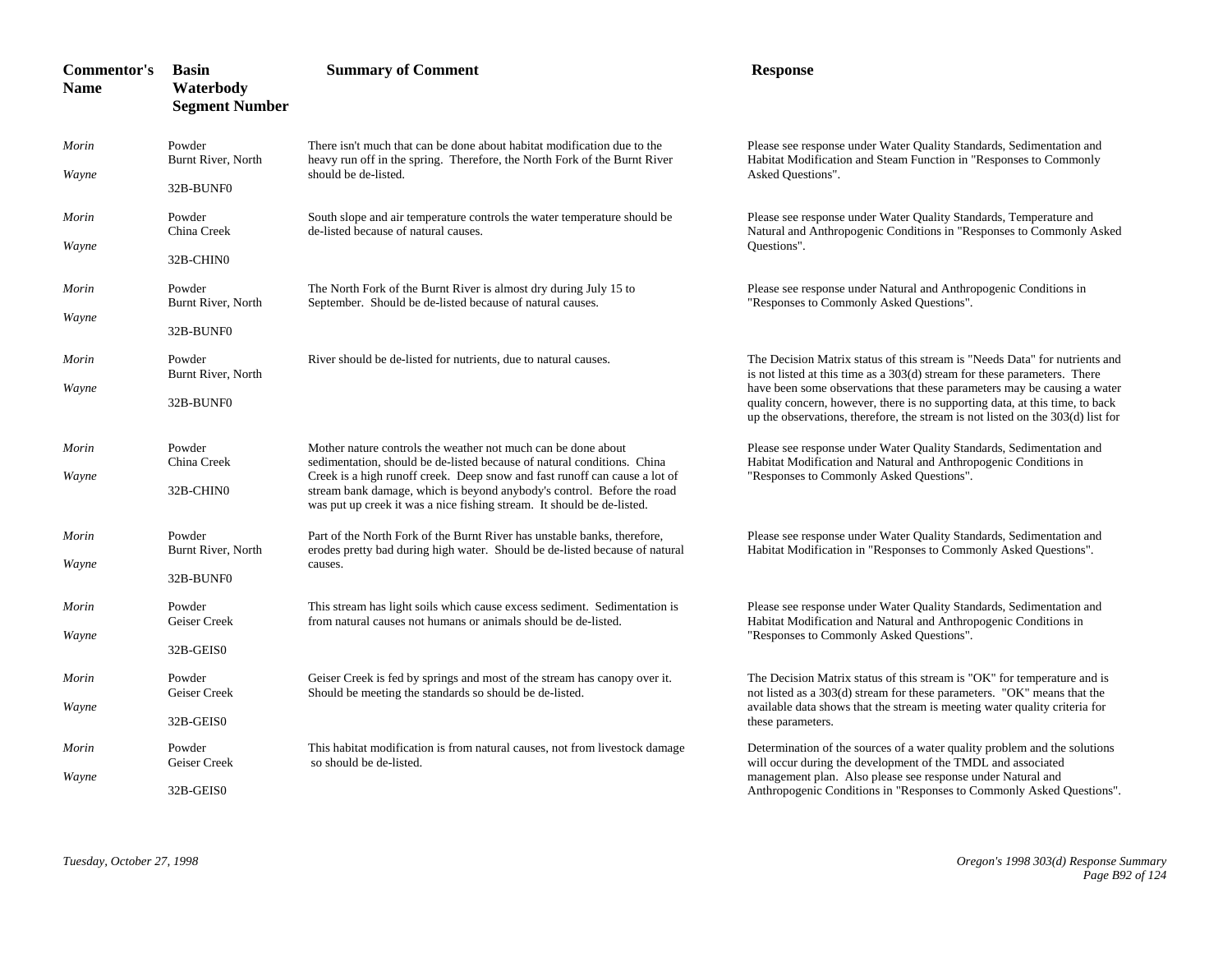| Commentor's<br><b>Name</b> | <b>Basin</b><br>Waterbody<br><b>Segment Number</b> | <b>Summary of Comment</b>                                                                                                                                                                                                                                                                                        | <b>Response</b>                                                                                                                                                                                                                           |
|----------------------------|----------------------------------------------------|------------------------------------------------------------------------------------------------------------------------------------------------------------------------------------------------------------------------------------------------------------------------------------------------------------------|-------------------------------------------------------------------------------------------------------------------------------------------------------------------------------------------------------------------------------------------|
| Morin                      | Powder<br>Burnt River, North                       | River should be de-listed for Dissolved Oxygen because of the near 20 years<br>of drought and floods.                                                                                                                                                                                                            | The Decision Matrix status of this stream is "Needs Data" for dissolved<br>oxygen and is not listed at this time as a $303(d)$ stream for these                                                                                           |
| Wayne                      | 32B-BUNF0                                          |                                                                                                                                                                                                                                                                                                                  | parameters. There have been some observations that these parameters may<br>be causing a water quality concern, however, there is no supporting data, at<br>this time, to back up the observations, therefore, the stream is not listed on |
| Mullin                     |                                                    | Frustrated by government intervention. Sees the 303(d) list as more<br>interference with landowner rights.                                                                                                                                                                                                       | Please see response under Existing Authorities in "Responses to Commonly"<br>Asked Questions".                                                                                                                                            |
| Steve and<br>Carolyn       |                                                    |                                                                                                                                                                                                                                                                                                                  |                                                                                                                                                                                                                                           |
| Mullin                     | John Day<br><b>Indian Creek</b>                    | Indian Creek should be removed from the list and criteria adjusted for<br>Eastside streams. Temperature readings from 1993 - 1996 were enclosed.                                                                                                                                                                 | The segment of Indian Creek above river mile 3 has been removed from the<br>list. Data showed the upper section was meeting the temperature criteria.                                                                                     |
| Steve and<br>Carolyn       | 26B-INDI0                                          | High air temperatures (90-100's), fire in the watershed and low snow pack<br>contribute to elevated water temperatures. All water in Indian Creek is in<br>adjudicated water rights from middle summer on, no water reaches the John<br>Day. Have not seen a salmon or Bull Trout in the Creek and the fish that | Data also showed the hot springs was not affecting the temperature of the<br>stream significantly.                                                                                                                                        |
| Mullin                     | John Day                                           | They have adjudicated water right. Can they use it? What business of the<br>government what he does with his water right. Indian Creek is completely                                                                                                                                                             | Oregon's Water Resources Department administers water rights in Oregon<br>an they should be consulted about water rights uses. Also, please see                                                                                           |
| Steve and<br>Carolyn       |                                                    | appropriated, how do the standards apply?                                                                                                                                                                                                                                                                        | response under Steam Function in "Responses to Commonly Asked<br>Questions".                                                                                                                                                              |
| Mullin                     | John Day                                           | They wanted to know why the Bull Trout now was considered valuable, it<br>use to be considered a trash fish.                                                                                                                                                                                                     | The Bull Trout may be considered by fishermen as a trash fish, but its value<br>is more than just for fishing. Bull Trout is part of a unique cold water                                                                                  |
| Steve and<br>Carolyn       |                                                    |                                                                                                                                                                                                                                                                                                                  | system, it and it's habitat are slowly disappearing, mainly due to<br>anthropogenic changes to its habitat. The Bull Trout was declared a                                                                                                 |
|                            |                                                    |                                                                                                                                                                                                                                                                                                                  | Threatened Species on June 10, 1988 for the Columbia and Klamath basins.<br>The full justification can be found in the Federal Register Vol. 63, Section                                                                                  |
| Mullin                     | John Day<br><b>Indian Creek</b>                    | Sent a letter in January. Live on Indian Creek which come through their<br>ranch from wilderness above. Fire above will cause turbidity and                                                                                                                                                                      | The segment of Indian Creek above river mile 3 has been removed from the<br>list. Data showed the upper section was meeting the temperature criteria.                                                                                     |
| Steve and<br>Carolyn       | 26B-INDI3                                          | temperature problems. A fraid that they will be held accountable for the<br>problems caused by the fire. Plenty of cover on creek - trees and brush; in<br>August, streams goes underground and should not be listed. Sending data                                                                               | Data also showed the hot springs was not affecting the temperature of the<br>stream significantly.                                                                                                                                        |
|                            |                                                    | (Extension service data). Water cold enough, can't keep hand in it.                                                                                                                                                                                                                                              |                                                                                                                                                                                                                                           |
| Mullin<br>Steve and        | John Day                                           | They are concerned about buffer strips - don't get compensation, where is it<br>going to end up?                                                                                                                                                                                                                 | The types of activities which should be applied within a watershed will vary<br>and will be discussed during the development of the TMDL and associated<br>water quality management plan                                                  |
| Carolyn                    |                                                    |                                                                                                                                                                                                                                                                                                                  |                                                                                                                                                                                                                                           |
| Myers                      |                                                    | Concerned about the lack of coordination between Oregon and Idaho on<br>schedules for boundary waters. Oregon's target for the Snake is 2007 and                                                                                                                                                                 | Oregon will consult with Idaho and EPA on the timing and needs for<br>addressing the development of a TMDL on the mainstem of the Snake                                                                                                   |
| Ralph                      |                                                    | Idaho's target for the same segment is 2001. Oregon and Idaho should<br>synchronize schedules.                                                                                                                                                                                                                   | River, given the resources available.                                                                                                                                                                                                     |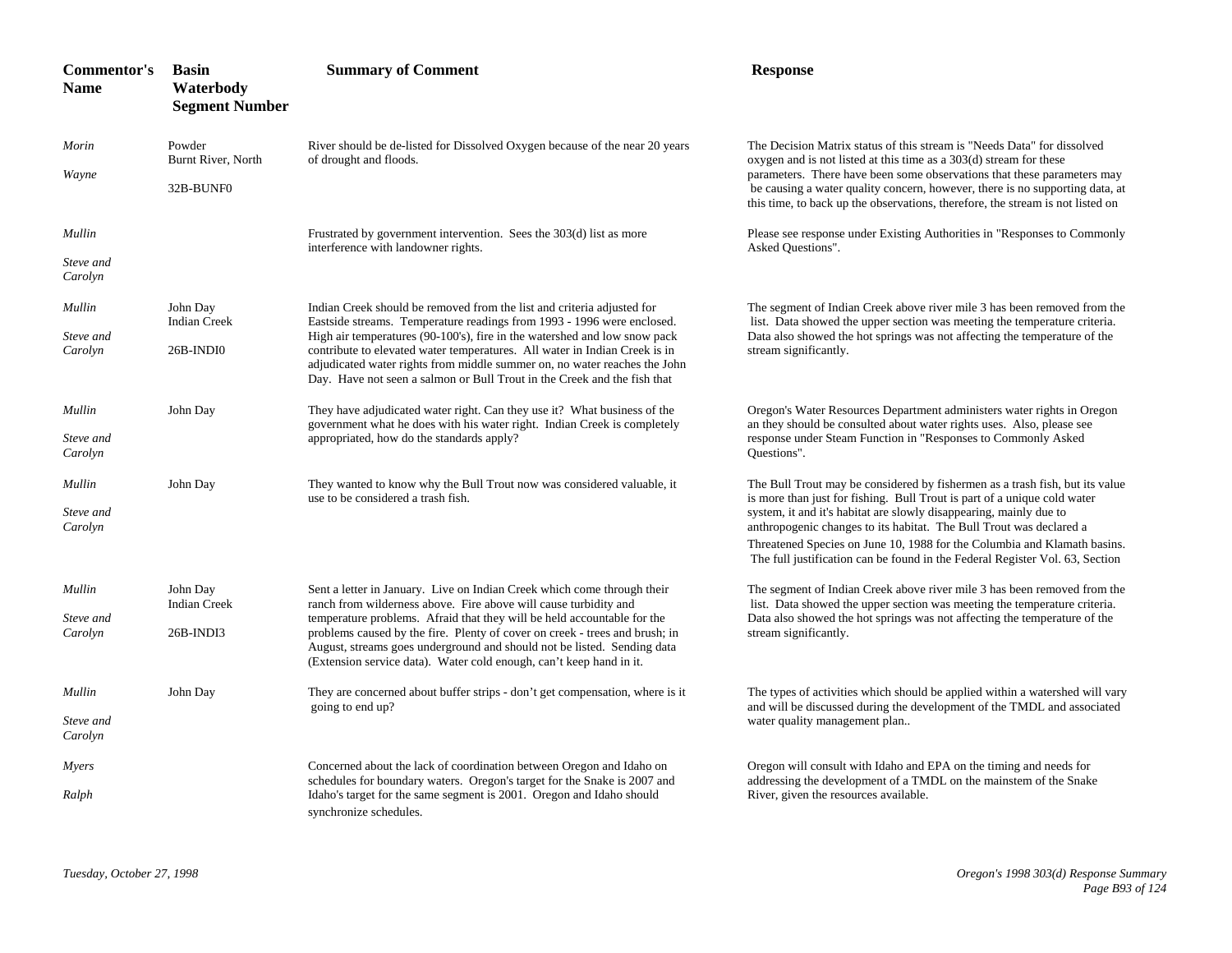| Commentor's<br><b>Name</b> | <b>Basin</b><br>Waterbody<br><b>Segment Number</b> | <b>Summary of Comment</b>                                                                                                                                                                                                                                                                                                                                 | <b>Response</b>                                                                                                                                                                                                                                                                                                                                                                                                                                                                                                                                                                                                                                                                                                                                                                                                                                                                                                                                                                        |
|----------------------------|----------------------------------------------------|-----------------------------------------------------------------------------------------------------------------------------------------------------------------------------------------------------------------------------------------------------------------------------------------------------------------------------------------------------------|----------------------------------------------------------------------------------------------------------------------------------------------------------------------------------------------------------------------------------------------------------------------------------------------------------------------------------------------------------------------------------------------------------------------------------------------------------------------------------------------------------------------------------------------------------------------------------------------------------------------------------------------------------------------------------------------------------------------------------------------------------------------------------------------------------------------------------------------------------------------------------------------------------------------------------------------------------------------------------------|
| Myers<br>Ralph             | <b>Snake River</b>                                 | Idaho Power is concerned about prioritizing watersheds for TMDL's in a<br>down stream progression. Rather than an up stream progression used in<br>other sub-basins in the Snake system.                                                                                                                                                                  | In Oregon's priority system sub-basins were prioritized based on factors<br>other than the order of the progression up or down stream. Progression<br>could be one of the factors considered in prioritizing watersheds within a                                                                                                                                                                                                                                                                                                                                                                                                                                                                                                                                                                                                                                                                                                                                                       |
|                            |                                                    |                                                                                                                                                                                                                                                                                                                                                           | sub-basin. At present Oregon's envisions completing the sub-basins to the<br>Snake before the mainstem, however, if the opportunity presents itself for<br>developing a TMDL earlier, Oregon will consider modifying the priority                                                                                                                                                                                                                                                                                                                                                                                                                                                                                                                                                                                                                                                                                                                                                      |
| Myers<br>Ralph             | <b>Snake River</b><br><b>Snake River</b>           | There is a discrepancy between text (priority 1) and shading (showing<br>priority 2). In addition the Snake although listed as a priority 1 is not<br>scheduled for a TMDL until 2007 which seem inconstant with its priority.                                                                                                                            | The intent of Oregon's priorities is to address the sub-basins bordering the<br>Snake River first (under Oregon's priority system these are priority 2 and 3<br>sub-basins) and then to develop a Snake River TMDL. Although the Snake                                                                                                                                                                                                                                                                                                                                                                                                                                                                                                                                                                                                                                                                                                                                                 |
|                            |                                                    |                                                                                                                                                                                                                                                                                                                                                           | River is a number one priority resources, the complexity and the need to<br>coordinate the TMDL between Idaho, Washington, Oregon and EPA<br>necessitates addressing the TMDL at a later date.                                                                                                                                                                                                                                                                                                                                                                                                                                                                                                                                                                                                                                                                                                                                                                                         |
| Naef<br>Randy              | Willamette<br>Willamette R                         | Listing of segment based on Biological Criteria - Fish Skeletal Deformities is<br>premature as it should be based on thorough and defensible data. The Tetra<br>Tech Report indicates that there are many uncertainties surrounding the                                                                                                                   | The Tetra Tech study indicated that there were major limitations and<br>uncertainties to the Fish Health Assessment that conclusions regarding the<br>appropriateness of the defined river reaches and the water quality conditions                                                                                                                                                                                                                                                                                                                                                                                                                                                                                                                                                                                                                                                                                                                                                    |
|                            | 22=-WILLL026.7                                     | fish health data collected for squawfish and suckers that make it<br>inappropriate to draw conclusions on the defined reaches and water quality<br>conditions. Further study was recommended. A similar theme was noted in<br>an ODFW memo. Segment should be listed as needing further data as<br>requested in the proposed major rivers policy package. | could not be made but the study would serve as valuable reference data for<br>future studies. The limitations included limited sucker and squawfish data<br>with which to compare the results and to define the "normal" variation and<br>the target species may not represent the environment in which they were<br>captured (Tetra Tech, 8/95). Therefore, this data was not used for listing.<br>As measured in a separate but related study - "Measurement of Fish Skeletal<br>Deformities Study" (Tetra Tech, 8/95), the Department did list the<br>Willamette River from the Calapooia River to the mouth under "Biological<br>Criteria - Skeletal Fish Deformities" based on the increased incident of<br>skeletal deformities as compared to reference sites. This met the listing<br>criteria under biological criteria. The factors that cause the skeletal<br>deformities are not known at this time and the Department is seeking<br>additional funding for further study. |
| Nawa<br>Rich               | Rogue                                              | He stated that there are currently no turbidity and sedimentation standards<br>and no data is being collected. Contends the principle sediment and<br>turbidity polluter in southwest Oregon is the forest service. Forest Service                                                                                                                        | DEQ does have water quality standards for both sedimentation and turbidity.<br>A number of water bodies appear on the 303(d) list because of information<br>and data showing a violation of either the sedimentation or turbidity                                                                                                                                                                                                                                                                                                                                                                                                                                                                                                                                                                                                                                                                                                                                                      |
|                            |                                                    | should work with DEQ to develop standards. Then sediment and turbidity<br>should be monitored both on and off the national forest land.                                                                                                                                                                                                                   | standard. When a water body appears on the 303(d) list DEQ will work in<br>conjunction with those in the watershed including the Forest Service to<br>develop a TMDL and water quality management plan to address the                                                                                                                                                                                                                                                                                                                                                                                                                                                                                                                                                                                                                                                                                                                                                                  |
| Nawa                       | Rogue                                              | People in the lower elevation private lands would have a chance of meeting<br>the 64 °F standard if the water temperatures on forest service lands were                                                                                                                                                                                                   | Please see response under Water Quality Standards, Temperature in<br>"Responses to Commonly Asked Questions".                                                                                                                                                                                                                                                                                                                                                                                                                                                                                                                                                                                                                                                                                                                                                                                                                                                                          |
| Rich                       |                                                    | lower. Although the rule does not allow for a stricter standard on forest<br>service land the forest service should model temperatures on their land so<br>they can reduce the temperature coming off forest service land as much as<br>possible so private land owners would have a chance of meeting the stream                                         |                                                                                                                                                                                                                                                                                                                                                                                                                                                                                                                                                                                                                                                                                                                                                                                                                                                                                                                                                                                        |
| Nawa                       | Rogue                                              | Need to pay more attention to urbanization in Middle Rouge on<br>decomposed granidics. Land clearing practices are putting sediment in                                                                                                                                                                                                                    | DEQ will keep this in mind as TMDLs and Water Quality Management<br>Plans are developed.                                                                                                                                                                                                                                                                                                                                                                                                                                                                                                                                                                                                                                                                                                                                                                                                                                                                                               |
| Rich                       |                                                    | streams which will result in low survival rates for salmon.                                                                                                                                                                                                                                                                                               |                                                                                                                                                                                                                                                                                                                                                                                                                                                                                                                                                                                                                                                                                                                                                                                                                                                                                                                                                                                        |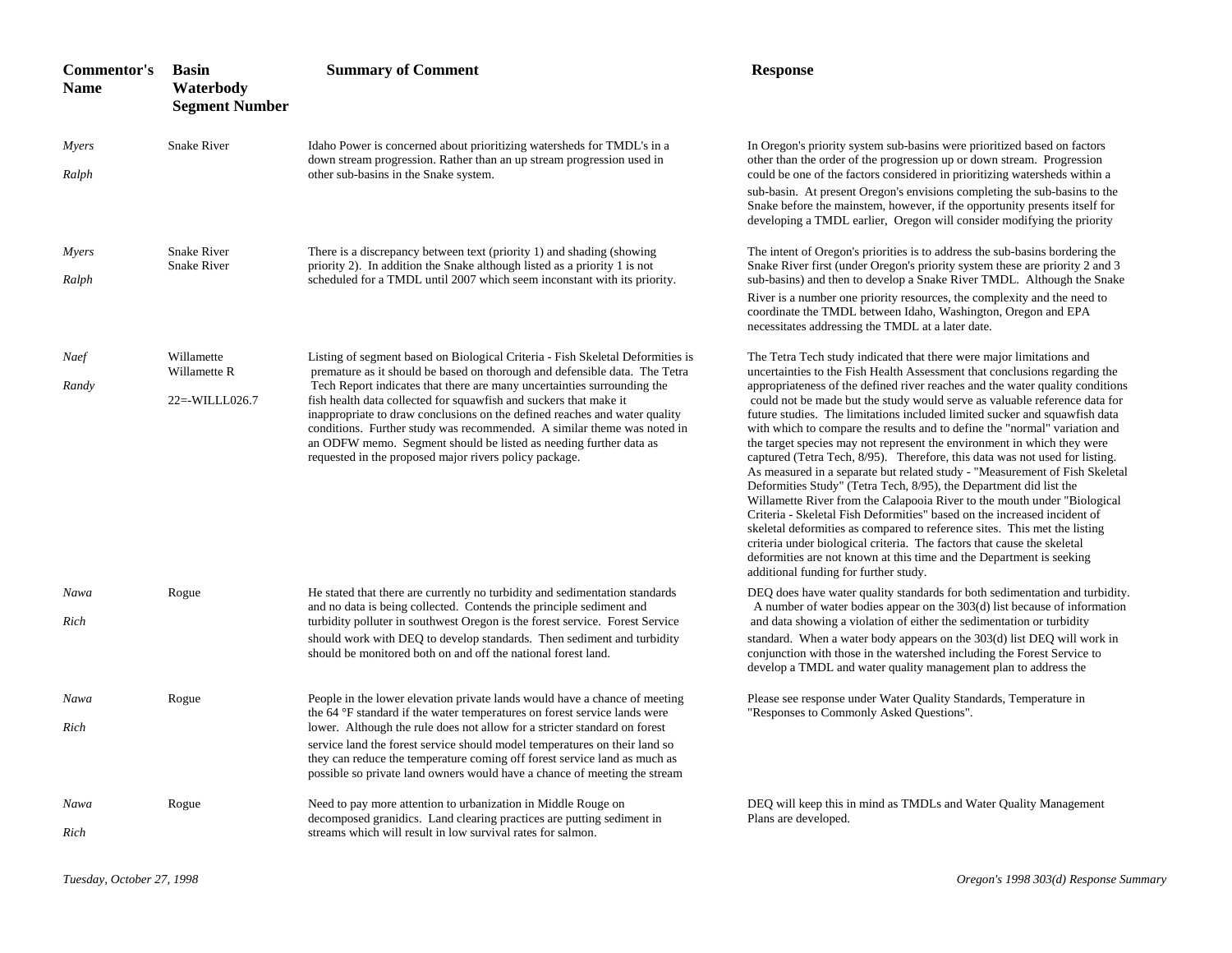*Page B94 of 124*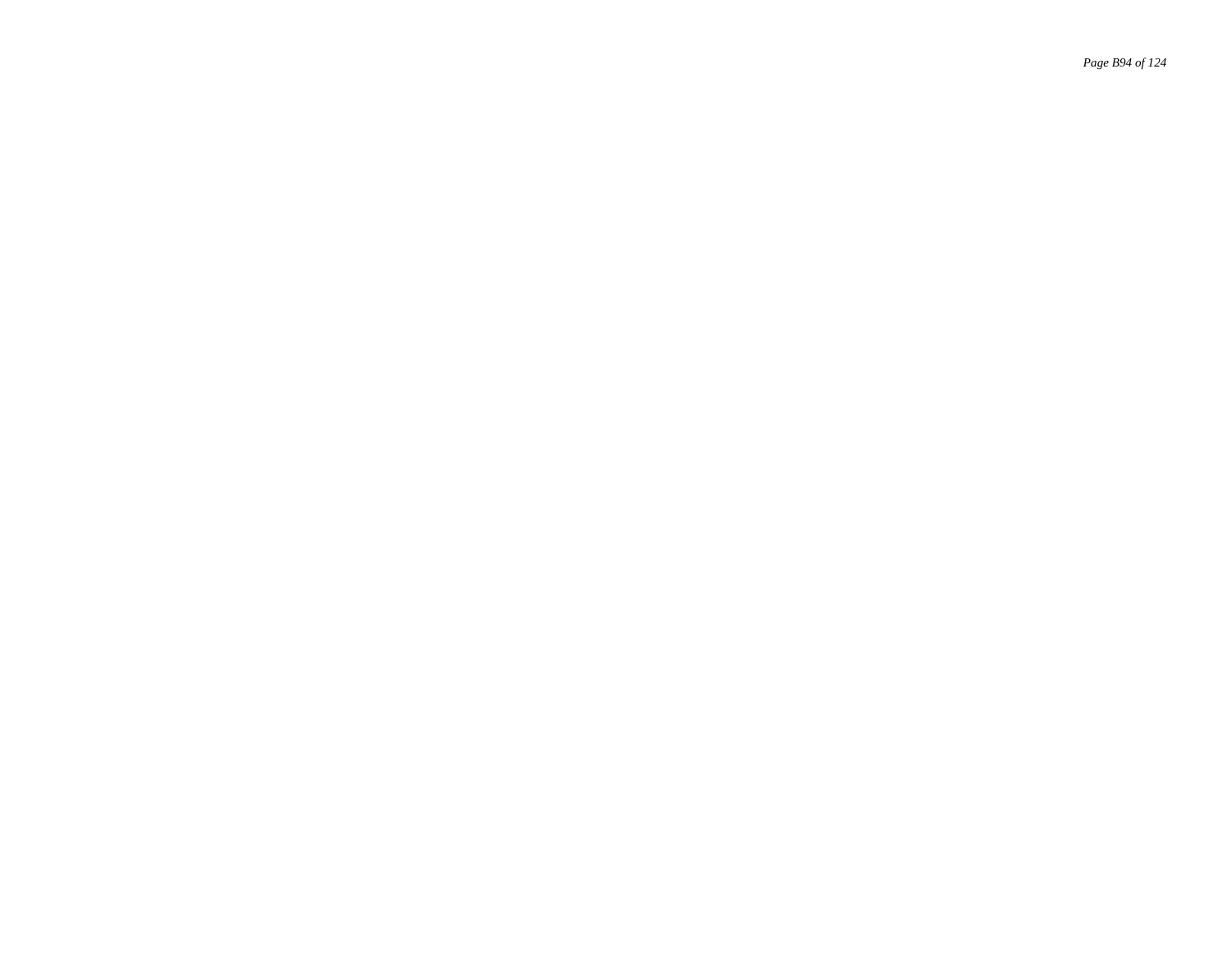| <b>Commentor's</b><br><b>Name</b> | <b>Basin</b><br>Waterbody<br><b>Segment Number</b> | <b>Summary of Comment</b>                                                                                                                                                                                                                                                                                                                                                                      | <b>Response</b>                                                                                                                                                                                                                                                                                                                                                                                                                                                                                                                                                                                                                                                                                                                                                                                                                                                                                                                                                                                                                                                                                                                                                                                                                                                                |
|-----------------------------------|----------------------------------------------------|------------------------------------------------------------------------------------------------------------------------------------------------------------------------------------------------------------------------------------------------------------------------------------------------------------------------------------------------------------------------------------------------|--------------------------------------------------------------------------------------------------------------------------------------------------------------------------------------------------------------------------------------------------------------------------------------------------------------------------------------------------------------------------------------------------------------------------------------------------------------------------------------------------------------------------------------------------------------------------------------------------------------------------------------------------------------------------------------------------------------------------------------------------------------------------------------------------------------------------------------------------------------------------------------------------------------------------------------------------------------------------------------------------------------------------------------------------------------------------------------------------------------------------------------------------------------------------------------------------------------------------------------------------------------------------------|
| Nelson                            |                                                    | Standards are regarded as being inflexible and having the effect of assuming                                                                                                                                                                                                                                                                                                                   | Please see response under Water Quality Standards, Beneficial Uses and                                                                                                                                                                                                                                                                                                                                                                                                                                                                                                                                                                                                                                                                                                                                                                                                                                                                                                                                                                                                                                                                                                                                                                                                         |
| David                             |                                                    | streams are polluted without enough data to justify that conclusion - for<br>example Bull Trout streams listed at 50 degrees when 56-58 is sufficient for<br>spawning. Concerned citizens with expertise in fish management and water<br>temperatures are not encouraged to come forth. DEQ should take adequate<br>time to develop reasonable and flexible guidelines to determine standards. | Implementation in "Responses to Commonly Asked Questions".                                                                                                                                                                                                                                                                                                                                                                                                                                                                                                                                                                                                                                                                                                                                                                                                                                                                                                                                                                                                                                                                                                                                                                                                                     |
| Orlando                           | North Coast<br>Lewis and Clark River               | Provided preliminary findings of a two year baseline study indicating: pH is<br>in borderline compliance with standard; dissolved oxygen percent saturation                                                                                                                                                                                                                                    | DEQ bacteria data collected quarterly since 1992 at Stavebolt Lane (River<br>Mile 12.7) shows some elevated fecal coliform values but no values over                                                                                                                                                                                                                                                                                                                                                                                                                                                                                                                                                                                                                                                                                                                                                                                                                                                                                                                                                                                                                                                                                                                           |
| Cynthia                           | 11B-LEWI10                                         | not in compliance with estuarine standard; and fecal coliform, while not<br>meeting sampling frequency requirements, was not in compliance.<br>Concerned that river was de-listed based on new standard.                                                                                                                                                                                       | 400 and no E. coli values over 406. In sufficient samples were available to<br>compare to the 30 day mean standard for either parameter. Tetra Tech's<br>data was collected from one site on one day at three depths - the mean<br>values for the three data points showed an exceedence of the fecal coliform<br>standard but not the E. coli which is the current standard. The elevated<br>values indicate a concern and the Department would encourage that more<br>data be collected. Data does not indicate that the segment should be listed<br>for bacteria. The dissolved oxygen criteria is complicated - data collected in<br>the estuarine portion needs to meet a standard of 6.5 mg/l which is met<br>with the exception of 1 value in the Fort Clatsop Data and except for 1<br>value in DEQ data. The standard for rearing areas in fresh water is 8.0 mg/l<br>(or 90% saturation) and, in spawning areas during times of spawning, 11.0<br>mg/l (or 95% saturation) - these values are generally met, elevated salinity<br>or specific conductance is a good guide for when to apply the estuarine<br>standard vs the rearing standard. Based on the available data, this segment<br>meets standards. The Department would be glad to discuss data collection |
| Ostby<br>Don                      | Umpqua<br>Umpqua River, North<br>13A-UMN           | Total dissolved gas criteria is exceeded at Lemolo 2 Powerhouse.                                                                                                                                                                                                                                                                                                                               | Segments modified as per review of data by DEQ, USFS and Pacificorp.                                                                                                                                                                                                                                                                                                                                                                                                                                                                                                                                                                                                                                                                                                                                                                                                                                                                                                                                                                                                                                                                                                                                                                                                           |
| Ostby<br>Don                      | Umpqua<br><b>Brownie Creek</b><br>13B-BROW0        | Should be added for temperature from "mouth to headwaters".                                                                                                                                                                                                                                                                                                                                    | Stream is already included in the draft 1998 303(d) list citing this<br>information.                                                                                                                                                                                                                                                                                                                                                                                                                                                                                                                                                                                                                                                                                                                                                                                                                                                                                                                                                                                                                                                                                                                                                                                           |
| Ostby                             | Umpqua                                             | This stream would not benefit from restoration efforts and would draw                                                                                                                                                                                                                                                                                                                          | Need to have written documentation from land management agency of lack                                                                                                                                                                                                                                                                                                                                                                                                                                                                                                                                                                                                                                                                                                                                                                                                                                                                                                                                                                                                                                                                                                                                                                                                         |
| Don                               | Lake Creek<br>13A-LAKE0                            | resources from other streams and should not be listed. Lake Creek is a<br>naturally occurring warm stream whose temperature is determined by the<br>outflow of surface was from the natural of 3000 acre Diamond Lake. The<br>temperature decreases down gradient until it flows into Lemolo Reservoir.<br>Riparian condition is good and accretion of cool ground water lowers water          | of present and past anthroprogenic activities in wilderness area (mining,<br>grazing, logging activities). Also please see response under Water Quality<br>Standards, Natural Conditions in "Responses to Commonly Asked                                                                                                                                                                                                                                                                                                                                                                                                                                                                                                                                                                                                                                                                                                                                                                                                                                                                                                                                                                                                                                                       |
| Ostby                             | Umpqua<br><b>Watson Creek</b>                      | Watson Creek tributary to the Clearwater River exceeds the water<br>temperature spawning and emergence criteria for rainbow trout fry                                                                                                                                                                                                                                                          | Segments modified as per review of data by DEQ, USFS and Pacificorp.                                                                                                                                                                                                                                                                                                                                                                                                                                                                                                                                                                                                                                                                                                                                                                                                                                                                                                                                                                                                                                                                                                                                                                                                           |
| Don                               | 13A-WATS0                                          | emergence in June.                                                                                                                                                                                                                                                                                                                                                                             |                                                                                                                                                                                                                                                                                                                                                                                                                                                                                                                                                                                                                                                                                                                                                                                                                                                                                                                                                                                                                                                                                                                                                                                                                                                                                |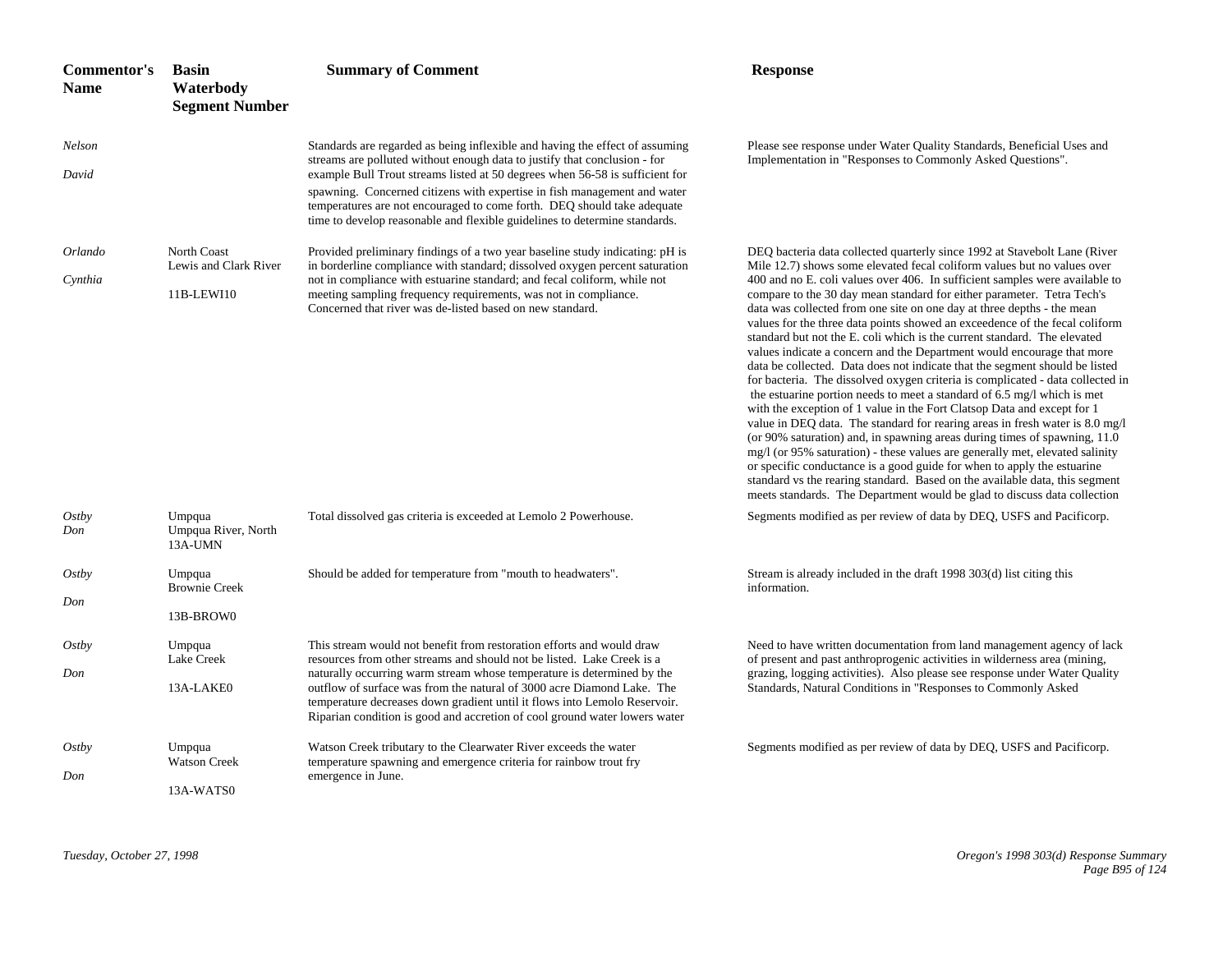| <b>Commentor's</b><br><b>Name</b> | <b>Basin</b><br>Waterbody<br><b>Segment Number</b> | <b>Summary of Comment</b>                                                                                                                                                           | <b>Response</b>                                                                      |
|-----------------------------------|----------------------------------------------------|-------------------------------------------------------------------------------------------------------------------------------------------------------------------------------------|--------------------------------------------------------------------------------------|
| Ostby<br>Don                      | Umpqua<br>Fish Creek<br>13A-FISH0                  | Fish Creek mouth to headwaters exceeds the water temperature spawning<br>and emergence criteria for rainbow trout fry emergence in June.                                            | Segments modified as per review of data by DEQ, USFS and Pacificorp.                 |
| Ostby<br>Don                      | Umpqua<br>Deer Creek<br>13A-DEER0                  | Deer Creek (diverted tributary to the North Umpqua above Toketee Lake)<br>exceeds the water temperature spawning and emergence criteria for rainbow<br>trout fry emergence in June. | Segments modified as per review of data by DEQ, USFS and Pacificorp.                 |
| Ostby<br>Don                      | Umpqua<br>Umpqua River, North<br>13A-UMN           | Total dissolved gas criteria is exceeded on the North Umpqua River between<br>Lemolo 2 powerhouse and Toketee Lake.                                                                 | Segments modified as per review of data by DEQ, USFS and Pacificorp.                 |
| Ostby<br>Don                      | Umpqua<br>Umpqua River, North<br>13A-UMN           | Total dissolved gas criteria is exceeded on the North Umpqua River below<br>Slide Creek diversion.                                                                                  | Segments modified as per review of data by DEQ, USFS and Pacificorp.                 |
| Ostby<br>Don                      | Umpqua<br>Drew Creek<br>13B-DREW0                  | Should be added for temperature from "mouth to headwaters".                                                                                                                         | Stream is already included in the draft 1998 303(d) list citing this<br>information. |
| Ostby<br>Don                      | Umpqua<br><b>Clearwater River</b><br>13A-CLEA0     | Total dissolved gas criteria is exceeded on the Clearwater River above<br>Toketee Lake.                                                                                             | Segments modified as per review of data by DEQ, USFS and Pacificorp.                 |
| Ostby<br>Don                      | Umpqua<br>Umpqua River, North<br>13A-UMN           | Total dissolved gas criteria is exceeded at Crystal Springs Creek above<br>Lemolo Reservoir.                                                                                        | Segments modified as per review of data by DEQ, USFS and Pacificorp.                 |
| Ostby<br>Don                      | Umpqua<br>Umpqua River, North<br>13A-UMN           | Total dissolved gas criteria is exceeded at Lemolo 1 Powerhouse.                                                                                                                    | Segments modified as per review of data by DEQ, USFS and Pacificorp.                 |
| Ostby<br>Don                      | Umpqua<br>Joe Hall Creek<br>13B-JOEH0              | Should be added for temperature from "mouth to headwaters".                                                                                                                         | Stream is already included in the draft 1998 303(d) list citing this<br>information. |
| Ostby<br>Don                      | Umpqua<br><b>Flat Creek</b><br>13B-FLAT0           | Should be added for temperature from "mouth to headwaters".                                                                                                                         | Stream is already included in the draft 1998 303(d) list citing this<br>information. |

*Tuesday, October 27, 1998 Oregon's 1998 303(d) Response Summary Page B96 of 124*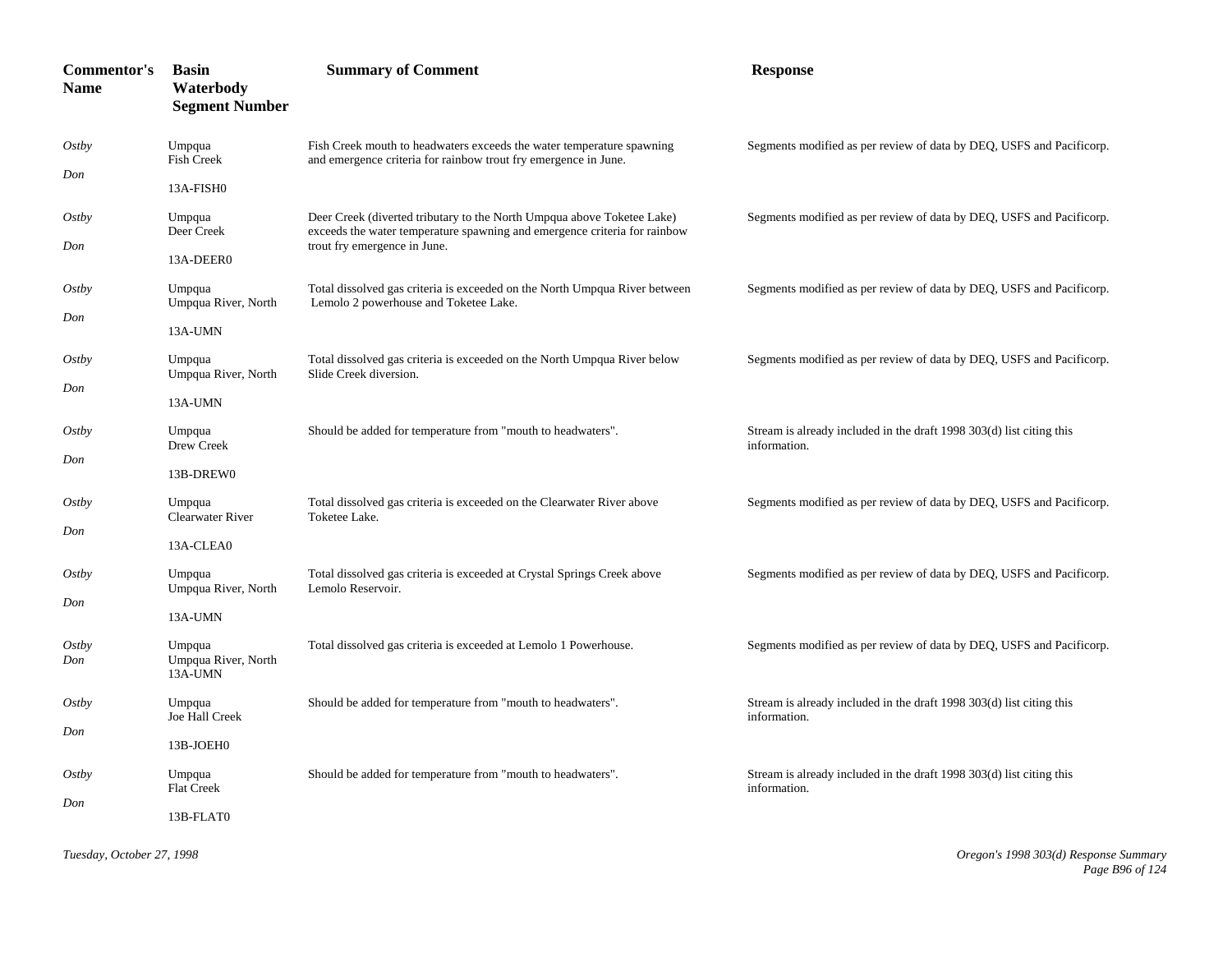| Commentor's<br>Name | <b>Basin</b><br>Waterbody<br><b>Segment Number</b> | <b>Summary of Comment</b>                                                                                                                                                                                                                                                                                                                                                                                                                                                | <b>Response</b>                                                                                                                                                                                                                                                                                    |
|---------------------|----------------------------------------------------|--------------------------------------------------------------------------------------------------------------------------------------------------------------------------------------------------------------------------------------------------------------------------------------------------------------------------------------------------------------------------------------------------------------------------------------------------------------------------|----------------------------------------------------------------------------------------------------------------------------------------------------------------------------------------------------------------------------------------------------------------------------------------------------|
| Ostby<br>Don        | Umpqua<br>Callahan Creek<br>13B-CALL0              | Should be added for temperature from "mouth to headwaters".                                                                                                                                                                                                                                                                                                                                                                                                              | Stream is already included in the draft 1998 303(d) list citing this<br>information.                                                                                                                                                                                                               |
| Ostby<br>Don        | Umpqua<br>$13B -$                                  | All tributaries to Elk Creek should be added for temperature from "mouth to<br>headwaters".                                                                                                                                                                                                                                                                                                                                                                              | All creeks where DEQ has data on the tributaries to Elk Creek have been<br>evaluated for inclusion on the 303(d) list. If there is additional data<br>available on the tributaries DEQ asks that the USFS submit it for review.                                                                    |
| Ostby<br>Don        | Umpqua<br>Francis Creek<br>13B-FRAN0               | Should be added for temperature from "mouth to headwaters".                                                                                                                                                                                                                                                                                                                                                                                                              | Stream is already included in the draft 1998 303(d) list citing this<br>information.                                                                                                                                                                                                               |
| Ostby<br>Don        | Umpqua<br>Deadman Creek, East<br>Fork<br>13B-DEEF0 | Should be added for temperature from "mouth to headwaters".                                                                                                                                                                                                                                                                                                                                                                                                              | Stream is already included in the draft 1998 303(d) list citing this<br>information.                                                                                                                                                                                                               |
| Ostby<br>Don        | Umpqua<br><b>Slick Creek</b><br>13B-SLIC0          | Should be added for temperature from "mouth to headwaters".                                                                                                                                                                                                                                                                                                                                                                                                              | Stream is already included in the draft 1998 303(d) list citing this<br>information.                                                                                                                                                                                                               |
| Ostby<br>Don        | Umpqua<br>Dismal Creek<br>13B-DISM0                | Should be added for temperature from "mouth to headwaters".                                                                                                                                                                                                                                                                                                                                                                                                              | Stream is already included in the draft 1998 303(d) list citing this<br>information.                                                                                                                                                                                                               |
| Ostby<br>Don        | Umpqua<br>Applegate Creek<br>13B-APPL0             | Should be added for temperature from "mouth to headwaters".                                                                                                                                                                                                                                                                                                                                                                                                              | Stream is already included in the draft 1998 303(d) list citing this<br>information.                                                                                                                                                                                                               |
| Ostby<br>Don        | Umpqua                                             | Believes that efforts to improve water quality and beneficial uses through<br>Water Quality Management and Restoration Plans should focus on streams<br>where exceedences of the water quality criteria are due to management<br>disturbance and not on streams with naturally occurring exceedences.                                                                                                                                                                    | Please see response under Water Quality Standards and Natural and<br>Anthropogenic Conditions in "Responses to Commonly Asked Questions".                                                                                                                                                          |
| Ostby<br>Don        | Umpqua<br><b>City Creek</b><br>13A-CITY0           | This stream would not benefit from restoration efforts and would draw<br>resources from other streams and should not be listed. Creek has part of its<br>watershed in a roadless area; less than 5 percent of the riparian area of<br>fish-bearing streams has been harvested. Additionally, during most of the<br>five year sample period the air temperature was above the 24 year average<br>as were water temperatures. Boulder Creek Wilderness waters average 2 to | Need to have written documentation from land management agency of lack<br>of present and past anthroprogenic activities in wilderness area (mining,<br>grazing, logging activities). Also please see response under Water Quality<br>Standards, Natural Conditions in "Responses to Commonly Asked |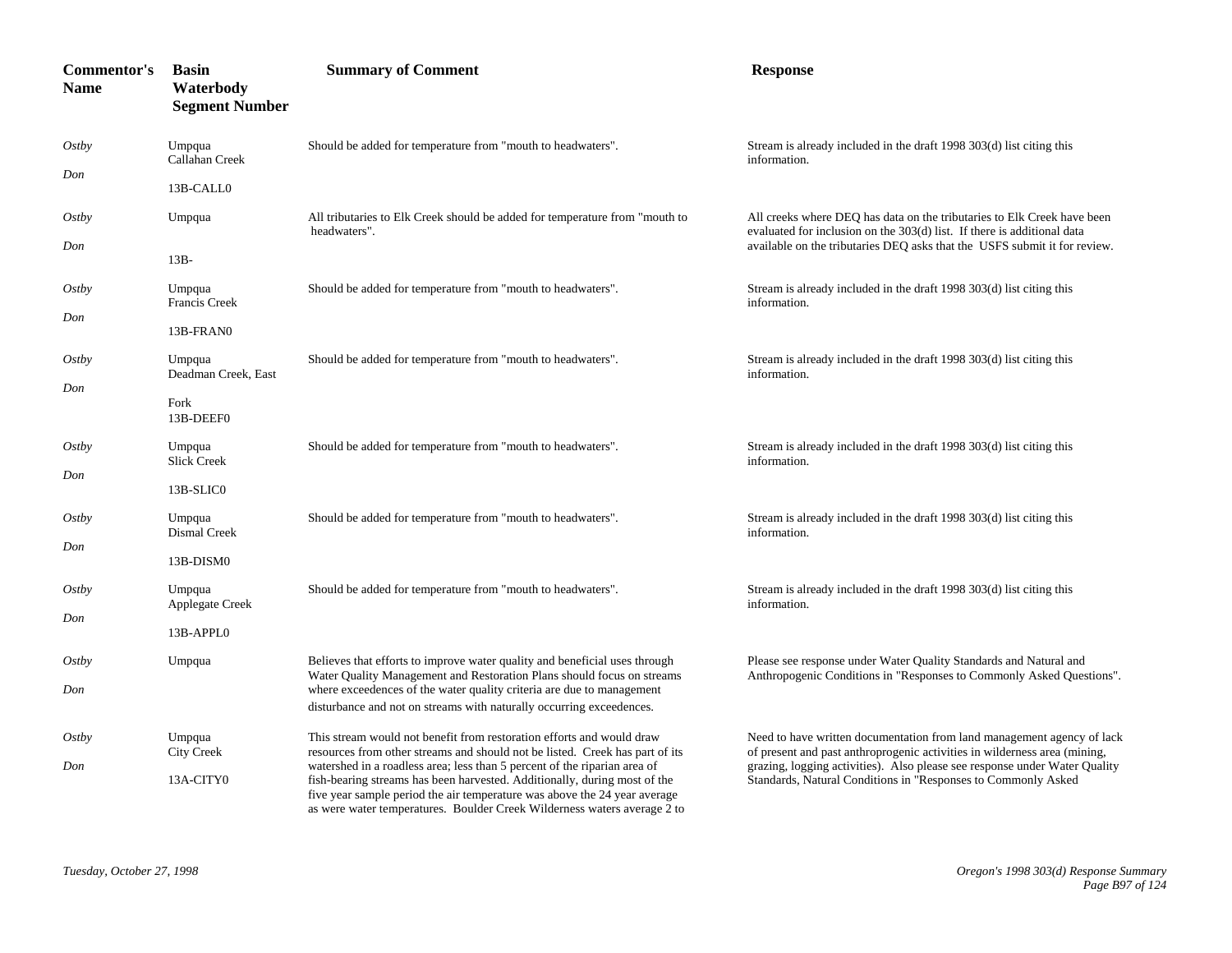| <b>Commentor's</b><br><b>Name</b> | <b>Basin</b><br>Waterbody<br><b>Segment Number</b> | <b>Summary of Comment</b>                                                                                                                                                                                                                                                                                                                                                                                                                                                                                                                                                                                        | <b>Response</b>                                                                                                                                                                                                                                                                                    |
|-----------------------------------|----------------------------------------------------|------------------------------------------------------------------------------------------------------------------------------------------------------------------------------------------------------------------------------------------------------------------------------------------------------------------------------------------------------------------------------------------------------------------------------------------------------------------------------------------------------------------------------------------------------------------------------------------------------------------|----------------------------------------------------------------------------------------------------------------------------------------------------------------------------------------------------------------------------------------------------------------------------------------------------|
| Ostby<br>Don                      | Umpqua<br><b>Castle Rock Creek</b><br>13A-CASR0    | This stream would not benefit from restoration efforts and would draw<br>resources from other streams and should not be listed. Flows almost wholly<br>from the Rogue-Umpqua Divide Wilderness. Less than 6 percent of the two<br>tributaries and non of the remaining watershed has been harvested.<br>Additionally, large tributaries of Castle Rock Creek are near or exceed the<br>salmond rearing standard for temperature. During most of the five year<br>sample period the air temperature was above the 24 year average as were<br>water temperatures. Boulder Creek Wilderness waters average 2 to 3°F | Need to have written documentation from land management agency of lack<br>of present and past anthroprogenic activities in wilderness area (mining,<br>grazing, logging activities). Also please see response under Water Quality<br>Standards, Natural Conditions in "Responses to Commonly Asked |
| Ostby<br>Don                      | Umpqua<br><b>Ouartz Creek</b><br>13B-QUAR0         | This stream would not benefit from restoration efforts and would draw<br>resources from other streams and should not be listed. Aerial photos of the<br>stream show that riparian condition is good with no adjacent valley bottom<br>road. Stream condition (large wood and channel morphology meets or<br>exceeds measures of habitat needs. About 5 miles up stream from mouth,<br>7-day ave. max. temperature was 60.2. Watershed analysis due Oct. 1998.                                                                                                                                                    | Need to have written documentation from land management agency of lack<br>of present and past anthroprogenic activities in wilderness area (mining,<br>grazing, logging activities). Also please see response under Water Quality<br>Standards, Natural Conditions in "Responses to Commonly Asked |
| Ostby<br>Don                      | Umpqua<br>Umpqua River, North<br>13A-UMN76.7       | The North Umpqua from Toketee Lake to Lemolo Dam exceeds the water<br>temperature spawning and emergence criteria for rainbow trout fry<br>emergence in June. (Warmest at Barkenberger Creek)                                                                                                                                                                                                                                                                                                                                                                                                                    | Segments modified as per review of data by DEQ, USFS and Pacificorp.                                                                                                                                                                                                                               |
| Ostby<br>Don                      | Umpqua<br>Potter Creek                             | Habitat information                                                                                                                                                                                                                                                                                                                                                                                                                                                                                                                                                                                              | Modified 303d list as needed                                                                                                                                                                                                                                                                       |
| Ostby<br>Don                      | Umpqua<br><b>Fish Creek</b><br>13A-FISH0           | Fish Creek from mouth to Pine Creek exceed the salmonid rearing criteria<br>for summer temperature.                                                                                                                                                                                                                                                                                                                                                                                                                                                                                                              | Segments modified as per review of data by DEQ, USFS and Pacificorp.                                                                                                                                                                                                                               |
| Ostby<br>Don                      | Umpqua<br>Umpqua River, North<br>13A-UMPN          | North Umpqua River from Slide Creek Powerhouse to Fish Creek<br>Powerhouse exceed the salmonid rearing criteria for summer temperature.                                                                                                                                                                                                                                                                                                                                                                                                                                                                          | Segments modified as per review of data by DEQ, USFS and Pacificorp.                                                                                                                                                                                                                               |
| Ostby<br>Don                      | Umpqua<br>Umpqua River, North<br>13A-UMPN          | North Umpqua River from Rock Creek to Copeland Gage exceed the<br>salmonid rearing criteria for summer temperature.                                                                                                                                                                                                                                                                                                                                                                                                                                                                                              | Segments modified as per review of data by DEQ, USFS and Pacificorp.                                                                                                                                                                                                                               |
| Ostby<br>Don                      | Umpqua<br><b>Clearwater Diversion</b><br>13A-CLED0 | Clearwater Diversion reflects temperatures in the diversion canal not the<br>Clearwater River and should be removed.                                                                                                                                                                                                                                                                                                                                                                                                                                                                                             | Segments modified as per review of data by DEQ, USFS and Pacificorp.                                                                                                                                                                                                                               |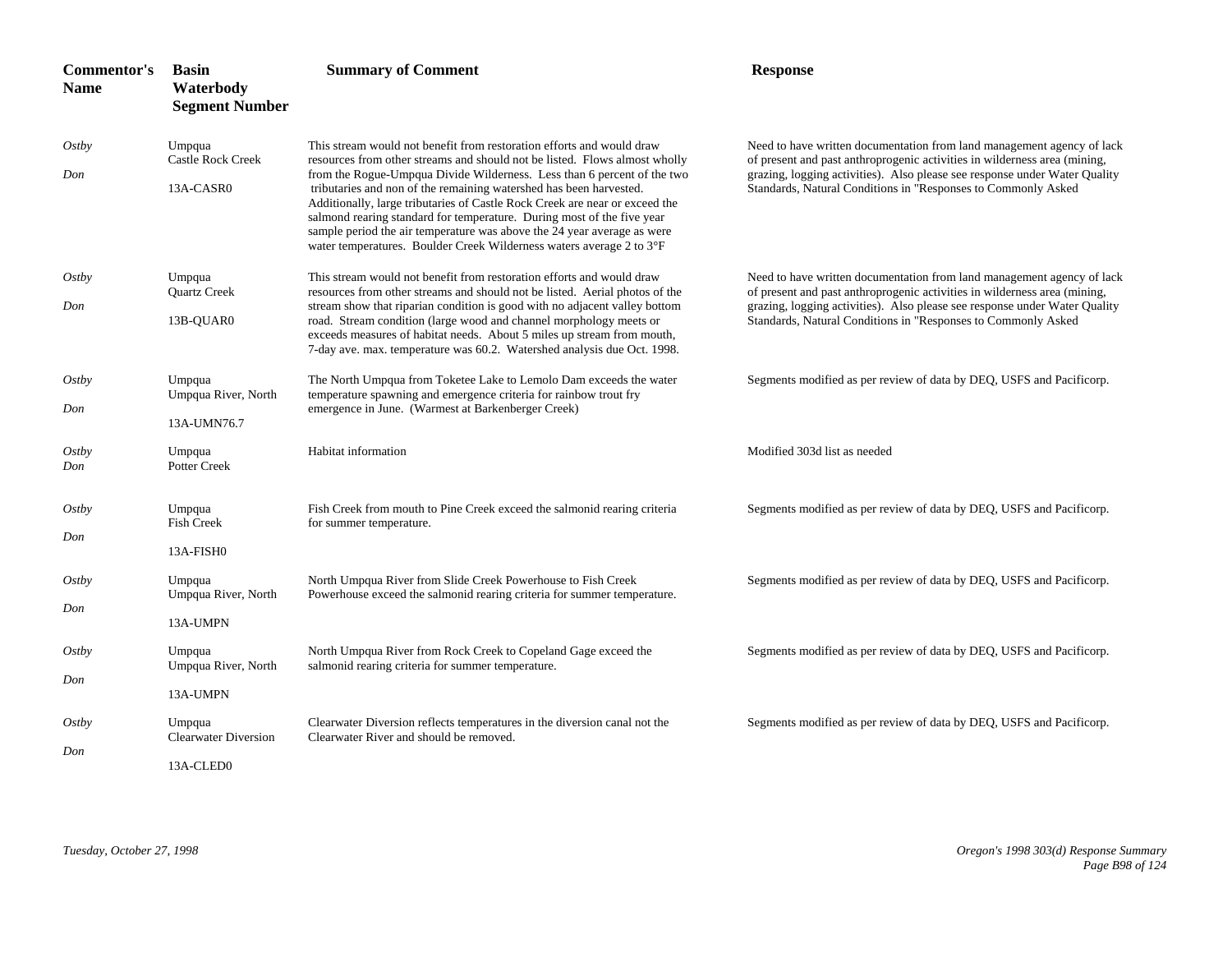| <b>Commentor's</b><br><b>Name</b> | <b>Basin</b><br>Waterbody<br><b>Segment Number</b>                   | <b>Summary of Comment</b>                                                                                                                                                                                                                                           | <b>Response</b>                                                                      |
|-----------------------------------|----------------------------------------------------------------------|---------------------------------------------------------------------------------------------------------------------------------------------------------------------------------------------------------------------------------------------------------------------|--------------------------------------------------------------------------------------|
| Ostby<br>Don                      | Umpqua<br>Horseheaven Creek<br>13A-HORS0                             | Add Horseheaven Creek to list for temperature in 1990 7-day avg. max<br>temperature was 68°F.                                                                                                                                                                       | Stream is already included in the draft 1998 303(d) list citing this<br>information. |
| Ostby<br>Don                      | Umpqua<br><b>Clearwater River</b><br>13A-CLEA0                       | Total dissolved gas criteria is exceeded at Clearwater 2 Powerhouse.                                                                                                                                                                                                | Segments modified as per review of data by DEQ, USFS and Pacificorp.                 |
| Ostby<br>Don                      | Umpqua<br>Umpqua River, North<br>13A-UMN                             | The pH criteria of 8.5 is exceeded on the North Umpqua between Lemolo 2<br>powerhouse and Toketee Lake.                                                                                                                                                             | Segments modified as per review of data by DEQ, USFS and Pacificorp.                 |
| Ostby<br>Don                      | Umpqua<br>Umpqua River, North<br>13A-UMN                             | Several diverted hydropower reaches experience water quality problems<br>(dissolved oxygen, TDG, turbidity exceedences) during annual maintenance<br>of powerhouses and canals, when water sits in forebays and is turned into or<br>rediverted from river reaches. | Segments modified as per review of data by DEQ, USFS and Pacificorp.                 |
| Ostby<br>Don                      | Umpqua<br><b>Mowich Creek</b><br>13A-MOWI0                           | Mowich Creek tributary to the Clearwater at Clearwater 2 diversion dam<br>exceeds the water temperature spawning and emergence criteria for rainbow<br>trout fry emergence in June.                                                                                 | Segments modified as per review of data by DEQ, USFS and Pacificorp.                 |
| Ostby<br>Don                      | Umpqua<br>Slide Creek                                                | Insufficient data comment                                                                                                                                                                                                                                           | Modified 303d list as needed                                                         |
| Ostby<br>Don                      | Umpqua<br>North Umpqua River                                         | Flow, Habitat, Biological Criteria, Temperature, Dissolved Gases<br>information                                                                                                                                                                                     | Modified 303d list as needed                                                         |
| Ostby<br>Don                      | Umpqua<br>Umpqua River, South<br><b>Black Rock Fork</b><br>13A-UMSB0 | Add temperature, summer mouth to headwaters.                                                                                                                                                                                                                        | Stream is already included in the draft 1998 303(d) list citing this<br>information. |
| Ostby<br>Don                      | Umpqua<br><b>Fish Creek</b>                                          | Dissolved Oxygen, habitat and temperature information                                                                                                                                                                                                               | Modified 303d list as needed                                                         |

*Tuesday, October 27, 1998 Oregon's 1998 303(d) Response Summary Page B99 of 124*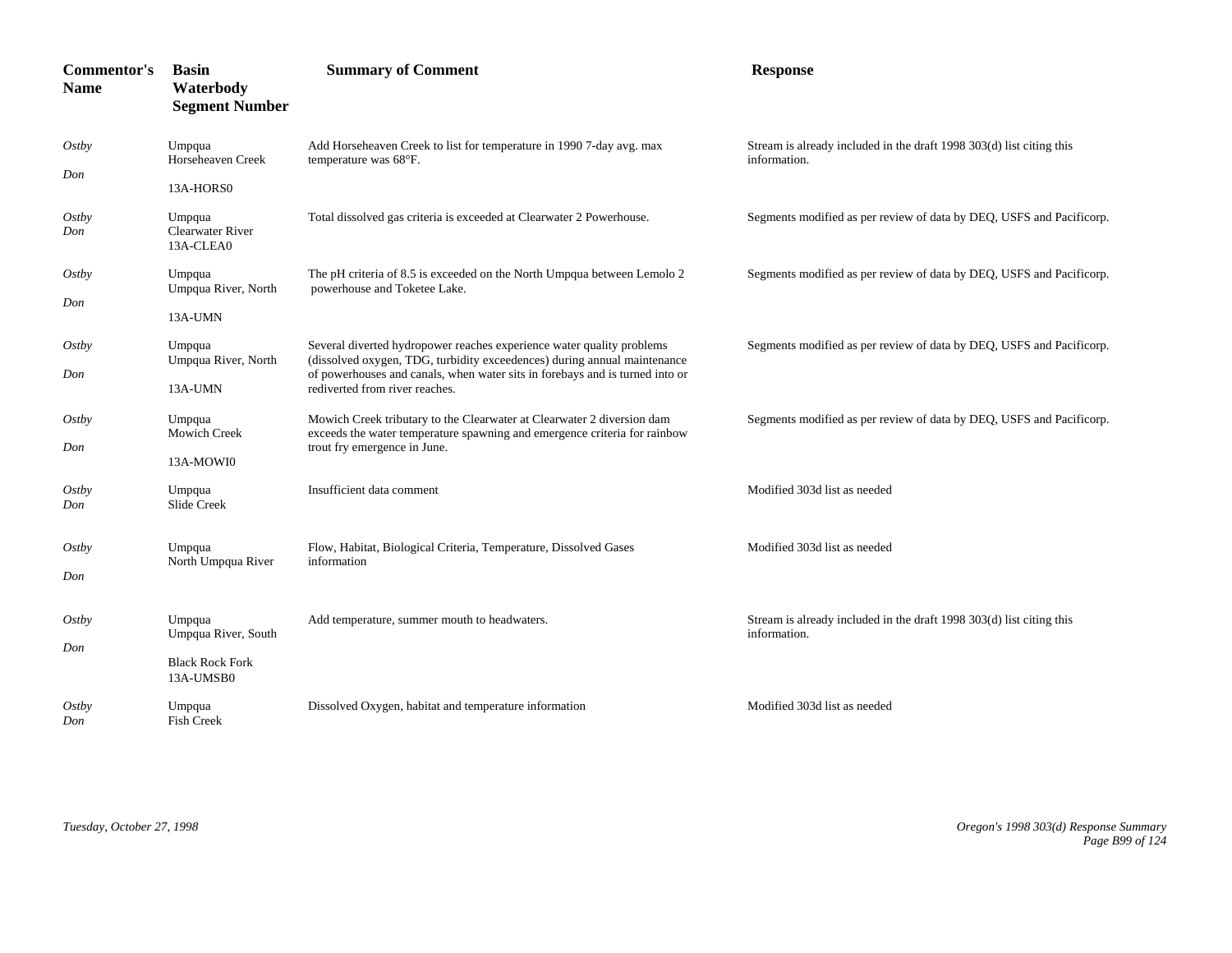| Commentor's<br><b>Name</b>       | <b>Basin</b><br>Waterbody<br><b>Segment Number</b> | <b>Summary of Comment</b>                                                                                                                                                                                                                                                                                                                                                                                                                           | <b>Response</b>                                                                                                                                                                                                                                                                                                                                                                                                                                                                                                                    |
|----------------------------------|----------------------------------------------------|-----------------------------------------------------------------------------------------------------------------------------------------------------------------------------------------------------------------------------------------------------------------------------------------------------------------------------------------------------------------------------------------------------------------------------------------------------|------------------------------------------------------------------------------------------------------------------------------------------------------------------------------------------------------------------------------------------------------------------------------------------------------------------------------------------------------------------------------------------------------------------------------------------------------------------------------------------------------------------------------------|
| Ostby<br>Don                     | Umpqua<br>Umpqua River, North<br>13A-UMN           | The North Umpqua from Soda Springs Reservoir to Fish Creek Powerhouse<br>exceeds the water temperature spawning and emergence criteria for rainbow<br>trout fry emergence in June.                                                                                                                                                                                                                                                                  | Segments modified as per review of data by DEQ, USFS and Pacificorp.                                                                                                                                                                                                                                                                                                                                                                                                                                                               |
| Ostby<br>Don                     | Umpqua<br><b>Buckeye Creek</b><br>13B-BUCK0        | Should be changed from "mouth to headwaters" to "mouth to above Coyote"<br>Creek", approximately 2.2 miles upstream.                                                                                                                                                                                                                                                                                                                                | Stream has already been modified in the draft 1998 303(d) list citing this<br>information.                                                                                                                                                                                                                                                                                                                                                                                                                                         |
| Ostby<br>Don                     | Umpqua<br>Umpqua River, North<br>13A-UMN           | The North Umpqua from Rock Creek to Soda Springs Reservoir exceeds the<br>water temperature spawning and emergence criteria for rainbow trout fry<br>emergence in June.                                                                                                                                                                                                                                                                             | Segments modified as per review of data by DEQ, USFS and Pacificorp.                                                                                                                                                                                                                                                                                                                                                                                                                                                               |
| Ostby<br>Don                     | Umpqua<br>Deer Creek                               | Flow and Habitat information                                                                                                                                                                                                                                                                                                                                                                                                                        | Modified 303d list as needed                                                                                                                                                                                                                                                                                                                                                                                                                                                                                                       |
| Ostby<br>Don                     | Umpqua<br><b>Clearwater River</b>                  | Flow and Habitat information                                                                                                                                                                                                                                                                                                                                                                                                                        | Modified 303d list as needed                                                                                                                                                                                                                                                                                                                                                                                                                                                                                                       |
| Ostby<br>Don                     | Umpqua<br>Lake Creek                               | Biological Criteria information                                                                                                                                                                                                                                                                                                                                                                                                                     | Modified 303d list as needed                                                                                                                                                                                                                                                                                                                                                                                                                                                                                                       |
| Ostby<br>Don                     | Willamette<br><b>Sharps Creek</b><br>22C-SHAR0     | Sharps Creek above Martin Creek to Fairview Creek was 62.7°F in 1997 and<br>this segment should be de-listed. Segment should be from mouth to Martin<br>Creek.                                                                                                                                                                                                                                                                                      | DEQ agrees segment was modified.                                                                                                                                                                                                                                                                                                                                                                                                                                                                                                   |
| <i>Otley</i><br>Allan and Jennie | Malheur Lake<br>Riddle Creek<br>41A-RIDD0          | Very little data has been compiled from Riddle Creek and temperature<br>reading were not taken seven consecutive days during July. Many streams,<br>such as narrow, slow moving streams during hot summer months on the high<br>desert, do not meet standards because of natural conditions. DEQ must<br>work with water users to correct any true water quality problems allowing<br>the user to correct the problem before any penalty is issued. | The listing for Riddle Creek was based on BLM Data (3 Sites: Lower,<br>29S-34E-8nwsw; Middle, 29S-34E-22nwse; and Upper, 30S-35E-31nesw)<br>which indicated that the 7 day average of daily maximums of $71.0$ ; 69.1;<br>and 74.5 exceeded temperature standard (64) in 1995. Data was collected<br>from $7/21/95$ at the upper site and $8/8/95$ at the other two sites through late<br>September. Please see response under Water Quality Standards, Steam<br>Function Existing Authorities and Implementation in "Responses to |
| Pampush<br>Andy                  | North Coast / Lower<br>Nestucca River<br>11E-NEST0 | Since the late 1980 the BLM and U.S. Forest Service have endeavored to<br>improve water quality throughout the Nestucca River watershed.<br>Management plans have been developed and implemented which have<br>dramatically changed the management direction in the forest.                                                                                                                                                                         | Management plans to improve water quality already developed and being<br>implemented should be continued. It is envisioned that current management<br>plans will be reviewed and appropriate components incorporated into Total<br>Maximum Daily Loads (TMDL's) and water quality management plans as<br>they are developed to address a waterbody's water quality limited status.                                                                                                                                                 |

*Tuesday, October 27, 1998 Oregon's 1998 303(d) Response Summary Page B100 of 124*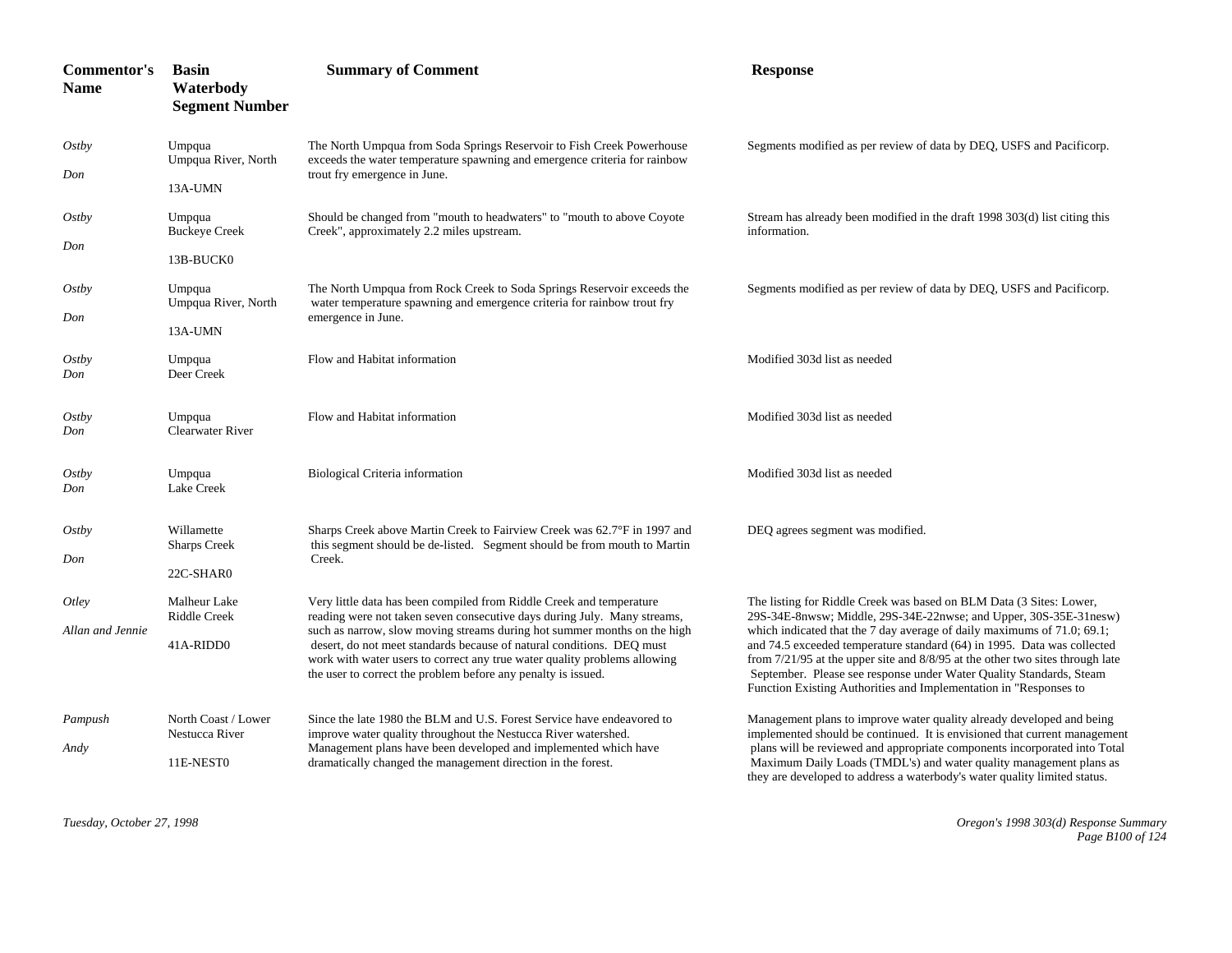| Commentor's<br><b>Name</b> | <b>Basin</b><br>Waterbody<br><b>Segment Number</b> | <b>Summary of Comment</b>                                                                                                                                                                                                                                                                                                                                                                                                                                                                                                                                                                                                                                                                                                                                                                                                                                                                                                                                                                                                                                                                                                                                                                   | <b>Response</b>                                                                                                                                                                                                                                                                                                                                                                                                                                                                                                                                                                                                                                                                                                                                                                                                                                                                  |
|----------------------------|----------------------------------------------------|---------------------------------------------------------------------------------------------------------------------------------------------------------------------------------------------------------------------------------------------------------------------------------------------------------------------------------------------------------------------------------------------------------------------------------------------------------------------------------------------------------------------------------------------------------------------------------------------------------------------------------------------------------------------------------------------------------------------------------------------------------------------------------------------------------------------------------------------------------------------------------------------------------------------------------------------------------------------------------------------------------------------------------------------------------------------------------------------------------------------------------------------------------------------------------------------|----------------------------------------------------------------------------------------------------------------------------------------------------------------------------------------------------------------------------------------------------------------------------------------------------------------------------------------------------------------------------------------------------------------------------------------------------------------------------------------------------------------------------------------------------------------------------------------------------------------------------------------------------------------------------------------------------------------------------------------------------------------------------------------------------------------------------------------------------------------------------------|
| Patterson<br>H. Wade       |                                                    | Interested in knowing temperature criteria for designating a stream as WQL.                                                                                                                                                                                                                                                                                                                                                                                                                                                                                                                                                                                                                                                                                                                                                                                                                                                                                                                                                                                                                                                                                                                 | Criteria is outline in the front of the 303 (d) list.                                                                                                                                                                                                                                                                                                                                                                                                                                                                                                                                                                                                                                                                                                                                                                                                                            |
| Petersen<br>Philip         | Malheur Lake<br><b>Silver Creek</b><br>41D-SILV27  | Questions the data that has been collected in the Silver Creek drainage<br>because of the "agenda" of many of the people involved in Ballot Measure<br>38. State and Federal governments could accomplish more by cooperating<br>with private land owners than by developing oppressive rules and<br>regulations. They use the same irrigation methods as used by the wildlife<br>preserve at the other end of the creek but do not allow the plant life to<br>decay and stagnate. If cattle operations become unprofitable, land will<br>become less pristine as it is subdivided with resultant concrete and asphalt.                                                                                                                                                                                                                                                                                                                                                                                                                                                                                                                                                                     | Silver Creek from the Moon Reservoir to headwaters was listed based on<br>Bureau of Land Management and U.S. Forest Service Data collected at four<br>separate sites: BLM Data (3 sites: below Sawmill Cr, 21S-26E-20nwse;<br>below Claw Cr, 21S-26E-31 swnw; below Nicoll Cr, 22S-25E-12se): 7 day<br>average of daily maximums of: 73.9 (1995) and 75.2 (1996) with 47 7-day<br>periods below Sawmill, 79.6 (1996) with 567-day periods below Claw, and<br>77.8 (1996) with 49 7-day periods below Nicoll exceeded temperature<br>standard (64); USFS Data (Site 1.5 miles above FS Boundary): 63/97 days<br>above former standard (68) in 91/92 respectively. Please see response<br>under Steam Function and Implementation in "Responses to Commonly                                                                                                                        |
| Peterson<br>Everett        | Umpqua<br>Deer Creek<br>13B-DEER0                  | Submitted data on Deer Creek located in Roseburg for evaluation for listing.                                                                                                                                                                                                                                                                                                                                                                                                                                                                                                                                                                                                                                                                                                                                                                                                                                                                                                                                                                                                                                                                                                                | Deer Creek is on the 94/96 303(d) list for Dissolved Oxygen (Salmonid<br>spawning: September through March), Temperature - Summer and Bacteria.<br>Data supplied included pH, specific conductance, temperature and dissolved<br>oxygen and observations collected on 8/18/95 which would not change the<br>listing. The Department encourages local efforts for monitoring streams<br>and will be glad to work with the Little River Committee to help insure that                                                                                                                                                                                                                                                                                                                                                                                                              |
| Power<br>Laurie            | Willamette<br>McKenzie                             | Feel that it is inappropriate to apply the Bull Trout standard to the entire<br>mainstem from Ritchie Creek to Clear Lake. The 50 degree standard is<br>based on preferred temperatures for the most temperature-sensitive bull<br>trout life stages of spawning, incubation and early rearing and should be<br>applied to those areas. Adult bull trout can tolerate and are found in waters<br>that have higher temperatures. EWEB understands that a review of the bull<br>trout standard is planned and supports the development of a revised standard<br>that accounts for varied temperature tolerances of different life stages.<br>Believes that lower segment listed is too long based on 1996 DEQ sampling<br>which shows that site at RM 24.2 meets the standard and seeks clarification<br>of which standard was applied. EWEB is concerned on how year to year<br>variation were factored in as site at Walterville Gage exceeds in 1992 but<br>not in 1993 and suggests a more rigorous process in evaluating sufficiency<br>of data in making determinations. Provided information regarding spawning<br>in the lower McKenzie for future reference in applying the spawning | Currently the Bull Trout Standard does not have different temperature<br>criteria for different life stages. The 50 degree criteria applies to waters<br>that support or are necessary to maintain the viability of native Oregon bull<br>trout - Bull Trout have been observed in the McKenzie River from the<br>South Fork down to Trout Creek. The McKenzie River has been segmented<br>at Leaburg Dam to better reflect hydrologic changes in the McKenzie<br>River. The Department realizes that there is interest and additional<br>information that may support further refinement of the temperature<br>standard for Bull Trout which would establish a different numeric criteria for<br>different life stages. DEQ will review this information in the next<br>standards review. Modifications to the listing would be made if there is a<br>revision to the standard. |
| Rauch<br>Chris             |                                                    | Temperature guidelines are way out of line. Message send by E-mail was not<br>complete and the Department has requested additional comment.                                                                                                                                                                                                                                                                                                                                                                                                                                                                                                                                                                                                                                                                                                                                                                                                                                                                                                                                                                                                                                                 | Please see response under Water Quality Standards, Temperature in<br>"Responses to Commonly Asked Questions".                                                                                                                                                                                                                                                                                                                                                                                                                                                                                                                                                                                                                                                                                                                                                                    |
| Reed<br>David              |                                                    | Believe that standards are unrealistic and trying to achieve "perfect"<br>conditions will destroy many people's livelihood.                                                                                                                                                                                                                                                                                                                                                                                                                                                                                                                                                                                                                                                                                                                                                                                                                                                                                                                                                                                                                                                                 | Please see response under Water Quality Standards, Steam Function and<br>Implementation in "Responses to Commonly Asked Questions".                                                                                                                                                                                                                                                                                                                                                                                                                                                                                                                                                                                                                                                                                                                                              |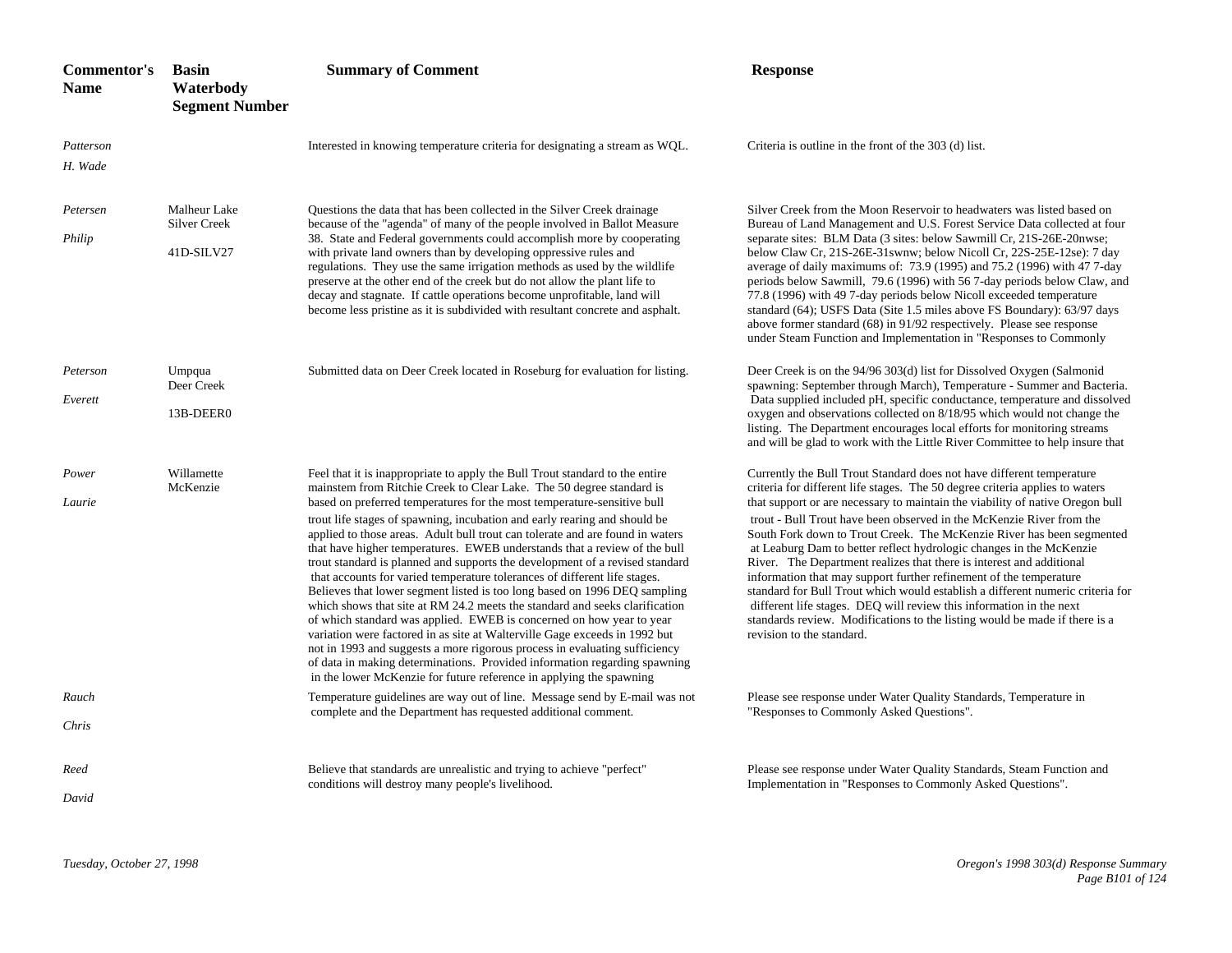| <b>Commentor's</b><br>Name | <b>Basin</b><br>Waterbody<br><b>Segment Number</b> | <b>Summary of Comment</b>                                                                                                                                                                                                                                                                      | <b>Response</b>                                                                                                                                                                                                                                                                    |
|----------------------------|----------------------------------------------------|------------------------------------------------------------------------------------------------------------------------------------------------------------------------------------------------------------------------------------------------------------------------------------------------|------------------------------------------------------------------------------------------------------------------------------------------------------------------------------------------------------------------------------------------------------------------------------------|
| Rees                       |                                                    | Concerned that DEQ will accept data from farmers and ranchers which may<br>not be properly quality assured. Wants to know where comments can be                                                                                                                                                | No site specific action requested. Please see response under Data Used for<br>Listing, Minimum Data Requirements in "Responses to Commonly Asked                                                                                                                                   |
| Elaine                     |                                                    | reviewed.                                                                                                                                                                                                                                                                                      | Questions". Comments will be provided to those who commented during<br>the public comment period and to anyone else who requests a copy.                                                                                                                                           |
|                            |                                                    |                                                                                                                                                                                                                                                                                                |                                                                                                                                                                                                                                                                                    |
| Reynolds                   | John Day                                           | Need to look at Clean Water Act as it applies to navigable waters - not all<br>the streams listed are navigable                                                                                                                                                                                | Please see response under Waters of the State/Nation in "Responses to<br>Commonly Asked Questions".                                                                                                                                                                                |
| Dennis                     |                                                    |                                                                                                                                                                                                                                                                                                |                                                                                                                                                                                                                                                                                    |
| Reynolds                   | John Day                                           | Will property owners be responsible for pollution that comes on to their                                                                                                                                                                                                                       | For non-point sources of pollution TMDLs will be focused on water quality                                                                                                                                                                                                          |
| Dennis                     |                                                    | lands?                                                                                                                                                                                                                                                                                         | at a watershed level rather than on individual land owners. Evaluation of<br>water quality conditions will be on a watershed basis. Management plans                                                                                                                               |
|                            |                                                    |                                                                                                                                                                                                                                                                                                | which will focus on management practices and activities that if<br>implemented would benefit water quality. A land owner would only need to<br>address activities on their own lands. Also please see response under<br>Implementation in "Responses to Commonly Asked Questions". |
| Reynolds                   | John Day                                           | DEQ needs to look at the OSU study on temperature in the Upper John<br>Day, has been actively involved in setting up this study as chairman of the                                                                                                                                             | DEQ has reviewed this study.                                                                                                                                                                                                                                                       |
| Dennis                     |                                                    | committee. Study of 21 class one streams using Hobos and coordinated with<br>a variety of agencies. Focused on temperature but had interest in flow and                                                                                                                                        |                                                                                                                                                                                                                                                                                    |
| Reynolds                   | John Day<br><b>Indian Creek</b>                    | He believes that Indian Creek (26B-INDI0) is unusual (pg. 25 of OSU<br>study). Hot Springs on Ray Brothers Ranch on upper end of stream.                                                                                                                                                       | The segment of Indian Creek above river mile 3 has been removed from the<br>list. Data showed the upper section was meeting the temperature criteria.                                                                                                                              |
| Dennis                     | 26B-INDI3                                          | Salmon not in Indian Creek.                                                                                                                                                                                                                                                                    | Data also showed the hot springs was not affecting the temperature of the<br>stream significantly.                                                                                                                                                                                 |
| Reynolds                   | John Day                                           | Disagree with approach to TMDL (10 steps identified) - a plan would need<br>to be written by ODA or ODF, concerned about affect on local citizens.                                                                                                                                             | Please see response under Existing Authorities in "Responses to Commonly<br>Asked Questions".                                                                                                                                                                                      |
| Dennis                     |                                                    | State should have burden of proof of water quality problems.                                                                                                                                                                                                                                   |                                                                                                                                                                                                                                                                                    |
| Reynolds                   | John Day                                           | Need to have a consistent method to measuring parameters.                                                                                                                                                                                                                                      | Please see response under Data Used in Listing, Minimum Data                                                                                                                                                                                                                       |
| Dennis                     |                                                    |                                                                                                                                                                                                                                                                                                | Requirements in "Responses to Commonly Asked Questions".                                                                                                                                                                                                                           |
| Reynolds                   | John Day                                           | Call Creek had a 3 degree variation across the cross section. Call Creek was                                                                                                                                                                                                                   | OSU Data showed that Call Creek meet the temperature criteria for Bull<br>Trout (50°F). Therefore, would not be listed. In 1993, 7 day ave. max was<br>49.6°F.                                                                                                                     |
| Dennis                     | Call Creek<br>26B-CALL0                            | not listed. Hot Springs along a number of the Strawberry streams could be<br>responsible for them being listed.                                                                                                                                                                                |                                                                                                                                                                                                                                                                                    |
| Reynolds                   | John Day                                           | Reynolds Creek (26B-REYN0) has only two miles of private land - only                                                                                                                                                                                                                           | After review of data DEQ agrees the segment should be from mouth to                                                                                                                                                                                                                |
| Dennis                     | Reynolds Creek<br>26B-REYN0                        | those two miles were listed. Monitoring site was about 1 mile from mouth -<br>there is not a substantial reason to believe that a problem occurs in the mile<br>upstream. It is inappropriate to list this segment or it should be list all the<br>way to headwaters similar to Deardorf Creek | headwaters.                                                                                                                                                                                                                                                                        |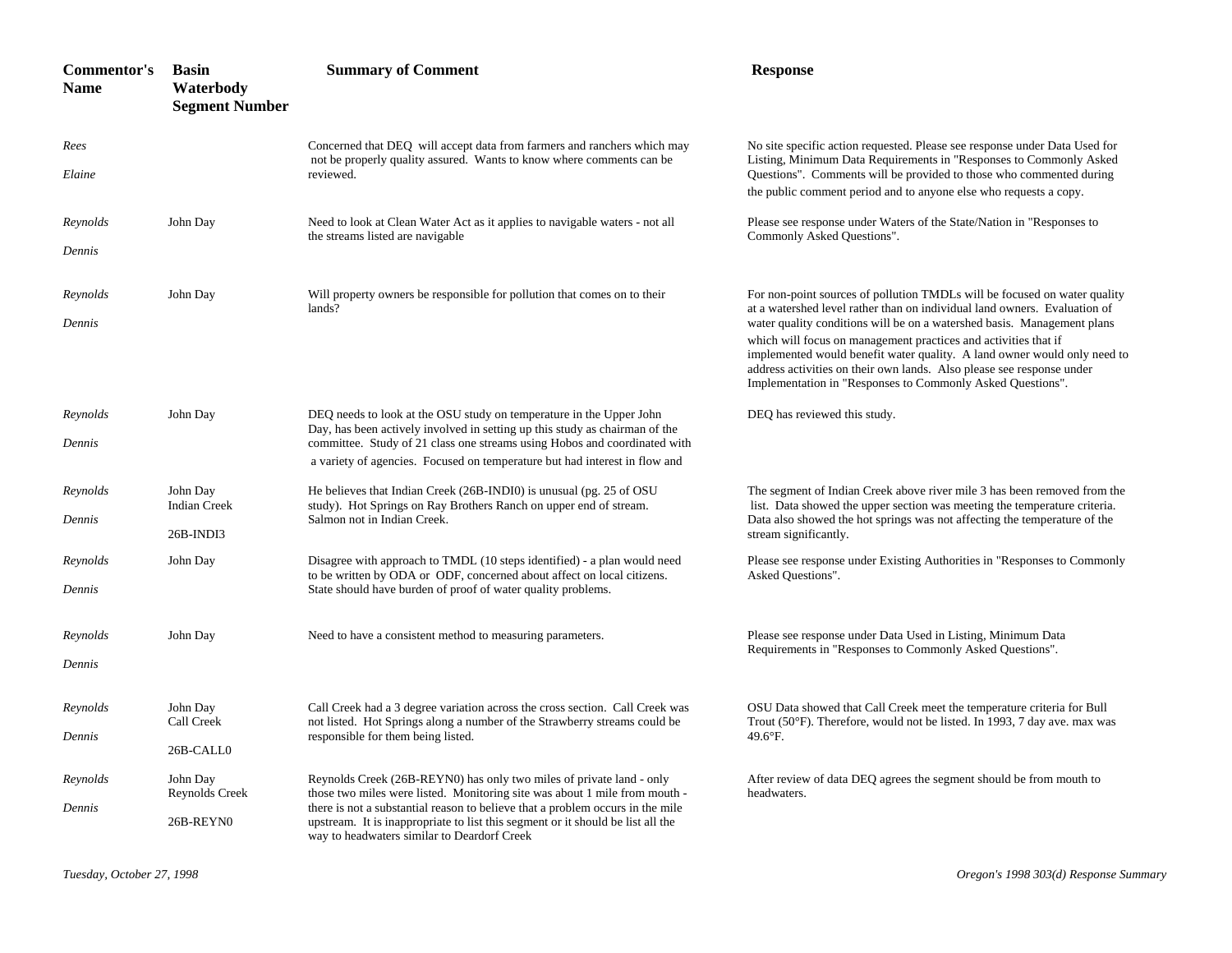*Page B102 of 124*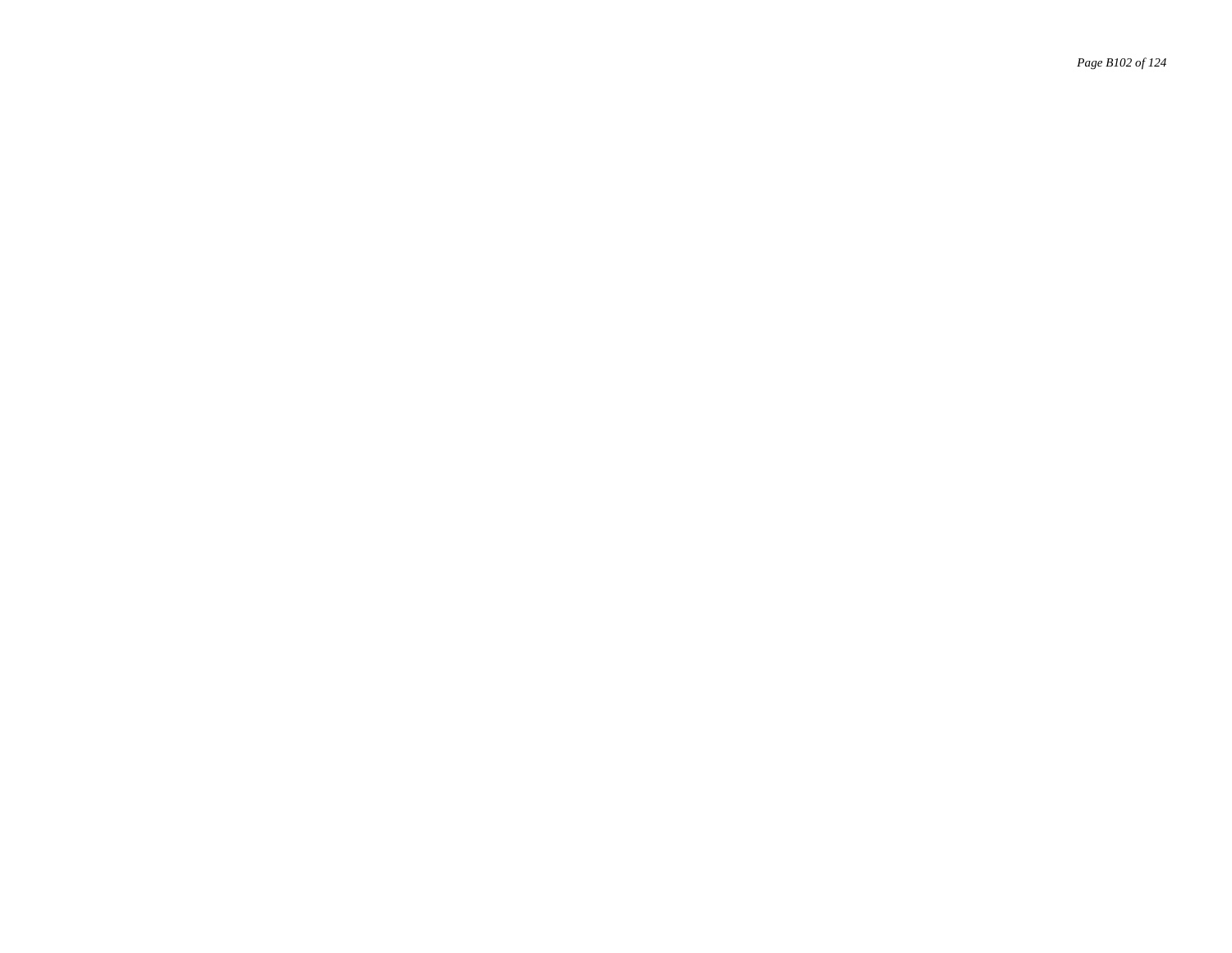| <b>Commentor's</b><br><b>Name</b> | <b>Basin</b><br>Waterbody<br><b>Segment Number</b>               | <b>Summary of Comment</b>                                                                                                                                                                                                                                                                                                                                                                                                                                            | <b>Response</b>                                                                                                                                                                                                                                                                                                                                                                                                                                                                                                  |
|-----------------------------------|------------------------------------------------------------------|----------------------------------------------------------------------------------------------------------------------------------------------------------------------------------------------------------------------------------------------------------------------------------------------------------------------------------------------------------------------------------------------------------------------------------------------------------------------|------------------------------------------------------------------------------------------------------------------------------------------------------------------------------------------------------------------------------------------------------------------------------------------------------------------------------------------------------------------------------------------------------------------------------------------------------------------------------------------------------------------|
| Rilling<br>Hans                   | Rogue<br><b>Illinois River</b><br>15E-ILLI32.5                   | Submitted continuous temperature monitoring data and other water data                                                                                                                                                                                                                                                                                                                                                                                                | 7-day average of daily maximums were 79.0 and 80.0 at two sites monitored<br>which exceeded temperature standard (64).                                                                                                                                                                                                                                                                                                                                                                                           |
| Rilling<br>Hans                   | Rogue<br>Rough and Ready<br>15E-ROUG0                            | Submitted continuous temperature monitoring data and other water data                                                                                                                                                                                                                                                                                                                                                                                                | 7-day average of daily maximums was 79.7 at site monitored which<br>exceeded temperature standard (64), other parameters met standard except<br>for one pH value of 8.61 exceeded pH standard $(8.5)$ but did not meet listing<br>criteria (a minimum of two exceedences).                                                                                                                                                                                                                                       |
| Rilling<br>Hans                   | Rogue<br>South Fork Rough and<br><b>Ready Creek</b><br>15E-ROSF0 | Submitted continuous temperature monitoring data and other water data                                                                                                                                                                                                                                                                                                                                                                                                | 7-day average of daily maximums was 74.7 at site monitored which<br>exceeded temperature standard (64).                                                                                                                                                                                                                                                                                                                                                                                                          |
| Rilling<br>Hans                   | Rogue<br>East Fork Illinois<br>15E-ILEF0                         | Submitted continuous temperature monitoring data and other water data                                                                                                                                                                                                                                                                                                                                                                                                | 7-day average of daily maximums was 72.0 at site monitored which<br>exceeded temperature standard (64).                                                                                                                                                                                                                                                                                                                                                                                                          |
| Rilling<br>Hans                   | Rogue<br><b>Illinois River</b><br>15E-ILLI0                      | Submitted continuous temperature monitoring data and other water data                                                                                                                                                                                                                                                                                                                                                                                                | 7-day average of daily maximums were 80.0 and 75.0 at two sites monitored<br>which exceeded temperature standard (64).                                                                                                                                                                                                                                                                                                                                                                                           |
| Rilling<br>Hans                   | Rogue<br><b>Sucker Creek</b><br>15E-SUCK0                        | Submitted continuous temperature monitoring data and other water data                                                                                                                                                                                                                                                                                                                                                                                                | 7-day average of daily maximums were 64.0, 72.0 and 71.0 at three sites<br>monitored which exceeded temperature standard (64).                                                                                                                                                                                                                                                                                                                                                                                   |
| Rilling<br>Hans                   | Rogue<br>Grayback Creek<br>15E-GRAY0                             | Submitted continuous temperature monitoring data and other water data                                                                                                                                                                                                                                                                                                                                                                                                | 7-day average of daily maximums were 55.0 and 59.0 at two sites monitored<br>which met temperature standard.                                                                                                                                                                                                                                                                                                                                                                                                     |
| Roach<br>John                     | Rogue<br>Sand Creek                                              | Concerned about Sand Creek a possible steelhead stream, its not listed in<br>Middle Rogue Watershed should be monitored for temperature. Private<br>ownership and development dominate creek and there is a forgotten<br>culverted irrigation canal                                                                                                                                                                                                                  | DEQ does not have any data on this stream at this time.                                                                                                                                                                                                                                                                                                                                                                                                                                                          |
| Roach<br><i>Steven</i>            |                                                                  | Concerned about erosion and development of property, especially on<br>hillsides. Development is uncontrolled creating erosion which puts sediment<br>in streams resulting in fish being killed and pollutes drinking water. Should<br>stabilize sites as they are developed. Also concerned about maintenance of<br>irrigation ditches and sending sediment to river. Not enough riparian zone<br>left as part of developments (1 foot) not enough to keep the banks | Oregon's cities, counties and state Land Conservation and Development<br>Commission are responsible for development within the state. If there is<br>data or other analysis that indicates a sedimentation problem in a water<br>body DEQ would list the water body in the 303(d) list, however, the list does<br>not identify the cause of water quality listing. Addressing the<br>sedimentation issues would be handled through the development of a TMDL<br>and corresponding water quality management plan. |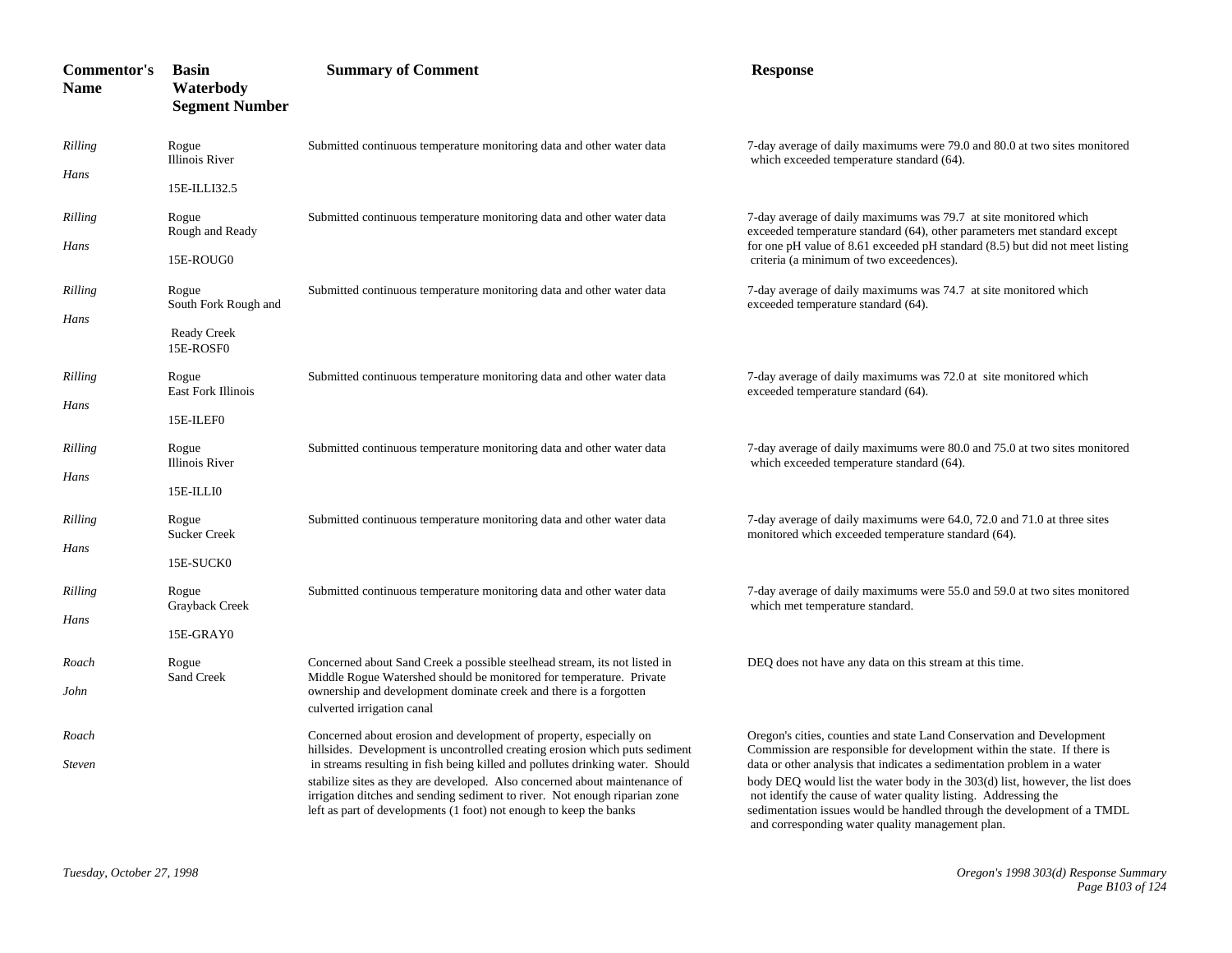| Commentor's<br><b>Name</b> | <b>Basin</b><br>Waterbody<br><b>Segment Number</b> | <b>Summary of Comment</b>                                                                                                                                                                                                                                                                                                                                                                                                                                                                                                                                                                                                                                                                                                                                                                            | <b>Response</b>                                                                                                                                            |
|----------------------------|----------------------------------------------------|------------------------------------------------------------------------------------------------------------------------------------------------------------------------------------------------------------------------------------------------------------------------------------------------------------------------------------------------------------------------------------------------------------------------------------------------------------------------------------------------------------------------------------------------------------------------------------------------------------------------------------------------------------------------------------------------------------------------------------------------------------------------------------------------------|------------------------------------------------------------------------------------------------------------------------------------------------------------|
| Robatcek                   |                                                    | Concerned that DEQ proposed the list before asking for comments and now<br>is the process of defending the list. Feels that many streams listed did not                                                                                                                                                                                                                                                                                                                                                                                                                                                                                                                                                                                                                                              | No site specific action requested. See the listing process overview at the<br>start of the list for background on the listing process. Please see response |
| John                       |                                                    | meet temperature standard and never will. DEQ should start over and list<br>only those water bodies with an identifiable problem that offers a reasonable                                                                                                                                                                                                                                                                                                                                                                                                                                                                                                                                                                                                                                            | under Water Quality Standards, Temperature and Listing and De-listing<br>Methodology Issues in "Responses to Commonly Asked Questions".                    |
| Robison                    |                                                    | Concerned about using stream habitat survey data in comparison with<br>Oregon Benchmark values for both habitat modification and sedimentation.                                                                                                                                                                                                                                                                                                                                                                                                                                                                                                                                                                                                                                                      | Please see response under Water Quality Standards, Sedimentation and<br>Habitat Modification in "Responses to Commonly Asked Questions".                   |
| E. George                  |                                                    | Oregon Benchmark values are not water quality standards. They represent<br>a desired future condition that over time Oregon hopes to achieve in a<br>certain percentage of streams (not 100%). The Oregon Department of Fish<br>and Wildlife benchmarks benchmarks (as does PAC Fish or IN Fish<br>benchmarks) represent a range of values that are considered optimum or<br>desirable for fish habitat. There is a range of natural variation that would<br>cause some streams not to achieve the desired condition. In contrast water<br>quality standards demand compliance unless natural conditions are<br>demonstrated that makes this impossible or TMDL's or equivalents have<br>been established. For these reasons streams listed using the benchmarks<br>should be removed from the list. |                                                                                                                                                            |
| Robison<br>E. George       |                                                    | Stream Habitat survey data is not suited for water quality indicators. It is a<br>well known fact that stream habitat survey data lack precision and are very<br>prone to observer bias. These surveys have low repeatability and high                                                                                                                                                                                                                                                                                                                                                                                                                                                                                                                                                               | Please see response under Water Quality Standards, Sedimentation and<br>Habitat Modification in "Responses to Commonly Asked Questions".                   |
|                            |                                                    | inability to measure true differences between reaches. Water-bodies listed<br>based on parameters such as percent pools and percent fines should be<br>removed from the 1998 202(d) list. (Pebble count methods are known to<br>have better precision than simple aerial estimates.)                                                                                                                                                                                                                                                                                                                                                                                                                                                                                                                 |                                                                                                                                                            |
| Robison<br>E. George       |                                                    | As a policy the use of stream surveys data to list streams on the 303(d) list<br>in essence punishes landowners that have cooperated in the past. There is a<br>sever and justified concern that using stream surveys to list streams on the                                                                                                                                                                                                                                                                                                                                                                                                                                                                                                                                                         | Please see response under Water Quality Standards, Sedimentation and<br>Habitat Modification in "Responses to Commonly Asked Questions".                   |
|                            |                                                    | $303(d)$ list will severely hamper voluntary permission to do surveys in the<br>future, and therefore, should not be used to do 303(d) listings.                                                                                                                                                                                                                                                                                                                                                                                                                                                                                                                                                                                                                                                     |                                                                                                                                                            |
| Robison                    |                                                    | Concerned about using various federal watershed analyses when water quality<br>impaired designations are due to commentary within the watershed analysis                                                                                                                                                                                                                                                                                                                                                                                                                                                                                                                                                                                                                                             | Please see response under Water Quality Standards, Sedimentation and<br>Habitat Modification in "Responses to Commonly Asked Questions".                   |
| E. George                  |                                                    | itself based on visual or anecdotal information instead of data. Often times<br>these analyses are put together under tight time frames and the analysts<br>make judgment calls lacking data in pointing out areas of potential concern.<br>Because of the above reasoning, streams using federal watershed analysis<br>and stream habitat survey data should be remove from the list.                                                                                                                                                                                                                                                                                                                                                                                                               |                                                                                                                                                            |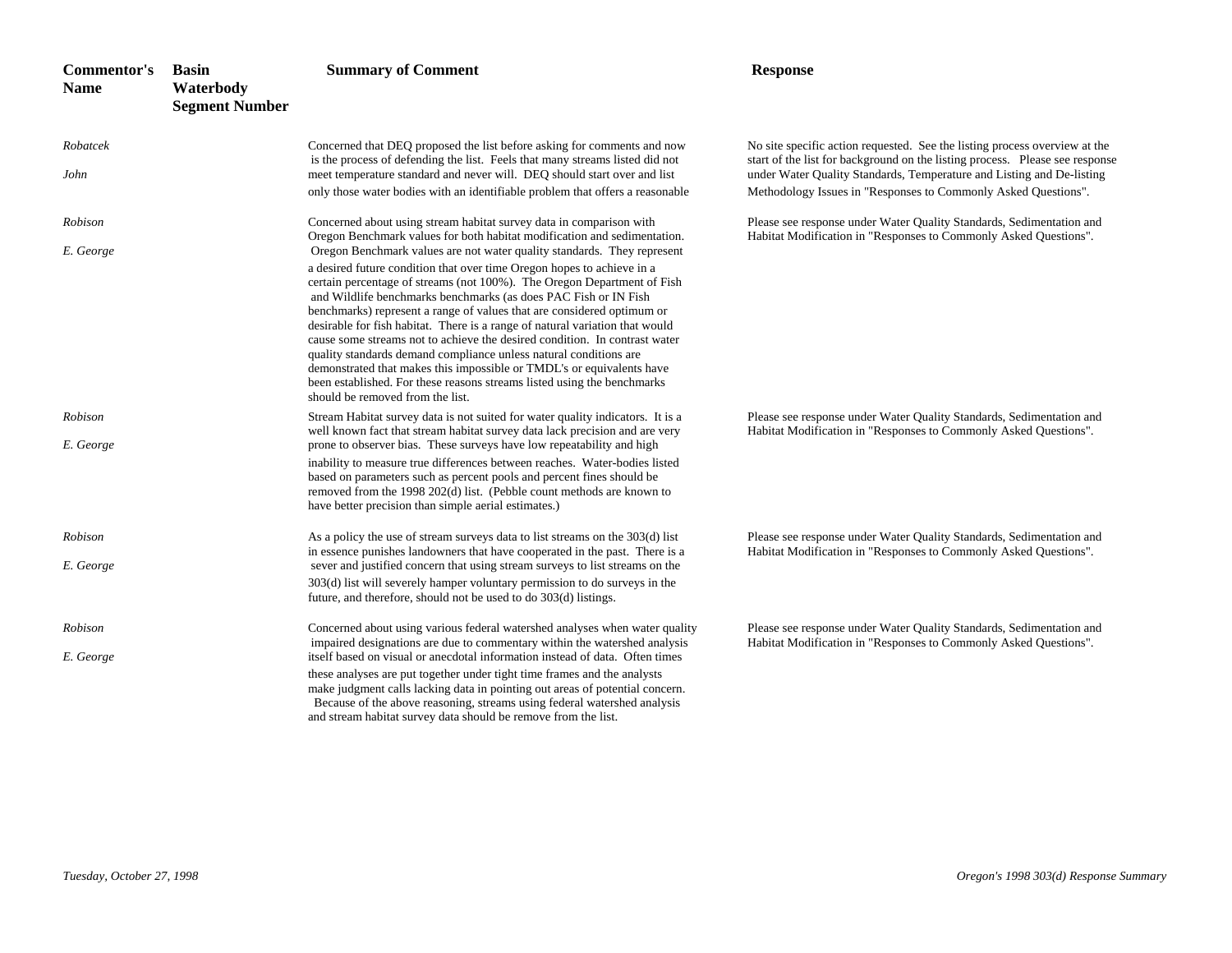*Page B104 of 124*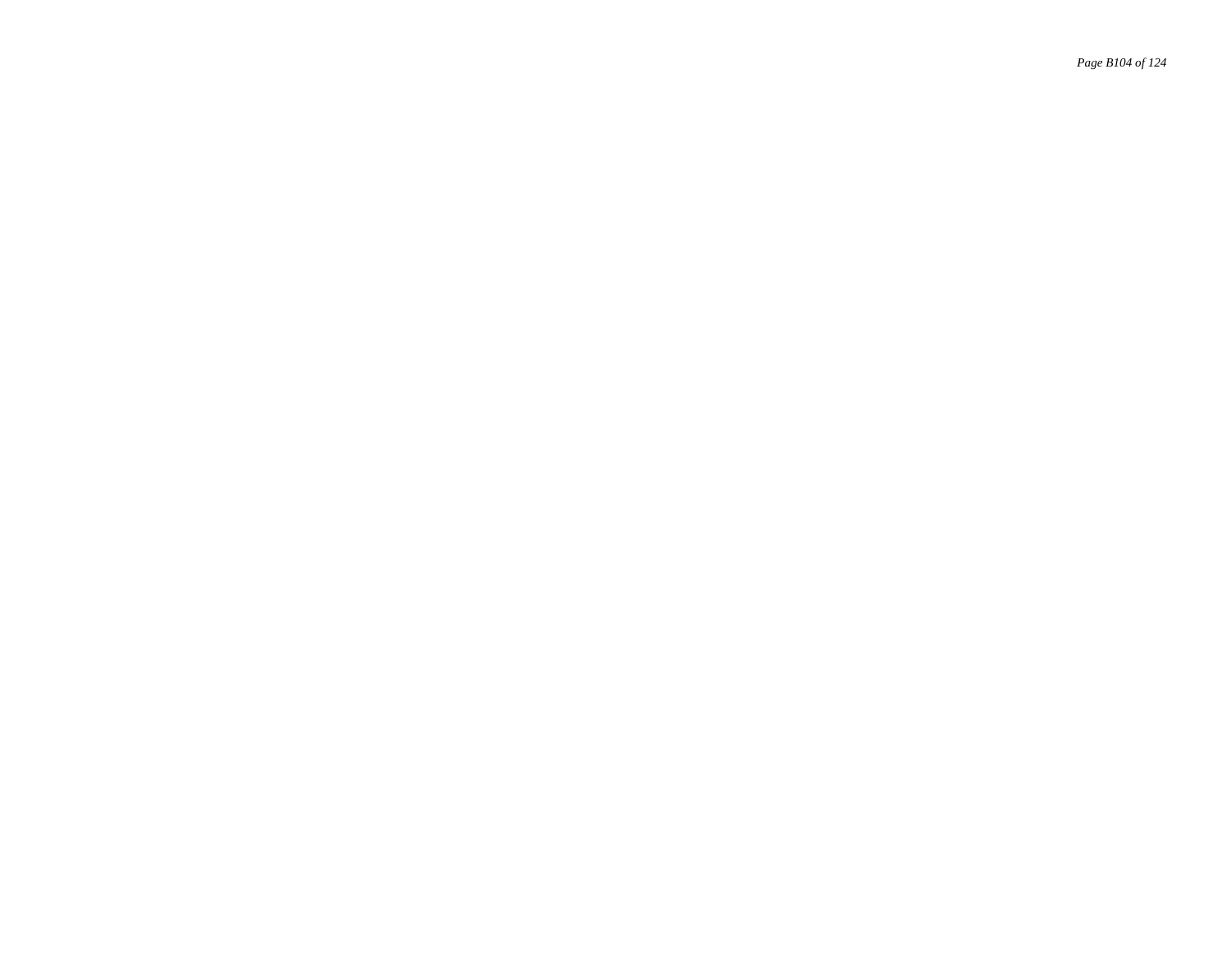| Commentor's<br><b>Name</b> | <b>Basin</b><br>Waterbody<br><b>Segment Number</b> | <b>Summary of Comment</b>                                                                                                                                                                                                                                                                                                                                                                                                                                                                                                                                                                                   | <b>Response</b>                                                                                                                                                                                                                                                                                                                                                                                                                                  |
|----------------------------|----------------------------------------------------|-------------------------------------------------------------------------------------------------------------------------------------------------------------------------------------------------------------------------------------------------------------------------------------------------------------------------------------------------------------------------------------------------------------------------------------------------------------------------------------------------------------------------------------------------------------------------------------------------------------|--------------------------------------------------------------------------------------------------------------------------------------------------------------------------------------------------------------------------------------------------------------------------------------------------------------------------------------------------------------------------------------------------------------------------------------------------|
| Ross                       | <b>South Coast</b><br>Coos Bay                     | Concerned that many streams are being listed for temperature and sediment<br>without sufficient information. If Best Management Practices are being                                                                                                                                                                                                                                                                                                                                                                                                                                                         | Please see response under Water Quality Standards, Temperature and<br>Sedimentation and Habitat Modification and Implementation in "Responses                                                                                                                                                                                                                                                                                                    |
| Gordon                     |                                                    | followed you may or may not be able to find a measurable effect different<br>than background water quality. He notes that sedimentation is a natural<br>process. He also notes that as long as people are working through the<br>watershed councils who are addressing water quality issues that there is no<br>inherent advantage to the environment from being on the list. The<br>Department should not list a Water body unless there is good evidence that<br>human activities are having a detrimental effect on water quality. Coos<br>County remains commented to improving water quality through a | to Commonly Asked Questions".                                                                                                                                                                                                                                                                                                                                                                                                                    |
| Ross                       | South Coast<br>Coos Bay                            | Requested that Upper Coos Bay be shifted to "Water Body of Concern" List<br>based on presence of Shellfish Management Plan. Also concerned that 55                                                                                                                                                                                                                                                                                                                                                                                                                                                          | Upper Coos Bay could be removed from the list based on: an approved<br>management plan (the Shellfish Management Plan provides a good start for                                                                                                                                                                                                                                                                                                  |
| Gordon                     |                                                    | degree temperature on spawning streams may not take into account natural<br>conditions                                                                                                                                                                                                                                                                                                                                                                                                                                                                                                                      | that management plan, see NPS TMDL guidance for requirements),<br>achieving water quality standards or through a modification of standard<br>(such as air temperature exclusion in the water temperature standard). The<br>Department believes that the development and implementation of a<br>management plan to address bacterial sources is the first step to take and<br>recognizes that the Coos Bay area has been implementing a number of |
| Ross<br>Pat                |                                                    | The stream needs to be accurately documented that the existing stream<br>conditions are detrimental to the fish. As any fisherman knows the fish<br>migrate up and down the coarse of a stream seeking the most desirable area,                                                                                                                                                                                                                                                                                                                                                                             | Please see response under Steam Function and Beneficial Uses in "Responses"<br>to Commonly Asked Questions".                                                                                                                                                                                                                                                                                                                                     |
|                            |                                                    | depending on the time of day and season of year. Therefore, a census of<br>fish population at any given point at a given time can in no way be                                                                                                                                                                                                                                                                                                                                                                                                                                                              |                                                                                                                                                                                                                                                                                                                                                                                                                                                  |
| Ross                       |                                                    | It is impossible to determine long term trends with data obtained over<br>extremely short periods of time.                                                                                                                                                                                                                                                                                                                                                                                                                                                                                                  | Please see response under Water Quality Standards, Temperature in<br>"Responses to Commonly Asked Questions".                                                                                                                                                                                                                                                                                                                                    |
| Pat                        |                                                    |                                                                                                                                                                                                                                                                                                                                                                                                                                                                                                                                                                                                             |                                                                                                                                                                                                                                                                                                                                                                                                                                                  |
| Ross                       |                                                    | It is highly impractical with global warming, changing weather patterns,<br>flooding, dry years, natural warm springs and varying daily and yearly                                                                                                                                                                                                                                                                                                                                                                                                                                                          | Water quality standards are set to protect the designated beneficial uses of a<br>water body and are not based on the historic patterns of a water body. Also                                                                                                                                                                                                                                                                                    |
| Pat                        |                                                    | atmospheric temperatures to determine the historic patterns of<br>temperatures in the streams.                                                                                                                                                                                                                                                                                                                                                                                                                                                                                                              | please see response under Water Quality Standards, Temperature in<br>"Responses to Commonly Asked Questions".                                                                                                                                                                                                                                                                                                                                    |
| Ross                       |                                                    | Need to focus the resources of government away from this area's perceived<br>problems to the real problems in the inter-city.                                                                                                                                                                                                                                                                                                                                                                                                                                                                               | Please see response under Existing Authorities in "Responses to Commonly<br>Asked Questions".                                                                                                                                                                                                                                                                                                                                                    |
| Pat                        |                                                    |                                                                                                                                                                                                                                                                                                                                                                                                                                                                                                                                                                                                             |                                                                                                                                                                                                                                                                                                                                                                                                                                                  |
| Ross                       | Powder<br>Burnt River, South                       | A good clear stream with fish, no reason to be on the list please remove.                                                                                                                                                                                                                                                                                                                                                                                                                                                                                                                                   | The South Fork of the Burnt River is not on the 1998 303(d) list. The<br>river is within criteria for temperature, there have been some observations                                                                                                                                                                                                                                                                                             |
| Pat                        | 32B-BUSF0                                          |                                                                                                                                                                                                                                                                                                                                                                                                                                                                                                                                                                                                             | that flow and habitat modification may be a concern, however, there is no<br>supporting data to back up the observation at this time and the stream is<br>not listed on the 303(d) list for either of these parameters.                                                                                                                                                                                                                          |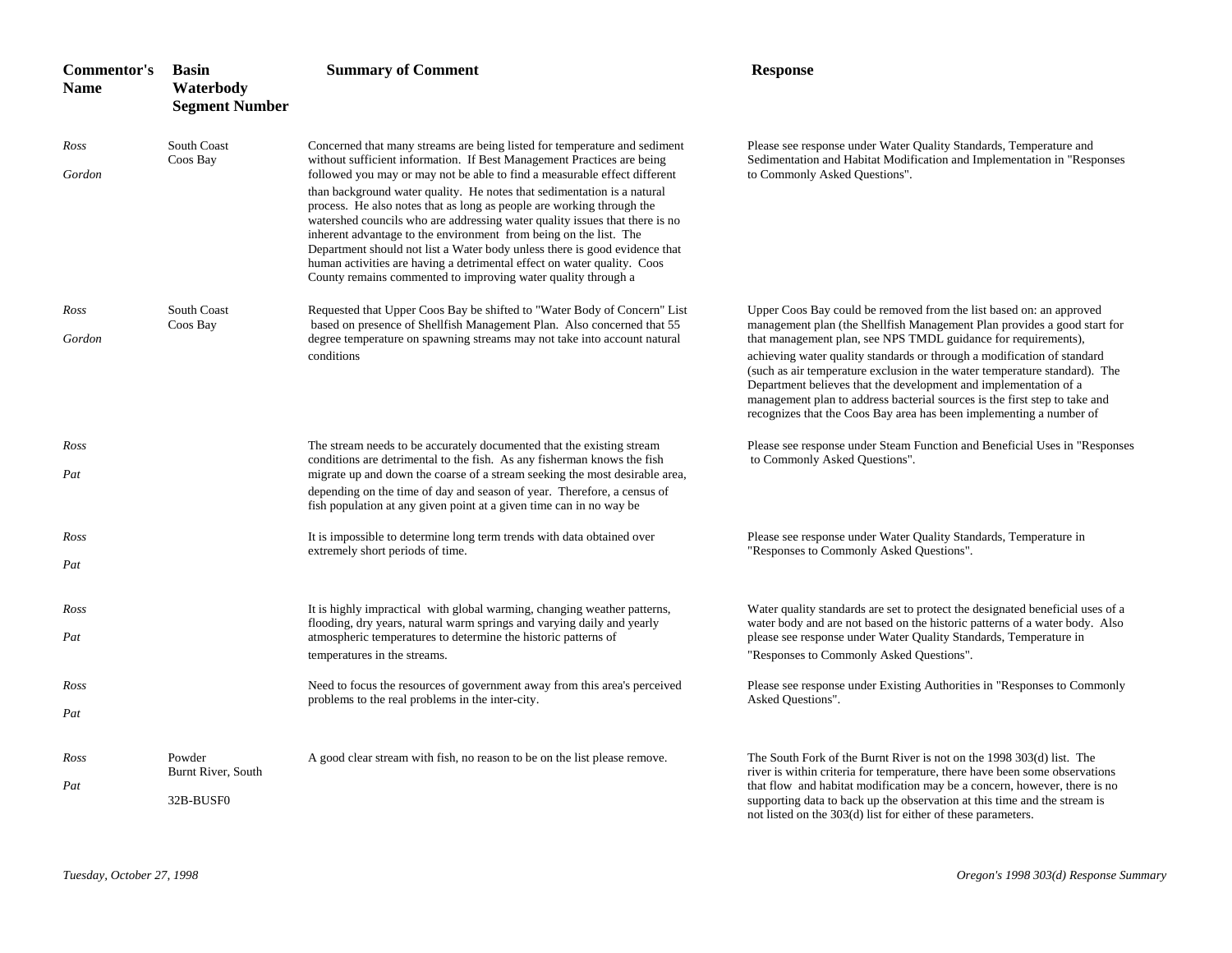*Page B105 of 124*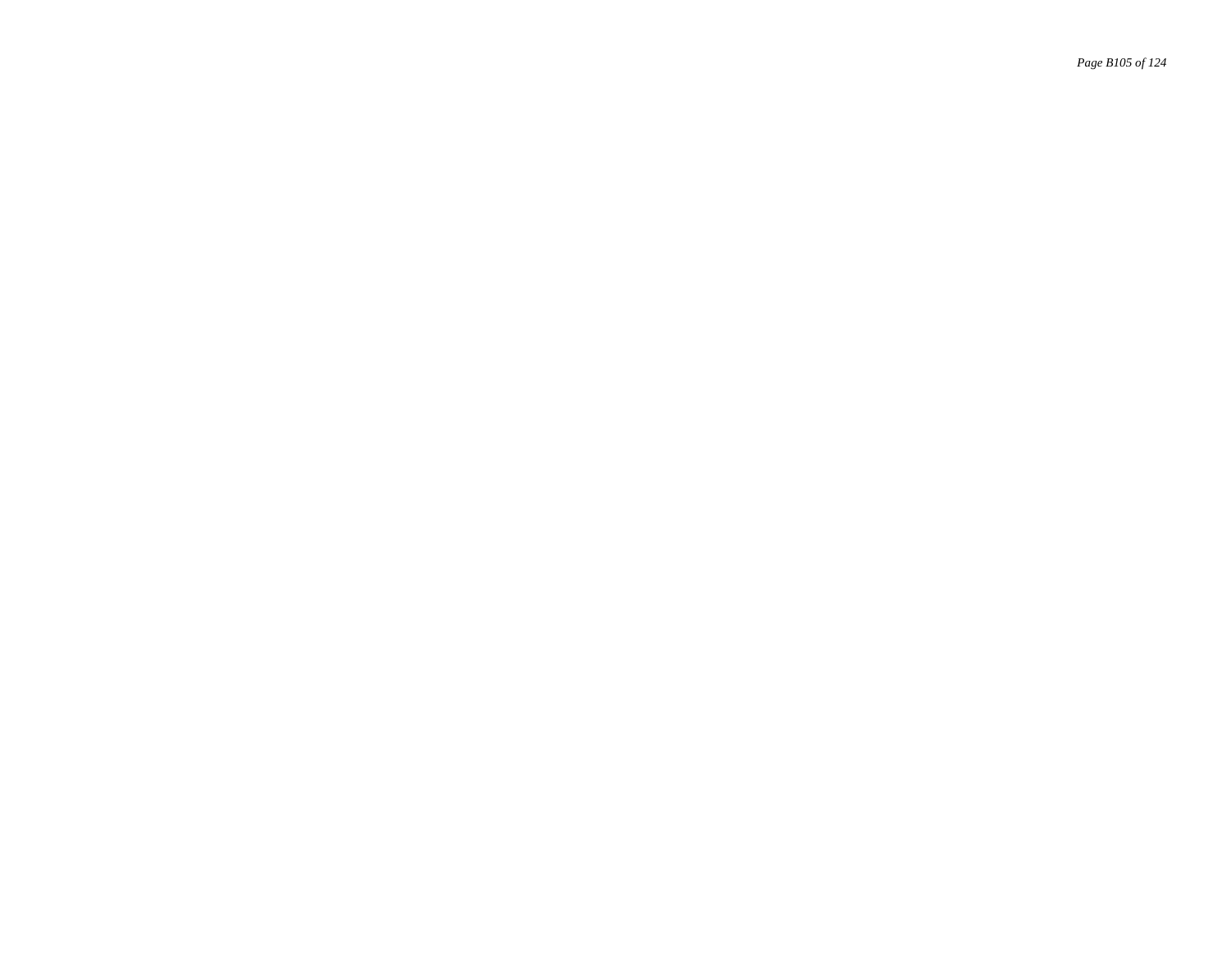| Commentor's<br><b>Name</b> | <b>Basin</b><br>Waterbody<br><b>Segment Number</b> | <b>Summary of Comment</b>                                                                                                                                                                                                                                                                                                                                                                                                                                                                                                                                                                                                                                                                        | <b>Response</b>                                                                                                                                                                                                                                                                                                                                                                                                                                               |
|----------------------------|----------------------------------------------------|--------------------------------------------------------------------------------------------------------------------------------------------------------------------------------------------------------------------------------------------------------------------------------------------------------------------------------------------------------------------------------------------------------------------------------------------------------------------------------------------------------------------------------------------------------------------------------------------------------------------------------------------------------------------------------------------------|---------------------------------------------------------------------------------------------------------------------------------------------------------------------------------------------------------------------------------------------------------------------------------------------------------------------------------------------------------------------------------------------------------------------------------------------------------------|
| Ross<br>Pat                | Powder<br>Dixie Creek, South<br>32B-DISF0          | Do not know of any Dixie Creek on the South Fork should not be listed.                                                                                                                                                                                                                                                                                                                                                                                                                                                                                                                                                                                                                           | The South Fork of Dixie Creek is in the lower Burnt River basin.<br>Additionally, the South Fork of Dixie Creek is not on the 1998 303(d) list.<br>There have been some observations that temperature, dissolved oxygen,<br>sedimentation and habitat modification may be a concern, however, there is<br>no supporting data to back up the observations at this time, therefore, the<br>stream is not listed on the 303(d) list for any of these parameters. |
| Rowe<br>Blake              |                                                    | Believe that the 303(d) list includes streams that should not be placed on<br>the 303(d) list because listing decisions were based upon: 1) listing criteria<br>for water quality parameters that have not been properly adopted by rule; 2)<br>criteria that are technically unsound; and 3) parameters like "biological<br>criteria, habitat modification, and flow modification" that cannot be<br>handled through TMDL's. Any streams placed on the 303(d) list based on<br>these factors should be removed. Also cited Oregon Forest Industries                                                                                                                                             | Please see response under Water Quality Standards in "Responses to<br>Commonly Asked Questions".                                                                                                                                                                                                                                                                                                                                                              |
| Russell<br>William         | South Coast<br>Ferry Creek                         | Ferry Creek is our municipal water supply, it deserves a higher indication of<br>concern.                                                                                                                                                                                                                                                                                                                                                                                                                                                                                                                                                                                                        | Based on DEQ data collected between 1988 - 1992, Ferry Creek met<br>standards for DO, pH and bacteria. No additional data was submitted for<br>evaluation for listing.                                                                                                                                                                                                                                                                                        |
| Saunders<br>Lynora         | Willamette<br>Lake Oswego<br>22P.OSWE              | Request that Lake Oswego be added to the list as it appears very polluted.                                                                                                                                                                                                                                                                                                                                                                                                                                                                                                                                                                                                                       | A TMDL was developed and approved for Lake Oswego on 1/27/94. The<br>TMDL covers Algae, Dissolved Oxygen, Nutrients (Phosphorus) and pH.<br>DEQ continues to track water quality limited streams who have had TMDLs<br>approved for them, but removes them from the $303(d)$ list.                                                                                                                                                                            |
| Saunders<br>Lynora         | Willamette<br>22P-TRYO0                            | Request that Tryon Creek be tested for a number of pesticides.                                                                                                                                                                                                                                                                                                                                                                                                                                                                                                                                                                                                                                   | DEQ will keep you request in mind as future monitoring plans are developed<br>and implemented.                                                                                                                                                                                                                                                                                                                                                                |
| Schab<br>Rob               | South Coast<br>Pony Creek<br>14A-PONY0             | The data utilized for this listing was very limited and is quite dated (June<br>1983). Since this data was collected significant improvements have been<br>made in the sanitary systems. The Water Board will be working with the<br>Coos Watershed Association to provide data to determine the applicability<br>of Pony Creek's continued listing.                                                                                                                                                                                                                                                                                                                                             | DEQ would welcome more up to date information on bacteria and encourage<br>the Water Board to move ahead with their monitoring effort. DEQ<br>recommends contacting one of our monitoring or basin coordinators to<br>assist the Board and Association with the development of a monitoring                                                                                                                                                                   |
| <b>Shrier</b><br>Frank     | Hood<br><b>Hood River</b><br>24A-HOOD1.3           | It is premature to conclude that the Hood River is water quality limited for<br>pH or that a total maximum daily load (TMDL) determination for pH is<br>warranted. Although the data meets the general data requirements for pH,<br>the proposed listing is based on approximately nine days of hourly pH<br>measurements in early June. The combination of reduced water clarity and<br>nutrient loadings may limit algal growth and therefore, pH exceedences to<br>late spring and early summer. Given the spatially and temporally limited<br>evidence of pH exceedences and the complex interaction of factors that<br>produce high pH levels more data is needed to determine whether this | Further data is need to determine whether this data is an anomaly. Segment<br>will remain on the 303(d) list until other data demonstrates that this data is<br>an anomaly or the development of the TMDL shows that the listing is not<br>warranted.                                                                                                                                                                                                         |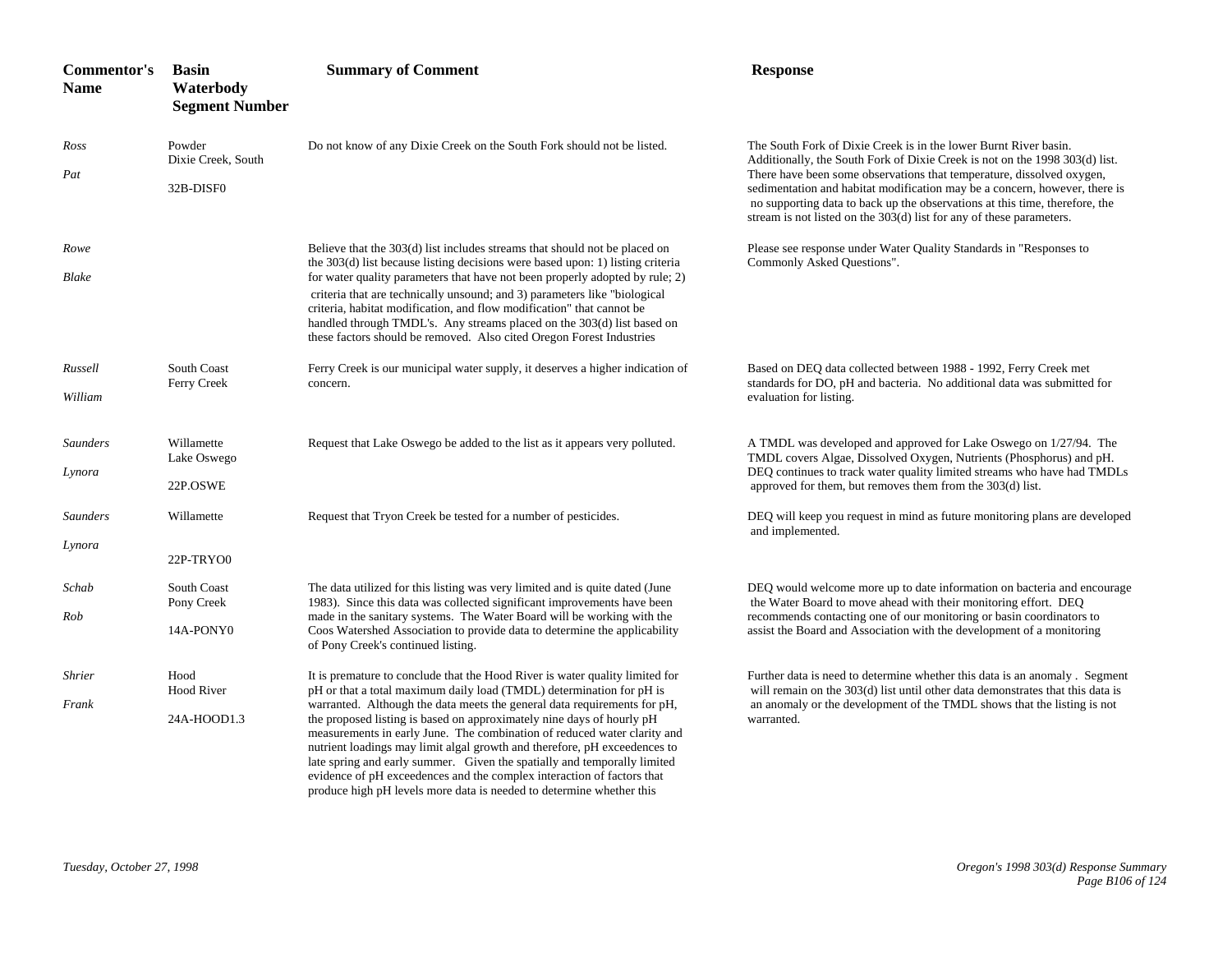| <b>Commentor's</b><br><b>Name</b> | <b>Basin</b><br>Waterbody<br><b>Segment Number</b> | <b>Summary of Comment</b>                                                                                                                                                                                                                                                                                        | <b>Response</b>                                                                                                                                                                                         |
|-----------------------------------|----------------------------------------------------|------------------------------------------------------------------------------------------------------------------------------------------------------------------------------------------------------------------------------------------------------------------------------------------------------------------|---------------------------------------------------------------------------------------------------------------------------------------------------------------------------------------------------------|
| <b>Shrier</b>                     | Umpqua<br>Mowich Creek                             | Mouth: Temperature data collected in Mowich Creek exceeded the 12.8 °C<br>salmon spawning temperature criteria in September 1994 and 1997.                                                                                                                                                                       | Segments modified as per review of data by DEQ, USFS and Pacificorp.                                                                                                                                    |
| Frank                             | 13A-MOWI0                                          |                                                                                                                                                                                                                                                                                                                  |                                                                                                                                                                                                         |
| <i><b>Shrier</b></i>              | Umpqua<br>Umpqua River, North<br>13A-UMN           | All 7 day ave. max. temperature data collected for the downstream end of<br>the Toketee bypass reach and the upstream end of the Slide Creek bypass<br>reach were less than 17.8 °C salmon rearing temperature criteria.                                                                                         | Segments modified as per review of data by DEQ, USFS and Pacificorp.                                                                                                                                    |
| Frank                             |                                                    |                                                                                                                                                                                                                                                                                                                  |                                                                                                                                                                                                         |
| <i><b>Shrier</b></i>              | Umpqua<br>Umpqua River, North<br>13A-UMN           | Non of the temperature data collected upstream of the Fish Creek<br>Powerhouse exceeded the $17.8 \text{ °C}$ salmon rearing temperature criteria.                                                                                                                                                               | Segments modified as per review of data by DEQ, USFS and Pacificorp.                                                                                                                                    |
| Frank                             |                                                    |                                                                                                                                                                                                                                                                                                                  |                                                                                                                                                                                                         |
| <b>Shrier</b>                     | Umpqua<br><b>Watson Creek</b>                      | Temperature data collected below Watson Falls exceeded the 12.8 °C<br>salmon spawning temperature criteria in September 1993.                                                                                                                                                                                    | Segments modified as per review of data by DEQ, USFS and Pacificorp.                                                                                                                                    |
| Frank                             | 13A-MOWI0                                          |                                                                                                                                                                                                                                                                                                                  |                                                                                                                                                                                                         |
| <b>Shrier</b>                     | Umpqua<br><b>Boulder Creek</b>                     | Mouth: Temperature data collected in Boulder Creek exceeded the 12.8 °C<br>salmon spawning temperature criteria in June and September of 1992, 1993,<br>1994 and 1997.                                                                                                                                           | Segments modified as per review of data by DEQ, USFS and Pacificorp.                                                                                                                                    |
| Frank                             | 13A-BOUL0                                          |                                                                                                                                                                                                                                                                                                                  |                                                                                                                                                                                                         |
| <i><b>Shrier</b></i>              | Umpqua<br>Slide Creek                              | Mouth: Temperature data collected in Slide Creek exceeded the 12.8 °C<br>salmon spawning temperature criteria in May 1994 and in June 1994 and<br>1997.                                                                                                                                                          | Segments modified as per review of data by DEQ, USFS and Pacificorp.                                                                                                                                    |
| Frank                             | 13A-SLID0                                          |                                                                                                                                                                                                                                                                                                                  |                                                                                                                                                                                                         |
| <i><b>Shrier</b></i>              | Umpqua<br>Deer Creek                               | Mouth: Temperature data collected in Deer Creek exceeded the 12.8 °C<br>salmon spawning temperature criteria in June 1995 and 1997.                                                                                                                                                                              | Segments modified as per review of data by DEQ, USFS and Pacificorp.                                                                                                                                    |
| Frank                             | 13A-DEER0                                          |                                                                                                                                                                                                                                                                                                                  |                                                                                                                                                                                                         |
| <b>Shrier</b>                     | Umpqua<br>Lake Creek                               | Lemolo Lake to Diamond Lake: Temperature data collected in Lake Creek<br>exceeded the 12.8 °C salmon spawning temperature criteria.                                                                                                                                                                              | This stream is currently listed on the draft $303(d)$ list for temperature, the<br>additional data presented indicates it should continue to be listed for this                                         |
| Frank                             | 13A-LAKE0                                          |                                                                                                                                                                                                                                                                                                                  | parameter and will remain on the list.                                                                                                                                                                  |
| <b>Shrier</b>                     | Umpqua<br><b>Fish Creek</b>                        | Thermograph data collected throughout Fish Creek exceeded the 12.8 °C<br>salmon spawning temperature criteria.                                                                                                                                                                                                   | This stream is currently listed on the draft 303(d) list for temperature, the<br>additional data presented indicates it should continue to be listed for this<br>parameter and will remain on the list. |
| Frank                             | 13A-FISH0                                          |                                                                                                                                                                                                                                                                                                                  |                                                                                                                                                                                                         |
| <b>Shrier</b>                     | Umpqua<br>Umpqua River, North                      | Soda Springs Powerhouse to Rock Creek: Data analysis for four sites<br>downstream of the Soda Springs Powerhouse indicates that the reach from<br>Soda Springs Powerhouse to the Rock Creek confluence should be added to<br>the 303(d) list for exceedences of the 12.8 $\degree$ C salmon spawning temperature | Segments modified as per review of data by DEQ, USFS and Pacificorp.                                                                                                                                    |
| Frank                             | 13A-UMN                                            |                                                                                                                                                                                                                                                                                                                  |                                                                                                                                                                                                         |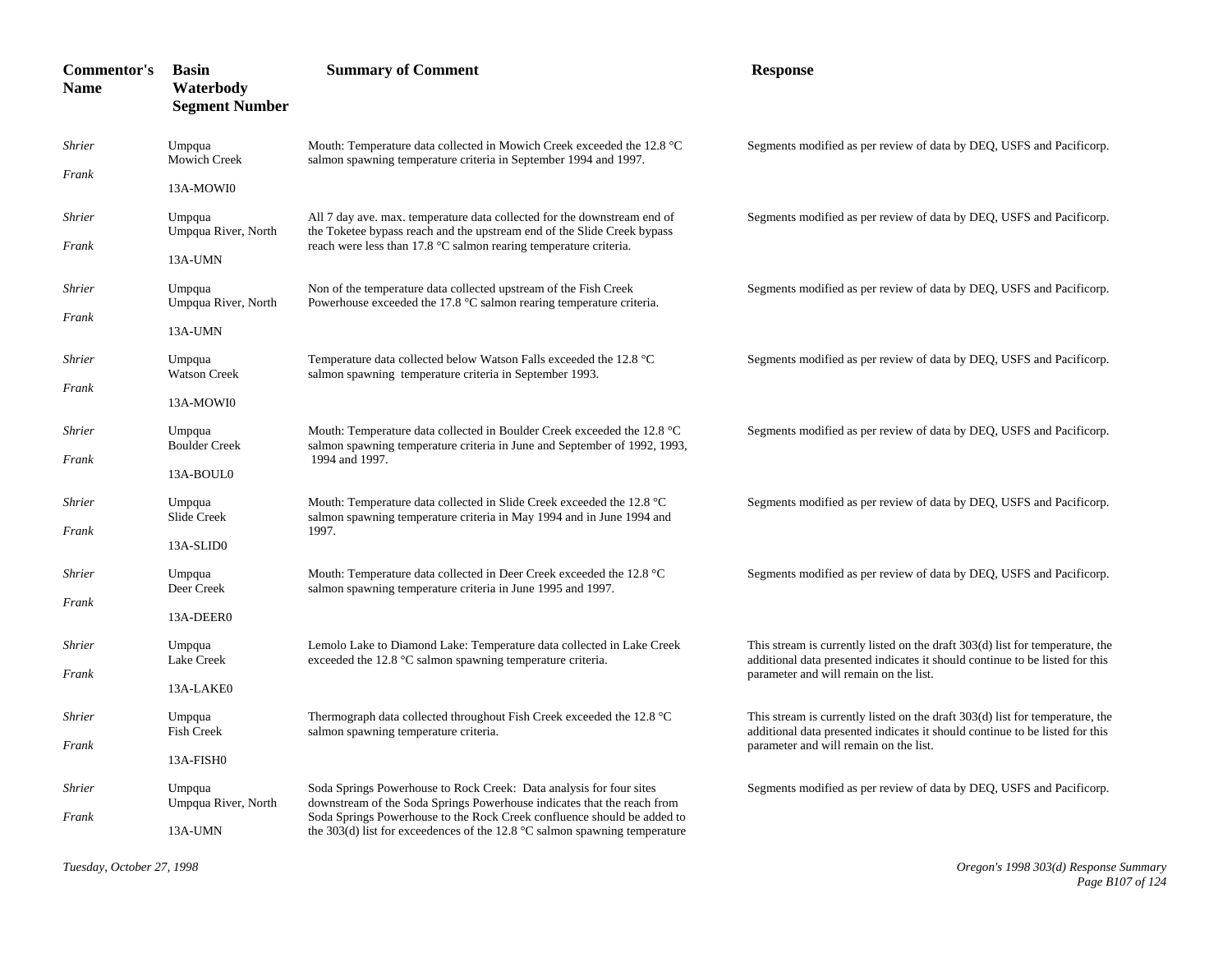| Commentor's<br><b>Name</b> | <b>Basin</b><br>Waterbody<br><b>Segment Number</b> | <b>Summary of Comment</b>                                                                                                                                                                                                                                                                                                                                                   | <b>Response</b>                                                      |
|----------------------------|----------------------------------------------------|-----------------------------------------------------------------------------------------------------------------------------------------------------------------------------------------------------------------------------------------------------------------------------------------------------------------------------------------------------------------------------|----------------------------------------------------------------------|
| <b>Shrier</b>              | Umpqua<br>Umpqua River, North                      | Temperature data collected at and immediately downstream of the Fish<br>Creek Powerhouse exceeded the 17.8 °C salmon rearing temperature criteria                                                                                                                                                                                                                           | Segments modified as per review of data by DEQ, USFS and Pacificorp. |
| Frank                      | 13A-UMN                                            | in July, August and September 1994.                                                                                                                                                                                                                                                                                                                                         |                                                                      |
| <b>Shrier</b>              | Umpqua<br>Umpqua River, North                      | Rock Creek to 3 miles upstream of Steamboat Creek: None of the 7 day<br>ave. max. temperature data for the USGS gage above Copeland Creek                                                                                                                                                                                                                                   | Segments modified as per review of data by DEQ, USFS and Pacificorp. |
| Frank                      | 13A-UMN                                            | exceeded the 17.8 °C salmon rearing temperature criteria. At Mott Bridge<br>(upstream of Steamboat Creek) the 7-day ave. max, temperatures exceeded<br>17.8 °C in July 1992 and 1994. Below Steam Boat Creek temperature<br>criteria was exceeded in July and August of 1992 and 1994. Above Rock<br>Creek temperatures exceeded criteria in July and August 1992 and 1994. |                                                                      |
| <b>Shrier</b>              | Umpqua<br>Umpqua River, North                      | Soda Springs Powerhouse to Lemolo Lake: No exceedences of the 12.8 °C<br>salmon spawning temperature criteria occurred at either end of the Toketee                                                                                                                                                                                                                         | Segments modified as per review of data by DEQ, USFS and Pacificorp. |
| Frank                      | 13A-UMN69.6                                        | bypass reach; therefore; the Toketee bypass reach should be removed from<br>the 303(d) list. Most exceedences occurred in drought years 1992 and                                                                                                                                                                                                                            |                                                                      |
| <b>Shrier</b>              | Umpqua<br><b>Clearwater River</b>                  | Between Clearwater Powerhouse No. 1 and No. 2: it is inappropriate to use<br>the 20.8 $\degree$ C 7-day ave. max. temperature reported for the canal inflow to                                                                                                                                                                                                              | DEQ agrees, segment removed from list.                               |
| Frank                      | 13A-CLED0                                          | the Clearwater No. 2 forebay as the basis for an exceedence. The<br>thermograph was sitting in less than 1 foot of stagnant water in the canal<br>because maintenance activities had resulted in no flow in the canal.                                                                                                                                                      |                                                                      |
| <b>Shrier</b>              | Umpqua<br><b>Clearwater River</b>                  | None of the 7-day ave. max. temperatures exceeded the 17.8 °C salmon<br>rearing temperature criteria.                                                                                                                                                                                                                                                                       | Segments modified as per review of data by DEQ, USFS and Pacificorp. |
| Frank                      | 13A-CLEA0                                          |                                                                                                                                                                                                                                                                                                                                                                             |                                                                      |
| <i><b>Shrier</b></i>       | Umpqua<br><b>Fish Creek</b>                        | None of the 7-day ave. max. temperatures exceeded the 17.8 °C salmon<br>rearing temperature criteria upstream of PacifiCorp's dam. The upstream                                                                                                                                                                                                                             | Segments modified as per review of data by DEQ, USFS and Pacificorp. |
| Frank                      | 13A-FISH0                                          | end of Fish Creek bypass reach exceeded the temperature criteria in July of<br>1992 and 1994 and August 1992. The downstream end of the Fish Creek<br>bypass reach exceeded the 17.8 $\degree$ C salmon rearing temperature criteria in<br>July and August 1992, 1994 and 1997 and August 1993.                                                                             |                                                                      |
| <b>Shrier</b>              | Umpqua<br>Lake Creek                               | Lemolo Lake to Diamond Lake: 7-day ave. max. temperatures exceeded the<br>17.8 °C salmon rearing temperature criteria below Diamond Lake in July                                                                                                                                                                                                                            | Segments modified as per review of data by DEQ, USFS and Pacificorp. |
| Frank                      | 13A-LAKE0                                          | and August 1992 and 1994; and June, July, August and September in 1995,<br>1996 and 1997; Below Sheep Creek in July and August 1997; At Highway<br>138 in July 1995 and in July and August 1996; and Upstream of Lemolo<br>Lake in June 1994 and in July and August 1994 and 1997.                                                                                          |                                                                      |
| <b>Shrier</b><br>Frank     | Umpqua<br>Deer Creek<br>13A-DEER0                  | No 7-day ave. max temperatures for Deer Creek exceeded 17.8 °C.                                                                                                                                                                                                                                                                                                             | Segments modified as per review of data by DEQ, USFS and Pacificorp. |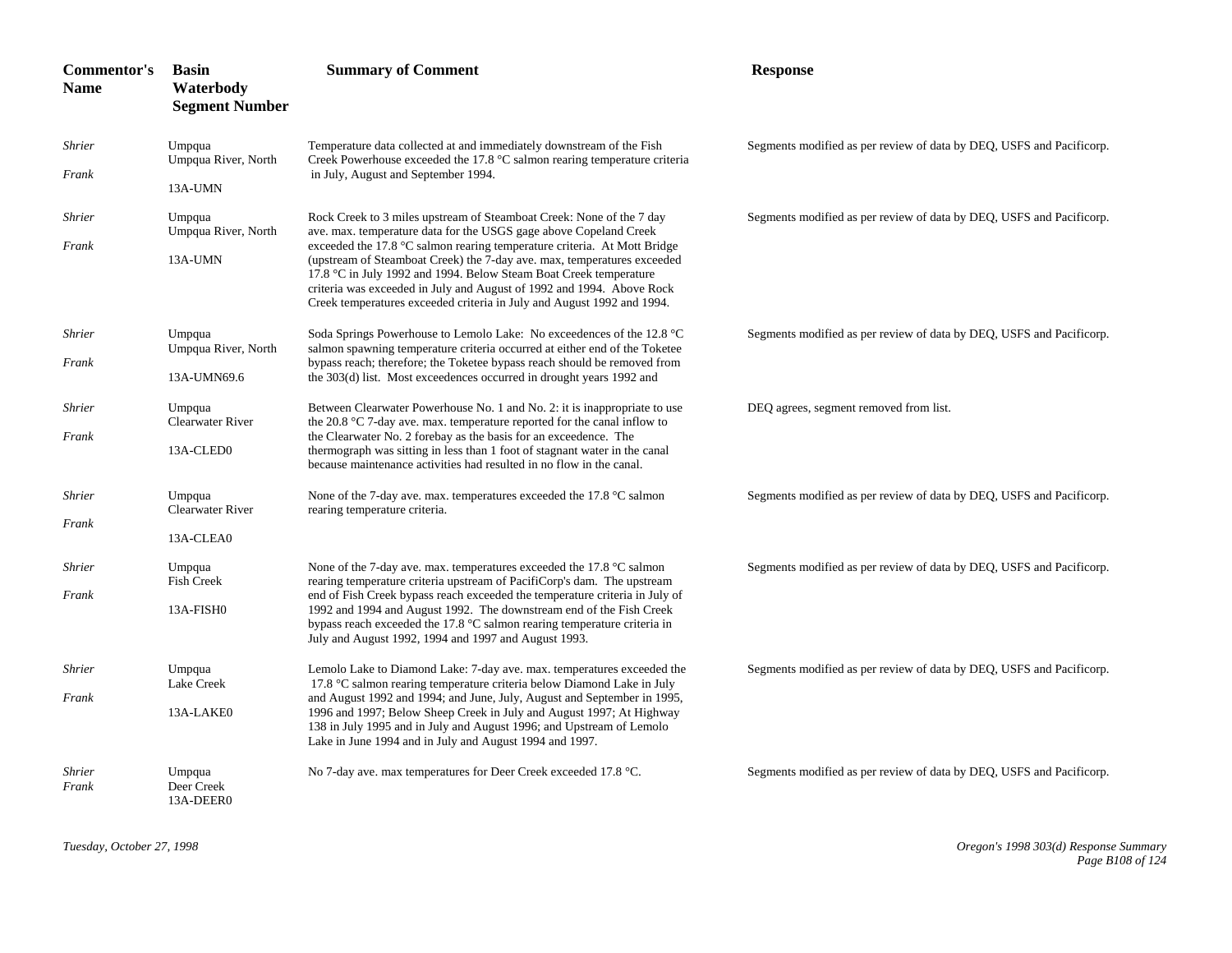| <b>Commentor's</b><br><b>Name</b> | <b>Basin</b><br>Waterbody<br><b>Segment Number</b> | <b>Summary of Comment</b>                                                                                                                                     | <b>Response</b>                                                                                                                                     |  |
|-----------------------------------|----------------------------------------------------|---------------------------------------------------------------------------------------------------------------------------------------------------------------|-----------------------------------------------------------------------------------------------------------------------------------------------------|--|
| <b>Shrier</b>                     | Umpqua<br>Slide Creek                              | Slide Creek near mouth exceeded the 7-day ave. max temperature of 17.8<br>°C in July 1994 and 1997 and in August 1997.                                        | Segments modified as per review of data by DEQ, USFS and Pacificorp.                                                                                |  |
| Frank                             | 13A-SLID0                                          |                                                                                                                                                               |                                                                                                                                                     |  |
| <b>Shrier</b>                     | Umpqua<br>Umpqua River, North                      | Lemolo No. 2 Powerhouse to Toketee Lake: 26% of the pH measurements<br>made during July 29 to Aug. 4 1994 exceeded 8.5 and 12% during July 24 to              | Segments modified as per review of data by DEQ, USFS and Pacificorp.                                                                                |  |
| Frank                             | 13A-UMN                                            | Aug. 1, 1995.                                                                                                                                                 |                                                                                                                                                     |  |
| <i><b>Shrier</b></i>              | Umpqua<br>Lemolo Lake                              | Reservoir: During August in 1992 and 1993 pH exceeded 8.5 in the upper 6<br>meters of the lake. All pH measurements during August 11 and 12 1993              | Segments modified as per review of data by DEQ, USFS and Pacificorp.                                                                                |  |
| Frank                             | 13A.LEMO                                           | exceeded 8.5                                                                                                                                                  |                                                                                                                                                     |  |
| <b>Shrier</b>                     | Umpqua<br><b>Steamboat Creek</b>                   | 37% of the pH measurements near the mouth during August 9 to 11, 1994<br>exceeded 8.5.                                                                        | Segments modified as per review of data by DEQ, USFS and Pacificorp.                                                                                |  |
| Frank                             | 13A-STEA0                                          |                                                                                                                                                               |                                                                                                                                                     |  |
| <b>Shrier</b>                     | Umpqua<br>Umpqua River, North                      | Immediately Downstream of the Lemolo No. 1 Powerhouse: 22% Total<br>Dissolved Gas (TDG) measurements exceeded the 110% criteria and 99%                       | Segments modified as per review of data by DEQ, USFS and Pacificorp.                                                                                |  |
| Frank                             | 13A-UMN                                            | during the diel study, however, non of the 22 measurements made<br>one-quarter mile downstream of the powerhouse exceeded 105%.                               |                                                                                                                                                     |  |
| <b>Shrier</b>                     | Umpqua<br>Umpqua River, North                      | Temperature data collected at the downstream end of the Slide Creek bypass<br>reach 7 day avg. max. exceeded the $17.8 \text{ °C}$ salmon rearing temperature | Segments modified as per review of data by DEQ, USFS and Pacificorp.                                                                                |  |
| Frank                             | 13A-UMN                                            | criteria in July of 1992 and 1994 and August 1992.                                                                                                            |                                                                                                                                                     |  |
| <i><b>Shrier</b></i>              | Umpqua<br>Fish Creek                               | Mouth to PPI Diversion: This reach should be removed from the draft list<br>for dissolved oxygen because, for the downstream end only one                     | Segments modified as per review of data by DEQ, USFS and Pacificorp.                                                                                |  |
| Frank                             | 13A-FISH0                                          | measurement exceeded the dissolved oxygen criteria and all measurements<br>up stream met the criteria.                                                        |                                                                                                                                                     |  |
| <b>Shrier</b>                     | Umpqua<br>Deer Creek                               | PacifiCorp urges the Department to delete the proposed listing for flow<br>modification because (1) the Oregon Environmental Commission has not               | Please see response under Water Quality Standards, Flow Modification in<br>"Responses to Commonly Asked Questions".                                 |  |
| Frank                             | 13A-DEER0                                          | adopted the criteria for these listings by rule as Oregon law requires and (2)<br>TMDLs cannot be developed for these parameters.                             |                                                                                                                                                     |  |
| <i><b>Shrier</b></i>              | Umpqua<br><b>Clearwater River</b>                  | None of the Clearwater River thermograph data exceeded the 12.8 °C<br>salmon spawning temperature criteria during the applicable periods.                     | The Decision Matrix status of this stream is "OK" for temperature and is<br>not listed as a 303(d) stream for these parameters. "OK" means that the |  |
| Frank                             | 13A-CLEA0                                          |                                                                                                                                                               | available data shows that the stream is meeting water quality criteria for<br>these parameters.                                                     |  |
| <b>Shrier</b>                     | Umpqua<br>Potter Creek                             | PacifiCorp urges the Department to delete the proposed listing for<br>biological criteria and habitat modification because (1) the Oregon                     | Please see response under Water Quality Standards, Biological Criteria in<br>"Responses to Commonly Asked Questions".                               |  |
| Frank                             | 13A-POTT0                                          | Environmental Commission has not adopted the criteria for these listings<br>by rule as Oregon law requires and (2) TMDLs cannot be developed for              |                                                                                                                                                     |  |

*Tuesday, October 27, 1998 Oregon's 1998 303(d) Response Summary Page B109 of 124*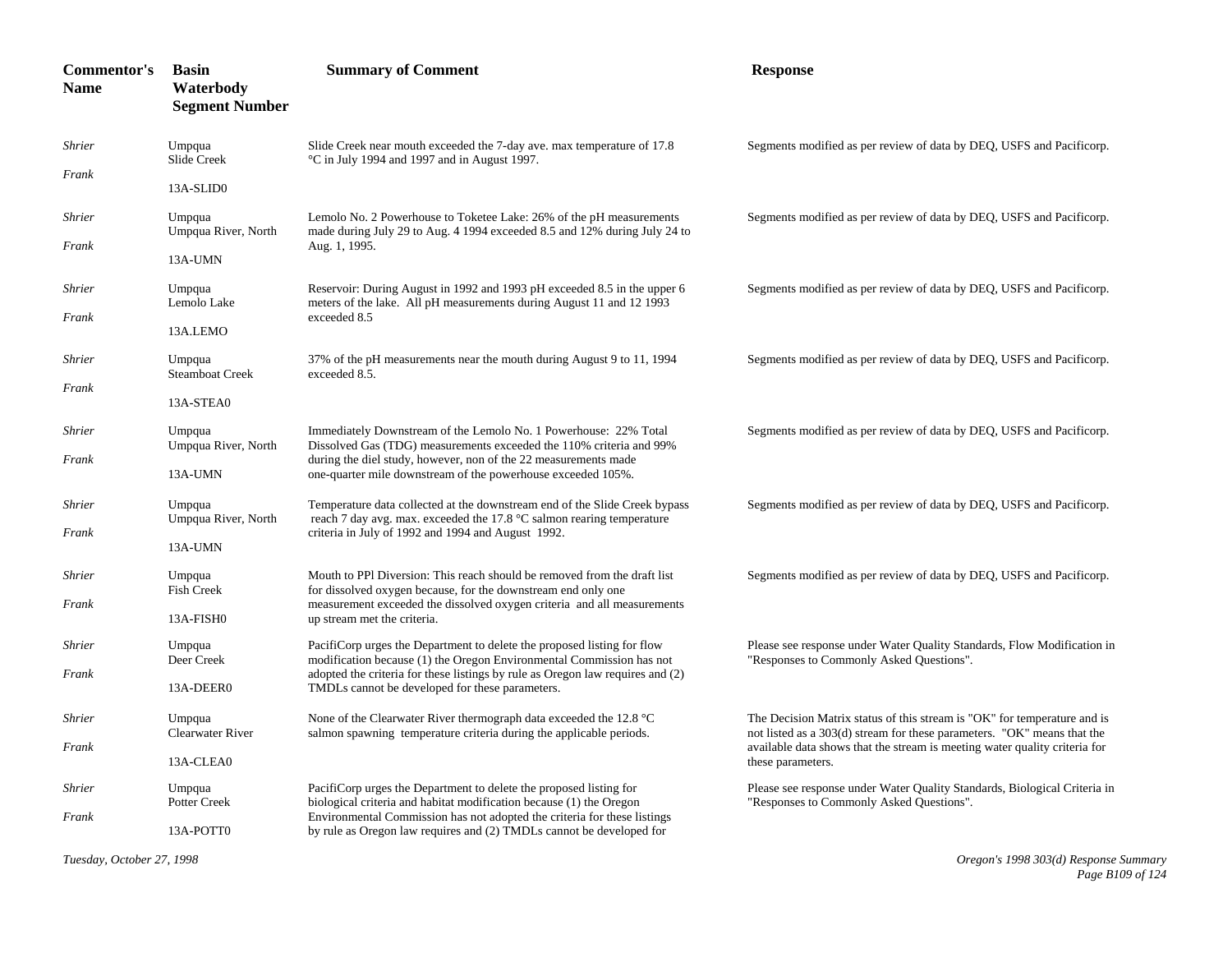| <b>Commentor's</b><br><b>Name</b> | <b>Basin</b><br>Waterbody<br><b>Segment Number</b> | <b>Summary of Comment</b>                                                                                                                                                                                                                                                                                                                                                                                   | <b>Response</b>                                                                                                                                 |
|-----------------------------------|----------------------------------------------------|-------------------------------------------------------------------------------------------------------------------------------------------------------------------------------------------------------------------------------------------------------------------------------------------------------------------------------------------------------------------------------------------------------------|-------------------------------------------------------------------------------------------------------------------------------------------------|
| <b>Shrier</b><br>Frank            | Umpqua<br>Umpgua River, North                      | In order to address the water quality criteria for dissolved oxygen and<br>temperature which are based in part on fish periodicity, PacifiCorp<br>consulted with the Oregon Department of Fish and Wildlife and agreed upon<br>fish periodicity for reaches of the North Umpqua River, Clear River and<br>Fish Creek that may be affected by PacifiCorp's hydroelectric project.                            | DEQ used the same fish periodicity when evaluating the Pacificorp data.<br>Segments modified as per review of data by DEQ, USFS and Pacificorp. |
| <b>Shrier</b><br>Frank            | Umpqua<br>Umpqua River, North<br>13A-UMN           | Toketee Lake to Lemolo No. 2 Powerhouse: 35% Total Dissolved Gas<br>(TDG) measurements exceeded the 110% criteria, 71% upstream of<br>Toketee Lake exceeded 105% and 61% during the diel study at Lemolo No.<br>2 Powerhouse tailrace exceeded the 110% criteria and all measurements<br>made one-quarter mile downstream of Lemolo No. 2 exceeded 105% both<br>were inversely related to power generation. | Segments modified as per review of data by DEQ, USFS and Pacificorp.                                                                            |
| <b>Shrier</b><br>Frank            | Umpqua<br>Umpqua River, North<br>13A-UMN67         | Copeland Creek to Lemolo Lake: Data analyzed by PacifiCorp does not<br>support including this entire reach on the 303(d) list. Listing should be<br>immediately downstream of the Lemolo No. 2 powerhouse only.                                                                                                                                                                                             | Segments modified as per review of data by DEQ, USFS and Pacificorp.                                                                            |
| <b>Shrier</b><br>Frank            | Umpqua<br>Umpqua River, North<br>13A-UMN67         | Immediately downstream of the Lemolo No. 2 Powerhouse: Measurements<br>at the downstream end of the Lemolo No. 2 bypass reach were erratic in<br>mid-November 1995 and in late November 1995 a second deployment did<br>not support the assumption that the low values were representative, and                                                                                                             | Segments modified as per review of data by DEQ, USFS and Pacificorp.                                                                            |
| <b>Shrier</b><br>Frank            | Umpqua<br><b>Clearwater River</b><br>13A-CLEA      | Mouth to Watson Creek: 13% Total Dissolved Gas (TDG) measurements<br>exceeded the 105% at the bypass, no TDG measurements exceeded 105 at<br>upstream end of Totktee bypass.                                                                                                                                                                                                                                | Segments modified as per review of data by DEQ, USFS and Pacificorp.                                                                            |
| <b>Shrier</b><br>Frank            | Umpqua<br><b>Clearwater River</b><br>13A-CLEW0     | Mouth to Diversion Structure: This reach should be removed from the draft<br>list for dissolved oxygen because only one of 14 measurements at the<br>downstream end of Clearwater NO. 1 bypass did not meet the DO spawning<br>criteria and none of the measurements at Clearwater NO. 2 bypass reach<br>were less than the salmond spawning criteria.                                                      | Segments modified as per review of data by DEQ, USFS and Pacificorp.                                                                            |
| <b>Shrier</b><br>Frank            | Umpqua<br>Umpqua River, North<br>13A-UMN           | Immediately Downstream of Clearwater No. 2 Powerhouse: 67% Total<br>Dissolved Gas (TDG) measurements exceeded the 110% criteria and all<br>during the diel study.                                                                                                                                                                                                                                           | Segments modified as per review of data by DEQ, USFS and Pacificorp.                                                                            |
| <i><b>Shrier</b></i><br>Frank     | Umpqua<br>Umpqua River, North<br>13A-UMN76.7       | Toketee Lake to Lemolo Lake: PacifiCorp urges the Department to delete<br>the proposed listing for habitat modification because (1) the Oregon<br>Environmental Commission has not adopted the criteria for these listings<br>by rule as Oregon law requires and (2) TMDLs cannot be developed for                                                                                                          | Please see response under Water Quality Standards, Sedimentation and<br>Habitat Modification in "Responses to Commonly Asked Questions".        |
| <b>Shrier</b><br>Frank            | Umpqua<br>Umpqua River, North<br>13A-UMN           | Upstream of Lemolo Lake: Although 41% of dissolved oxygen<br>measurements made in July exceeded the DO measurements. evaluation<br>indicated the probe had drifted by .4 mg/L however, the DO membrane may<br>have been fouled. Recommends that this reach not be listed on the 303(d)                                                                                                                      | Segments modified as per review of data by DEQ, USFS and Pacificorp.                                                                            |

*Tuesday, October 27, 1998 Oregon's 1998 303(d) Response Summary Page B110 of 124*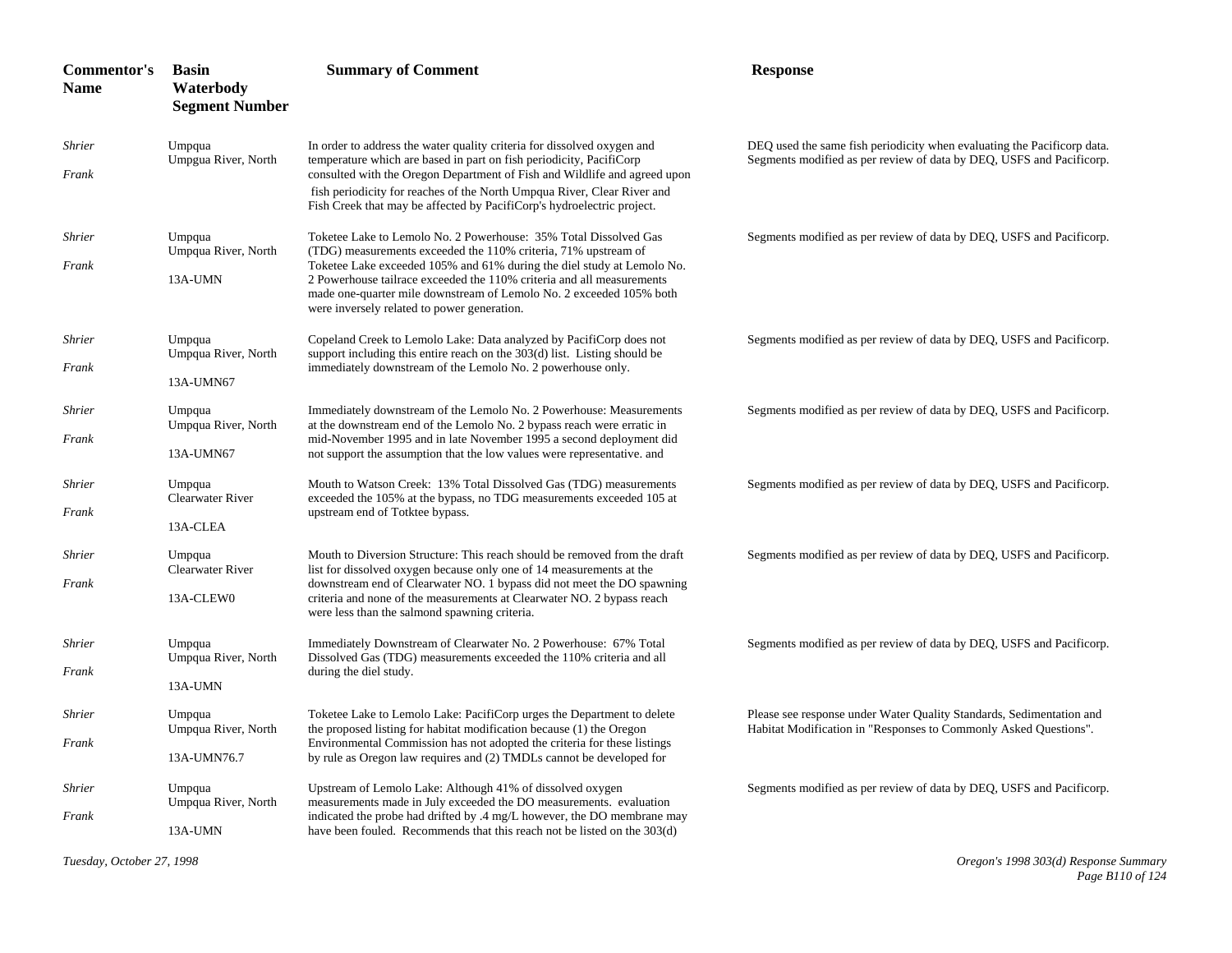| Commentor's<br><b>Name</b>    | <b>Basin</b><br>Waterbody<br><b>Segment Number</b> | <b>Summary of Comment</b>                                                                                                                                                                                                                                                                                                                                                                              | <b>Response</b>                                                                                                                                                                                                                                                                                                                                                                               |
|-------------------------------|----------------------------------------------------|--------------------------------------------------------------------------------------------------------------------------------------------------------------------------------------------------------------------------------------------------------------------------------------------------------------------------------------------------------------------------------------------------------|-----------------------------------------------------------------------------------------------------------------------------------------------------------------------------------------------------------------------------------------------------------------------------------------------------------------------------------------------------------------------------------------------|
| <b>Shrier</b><br>Frank        | Umpqua<br>Umpqua River, North<br>13A-UMN           | Slide Creek Powerhouse to Fish Creek: Nine (15%) of the DO measurements<br>for the downstream end of the Slide Creek bypass reach did not meet the<br>cold water DO criteria prior to the upramp. All the measurements for the<br>upstream end of the bypass reach met the DO criteria.                                                                                                                | Segments modified as per review of data by DEQ, USFS and Pacificorp.                                                                                                                                                                                                                                                                                                                          |
| <b>Shrier</b><br>Frank        | Umpqua<br><b>Clearwater River</b><br>13A-CLEW0     | Immediately Downstream of the Clearwater No. 1 Dam: 11% of the DO<br>measurements for mid-August 1995 study at the beginning of the<br>maintenance event did not meet the cold water criteria, while all<br>measurements for the downstream end of the bypass reach met the DO                                                                                                                         | Segments modified as per review of data by DEQ, USFS and Pacificorp.                                                                                                                                                                                                                                                                                                                          |
| <i><b>Shrier</b></i><br>Frank | Umpqua<br>Fish Creek<br>13A-FISH0                  | Mouth: In early August 1995 at the end of a maintenance event 32% of the<br>DO measurements for the downstream end of the Fish Creek bypass reach<br>did not meet the cold water criteria.                                                                                                                                                                                                             | Segments modified as per review of data by DEQ, USFS and Pacificorp.                                                                                                                                                                                                                                                                                                                          |
| <i><b>Shrier</b></i><br>Frank | Umpqua<br><b>Steamboat Creek</b><br>13A-STEA0      | Mouth: 51% of DO measurements for study in August 1994 did not meet<br>the cold water criteria.                                                                                                                                                                                                                                                                                                        | Segments modified as per review of data by DEQ, USFS and Pacificorp.                                                                                                                                                                                                                                                                                                                          |
| <i><b>Shrier</b></i><br>Frank | Umpqua<br>Lemolo Lake<br>13A.LEMO                  | The draft lists Lemolo Lake as water quality limited for both "aquatic weeds"<br>or algae" and pH. Both parameters are related to excessive pH levels due to<br>the presence of algae. Apart from the excessive pH levels no adverse<br>effects of the type identified in the narrative criterion for "aquatic weeds or<br>algae" are described. Therefore, Lemolo Lake should only be listed as water | The criteria for Aquatic Weeds and Algae states "Documented evidence<br>that algae is causing other standard exeedences (e.g. pH or dissolved oxygen)<br>or is impairing a beneficial use." Algae blooms have been documented on<br>the lake and there are pH problems in the lake connected with the algae<br>blooms this is sufficient to meet the criteria for listing.                    |
| <b>Shrier</b><br>Frank        | Umpqua<br>Umpqua River, North<br>13A-UMN67         | Slide Creek Powerhouse to Fish Creek: Based on the results of water quality<br>studies, PacifiCorp believes it is appropriate to only include the reach from<br>the downstream end of the Slide Creek bypass to Fish Creek on the 303(d)<br>list. All of the DO measurements in the Slide Creek bypass reach<br>downstream of the Fish Creek confluence in May 1996 met the DO criteria.               | Segments modified as per review of data by DEQ, USFS and Pacificorp.                                                                                                                                                                                                                                                                                                                          |
| Skalski<br>Susan              | Deschutes<br><b>Lookout Creek</b><br>25F-LOOK0     | Based on provided data request that stream segment be changed from mouth<br>to headwater to mouth to River Mile 1.5                                                                                                                                                                                                                                                                                    | Data submitted shows stream meets 64 °F temperature criteria above FS<br>Road 4220. Segment split: Mouth to FS Road 4220 will continue to be<br>listed for water temperature; FS Road 4220 to headwaters will be removed<br>from the $303(d)$ list.                                                                                                                                           |
| <b>Skinner</b><br>Robert      | Owyhee<br>Jordan Creek<br>34E-JORD0                | Should not list stream for mercury because of "historical use" by miners at<br>beginning of century. Additionally, stream originates in a natural cinnabar<br>deposit. Problem originates in a different state.                                                                                                                                                                                        | The 303(d) list does not identify the causes of a water quality problem just<br>that there is one. During the development of a Water Quality Management<br>Plan there will be a determination made as to whether there is anything<br>that can be done to address the historic mining issues. Oregon will need to<br>work with both Idaho and EPA to address the water quality issues for the |

stream. Also please see response under Listing and De-listing Methodology Issues and Historical or Legacy Uses in "Responses to Commonly Asked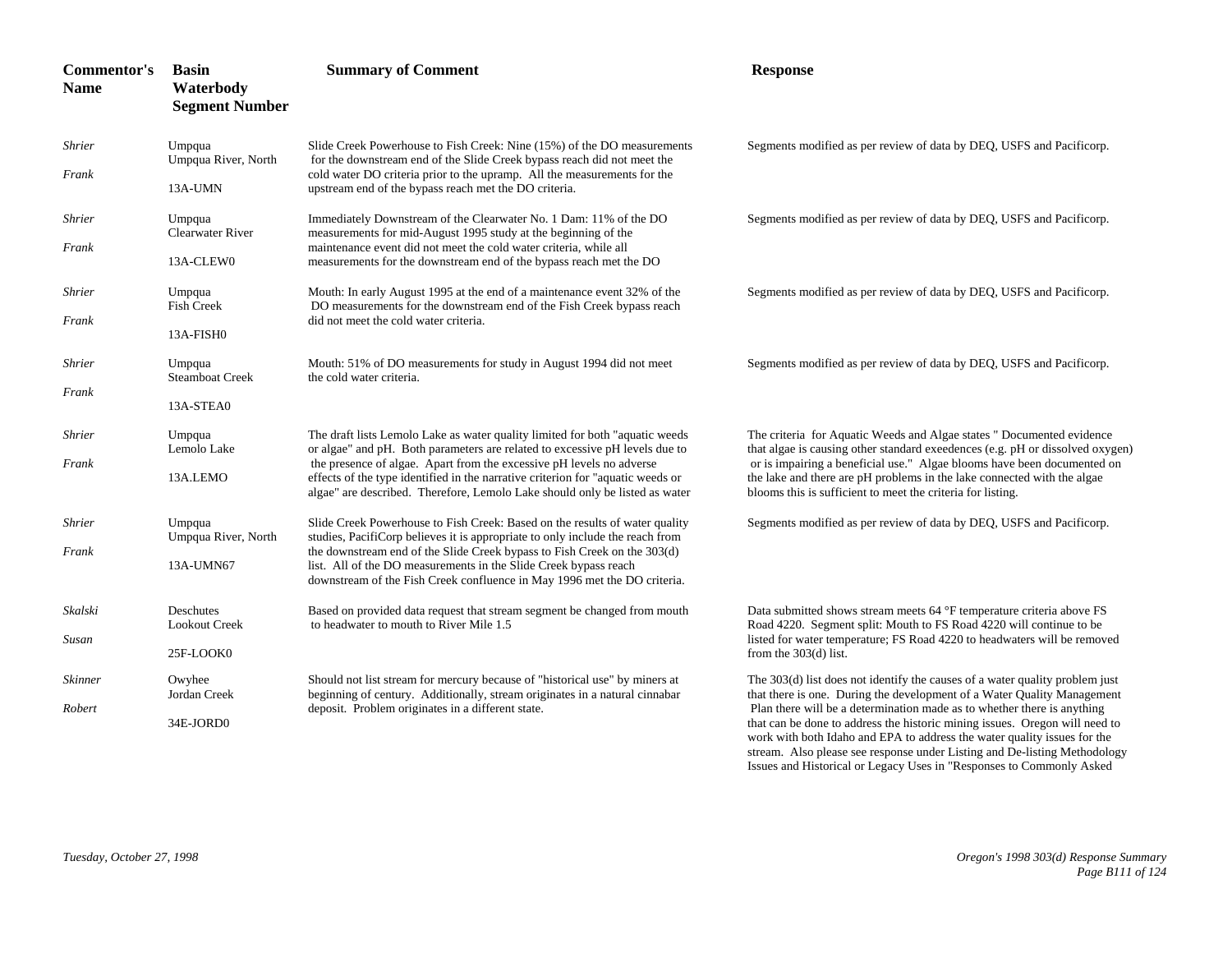| Commentor's<br><b>Name</b> | <b>Basin</b><br>Waterbody<br><b>Segment Number</b> | <b>Summary of Comment</b>                                                                                                                                                                                                                                                                                                                                                                         | <b>Response</b>                                                                                                                                                                                                                    |
|----------------------------|----------------------------------------------------|---------------------------------------------------------------------------------------------------------------------------------------------------------------------------------------------------------------------------------------------------------------------------------------------------------------------------------------------------------------------------------------------------|------------------------------------------------------------------------------------------------------------------------------------------------------------------------------------------------------------------------------------|
| Sohn                       | Umpqua<br><b>Brush Creek</b>                       | Request Brush Creek be removed from the 303(d) list because of                                                                                                                                                                                                                                                                                                                                    | Cannot declare water body as being influenced only by natural conditions.<br>The watershed is a managed system having many past and present                                                                                        |
| Rick                       | 13C-BRUS0                                          | demonstrated natural conditions which exceed the temperature standard.<br>(Data provided).                                                                                                                                                                                                                                                                                                        | anthroprogenic influences. The types of management practices now being<br>practiced and the amount of data available will be beneficial in determining<br>the TMDL and developing the associated water quality management plan.    |
| South Santiam<br>Watershed |                                                    | The proposed listings do not take into account deep pools and cooler<br>tributaries which might act as cold water refugia for fish.                                                                                                                                                                                                                                                               | Please see response under Water Quality Standards, Temperature and Steam<br>Function in "Responses to Commonly Asked Questions".                                                                                                   |
| South Santiam<br>Watershed | Willamette<br>McDowell Creek                       | The proposed listings of McDowell Creek for temperature are based on less<br>than two months of data collection. The Watershed Council feels that this                                                                                                                                                                                                                                            | Data submitted met the minimum data requirements for use in evaluating<br>whether a water body should be listed.                                                                                                                   |
|                            | 22F-MCDO0                                          | is insufficient and that a minimum of two years of data is needed to draw<br>any conclusions or provide a reasonable basis for listing. Additionally, the<br>watershed council believes that this creek may have been historically warm<br>during the late summer months, due to the origin at low elevations.                                                                                    |                                                                                                                                                                                                                                    |
| South Santiam<br>Watershed | Willamette<br><b>Hamilton Creek</b><br>22F-HAMI0   | The proposed listings of Hamilton Creek for temperature are based on less<br>than two months of data collection. The Watershed Council feels that this<br>is insufficient and that a minimum of two years of data is needed to draw<br>any conclusions or provide a reasonable basis for listing. Additionally, the<br>watershed council believes that this creek may have been historically warm | Data submitted met the minimum data requirements for use in evaluating<br>whether a water body should be listed.                                                                                                                   |
|                            |                                                    | during the late summer months, due to the origin at low elevations.                                                                                                                                                                                                                                                                                                                               |                                                                                                                                                                                                                                    |
| South Santiam<br>Watershed | Willamette<br><b>Crabtree Creek</b>                | The watershed council believes that this creek may have been historically<br>warm during the late summer months, due to the origin at low elevations.                                                                                                                                                                                                                                             | Please see response under Water Quality Standards, Temperature in<br>"Responses to Commonly Asked Questions".                                                                                                                      |
|                            | 22F-CRAB0                                          |                                                                                                                                                                                                                                                                                                                                                                                                   |                                                                                                                                                                                                                                    |
| South Santiam<br>Watershed | Willamette<br><b>Thomas Creek</b>                  | The proposed listings of Thomas Creek for dissolved oxygen are based on<br>less than two months of data collection. The Watershed Council feels that<br>this is insufficient and that a minimum of two years of data is needed to                                                                                                                                                                 | Data submitted met the minimum data requirements for use in evaluating<br>whether a water body should be listed.                                                                                                                   |
|                            | 22F-THOM0                                          | draw any conclusions or provide a reasonable basis for listing.                                                                                                                                                                                                                                                                                                                                   |                                                                                                                                                                                                                                    |
| South Santiam<br>Watershed | Willamette<br><b>Thomas Creek</b>                  | White Rock Creek is not a tributary to Thomas Creek. The reach listed<br>should be the mouth to Neal Creek.                                                                                                                                                                                                                                                                                       | After review of the location and data DEQ agrees, the error will be<br>corrected in the data base.                                                                                                                                 |
|                            | 22F-THOM0                                          |                                                                                                                                                                                                                                                                                                                                                                                                   |                                                                                                                                                                                                                                    |
| South Santiam<br>Watershed | Willamette<br><b>Thomas Creek</b>                  | Thomas Creek is listed as a stream of potential concern based on one<br>reading the accuracy of the equipment used was +-1 mg/l. Therefore, the<br>stream should not be listed as a stream of potential concern based on this                                                                                                                                                                     | Although the data did not meet the minimum data requirements it did show<br>a violation of the standard. DEQ tracks these water bodies as potential<br>concerns until additional data can be collected to clarify the condition of |
|                            | 22F-THOM0                                          | information alone.                                                                                                                                                                                                                                                                                                                                                                                | the water body. DEQ will add (need data) to the data base record.                                                                                                                                                                  |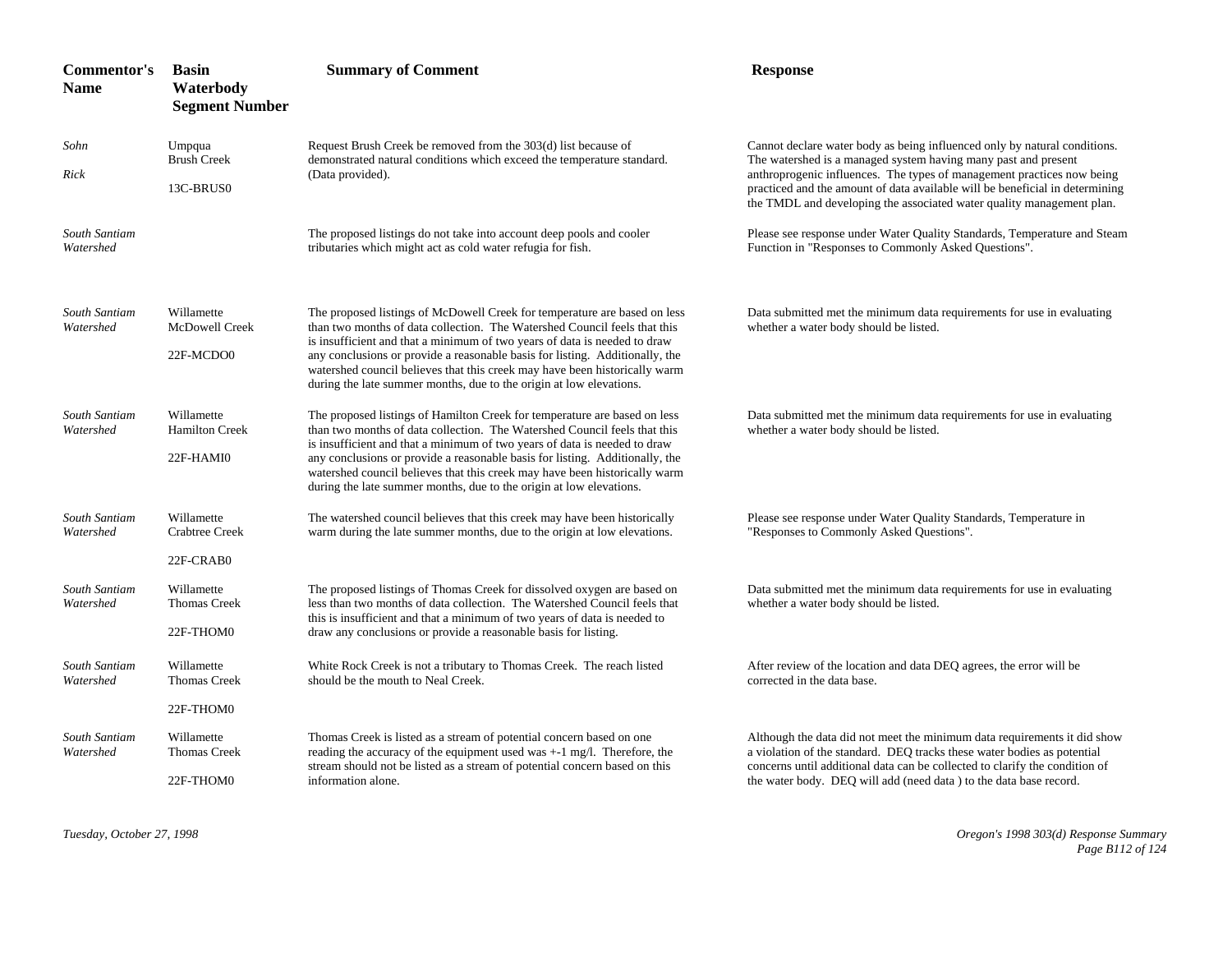| Commentor's<br>Name        | <b>Basin</b><br>Waterbody<br><b>Segment Number</b> | <b>Summary of Comment</b>                                                                                                                                                                                                                    | <b>Response</b>                                                                                                                                      |
|----------------------------|----------------------------------------------------|----------------------------------------------------------------------------------------------------------------------------------------------------------------------------------------------------------------------------------------------|------------------------------------------------------------------------------------------------------------------------------------------------------|
| South Santiam<br>Watershed | Willamette<br>McDowell Creek                       | McDowell Creek does not have a tributary named Deer Creek.                                                                                                                                                                                   | Error corrected segment should be Mouth to Cedar Creek.                                                                                              |
|                            | 22F-MCDO0                                          |                                                                                                                                                                                                                                              |                                                                                                                                                      |
| <i>Stephens</i><br>Mary    |                                                    | What are the criteria and data requirements the Department uses to remove<br>parameters and segments from the list. The process and data requirements<br>for de-listing specific parameters needs to be more clearly explained in the        | Please see response under Listing and De-listing Methodology Issues in<br>"Responses to Commonly Asked Questions".                                   |
|                            |                                                    | 303(d) list and support documents.                                                                                                                                                                                                           |                                                                                                                                                      |
| <i>Stephens</i><br>Mary    |                                                    | DEQ needs to develop de-listing criteria for each parameter and then<br>identify those segments which rely on questionable or insufficient data for<br>listing. This would allow interested parties to gather data that would                | Please see response under Listing and De-listing Methodology Issues in<br>"Responses to Commonly Asked Questions".                                   |
|                            |                                                    | confirm the problem, or make steps towards removing a parameter from<br>the list. It may be more cost effective to gather data to remove a<br>parameter from the list rather than develop and implement a TMDL for                           |                                                                                                                                                      |
| <b>Stephens</b><br>Mary    |                                                    | There are a number of uncertainties regarding the Department's<br>expectations of municipal participation and responsibilities related to the<br>TMDL development and implementation process.                                                | Please see response under Implementation in "Responses to Commonly<br>Asked Questions".                                                              |
| <b>Stephens</b><br>Mary    |                                                    | The prioritization process does not appear to offer adequate distinction or<br>differentiation to yield true priorities. Is it realistic to have over 50% of<br>the state in the first priority. This number of priorities does not give the | Please see response under Prioritization Process in "Responses to<br>Commonly Asked Questions".                                                      |
|                            |                                                    | City adequate direction for future fiscal or development planning efforts.<br>The City recommends refinement of the current prioritization process with<br>emphasis on criteria that further differentiates between priorities.              |                                                                                                                                                      |
| <b>Stephens</b>            |                                                    | Is it possible to begin developing monitoring plans, BMPs and other action                                                                                                                                                                   | Please see response under Implementation in "Responses to Commonly                                                                                   |
| Mary                       |                                                    | plans for parameters such as temperature and bacteria prior to TMDL<br>development and implementation.                                                                                                                                       | Asked Questions".                                                                                                                                    |
| <b>Stephens</b>            |                                                    | Will the Department develop guidance on bacteria management?                                                                                                                                                                                 | Please see response under Water Quality Standards, Bacteria in "Responses"<br>to Commonly Asked Questions".                                          |
| Mary                       |                                                    |                                                                                                                                                                                                                                              |                                                                                                                                                      |
| <b>Stephens</b>            |                                                    | The "Biological Criteria" parameter expands the media of concern from the<br>water column to a more comprehensive aquatic ecosystem. Will other                                                                                              | Please see response under Water Quality Standards, Biological Criteria and<br>Sedimentation and Habitat Modification in "Responses to Commonly Asked |
| Mary                       |                                                    | media such as sediment be included on the 303(d) list or will other media be<br>a factor in TMDL development?                                                                                                                                | Questions".                                                                                                                                          |
| <b>Stephens</b>            |                                                    | The Department should identify the water quality parameters associated<br>with "Biological Criteria" this would allow management agencies to begin                                                                                           | Please see response under Water Quality Standards, Biological Criteria and<br>Implementation in "Responses to Commonly Asked Questions".             |
| Mary                       |                                                    | developing recovery strategies and actions plans.                                                                                                                                                                                            |                                                                                                                                                      |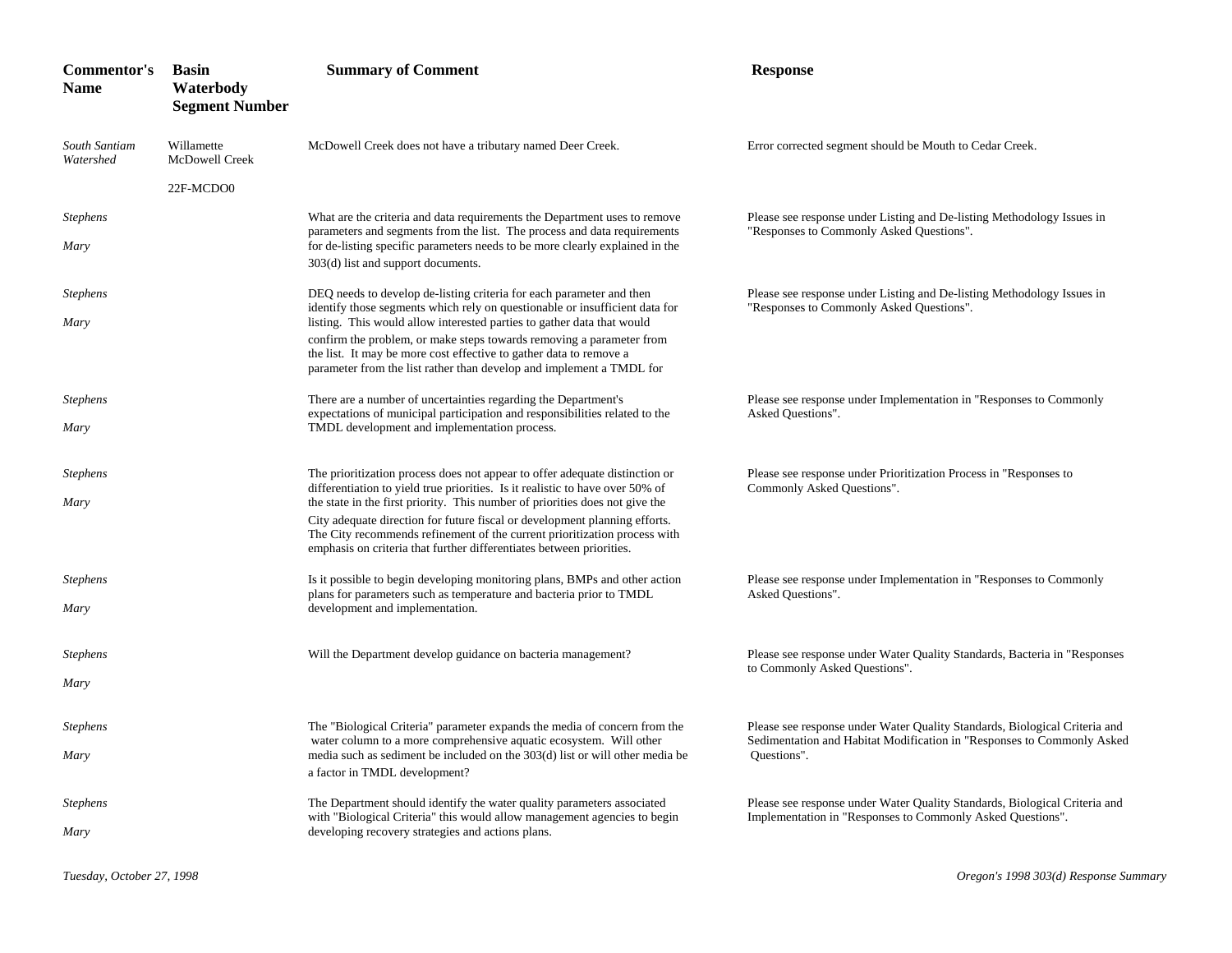*Page B113 of 124*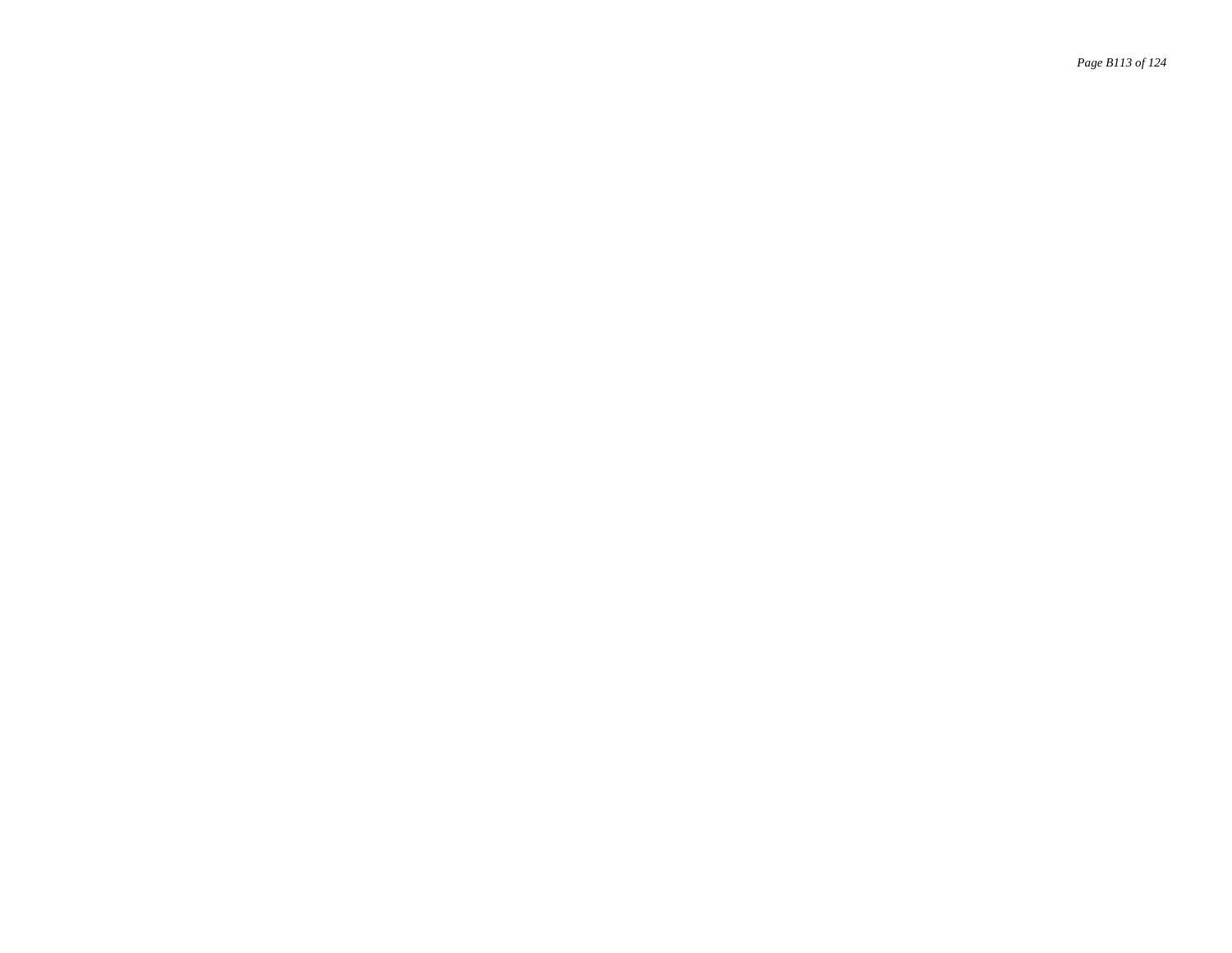| Commentor's<br><b>Name</b> | <b>Basin</b><br>Waterbody<br><b>Segment Number</b> | <b>Summary of Comment</b>                                                                                                                                                                                                                                                                                                                                                                                                                                                                                                                           | <b>Response</b>                                                                                                                                                                                                                                                                                                                                                                            |
|----------------------------|----------------------------------------------------|-----------------------------------------------------------------------------------------------------------------------------------------------------------------------------------------------------------------------------------------------------------------------------------------------------------------------------------------------------------------------------------------------------------------------------------------------------------------------------------------------------------------------------------------------------|--------------------------------------------------------------------------------------------------------------------------------------------------------------------------------------------------------------------------------------------------------------------------------------------------------------------------------------------------------------------------------------------|
| <i>Stephens</i><br>Mary    | Willamette<br>Columbia Slough<br>22P-COLS0         | The City objects to the listing of the Columbia Slough for dioxin. Listing is<br>based on fish tissue in the lower slough which with the mobility of fish could<br>have come from the landfill or the Willamette River. Additionally, two<br>values are questionable because of the interference of PCBs. The City<br>requests a justification and re-evaluation for continued listing of dioxin for<br>the slough and the development of a process and data requirements that<br>would confirm or remove dioxin as a parameter of the 303(d) list. | DEQ does not have any data or information which would lead it to conclude<br>that the listing for Dioxin in the Columbia Slough is in error. There is no<br>way to discern the origin of fish in the Slough, the fish were caught in the<br>Slough and the listing is to protect people who fish in the Slough. The<br>proposed TMDL contains allocations and loading capacity for Dioxin. |
| <b>Stern</b><br>Nancy      |                                                    | Was happy that North Umpqua is a Priority. Worried about North Umpqua<br>system - wants to save best quality sites, have buffers for small streams and<br>restoring worse sites. Is willing to help as a volunteer group.                                                                                                                                                                                                                                                                                                                           | As shown in DEQ's priority document the North Umpqua basin is a high<br>priority. Management activities will be addressed during the development of<br>the TMDL and Water Quality Management Plans.                                                                                                                                                                                        |
| <b>Stern</b><br>Nancy      |                                                    | Would like an emphasis on non-point sources. Forestry is a major impact<br>and need more control.                                                                                                                                                                                                                                                                                                                                                                                                                                                   | Non-point sources will be addressed through the Water Quality Management<br>plans, Forest Practices Act and other exiting authorities. Please see<br>response under Existing Authorities in "Responses to Commonly Asked<br>Ouestions".                                                                                                                                                    |
| <i>Stern</i><br>Nancy      |                                                    | Wants water quality plans to be coordinated with endangered species plans.                                                                                                                                                                                                                                                                                                                                                                                                                                                                          | Water quality Management Plans, other state agency existing authorities<br>are all being coordinated under the Oregon Salmon Recovery Plan.                                                                                                                                                                                                                                                |
| <i>Stern</i><br>Nancy      |                                                    | Federal agencies rely on BMPs - in many cases these are inadequate; there<br>is no monitoring of BMPs; has trouble getting BLM to follow their own<br>findings in watershed analysis.                                                                                                                                                                                                                                                                                                                                                               | Federal land management agencies will be partners in the development of<br>TMDLs and Management Plans. These plans will include water quality<br>monitoring requirements and mile stones for achieving certain water quality<br>conditions. Also please see response under Implementation in "Responses"<br>to Commonly Asked Questions".                                                  |
| <i>Stern</i><br>Nancy      |                                                    | She believes that the state's Forest Practices Act are lacking e.g. Brush<br>Creek timber sale cut down to fish bearing stream to encourage conifer<br>regrowth but it raised temperature.                                                                                                                                                                                                                                                                                                                                                          | Please see response under Existing Authorities in "Responses to Commonly"<br>Asked Questions".                                                                                                                                                                                                                                                                                             |
| <b>Stern</b><br>Nancy      |                                                    | Has reservations about the ability of local watershed councils to solve water<br>quality problems - politics are a problem, focus is on insignificant stream<br>enhancement projects and ignore causes of problem upstream.                                                                                                                                                                                                                                                                                                                         | State agencies are working with watershed councils to help them focus on<br>those water quality concerns which need addressed. Additionally, TMDLs<br>and Water Quality Management Plan will outline needs and activities which<br>should be addressed to improve water quality. Also please see response<br>under Implementation in "Responses to Commonly Asked Questions".              |
| <i>Stern</i><br>Nancy      | Umpqua<br>Little River<br>13A-LITT0                | Submitted data collected from 94-96. Studies indicate that portions of<br>Little River, Cavitt Creek, some tributaries and North Umpqua at<br>confluence with Little R exceed pH standard. Feels that a number of<br>water-bodies should be listed for temperature, pH and possibly DO. Feels<br>that local protection measures including USFS BMPs, forest practices and<br>watershed restoration efforts have not maintained or restored water quality                                                                                            | Little River already listed for pH based on data contained in Little River<br>Watershed Analysis. Please see response under Existing Authorities in<br>"Responses to Commonly Asked Questions".                                                                                                                                                                                            |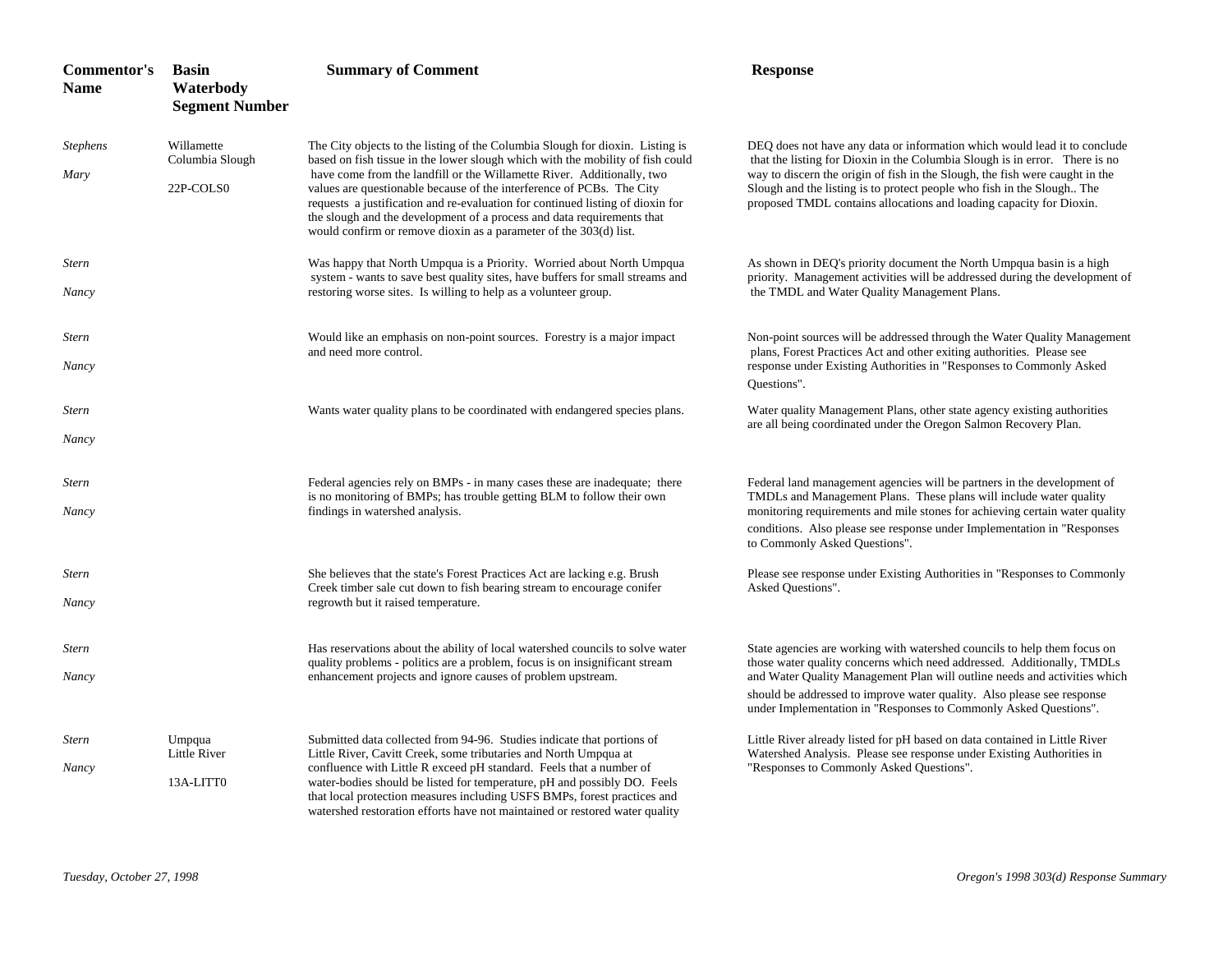*Page B114 of 124*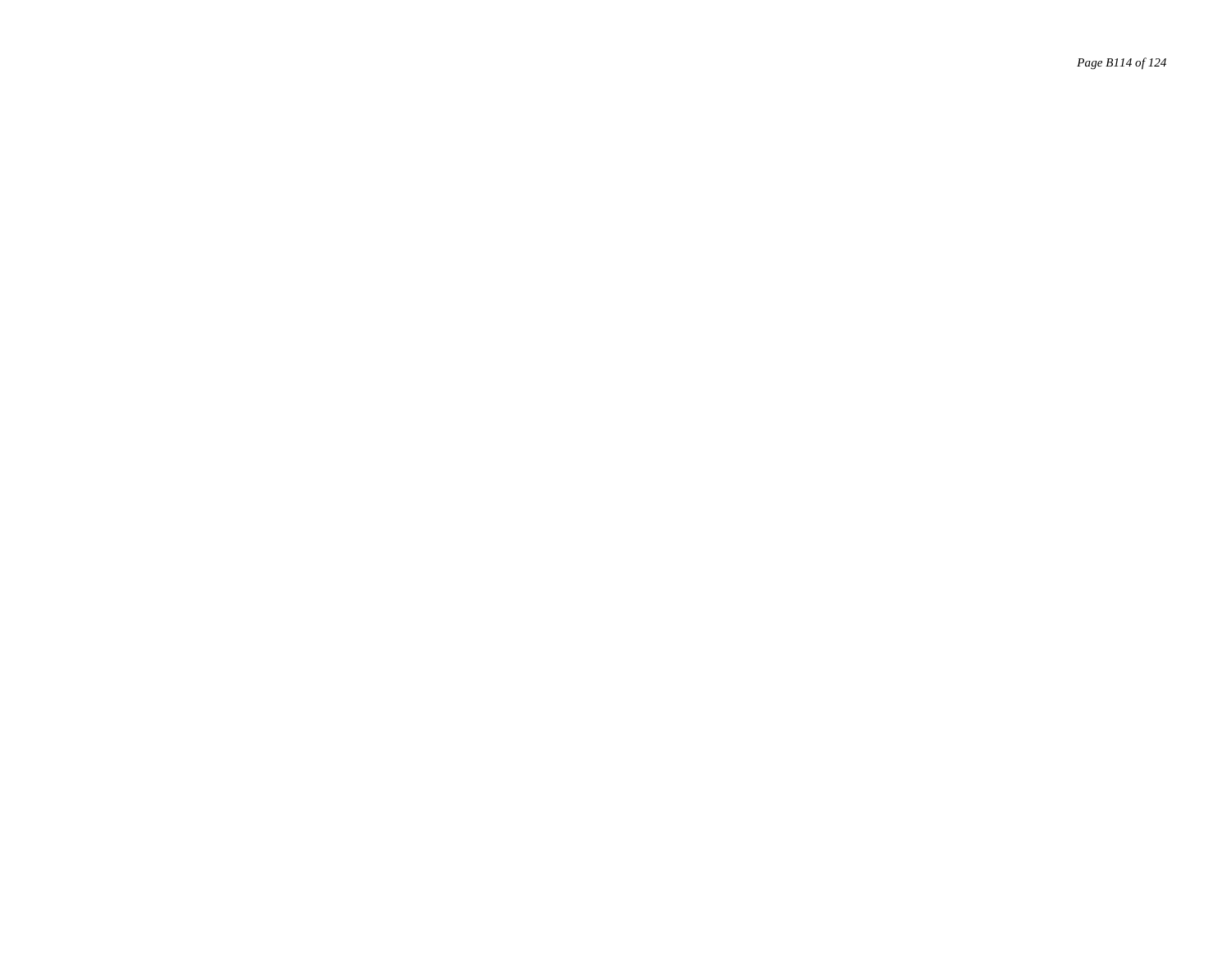| <b>Commentor's</b><br><b>Name</b> | <b>Basin</b><br>Waterbody<br><b>Segment Number</b> | <b>Summary of Comment</b>                                                                                                                                                                                                                                                                                                                                                                                                                                                                                                                       | <b>Response</b>                                                                                                                                                                                                                                                                                                                                                                    |
|-----------------------------------|----------------------------------------------------|-------------------------------------------------------------------------------------------------------------------------------------------------------------------------------------------------------------------------------------------------------------------------------------------------------------------------------------------------------------------------------------------------------------------------------------------------------------------------------------------------------------------------------------------------|------------------------------------------------------------------------------------------------------------------------------------------------------------------------------------------------------------------------------------------------------------------------------------------------------------------------------------------------------------------------------------|
| <b>Stern</b><br>Nancy             | Umpqua<br>Cavitt Creek<br>13A-CAVI0                | Submitted data collected from 94-96. Studies indicate that portions of<br>Little River, Cavitt Creek, some tributaries and North Umpqua at<br>confluence with Little R exceed pH standard.                                                                                                                                                                                                                                                                                                                                                      | USFS previously submitted continuous pH monitoring data collected near<br>Cavitt Falls (T26S, R2W, S14) by Resources Northwest, Inc. indicated that<br>pH values of approximately 8.6 exceeded pH standard (8.5) on two<br>consecutive days (9/6-7/95). Little River Committee data indicates an<br>exceedence of pH standard (8.5) on 8/23/95 (8.68) at ballpark past covered     |
| <b>Stern</b><br>Nancy             | Umpqua<br><b>Wolf Creek</b><br>13A-WOLF0           | Submitted data collected from 94-96. Studies indicate that portions of<br>Little River, Cavitt Creek, some tributaries and North Umpqua at<br>confluence with Little R exceed pH standard.                                                                                                                                                                                                                                                                                                                                                      | Wolf Creek already listed for pH based on data contained in Little River<br>Watershed Analysis. Data added to data base.                                                                                                                                                                                                                                                           |
| <b>Stern</b><br>Nancy             | Umpqua<br><b>Emile Creek</b><br>13A-EMIL0          | Submitted data collected from 94-96. Studies indicate that portions of<br>Emile Creek exceeded pH standard.                                                                                                                                                                                                                                                                                                                                                                                                                                     | USFS previously submitted continuous pH monitoring data collected near<br>mouth (T26S,R1W,S2) by Resources Northwest, Inc. that showed pH values<br>exceeding standard (8.5) on two consecutive days (9/10-11/95). Little<br>River Committee data indicates an exceedence of pH standard (8.5) on<br>$7/27/96$ (9.95) and $8/20/96$ (8/95) near the mouth. Stream was added to the |
| <i>Sullens</i><br>Holly           |                                                    | Concerned about the science used to list streams.                                                                                                                                                                                                                                                                                                                                                                                                                                                                                               | Please see response under Water Quality Standards in "Responses to<br>Commonly Asked Questions".                                                                                                                                                                                                                                                                                   |
| <b>Sullens</b><br>Holly           |                                                    | Washington state in a Preliminary Review Draft Discussion Paper notes<br>that "Populations of Char (Bull trout) which spawn before Sept. 1 are likely<br>to be in headwater rivers heavily influenced by coldwater seepage and thus<br>are naturally protected to a large extent. She believe that DEQ will fine<br>that there is no population of bull trout as the fish are already in the higher<br>reaches. Specifically, Meadow Creek, Okanogan Creek, Trail Creek, Aspen<br>Creek, Big Elk Creek, Clear Creek, Elk Creek, and Pine Creek. | DEQ considers new information during its tri-annual review of water quality<br>standards. At that time DEQ will determine whether the information is<br>sufficient to justify beginning the procedure to modify the water quality<br>standard.                                                                                                                                     |
| <b>Sullens</b><br>Holly           |                                                    | Concerned that no one wants to tell the public that this unscientific<br>program is going to cost at a minimum \$400,000,000 of the next 20 years.                                                                                                                                                                                                                                                                                                                                                                                              | Water quality standards are based on science, please see response under<br>Water Quality Standards in "Responses to Commonly Asked Questions".                                                                                                                                                                                                                                     |
| <b>Sullens</b><br>Holly           |                                                    | She is concerned about how streams can be de-listed.                                                                                                                                                                                                                                                                                                                                                                                                                                                                                            | Please see response under Listing and De-listing Methodology Issues in<br>"Responses to Commonly Asked Questions".                                                                                                                                                                                                                                                                 |
| <i>Sullens</i><br>Holly           |                                                    | Believes DEQ has gone beyond its requirements and the listing criteria is<br>much more strict than it needs to be.                                                                                                                                                                                                                                                                                                                                                                                                                              | Please see response under Existing Authorities in "Responses to Commonly<br>Asked Questions".                                                                                                                                                                                                                                                                                      |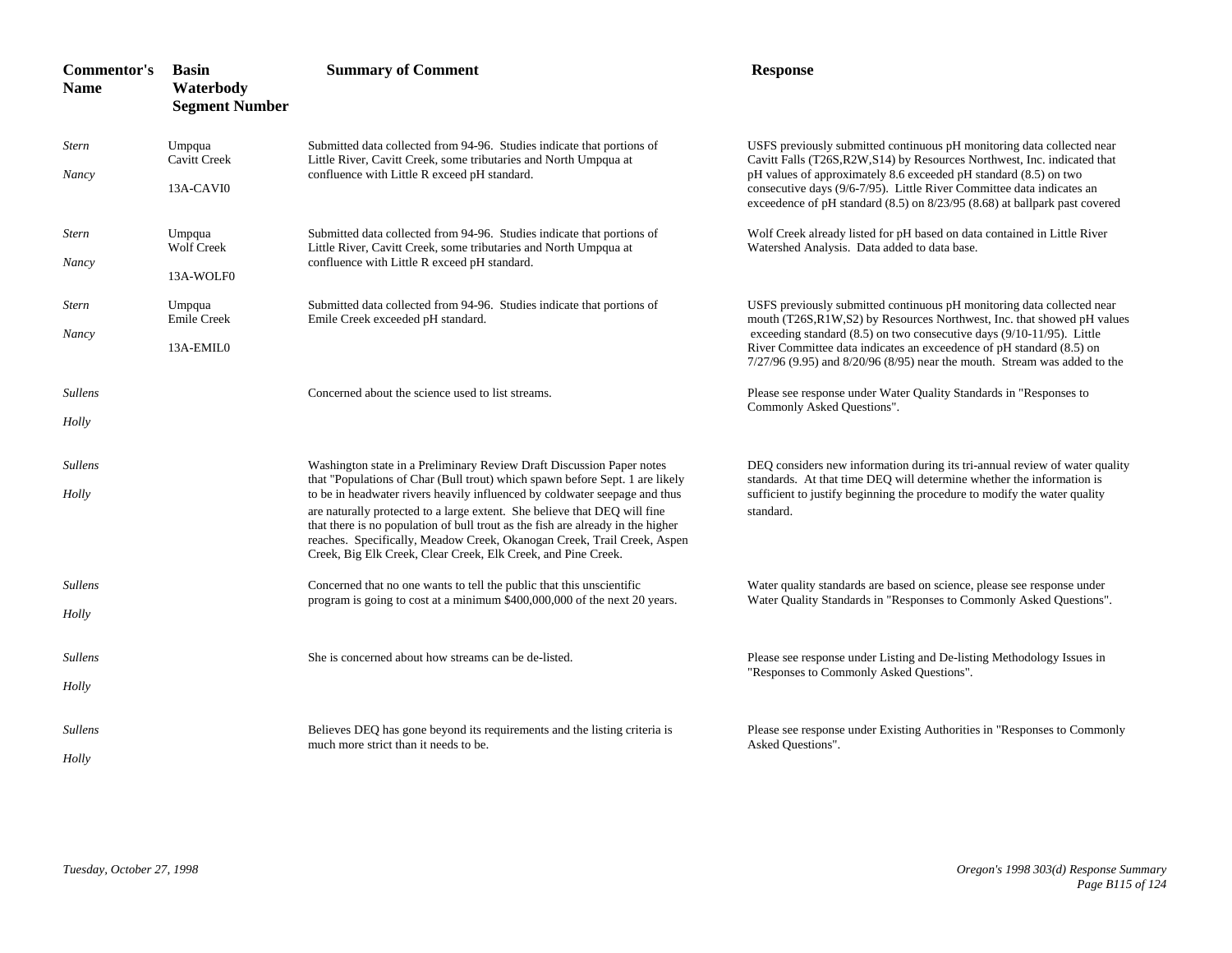| <b>Commentor's</b><br><b>Name</b> | <b>Basin</b><br>Waterbody<br><b>Segment Number</b> | <b>Summary of Comment</b>                                                                                                                                                                                                           | <b>Response</b>                                                                                                                                                                                                                                                                                          |
|-----------------------------------|----------------------------------------------------|-------------------------------------------------------------------------------------------------------------------------------------------------------------------------------------------------------------------------------------|----------------------------------------------------------------------------------------------------------------------------------------------------------------------------------------------------------------------------------------------------------------------------------------------------------|
| <i>Sullens</i>                    |                                                    | Since streams are listed individually should be able to de-list by individual                                                                                                                                                       | Streams can be de-listed on an individual basis. Most TMDLs and                                                                                                                                                                                                                                          |
| Holly                             |                                                    | stream. Thought workshop said could only de-list by watershed.                                                                                                                                                                      | management plans will be developed to apply to a watershed as a whole.<br>Also please see response under Listing and De-listing Methodology Issues in<br>"Responses to Commonly Asked Questions".                                                                                                        |
| <b>Sullens</b>                    | Powder                                             | Adiabatic temperature and ambient water and air temperature as explained<br>by Dr. Larson are accurate and true science. Questioned Mr. Kepler                                                                                      | Please see response under Water Quality Standards, Temperature in<br>"Responses to Commonly Asked Questions".                                                                                                                                                                                            |
| Holly                             |                                                    | dismissing Dr. Larson's work as mere theory.                                                                                                                                                                                        |                                                                                                                                                                                                                                                                                                          |
| <b>Sullens</b>                    | Powder<br>Powder River                             | If the Thief Valley Reservoir were not present then there would be no water<br>in the river during the summer and, therefore, no fish. Additionally, fish,                                                                          | Water quality standards protect beneficial uses which are now present in the<br>water body. No data submitted which indicates water body is meeting                                                                                                                                                      |
| Holly                             | 32D-POWD0                                          | deer, elk, antelope, and vole also add to the so-called pollution. This section<br>should be de-listed.                                                                                                                             | standards. Please see response under Natural and Anthropogenic Conditions<br>in "Responses to Commonly Asked Questions".                                                                                                                                                                                 |
| Tetreault                         | Umpqua<br>Lake and Mill Creeks                     | The 1988 NPS assessment and 303d list wrongly identify the stream<br>discharging from Loon Lake as Lake Creek when it should be Mill Creek.                                                                                         | The 303d was modified to show the distinction between Lake Creek flowing<br>into Loon Lake and Mill Creek Flowing out of Loon Lake                                                                                                                                                                       |
| Jan                               |                                                    |                                                                                                                                                                                                                                     |                                                                                                                                                                                                                                                                                                          |
| Tetreault<br>Jan                  | Umpqua<br>Soup Creek<br>13C-SOUP0                  | Requested copy of data used to list Soup Creek, but did not receive the data.                                                                                                                                                       | Data was sent on May 4, 1998.                                                                                                                                                                                                                                                                            |
| Tetreault<br>Jan                  | Umpqua<br>Soup Creek                               | Since the creek dries up in the summer this stream should not be listed. Also<br>questions the QA/QC methods of the data collector since the creek crosses<br>only private lands the only point for sampling would have been at the | The monitoring point was at the mouth of the creek and there is no<br>indication that it was not representative. Also please see response under<br>Natural and Anthropogenic Conditions and Intermittent Streams in                                                                                      |
|                                   | 13C-SOUP0                                          | mouth which would not be representative.                                                                                                                                                                                            | "Responses to Commonly Asked Questions".                                                                                                                                                                                                                                                                 |
| <b>Thompson</b>                   | Umatilla<br><b>Balm Fork</b>                       | Balm Fork should be removed from the 303(d) list because the data used was<br>gathered in 1986. At that time, there was a pig farm less than one mile                                                                               | Department staff met with Mr. Thompson and observed potential sources<br>of bacteria in the watershed, as well as possible locations for future sampling                                                                                                                                                 |
| Terry                             | 27D-BALM0                                          | upstream from the data collection site. The pig farm was terminated in<br>1988. Since that time domestic animals have little contact with Balm Fork<br>during the summer months. The adverse conditions present in 1986 no          | sites. Staff suggested and helped design a follow up monitoring program for<br>Balm Fork. The Department will consider removing Balm Fork from the<br>list based on more recent data. Department is also seeking data that may be<br>collected recently by the Corp of Engineers related to Willow Creek |
| Topping                           | Umpqua<br>Soup Creek                               | Soup Creek in 1996 went dry about August 16th and remained dry until<br>October the 7th, in 1997 went dry about August 18th and remained dry until                                                                                  | Please see response under Natural and Anthropogenic Conditions and<br>Intermittent Streams in "Responses to Commonly Asked Questions".                                                                                                                                                                   |
| Cheryl                            | 13C-SOUP0                                          | October 14th. Hauled water to cattle during that time period. (Concern<br>was about listing a stream that naturally dries up in the summer.)                                                                                        |                                                                                                                                                                                                                                                                                                          |
| Turner                            | Umpqua<br>South Umpqua                             | TMDLs need to be implemented on the South Fork. The watershed council<br>for the Umpqua basin needs to be divided into more councils.                                                                                               | The South Umpqua is currently a priority for the Department for<br>developing Total Maximum Daily Loads.                                                                                                                                                                                                 |
| Randy                             |                                                    |                                                                                                                                                                                                                                     |                                                                                                                                                                                                                                                                                                          |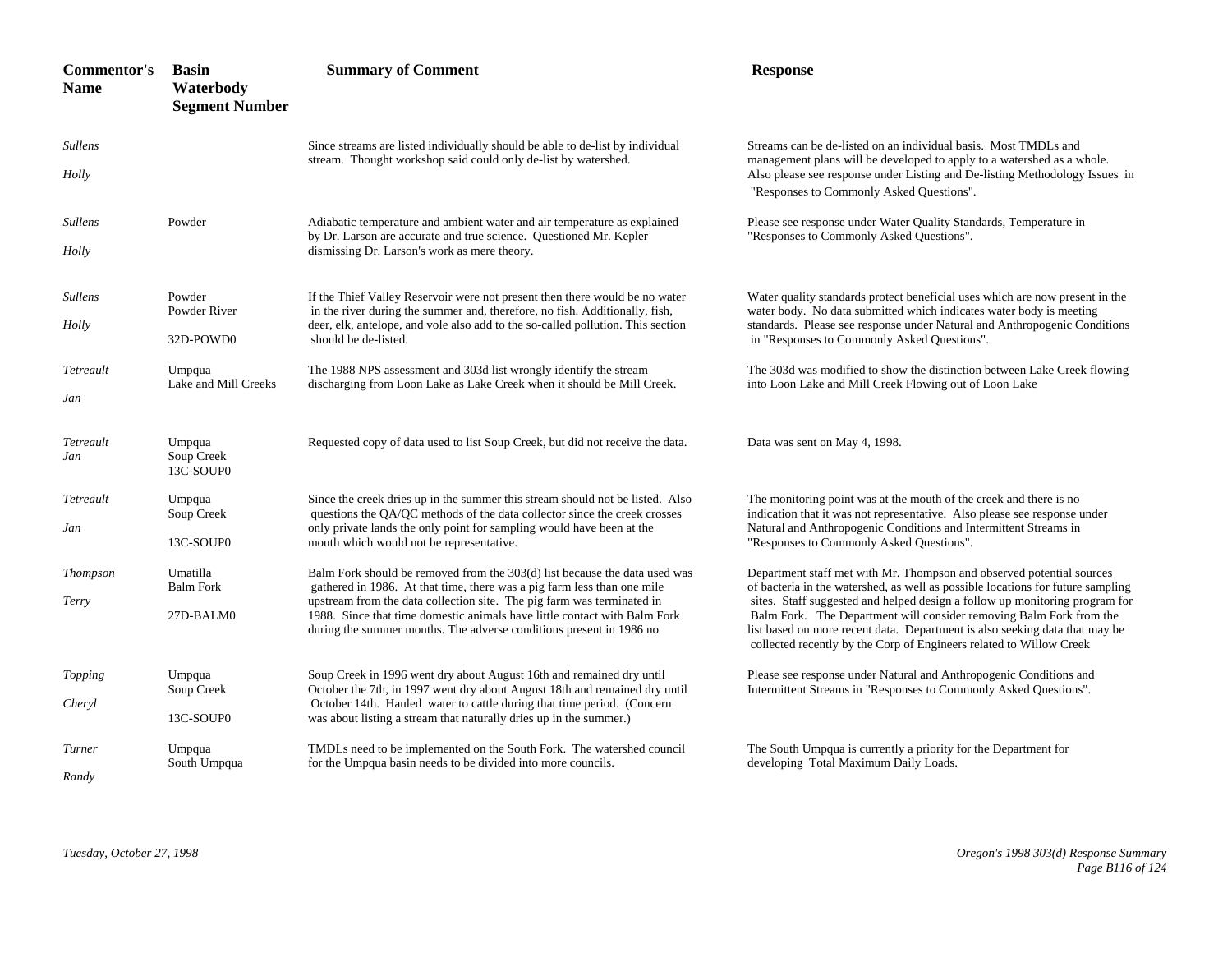| Commentor's<br><b>Name</b> | <b>Basin</b><br>Waterbody<br><b>Segment Number</b>                      | <b>Summary of Comment</b>                                                                                                                                                                                                                                                                                    | <b>Response</b>                                                                                                                                                                                                                                                                                                                                                                                                                                                                                                                                                                                                         |
|----------------------------|-------------------------------------------------------------------------|--------------------------------------------------------------------------------------------------------------------------------------------------------------------------------------------------------------------------------------------------------------------------------------------------------------|-------------------------------------------------------------------------------------------------------------------------------------------------------------------------------------------------------------------------------------------------------------------------------------------------------------------------------------------------------------------------------------------------------------------------------------------------------------------------------------------------------------------------------------------------------------------------------------------------------------------------|
| <b>Ullian</b><br>Barbara   | Rogue<br>Josephine Creek<br>15E-JOSE0                                   | Josephine Creek should be added to list for temperature based on Siskiyou<br>National Forest data as well as for habitat modification and sediment due to<br>extensive past and current mining (Supporting information attached).                                                                            | Stream was placed on the 303(d) list for Temperature based on USFS 1990<br>data. Habitat modification and sedimentation: There was a general<br>description of concern outlined in the report, however, specific data on<br>impacts to beneficial uses was not documented, stream status was assigned as<br>Potential Concern. In the exerts submitted, there is some conflicting<br>information. While there is evidence of impact from past mining activity,<br>the FEIS indicates that "sediment derived from historic mining has generally<br>been washed form both Canyon and Josephine Creek in the decades since |
| <b>Ullian</b><br>Barbara   | Rogue<br><b>Fall Creek</b><br>15E-FALL0                                 | Fall Creek should be listed for temperature and habitat modification, mining<br>is the only human disturbance factor (supporting information attached).                                                                                                                                                      | Temperature: Stream was placed on the 303(d) list for Temperature based<br>on USFS data from 1996. Sedimentation: There was a general description<br>of concern outlined in the report, however, specific data on impacts to<br>beneficial uses was not documented, stream status was assigned as Potential<br>Concern. In the exerts submitted, there is some conflicting information.                                                                                                                                                                                                                                 |
| <b>Ullian</b><br>Barbara   | Rogue<br>Rancherie Creek<br>15E-RANC0                                   | Rancherie Creek should be listed for temperature and habitat modification<br>has occurred near its mouth (supporting information attached).                                                                                                                                                                  | Stream was placed on the 303(d) list based on 1996 data collected by the<br>USFS. Habitat modification: There was a general description of concern<br>outlined in the report, however, specific data on impacts to beneficial uses<br>was not documented, stream status was assigned as Potential Concern.                                                                                                                                                                                                                                                                                                              |
| <b>Ullian</b><br>Barbara   | Rogue<br>Canyon Creek<br>15E-CANY0                                      | Habitat modification and sediment should be added to Canyon Creek from<br>its mouth to Lightning Gulch (supporting information attached)                                                                                                                                                                     | Habitat modification and sedimentation: There was a general description of<br>concern outlined in the report, however, specific data on impacts to<br>beneficial uses was not documented, stream status was assigned as Potential<br>Concern. In the exerts submitted, there is some conflicting information.<br>While there is evidence of impact from past mining activity, the FEIS<br>indicates that "sediment derived from historic mining has generally been<br>washed form both Canyon and Josephine Creek in the decades since massive                                                                          |
| <b>Ullian</b><br>Barbara   | South Coast<br>Chetco River in the<br>Kalmiopsis<br>14D-CHET0           | The upper reach for the temperature listing should be extended to Sluice<br>Creek as the NF Watershed Analysis notes that temperatures in the segment<br>from Boulder Creek to Sluice Creek were measured in the high 70's.                                                                                  | The TMDL for temperature will apply to the watershed as a whole. The<br>segments are a general description of where the concern is the TMDL will<br>determine where temperature is a concern. Segment will remain as Mouth<br>to Box Creek there is no information that indicates the segment should be<br>expanded. It should be noted that Sluice Creek is about 0.5 miles above Box                                                                                                                                                                                                                                  |
| <b>Ullian</b><br>Barbara   | <b>South Coast</b><br>Eagle Creek and<br>Mineral Hill Fork<br>14D-EAGL0 | Eagle Creek and its tributary Mineral Hill Fork should be listed for sediment<br>and temperature. A 1980 National Forest survey for Eagle Ck found<br>sediment was contributed by 13 major landslides and extremely steep banks<br>with roads and tractor-logged clearcuts (supporting information attached) | General description of concern outlined, however, specific data on impacts<br>to beneficial uses not documented. Placed in the Decision Matrix as needs<br>data.                                                                                                                                                                                                                                                                                                                                                                                                                                                        |
| <b>Ullian</b><br>Barbara   | South Coast<br>Pistol River<br>14D-PIST <sub>0</sub>                    | Sediment should be included due to poor land management practices<br>(supporting information attached).                                                                                                                                                                                                      | General description of concern outlined, however, specific data on impacts<br>to beneficial uses not documented. Placed in the Decision Matrix as needs<br>data.                                                                                                                                                                                                                                                                                                                                                                                                                                                        |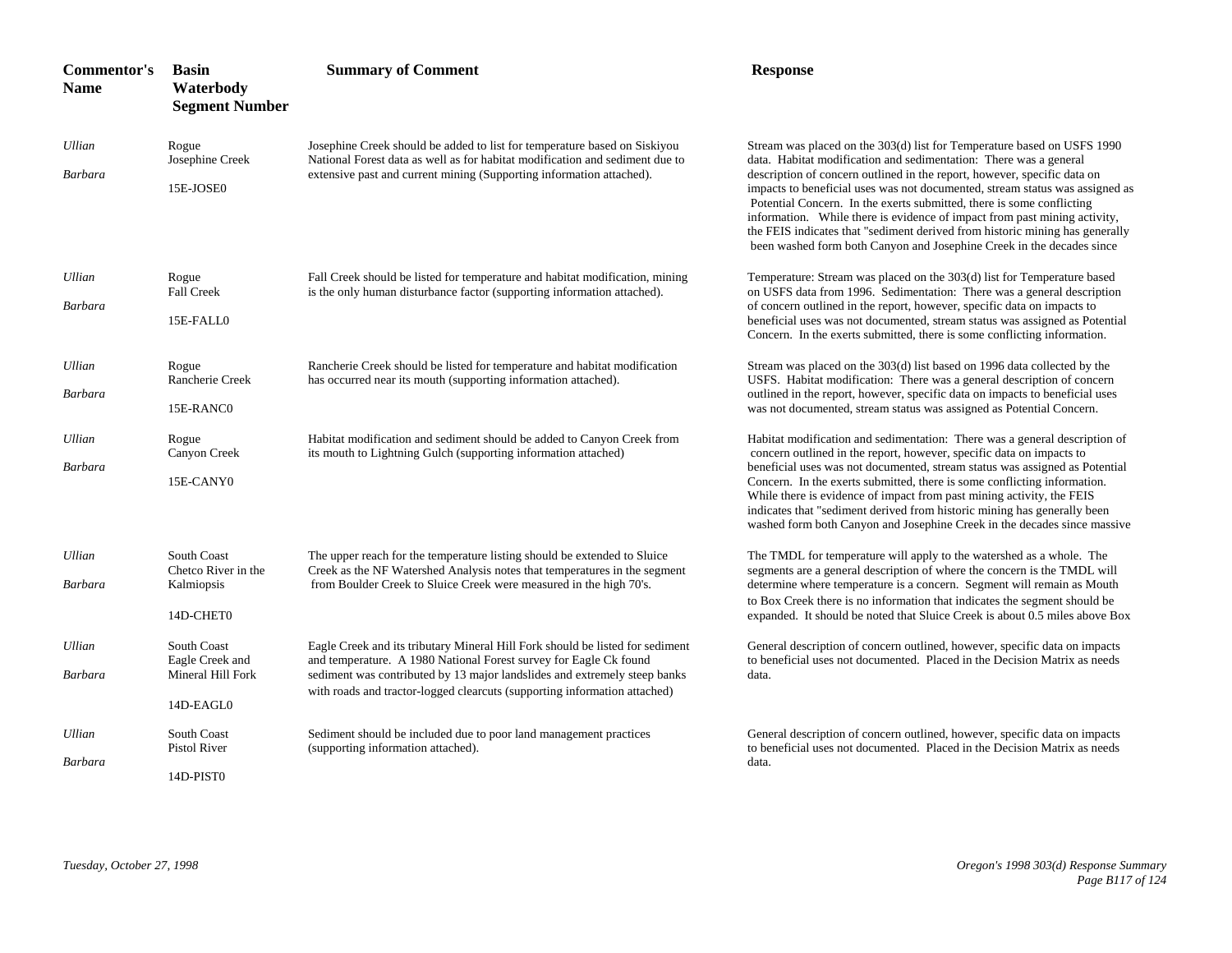| Commentor's<br><b>Name</b>                 | <b>Basin</b><br>Waterbody<br><b>Segment Number</b>     | <b>Summary of Comment</b>                                                                                                                                                                                                                                                                                                                                                                                                                                                                                                              | <b>Response</b>                                                                                                                                                                |
|--------------------------------------------|--------------------------------------------------------|----------------------------------------------------------------------------------------------------------------------------------------------------------------------------------------------------------------------------------------------------------------------------------------------------------------------------------------------------------------------------------------------------------------------------------------------------------------------------------------------------------------------------------------|--------------------------------------------------------------------------------------------------------------------------------------------------------------------------------|
| <i>Ullian</i><br>Barbara                   | South Coast<br><b>Hawk Creek</b><br>14D-HAWK0          | Hawk Creek should be added for habitat modification and possibly<br>temperature. Port Orford cedar is the predominant riparian vegetation on<br>ultramafic soils in this wilderness segment. Port Orford cedar root disease<br>was introduced into the wilderness in 1990. The rate at which cedar is dying<br>is exceeding the range of natural variability and has potential to affect<br>stream temperature and channel mophology.                                                                                                  | Watershed Analysis notes that existing data needs compile, data not<br>included as part of analysis. Data not available at this time.                                          |
| <b>Ullian</b><br>Barbara                   | <b>South Coast</b><br><b>Chetco River</b>              | Chetco River in the wilderness area should be added for habitat modification<br>and possibly temperature. Port Orford cedar is the predominant riparian<br>vegetation on ultramafic soils in this wilderness segment. Port Orford cedar<br>root disease was introduced into the wilderness in 1990. The rate at which<br>cedar is dying is exceeding the range of natural variability and has potential<br>to affect stream temperature and channel mophology. In addition, this area<br>is affected by past and current mining roads. | Partial documentation was attached. The full documents referenced has<br>been requested from the USFS and will be reviewed for potential listing in<br>the next listing cycle. |
| <i>Ullian</i><br>Barbara                   | <b>South Coast</b><br>Little Chetco River<br>14D-CHEL0 | Little Chetco River should be added for habitat modification and possibly<br>temperature. Port Orford cedar is the predominant riparian vegetation on<br>ultramafic soils in this wilderness segment. Port Orford cedar root disease<br>was introduced into the wilderness in 1990. The rate at which cedar is dying<br>is exceeding the range of natural variability and has potential to affect<br>stream temperature and channel mophology.                                                                                         | Watershed Analysis notes that existing data needs compile, data not<br>included as part of analysis. Data not available at this time.                                          |
| Underhill-Wilkins<br>on<br>Jean            |                                                        | Requested that DEQ extend its public comment period and hold additional<br>hearings throughout Oregon to allow for adequate public participation.                                                                                                                                                                                                                                                                                                                                                                                      | Please see response under Public Comment Process in "Responses to<br>Commonly Asked Questions".                                                                                |
| Underhill-Wilkins<br><sub>on</sub><br>Jean |                                                        | The introductions, the instructions on the hearing process, and the $303(d)$<br>information given at the hearings were confusing to landowners.                                                                                                                                                                                                                                                                                                                                                                                        | Please see response under Public Comment Process in "Responses to<br>Commonly Asked Questions".                                                                                |
| Underhill-Wilkins<br><sub>on</sub><br>Jean |                                                        | Public comments were taken "behind closed doors".                                                                                                                                                                                                                                                                                                                                                                                                                                                                                      | Please see response under Public Comment Process in "Responses to<br>Commonly Asked Questions".                                                                                |
| Underhill-Wilkins<br>on<br>Jean            |                                                        | Landowners did not have adequate notice of the hearings.                                                                                                                                                                                                                                                                                                                                                                                                                                                                               | Please see response under Public Comment Process in "Responses to<br>Commonly Asked Questions".                                                                                |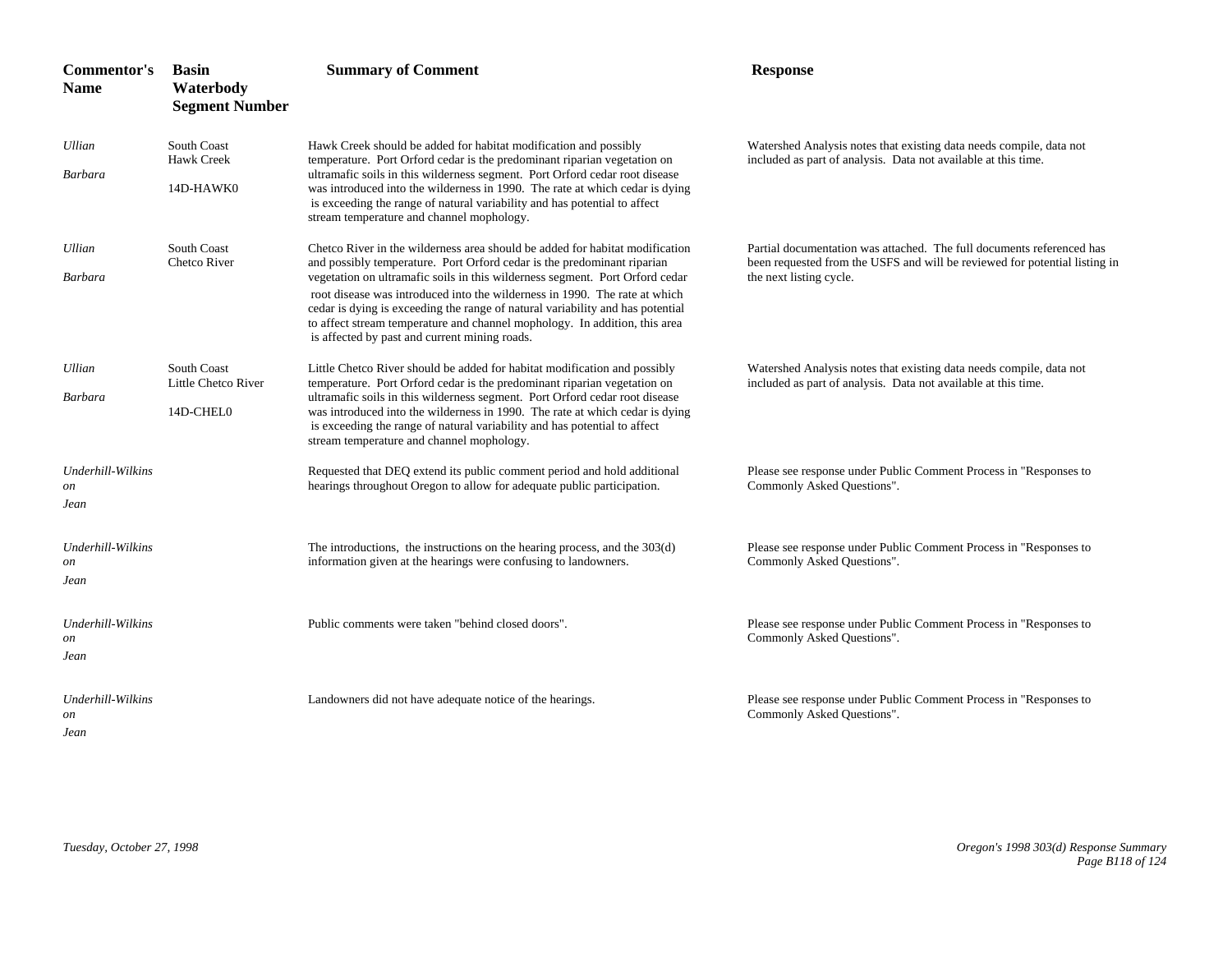| <b>Commentor's</b><br>Name      | <b>Basin</b><br>Waterbody<br><b>Segment Number</b> | <b>Summary of Comment</b>                                                                                                                                                                                                                                                                                                                                                                                                                                                                                                        | <b>Response</b>                                                                                                                                                       |
|---------------------------------|----------------------------------------------------|----------------------------------------------------------------------------------------------------------------------------------------------------------------------------------------------------------------------------------------------------------------------------------------------------------------------------------------------------------------------------------------------------------------------------------------------------------------------------------------------------------------------------------|-----------------------------------------------------------------------------------------------------------------------------------------------------------------------|
| Underhill-Wilkins<br>on<br>Jean |                                                    | There were not enough hearings held in areas of the state where affected<br>landowners could feasibly attend.                                                                                                                                                                                                                                                                                                                                                                                                                    | Please see response under Public Comment Process in "Responses to<br>Commonly Asked Questions".                                                                       |
| VanNatta<br>Kathryn             |                                                    | It is highly important that the information used to determine a $303(d)$<br>listing should not be based solely on fish consumption advisories or<br>recommendations, the state has the burden of demonstrating that the<br>proposed segment is truly "impaired," advisories or recommendations do<br>not form an adequate scientific basis for an impairment finding.                                                                                                                                                            | Fish consumption advisories are used by DEQ as a demonstration of a<br>beneficial use impairment and are evaluated in conjunction with related<br>water quality data. |
| VanNatta<br>Kathryn             |                                                    | Because of the implication of added requirements through the TMDL<br>process the 303(d) list should contain only water-bodies which are truly<br>impaired and for which a TMDL is the appropriate mechanism to achieve<br>water quality standards. NWPPA believes waters should be excluded from<br>the list if mechanisms other than a TMDL will achieve water quality<br>standards. Oregon has other state programs intended to improve nonpoint<br>source water quality and should use these rules instead of placing a Water | Please see response under Water Quality Standards and Listing and<br>De-listing Methodology Issues in "Responses to Commonly Asked<br>Questions".                     |
| VanNatta<br>Kathryn             |                                                    | The potential for uneven application of temperature remedies between<br>point and non-point sources is of great concern to NWPPA. NWPPA<br>encourages DEQ to approach the implementation of TMDLs with<br>temperature issues with a win-win philosophy that will treat all Oregonians                                                                                                                                                                                                                                            | Please see response under Implementation in "Responses to Commonly<br>Asked Questions".                                                                               |
| VanNatta<br>Kathryn             |                                                    | Water quality information for listing decisions should be based on current,<br>comprehensive and based on evaluative data. DEQ and EPA should work to<br>minimize stream listings based on inadequate, non-scientific or questionable<br>data.                                                                                                                                                                                                                                                                                   | Please see response under Data Use for Listing, Minimum Data<br>Requirements in "Responses to Commonly Asked Questions".                                              |
| VanNatta<br>Kathryn             |                                                    | DEQ should immediately reconsider the use and application of the biological<br>criteria, habitat modification, flow modification and sedimentation<br>parameters.                                                                                                                                                                                                                                                                                                                                                                | Please see response under Water Quality Standards in "Responses to<br>Commonly Asked Questions".                                                                      |
| VanNatta<br>Kathryn             |                                                    | NWPPA supports the continued de-listing status of various stream segments<br>for 2,3,7,8 TCDD based on the functioning 1991 TMDL.                                                                                                                                                                                                                                                                                                                                                                                                | The TMDL continues to be implemented.                                                                                                                                 |
| VanNatta<br>Kathryn             |                                                    | It is highly important that the information used to determine a $303(d)$<br>listing should be appropriate for the length of the stream segment (e.g. not<br>listing the whole upland stream for a data point collected at the mouth of a<br>low-gradient, urban stream).                                                                                                                                                                                                                                                         | Please see response under Format of 303(d) list in "Responses to<br>Commonly Asked Questions".                                                                        |
| VanNatta<br>Kathryn             |                                                    | Complements DEQ on the format of its 303(d) list and Oregon on its<br>efforts to improve water quality.                                                                                                                                                                                                                                                                                                                                                                                                                          | DEQ appreciates the recognition and will continue to try to improve the<br>$303(d)$ process.                                                                          |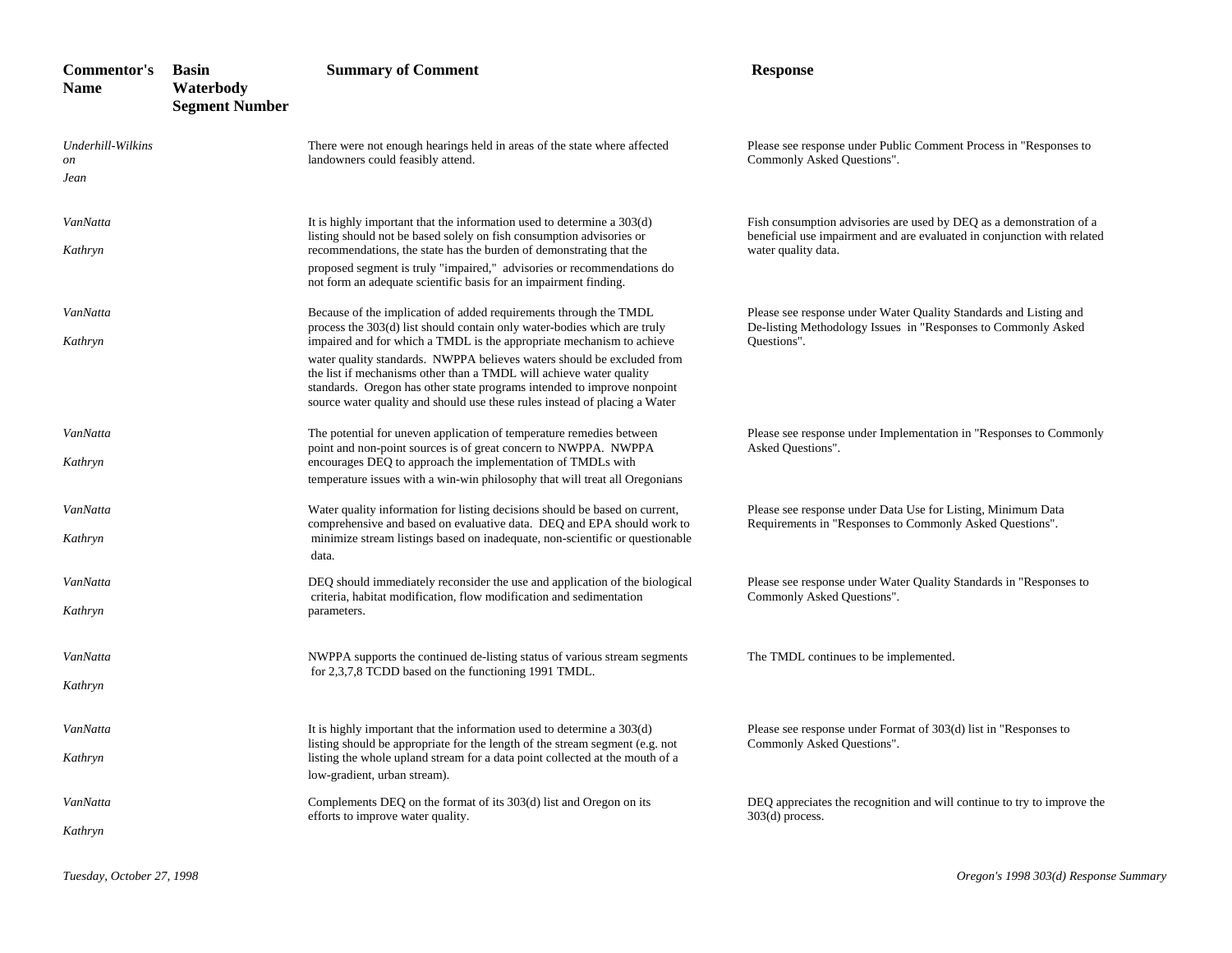*Page B119 of 124*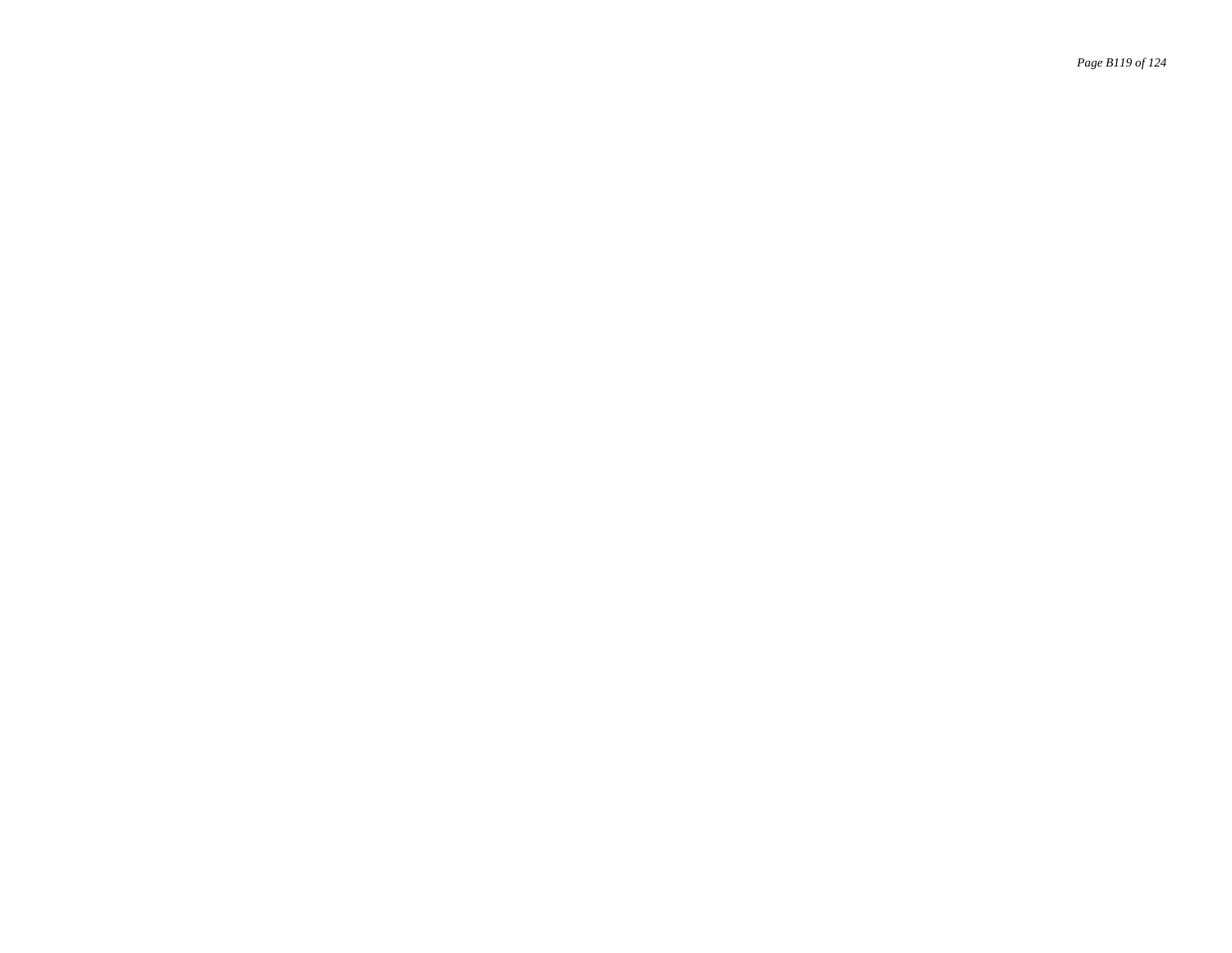| <b>Commentor's</b><br>Name | <b>Basin</b><br>Waterbody<br><b>Segment Number</b> | <b>Summary of Comment</b>                                                                                                                                 | <b>Response</b>                                                                                                                                                                                        |
|----------------------------|----------------------------------------------------|-----------------------------------------------------------------------------------------------------------------------------------------------------------|--------------------------------------------------------------------------------------------------------------------------------------------------------------------------------------------------------|
| Waldron                    |                                                    | Would like to see workshops held in each basin to discuss the data DEQ used                                                                               | The Department would like to use this type of approach and is working                                                                                                                                  |
| Jay                        |                                                    | to support its decision to list streams and to improve communications.                                                                                    | more closely with local government, agencies, industries, groups and<br>individuals in priority basins for TMDLs (Umpqua, Rogue, Tillamook,<br>Umatilla) and will work with others as resources allow. |
| Ward                       | Klamath<br>Lost River Basin                        | His sense is that TMDLs are not easily set in isolation from upstream basins<br>and the Lost River target (1999) might need to be reset and merged into a | DEQ will look into this suggestion as TMDLs are developed within the<br>basin.                                                                                                                         |
| John                       |                                                    | "by 2001" target for the other four sub-basins.                                                                                                           |                                                                                                                                                                                                        |
| Ward                       | Klamath<br>Jenny, Beaver, Corral,                  | Continuous monitoring data from summer 1996 support the listing based on<br>min/max studies from 1990-1996.                                               | Streams are listed for temperature and no change is being suggested.<br>Additional continuous monitoring data will be reviewed when final report is<br>made available to DEQ.                          |
| John                       | Johnson and Lincoln<br>Creeks                      |                                                                                                                                                           |                                                                                                                                                                                                        |
|                            |                                                    |                                                                                                                                                           |                                                                                                                                                                                                        |
| Ward                       | Rogue<br><b>Tyler Creek</b>                        | Continuous monitoring data from summer 1996 indicates that Tyler Creek<br>should be listed (supporting data attached).                                    | Segment was added to 303(d) list based on FOG data showing that the 7-day<br>average of daily maximums was 68.6 with 34 days in 1996 exceeding the<br>temperature standard (64).                       |
| John                       | 15B-TYLE0                                          |                                                                                                                                                           |                                                                                                                                                                                                        |
| Ward                       | Rogue<br><b>Hobart Creek</b>                       | Continuous monitoring data from summer 1996 indicates that Hobart Creek<br>should be listed (supporting data attached).                                   | Segment was added to 303(d) list based on FOG data showing that the 7-day<br>average of daily maximums was 68.6 with 34 days in 1996 exceeding the<br>temperature standard (64).                       |
| John                       | 15B-HOBA0                                          |                                                                                                                                                           |                                                                                                                                                                                                        |
| Ward                       | Rogue<br>Carter Creek                              | Continuous monitoring data from summer 1996 indicates that Carter Creek<br>should be listed (supporting data attached).                                   | Segment was added to 303(d) list based on FOG data showing that the 7-day<br>average of daily maximums was 71.6 with 18 days in 1996 exceeding the                                                     |
| John                       | 15B-CART0                                          |                                                                                                                                                           | temperature standard (64).                                                                                                                                                                             |
| Ward                       | Rogue<br><b>Emigrant Creek</b>                     | Continuous monitoring data from summer 1996 support the listing based on<br>ODFW min/max studies in 1992, data added to decision matrix.                  | Emigrant Creek is listed for temperature and no change is requested, DEQ<br>will add data based on BLM data summaries to the data base.                                                                |
| John                       | 15B-EMIG6                                          |                                                                                                                                                           |                                                                                                                                                                                                        |
| Williams                   |                                                    | Just has the second largest run of Chinook Salmon since 1959, yet have<br>gone from 150 to 850 streams listed. Vegetation has changed over the            | Water Quality standards are based on protection of beneficial uses. Fish<br>population may be affected over the long term if water quality standards are                                               |
| King                       |                                                    | years, it probably has gotten better, but streams are still listed.<br>not being met.                                                                     |                                                                                                                                                                                                        |
| Williams                   |                                                    | Flood irrigation cools water temperature (according to OSU study) due to                                                                                  | Please see response under Beneficial Use in "Responses to Commonly Asked                                                                                                                               |
| King                       |                                                    | the ground temperature being cooler. Flood irrigation should not be limited.                                                                              | Questions".                                                                                                                                                                                            |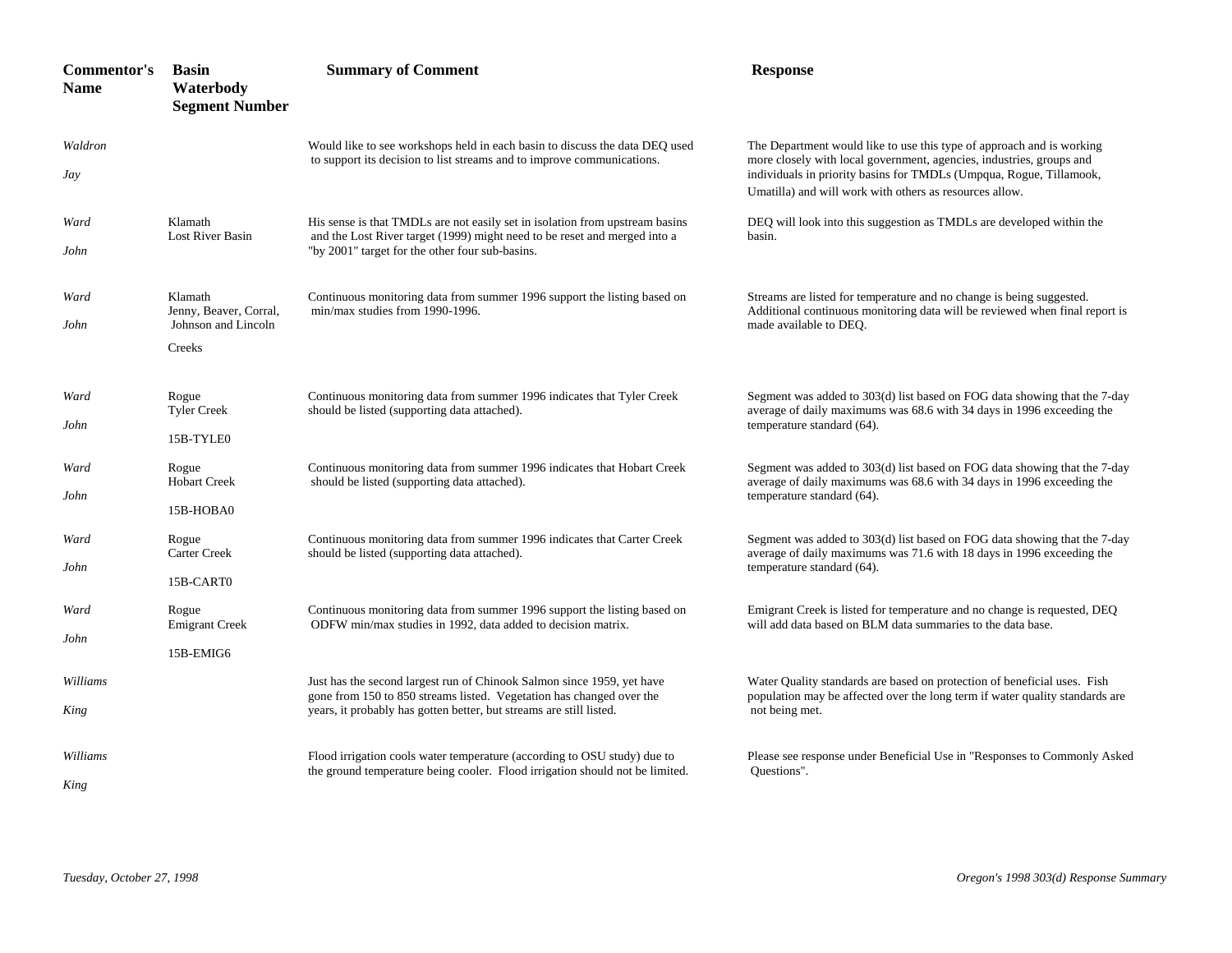*Page B120 of 124*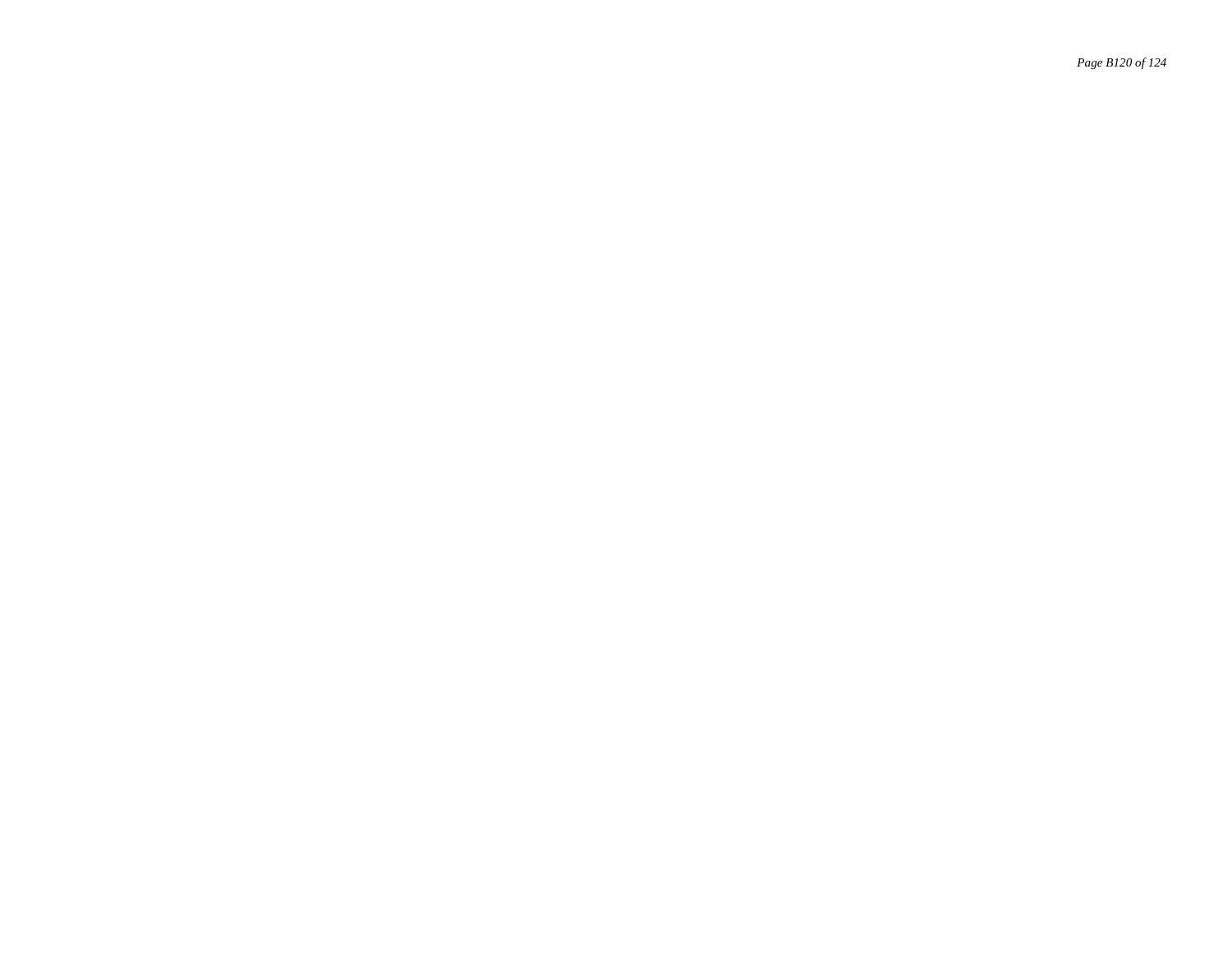| Commentor's<br><b>Name</b> | <b>Basin</b><br>Waterbody<br><b>Segment Number</b> | <b>Summary of Comment</b>                                                                                                                                                                                                    | <b>Response</b>                                                                                                                                                                                                                                                                                    |
|----------------------------|----------------------------------------------------|------------------------------------------------------------------------------------------------------------------------------------------------------------------------------------------------------------------------------|----------------------------------------------------------------------------------------------------------------------------------------------------------------------------------------------------------------------------------------------------------------------------------------------------|
| Williams                   |                                                    | Forest Practices Act, USFS and 303(d) will limit private landowners ability<br>to manage riparian areas.                                                                                                                     | TMDLs and water quality management plans will address federal land<br>management agencies and other state and federal requirements. Please see<br>response under Existing Authorities in "Responses to Commonly Asked<br>Questions".                                                               |
| King                       |                                                    |                                                                                                                                                                                                                              |                                                                                                                                                                                                                                                                                                    |
| Williams                   |                                                    | He runs cattle on a lot of streams he believes you get cool water from depth                                                                                                                                                 | Groundwater discharge to a stream is one avenue for getting cooler water to<br>a stream. However, shade is also important because of its ability to block<br>direct solar radiation. Please see response under Water Quality Standards,<br>Temperature in "Responses to Commonly Asked Questions". |
| King                       |                                                    | not through shade on streams in John Day. Shade on north side of stream<br>will not cool an east/west running stream. OSU study shows that shade does<br>not help.                                                           |                                                                                                                                                                                                                                                                                                    |
| Williams                   |                                                    | Dams on Columbia and fishing in the ocean are limiting aquatic life, not<br>what is happening in the headwaters.                                                                                                             | Please see response under Steam Function in "Responses to Commonly<br>Asked Questions".                                                                                                                                                                                                            |
| King                       |                                                    |                                                                                                                                                                                                                              |                                                                                                                                                                                                                                                                                                    |
| Williams                   |                                                    | Need to spend money where problems are big (e.g. Portland sewers) do not<br>fix what is not broken, there are good plans for the John Day Basin.                                                                             | DEQ has worked extensively in the Willamette Valley. TMDLs have been<br>established on a number of rivers in the basin including the Tualatin,<br>Pudding, Yamhill, and Coast Fork. Additionally, Portland is required to<br>eliminate its Combined Sewer Overflows by 2011.                       |
| King                       |                                                    |                                                                                                                                                                                                                              |                                                                                                                                                                                                                                                                                                    |
| Williams                   |                                                    | Federal Government does not have authority to list non-navigable waters<br>which is most of the waters on the list - This would negate most of the<br>listings.                                                              | Please see response under Waters of the State/Nation in "Responses to<br>Commonly Asked Questions".                                                                                                                                                                                                |
| King                       |                                                    |                                                                                                                                                                                                                              |                                                                                                                                                                                                                                                                                                    |
| Williams                   |                                                    | State is remiss in setting the standards so stringent that they cannot be met<br>- (e.g. Bull Trout at $50^{\circ}$ F). Need to look at what stream temperatures have<br>historically been and what the streams can produce. | Please see response under Water Quality Standards, Temperature and<br>Beneficial Use in "Responses to Commonly Asked Questions".                                                                                                                                                                   |
| King                       |                                                    |                                                                                                                                                                                                                              |                                                                                                                                                                                                                                                                                                    |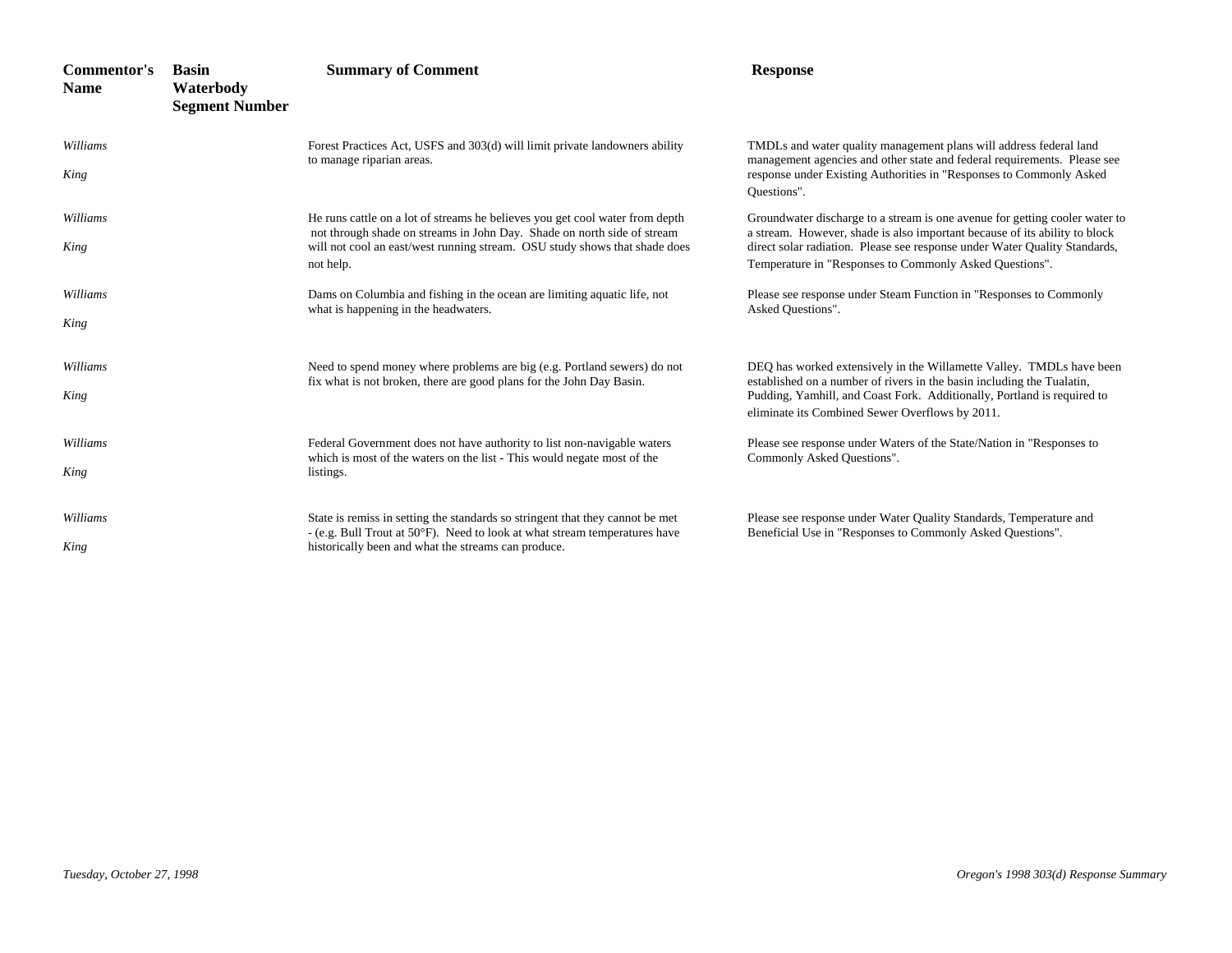*Page B121 of 124*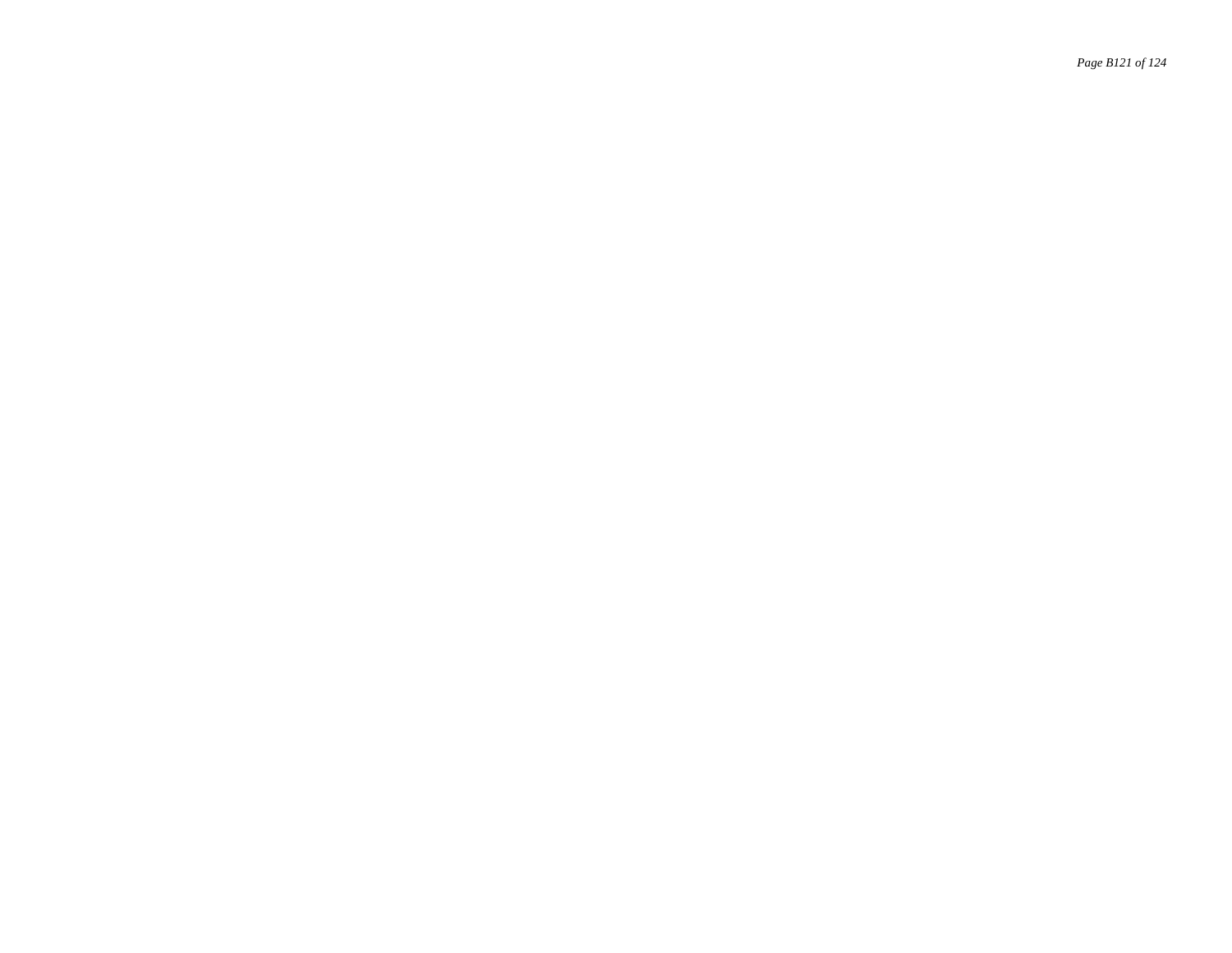| Commentor's<br><b>Name</b> | <b>Basin</b><br>Waterbody<br><b>Segment Number</b> | <b>Summary of Comment</b>                                                                                                                                                                                                                                                                                                                                                                                                                                                                                                                                                                                                                                                                                          | <b>Response</b>                                                                                                                                                                                                                                                                                                                                                                                                                                                                                                                                                                                                                                                                                                                                                                                                                                                                                                                                                                                                                                                                                                                                                                                                                                                                                                                                                                                                                                                                                                                                                              |
|----------------------------|----------------------------------------------------|--------------------------------------------------------------------------------------------------------------------------------------------------------------------------------------------------------------------------------------------------------------------------------------------------------------------------------------------------------------------------------------------------------------------------------------------------------------------------------------------------------------------------------------------------------------------------------------------------------------------------------------------------------------------------------------------------------------------|------------------------------------------------------------------------------------------------------------------------------------------------------------------------------------------------------------------------------------------------------------------------------------------------------------------------------------------------------------------------------------------------------------------------------------------------------------------------------------------------------------------------------------------------------------------------------------------------------------------------------------------------------------------------------------------------------------------------------------------------------------------------------------------------------------------------------------------------------------------------------------------------------------------------------------------------------------------------------------------------------------------------------------------------------------------------------------------------------------------------------------------------------------------------------------------------------------------------------------------------------------------------------------------------------------------------------------------------------------------------------------------------------------------------------------------------------------------------------------------------------------------------------------------------------------------------------|
| Wolski<br>Mike             | Willamette<br>Pringle Creek<br>22H-PRINO           | Pringle Creek should not be listed based on the criteria used for listing.<br>Pringle Creek was sampled only during high flow with 2 of the 3 samples<br>collected within 1.5 hours of each other during unusually high flow storm<br>conditions. These samples were highly turbid and were $0.002$ and $0.003$ ug/l<br>and exceeded the standard of 0.0019 as a 24 hour average for protection of<br>aquatic life. The third sample was taken about a week later during<br>relatively normal flows and was not detected. Laboratory results from<br>filtered water of all samples was less than detection. Dieldrin was not found<br>in high enough quantity in sediment to be a potential water quality concern. | The Department's listing criteria is based on at least two samples exceeding<br>the standard. In this case, although the samples were collected during the<br>same storm event one hour and forty minutes apart, the list criteria was<br>met. The earlier dieldrin sample of 0.002 ug/l was collected at a flow of 500<br>cfs and suspended sediment of 164 mg/l. The later sample of 0.003 ug/l was<br>collected at a flow of 650 cfs and suspended sediment of 266 mg/l. The<br>chronic standard for dieldrin, to protect aquatic life is 0.0019 ug/l as a 24<br>hour average. The standard does not specify the dissolved form, therefore<br>the total fraction is appropriate to apply. Based on the USGS data, the<br>standard is exceeded and the stream should be listed. The Department<br>agrees that the higher concentrations appear to be associated with high<br>flows and high levels of sediment and would recommend further sampling<br>including further wet weather sampling and sampling of the sediment. In a<br>more recent report (Occurrence of Selected Trace Elements and Organic<br>Compounds and Their Relation to Land Use in the Willamette River Basin,<br>Oregon, 1992 - 1994, USGS, 1996), USGS notes that proportions of dieldrin<br>expected to be in the dissolved phase at equilibrium are much higher than<br>other organochlorine compounds such as DDT, DDE or DDD. It is our<br>understanding that further work is being conducted by the USGS and would<br>be glad to recommend and/or review additional data that is collected by |
| Wood<br>James              | Deschutes<br>Crooked River<br>25F-CROO70.5         | Has continued objection to listing the Crooked River for flow modification.<br>Notes that the In-stream water right 70353 is being contested.                                                                                                                                                                                                                                                                                                                                                                                                                                                                                                                                                                      | Once instream water right is resolved DEQ will evaluate flow and final<br>instream water right to determine whether water body should remain listed.                                                                                                                                                                                                                                                                                                                                                                                                                                                                                                                                                                                                                                                                                                                                                                                                                                                                                                                                                                                                                                                                                                                                                                                                                                                                                                                                                                                                                         |
| Wood<br><b>James</b>       | Deschutes<br><b>Crooked River</b><br>25F-CROO70.5  | Has continued objection to listing the Crooked River for pH violations.<br>Previously supplied pH data clearly demonstrates the endogenous alkalinity<br>of the area.                                                                                                                                                                                                                                                                                                                                                                                                                                                                                                                                              | It appears there may be little room to accommodate increases in pH in this<br>sub-basin given winter time pH values between 8.0 and 8.5 when the<br>standard is 8.5. Summer time values appear to only increase slightly to 8.6.<br>The Department cannot remove the water body from the 303(d) list<br>because it exceeds the adopted water quality standard for pH. pH is elevated<br>in the summer over what would be considered natural conditions which<br>occur in the winter time, so the Department cannot declare the summer<br>time conditions to be natural. However, the Department has committed to<br>reviewing the pH standard for the Crooked River Basin in the next standard                                                                                                                                                                                                                                                                                                                                                                                                                                                                                                                                                                                                                                                                                                                                                                                                                                                                               |
| Wood<br><b>James</b>       | Deschutes<br>Crooked<br>25F-CROO70.5               | Concern with the listing of the Crooked R for flow modification and pH.<br>The listing for flow modification was based on an In-stream water right that<br>ODFW applied for (IWR70353) in 1993. Protests have been filed on the<br>IWR based on several problems, chief of which is an over-estimated average<br>natural flow rate. pH values likely reflect the natural soils which have an<br>elevated pH (soil sample data collected near post prior to list being<br>published were submitted) and as indicated by the high values observed in the<br>Fall through Spring when values would not be influenced by algae blooms.<br>Given the sparse population, other man-made activities would have            | The Department will review the listing for flow modification based on any<br>modification to the instream water right, fishery reports indicate that<br>redband trout populations are fragmented and depressed, in part, due to low<br>flows caused by stream diversions. The Department has committed to<br>reviewing the pH standard for the Crooked River Basin in the next standard<br>review and will modify the listing pending a revised standard. The                                                                                                                                                                                                                                                                                                                                                                                                                                                                                                                                                                                                                                                                                                                                                                                                                                                                                                                                                                                                                                                                                                                |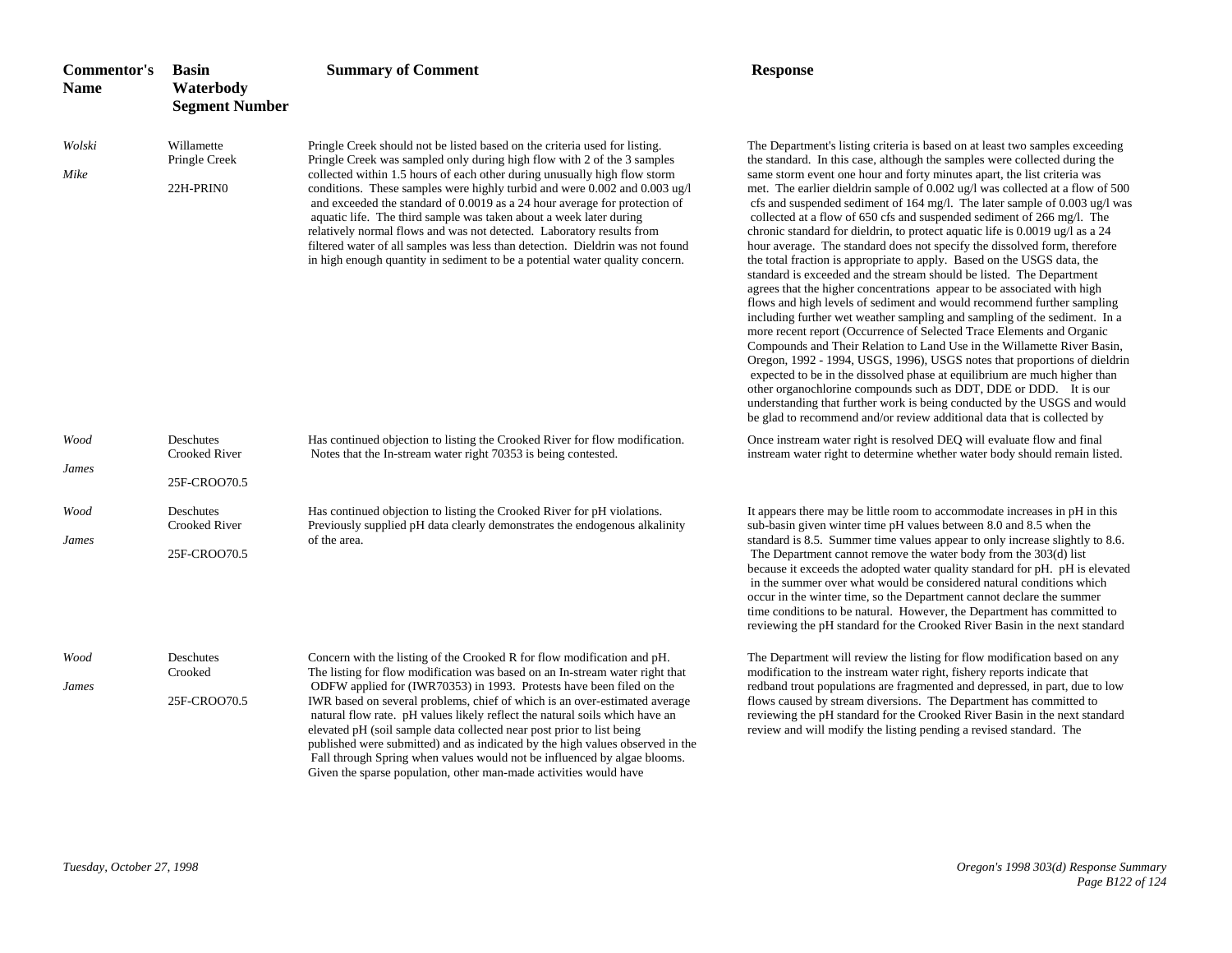| Commentor's<br><b>Name</b> | <b>Basin</b><br>Waterbody<br><b>Segment Number</b> | <b>Summary of Comment</b>                                                                                                                                                                                                                                | <b>Response</b>                                                                                                                          |
|----------------------------|----------------------------------------------------|----------------------------------------------------------------------------------------------------------------------------------------------------------------------------------------------------------------------------------------------------------|------------------------------------------------------------------------------------------------------------------------------------------|
| Wood<br>Karyn              | <b>Grande Ronde</b><br><b>Bear Creek</b>           | The USFS station is located at the Forest boundary above Little Bear Creek.<br>Temperature data was collected during the summer months of 1994, 1996,<br>1997 with respective 7-day moving average of daily maximum                                      | Stream added to 303(d) list. Data shows exceedence of Bull Trout water<br>temperature criteria.                                          |
|                            | 31E-BEAR0                                          | temperatures of $63.3$ , $54.2$ and $55.2$ °F.                                                                                                                                                                                                           |                                                                                                                                          |
| Wood                       | <b>Grande Ronde</b><br><b>Tamarack Creek</b>       | The Forest does not have a temperature monitoring station on Tamarack<br>Creek. A temperature monitoring station was located on Joseph creek<br>immediately downstream from the confluence with Tamarack Creek.                                          | Error noted. Data base corrected, Tamarack Creek removed from 303(d)<br>list.                                                            |
| Karyn                      | 31F-TAMA0                                          |                                                                                                                                                                                                                                                          |                                                                                                                                          |
| Wood                       | Grande Ronde<br><b>Chicken Creek</b>               | The forest does not maintain a site at the mouth of Chicken Creek. The<br>station is above the confluence with West Chicken Creek. The 7-day<br>moving average of maximum daily temperatures for 1994-97 is 61.7, 53.7,<br>62.9 and 57.8°F respectively. | The station at the mouth is a DEQ station. Decision Matrix temperature<br>values corrected.                                              |
| Karyn                      | 31D-CHICO                                          |                                                                                                                                                                                                                                                          |                                                                                                                                          |
| Wood                       | <b>Grande Ronde</b><br>West Chicken Creek          | The 7-day moving average for maximum daily temperatures for 1993-97 is<br>68.3, no data, 59.4, 72.8 and 68.9°F respectively.                                                                                                                             | Decision Matrix temperature values corrected.                                                                                            |
| Karyn                      | 31D-INDA0                                          |                                                                                                                                                                                                                                                          |                                                                                                                                          |
| Wood                       | <b>Grande Ronde</b><br>Jordan Creek                | The 7-day moving average of maximum daily temperatures for 1995 was<br>59.5°F.                                                                                                                                                                           | 1992 was a drought year, 1995 meet water temperature criteria stream<br>removed from list.                                               |
| Karyn                      | 31D-JORD0                                          |                                                                                                                                                                                                                                                          |                                                                                                                                          |
| Wood                       | Grande Ronde<br>Indiana Creek                      | The 7-day moving average for maximum daily temperatures for 1995 and<br>1997 were 51.6 °F and 55.5 °F.                                                                                                                                                   | Decision Matrix temperature values corrected.                                                                                            |
| Karyn                      | 31D-INDA0                                          |                                                                                                                                                                                                                                                          |                                                                                                                                          |
| Wood                       | Grande Ronde<br>Salmon Creek                       | Cited USFS as data source, this is incorrect the USFS has never had a<br>temperature monitoring station here.                                                                                                                                            | Data used was from Oregon Department of Fish and Wildlife. Correction<br>made to data base.                                              |
| Karyn                      | 31F-SALM0                                          |                                                                                                                                                                                                                                                          |                                                                                                                                          |
| Wood                       | John Day<br><b>Boundary Creek</b>                  | Data in the decision matrix show stream temperatures do not exceed the<br>64°F standard. The stream should not be list.                                                                                                                                  | Stream is not listed on the 303(d) list, is in the Decision Matrix as OK,<br>meeting the temperature criteria.                           |
| Karyn                      | 26C-BOUN0                                          |                                                                                                                                                                                                                                                          |                                                                                                                                          |
| Wood                       | John Day<br><b>Bull Run Creek</b>                  | Listing these streams using results of erosion hazard rating models is not<br>appropriate.                                                                                                                                                               | Please see response under Water Quality Standards, Sedimentation and<br>Habitat Modification in "Responses to Commonly Asked Questions". |
| Karyn                      | 26G-BULR0                                          |                                                                                                                                                                                                                                                          |                                                                                                                                          |
| Wood                       | John Day<br><b>Crane Creek</b>                     | Listing these streams using results of erosion hazard rating models is not<br>appropriate.                                                                                                                                                               | Please see response under Water Quality Standards, Sedimentation and<br>Habitat Modification in "Responses to Commonly Asked Questions". |
| Karyn                      | 26G-CRAN0                                          |                                                                                                                                                                                                                                                          |                                                                                                                                          |
|                            |                                                    |                                                                                                                                                                                                                                                          |                                                                                                                                          |

*Tuesday, October 27, 1998 Oregon's 1998 303(d) Response Summary Page B123 of 124*